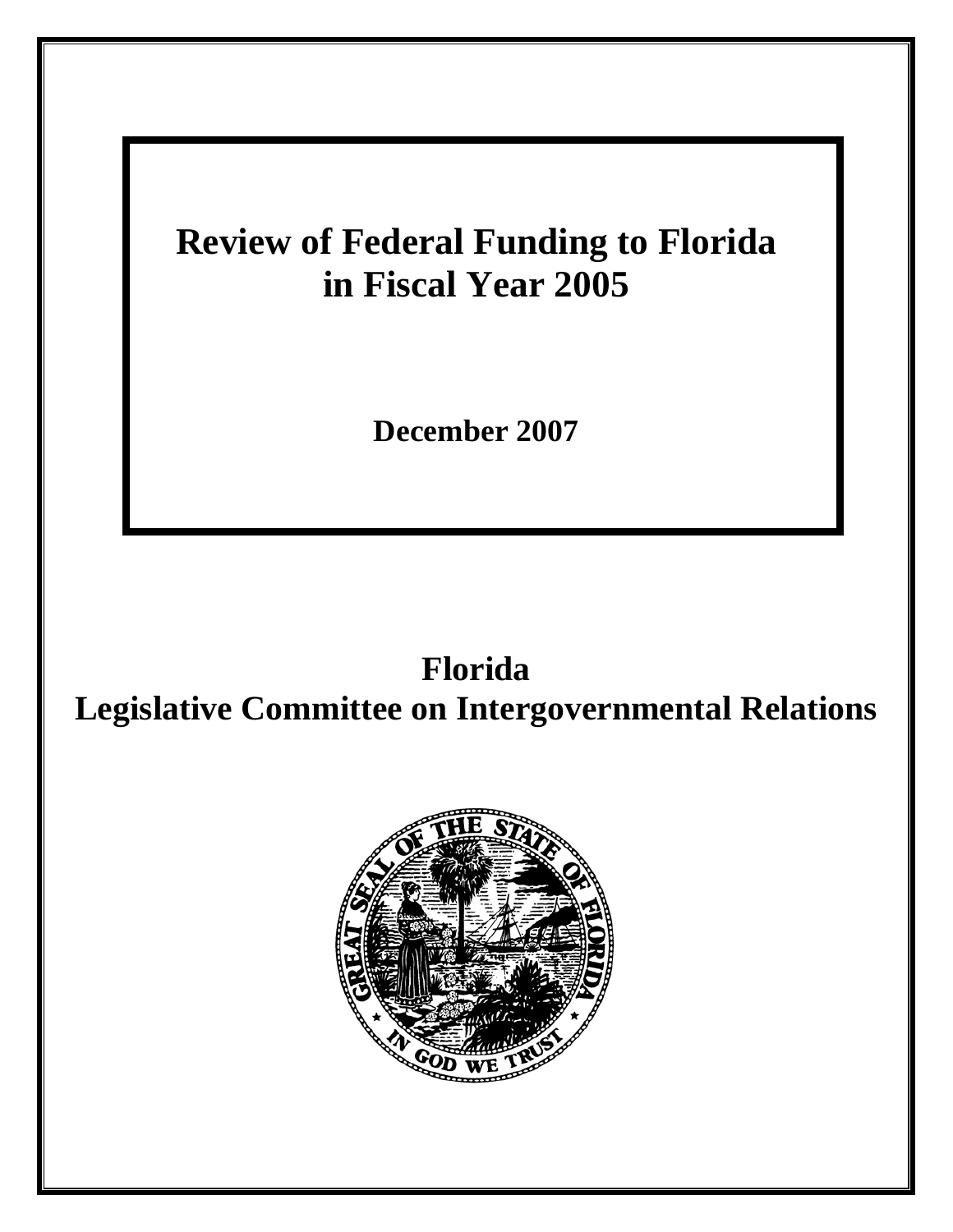# **Florida Legislative Committee on Intergovernmental Relations (As of November 2007)**

Senator Anthony Hill, Sr., Chair Joanna Cunningham Representative Faye Culp, Vice Chair Sue Hershey District 57 Martin County School Board Senator Alex Diaz de la Portilla Kelly Layman Representative Ed Hooper Councilman Herbert Polson District 50 City of St. Petersburg Senator Steve Oelrich Lisa Saliba Representative Juan-Carlos Planas Commissioner Cynthia Stevenson District 115 Saint Johns County Commission Senator Gary Siplin Commissioner Robert Stewart District 19 Pinellas County Commission Representative James Waldman District 95

#### *Cubernatorial Appointees* Gubernatorial Appointees

 District 1 Northern Palm Beach County Improvement District District 36 Department of Environmental Protection District 14 Governor's Office of Policy and Budget

Alton L. "Rip" Colvin, Jr. - Executive Director

# **What is the LCIR?**

The Florida Legislative Committee on Intergovernmental Relations (LCIR) is a legislative entity that facilitates the development of intergovernmental policies and practices. The Florida LCIR strives to improve coordination and cooperation among state agencies, local governments, and the federal government.

# **What Issues Have Been Addressed by the LCIR?**

The LCIR completes several publications annually, including the Local Government Financial Information Handbook, Finalized Salaries of County Constitutional Officers and Elected School District Officials, and Intergovernmental Impact Report (Mandates and Measures Affecting Local Government Fiscal Capacity). In addition, the LCIR has addressed the following issues:

- o Municipal Incorporations and Annexation
- o Impact Fees
- o Natural Disaster Preparedness, Response and Recovery
- o Local Government Financial Emergencies
- o Urban Infill & Infrastructure Capacity
- o Marina and Dock Permitting
- o State, Regional, and Local Planning
- o Voting by Mail
- o Economic Development
- o Affordable Housing
- o Federal Funds to Florida
- o Federal/State Relations

If you would like additional copies of this report or if you have comments or questions pertaining to the information contained herein, please contact the LCIR at (850) 488-9627 or Suncom 278-9627. We welcome your input or suggestions. Our mailing address is:

> **Florida LCIR c/o Legislative Mail Services Tallahassee, Florida 32399-1300 Homepage: http://www.floridalcir.gov**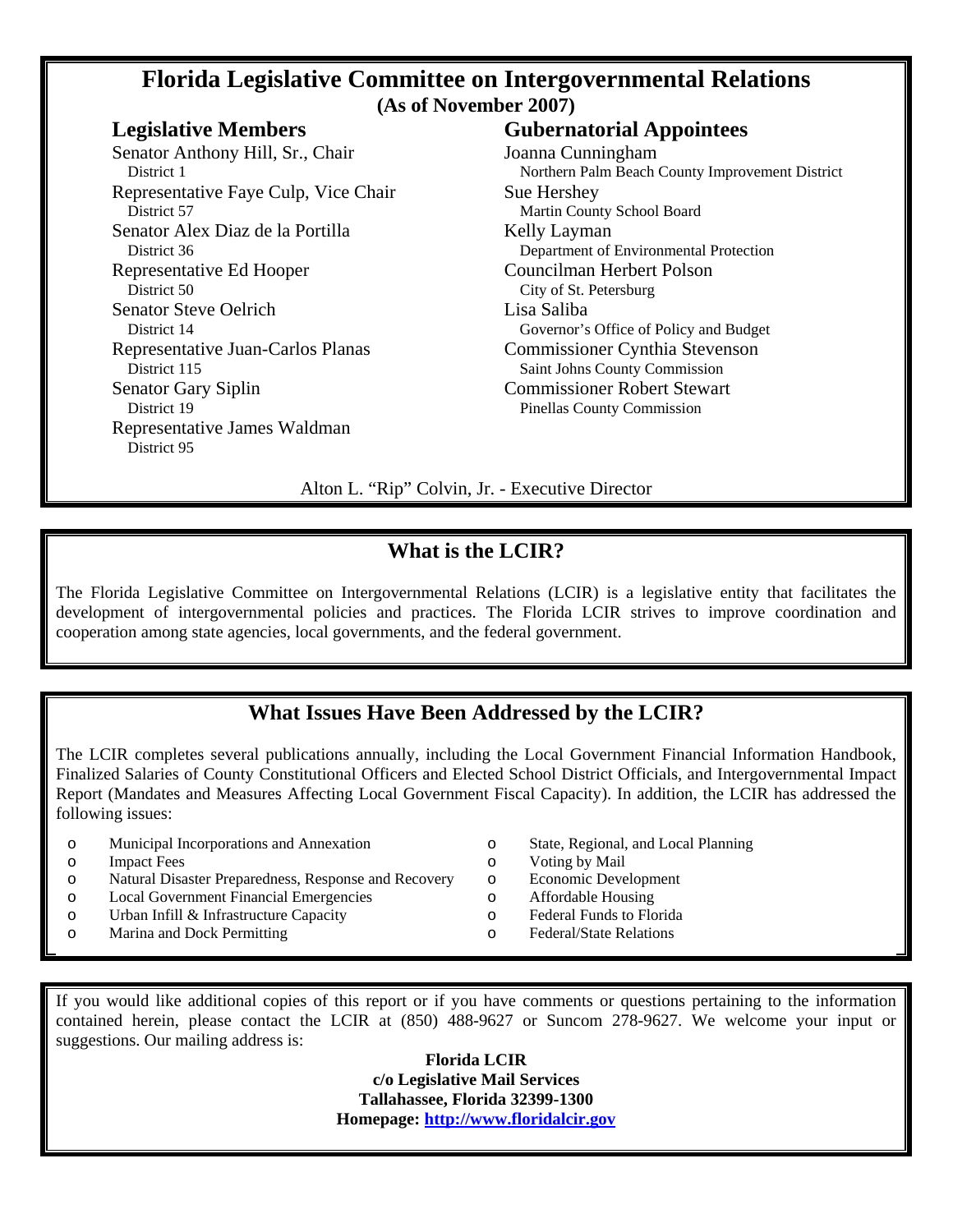# **Executive Summary**

The purpose of this report is to provide the Florida Legislature and other interested parties with a review and analysis of federal funding to Florida in fiscal year 2005 using data produced by the U.S. Bureau of the Census. In particular, this report focuses on federal grant expenditures to Florida's state and local governments. Florida's historically low per capita ranking among the states in the receipt of federal grants has been an area of particular concern to policymakers.

This report should be useful for making statistical comparisons among states of various federal agencies' funding programs. Additionally, the report should be instructive to decision makers working to develop consensus on priorities and strategies for increasing the state's receipt of federal grants.

This report begins with a review of the two major classifications of federal financial assistance provided to states. These two classifications are: 1) federal direct expenditures and 2) other financial assistance.

# **Federal Direct Expenditures to Florida**

Federal direct expenditures constitute actual funding outlays or obligations of the federal government. These expenditures are reported by the U.S. Bureau of the Census in five categories: 1) direct payments for individuals for retirement and disability, 2) direct payments for individuals other than for retirement and disability, 3) grants, 4) procurement contracts, and 5) salaries & wages.

In 2005, federal direct expenditures to Florida totaled \$135 billion or \$7,572 per capita, based on the state's 2005 population estimate of 17.8 million. Florida had the  $4<sup>th</sup>$  largest expenditure of all states. However, on a per capita basis, Florida ranked  $23<sup>rd</sup>$  among the states.

Direct payments for individuals for retirement and disability constituted the largest category of federal direct expenditure. This category includes Social Security payments, federal retirement and disability payments, and veterans' benefits. Florida's direct payments for retirement and disability totaled \$50.5 billion, or \$2,841 per capita, and accounted for 38 percent of the state's total federal direct expenditures. Florida had the  $2<sup>nd</sup>$  largest expenditure total of the fifty states and ranked  $5<sup>th</sup>$  on a per capita basis.

Considering Florida's large elderly and retiree populations, these rankings should come as no surprise. Based on Census 2000 counts, Florida's elderly population, defined as age 65 years and over, totaled 2.8 million and accounted for 8 percent of the nation's total elderly population of 35 million. In Florida, the elderly constituted nearly 18 percent of the state's total population. The elderly, as a percentage of the total state population, was higher in Florida than in any other state.

The next largest category of federal direct expenditure was direct payments for individuals other than for retirement and disability. This category includes such items as Medicare benefits, Excess Earned Income Tax Credits, Unemployment Compensation,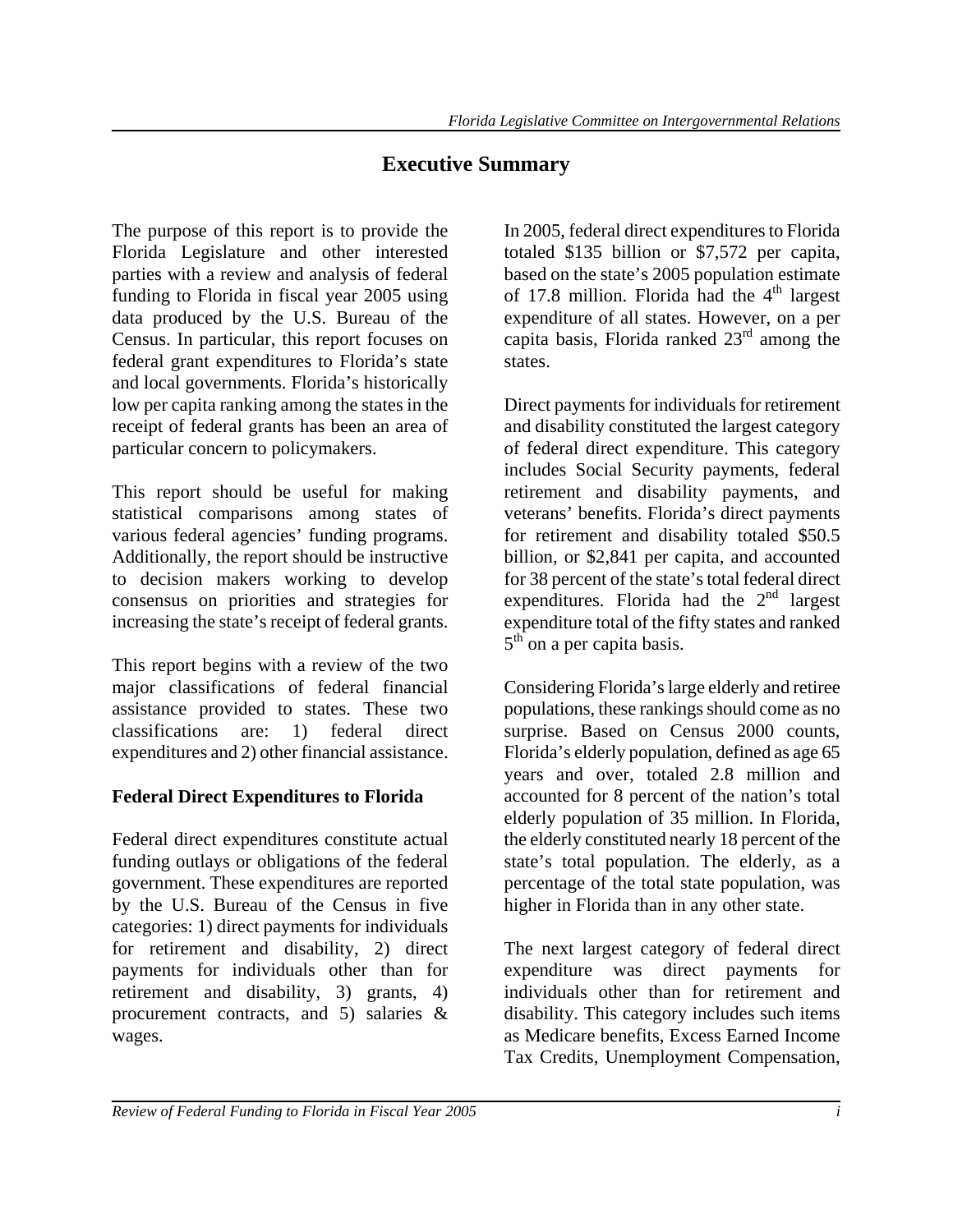and Food Stamp payments. Florida's other direct payments totaled \$36.6 billion, or \$2,057 per capita, and accounted for 27 percent of the state's total federal direct expenditures. Florida had the  $3<sup>rd</sup>$  largest expenditure total of the fifty states and ranked  $6<sup>th</sup>$  on a per capita basis.

Federal grant obligations to Florida totaled \$22.6 billion, or \$1,269 per capita, and represented 17 percent of total federal direct expenditures to the state. Florida had the  $4<sup>th</sup>$ largest obligations total of the fifty states; however, the state ranked 44<sup>th</sup> on a per capita basis.

The value of procurement contract obligations totaled \$14.3 billion, or \$805 per capita, and accounted for 11 percent of the state's total federal direct expenditures. Florida had the  $5<sup>th</sup>$ largest obligations total of the fifty states and ranked  $31<sup>st</sup>$  on a per capita basis.

The smallest category of federal direct expenditures to Florida was salaries and wages. Such payments totaled \$10.7 billion, or \$600 per capita, and accounted for 8 percent of total federal direct expenditures to the state. Florida had the  $5<sup>th</sup>$  largest expenditure total of the fifty states, and the state ranked  $33<sup>rd</sup>$  on a per capita basis.

# **Other Financial Assistance to Florida**

Other financial assistance consists of the face value of federal insurance coverage as well as the dollar volume of federal guaranteed and direct loans. Other financial assistance to Florida totaled \$362 billion or \$20,399 per capita. The state ranked first among the fifty states in both total and per capita assistance due to the significant face value of flood

insurance coverage provided to Florida, which constituted 97 percent of total other financial assistance provided to the state by the federal government.

The total amounts of other federal assistance to Florida are summarized below.

# *Face Value of Insurance Coverage*

*Total: \$351 billion; Rank: 1st Per Capita: \$19,766; Rank: 1st*

#### *Dollar Volume of Guaranteed Loans*

*Total: \$8.7 billion; Rank: 3rd Per Capita: \$492; Rank: 37th*

#### *Dollar Volume of Direct Loans*

*Total: \$2.5 billion; Rank: 2nd Per Capita: \$142; Rank: 10<sup>th</sup>* 

#### **How Florida Compares to Other Populous States**

The U.S. Census Bureau reported that the federal direct expenditures (i.e., direct payments for individuals for retirement and disability, direct payments for individuals other than for retirement and disability, grants, procurement contracts, and salaries and wages) to the fifty states totaled \$2.21 trillion in 2005. The combined federal direct expenditures to the seven most populous states of California, Texas, New York, Florida, Illinois, Pennsylvania, and Ohio, totaled \$928 billion or 42 percent of the fifty states' total. Interestingly, the population of these seven states represented 45 percent of the total population of the fifty states.

The total federal direct expenditures of the seven most populous states are as follows.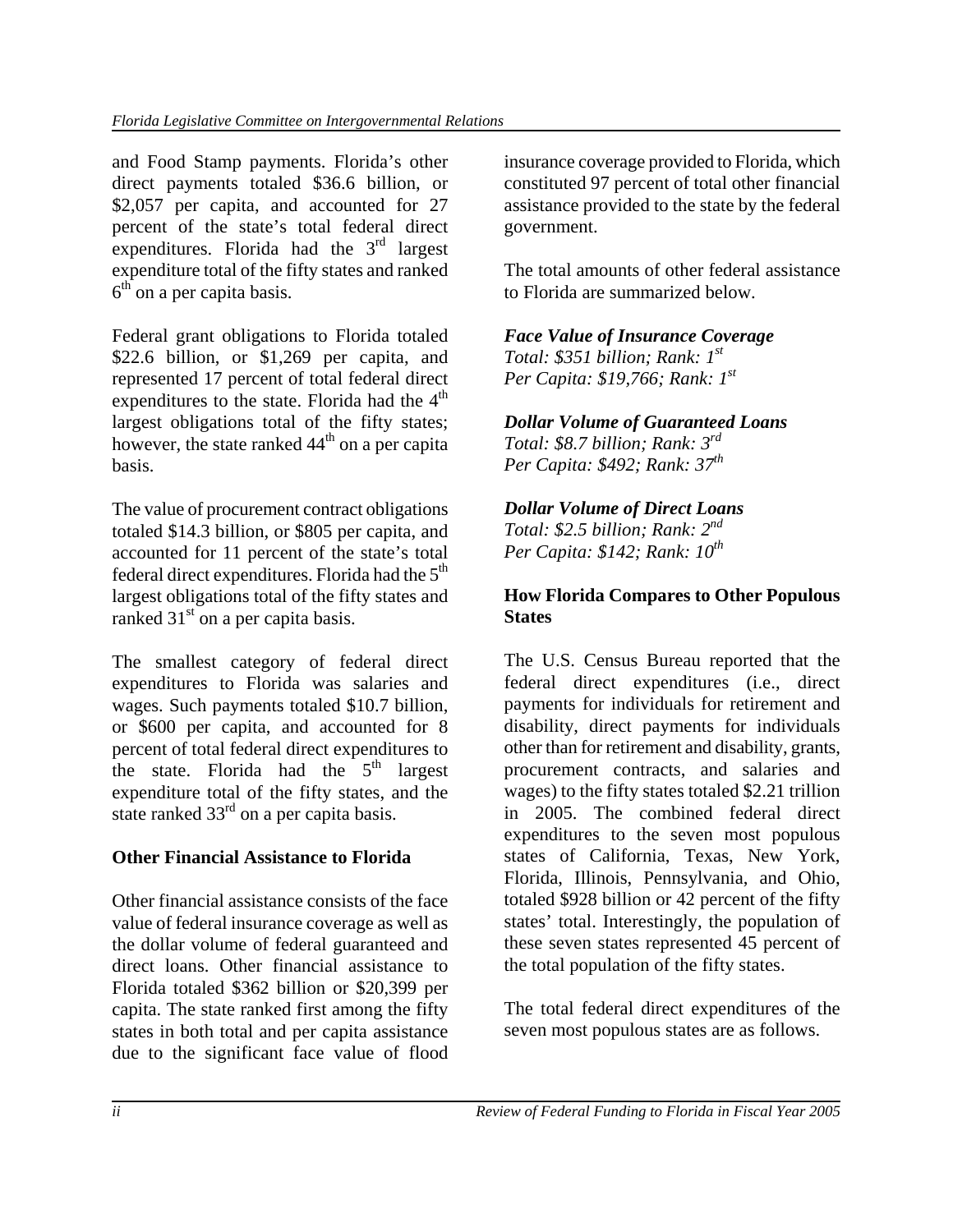- 1. California: \$242 billion
- 2. Texas: \$149 billion
- 3. New York: \$145 billion
- **4. Florida: \$135 billion**
- 5. Pennsylvania: \$100 billion
- 6. Illinois: \$81 billion
- 7. Ohio: \$78 billion

However, as illustrated below, the states' respective rankings change when controlling for population differences. The per capita federal direct expenditures of these same seven states are as follows.

- 1. Pennsylvania: \$8,021
- **2. Florida: \$7,572**
- 3. New York: \$7,500
- 4. Ohio: \$6,790
- 5. California: \$6,694
- 6. Texas: \$6,485
- 7. Illinois: \$6,328

# **Florida's Receipt of Federal Grants**

Federal grants continue to be important sources of revenue utilized by our nation's state and local governments to provide necessary infrastructure and services to their residents. Federal grant expenditures (i.e., actual outlays) to the fifty states totaled \$393 billion in fiscal year 2005.

As opposed to the \$22.6 billion of federal grant obligations to Florida previously discussed, federal grant expenditures to our state and local governments totaled \$19 billion, or \$1,072 per capita. Florida had the 4<sup>th</sup> largest federal grants expenditure of the fifty states; however, the state ranked  $43<sup>rd</sup>$  on a per capita basis.

The grant funding received from six federal departments (i.e., Health and Human Services, Transportation, Education, Homeland Security, Agriculture, and Housing and Urban Development) totaled \$18.3 billion and accounted for 96 percent of all grants expenditures to Florida. A summary of those departments' grant expenditures to Florida is listed below. Some of the more well-known program categories within these departments are listed.

# *Health and Human Services Grants*

*Total: \$10.4 billion; Rank: 5th Per Capita: \$585; Rank: 46th*

- Centers for Medicare and Medicaid **Services**
- Administration for Children and Families

# *Transportation Grants*

*Total: \$2.2 billion; Rank: 4th Per Capita: \$122; Rank: 39th*

- Federal Highway Administration
- Federal Aviation Administration
- Federal Transit Administration

# *Education Grants*

*Total: \$2.0 billion; Rank: 4th Per Capita: \$112; Rank: 31st*

- Office of Elementary and Secondary Education
- Office of Special Education and Rehabilitative Services
- Office of Vocational and Adult Education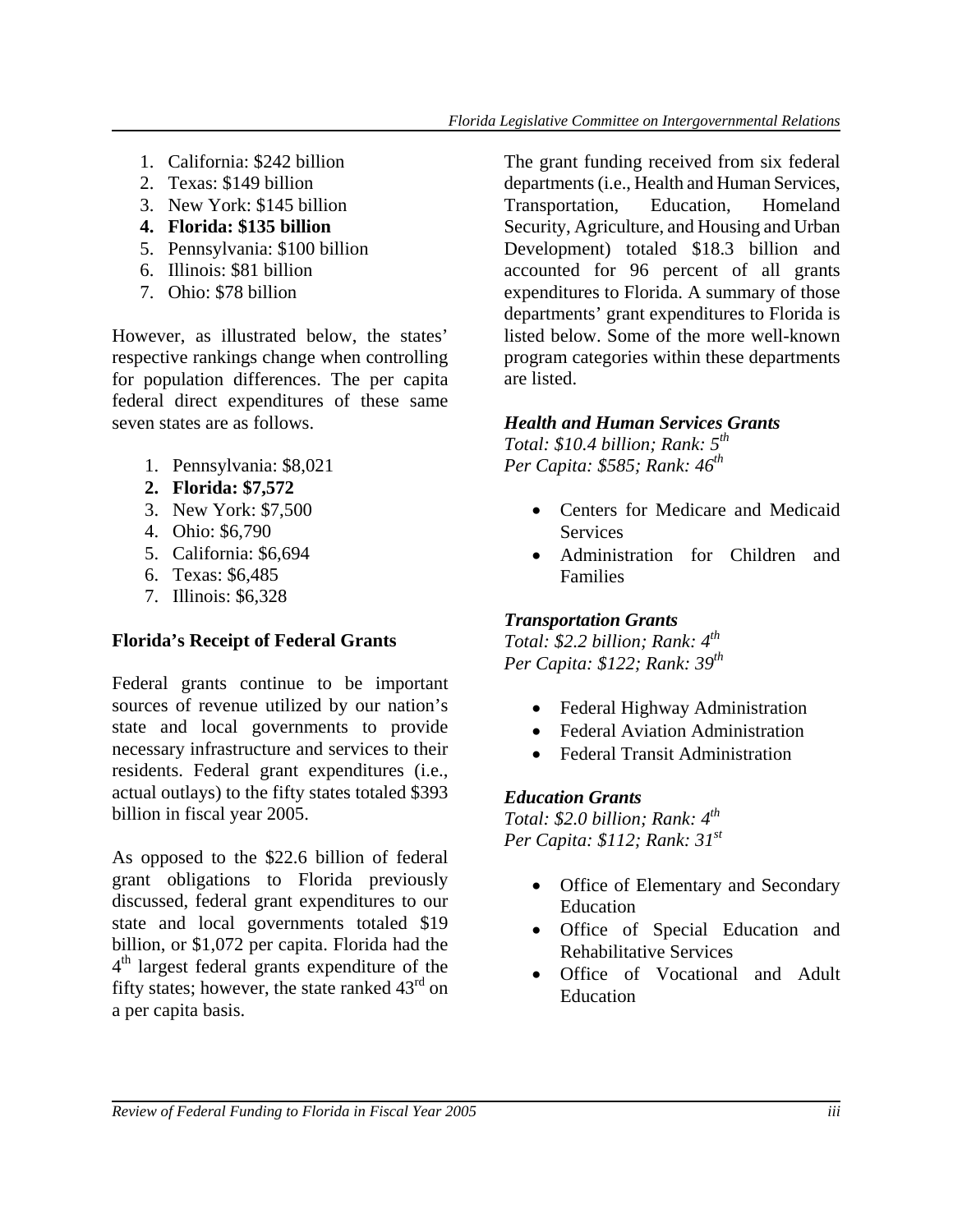# *Homeland Security Grants*

*Total: \$1.6 billion; Rank: 1st Per Capita: \$91; Rank: 2nd*

- Federal Emergency Management Agency
- Domestic Preparedness and Antiterrorism Programs

#### *Agriculture Grants*

*Total: \$1.1 billion; Rank: 4th Per Capita: \$59; Rank: 39th*

- Food and Nutrition Services
- Cooperative State Research, Education and Extension Services
- Rural Development Activities

# *Housing & Urban Development Grants*

*Total: \$1.0 billion; Rank: 9th Per Capita: \$58; Rank: 42nd*

- Housing Programs
- Community Planning and Development

# **Federal Grants to Florida in Recent Years**

This is the tenth consecutive year that the LCIR has reviewed federal funding to Florida using the U.S. Census Bureau's data. Coincidentally, federal grant expenditures to Florida have increased significantly during this period.

Between 1996 and 2005, federal grant expenditures increased 126 percent from \$8.4 billion to \$19 billion. Florida's ranking among all states in total grant expenditures improved from  $7<sup>th</sup>$  in 1996 to  $4<sup>th</sup>$  in 2005. Additionally, Florida's relative share of grant expenditures to the fifty states increased from 3.9 percent in

1996 to 4.8 percent in 2005. Interestingly, Florida's relative share of the total population of the fifty states increased from 5.4 percent in 1996 to 6.0 percent in 2005.

Florida's per capita federal grant expenditure increased from \$586 in 1996 to \$1,072 in 2005. Although Florida's per capita ranking has improved in recent years, it remains low. The state's per capita ranking improved from  $48^{\text{th}}$  in 1996 to  $43^{\text{rd}}$  in 2005.

# **Conclusion**

Although this report discusses the various types of federal direct expenditure and other financial assistance to Florida, the focus is on federal grant expenditures. Despite Florida's low per capita federal grants expenditure,  $43^{\text{rd}}$ in 2005, federal assistance to our state, primarily in the form of grant funding, accounted for 29.6 percent of state government's total direct revenue that year, according to the Florida Consensus Estimating Conference.

Numerous reasons exist for Florida's low per capita federal grants funding; however, three likely explanations are of particular significance. First, many funding formulas are based on outdated population figures or other factors that do not reflect the state's rapid growth in recent decades. Congressional support to revise funding formula inequities is difficult to obtain if other states stand to lose federal funds under revised formulas that benefit Florida. Second, small state minimums in formula allocations disadvantage more populous states like Florida. Third, Florida may not be aggressively pursuing all federal grant opportunities.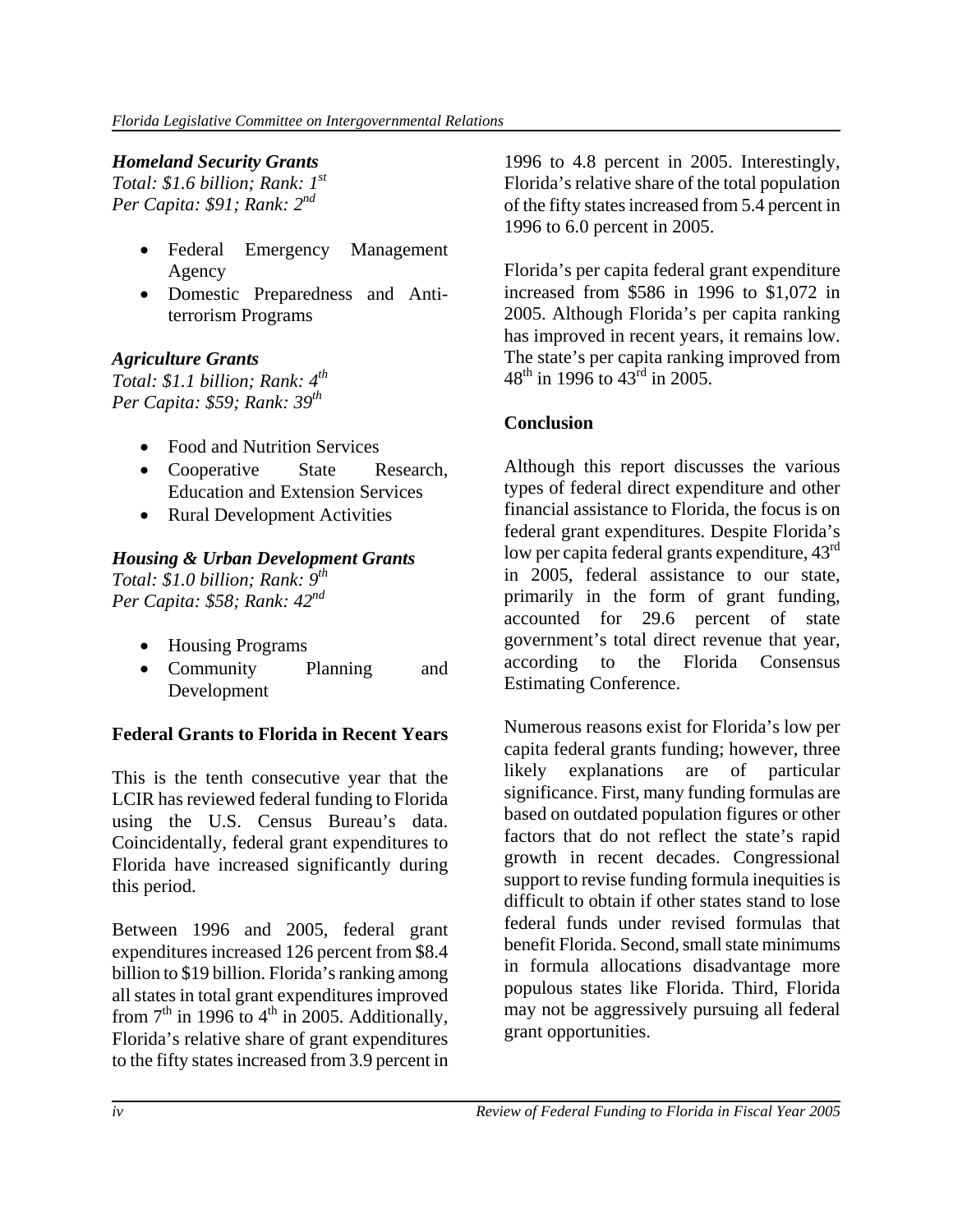The LCIR is currently conducting an interim project entitled, *Federal Grants – How Florida's Local Government Can Improve*, to identify federal grants that the state's local governments receive and research if similarly situated local governments are eligible to participate in those grant programs.

Several years ago, the LCIR surveyed Florida's state agencies regarding the receipt of federal grants. In response to the question of why the state ranked low in the per capita receipt of many federal grants, state agencies offered a number of explanations. Such explanations included the state's failure to allocate sufficient state matching funds, federal "strings" or policy requirements serving as conditions for receipt of federal grants funding, and cutbacks in federal funding.

In this report, the LCIR utilized the per capita measure to control for population differences among states. However, such a measure does not take into consideration levels of need or utilization. State agency representatives have previously noted that per capita measurements of certain federal grants receipts, while low compared to other states, might not have reflected the fact that such funding was adequately serving the target populations.

In spite of these caveats, the data presented in this report show that Florida still lags behind other states in the receipt of federal grants. In 2005, Florida's per capita federal grants expenditure was \$257 less than the national per capita expenditure. In fact, Florida's per capita expenditure was only 81 percent of the national per capita expenditure. Had Florida's per capita grants expenditure of \$1,072 equaled just the national average of \$1,329,

then this state would have received nearly \$4.6 billion in additional grant funding.

# **Recommendations**

A number of recommendations, many of which were included in previous annual reports, are offered as ways to potentially increase Florida's receipt of federal grants.

- Coordinate with appropriate state agency personnel to generate more in-depth analyses of the state's federal grants receipts by agency and by specific grant programs.
- Develop a comprehensive strategy to evaluate the cost-benefit issues associated with the continued participation or pursuit of federal grants funding.
- Identify federal and state policy changes needed to enhance Florida's access to federal funding streams.
- Form coalitions with similarly-situated states to pursue changes in outdated or inequitable federal funding formulas.
- Work with Congress to implement changes to federal funding formulas determined to be outdated or inequitable.
- Promote the consolidation of federal funding streams to simplify access to federal funding.
- Make the processes of amending the state budget and obtaining spending authority easier.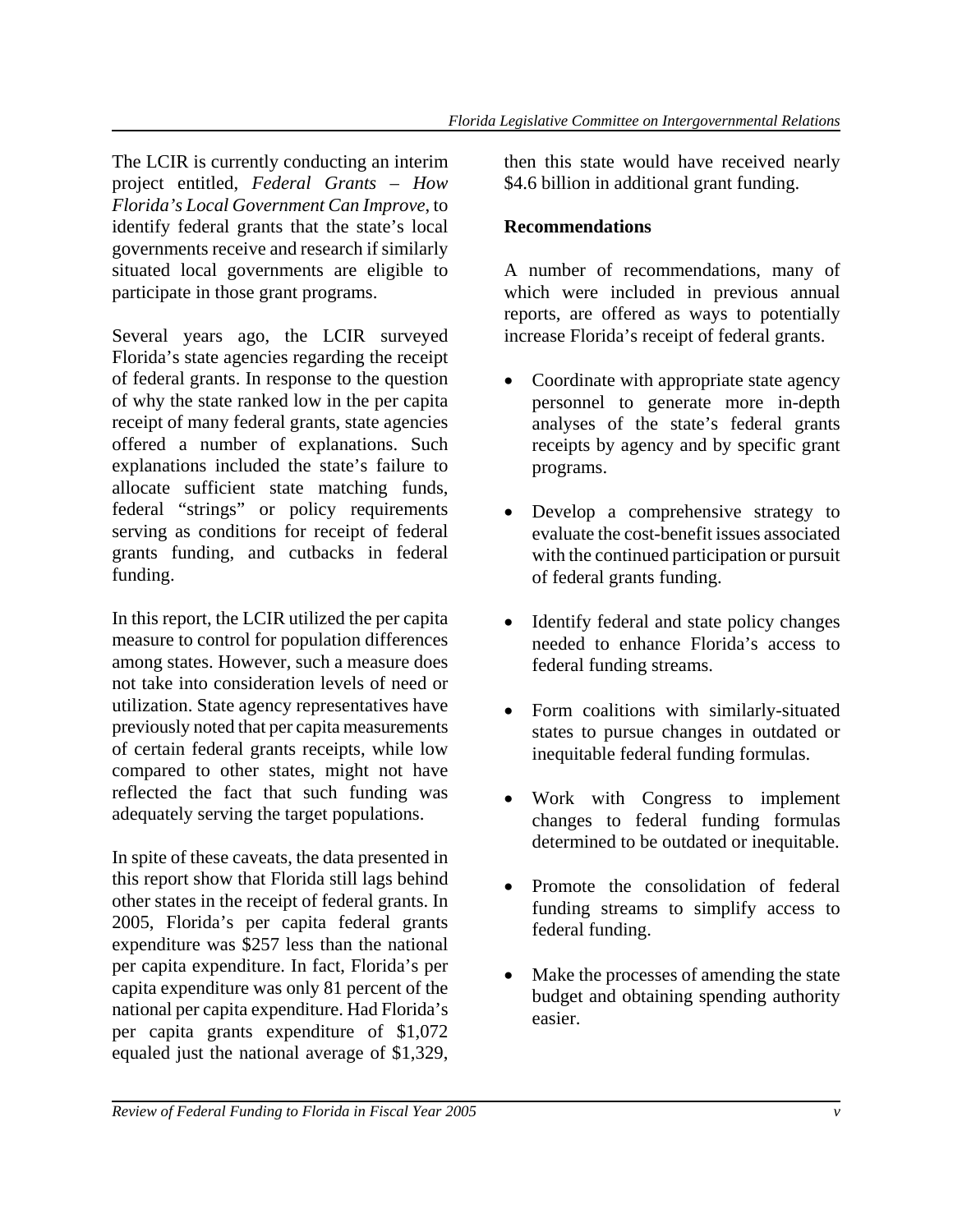- Increase the availability of state matching funds.
- Increase training provided at the state and local levels for accessing federal grant funding.
- Increase communication and coordination on federal issues among state agencies, the Governor's office, the Florida Washington Office, the Legislature, and the Congressional Delegation.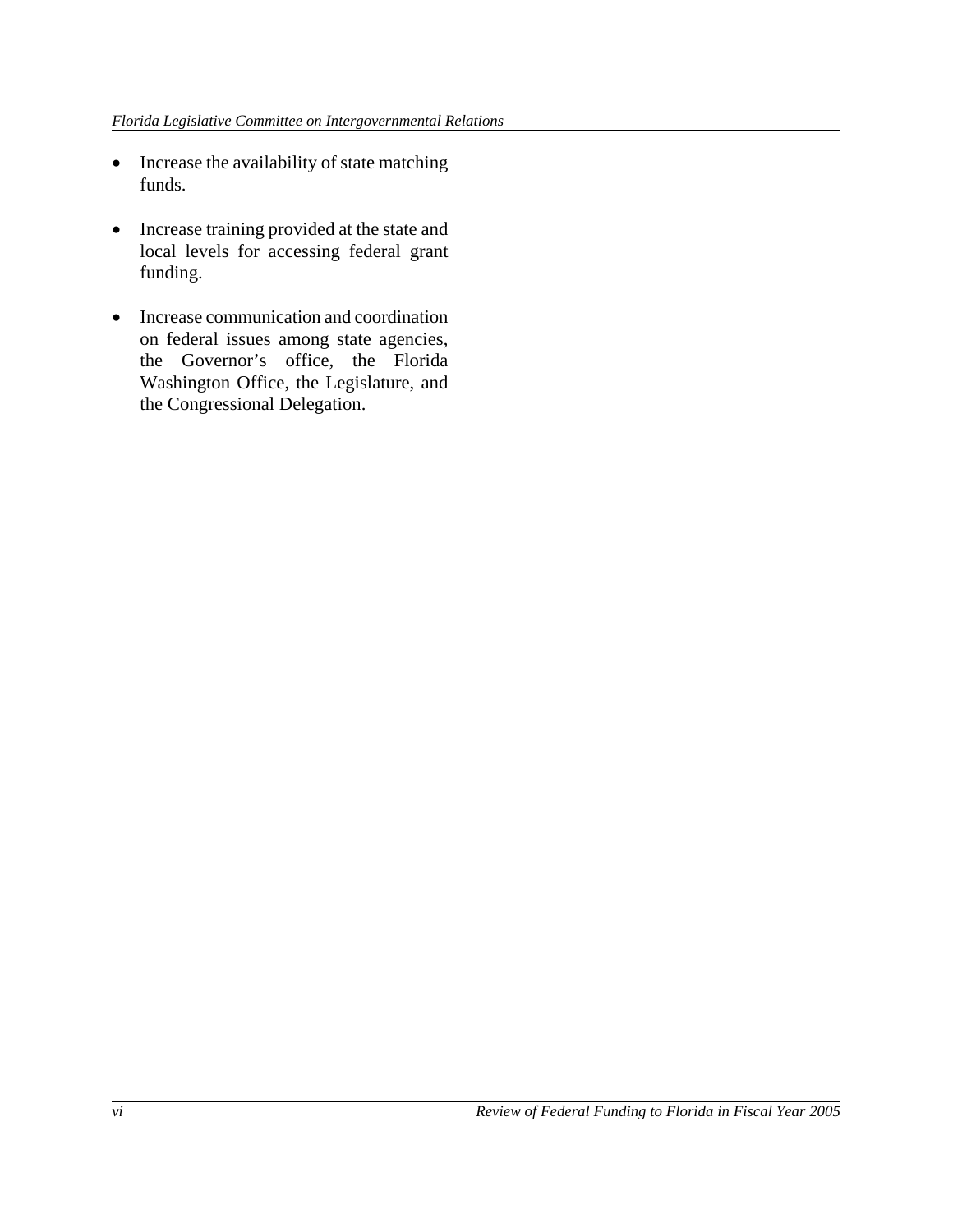# **Table of Contents**

| Page #                                                                       |
|------------------------------------------------------------------------------|
|                                                                              |
|                                                                              |
|                                                                              |
|                                                                              |
|                                                                              |
|                                                                              |
|                                                                              |
| 2. Direct Payments for Individuals Other Than for Retirement and Disability4 |
|                                                                              |
|                                                                              |
|                                                                              |
|                                                                              |
|                                                                              |
|                                                                              |
|                                                                              |
|                                                                              |
|                                                                              |
|                                                                              |
|                                                                              |
|                                                                              |
|                                                                              |
|                                                                              |
|                                                                              |
|                                                                              |
| 3. Federal Direct Expenditures by Category as a Percentage of Total23        |
|                                                                              |
| Part Three: Federal Grants to Florida's State and Local Governments31        |
|                                                                              |
|                                                                              |
|                                                                              |
|                                                                              |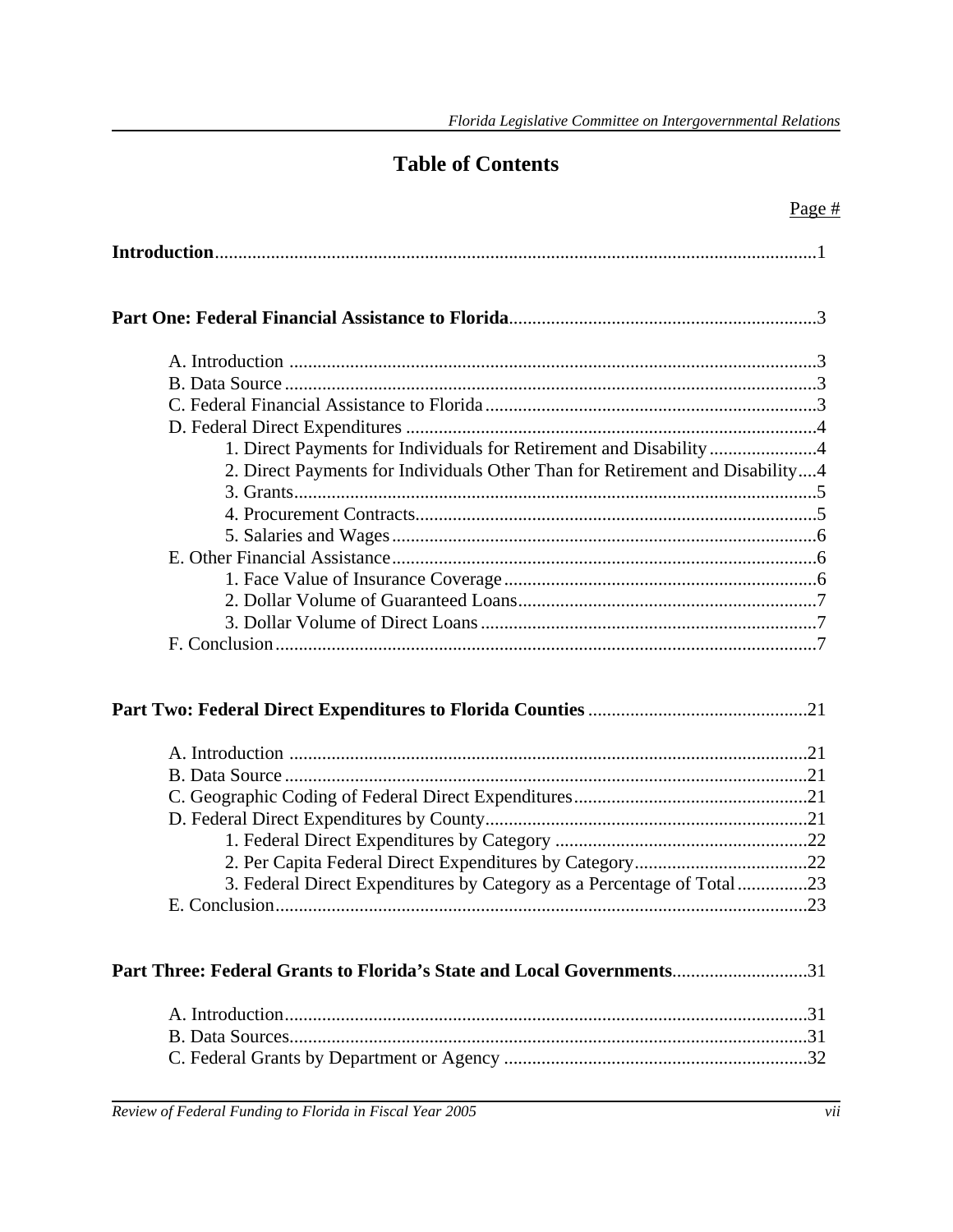|--|--|

| Part Four: Florida's Per Capita Federal Grant Expenditures by Agency as a Percentage of |  |
|-----------------------------------------------------------------------------------------|--|
|                                                                                         |  |
|                                                                                         |  |
|                                                                                         |  |
|                                                                                         |  |
|                                                                                         |  |
|                                                                                         |  |

```
Appendix: Federal Departments and Agencies – Addresses of Websites............................83
```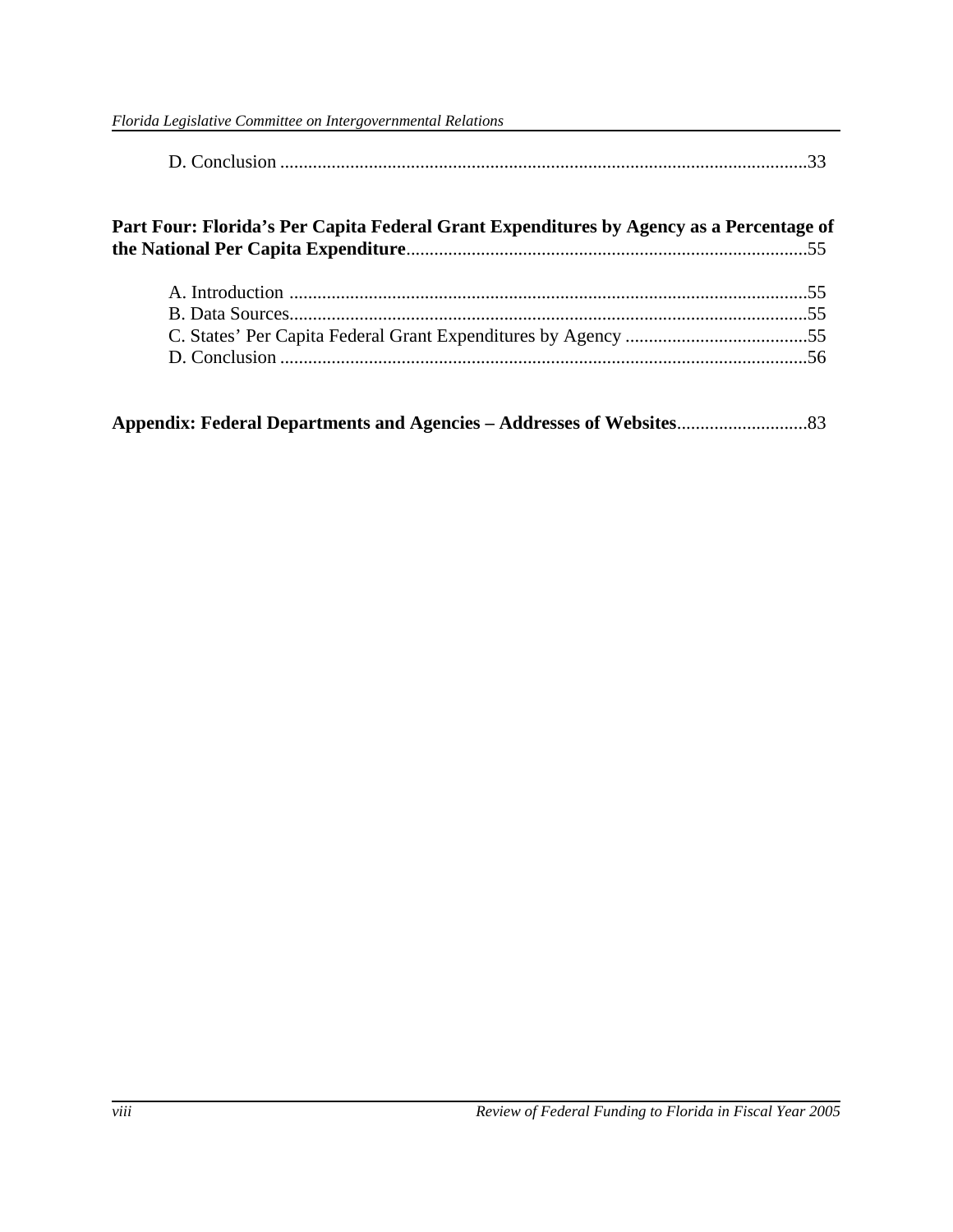# **List of Tables**

# Page #

| <b>Part One</b>                                                                                     |  |
|-----------------------------------------------------------------------------------------------------|--|
| Table 1-1: Federal Direct Expenditures and Other Financial Assistance to Florida                    |  |
| <b>Table 1-2:</b> Federal Direct Payments to Individuals in Florida for Retirement and Disability10 |  |
| Table 1-3: Federal Direct Payments to Individuals in Florida Other Than for Retirement              |  |
|                                                                                                     |  |
|                                                                                                     |  |
|                                                                                                     |  |
|                                                                                                     |  |
| <b>Table 1-7:</b> Face Value of Federal Insurance Program Coverage Provided to Florida18            |  |
|                                                                                                     |  |
|                                                                                                     |  |

# **Part Two**

| <b>Table 2-3:</b> Florida's Federal Direct Expenditures by County – Category as % of Total 28 |  |
|-----------------------------------------------------------------------------------------------|--|

# **Part Three**

| Table 3-1: Summary of Federal Grants Expenditures to Florida State and Local Gov'ts35 |  |
|---------------------------------------------------------------------------------------|--|
|                                                                                       |  |
|                                                                                       |  |
|                                                                                       |  |
|                                                                                       |  |
|                                                                                       |  |
|                                                                                       |  |
|                                                                                       |  |
|                                                                                       |  |
|                                                                                       |  |
|                                                                                       |  |
|                                                                                       |  |
|                                                                                       |  |
|                                                                                       |  |
|                                                                                       |  |
| Table 3-16: Total Federal Grants Expenditures to Florida by Agency: 1996-2005 50      |  |
| Table 3-17: Per Capita Federal Grants Expenditures to Florida by Agency: 1996-200552  |  |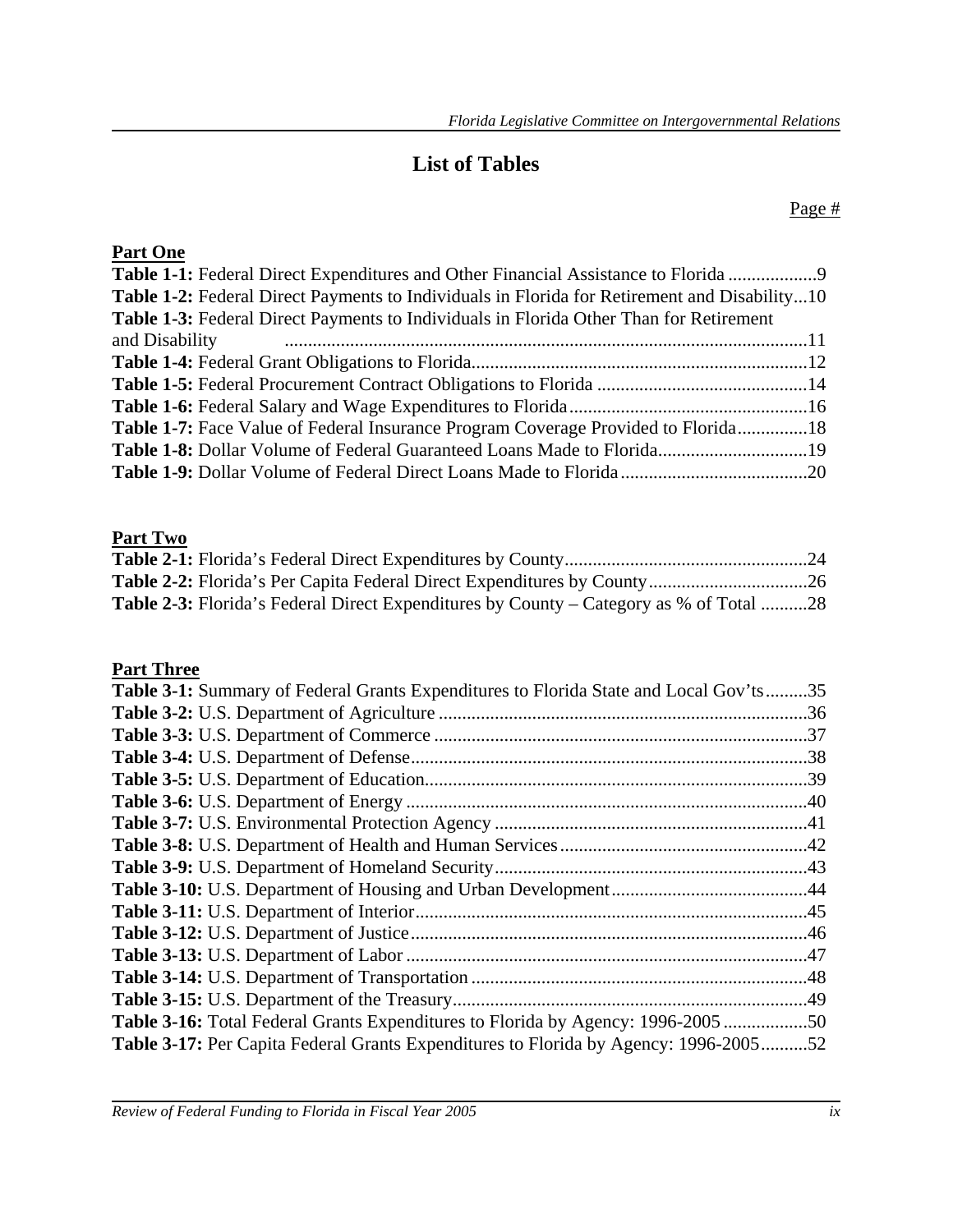#### **Part Four**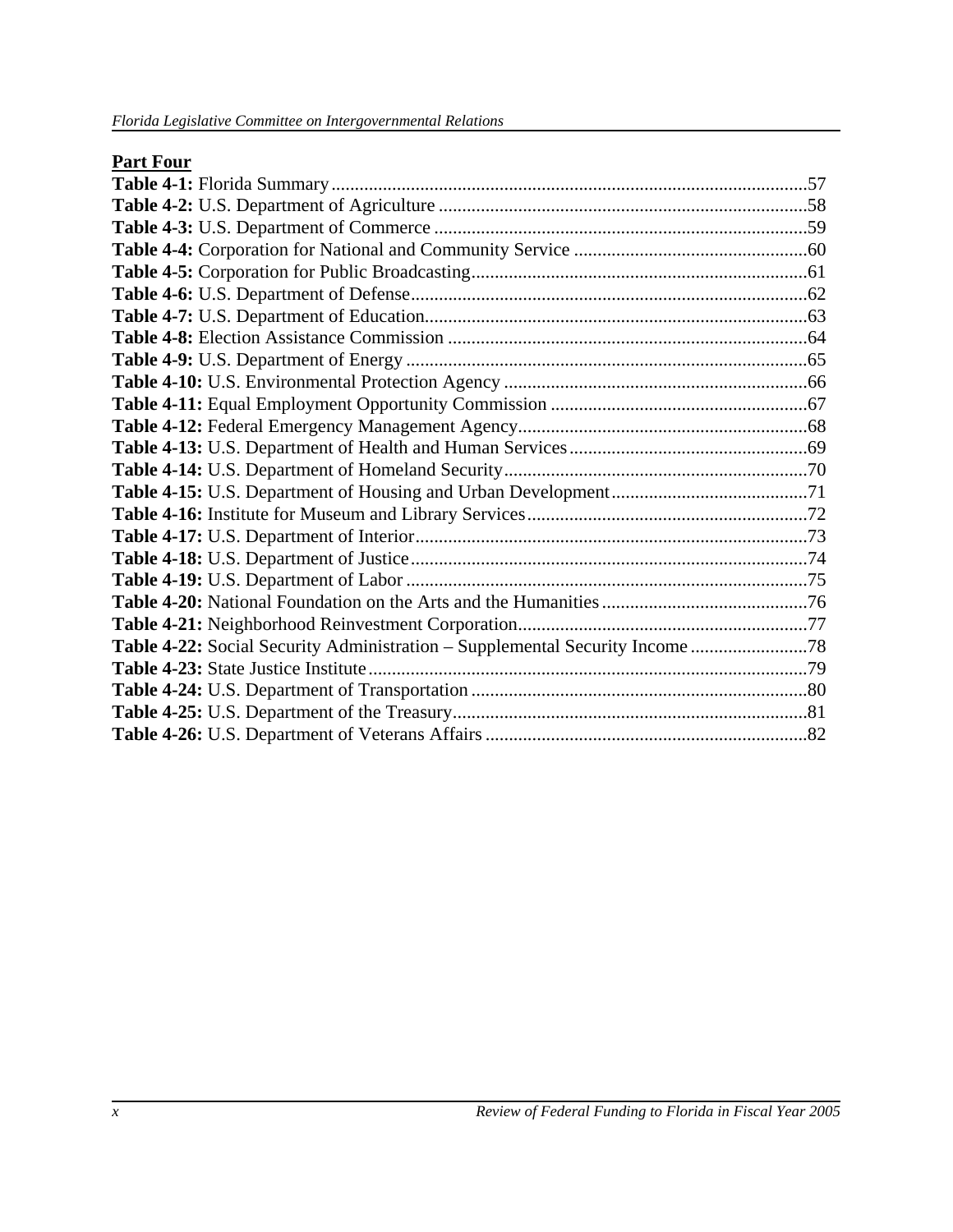# **Introduction**

The Florida Legislative Committee on Intergovernmental Relations (LCIR) annually reviews the state's receipt of federal funds. The purpose of this report is to provide the Legislature and other interested parties with a review and analysis of federal financial assistance to Florida. In particular, the report focuses on federal grants to Florida's state and local governments. This review is intended to be part of an ongoing strategy to improve federal-state relations generally and facilitate the development of strategies to increase the return of federal tax dollars to the state.

The LCIR reviewed and analyzed federal expenditure data for federal fiscal year 2005 (i.e., October 1, 2004 to September 30, 2005) using data obtained from two U.S. Bureau of the Census publications: *Consolidated Federal Funds Report for Fiscal Year 2005* and *Federal Aid to States for Fiscal Year 2005*, both issued in September 2007. Two types of federal financial assistance to states are documented in this report. These types are **federal direct expenditures** and **other financial assistance**.

Federal direct expenditures constitute actual outlays or obligations of the federal government. These expenditures are reported by the U.S. Census Bureau in five categories: 1) direct payments for individuals for retirement and disability, 2) direct payments for individuals other than for retirement and disability, 3) grants, 4) procurement contracts, and 5) salaries and wages. Federal direct expenditures to the state totaled \$135 billion or \$7,572 per capita.

Other financial assistance does not constitute actual outlays but, in large measure, reflects the contingent liability of the federal government via the face value of insurance coverages and the dollar volume of loans made. Other financial assistance to Florida totaled \$362 billion or \$20,399 per capita.

This report is divided into four parts and includes one appendix.

Part One discusses the types of federal financial assistance to states by summarizing the five categories of federal direct expenditure and the three categories of other financial assistance. Dollar amounts of federal financial assistance to the fifty states collectively, and Florida specifically, are presented. In addition, Florida's rankings among the fifty states, the seven most populous states, and the other southern states on the basis of total and per capita funding are included.

**Part Two** summarizes federal direct expenditures to Florida's sixty-seven counties.

**Part Three** focuses on only one category of federal funding, grant expenditures to state and local governments. Detailed summaries of federal grants expenditures to Florida, by federal agency, are provided. Additionally, Florida's rankings among the fifty states, the seven most populous states, and the other southern states on the basis of total and per capita expenditures are listed.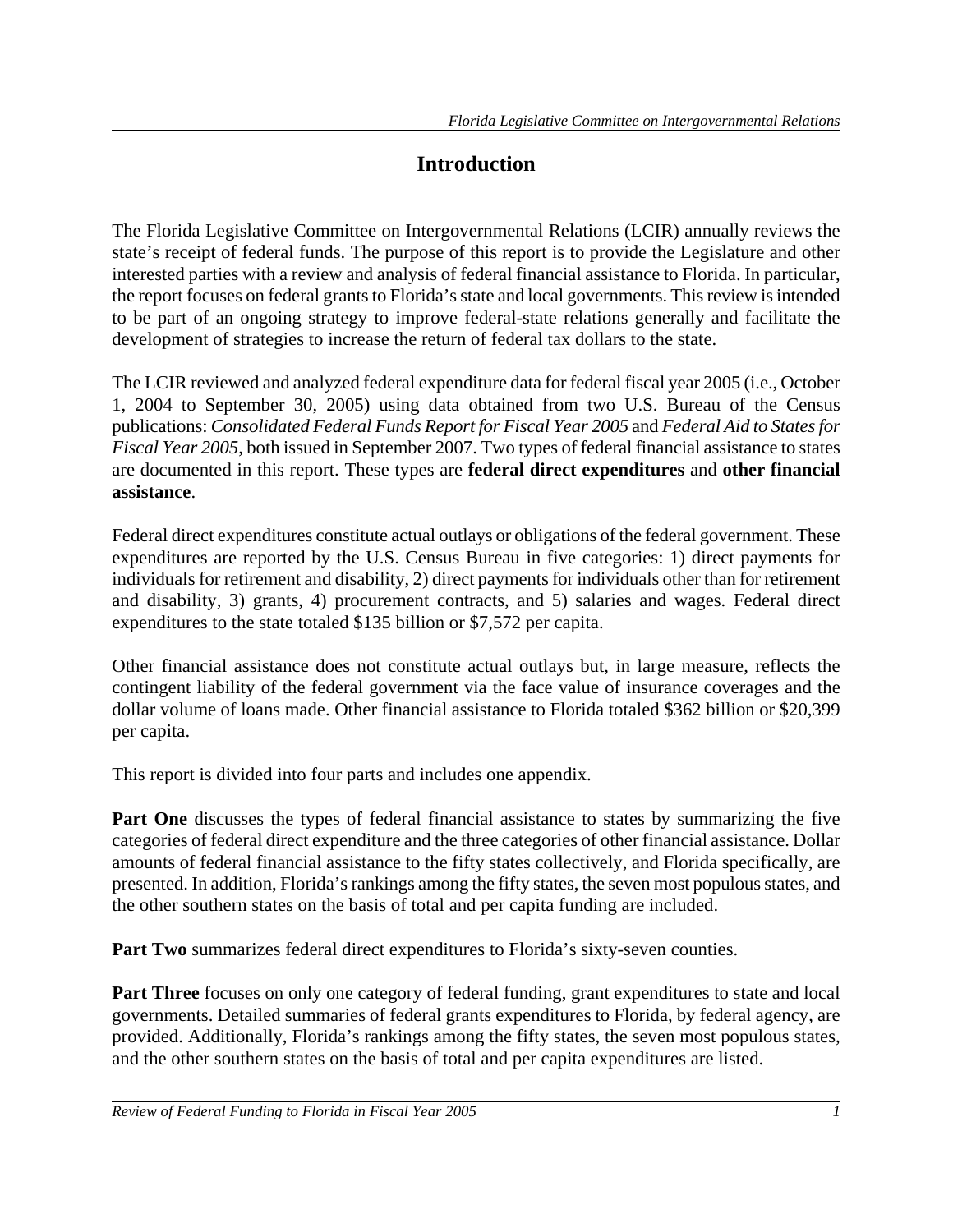Part Four examines the states' per capita federal grant expenditures by agency as a percentage of the national per capita expenditures.

The **Appendix** lists the websites of federal agencies.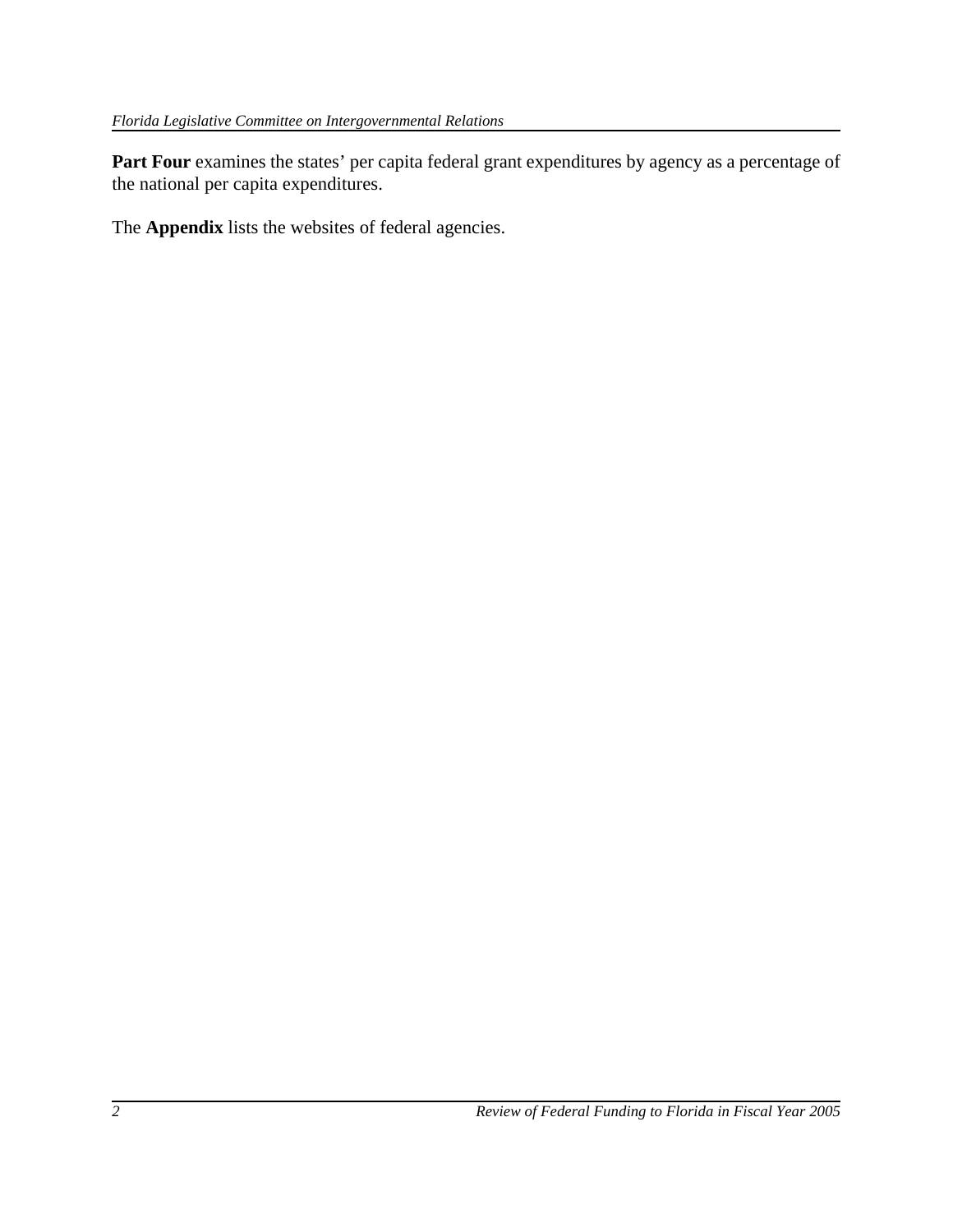# **Part One: Federal Financial Assistance to Florida**

#### **A. Introduction**

This part summarizes the five categories of federal direct expenditures (i.e., direct payments for individuals for retirement and disability, direct payments for individuals other than for retirement and disability, grants, procurement contracts, and salaries and wages) provided to Florida. Three categories of other financial assistance (i.e., insurance coverage, guaranteed loans, and direct loans) are summarized as well. Reported dollar amounts for these other assistance programs represent the face value of insurance coverage or the dollar volume of loans made rather than actual expenditures.

#### **B. Data Source**

<u>.</u>

The source of the data summarized in this part is the U.S. Bureau of the Census publication entitled *Consolidated Federal Funds Report for Fiscal Year 2005* issued in September 2007. This publication presents federal government expenditures or obligations in state, county, and subcounty areas of the United States. Although the Census Bureau's report includes the relevant data for the District of Columbia and U.S. outlying areas, the focus here is on the assistance provided to the fifty states collectively and Florida specifically.

The financial activity of all federal government agencies is covered except for those agencies that do not submit data to any of the federal reporting systems that serve as information sources for the Census Bureau's report. As a general guide, the grants and procurement data represent obligated funds, while the direct payments and salaries and wages data represent actual expenditures.

#### **C. Federal Financial Assistance to Florida**

The distribution of federal financial assistance to states in fiscal year 2005 is summarized in **Table 1-1** on page 9. Federal direct expenditures to the fifty states totaled \$2.21 trillion or \$7,455 per capita while other financial assistance totaled \$1.05 trillion or \$3,532 per capita. Federal direct expenditures to Florida totaled \$135 billion or \$7,572 per capita, and other financial assistance totaled \$362 billion or \$20,399 per capita.

Federal direct expenditures to Florida constituted approximately 6.1 percent of such expenditures to all fifty states. Florida had the  $4<sup>th</sup>$  largest expenditure of all states, the  $4<sup>th</sup>$  largest expenditure of the seven most populous states, and the  $2^{nd}$  largest expenditure of the southern states, after Texas.<sup>1</sup> On a

<sup>1.</sup> Based on July 1, 2005 population estimates prepared by the U.S. Census Bureau, the seven most populous states were California, Texas, New York, Florida, Illinois, Pennsylvania, and Ohio. The Census Bureau has classified 16 states in the South region. They are Alabama, Arkansas, Delaware, Florida, Georgia, Kentucky, Louisiana, Maryland, Mississippi, North Carolina, Oklahoma, South Carolina, Tennessee, Texas, Virginia, and West Virginia.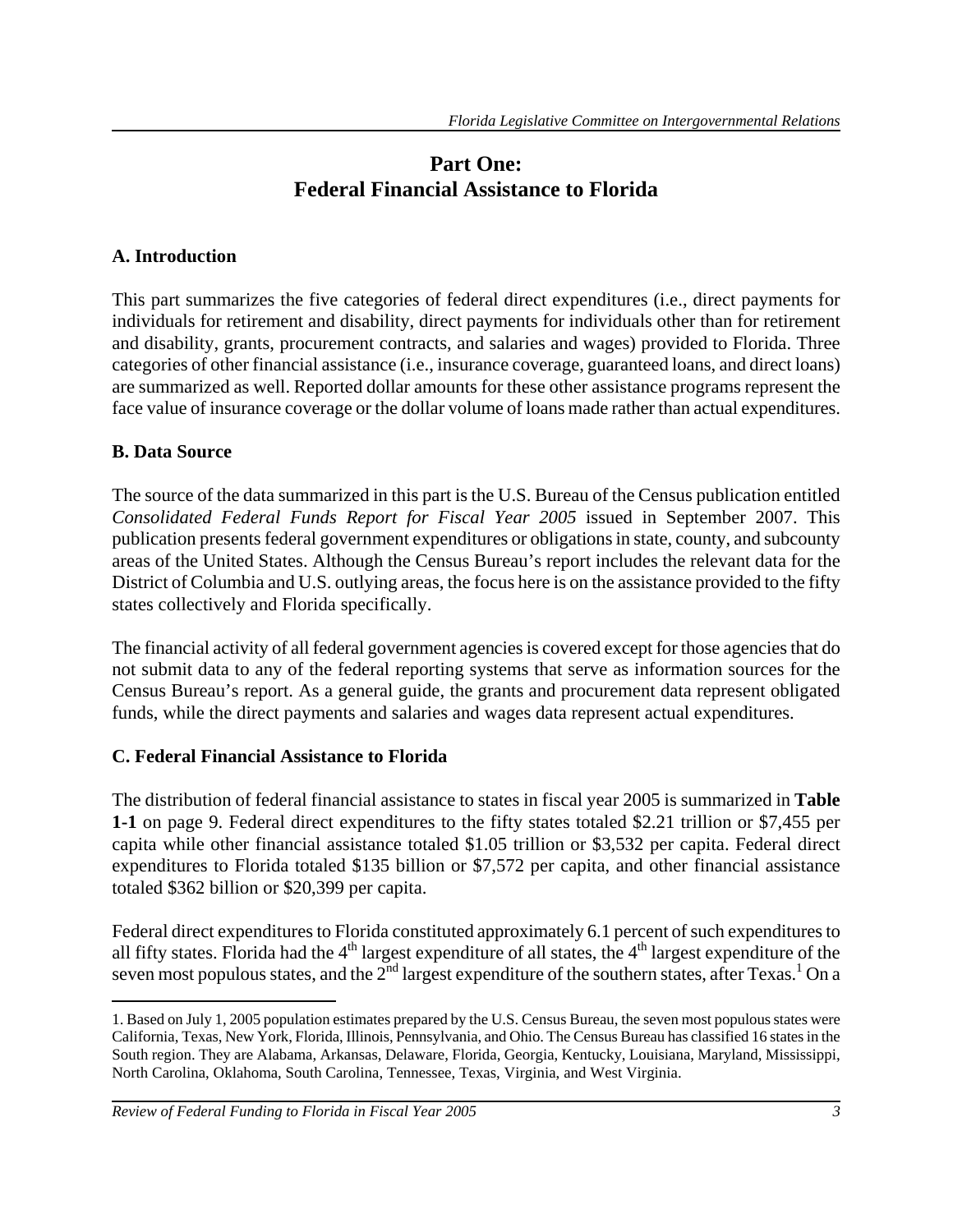per capita basis, the state ranked  $23<sup>rd</sup>$  among all states,  $2<sup>nd</sup>$  among the most populous states, and  $10<sup>th</sup>$ among the southern states.

Other financial assistance to Florida constituted 35 percent of such assistance to all fifty states. Due to the significant face value of flood insurance coverage in Florida, the state ranked 1<sup>st</sup> among all states in both total and per capita assistance.

# **D. Federal Direct Expenditures**

As previously mentioned, there are five categories of federal direct expenditures: 1) direct payments for individuals for retirement and disability, 2) direct payments for individuals other than for retirement and disability, 3) grants, 4) procurement contracts, and 5) salaries and wages. Each of these categories is discussed in more detail in the following sections.

# *1. Direct Payments for Individuals for Retirement and Disability*

Retirement and disability payments represented the largest category of federal direct expenditure to states. Such payments totaled \$694 billion, or \$2,346 per capita, and represented approximately 32 percent of total direct expenditures to states. These payments to Florida totaled \$50.5 billion, or \$2,841 per capita, and accounted for 38 percent of total direct expenditures to the state.

Florida had the  $2<sup>nd</sup>$  largest expenditure of all states, after California; the  $2<sup>nd</sup>$  largest expenditure of the most populous states, after California; and the largest expenditure of the southern states. On a per capita basis, Florida ranked  $5<sup>th</sup>$  among all states;  $1<sup>st</sup>$  among the most populous states, and  $4<sup>th</sup>$  among the southern states.

As illustrated in **Table 1-2** on page 10, this category includes four types of payments: 1) Social Security payments, 2) federal retirement and disability payments, 3) veterans benefits, and 4) other payments. In Florida, Social Security payments accounted for 78 percent of the state's total value of federal retirement and disability payments to individuals.

Florida's large elderly population is a primary reason for the state's high per capita expenditure relative to other states. Based on the results of Census 2000, Florida's elderly population (i.e., age 65 years and over) totaled 2.8 million and accounted for 8 percent of the nation's total elderly population of 35 million. In Florida, the elderly constituted nearly 18 percent of the state's total population. Relative to other age groupings, the proportion of the total population defined as elderly was greater in Florida than any other state.

# *2. Direct Payments for Individuals Other Than for Retirement and Disability*

These payments represented the second largest category of federal direct expenditure to states. Such payments totaled \$495 billion, or \$1,671 per capita, and represented approximately 22 percent of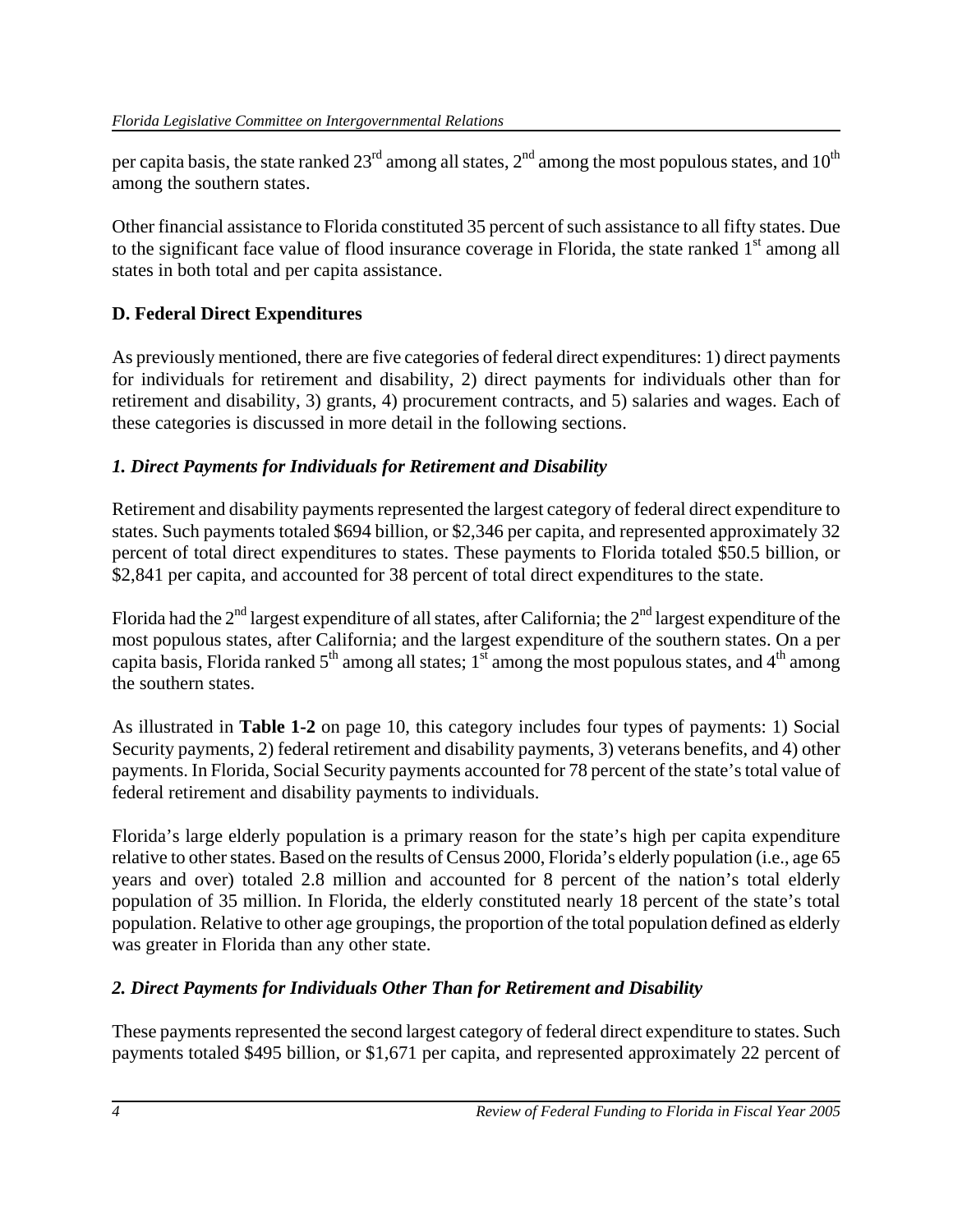total direct expenditures to states. These payments to Florida totaled \$36.6 billion, or \$2,057 per capita, and accounted for 27 percent of total direct expenditures to the state. As illustrated in **Table 1-3** on page 11, this category includes eight types of payments. Medicare benefits accounted for 77 percent of other direct payments to the state.

Florida had the  $3<sup>rd</sup>$  largest expenditure of all states; the  $3<sup>rd</sup>$  largest expenditure of the most populous states; and the largest expenditure of the southern states. On a per capita basis, Florida ranked  $6<sup>th</sup>$ among all states,  $2<sup>nd</sup>$  among the most populous states, and  $2<sup>nd</sup>$  among the southern states.

# *3. Grants*

Grant obligations represented the third largest category of federal direct expenditure to states. These obligations to states totaled \$458 billion, or \$1,548 per capita, and represented 21 percent of total direct expenditures. These grant obligations to Florida totaled \$22.6 billion, or \$1,269 per capita, and represented 17 percent of total direct expenditures to the state.

As illustrated in **Table 1-4** on pages 12-13, Florida had the 4<sup>th</sup> largest expenditure of all states; the  $4<sup>th</sup>$  largest expenditure of the most populous states; and the  $2<sup>nd</sup>$  largest expenditure of the southern states, after Texas. On a per capita basis, Florida ranked  $44<sup>th</sup>$  among all states;  $6<sup>th</sup>$  among the most populous states, and  $13<sup>th</sup>$  among the southern states.

A more in-depth discussion of federal grants to state and local governments is addressed in Part Three of this report. The amount of total grant obligations to Florida discussed here is approximately \$3.6 billion greater than the total listed in Part Three. While the funding amount presented here reflects total obligations, the funding amount presented in this latter part reflects total expenditures (i.e., actual outlays). Additionally, the funding amount presented here includes obligations to nongovernmental entities while the funding amount presented in Part Three reflects expenditures to state and local governments only.

# *4. Procurement Contracts*

Procurement contracts represented the fourth largest category of federal direct expenditure to states. Such payments to states totaled \$349 billion, or \$1,179 per capita, and represented 16 percent of total direct expenditures. These payments to Florida totaled \$14.3 billion, or \$805 per capita, and represented 11 percent of total direct expenditures to the state.

As illustrated in **Table 1-5** on pages 14-15, Florida had the 5<sup>th</sup> largest expenditure of all states, the  $3<sup>rd</sup>$  largest expenditure of the most populous states, and the  $4<sup>th</sup>$  largest expenditure of the southern states. On a per capita basis, Florida ranked  $31<sup>st</sup>$  among all states,  $4<sup>th</sup>$  among the most populous states, and  $11<sup>th</sup>$  among the southern states.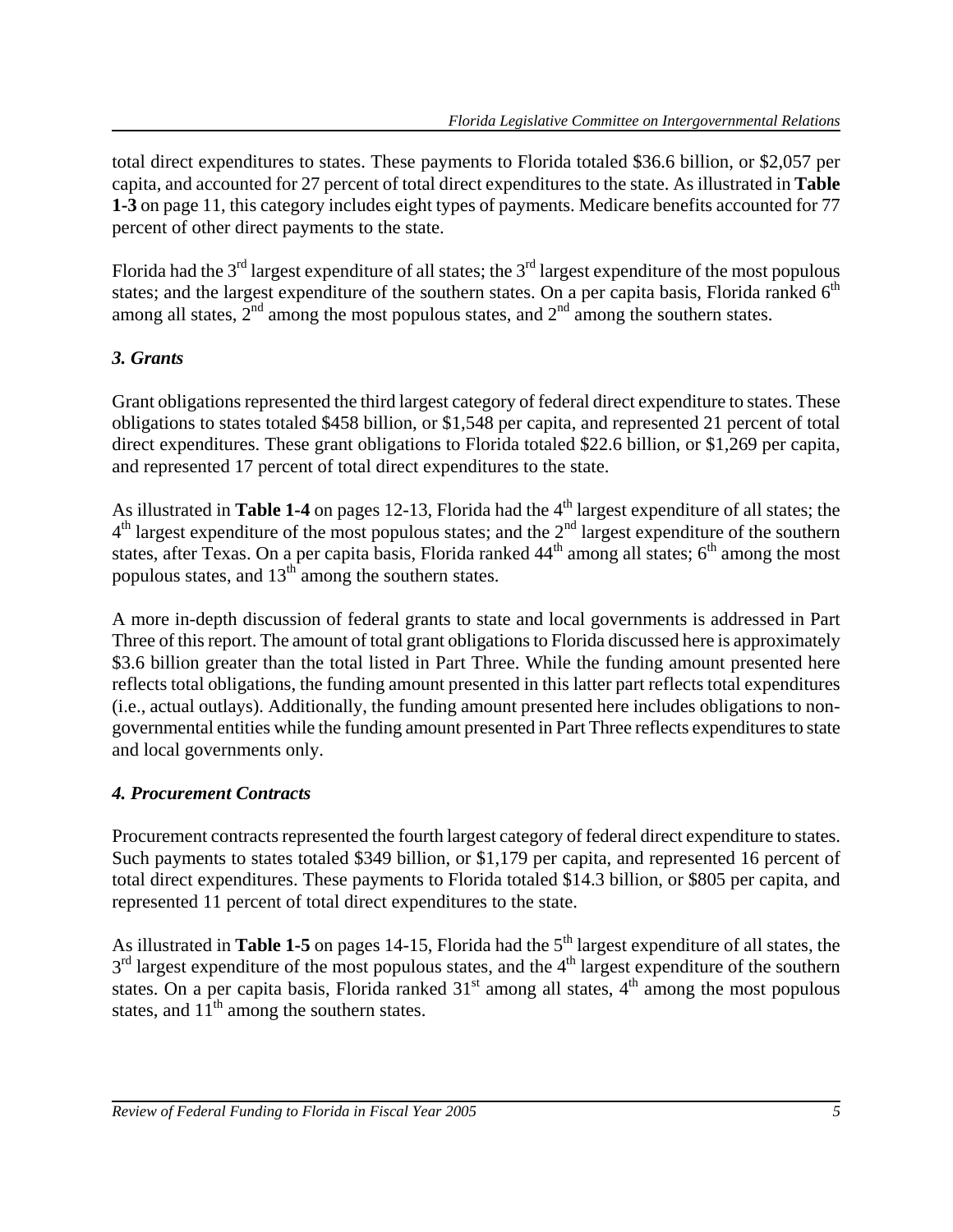This category includes contract awards to the Department of Defense and non-defense agencies. In Florida, contracts awarded by the Department of Defense accounted for 73 percent of total procurement contracts awarded.

# *5. Salaries and Wages*

Federal salary and wage payments represented the smallest category of direct expenditure to states. Such payments to states totaled \$210 billion, or \$710 per capita, and represented 10 percent of total direct expenditures. These payments to Florida totaled \$10.7 billion, or \$600 per capita, and represented 8 percent of direct expenditures to the state.

As illustrated in **Table 1-6** on pages 16-17, Florida had the 5<sup>th</sup> largest expenditure of all states, the  $3<sup>rd</sup>$  largest expenditure of the most populous states, and the  $4<sup>th</sup>$  largest expenditure of the southern states. On a per capita basis, Florida ranked  $33<sup>rd</sup>$  among all states,  $3<sup>rd</sup>$  among the most populous states, and  $14<sup>th</sup>$  among the southern states.

This category includes salary and wage payments made by the Department of Defense and nondefense agencies. In Florida, the payments made by non-defense agencies accounted for 60 percent of total salary and wage payments.

# **E. Other Financial Assistance**

The three categories of other financial assistance are: 1) face value of insurance coverages, 2) dollar volume of guaranteed loans, and 3) dollar volume of direct loans. Other financial assistance to Florida totaled \$362 billion, or \$20,399 per capita. This financial assistance to Florida constituted 35 percent of such assistance to all states. The state ranked first among the fifty states in both total and per capita assistance due to the significant face value of flood insurance coverage provided to Florida.

# *1. Face Value of Insurance Coverage*

The face value of insurance coverage represented the largest category of other financial assistance to states. Such assistance to states totaled \$854 billion, or \$2,887 per capita, and represented 82 percent of other financial assistance provided to all states. Such coverage in Florida totaled \$351 billion, or \$19,766 per capita, and represented 97 percent of other financial assistance provided to the state by the federal government.

As illustrated in **Table 1-7** on page 18, this category includes five types of insurance coverage. Flood insurance accounted for 99 percent of the total face value of all federal insurance coverage provided to the state. Florida had the largest face value of insurance coverage of the fifty states and ranked first among the states in both total and per capita insurance coverage.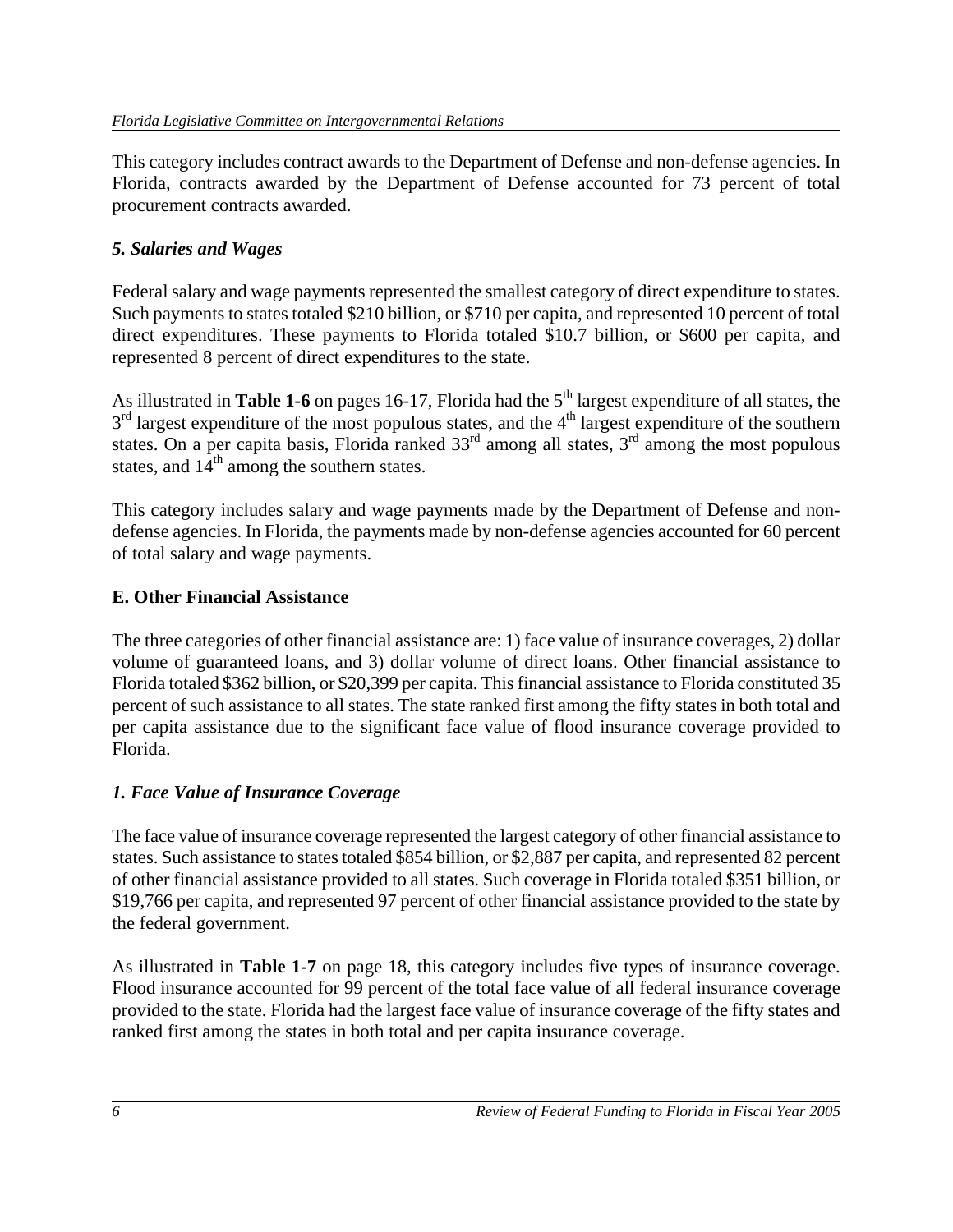# *2. Dollar Volume of Guaranteed Loans*

The second largest category of other financial assistance to states was guaranteed loans. Such assistance to the fifty states totaled \$162 billion, or \$549 per capita, and represented 16 percent of other financial assistance provided to states by the federal government. These loans to Florida totaled \$8.7 billion, or \$492 per capita, and represented only 2 percent of other financial assistance to the state.

As illustrated in **Table 1-8** on page 19, this category includes seven types of guaranteed loans with Federal Family Education Loans accounting for 33 percent of the total dollar volume of federal guaranteed loans made to the state. Florida had the  $3<sup>rd</sup>$  largest dollar volume of all states, the  $3<sup>rd</sup>$ largest volume of the most populous states, and the  $2<sup>nd</sup>$  largest volume of the southern states. On a per capita basis, Florida ranked  $37<sup>th</sup>$  among all states,  $5<sup>th</sup>$  among the most populous states, and  $13<sup>th</sup>$ among the southern states.

# *3. Dollar Volume of Direct Loans*

Direct loans represented the smallest category of other financial assistance provided to states. Such assistance to the fifty states totaled \$28 billion, or \$96 per capita, and represented 3 percent of other financial assistance to states. These loans to Florida totaled \$2.5 billion, or \$142 per capita, and represented only 0.7 percent of other financial assistance to the state.

As illustrated in **Table 1-9** on page 20, Florida had the 2<sup>nd</sup> largest dollar volume of all states, the 2<sup>nd</sup> largest volume of the most populous states, and the largest volume of the southern states. On a per capita basis, Florida ranked  $10^{th}$  among all states,  $1^{st}$  among the most populous states, and  $5^{th}$  among the southern states.

# **F. Conclusion**

Federal direct expenditures represent either actual expenditures or obligations of the federal government to this state. By contrast, the reported amounts of other financial assistance reflect the face value of insurance coverage and the dollar volume of loans made.

Florida had high per capita expenditures for federal direct payments for individuals when compared to the national average. This was due primarily to the state's large retiree and elderly populations. However, in the remaining categories of federal direct expenditure (i.e., grants, procurement contracts, and salaries and wages), Florida had per capita expenditures that were less than the national average.

The allocation of federal financial assistance has significant impacts on the finances of state and local governments. Since numerous federal policies govern the distribution of federal funding to states, future policy changes will likely affect individual states quite differently. Knowing the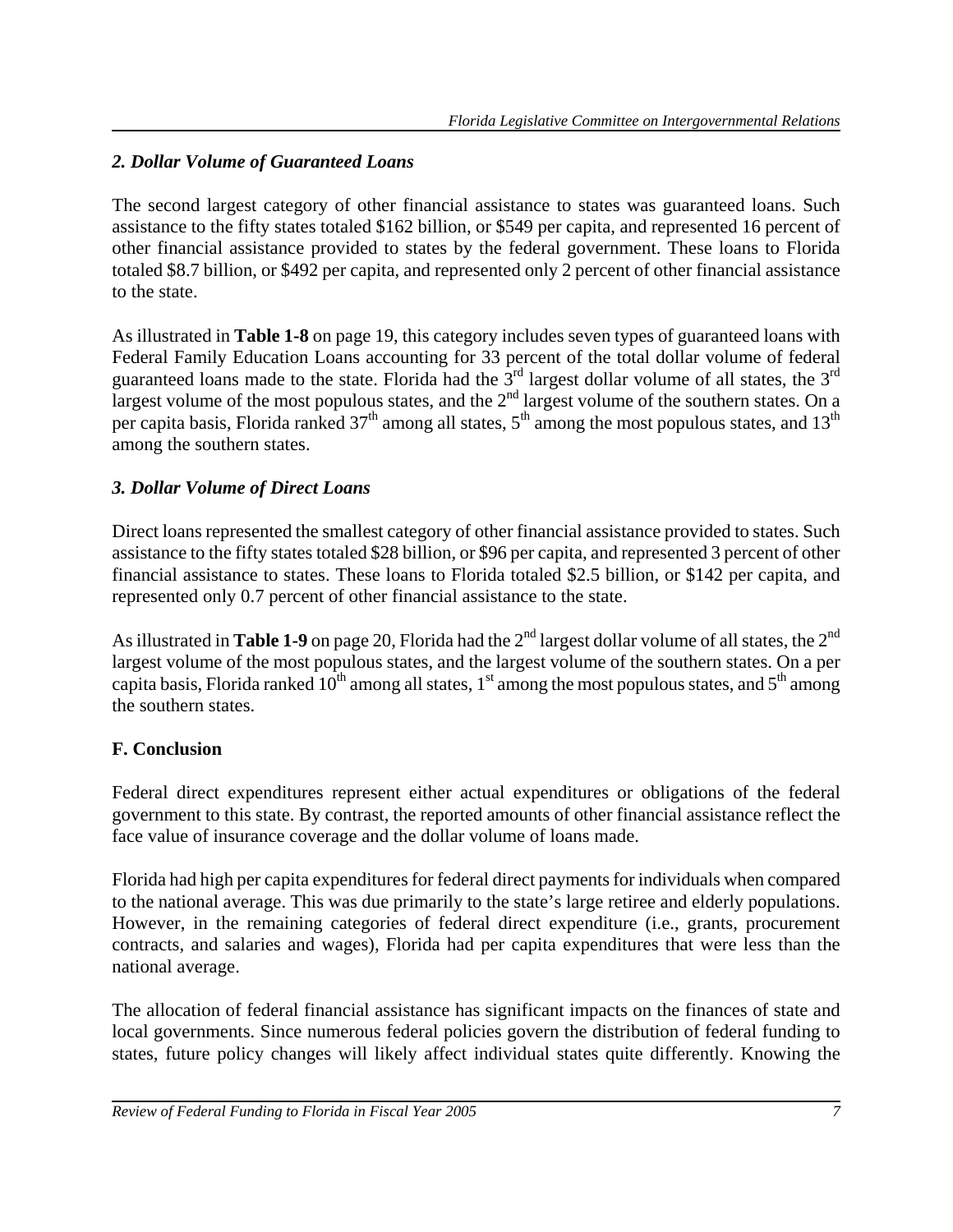magnitude of such financial assistance to Florida should be useful to policy makers as they assess strategies for increasing the state's share of federal funding.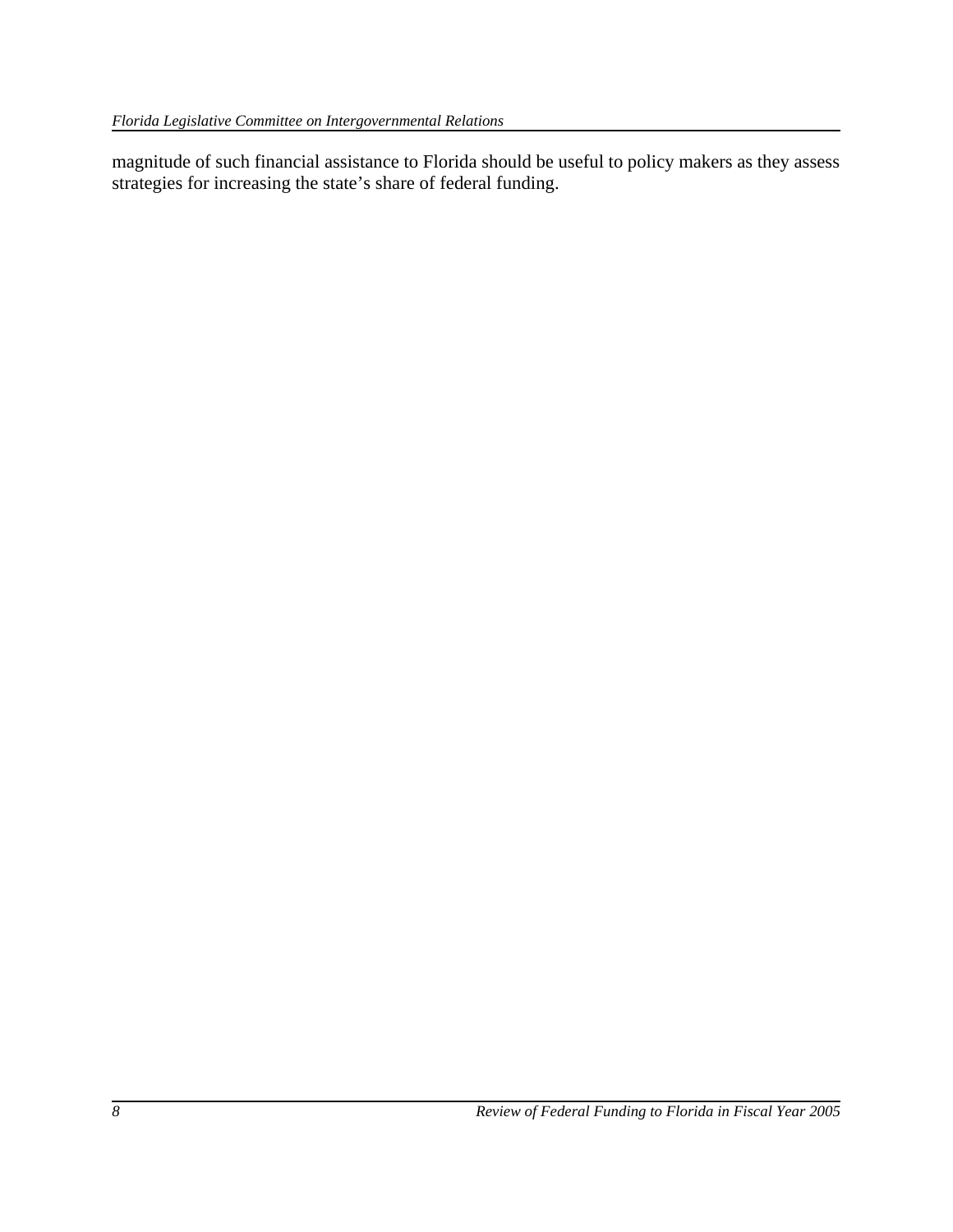|                                                                                                                                                                                                                                                                                                                                      |                                                                             |                   |        | Table 1-1            |                         |                 |    |          |                  |                           |                  |
|--------------------------------------------------------------------------------------------------------------------------------------------------------------------------------------------------------------------------------------------------------------------------------------------------------------------------------------|-----------------------------------------------------------------------------|-------------------|--------|----------------------|-------------------------|-----------------|----|----------|------------------|---------------------------|------------------|
|                                                                                                                                                                                                                                                                                                                                      | <b>Florida's Federal Direct Expenditures and Other Financial Assistance</b> |                   |        |                      |                         |                 |    |          |                  |                           |                  |
|                                                                                                                                                                                                                                                                                                                                      |                                                                             |                   |        |                      |                         |                 |    |          |                  |                           |                  |
| <b>Federal Fiscal Year 2005</b>                                                                                                                                                                                                                                                                                                      |                                                                             |                   |        |                      |                         |                 |    |          |                  |                           |                  |
|                                                                                                                                                                                                                                                                                                                                      |                                                                             |                   |        | <b>Total Funding</b> |                         |                 |    |          |                  | <b>Per Capita Funding</b> |                  |
|                                                                                                                                                                                                                                                                                                                                      |                                                                             |                   | $%$ of |                      | <b>State's Rankings</b> |                 |    |          |                  | <b>State's Rankings</b>   |                  |
| <b>Funding Categories / Subcategories</b>                                                                                                                                                                                                                                                                                            |                                                                             | Amount            | Total  | All                  | <b>Populous</b>         | Region          |    | Amount   | All              | <b>Populous</b>           | <b>Region</b>    |
|                                                                                                                                                                                                                                                                                                                                      |                                                                             |                   |        |                      |                         |                 |    |          |                  |                           |                  |
| <b>Federal Direct Expenditures</b>                                                                                                                                                                                                                                                                                                   |                                                                             |                   |        |                      |                         |                 |    |          |                  |                           |                  |
| Direct Payments for Individuals                                                                                                                                                                                                                                                                                                      | \$                                                                          | 87,033,761,000    | 64.7%  | 2 <sub>nd</sub>      | 2nd                     | 1st             | \$ | 4,898    | 6th              | 2 <sub>nd</sub>           | 3rd              |
| <b>Retirement and Disability</b>                                                                                                                                                                                                                                                                                                     |                                                                             | 50,477,147,000    | 37.5%  | 2 <sub>nd</sub>      | 2 <sub>nd</sub>         | 1st             |    | 2,841    | 5th              | 1st                       | 4th              |
| Other Than Retirement and Disability                                                                                                                                                                                                                                                                                                 |                                                                             | 36,566,614,000    | 27.2%  | 3rd                  | 3rd                     | 1st             |    | 2,057    | 6th              | 2 <sub>nd</sub>           | 2 <sub>nd</sub>  |
| Grants                                                                                                                                                                                                                                                                                                                               |                                                                             | 22,552,241,000    | 16.8%  | 4th                  | 4th                     | 2 <sub>nd</sub> |    | 1,269    | 44th             | 6th                       | 13th             |
| <b>Procurement Contracts</b>                                                                                                                                                                                                                                                                                                         |                                                                             | 14,295,825,000    | 10.6%  | 5th                  | 3rd                     | 4th             |    | 805      | 31st             | 4th                       | 11th             |
| Salaries and Wages                                                                                                                                                                                                                                                                                                                   |                                                                             | 10.661.715.000    | 7.9%   | 5th                  | 3rd                     | 4th             |    | 600      | 33rd             | 3rd                       | 14th             |
| Total - Florida                                                                                                                                                                                                                                                                                                                      | S                                                                           | 134,543,542,000   | 100%   | 4th                  | 4th                     | 2nd             | \$ | 7,572    | 23rd             | 2nd                       | 10 <sub>th</sub> |
| <b>Total - All States</b>                                                                                                                                                                                                                                                                                                            |                                                                             | 2,206,062,618,000 |        |                      |                         |                 | \$ | 7,455    |                  |                           |                  |
| Florida as % of All States                                                                                                                                                                                                                                                                                                           |                                                                             | 6.1%              |        |                      |                         |                 |    |          |                  |                           |                  |
|                                                                                                                                                                                                                                                                                                                                      |                                                                             |                   |        |                      |                         |                 |    |          |                  |                           |                  |
| <b>Other Financial Assistance</b>                                                                                                                                                                                                                                                                                                    |                                                                             |                   |        |                      |                         |                 |    |          |                  |                           |                  |
| Face Value of Insurance Coverages                                                                                                                                                                                                                                                                                                    | \$                                                                          | 351,202,354,000   | 96.9%  | 1st                  | 1st                     | 1st             |    | \$19,766 | 1st              | 1st                       | 1st              |
| Dollar Volume of Guaranteed Loans                                                                                                                                                                                                                                                                                                    |                                                                             | 8,740,942,000     | 2.4%   | 3rd                  | 3rd                     | 2nd             |    | 492      | 37th             | 5th                       | 13 <sub>th</sub> |
| Dollar Volume of Direct Loans                                                                                                                                                                                                                                                                                                        |                                                                             | 2,514,776,000     | 0.7%   | 2 <sub>nd</sub>      | 2 <sub>nd</sub>         | 1st             |    | 142      | 10 <sub>th</sub> | 1st                       | 5th              |
| Total - Florida                                                                                                                                                                                                                                                                                                                      | \$                                                                          | 362,458,072,000   | 100%   | 1st                  | 1st                     | 1st             | \$ | 20,399   | 1st              | 1st                       | 1st              |
| <b>Total - All States</b>                                                                                                                                                                                                                                                                                                            | \$                                                                          | 1,045,126,503,000 |        |                      |                         |                 | \$ | 3,532    |                  |                           |                  |
| <b>Florida as % of All States</b>                                                                                                                                                                                                                                                                                                    |                                                                             | 34.7%             |        |                      |                         |                 |    |          |                  |                           |                  |
|                                                                                                                                                                                                                                                                                                                                      |                                                                             |                   |        |                      |                         |                 |    |          |                  |                           |                  |
| Notes:                                                                                                                                                                                                                                                                                                                               |                                                                             |                   |        |                      |                         |                 |    |          |                  |                           |                  |
| 1) Funding figures for federal direct expenditures represent either actual expenditures or obligations. Generally, the federal grants and procurement data represent obligated funds, while the                                                                                                                                      |                                                                             |                   |        |                      |                         |                 |    |          |                  |                           |                  |
| direct payments to individuals and salaries and wages represent actual expenditures. Direct and guaranteed loan figures represent the dollar volume of loans made. Data on insurance<br>overage represent the free value of coverage provided. In the publiched report, the funding data are reunded to the pegreat thousand dellars |                                                                             |                   |        |                      |                         |                 |    |          |                  |                           |                  |

 coverages represent the face value of coverage provided. In the published report, the funding data are rounded to the nearest thousand dollars. 2) Based on July 1, 2005 population estimates, the seven most populous states, in descending population order, were: California, Texas, New York, Florida, Illinois, Pennsylvania, and Ohio.

3) As designated by the U.S. Census Bureau, Florida is one of 16 states in the South region. The other states in the South region are: Alabama, Arkansas, Delaware, Georgia, Kentucky, Louisiana, Maryland, Mississippi, North Carolina, Oklahoma, South Carolina, Tennessee, Texas, Virginia, and West Virginia.

Data Sources:

1) Federal Funding: U.S. Census Bureau, "Consolidated Federal Funds Report for Fiscal Year 2005," U.S. Government Printing Office, Washington, DC 2007 (Issued September 2007). www.census.gov/prod/www/abs/cffr.html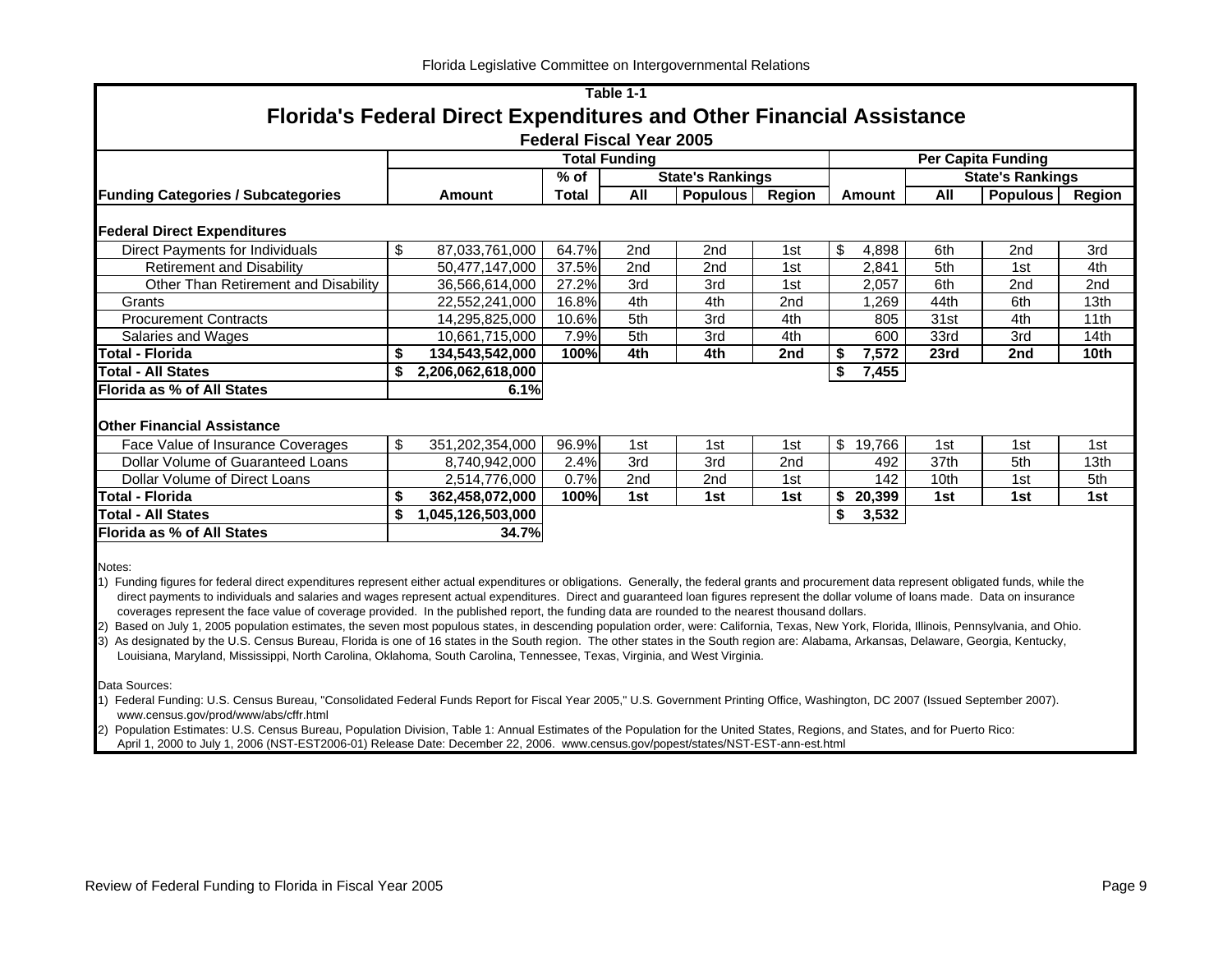|                                                   | Table 1-2                                                                       |                 |                           |                 |                         |               |                |                  |                         |                  |  |
|---------------------------------------------------|---------------------------------------------------------------------------------|-----------------|---------------------------|-----------------|-------------------------|---------------|----------------|------------------|-------------------------|------------------|--|
|                                                   | Florida's Federal Direct Payments for Individuals for Retirement and Disability |                 |                           |                 |                         |               |                |                  |                         |                  |  |
| <b>Federal Fiscal Year 2005</b>                   |                                                                                 |                 |                           |                 |                         |               |                |                  |                         |                  |  |
|                                                   |                                                                                 |                 | <b>Per Capita Funding</b> |                 |                         |               |                |                  |                         |                  |  |
|                                                   |                                                                                 |                 | $%$ of                    |                 | <b>State's Rankings</b> |               |                |                  | <b>State's Rankings</b> |                  |  |
| <b>Funding Categories / Subcategories</b>         |                                                                                 | <b>Amount</b>   | Total                     | All             | <b>Populous</b>         | <b>Region</b> | Amount         | All              | <b>Populous</b>         | Region           |  |
| <b>Social Security Payments</b>                   | \$                                                                              | 39,439,895,000  | 78.1%                     | 2 <sub>nd</sub> | 2nd                     | 1st           | \$2,219.69     | 6th              | 2nd                     | 5th              |  |
| Retirement Insurance Payments                     |                                                                                 | 25,247,087,000  | 50.0%                     | 2 <sub>nd</sub> | 2nd                     | 1st           | ,420.91        | 1st              | 1st                     | 1st              |  |
| <b>Survivors Insurance Payments</b>               |                                                                                 | 6,319,266,000   | 12.5%                     | 3rd             | 3rd                     | 2nd           | 355.65         | 23rd             | 3rd                     | 10th             |  |
| Disability Insurance Payments                     |                                                                                 | 5,328,738,000   | 10.6%                     | 3rd             | 3rd                     | 1st           | 299.90         | 24th             | 3rd                     | 13th             |  |
| Supplemental Security Income Payments             |                                                                                 | 2,544,804,000   | 5.0%                      | 4th             | 4th                     | 2nd           | 143.22         | 14th             | 4th                     | 8th              |  |
| <b>Federal Retirement and Disability Payments</b> |                                                                                 | 7,621,346,000   | 15.1%                     | 2 <sub>nd</sub> | 2nd                     | 1st           | 428.93         | 11th             | 1st                     | 6th              |  |
| Civilian                                          |                                                                                 | 3,795,077,000   | 7.5%                      | 3rd             | 2nd                     | 2nd           | 213.59         | 17th             | 1st                     | 7th              |  |
| Military                                          |                                                                                 | 3,826,269,000   | 7.6%                      | 1st             | 1st                     | 1st           | 215.34         | 5th              | 1st                     | 3rd              |  |
| <b>Veterans Benefits</b>                          |                                                                                 | 2,536,487,000   | 5.0%                      | 3rd             | 3rd                     | 2nd           | 142.75         | 15th             | 1st                     | 7th              |  |
| Payments for Service Connected Disability         |                                                                                 | .934,500,000    | 3.8%                      | 3rd             | 3rd                     | 2nd           | 108.87         | 14 <sub>th</sub> | 1st                     | 6th              |  |
| <b>Other Benefit Payments</b>                     |                                                                                 | 601,987,000     | 1.2%                      | 2 <sub>nd</sub> | 2nd                     | 2nd           | 33.88          | 13 <sub>th</sub> | 1st                     | 10 <sub>th</sub> |  |
| Other                                             |                                                                                 | 879,420,000     | 1.7%                      | 5th             | 5th                     | 1st           | 49.49          | 25th             | 4th                     | 9th              |  |
| <b>Total - Florida</b>                            | \$                                                                              | 50,477,147,000  | 100%                      | 2nd             | 2nd                     | 1st           | 2,840.87       | 5th              | 1st                     | 4th              |  |
| <b>Total - All States</b>                         |                                                                                 | 694,254,836,000 |                           |                 |                         |               | 2,346.05<br>\$ |                  |                         |                  |  |
| Florida as % of All States                        |                                                                                 | 7.3%            |                           |                 |                         |               |                |                  |                         |                  |  |

1) In the published report, the data are rounded to the nearest thousand dollars.

2) Based on July 1, 2005 population estimates, the seven most populous states, in descending population order, were: California, Texas, New York, Florida, Illinois, Pennsylvania, and Ohio.

3) As designated by the U.S. Census Bureau, Florida is one of 16 states in the South region. The other states in the South region are: Alabama, Arkansas, Delaware, Georgia, Kentucky, Louisiana, Maryland, Mississippi, North Carolina, Oklahoma, South Carolina, Tennessee, Texas, Virginia, and West Virginia.

Data Sources:

1) Federal Funding: U.S. Census Bureau, "Consolidated Federal Funds Report for Fiscal Year 2005," U.S. Government Printing Office, Washington, DC 2007 (Issued September 2007). www.census.gov/prod/www/abs/cffr.html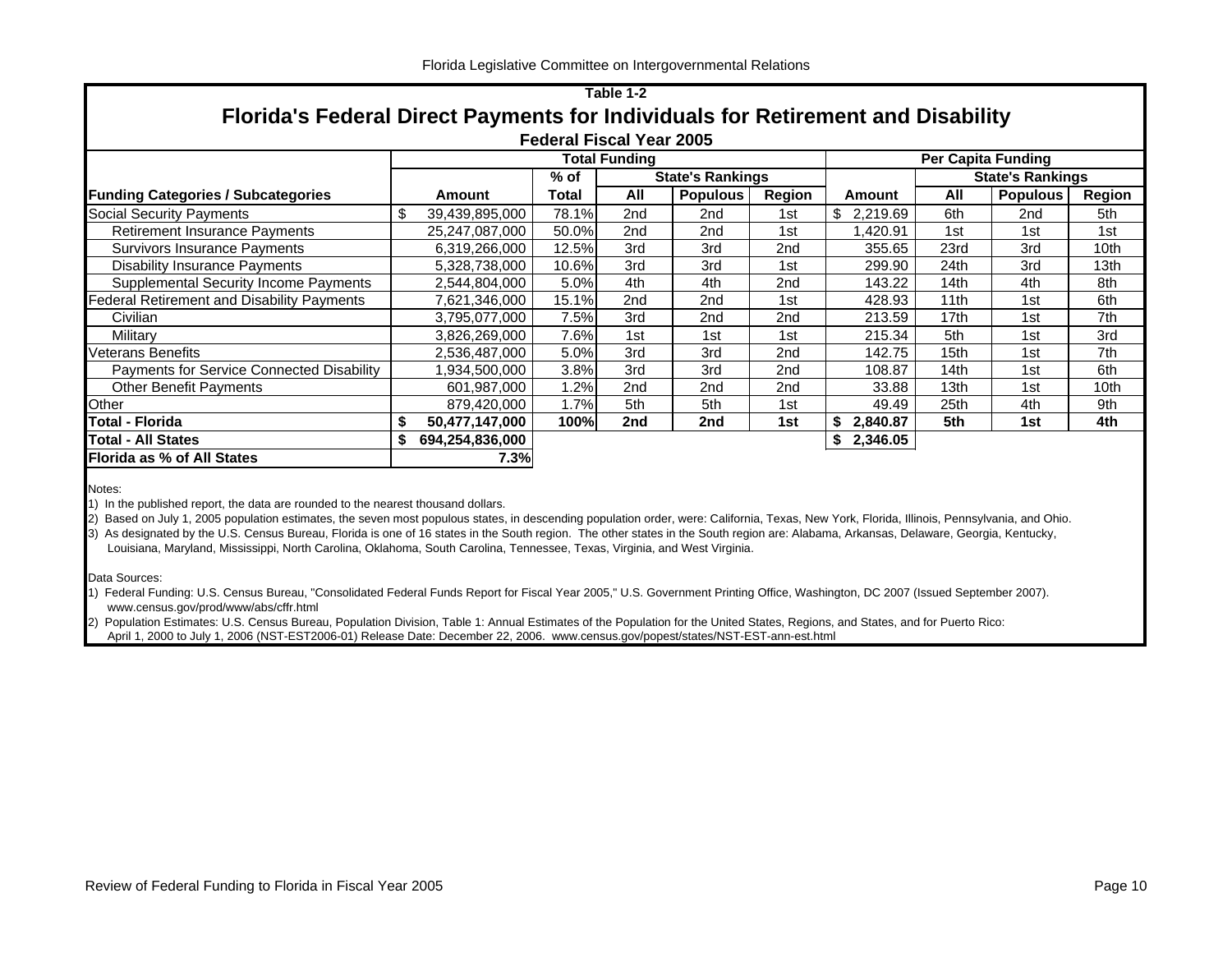|                                             |                                                                                             |                 |         | Table 1-3     |                         |                 |                |                  |                         |                  |  |
|---------------------------------------------|---------------------------------------------------------------------------------------------|-----------------|---------|---------------|-------------------------|-----------------|----------------|------------------|-------------------------|------------------|--|
|                                             | Federal Direct Payments for Individuals in Florida Other Than for Retirement and Disability |                 |         |               |                         |                 |                |                  |                         |                  |  |
| <b>Federal Fiscal Year 2005</b>             |                                                                                             |                 |         |               |                         |                 |                |                  |                         |                  |  |
|                                             |                                                                                             |                 |         | Total Funding |                         |                 |                |                  | Per Capita Funding      |                  |  |
|                                             |                                                                                             |                 | $%$ of  |               | <b>State's Rankings</b> |                 |                |                  | <b>State's Rankings</b> |                  |  |
| <b>Funding Categories / Subcategories</b>   |                                                                                             | Amount          | Total   | All           | <b>Populous</b>         | Region          | Amount         | All              | <b>Populous</b>         | Region           |  |
| Medicare Benefits                           | \$                                                                                          | 27,948,539,000  | 76.5%   | 2nd           | 2nd                     | 1st             | .572.95<br>\$. | 2nd              | 2nd                     | 1st              |  |
| Hospital Insurance                          |                                                                                             | 13,944,132,000  | 38.1%   | 3rd           | 3rd                     | 1st             | 784.78         | 5th              | 2nd                     | 3rd              |  |
| Supplemental Medical Insurance              |                                                                                             | 14,004,407,000  | 38.3%   | 2nd           | 2nd                     | 1st             | 788.17         | 1st              | 1st                     | 1st              |  |
| Excess Earned Income Tax Credits            |                                                                                             | 2,552,150,000   | 7.0%    | 3rd           | 3rd                     | 2 <sub>nd</sub> | 143.64         | 12 <sub>th</sub> | 2 <sub>nd</sub>         | 11th             |  |
| Unemployment Compensation                   |                                                                                             | 824.781.000     | 2.3%    | 10th          | 7th                     | 2 <sub>nd</sub> | 46.42          | 44th             | 7th                     | 12 <sub>th</sub> |  |
| Food Stamp Payments                         |                                                                                             | .597,912,000    | 4.4%    | 4th           | 4th                     | 2 <sub>nd</sub> | 89.93          | 26th             | 5th                     | 13th             |  |
| Housing Assistance                          |                                                                                             | 132,750,000     | 0.4%    | 10th          | 7th                     | 3rd             | 7.47           | 31st             | 5th                     | 15 <sub>th</sub> |  |
| Agricultural Assistance                     |                                                                                             | 359,018,000     | $1.0\%$ | 21st          | 5th                     | 7th             | 20.21          | 35th             | 4th                     | 14th             |  |
| Federal Employees Life and Health Insurance |                                                                                             | 866,165,000     | 2.4%    | 7th           | 4th                     | 4th             | 48.75          | 23rd             | 2nd                     | 8th              |  |
| Other                                       |                                                                                             | 2,275,298,000   | 6.2%    | 1st           | 1st                     | 1st             | 128.05         | 11th             | 1st                     | 5th              |  |
| Total - Florida                             | \$                                                                                          | 36,556,614,000  | 100%    | 3rd           | 3rd                     | 1st             | 2,057.42<br>S. | 6th              | 2nd                     | 2nd              |  |
| Total - All States                          | S                                                                                           | 494,612,098,000 |         |               |                         |                 | 1,671.41<br>\$ |                  |                         |                  |  |
| Florida as % of All States                  |                                                                                             | 7.4%            |         |               |                         |                 |                |                  |                         |                  |  |

1) In the published report, the data are rounded to the nearest thousand dollars.

2) Based on July 1, 2005 population estimates, the seven most populous states, in descending population order, were: California, Texas, New York, Florida, Illinois, Pennsylvania, and Ohio.

3) As designated by the U.S. Census Bureau, Florida is one of 16 states in the South region. The other states in the South region are: Alabama, Arkansas, Delaware, Georgia, Kentucky, Louisiana, Maryland, Mississippi, North Carolina, Oklahoma, South Carolina, Tennessee, Texas, Virginia, and West Virginia.

Data Sources:

1) Federal Funding: U.S. Census Bureau, "Consolidated Federal Funds Report for Fiscal Year 2005," U.S. Government Printing Office, Washington, DC 2007 (Issued September 2007). www.census.gov/prod/www/abs/cffr.html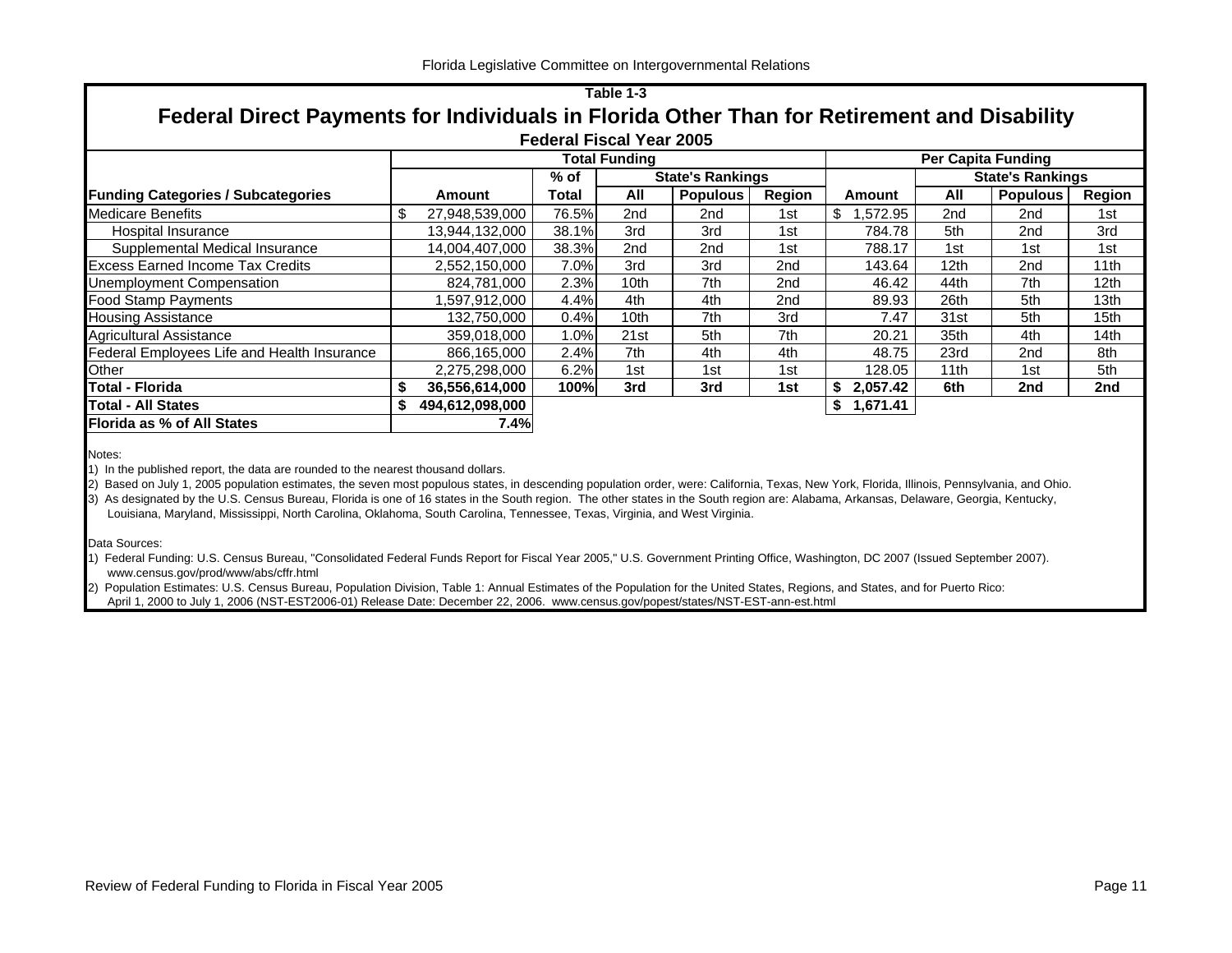| Table 1-4                                      |                       |                    |                                 |                         |                |                |                           |                         |                  |  |
|------------------------------------------------|-----------------------|--------------------|---------------------------------|-------------------------|----------------|----------------|---------------------------|-------------------------|------------------|--|
| <b>Federal Grant Obligations to Florida</b>    |                       |                    |                                 |                         |                |                |                           |                         |                  |  |
|                                                |                       |                    | <b>Federal Fiscal Year 2005</b> |                         |                |                |                           |                         |                  |  |
|                                                |                       |                    | <b>Total Funding</b>            |                         |                |                | <b>Per Capita Funding</b> |                         |                  |  |
|                                                |                       | $\overline{\%}$ of |                                 | <b>State's Rankings</b> |                |                |                           | <b>State's Rankings</b> |                  |  |
| <b>Funding Categories / Subcategories</b>      | <b>Amount</b>         | <b>Total</b>       | All                             | <b>Populous</b>         | Region         | <b>Amount</b>  | All                       | <b>Populous</b>         | Region           |  |
| Department of Agriculture                      | \$<br>1,613,474,000   | 7.2%               | 3rd                             | 3rd                     | 2nd            | \$<br>90.81    | 24th                      | 2nd                     | 10 <sub>th</sub> |  |
| Appalachian Regional Commission                | 1.000                 | $< 0.1\%$          | 19th                            | 4th                     | 12th           | < 0.01         | 19 <sub>th</sub>          | 4th                     | 12th             |  |
| Department of Commerce                         | 60,031,000            | 0.3%               | 9th                             | 4th                     | 2nd            | 3.38           | 32nd                      | 3rd                     | 12th             |  |
| Corporation for National and Community Service | 20,462,000            | 0.1%               | 10th                            | 6th                     | 4th            | 1.15           | 50th                      | 7th                     | 16th             |  |
| Corporation for Public Broadcasting            | 13,314,000            | 0.1%               | 6th                             | 3rd                     | 2nd            | 0.75           | 38th                      | 6th                     | 8th              |  |
| Department of Defense                          | 94,808,000            | 0.4%               | 8th                             | 6th                     | 3rd            | 5.34           | 46th                      | 7th                     | 15th             |  |
| Department of Education                        | 1,851,893,000         | 8.2%               | 4th                             | 4th                     | 2nd            | 104.23         | 46th                      | 7th                     | 16th             |  |
| <b>Election Assistance Commission</b>          | 85,085,000            | 0.4%               | 5th                             | 5th                     | 2nd            | 4.79           | 17th                      | 3rd                     | 4th              |  |
| Department of Energy                           | 49,222,000            | 0.2%               | 15th                            | 7th                     | 3rd            | 2.77           | 47th                      | 7th                     | 14th             |  |
| <b>Environmental Protection Agency</b>         | 104,705,000           | 0.5%               | 8th                             | 6th                     | 2nd            | 5.89           | 48th                      | 6th                     | 15th             |  |
| <b>Equal Employment Opportunity Commission</b> | 1,580,000             | $< 0.1\%$          | 7th                             | 6th                     | 1st            | 0.09           | 34th                      | 5th                     | 6th              |  |
| Department of Health and Human Services        | 11,699,806,000        | 51.9%              | 5th                             | 5th                     | 2nd            | 658.47         | 47th                      | 7th                     | 15th             |  |
| Department of Homeland Security                | 2,420,195,000         | 10.7%              | 2nd                             | $\overline{1}$ st       | 2nd            | 136.21         | 3rd                       | $\overline{1}$ st       | 3rd              |  |
| Department of Housing and Urban Development    | 1,294,327,000         | 5.7%               | 8th                             | 7th                     | 2nd            | 72.85          | 45th                      | 7th                     | 16th             |  |
| Institute of Museum and Library Services       | 12,055,000            | 0.1%               | 6th                             | 6th                     | 2nd            | 0.68           | 46th                      | 6th                     | 13 <sub>th</sub> |  |
| Department of the Interior                     | 42,179,000            | 0.2%               | 18th                            | 4th                     | 4th            | 2.37           | 41st                      | 5th                     | 12th             |  |
| Department of Justice                          | 290,884,000           | 1.3%               | 4th                             | 4th                     | 2nd            | 16.37          | 41st                      | 5th                     | 13 <sub>th</sub> |  |
| Department of Labor                            | 318,890,000           | 1.4%               | 7th                             | 6th                     | 2nd            | 17.95          | 48th                      | 6th                     | 15th             |  |
| National Aeronautics and Space Administration  | 27,987,000            | 0.1%               | 11th                            | 5th                     | 6th            | 1.58           | 30th                      | 5th                     | 11th             |  |
| National Archives and Records Administration   | 113,000               | $< 0.1\%$          | 16th                            | 4th                     | 6th            | 0.01           | 27th                      | 4th                     | 10th             |  |
| National Endowment for the Arts                | 1,692,000             | $< 0.1\%$          | 14th                            | 7th                     | 4th            | 0.10           | 50th                      | 7th                     | 16th             |  |
| National Endowment for the Humanities          | 2,401,000             | $< 0.1\%$          | 12th                            | 6th                     | 5th            | 0.14           | 50th                      | 7th                     | 16th             |  |
| National Science Foundation                    | 140,209,000           | 0.6%               | 10th                            | 6th                     | 2nd            | 7.89           | 41st                      | 5th                     | 9th              |  |
| Small Business Administration                  | 1.726.000             | $< 0.1\%$          | 9th                             | 4th                     | 4th            | 0.10           | 36th                      | 5th                     | 13th             |  |
| Social Security Administration                 |                       | 0.0%               | $\blacksquare$                  | $\blacksquare$          | $\blacksquare$ | $\sim$         | $\blacksquare$            | $\sim$                  | $\blacksquare$   |  |
| Department of State                            | 4,387,000             | $< 0.1\%$          | 11th                            | 7th                     | 4th            | 0.25           | 48th                      | $\overline{7}$ th       | 15 <sub>th</sub> |  |
| State Justice Institute                        | 90,000                | $< 0.1\%$          | 6th                             | 2nd                     | 4th            | 0.01           | 18th                      | 2nd                     | 5th              |  |
| Tennessee Valley Authority                     |                       | 0.0%               | $\blacksquare$                  | $\blacksquare$          | $\sim$         | $\sim$         | $\mathbf{r}$              | $\omega$                | $\mathbf{r}$     |  |
| Department of Transportation                   | 2,364,264,000         | 10.5%              | 4th                             | 4th                     | 2nd            | 133.06         | 30th                      | 3rd                     | 11th             |  |
| Department of the Treasury                     | 6,413,000             | $< 0.1\%$          | 3rd                             | 3rd                     | 2nd            | 0.36           | 10th                      | 3rd                     | 5th              |  |
| Department of Veterans Affairs                 | 27,931,000            | 0.1%               | 9th                             | 4th                     | 4th            | 1.57           | 37th                      | 3rd                     | 10th             |  |
| Other                                          | 2,116,000             | $< 0.1\%$          | 8th                             | 5th                     | 3rd            | 0.12           | 40th                      | 5th                     | 12th             |  |
| <b>Total - Florida</b>                         | \$<br>22,552,241,000  | 100%               | 4th                             | 4th                     | 2nd            | 1,269.25<br>\$ | 44th                      | 6th                     | 13 <sub>th</sub> |  |
| <b>Total - All States</b>                      | \$<br>458,126,049,000 |                    |                                 |                         |                | 1,548.12<br>\$ |                           |                         |                  |  |
| Florida as % of All States                     | 4.9%                  |                    |                                 |                         |                |                |                           |                         |                  |  |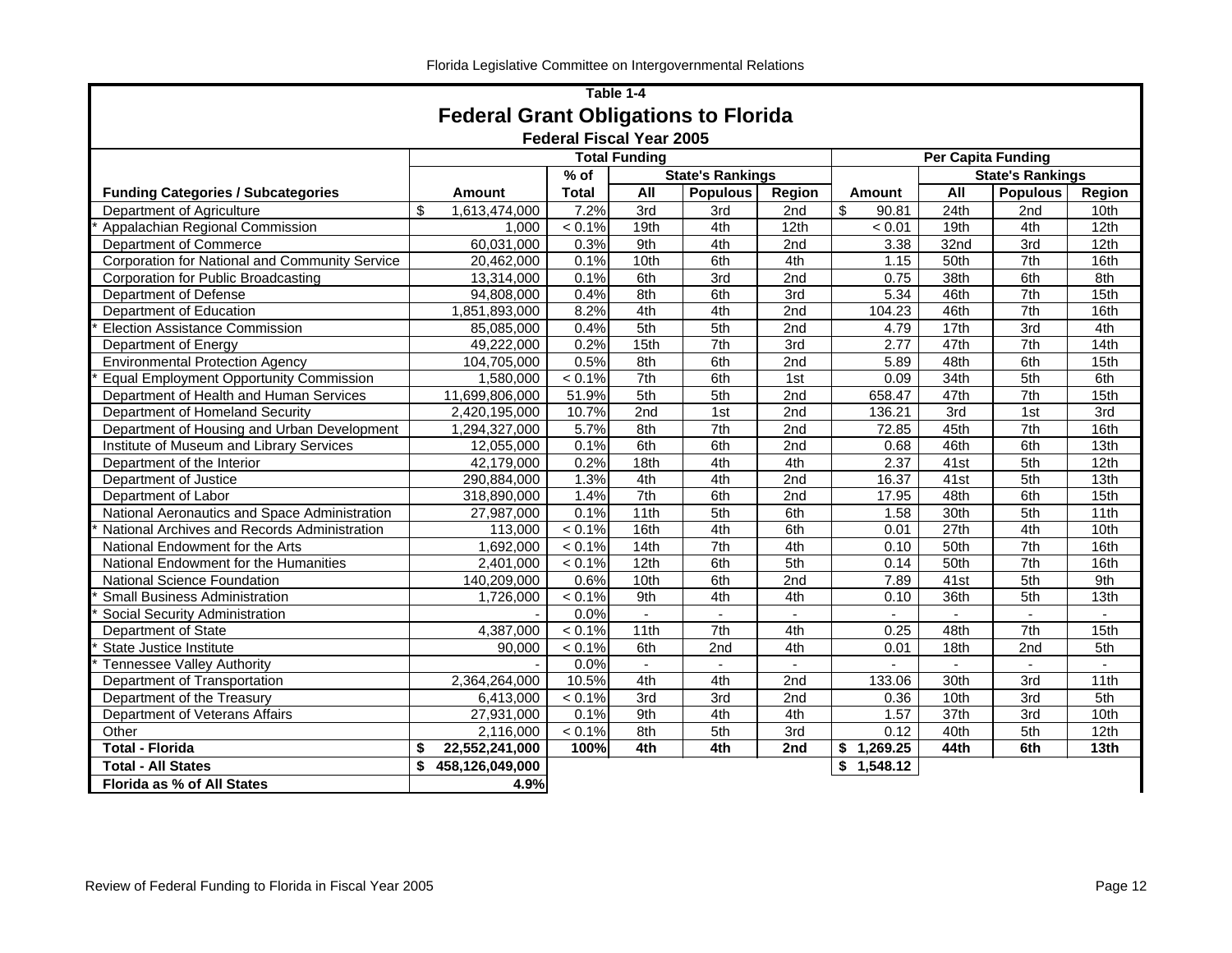| Table 1-4<br><b>Federal Grant Obligations to Florida</b>                                                                                                                                                                    |                                            |       |     |                         |        |        |                         |                 |        |  |  |
|-----------------------------------------------------------------------------------------------------------------------------------------------------------------------------------------------------------------------------|--------------------------------------------|-------|-----|-------------------------|--------|--------|-------------------------|-----------------|--------|--|--|
| <b>Federal Fiscal Year 2005</b>                                                                                                                                                                                             |                                            |       |     |                         |        |        |                         |                 |        |  |  |
|                                                                                                                                                                                                                             | <b>Total Funding</b><br>Per Capita Funding |       |     |                         |        |        |                         |                 |        |  |  |
|                                                                                                                                                                                                                             |                                            | % of  |     | <b>State's Rankings</b> |        |        | <b>State's Rankings</b> |                 |        |  |  |
| <b>Funding Categories / Subcategories</b>                                                                                                                                                                                   | Amount                                     | Total | All | <b>Populous</b>         | Region | Amount | All                     | <b>Populous</b> | Region |  |  |
| Notes:<br>1) In the published report, the data are rounded to the nearest thousand dollars.<br>2) An asterisk denotes those program categories in which one or more states did not have reported federal grant obligations. |                                            |       |     |                         |        |        |                         |                 |        |  |  |

3) Based on July 1, 2005 population estimates, the seven most populous states, in descending population order, were: California, Texas, New York, Florida, Illinois, Pennsylvania, and Ohio.

4) As designated by the U.S. Census Bureau, Florida is one of 16 states in the South region. The other states in the South region are: Alabama, Arkansas, Delaware, Georgia, Kentucky, Louisiana, Maryland, Mississippi, North Carolina, Oklahoma, South Carolina, Tennessee, Texas, Virginia, and West Virginia.

Data Sources:

1) Federal Funding: U.S. Census Bureau, "Consolidated Federal Funds Report for Fiscal Year 2005," U.S. Government Printing Office, Washington, DC 2007 (Issued September 2007). www.census.gov/prod/www/abs/cffr.html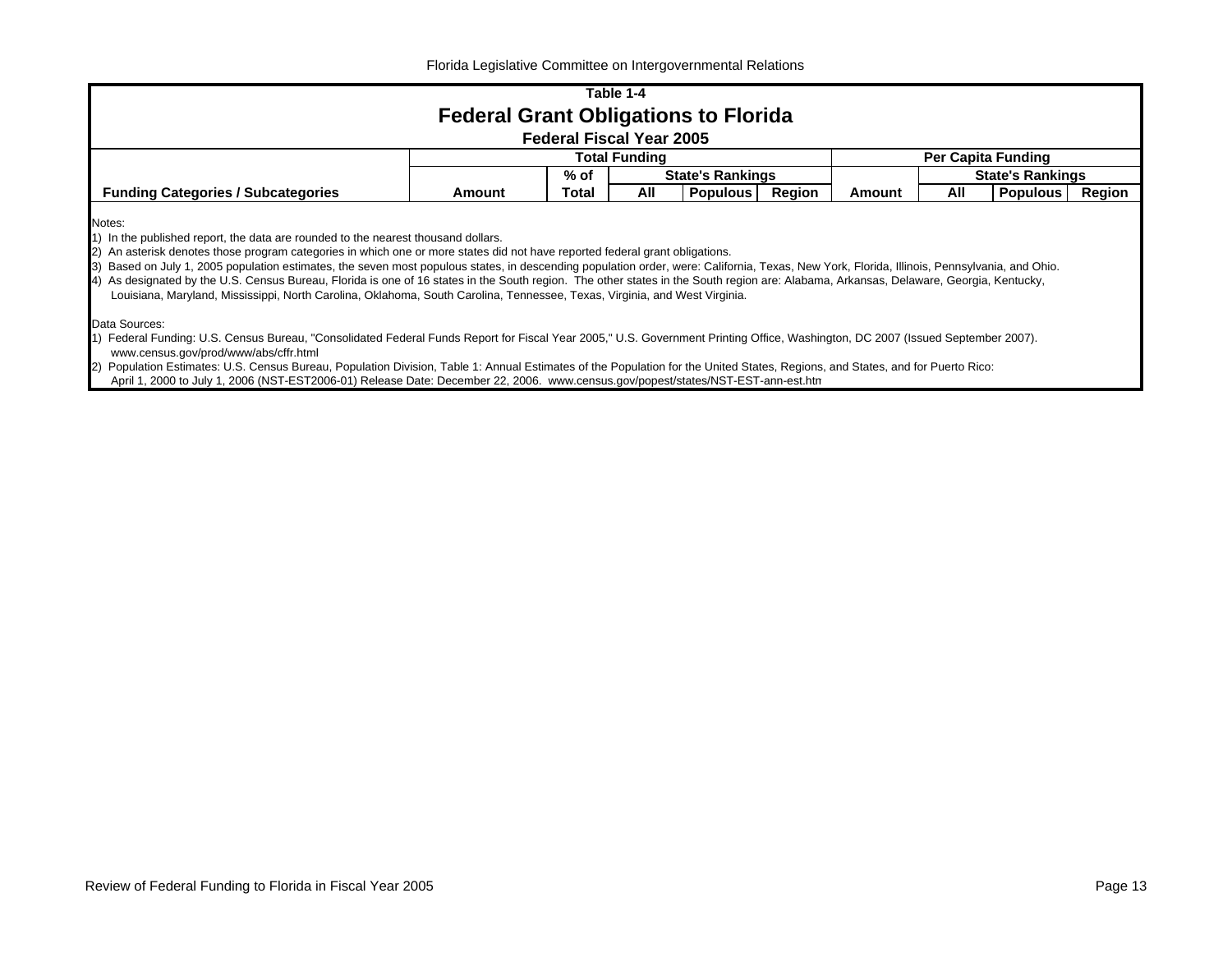| Table 1-5                                                  |                       |              |                         |                   |                           |                          |                  |                   |                   |  |  |
|------------------------------------------------------------|-----------------------|--------------|-------------------------|-------------------|---------------------------|--------------------------|------------------|-------------------|-------------------|--|--|
| <b>Federal Procurement Contract Obligations to Florida</b> |                       |              |                         |                   |                           |                          |                  |                   |                   |  |  |
|                                                            |                       |              |                         |                   |                           |                          |                  |                   |                   |  |  |
| <b>Federal Fiscal Year 2005</b>                            |                       |              |                         |                   |                           |                          |                  |                   |                   |  |  |
|                                                            |                       |              | <b>Total Funding</b>    |                   | <b>Per Capita Funding</b> |                          |                  |                   |                   |  |  |
|                                                            |                       |              | <b>State's Rankings</b> |                   |                           |                          |                  |                   |                   |  |  |
| <b>Funding Categories / Subcategories</b>                  | Amount                | <b>Total</b> | <b>All</b>              | <b>Populous</b>   | Region                    | Amount                   | All              | <b>Populous</b>   | <b>Region</b>     |  |  |
| Department of Defense                                      | \$<br>10,378,135,000  | 72.6%        | 5th                     | 3rd               | 4th                       | $\mathfrak{s}$<br>584.09 | 27th             | 4th               | 9th               |  |  |
| Army                                                       | 3,234,094,000         | 22.6%        | $\overline{7}$ th       | 4th               | 4th                       | 182.02                   | 25th             | 3rd               | 9th               |  |  |
| Navy                                                       | 2,955,371,000         | 20.7%        | 7th                     | 3rd               | 4th                       | 166.33                   | 17th             | 3rd               | $\overline{7}$ th |  |  |
| Air Force                                                  | 3,147,314,000         | 22.0%        | 3rd                     | 3rd               | 2nd                       | 177.13                   | 20th             | 3rd               | 7th               |  |  |
| Other Defense                                              | 1,041,357,000         | 7.3%         | 12th                    | 5th               | 6th                       | 58.61                    | 35th             | 6th               | 12th              |  |  |
| Nondefense Agencies                                        | 3,917,690,000         | 27.4%        | 7th                     | 3rd               | 5th                       | 220.49                   | 35th             | 6th               | 13th              |  |  |
| Department of Agriculture                                  | 25,199,000            | 0.2%         | 31st                    | 5th               | 11th                      | 1.42                     | 47th             | 6th               | 16th              |  |  |
| Department of Commerce                                     | 19,715,000            | 0.1%         | 14th                    | 3rd               | 8th                       | 1.11                     | 25th             | 3rd               | 10th              |  |  |
| Department of Education                                    | 443,000               | $< 0.1\%$    | 28th                    | 6th               | 8th                       | 0.02                     | 44th             | 7th               | 14th              |  |  |
| Department of Energy                                       | 49,571,000            | 0.3%         | 21st                    | 7th               | 9th                       | 2.79                     | 26th             | 7th               | 10th              |  |  |
| <b>Environmental Protection Agency</b>                     | 35,046,000            | 0.2%         | 11th                    | 5th               | 5th                       | 1.97                     | 19th             | 4th               | 6th               |  |  |
| <b>General Services Administration</b>                     | 396,458,000           | 2.8%         | 8th                     | 4th               | 5th                       | 22.31                    | 25th             | 3rd               | 11th              |  |  |
| Department of Health and Human Services                    | 28,507,000            | 0.2%         | 30th                    | 7th               | 11th                      | 1.60                     | 49th             | 7th               | 16th              |  |  |
| Department of Homeland Security                            | 488,315,000           | 3.4%         | 7th                     | 2nd               | 6th                       | 27.48                    | 14th             | 2nd               | 8th               |  |  |
| Department of Housing and Urban Development                | 38,937,000            | 0.3%         | 6th                     | 4th               | 4th                       | 2.19                     | 11th             | 3rd               | 5th               |  |  |
| Department of the Interior                                 | 57,208,000            | 0.4%         | 14th                    | 4th               | 4th                       | 3.22                     | 37th             | 5th               | 13 <sub>th</sub>  |  |  |
| Department of Justice                                      | 134,613,000           | 0.9%         | 6th                     | 4th               | 4th                       | 7.58                     | 21st             | 5th               | 10th              |  |  |
| Department of Labor                                        | 26,724,000            | 0.2%         | 16th                    | 7th               | $\overline{7}$ th         | 1.50                     | 40th             | 7th               | 13th              |  |  |
| National Aeronautics and Space Administration              | 1,110,142,000         | 7.8%         | 4th                     | 3rd               | 3rd                       | 62.48                    | 10th             | 3rd               | 7th               |  |  |
| National Archives and Records Administration               | 16.000                | $< 0.1\%$    | 22 <sub>nd</sub>        | 6th               | $\overline{7}$ th         | < 0.01                   | 23rd             | 6th               | 7th               |  |  |
| <b>National Science Foundation</b>                         | 24,000                | $< 0.1\%$    | 18th                    | 5th               | 7th                       | < 0.01                   | 23rd             | 5th               | $\overline{7}$ th |  |  |
| <b>Postal Service</b>                                      | 780,214,000           | 5.5%         | 4th                     | 4th               | 2nd                       | 43.91                    | 32 <sub>nd</sub> | 5th               | 6th               |  |  |
| <b>Small Business Administration</b>                       | 147.000               | $< 0.1\%$    | 16th                    | 7th               | 5th                       | 0.01                     | 21st             | 7th               | 8th               |  |  |
| Social Security Administration                             | 399.000               | $< 0.1\%$    | 26th                    | 7th               | 11th                      | 0.02                     | 44th             | 7th               | 15th              |  |  |
| Department of State                                        | 37,318,000            | 0.3%         | 5th                     | 2 <sub>nd</sub>   | 5th                       | 2.10                     | 13th             | 2nd               | 7th               |  |  |
| Department of Transportation                               | 350,529,000           | 2.5%         | 4th                     | 2nd               | 3rd                       | 19.73                    | 10th             | 1st               | 4th               |  |  |
| Department of the Treasury                                 | 9,148,000             | 0.1%         | 20th                    | $\overline{7}$ th | 8th                       | 0.51                     | 36th             | $\overline{7}$ th | 13th              |  |  |
| Department of Veterans Affairs                             | 296,218,000           | 2.1%         | 10th                    | 5th               | 5th                       | 16.67                    | 31st             | 6th               | 9th               |  |  |
| Other Nondefense                                           | 32,798,000            | 0.2%         | 15th                    | 6th               | 9th                       | 1.85                     | 24th             | 4th               | 13th              |  |  |
| <b>Total - Florida</b>                                     | 14,295,825,000<br>\$  | 100%         | 5th                     | 3rd               | 4th                       | 804.57<br>\$             | 31st             | 4th               | 11th              |  |  |
| <b>Total - All States</b>                                  | 348,920,871,000<br>\$ |              |                         |                   |                           | \$<br>1,179.09           |                  |                   |                   |  |  |
| Florida as % of All States                                 | 4.1%                  |              |                         |                   |                           |                          |                  |                   |                   |  |  |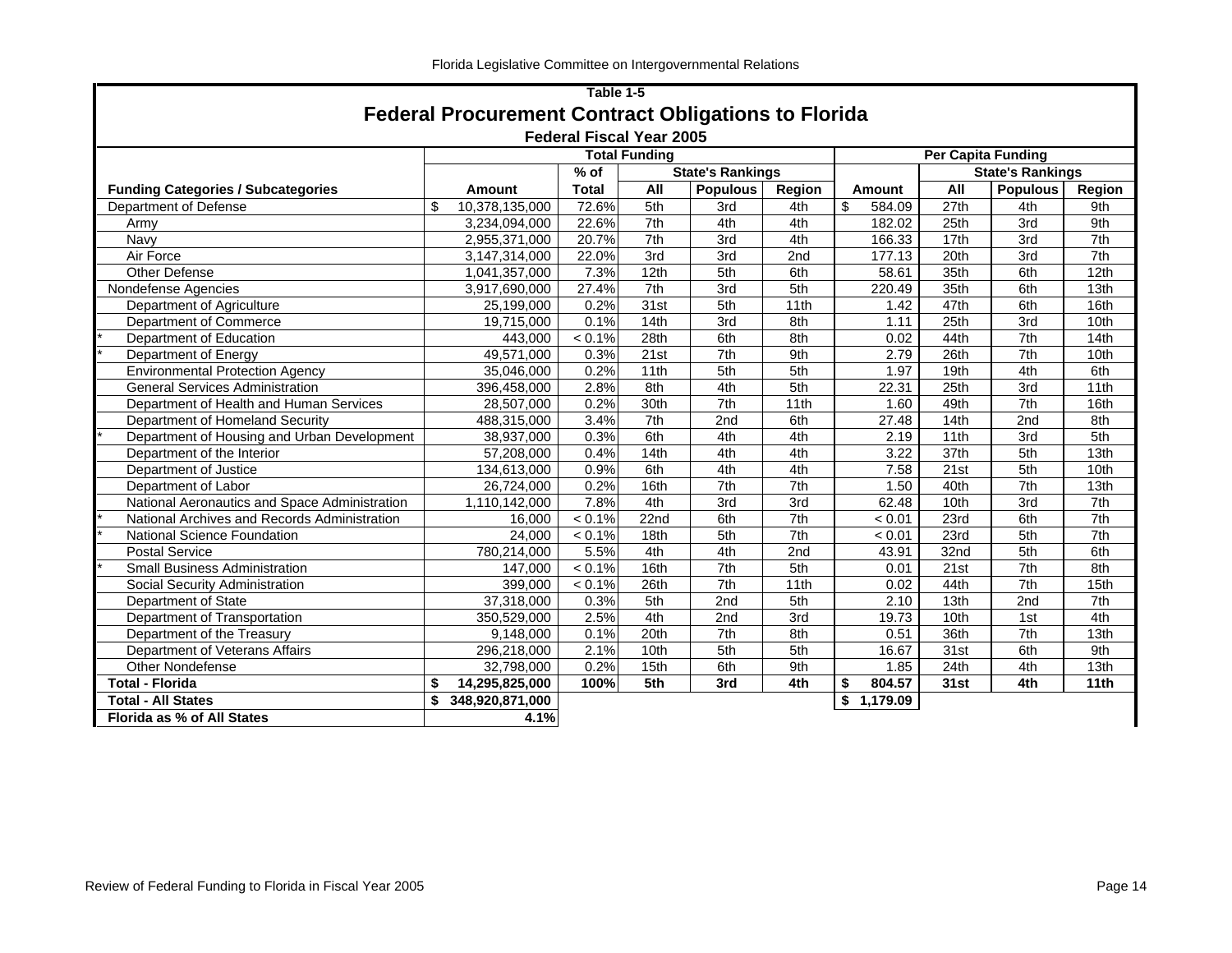| Table 1-5                                                                                                                                                                                                                                                                                                                                                                                                                                                                                                                                                                                                                                                                                                                                                                 |        |       |     |          |        |        |     |          |        |
|---------------------------------------------------------------------------------------------------------------------------------------------------------------------------------------------------------------------------------------------------------------------------------------------------------------------------------------------------------------------------------------------------------------------------------------------------------------------------------------------------------------------------------------------------------------------------------------------------------------------------------------------------------------------------------------------------------------------------------------------------------------------------|--------|-------|-----|----------|--------|--------|-----|----------|--------|
| <b>Federal Procurement Contract Obligations to Florida</b>                                                                                                                                                                                                                                                                                                                                                                                                                                                                                                                                                                                                                                                                                                                |        |       |     |          |        |        |     |          |        |
| <b>Federal Fiscal Year 2005</b>                                                                                                                                                                                                                                                                                                                                                                                                                                                                                                                                                                                                                                                                                                                                           |        |       |     |          |        |        |     |          |        |
| <b>Per Capita Funding</b><br><b>Total Funding</b>                                                                                                                                                                                                                                                                                                                                                                                                                                                                                                                                                                                                                                                                                                                         |        |       |     |          |        |        |     |          |        |
| % of<br><b>State's Rankings</b><br><b>State's Rankings</b>                                                                                                                                                                                                                                                                                                                                                                                                                                                                                                                                                                                                                                                                                                                |        |       |     |          |        |        |     |          |        |
| <b>Funding Categories / Subcategories</b>                                                                                                                                                                                                                                                                                                                                                                                                                                                                                                                                                                                                                                                                                                                                 | Amount | Total | All | Populous | Region | Amount | All | Populous | Region |
| 1) In the published report, the data are rounded to the nearest thousand dollars.<br>2) An asterisk denotes those program categories in which one or more states did not have reported federal procurement contract obligations.<br>3) Based on July 1, 2005 population estimates, the seven most populous states, in descending population order, were: California, Texas, New York, Florida, Illinois, Pennsylvania, and Ohio.<br>4) As designated by the U.S. Census Bureau, Florida is one of 16 states in the South region. The other states in the South region are: Alabama, Arkansas, Delaware, Georgia, Kentucky,<br>Louisiana, Maryland, Mississippi, North Carolina, Oklahoma, South Carolina, Tennessee, Texas, Virginia, and West Virginia.<br>Data Sources: |        |       |     |          |        |        |     |          |        |
| 1) Federal Funding: U.S. Census Bureau, "Consolidated Federal Funds Report for Fiscal Year 2005," U.S. Government Printing Office, Washington, DC 2007 (Issued September 2007).<br>www.census.gov/prod/www/abs/cffr.html                                                                                                                                                                                                                                                                                                                                                                                                                                                                                                                                                  |        |       |     |          |        |        |     |          |        |
| 2) Population Estimates: U.S. Census Bureau, Population Division, Table 1: Annual Estimates of the Population for the United States, Regions, and States, and for Puerto Rico:<br>April 1, 2000 to July 1, 2006 (NST-EST2006-01) Release Date: December 22, 2006. www.census.gov/popest/states/NST-EST-ann-est.html                                                                                                                                                                                                                                                                                                                                                                                                                                                       |        |       |     |          |        |        |     |          |        |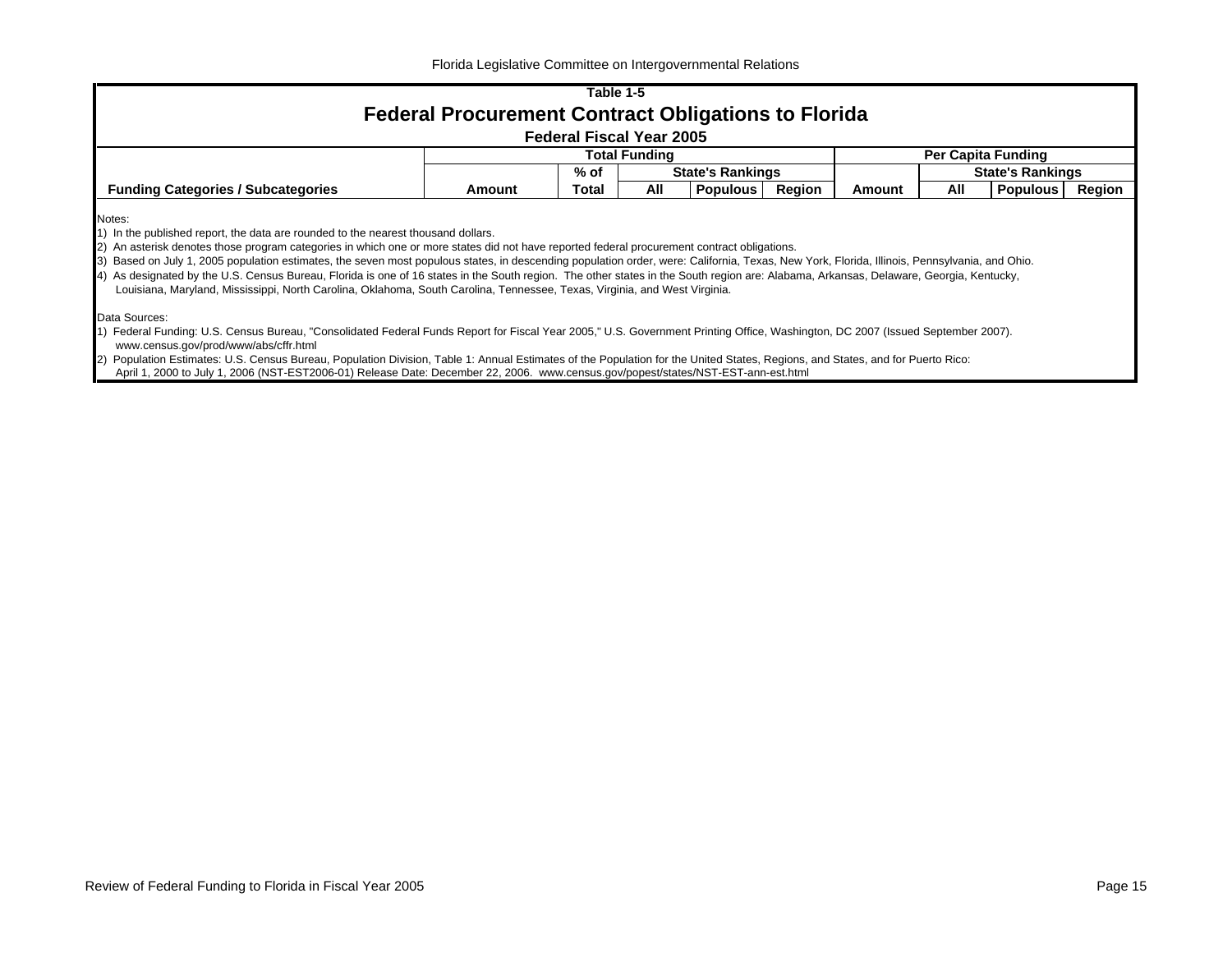| Table 1-6                                              |                     |                  |                                 |                         |            |                           |                         |                   |                   |  |
|--------------------------------------------------------|---------------------|------------------|---------------------------------|-------------------------|------------|---------------------------|-------------------------|-------------------|-------------------|--|
| <b>Federal Salary and Wage Expenditures to Florida</b> |                     |                  |                                 |                         |            |                           |                         |                   |                   |  |
|                                                        |                     |                  | <b>Federal Fiscal Year 2005</b> |                         |            |                           |                         |                   |                   |  |
|                                                        |                     |                  | <b>Total Funding</b>            |                         |            | <b>Per Capita Funding</b> |                         |                   |                   |  |
|                                                        |                     | $\frac{1}{6}$ of |                                 | <b>State's Rankings</b> |            |                           | <b>State's Rankings</b> |                   |                   |  |
| <b>Funding Categories / Subcategories</b>              | <b>Amount</b>       | <b>Total</b>     | All                             | <b>Populous</b>         | Region     | <b>Amount</b>             | All                     | <b>Populous</b>   | Region            |  |
| Department of Defense                                  | \$<br>4,290,334,000 | 40.2%            | 6th                             | 3rd                     | 5th        | $\overline{$}$ 241.46     | 29th                    | 3rd               | 13th              |  |
| Army                                                   | 511,607,000         | 4.8%             | 21st                            | 6th                     | 11th       | 28.79                     | 48th                    | 7th               | 16th              |  |
| <b>Active Military</b>                                 | 101,475,000         | 1.0%             | 20th                            | 4th                     | 11th       | 5.71                      | 22n <sub>d</sub>        | 4th               | 12th              |  |
| <b>Inactive Military</b>                               | 322,463,000         | 3.0%             | 9th                             | 5th                     | 4th        | 18.15                     | 47th                    | 6th               | 16th              |  |
| Civilian                                               | 87,669,000          | 0.8%             | 24th                            | 6th                     | 12th       | 4.93                      | 47th                    | 6th               | 16th              |  |
| Navy                                                   | 1,901,742,000       | 17.8%            | 4th                             | 2nd                     | 3rd        | 107.03                    | 11th                    | 2nd               | 6th               |  |
| <b>Active Military</b>                                 | 1,364,387,000       | 12.8%            | 4th                             | 2nd                     | 3rd        | 76.79                     | 10th                    | 2nd               | 5th               |  |
| <b>Inactive Military</b>                               | 35,923,000          | 0.3%             | 2nd                             | 2nd                     | 1st        | 2.02                      | 7th                     | 1st               | 2nd               |  |
| Civilian                                               | 501,432,000         | 4.7%             | 5th                             | 2nd                     | 3rd        | 28.22                     | 12th                    | 3rd               | 6th               |  |
| Air Force                                              | 1,738,337,000       | 16.3%            | 2nd                             | 2nd                     | 2nd        | 97.83                     | 23rd                    | 2nd               | 9th               |  |
| <b>Active Military</b>                                 | 1,271,959,000       | 11.9%            | 2nd                             | 2nd                     | 2nd        | 71.59                     | 21st                    | $\overline{1}$ st | 8th               |  |
| <b>Inactive Military</b>                               | 17,829,000          | 0.2%             | 10th                            | 5th                     | 2nd        | 1.00                      | 43rd                    | 5th               | 12th              |  |
| Civilian                                               | 448,549,000         | 4.2%             | 7th                             | 4th                     | 4th        | 25.24                     | 19th                    | 3rd               | 7th               |  |
| Other Defense: Civilian                                | 138,648,000         | 1.3%             | 8th                             | 5th                     | 3rd        | 7.80                      | 26th                    | 5th               | 10th              |  |
| Nondefense Agencies                                    | 6,371,381,000       | 59.8%            | 5th                             | 4th                     | 3rd        | 358.58                    | 36th                    | 5th               | 10th              |  |
| Department of Agriculture                              | 106,042,000         | 1.0%             | 21st                            | 3rd                     | 9th        | 5.97                      | 44th                    | 5th               | 16th              |  |
| Department of Commerce                                 | 57,467,000          | 0.5%             | 6th                             | 2nd                     | 3rd        | 3.23                      | 26th                    | 1st               | 7th               |  |
| Department of Education                                | 542,000             | $< 0.1\%$        | 12th                            | 7th                     | 3rd        | 0.03                      | 13 <sub>th</sub>        | 7th               | 3rd               |  |
| Department of Energy                                   | 107,000             | $< 0.1\%$        | 39th                            | 7th                     | 13th       | 0.01                      | 40th                    | 7th               | 13th              |  |
| <b>Environmental Protection Agency</b>                 | 6,999,000           | 0.1%             | 19th                            | $\overline{7}$ th       | 6th        | 0.39                      | 28th                    | $\overline{7}$ th | 10th              |  |
| Federal Deposit Insurance Corporation                  | 4,728,000           | $< 0.1\%$        | 12th                            | 6th                     | 4th        | 0.27                      | 40th                    | 6th               | 15th              |  |
| General Services Administration                        | 7,323,000           | 0.1%             | 14th                            | 6th                     | 5th        | 0.41                      | 41st                    | 7th               | 11th              |  |
| Department of Health and Human Services                | 17,640,000          | 0.2%             | 24th                            | 7th                     | 8th        | 0.99                      | 36th                    | 7th               | 10th              |  |
| Department of Homeland Security                        | 669,928,000         | 6.3%             | 3rd                             | 3rd                     | 2nd        | 37.70                     | 11th                    | 2nd               | 4th               |  |
| Department of Housing and Urban Development            | 20,420,000          | 0.2%             | 8th                             | 6th                     | 3rd        | 1.15                      | 34th                    | 7th               | 12th              |  |
| Department of the Interior                             | 77,840,000          | 0.7%             | 14th                            | 2nd                     | 2nd        | 4.38                      | 35th                    | 3rd               | 11th              |  |
| Department of Justice                                  | 404,181,000         | 3.8%             | 4th                             | 3rd                     | 3rd        | 22.75                     | 11th                    | 3rd               | 8th               |  |
| Department of Labor                                    | 33,010,000          | 0.3%             | 10th                            | 6th                     | 5th        | 1.86                      | 21st                    | 7th               | $\overline{7}$ th |  |
| National Aeronautics and Space Administration          | 169,492,000         | 1.6%             | 6th                             | 3rd                     | 5th        | 9.54                      | 6th                     | 3rd               | 5th               |  |
| National Archives and Records Administration           | 78,000              | $< 0.1\%$        | 19th                            | 7th                     | 5th        | < 0.01                    | 20th                    | 7th               | 6th               |  |
| National Science Foundation                            |                     | 0.0%             | $\mathcal{L}_{\mathcal{A}}$     | $\mathbf{r}$            | $\omega$ . | $\sim$                    | $\mathbf{r}$            | $\mathbf{r}$      | $\mathbf{r}$      |  |
| <b>Postal Service</b>                                  | 2,931,893,000       | 27.5%            | 4th                             | 4th                     | 2nd        | 165.01                    | 32nd                    | 5th               | 6th               |  |
| <b>Small Business Administration</b>                   | 13,081,000          | 0.1%             | 5th                             | 4th                     | 3rd        | 0.74                      | 19th                    | 4th               | 6th               |  |
| Social Security Administration                         | 146,424,000         | 1.4%             | 8th                             | 6th                     | 3rd        | 8.24                      | 28th                    | 6th               | 13 <sub>th</sub>  |  |
| Department of State                                    | 24,715,000          | 0.2%             | 1st                             | 1st                     | 1st        | 1.39                      | 3rd                     | 1st               | 2nd               |  |
| Department of Transportation                           | 288,921,000         | 2.7%             | 4th                             | 4th                     | 2nd        | 16.26                     | 22n <sub>d</sub>        | 3rd               | 6th               |  |
| Department of the Treasury                             | 203,188,000         | 1.9%             | 11th                            | 5th                     | 6th        | 11.44                     | 23rd                    | 7th               | 9th               |  |
| Department of Veterans Affairs                         | 920,449,000         | 8.6%             | 3rd                             | 3rd                     | 2nd        | 51.80                     | 15th                    | 1st               | 6th               |  |
| All Other Nondefense                                   | 35,707,000          | 0.3%             | 14th                            | 6th                     | 8th        | 2.01                      | 23rd                    | 7th               | 10th              |  |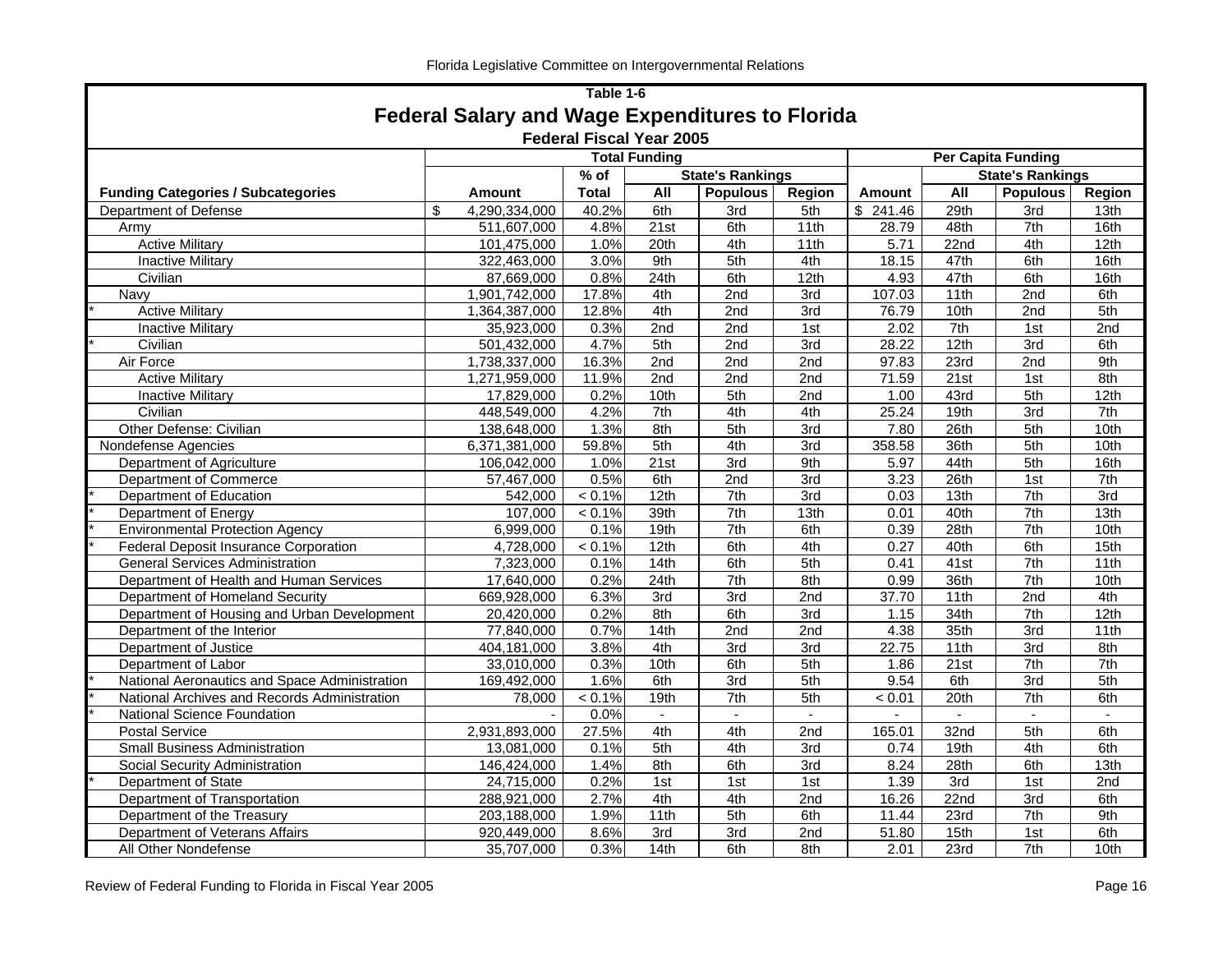| Table 1-6                                                                                                                                                                                    |                                                                                                                                         |                 |       |     |                         |               |          |      |                         |               |
|----------------------------------------------------------------------------------------------------------------------------------------------------------------------------------------------|-----------------------------------------------------------------------------------------------------------------------------------------|-----------------|-------|-----|-------------------------|---------------|----------|------|-------------------------|---------------|
| <b>Federal Salary and Wage Expenditures to Florida</b>                                                                                                                                       |                                                                                                                                         |                 |       |     |                         |               |          |      |                         |               |
|                                                                                                                                                                                              |                                                                                                                                         |                 |       |     |                         |               |          |      |                         |               |
| <b>Federal Fiscal Year 2005</b>                                                                                                                                                              |                                                                                                                                         |                 |       |     |                         |               |          |      |                         |               |
| <b>Total Funding</b><br>Per Capita Funding                                                                                                                                                   |                                                                                                                                         |                 |       |     |                         |               |          |      |                         |               |
|                                                                                                                                                                                              |                                                                                                                                         |                 | % of  |     | <b>State's Rankings</b> |               |          |      | <b>State's Rankings</b> |               |
| <b>Funding Categories / Subcategories</b>                                                                                                                                                    |                                                                                                                                         | Amount          | Total | All | <b>Populous</b>         | <b>Region</b> | Amount   | All  | <b>Populous</b>         | <b>Region</b> |
| Total - Florida                                                                                                                                                                              |                                                                                                                                         | 10,661,715,000  | 100%  | 5th | 3rd                     | 4th           | 600.05   | 33rd | 3rd                     | 14th          |
| <b>Total - All States</b>                                                                                                                                                                    |                                                                                                                                         | 210,148,764,000 |       |     |                         |               | \$710.14 |      |                         |               |
| Florida as % of All States                                                                                                                                                                   |                                                                                                                                         | 5.1%            |       |     |                         |               |          |      |                         |               |
|                                                                                                                                                                                              |                                                                                                                                         |                 |       |     |                         |               |          |      |                         |               |
| Notes:                                                                                                                                                                                       |                                                                                                                                         |                 |       |     |                         |               |          |      |                         |               |
|                                                                                                                                                                                              | 1) In the published report, the data are rounded to the nearest thousand dollars.                                                       |                 |       |     |                         |               |          |      |                         |               |
|                                                                                                                                                                                              | 2) An asterisk denotes those program categories in which one or more states did not have reported federal salary and wage expenditures. |                 |       |     |                         |               |          |      |                         |               |
| 3) Based on July 1, 2005 population estimates, the seven most populous states, in descending population order, were: California, Texas, New York, Florida, Illinois, Pennsylvania, and Ohio. |                                                                                                                                         |                 |       |     |                         |               |          |      |                         |               |

4) As designated by the U.S. Census Bureau, Florida is one of 16 states in the South region. The other states in the South region are: Alabama, Arkansas, Delaware, Georgia, Kentucky,

Louisiana, Maryland, Mississippi, North Carolina, Oklahoma, South Carolina, Tennessee, Texas, Virginia, and West Virginia.

Data Sources:

1) Federal Funding: U.S. Census Bureau, "Consolidated Federal Funds Report for Fiscal Year 2005," U.S. Government Printing Office, Washington, DC 2007 (Issued September 2007). www.census.gov/prod/www/abs/cffr.html

2) Population Estimates: U.S. Census Bureau, Population Division, Table 1: Annual Estimates of the Population for the United States, Regions, and States, and for Puerto Rico:

April 1, 2000 to July 1, 2006 (NST-EST2006-01) Release Date: December 22, 2006. www.census.gov/popest/states/NST-EST-ann-est.htm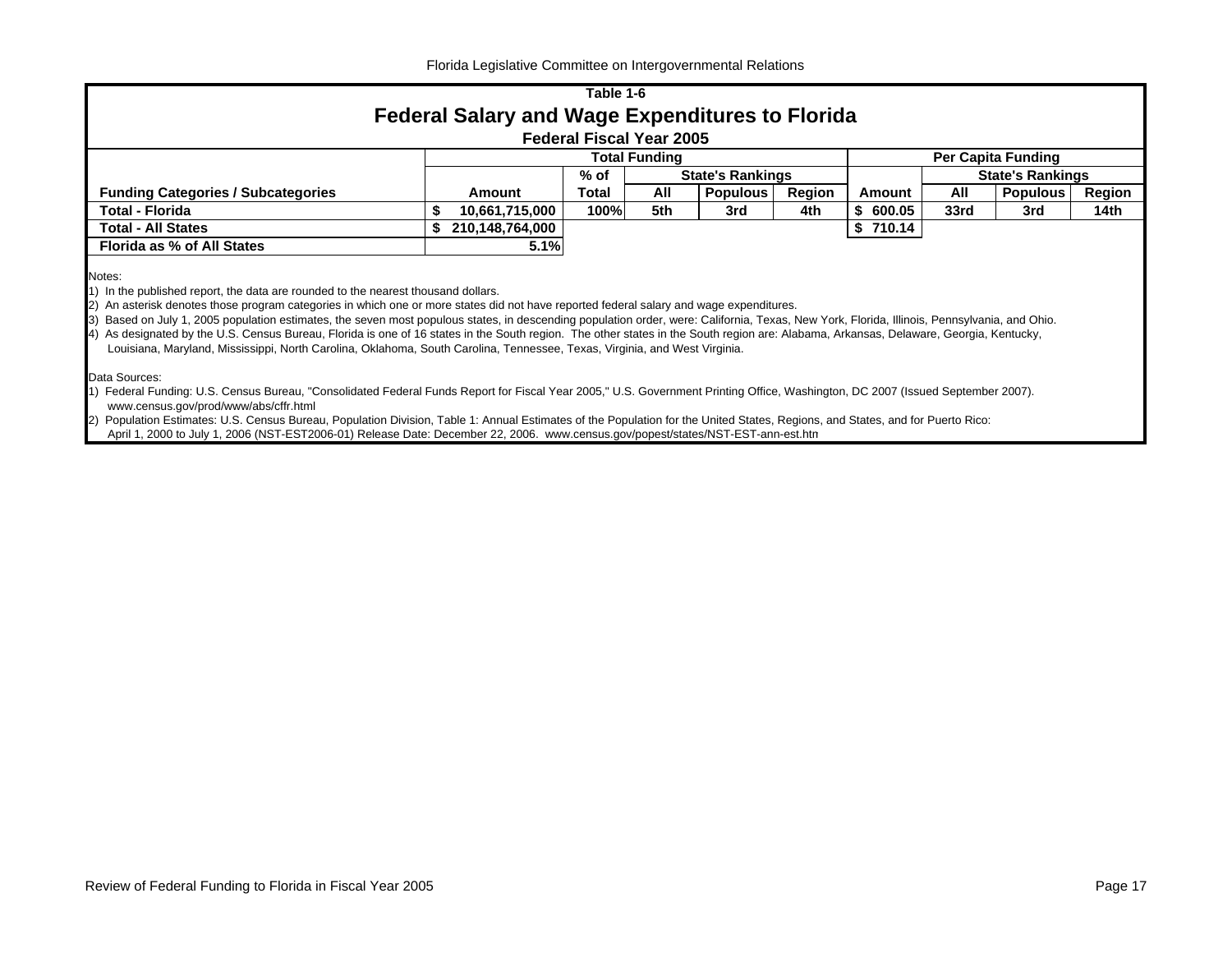| Table 1-7                                                     |                      |           |      |                         |        |           |                  |                         |                 |  |  |  |
|---------------------------------------------------------------|----------------------|-----------|------|-------------------------|--------|-----------|------------------|-------------------------|-----------------|--|--|--|
| Face Value of Federal Insurance Coverages Provided to Florida |                      |           |      |                         |        |           |                  |                         |                 |  |  |  |
| <b>Federal Fiscal Year 2005</b>                               |                      |           |      |                         |        |           |                  |                         |                 |  |  |  |
| <b>Per Capita Funding</b><br><b>Total Funding</b>             |                      |           |      |                         |        |           |                  |                         |                 |  |  |  |
|                                                               |                      | $%$ of    |      | <b>State's Rankings</b> |        |           |                  | <b>State's Rankings</b> |                 |  |  |  |
| <b>Funding Categories / Subcategories</b>                     | Amount               | Total     | All  | <b>Populous</b>         | Region | Amount    | All              | <b>Populous</b>         | Region          |  |  |  |
| Flood Insurance                                               | 347,978,543,000      | 99.1%     | 1st  | 1st                     | 1st    | 19,584.35 | 1st              | 1st                     | 1st             |  |  |  |
| Crop Insurance                                                | 3.009.503.000        | 0.9%      | 5th  | 3rd                     | 1st    | 169.38    | 13 <sub>th</sub> | 2nd                     | 2 <sub>nd</sub> |  |  |  |
| Foreign Investment Insurance                                  | 35,800,000           | $< 0.1\%$ | 4th  | 3rd                     | 2nd    | 2.01      | 4th              | 3rd                     | 2nd             |  |  |  |
| Life Insurance for Veterans                                   | 166,831,000          | $< 0.1\%$ | 2nd  | 2nd                     | 1st    | 9.39      | 2nd              | 1st                     | 1st             |  |  |  |
| Other                                                         | 11.676.000           | $< 0.1\%$ | 10th | 3rd                     | 5th    | 0.66      | 32nd             | 3rd                     | 11th            |  |  |  |
| <b>Total - Florida</b>                                        | 351,202,354,000<br>ъ | 100%      | 1st  | 1st                     | 1st    | 19,765.79 | 1st              | 1st                     | 1st             |  |  |  |
| <b>Total - All States</b>                                     | 854,306,976,000<br>S |           |      |                         |        | 2,886.90  |                  |                         |                 |  |  |  |
| Florida as % of All States                                    | 41.1%                |           |      |                         |        |           |                  |                         |                 |  |  |  |

1) In the published report, the data are rounded to the nearest thousand dollars.

2) An asterisk denotes those program categories in which one or more states did not have reported federal insurance coverages.

3) Based on July 1, 2005 population estimates, the seven most populous states, in descending population order, were: California, Texas, New York, Florida, Illinois, Pennsylvania, and Ohio.

4) As designated by the U.S. Census Bureau, Florida is one of 16 states in the South region. The other states in the South region are: Alabama, Arkansas, Delaware, Georgia, Kentucky, Louisiana, Maryland, Mississippi, North Carolina, Oklahoma, South Carolina, Tennessee, Texas, Virginia, and West Virginia.

Data Sources:

1) Federal Funding: U.S. Census Bureau, "Consolidated Federal Funds Report for Fiscal Year 2005," U.S. Government Printing Office, Washington, DC 2007 (Issued September 2007). www.census.gov/prod/www/abs/cffr.html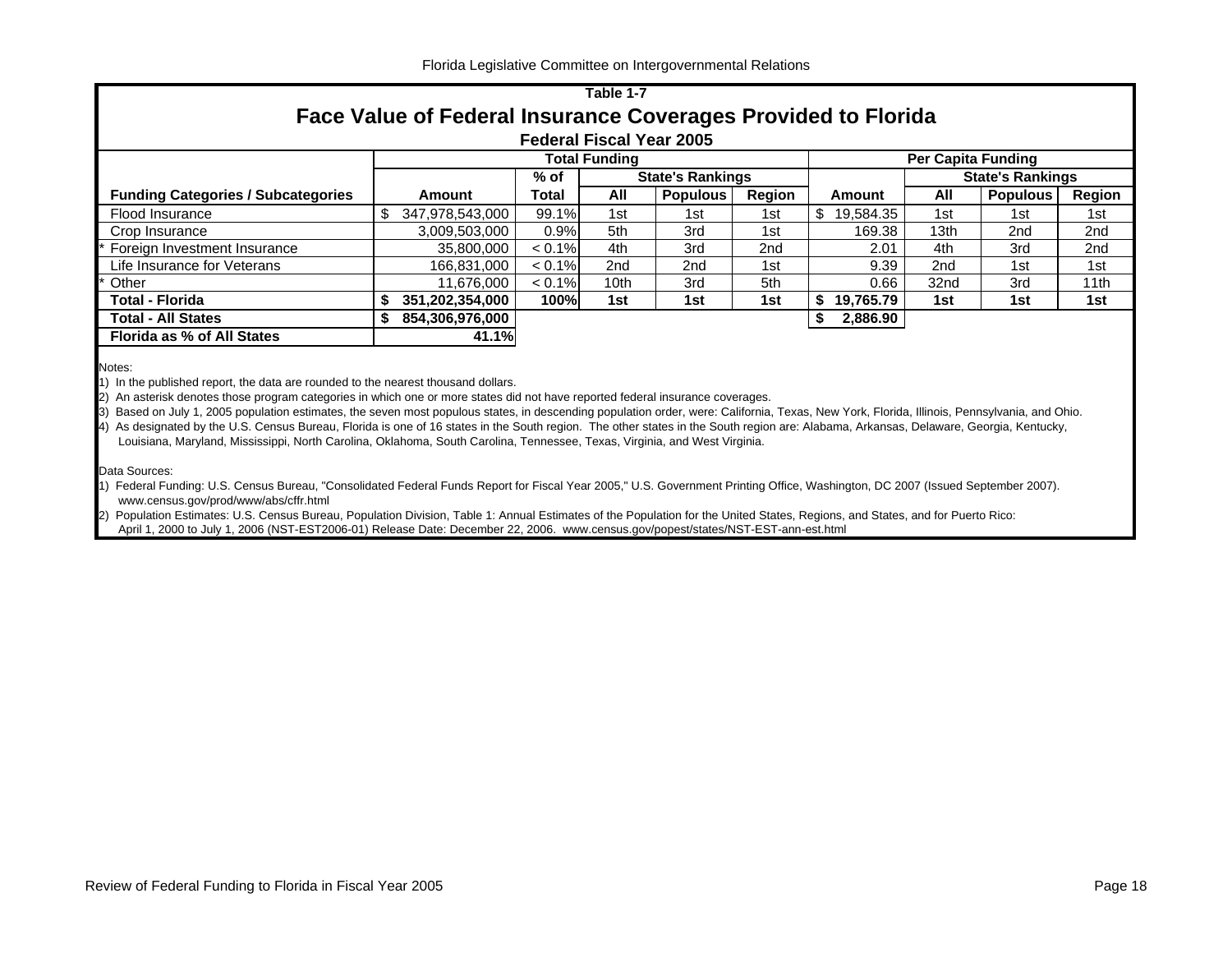| Table 1-8                                                 |  |                 |        |                      |                         |                  |               |                  |                           |                  |
|-----------------------------------------------------------|--|-----------------|--------|----------------------|-------------------------|------------------|---------------|------------------|---------------------------|------------------|
| Dollar Volume of Federal Guaranteed Loans Made to Florida |  |                 |        |                      |                         |                  |               |                  |                           |                  |
| <b>Federal Fiscal Year 2005</b>                           |  |                 |        |                      |                         |                  |               |                  |                           |                  |
|                                                           |  |                 |        | <b>Total Funding</b> |                         |                  |               |                  | <b>Per Capita Funding</b> |                  |
|                                                           |  |                 | $%$ of |                      | <b>State's Rankings</b> |                  |               |                  | <b>State's Rankings</b>   |                  |
| <b>Funding Categories / Subcategories</b>                 |  | Amount          | Total  | All                  | <b>Populous</b>         | Region           | Amount        | All              | <b>Populous</b>           | Region           |
| Mortgage Insurance for Homes                              |  | 2,607,483,000   | 29.8%  | 5th                  | 3rd                     | 3rd              | \$<br>146.75  | 38th             | 4th                       | 14th             |
| Federal Family Education Loan Program                     |  | 2,858,184,000   | 32.7%  | 6th                  | 5th                     | 2nd              | 160.86        | 28th             | 4th                       | 7th              |
| <b>Veterans Housing Loans</b>                             |  | ,750,948,000    | 20.0%  | 3rd                  | 2nd                     | 3rd              | 98.54         | 16th             | 1st                       | 6th              |
| Mortgage Insurance: Condominiums                          |  | 312,473,000     | 3.6%   | 3rd                  | 2nd                     | 1st              | 17.59         | 14th             | 2nd                       | 3rd              |
| Dept. of Agriculture: Guaranteed Loans                    |  | 225,005,000     | 2.6%   | 21st                 | 4th                     | 12 <sub>th</sub> | 12.66         | 41st             | 5th                       | 15 <sub>th</sub> |
| <b>Small Business Loans</b>                               |  | 979.349.000     | 11.2%  | 3rd                  | 3rd                     | 2nd              | 55.12         | 19 <sub>th</sub> | 2nd                       | 2 <sub>nd</sub>  |
| Other                                                     |  | 7.500.000       | 0.1%   | 7th                  | 3rd                     | 2 <sub>nd</sub>  | 0.42          | 8th              | 3rd                       | 3rd              |
| <b>Total - Florida</b>                                    |  | 8,740,942,000   | 100%   | 3rd                  | 3rd                     | 2nd              | \$.<br>491.94 | 37th             | 5th                       | 13 <sub>th</sub> |
| <b>Total - All States</b>                                 |  | 162,461,949,000 |        |                      |                         |                  | 549.00<br>\$  |                  |                           |                  |
| Florida as % of All States                                |  | 5.4%            |        |                      |                         |                  |               |                  |                           |                  |

1) In the published report, the data are rounded to the nearest thousand dollars.

2) An asterisk denotes those program categories in which one or more states did not have reported federal guaranteed loans.

3) Based on July 1, 2005 population estimates, the seven most populous states, in descending population order, were: California, Texas, New York, Florida, Illinois, Pennsylvania, and Ohio.

4) As designated by the U.S. Census Bureau, Florida is one of 16 states in the South region. The other states in the South region are: Alabama, Arkansas, Delaware, Georgia, Kentucky, Louisiana, Maryland, Mississippi, North Carolina, Oklahoma, South Carolina, Tennessee, Texas, Virginia, and West Virginia.

Data Sources:

1) Federal Funding: U.S. Census Bureau, "Consolidated Federal Funds Report for Fiscal Year 2005," U.S. Government Printing Office, Washington, DC 2007 (Issued September 2007). www.census.gov/prod/www/abs/cffr.html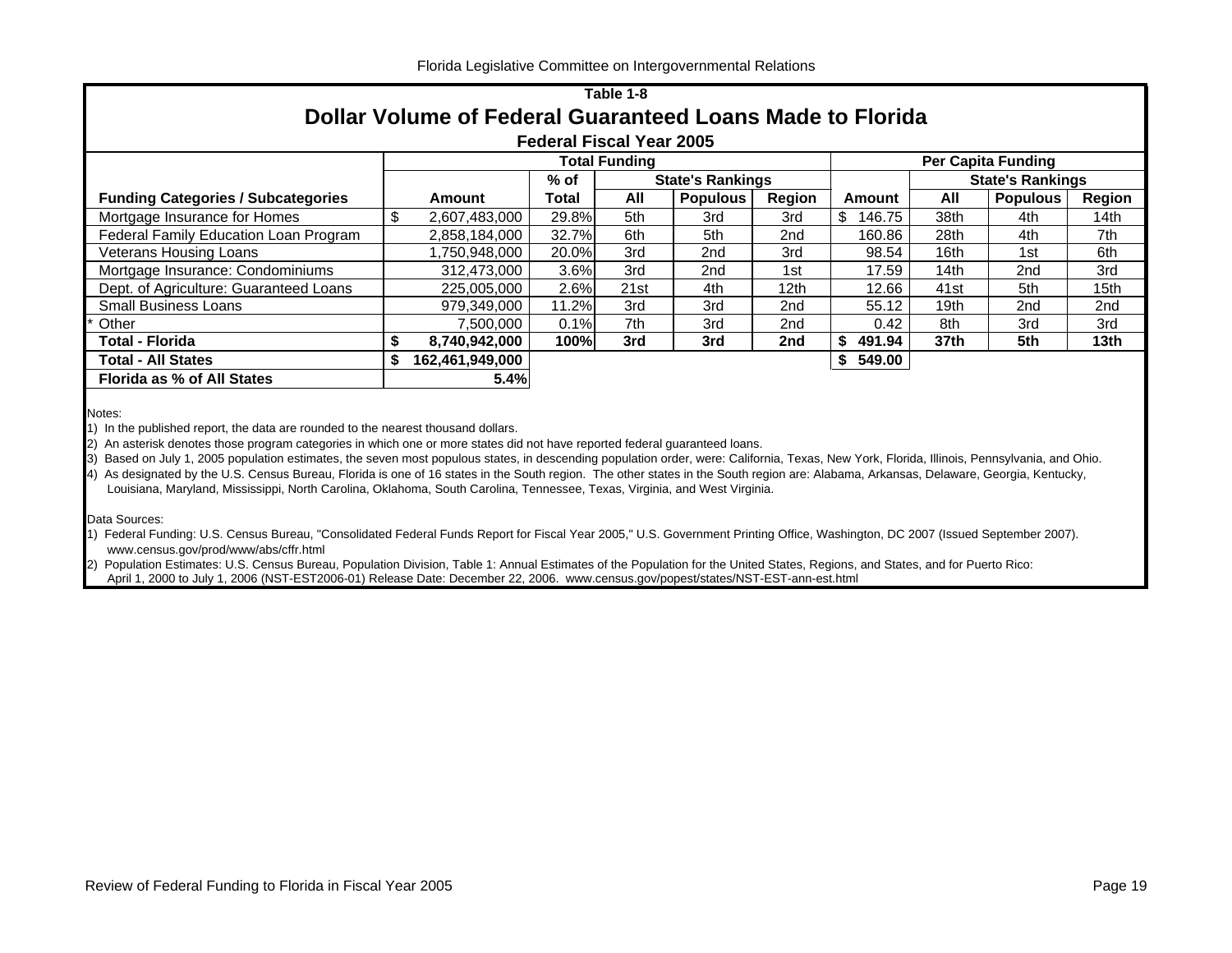| Table 1-9<br>Dollar Volume of Federal Direct Loans Made to Florida |    |                |         |                      |                          |        |        |                  |                           |                         |  |  |
|--------------------------------------------------------------------|----|----------------|---------|----------------------|--------------------------|--------|--------|------------------|---------------------------|-------------------------|--|--|
| <b>Federal Fiscal Year 2005</b>                                    |    |                |         |                      |                          |        |        |                  |                           |                         |  |  |
|                                                                    |    |                |         | <b>Total Funding</b> |                          |        |        |                  | <b>Per Capita Funding</b> |                         |  |  |
|                                                                    |    |                | $%$ of  |                      | <b>State's Rankings</b>  |        |        |                  |                           | <b>State's Rankings</b> |  |  |
| <b>Funding Categories / Subcategories</b>                          |    | Amount         | Total   | All                  | <b>Populous</b>          | Region | Amount | All              | <b>Populous</b>           | Region                  |  |  |
| Department of Agriculture                                          | \$ | 140.338.000    | 5.6%    | 14th                 | 4th                      | 8th    | 7.90   | 42nd             | 6th                       | 15th                    |  |  |
| <b>Commodity Loans: Price Supports</b>                             |    | $\sim$         | $0.0\%$ | $\blacksquare$       | $\overline{\phantom{a}}$ |        |        |                  |                           |                         |  |  |
| Other                                                              |    | 140,338,000    | 5.6%    | 11th                 | 4th                      | 5th    | 7.90   | 41 <sub>st</sub> | 5th                       | 15th                    |  |  |
| <b>Federal Direct Student Loans</b>                                |    | 568,446,000    | 22.6%   | 11th                 | 5th                      | 3rd    | 31.99  | 31st             | 5th                       | 10th                    |  |  |
| Other                                                              |    | 1.805.993.000  | 71.8%   | 1st                  | 1st                      | 1st    | 101.64 | 1st              | 1st                       | 1st                     |  |  |
| <b>Total - Florida</b>                                             |    | 2.514.776.000  | 100%    | 2nd                  | 2nd                      | 1st    | 141.53 | 10th             | 1st                       | 5th                     |  |  |
| <b>Total - All States</b>                                          |    | 28,357,578,000 |         |                      |                          |        | 95.83  |                  |                           |                         |  |  |
| Florida as % of All States                                         |    | 8.9%           |         |                      |                          |        |        |                  |                           |                         |  |  |

1) In the published report, the published data are rounded to the nearest thousand dollars.

2) An asterisk denotes those program categories in which one or more states did not have reported federal direct loans.

3) Based on July 1, 2005 population estimates, the seven most populous states, in descending population order, were: California, Texas, New York, Florida, Illinois, Pennsylvania, and Ohio.

4) As designated by the U.S. Census Bureau, Florida is one of 16 states in the South region. The other states in the South region are: Alabama, Arkansas, Delaware, Georgia, Kentucky, Louisiana, Maryland, Mississippi, North Carolina, Oklahoma, South Carolina, Tennessee, Texas, Virginia, and West Virginia.

Data Sources:

1) Federal Funding: U.S. Census Bureau, "Consolidated Federal Funds Report for Fiscal Year 2005," U.S. Government Printing Office, Washington, DC 2007 (Issued September 2007). www.census.gov/prod/www/abs/cffr.html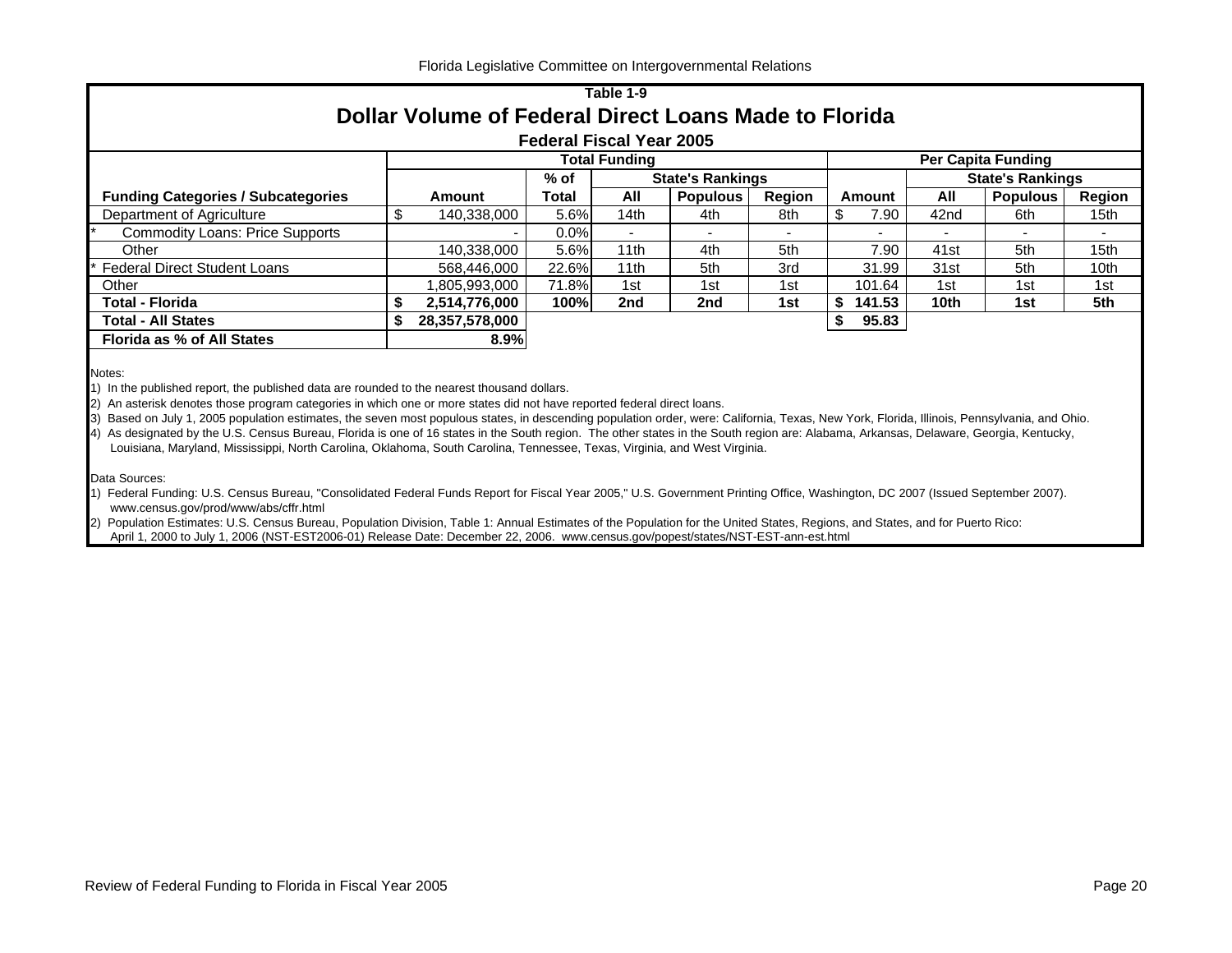# **Part Two: Federal Direct Expenditures to Florida Counties**

# **A. Introduction**

Federal spending can significantly impact the finances of local governments. The purpose of this part is to illustrate how the \$135 billion in federal direct expenditures to Florida in fiscal year 2005 was distributed among the state's 67 counties.

# **B. Data Source**

The source of the data summarized in this part is the U.S. Bureau of the Census publication entitled *Consolidated Federal Funds Report for Fiscal Year 2005*. This publication summarizes federal government expenditures or obligations to states, counties, and subcounty areas. However, the focus here is on the distribution of federal direct expenditures among Florida's counties, as geographic areas rather than units of local government.

# **C. Geographic Coding of Federal Direct Expenditures**

The basis for the geographic coding of federal direct expenditures to counties varies depending on the data sources; however, the following general guidelines apply. For salaries and wages, the distribution is based on the place of employment. The distribution of procurement contract awards is based on the place of performance. For retirement and disability payments as well as other direct payments, the distribution is based on the recipient's location.

The distribution of grants is based on the location of the initial recipient. For grants that are ultimately distributed throughout the state, the reader should note that significant dollar amounts are included in Leon County's total, which reflects the data coding of such grants to state government as the initial recipient. Many federal grants involve a direct payment to state government that is then responsible for program administration. Such examples include those grants that are 'passedthrough' to local governments. Another example includes those grants, such as for highway construction, in which the financial impact is spread over all areas of the state. A third example includes those grant programs that the state government administers but for which the ultimate beneficiaries are found throughout the state.

# **D. Federal Direct Expenditures by County**

As previously mentioned, federal direct expenditures are categorized as direct payments to individuals for retirement and disability, direct payments for individuals other than for retirement and disability, grants, procurement contracts, or salaries and wages. The distribution of such expenditures within Florida is discussed in more detail in the following sections.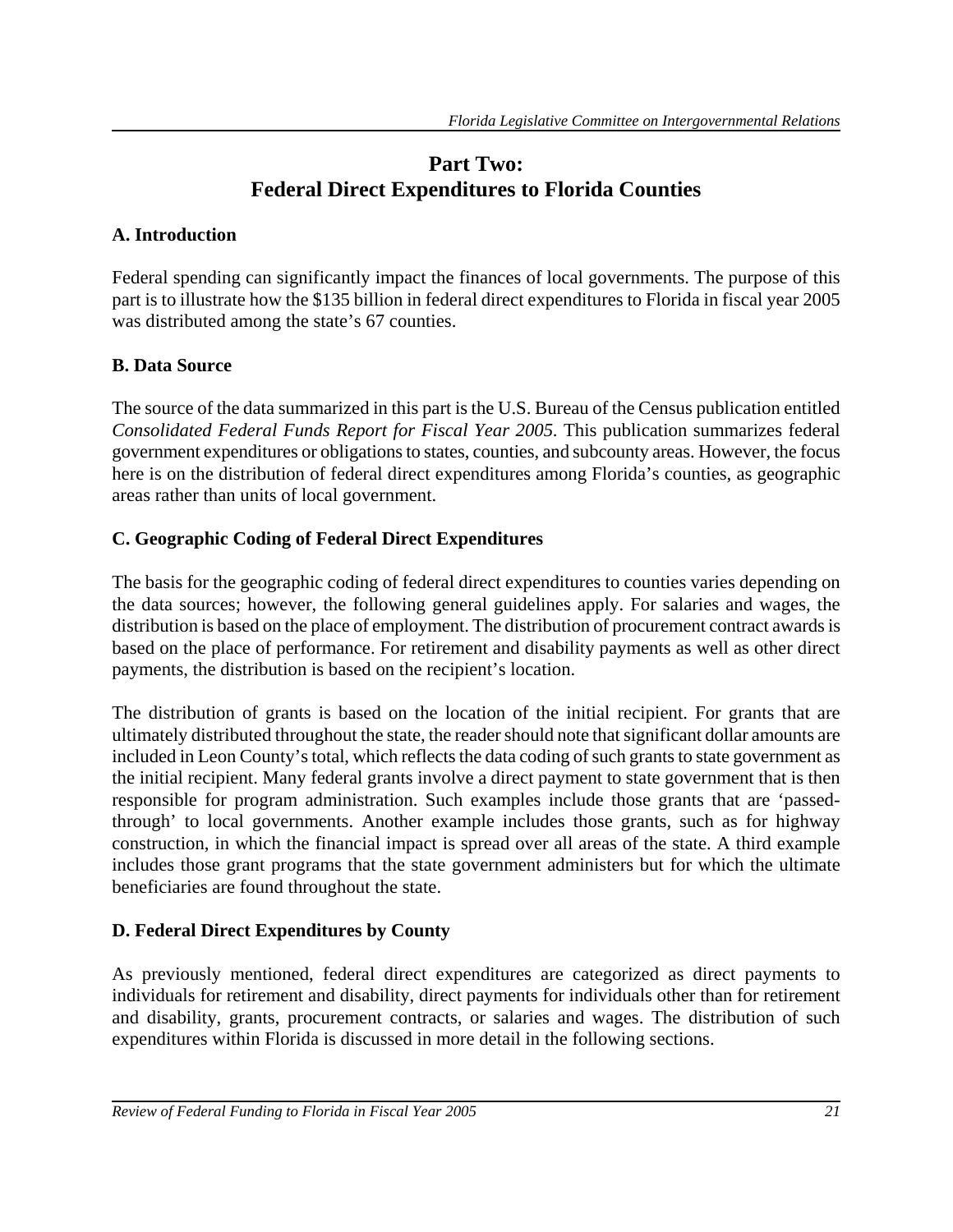# *1. Federal Direct Expenditures by Category*

The distribution of the \$135 billion in federal direct expenditures by county geographic area is summarized in **Table 2-1** on pages 24-25. In total, the magnitude of federal direct expenditures varied significantly by county from a low of \$29.1 million within Lafayette County to a high of \$16.5 billion within Miami-Dade County.

Direct payments to individuals for retirement and disability totaled \$50.5 billion statewide. The value of such payments varied from a low of \$13.4 million within Lafayette County to a high of \$4.3 billion within Miami-Dade County. Federal retirement and disability payments to individuals totaled one billion dollars or more in 16 counties: Brevard, Broward, Duval, Escambia, Hillsborough, Lake, Lee, Marion, Miami-Dade, Orange, Palm Beach, Pasco, Pinellas, Polk, Sarasota, and Volusia.

Direct payments to individuals other than for retirement and disability totaled \$36.6 billion statewide. Such payments ranged from a low of \$8 million within Liberty County to a high of \$5.1 billion within Miami-Dade County. Other direct payments to individuals totaled one billion dollars or more in 7 counties: Broward, Duval, Hillsborough, Miami-Dade, Orange, Palm Beach, and Pinellas.

Federal grant obligations totaled \$22.6 billion statewide. Miami-Dade County had the largest grant obligation at \$5.1 billion; Lafayette County had the smallest at \$5.8 million. Although several billion dollars worth of grants are reported within Leon County's total due to the coding issue previously discussed, reported grant obligations exceeded \$200 million in 16 other counties: Alachua, Brevard, Broward, Duval, Escambia, Hillsborough, Lee, Marion, Miami-Dade, Orange, Palm Beach, Pinellas, Polk, Saint Lucie, Santa Rosa, and Volusia.

Federal procurement contracts totaled \$14.3 billion statewide. The value of such contracts ranged from a low of \$309,000 within Lafayette County to a high of \$3.1 billion within Brevard County. In addition to Brevard County, Duval, Escambia, Hillsborough, Miami-Dade, Okaloosa, Orange, and Pinellas counties each had procurement contracts totaling greater than \$500 million.

Federal salary and wage payments totaled \$10.7 billion statewide. The value of such payments varied from a low of \$590,000 within Glades County to a high of \$1.6 billion within Duval County. Federal salary and wage payments totaled \$200 million or more in 13 counties: Alachua, Bay, Brevard, Broward, Duval, Escambia, Hillsborough, Miami-Dade, Okaloosa, Orange, Palm Beach, Pinellas, and Walton.

# *2. Per Capita Federal Direct Expenditures by Category*

**Table 2-2** on pages 26-27 lists the per capita federal direct expenditures by category within each county geographic area. Excluding Leon County from consideration due to the data coding of significant federal grant obligations to the seat of state government, per capita total direct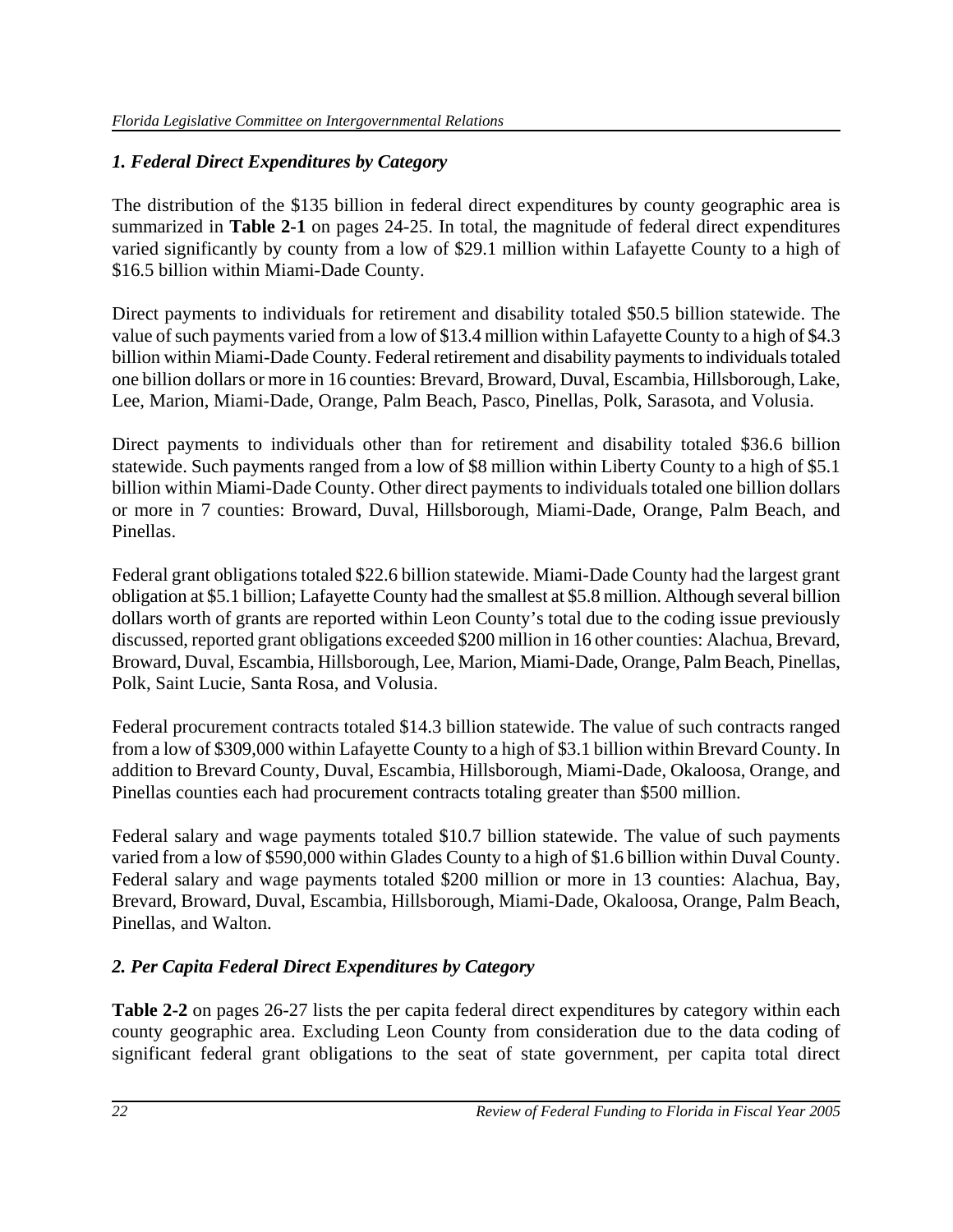expenditures varied significantly from a low of \$3,459 within Union County to a high of \$16,105 within Okaloosa County.

Per capita direct payments to individuals for retirement and disability varied from a low of \$1,604 within Union County to a high of \$4,883 within Lake County. Per capita direct payments to individuals other than for retirement and disability ranged from a low of \$724 within Clay County to a high of \$3,626 within Santa Rosa County.

Again excluding Leon County from consideration, per capita grants varied from a low of \$274 within Flagler County to a high of \$3,428 within Hardee County. Many of Florida's less populated, rural counties had high per capita dollar figures, which demonstrate the relative importance of federal grants as a potential source of revenue in these areas.

Per capita procurement contracts varied from a low of \$22 within Gulf County to a high of \$5,807 within Brevard County. Per capita salary and wage payments ranged from a low of \$55 within Glades County to a high of \$6,805 within Walton County. Certainly, federal procurement associated with the space program and military salary and wage spending associated with Eglin Air Force Base in northwest Florida are factors in Brevard and Walton counties' high per capita dollar figures, respectively.

# *3. Federal Direct Expenditures by Category as a Percentage of Total*

**Table 2-3** on pages 28-29 provides a county-by-county list of federal direct expenditures by category as a percentage of total expenditures. A number of factors explain differences in counties' proportional shares attributable to each expenditure category. For example, the relative share attributable to federal direct payments to individuals was generally highest in counties such as Clay, Flagler, and Lake with large elderly or retiree populations, while the relative share attributable to federal grants was highest in less populated, rural counties such as Hamilton, Hardee, and Jefferson. The relative share attributable to federal procurement was highest in counties such as Brevard, Okaloosa, and Orange, which are engaged in significant military and space-related contracting. The relative share attributable to federal salary and wage payments was generally highest in those counties such as Duval, Monroe, and Walton where military installations are located.

# **E. Conclusion**

The economic impact of federal direct expenditures varies significantly from county to county. Past changes in federal spending have had unequal impacts on local economies. Likewise, future changes in the receipt of federal funding are likely to affect areas of the state quite differently. This information should be useful to policy makers as they assess the impact of future changes in federal direct expenditures on Florida's local economies.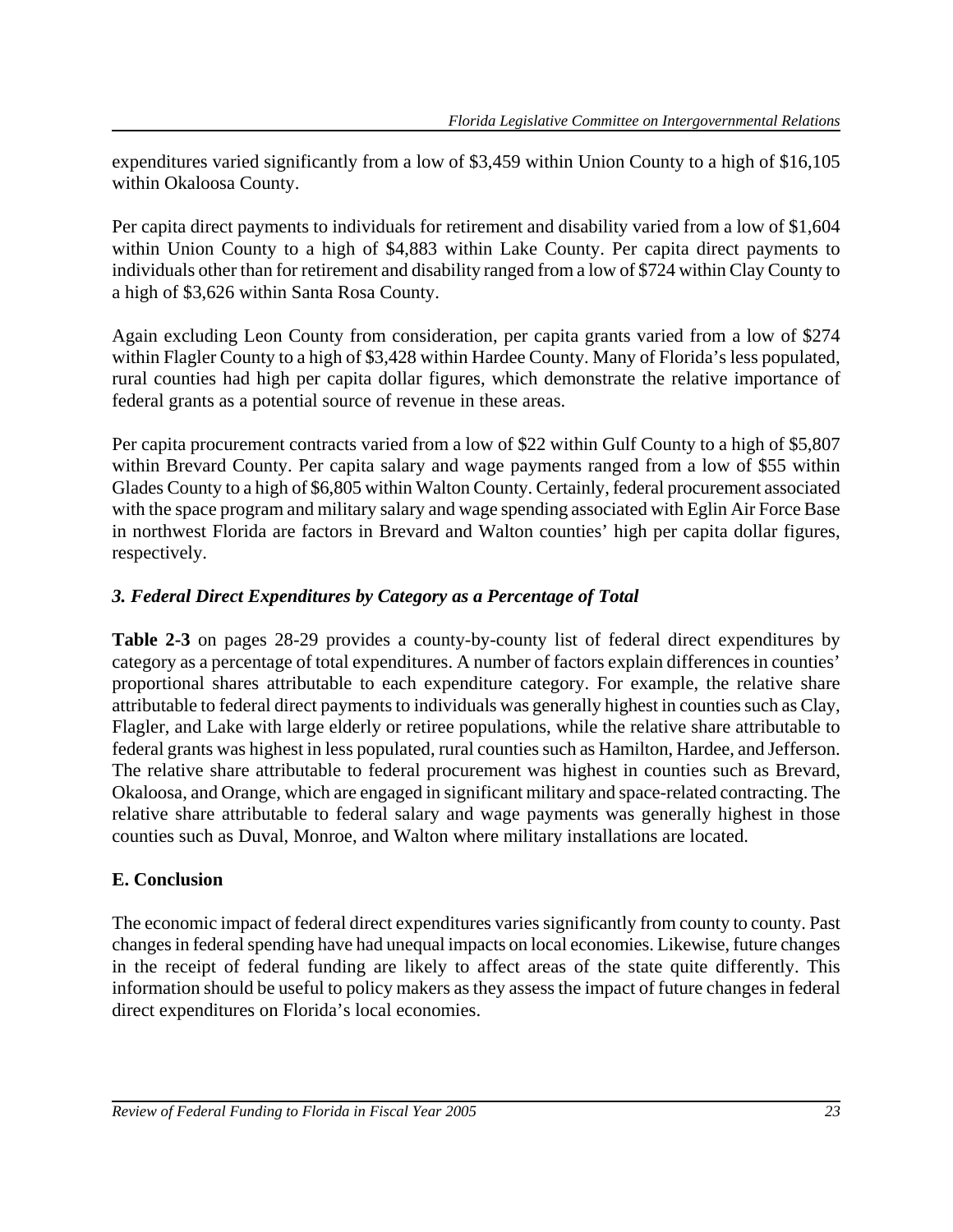| Table 2-1           |                              |                            |                                 |                                                        |                          |                                |  |  |  |  |
|---------------------|------------------------------|----------------------------|---------------------------------|--------------------------------------------------------|--------------------------|--------------------------------|--|--|--|--|
|                     |                              |                            | <b>Federal Fiscal Year 2005</b> | <b>Florida's Federal Direct Expenditures by County</b> |                          |                                |  |  |  |  |
|                     | <b>Retirement &amp;</b>      | <b>Other Direct</b>        |                                 | Procurement                                            | Salaries &               |                                |  |  |  |  |
| <b>County</b>       | <b>Disability</b>            | <b>Payments</b>            | Grants                          | <b>Contracts</b>                                       | <b>Wages</b>             | Total                          |  |  |  |  |
| Alachua             | \$<br>515,071,000            | \$<br>280,863,000          | \$<br>502,678,000               | \$<br>125,556,000                                      | \$<br>219,360,000        | 1,643,527,000<br>\$            |  |  |  |  |
| Baker               | 55,712,000                   | 26,416,000                 | 20,026,000                      | 3,294,000                                              | 3,997,000                | 109,444,000                    |  |  |  |  |
| Bay                 | 602,469,000                  | 233,624,000                | 183,824,000                     | 348,905,000                                            | 369,196,000              | 1,738,020,000                  |  |  |  |  |
| <b>Bradford</b>     | 64,163,000                   | 37,757,000                 | 32,272,000                      | 4,632,000                                              | 17,995,000               | 156,819,000                    |  |  |  |  |
| <b>Brevard</b>      | 2,079,630,000                | 813,795,000                | 331,694,000                     | 3,089,099,000                                          | 484,170,000              | 6,798,388,000                  |  |  |  |  |
| <b>Broward</b>      | 3,709,931,000                | 3,578,186,000              | 922,654,000                     | 433,227,000                                            | 577,036,000              | 9,221,035,000                  |  |  |  |  |
| Calhoun             | 33,481,000                   | 22,109,000                 | 23,906,000                      | 780,000                                                | 1,457,000                | 81,733,000                     |  |  |  |  |
| Charlotte           | 660,908,000                  | 370,431,000                | 81,838,000                      | 25,919,000                                             | 23,082,000               | 1,162,178,000                  |  |  |  |  |
| Citrus              | 619,866,000                  | 292,651,000                | 42,928,000                      | 4,136,000                                              | 15,017,000               | 974,599,000                    |  |  |  |  |
| Clay                | 550,048,000                  | 122,870,000                | 52,087,000                      | 23,207,000                                             | 25,044,000               | 773,255,000                    |  |  |  |  |
| Collier             | 893,414,000                  | 358,607,000                | 113,174,000                     | 45,834,000                                             | 44,930,000               | 1,455,959,000                  |  |  |  |  |
| Columbia            | 200,575,000                  | 85,555,000                 | 79,306,000                      | 7,654,000                                              | 59,625,000               | 432,715,000                    |  |  |  |  |
| De Soto             | 74,806,000                   | 82,705,000                 | 69,972,000                      | 18,520,000                                             | 3,428,000                | 249,430,000                    |  |  |  |  |
| Dixie               | 50,759,000                   | 22,073,000                 | 13,506,000                      | 411,000                                                | 1,185,000                | 87,934,000                     |  |  |  |  |
| Duval               | 2,182,216,000                | 1,177,481,000              | 957,222,000                     | 924,346,000                                            | 1,585,528,000            | 6,826,792,000                  |  |  |  |  |
| Escambia            | 1,208,365,000                | 860,074,000                | 415,308,000                     | 877,453,000                                            | 709,752,000              | 4,070,952,000                  |  |  |  |  |
| Flagler             | 326,347,000                  | 78,333,000                 | 21,558,000                      | 6,487,000                                              | 10,025,000               | 442,750,000                    |  |  |  |  |
| Franklin            | 31,877,000                   | 35,607,000                 | 18,961,000                      | 1,027,000                                              | 2,322,000                | 89,794,000                     |  |  |  |  |
| Gadsden             | 113,556,000                  | 68,984,000                 | 106,080,000                     | 2,277,000                                              | 7,908,000                | 298,805,000                    |  |  |  |  |
| Gilchrist           | 43,480,000                   | 17,797,000                 | 10,300,000                      | 2,786,000                                              | 1,785,000                | 76,147,000                     |  |  |  |  |
| Glades              | 17,747,000                   | 10,280,000                 | 9,727,000                       | 1,295,000                                              | 590,000                  | 39,638,000                     |  |  |  |  |
| Gulf                | 46,972,000                   | 33,099,000                 | 22,756,000                      | 365,000                                                | 973,000                  | 104,165,000                    |  |  |  |  |
| Hamilton            | 34,724,000                   | 19,538,000                 | 37,083,000                      | 426,000                                                | 1,723,000                | 93,494,000                     |  |  |  |  |
| Hardee              | 50,294,000                   | 50,166,000                 | 93,691,000                      | 12,215,000                                             | 3,580,000                | 209,946,000                    |  |  |  |  |
| Hendry              | 64,849,000                   | 52,153,000                 | 38,528,000                      | 8,680,000                                              | 4,326,000                | 168,536,000                    |  |  |  |  |
| Hernando            | 722,863,000                  | 383,201,000                | 62,246,000                      | 6,243,000                                              | 24,123,000               | 1,198,676,000                  |  |  |  |  |
| Highlands           | 401,302,000                  | 249,334,000                | 93,341,000                      | 17,345,000                                             | 15,605,000               | 776,928,000                    |  |  |  |  |
| Hillsborough        | 2,677,970,000                | 1,435,951,000              | 1,114,304,000                   | 1,047,840,000                                          | 1,065,775,000            | 7,341,841,000                  |  |  |  |  |
| Holmes              | 68,583,000                   | 37,600,000                 | 40,097,000                      | 1,142,000                                              | 4,353,000                | 151,775,000                    |  |  |  |  |
| <b>Indian River</b> | 514,211,000                  | 366,447,000                | 144,821,000                     | 27,290,000                                             | 26,785,000               | 1,079,554,000                  |  |  |  |  |
| Jackson             | 148,631,000                  | 89,373,000                 | 111,504,000                     | 11,927,000                                             | 32,770,000               | 394,206,000                    |  |  |  |  |
| Jefferson           | 36,012,000                   | 19,832,000                 | 39,692,000                      | 654,000                                                | 2,195,000                | 98,385,000                     |  |  |  |  |
| Lafayette           | 13,446,000                   | 8,563,000                  | 5,779,000                       | 309,000                                                | 996,000                  | 29,093,000                     |  |  |  |  |
| Lake                | 1,284,251,000                | 462,318,000                | 131,936,000                     | 21,911,000                                             | 39,765,000               | 1,940,180,000                  |  |  |  |  |
| Lee                 | 1,766,215,000                | 915,047,000                | 271,473,000                     | 69,181,000                                             | 150,495,000              | 3,172,412,000                  |  |  |  |  |
| Leon                | 625,810,000                  | 337,746,000                | 4,960,148,000                   | 138,707,000                                            | 127,102,000              | 6,189,513,000                  |  |  |  |  |
| Levy                | 121,725,000                  | 59,146,000                 | 37,160,000                      | 11,048,000                                             | 6,017,000                | 235,096,000                    |  |  |  |  |
| Liberty             | 16,178,000                   | 8,017,000                  | 10,103,000                      | 1,263,000                                              | 1,940,000                | 37,501,000                     |  |  |  |  |
| Madison             | 52,409,000<br>926,705,000    | 31,538,000                 | 46,574,000                      | 14,408,000                                             | 2,797,000                | 147,725,000                    |  |  |  |  |
| Manatee             |                              | 500,494,000<br>486,398,000 | 134,951,000                     | 45,126,000                                             | 68,886,000               | 1,676,162,000                  |  |  |  |  |
| Marion<br>Martin    | 1,236,520,000<br>541,553,000 | 332,050,000                | 200,888,000<br>151,022,000      | 30,848,000<br>76,709,000                               | 43,943,000<br>19,623,000 | 1,998,597,000<br>1,120,957,000 |  |  |  |  |
| Miami-Dade          | 4,310,129,000                | 5,084,903,000              | 5,080,332,000                   | 618,278,000                                            | 1,432,622,000            | 16,526,263,000                 |  |  |  |  |
| Monroe              | 204,248,000                  | 121,548,000                | 69,602,000                      | 51,113,000                                             | 138,659,000              | 585,170,000                    |  |  |  |  |
| Nassau              | 203,603,000                  | 62,317,000                 | 42,647,000                      | 6,374,000                                              | 76,736,000               | 391,678,000                    |  |  |  |  |
| Okaloosa            | 841,891,000                  | 303,415,000                | 138,390,000                     | 1,093,348,000                                          | 665,764,000              | 3,042,808,000                  |  |  |  |  |
| Okeechobee          | 111,749,000                  | 91,366,000                 | 47,931,000                      | 43,584,000                                             | 4,554,000                | 299,182,000                    |  |  |  |  |
| Orange              | 2,056,592,000                | 1,120,400,000              | 696,319,000                     | 2,546,645,000                                          | 573,267,000              | 6,993,224,000                  |  |  |  |  |
| Osceola             | 483,040,000                  | 218,132,000                | 159,941,000                     | 16,978,000                                             | 24,332,000               | 902,423,000                    |  |  |  |  |
| Palm Beach          | 3,748,346,000                | 2,734,411,000              | 807,989,000                     | 382,717,000                                            | 418,699,000              | 8,092,162,000                  |  |  |  |  |
| Pasco               | 1,303,075,000                | 939,763,000                | 154,463,000                     | 87,213,000                                             | 76,242,000               | 2,560,756,000                  |  |  |  |  |
| Pinellas            | 3,345,728,000                | 2,404,375,000              | 597,815,000                     | 1,031,383,000                                          | 465,893,000              | 7,845,193,000                  |  |  |  |  |
| Polk                | 1,573,196,000                | 753,455,000                | 450,876,000                     | 101,323,000                                            | 92,798,000               | 2,971,648,000                  |  |  |  |  |
| Putnam              | 247,091,000                  | 140,737,000                | 93,927,000                      | 2,741,000                                              | 8,684,000                | 493,180,000                    |  |  |  |  |

Review of Federal Funding to Florida in Fiscal Year 2005 **Page 24** Page 24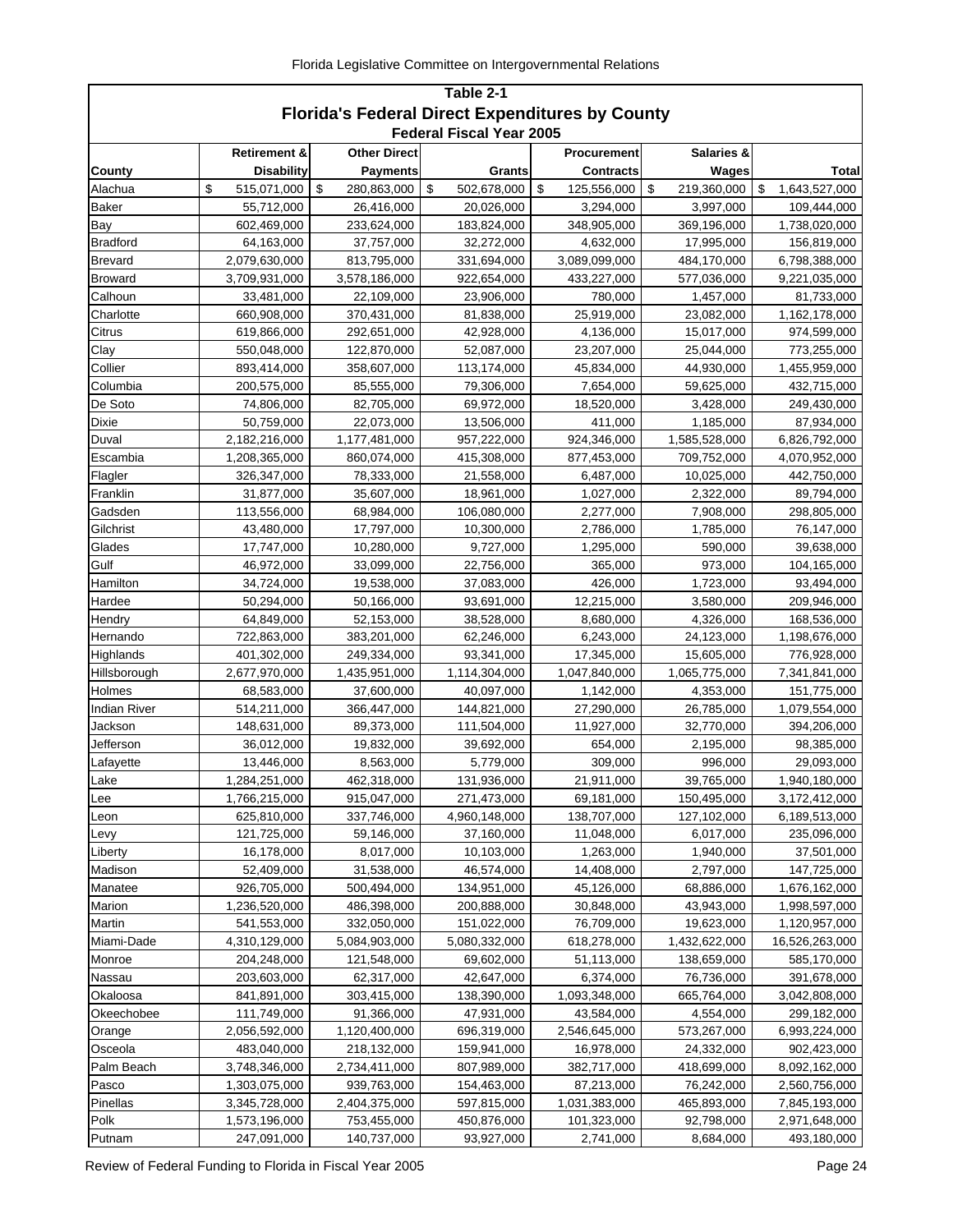|                                 |                                                        |                      | Table 2-1        |                      |                  |                   |  |  |  |  |  |
|---------------------------------|--------------------------------------------------------|----------------------|------------------|----------------------|------------------|-------------------|--|--|--|--|--|
|                                 | <b>Florida's Federal Direct Expenditures by County</b> |                      |                  |                      |                  |                   |  |  |  |  |  |
| <b>Federal Fiscal Year 2005</b> |                                                        |                      |                  |                      |                  |                   |  |  |  |  |  |
|                                 | <b>Retirement &amp;</b>                                | <b>Other Direct</b>  |                  | Procurement          | Salaries &       |                   |  |  |  |  |  |
| <b>County</b>                   | <b>Disability</b>                                      | <b>Payments</b>      | Grants           | <b>Contracts</b>     | Wages            | Total             |  |  |  |  |  |
| Saint Johns                     | 464,668,000                                            | 170,555,000          | 129,189,000      | 307,814,000          | 42,433,000       | 1,114,658,000     |  |  |  |  |  |
| Saint Lucie                     | 819,291,000                                            | 507,122,000          | 227,780,000      | 97,387,000           | 42,324,000       | 1,693,903,000     |  |  |  |  |  |
| Santa Rosa                      | 488,524,000                                            | 494,764,000          | 411,843,000      | 104,622,000          | 72,098,000       | 1,571,850,000     |  |  |  |  |  |
| Sarasota                        | 1,669,504,000                                          | 925,924,000          | 138,584,000      | 73,311,000           | 65,276,000       | 2,872,599,000     |  |  |  |  |  |
| Seminole                        | 816,355,000                                            | 373,676,000          | 168,353,000      | 60,067,000           | 97,854,000       | 1,516,305,000     |  |  |  |  |  |
| Sumter                          | 184,689,000                                            | 81,745,000           | 37,953,000       | 18,606,000           | 63,520,000       | 386,514,000       |  |  |  |  |  |
| Suwannee                        | 131,276,000                                            | 64,843,000           | 42,725,000       | 2,413,000            | 11,299,000       | 252,556,000       |  |  |  |  |  |
| Taylor                          | 57,343,000                                             | 36,546,000           | 31,319,000       | 27,026,000           | 2,458,000        | 154,692,000       |  |  |  |  |  |
| Union                           | 24,134,000                                             | 12,483,000           | 13,693,000       | 402,000              | 1,325,000        | 52,038,000        |  |  |  |  |  |
| Volusia                         | 1,732,942,000                                          | 923,928,000          | 354,814,000      | 126,028,000          | 103,236,000      | 3,240,949,000     |  |  |  |  |  |
| Wakulla                         | 53,025,000                                             | 31,472,000           | 21,262,000       | 1,486,000            | 4,955,000        | 112,200,000       |  |  |  |  |  |
| Walton                          | 136,224,000                                            | 62,482,000           | 49,527,000       | 2,303,000            | 364,258,000      | 614,794,000       |  |  |  |  |  |
| Washington                      | 69,096,000                                             | 43,556,000           | 45,500,000       | 1,846,000            | 5,223,000        | 165,220,000       |  |  |  |  |  |
| <b>State Undistributed</b>      | 15,746,000                                             | 4,398,487,000        | 782,351,000      | 339,000              |                  | 5,196,923,000     |  |  |  |  |  |
| Statewide                       | 50,477,147,000<br>\$                                   | \$<br>36,556,614,000 | \$22,552,241,000 | 14,295,825,000<br>\$ | \$10,661,715,000 | \$134,543,542,000 |  |  |  |  |  |

Notes:

1) In the published report, the expenditure data are rounded to the nearest thousand dollars.

2) The figures reported as "state undistributed" reflect data that were reported without specific county geographic designations.

Data Source:

U.S. Census Bureau, "Consolidated Federal Funds Report for Fiscal Year 2005," U.S. Government Printing Office, Washington, DC 2007 (Issued September 2007) [http://www.census.gov/prod/www/abs/cffr.html]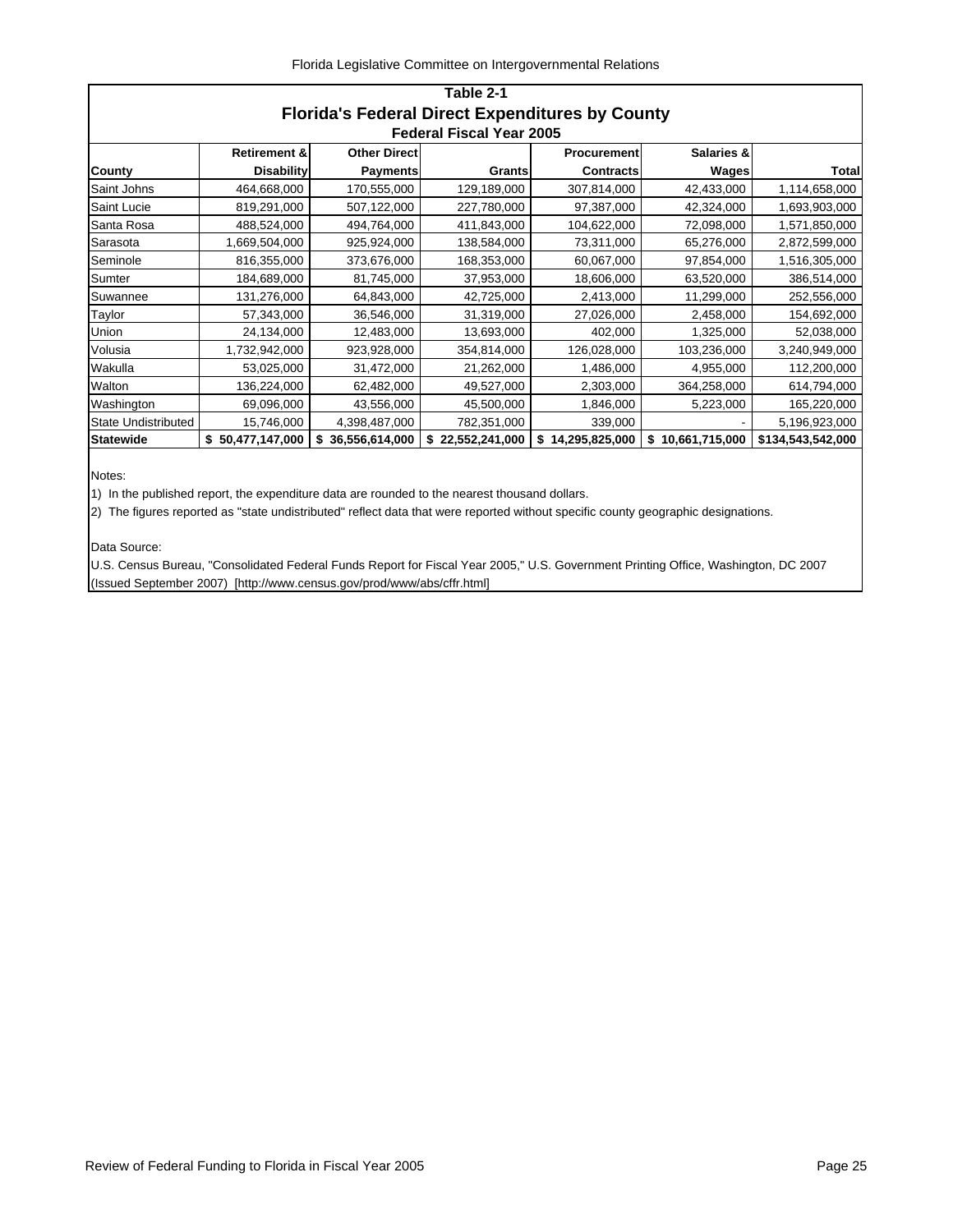|                                                                   | Table 2-2               |                                  |                                 |                    |                                |              |  |  |  |  |  |  |
|-------------------------------------------------------------------|-------------------------|----------------------------------|---------------------------------|--------------------|--------------------------------|--------------|--|--|--|--|--|--|
| <b>Florida's Per Capita Federal Direct Expenditures by County</b> |                         |                                  |                                 |                    |                                |              |  |  |  |  |  |  |
|                                                                   |                         |                                  | <b>Federal Fiscal Year 2005</b> |                    |                                |              |  |  |  |  |  |  |
|                                                                   | <b>Retirement &amp;</b> | <b>Other Direct</b>              |                                 | <b>Procurement</b> | Salaries &                     |              |  |  |  |  |  |  |
| <b>County</b>                                                     | <b>Disability</b>       | <b>Payments</b>                  | <b>Grants</b>                   | <b>Contracts</b>   | <b>Wages</b>                   | <b>Total</b> |  |  |  |  |  |  |
| Alachua                                                           | \$<br>2,139             | $\sqrt[6]{\frac{1}{2}}$<br>1,167 | \$<br>2,088                     | \$<br>521          | $\sqrt[6]{\frac{1}{2}}$<br>911 | \$<br>6,826  |  |  |  |  |  |  |
| <b>Baker</b>                                                      | 2,326                   | 1,103                            | 836                             | 138                | 167                            | 4,569        |  |  |  |  |  |  |
| Bay                                                               | 3,725                   | 1,445                            | 1,137                           | 2,157              | 2,283                          | 10,747       |  |  |  |  |  |  |
| <b>Bradford</b>                                                   | 2,282                   | 1,343                            | 1,148                           | 165                | 640                            | 5,577        |  |  |  |  |  |  |
| <b>Brevard</b>                                                    | 3,909                   | 1,530                            | 624                             | 5,807              | 910                            | 12,780       |  |  |  |  |  |  |
| <b>Broward</b>                                                    | 2,131                   | 2,055                            | 530                             | 249                | 331                            | 5,296        |  |  |  |  |  |  |
| Calhoun                                                           | 2,401                   | 1,585                            | 1,714                           | 56                 | 104                            | 5,861        |  |  |  |  |  |  |
| Charlotte                                                         | 4,291                   | 2,405                            | 531                             | 168                | 150                            | 7,545        |  |  |  |  |  |  |
| Citrus                                                            | 4,673                   | 2,206                            | 324                             | 31                 | 113                            | 7,348        |  |  |  |  |  |  |
| Clay                                                              | 3,243                   | 724                              | 307                             | 137                | 148                            | 4,559        |  |  |  |  |  |  |
| Collier                                                           | 2,811                   | 1,128                            | 356                             | 144                | 141                            | 4,582        |  |  |  |  |  |  |
| Columbia                                                          | 3,263                   | 1,392                            | 1,290                           | 125                | 970                            | 7,040        |  |  |  |  |  |  |
| De Soto                                                           | 2,294                   | 2,536                            | 2,146                           | 568                | 105                            | 7,650        |  |  |  |  |  |  |
| <b>Dixie</b>                                                      | 3,301                   | 1,435                            | 878                             | 27                 | 77                             | 5,719        |  |  |  |  |  |  |
| Duval                                                             | 2,534                   | 1,367                            | 1,112                           | 1,073              | 1,841                          | 7,928        |  |  |  |  |  |  |
| Escambia                                                          | 3,980                   | 2,833                            | 1,368                           | 2,890              | 2,338                          | 13,408       |  |  |  |  |  |  |
| Flagler                                                           | 4,151                   | 996                              | 274                             | 83                 | 128                            | 5,632        |  |  |  |  |  |  |
| Franklin                                                          | 2,939                   | 3,283                            | 1,748                           | 95                 | 214                            | 8,280        |  |  |  |  |  |  |
| Gadsden                                                           | 2,380                   | 1,446                            | 2,223                           | 48                 | 166                            | 6,263        |  |  |  |  |  |  |
| Gilchrist                                                         | 2,680                   | 1,097                            | 635                             | 172                | 110                            | 4,694        |  |  |  |  |  |  |
| Glades                                                            | 1,654                   | 958                              | 907                             | 121                | 55                             | 3,694        |  |  |  |  |  |  |
| Gulf                                                              | 2,850                   | 2,009                            | 1,381                           | 22                 | 59                             | 6,321        |  |  |  |  |  |  |
| Hamilton                                                          | 2,426                   | 1,365                            | 2,590                           | 30                 | 120                            | 6,531        |  |  |  |  |  |  |
| Hardee                                                            | 1,840                   | 1,835                            | 3,428                           | 447                | 131                            | 7,681        |  |  |  |  |  |  |
| Hendry                                                            | 1,690                   | 1,359                            | 1,004                           | 226                | 113                            | 4,392        |  |  |  |  |  |  |
| Hernando                                                          | 4,794                   | 2,541                            | 413                             | 41                 | 160                            | 7,950        |  |  |  |  |  |  |
| Highlands                                                         | 4,294                   | 2,668                            | 999                             | 186                | 167                            | 8,313        |  |  |  |  |  |  |
| Hillsborough                                                      | 2,367                   | 1,269                            | 985                             | 926                | 942                            | 6,488        |  |  |  |  |  |  |
| Holmes                                                            | 3,580                   | 1,963                            | 2,093                           | 60                 | 227                            | 7,923        |  |  |  |  |  |  |
| <b>Indian River</b>                                               | 3,954                   | 2,818                            | 1,114                           | 210                | 206                            | 8,302        |  |  |  |  |  |  |
| Jackson                                                           | 2,991                   | 1,799                            | 2,244                           | 240                | 659                            | 7,933        |  |  |  |  |  |  |
| Jefferson                                                         | 2,530                   | 1,393                            | 2,789                           | 46                 | 154                            | 6,912        |  |  |  |  |  |  |
| Lafayette                                                         | 1,687                   | 1,074                            | 725                             | 39                 | 125                            | 3,650        |  |  |  |  |  |  |
| Lake                                                              | 4,883                   | 1,758                            | 502                             | 83                 | 151                            | 7,377        |  |  |  |  |  |  |
| Lee                                                               | 3,215                   | 1,665                            | 494                             | 126                | 274                            | 5,774        |  |  |  |  |  |  |
| Leon                                                              | 2,308                   | 1,246                            | 18,296                          | 512                | 469                            | 22,830       |  |  |  |  |  |  |
| Levy                                                              | 3,205                   | 1,557                            | 978                             | 291                | 158                            | 6,189        |  |  |  |  |  |  |
| Liberty                                                           | 2,134                   | 1,058                            | 1,333                           | 167                | 256                            | 4,947        |  |  |  |  |  |  |
| Madison                                                           | 2,661                   | 1,601                            | 2,365                           | 732                | 142                            | 7,500        |  |  |  |  |  |  |
| Manatee                                                           | 3,045                   | 1,644                            | 443                             | 148                | 226                            | 5,507        |  |  |  |  |  |  |
| Marion                                                            | 4,055                   | 1,595                            | 659                             | 101                | 144                            | 6,554        |  |  |  |  |  |  |
| Martin                                                            | 3,839                   | 2,354                            | 1,071                           | 544                | 139                            | 7,947        |  |  |  |  |  |  |
| Miami-Dade                                                        | 1,780                   | 2,099                            | 2,098                           | 255                | 591                            | 6,823        |  |  |  |  |  |  |
| Monroe                                                            | 2,478                   | 1,475                            | 845                             | 620                | 1,682                          | 7,100        |  |  |  |  |  |  |
| Nassau                                                            | 3,096                   | 948                              | 649                             | 97                 | 1,167                          | 5,956        |  |  |  |  |  |  |
| Okaloosa                                                          | 4,456                   | 1,606                            | 732                             | 5,787              | 3,524                          | 16,105       |  |  |  |  |  |  |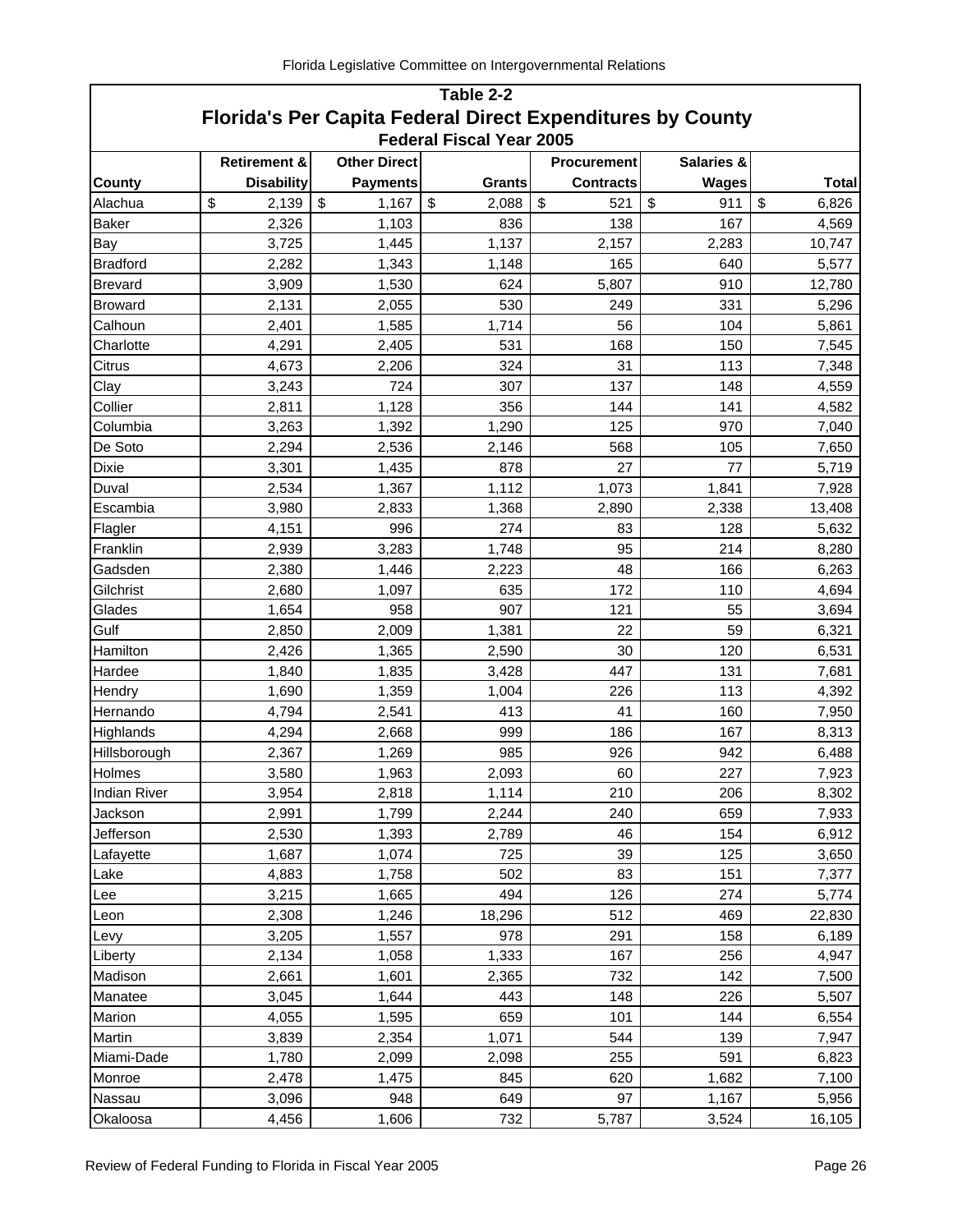|                  | $\overline{\mathsf{T}}$ able 2-2                                  |                     |                                 |                    |              |              |  |  |  |  |  |  |
|------------------|-------------------------------------------------------------------|---------------------|---------------------------------|--------------------|--------------|--------------|--|--|--|--|--|--|
|                  | <b>Florida's Per Capita Federal Direct Expenditures by County</b> |                     |                                 |                    |              |              |  |  |  |  |  |  |
|                  |                                                                   |                     | <b>Federal Fiscal Year 2005</b> |                    |              |              |  |  |  |  |  |  |
|                  | <b>Retirement &amp;</b>                                           | <b>Other Direct</b> |                                 | <b>Procurement</b> | Salaries &   |              |  |  |  |  |  |  |
| <b>County</b>    | <b>Disability</b>                                                 | <b>Payments</b>     | <b>Grants</b>                   | <b>Contracts</b>   | <b>Wages</b> | <b>Total</b> |  |  |  |  |  |  |
| Okeechobee       | 2,959                                                             | 2,419               | 1.269                           | 1,154              | 121          | 7,922        |  |  |  |  |  |  |
| Orange           | 1,971                                                             | 1,074               | 667                             | 2,441              | 549          | 6,702        |  |  |  |  |  |  |
| Osceola          | 2,054                                                             | 928                 | 680                             | 72                 | 103          | 3,838        |  |  |  |  |  |  |
| Palm Beach       | 2,961                                                             | 2,160               | 638                             | 302                | 331          | 6,392        |  |  |  |  |  |  |
| Pasco            | 3,202                                                             | 2,310               | 380                             | 214                | 187          | 6,293        |  |  |  |  |  |  |
| Pinellas         | 3,530                                                             | 2,537               | 631                             | 1,088              | 492          | 8,278        |  |  |  |  |  |  |
| Polk             | 2,903                                                             | 1,391               | 832                             | 187                | 171          | 5,484        |  |  |  |  |  |  |
| Putnam           | 3,350                                                             | 1,908               | 1,273                           | 37                 | 118          | 6,686        |  |  |  |  |  |  |
| Saint Johns      | 2,954                                                             | 1,084               | 821                             | 1,957              | 270          | 7,087        |  |  |  |  |  |  |
| Saint Lucie      | 3,413                                                             | 2.113               | 949                             | 406                | 176          | 7,057        |  |  |  |  |  |  |
| Santa Rosa       | 3,580                                                             | 3,626               | 3,018                           | 767                | 528          | 11,520       |  |  |  |  |  |  |
| Sarasota         | 4,538                                                             | 2,517               | 377                             | 199                | 177          | 7,809        |  |  |  |  |  |  |
| Seminole         | 1,983                                                             | 908                 | 409                             | 146                | 238          | 3,683        |  |  |  |  |  |  |
| Sumter           | 2,494                                                             | 1,104               | 513                             | 251                | 858          | 5,219        |  |  |  |  |  |  |
| Suwannee         | 3,439                                                             | 1,699               | 1,119                           | 63                 | 296          | 6,616        |  |  |  |  |  |  |
| Taylor           | 2,691                                                             | 1,715               | 1,470                           | 1,268              | 115          | 7,259        |  |  |  |  |  |  |
| Union            | 1,604                                                             | 830                 | 910                             | 27                 | 88           | 3,459        |  |  |  |  |  |  |
| Volusia          | 3,503                                                             | 1,868               | 717                             | 255                | 209          | 6,552        |  |  |  |  |  |  |
| Wakulla          | 1,974                                                             | 1,171               | 791                             | 55                 | 184          | 4,176        |  |  |  |  |  |  |
| Walton           | 2,545                                                             | 1,167               | 925                             | 43                 | 6,805        | 11,486       |  |  |  |  |  |  |
| Washington       | 2,992                                                             | 1,886               | 1,970                           | 80                 | 226          | 7,153        |  |  |  |  |  |  |
| <b>Statewide</b> | \$<br>2,817                                                       | \$<br>2,040         | \$<br>1,259                     | \$<br>798          | \$<br>595    | \$<br>7,509  |  |  |  |  |  |  |

Note: The calculations of per capita expenditures were made using April 1, 2005 population estimates for Florida counties as published by the Bureau of Economic and Business Research, University of Florida.

Data Source:

U.S. Census Bureau, "Consolidated Federal Funds Report for Fiscal Year 2005," U.S. Government Printing Office, Washington, DC 2007 (Issued September 2007) [http://www.census.gov/prod/www/abs/cffr.html]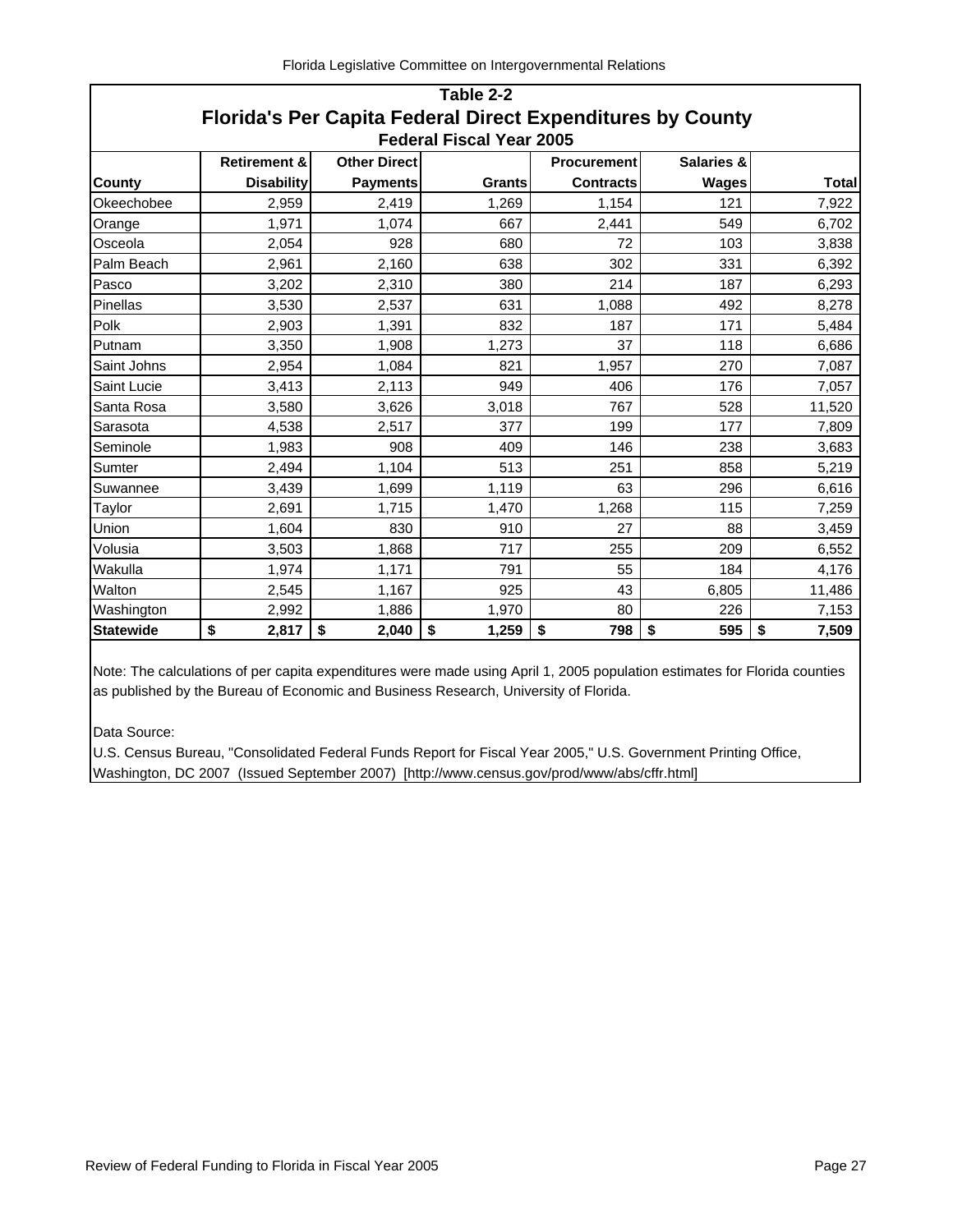|                     | Florida's Federal Direct Expenditures by County - Category as % of Total | Table 2-3                       |               |                    |              |
|---------------------|--------------------------------------------------------------------------|---------------------------------|---------------|--------------------|--------------|
|                     |                                                                          | <b>Federal Fiscal Year 2005</b> |               |                    |              |
|                     | <b>Retirement &amp;</b>                                                  | <b>Other Direct</b>             |               | <b>Procurement</b> | Salaries &   |
| <b>County</b>       | <b>Disability</b>                                                        | <b>Payments</b>                 | <b>Grants</b> | <b>Contracts</b>   | <b>Wages</b> |
| Alachua             | 31.3%                                                                    | 17.1%                           | 30.6%         | 7.6%               | 13.3%        |
| <b>Baker</b>        | 50.9%                                                                    | 24.1%                           | 18.3%         | 3.0%               | 3.7%         |
| Bay                 | 34.7%                                                                    | 13.4%                           | 10.6%         | 20.1%              | 21.2%        |
| <b>Bradford</b>     | 40.9%                                                                    | 24.1%                           | 20.6%         | 3.0%               | 11.5%        |
| <b>Brevard</b>      | 30.6%                                                                    | 12.0%                           | 4.9%          | 45.4%              | 7.1%         |
| <b>Broward</b>      | 40.2%                                                                    | 38.8%                           | 10.0%         | 4.7%               | 6.3%         |
| Calhoun             | 41.0%                                                                    | 27.1%                           | 29.2%         | 1.0%               | 1.8%         |
| Charlotte           | 56.9%                                                                    | 31.9%                           | 7.0%          | 2.2%               | 2.0%         |
| Citrus              | 63.6%                                                                    | 30.0%                           | 4.4%          | 0.4%               | 1.5%         |
| Clay                | 71.1%                                                                    | 15.9%                           | 6.7%          | 3.0%               | 3.2%         |
| Collier             | 61.4%                                                                    | 24.6%                           | 7.8%          | 3.1%               | 3.1%         |
| Columbia            | 46.4%                                                                    | 19.8%                           | 18.3%         | 1.8%               | 13.8%        |
| De Soto             | 30.0%                                                                    | 33.2%                           | 28.1%         | 7.4%               | 1.4%         |
| <b>Dixie</b>        | 57.7%                                                                    | 25.1%                           | 15.4%         | 0.5%               | 1.3%         |
| Duval               | 32.0%                                                                    | 17.2%                           | 14.0%         | 13.5%              | 23.2%        |
| Escambia            | 29.7%                                                                    | 21.1%                           | 10.2%         | 21.6%              | 17.4%        |
| Flagler             | 73.7%                                                                    | 17.7%                           | 4.9%          | 1.5%               | 2.3%         |
| Franklin            | 35.5%                                                                    | 39.7%                           | 21.1%         | 1.1%               | 2.6%         |
| Gadsden             | 38.0%                                                                    | 23.1%                           | 35.5%         | 0.8%               | 2.6%         |
| Gilchrist           | 57.1%                                                                    | 23.4%                           | 13.5%         | 3.7%               | 2.3%         |
| Glades              | 44.8%                                                                    | 25.9%                           | 24.5%         | 3.3%               | 1.5%         |
| Gulf                | 45.1%                                                                    | 31.8%                           | 21.8%         | 0.4%               | 0.9%         |
| Hamilton            | 37.1%                                                                    | 20.9%                           | 39.7%         | 0.5%               | 1.8%         |
| Hardee              | 24.0%                                                                    | 23.9%                           | 44.6%         | 5.8%               | 1.7%         |
| Hendry              | 38.5%                                                                    | 30.9%                           | 22.9%         | 5.2%               | 2.6%         |
| Hernando            | 60.3%                                                                    | 32.0%                           | 5.2%          | 0.5%               | 2.0%         |
| Highlands           | 51.7%                                                                    | 32.1%                           | 12.0%         | 2.2%               | 2.0%         |
| Hillsborough        | 36.5%                                                                    | 19.6%                           | 15.2%         | 14.3%              | 14.5%        |
| Holmes              | 45.2%                                                                    | 24.8%                           | 26.4%         | 0.8%               | 2.9%         |
| <b>Indian River</b> | 47.6%                                                                    | 33.9%                           | 13.4%         | 2.5%               | 2.5%         |
| Jackson             | 37.7%                                                                    | 22.7%                           | 28.3%         | 3.0%               | 8.3%         |
| Jefferson           | 36.6%                                                                    | 20.2%                           | 40.3%         | 0.7%               | 2.2%         |
| Lafayette           | 46.2%                                                                    | 29.4%                           | 19.9%         | 1.1%               | 3.4%         |
| Lake                | 66.2%                                                                    | 23.8%                           | 6.8%          | 1.1%               | 2.0%         |
| Lee                 | 55.7%                                                                    | 28.8%                           | 8.6%          | 2.2%               | 4.7%         |
| Leon                | 10.1%                                                                    | 5.5%                            | 80.1%         | 2.2%               | 2.1%         |
| Levy                | 51.8%                                                                    | 25.2%                           | 15.8%         | 4.7%               | 2.6%         |
| Liberty             | 43.1%                                                                    | 21.4%                           | 26.9%         | 3.4%               | 5.2%         |
| Madison             | 35.5%                                                                    | 21.3%                           | 31.5%         | 9.8%               | 1.9%         |
| Manatee             | 55.3%                                                                    | 29.9%                           | 8.1%          | 2.7%               | 4.1%         |
| Marion              | 61.9%                                                                    | 24.3%                           | 10.1%         | 1.5%               | 2.2%         |
| Martin              | 48.3%                                                                    | 29.6%                           | 13.5%         | 6.8%               | 1.8%         |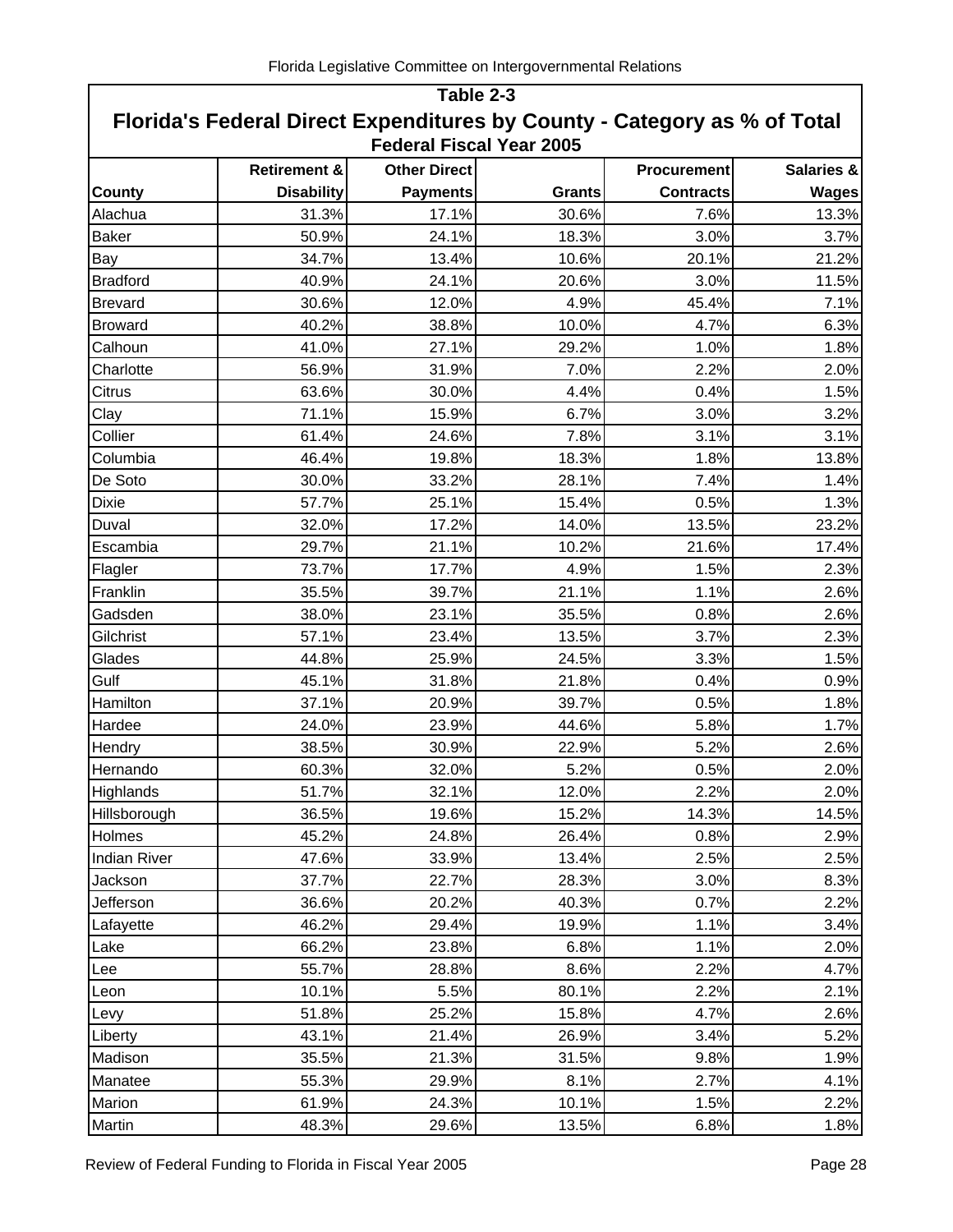|                  | Table 2-3                                                                |                                 |               |                    |              |  |  |  |  |  |  |  |
|------------------|--------------------------------------------------------------------------|---------------------------------|---------------|--------------------|--------------|--|--|--|--|--|--|--|
|                  | Florida's Federal Direct Expenditures by County - Category as % of Total |                                 |               |                    |              |  |  |  |  |  |  |  |
|                  |                                                                          | <b>Federal Fiscal Year 2005</b> |               |                    |              |  |  |  |  |  |  |  |
|                  | <b>Retirement &amp;</b>                                                  | <b>Other Direct</b>             |               | <b>Procurement</b> | Salaries &   |  |  |  |  |  |  |  |
| <b>County</b>    | <b>Disability</b>                                                        | <b>Payments</b>                 | <b>Grants</b> | <b>Contracts</b>   | <b>Wages</b> |  |  |  |  |  |  |  |
| Miami-Dade       | 26.1%                                                                    | 30.8%                           | 30.7%         | 3.7%               | 8.7%         |  |  |  |  |  |  |  |
| Monroe           | 34.9%                                                                    | 20.8%                           | 11.9%         | 8.7%               | 23.7%        |  |  |  |  |  |  |  |
| Nassau           | 52.0%                                                                    | 15.9%                           | 10.9%         | 1.6%               | 19.6%        |  |  |  |  |  |  |  |
| Okaloosa         | 27.7%                                                                    | 10.0%                           | 4.5%          | 35.9%              | 21.9%        |  |  |  |  |  |  |  |
| Okeechobee       | 37.4%                                                                    | 30.5%                           | 16.0%         | 14.6%              | 1.5%         |  |  |  |  |  |  |  |
| Orange           | 29.4%                                                                    | 16.0%                           | 10.0%         | 36.4%              | 8.2%         |  |  |  |  |  |  |  |
| Osceola          | 53.5%                                                                    | 24.2%                           | 17.7%         | 1.9%               | 2.7%         |  |  |  |  |  |  |  |
| Palm Beach       | 46.3%                                                                    | 33.8%                           | 10.0%         | 4.7%               | 5.2%         |  |  |  |  |  |  |  |
| Pasco            | 50.9%                                                                    | 36.7%                           | 6.0%          | 3.4%               | 3.0%         |  |  |  |  |  |  |  |
| Pinellas         | 42.6%                                                                    | 30.6%                           | 7.6%          | 13.1%              | 5.9%         |  |  |  |  |  |  |  |
| Polk             | 52.9%                                                                    | 25.4%                           | 15.2%         | 3.4%               | 3.1%         |  |  |  |  |  |  |  |
| Putnam           | 50.1%                                                                    | 28.5%                           | 19.0%         | 0.6%               | 1.8%         |  |  |  |  |  |  |  |
| Saint Johns      | 41.7%                                                                    | 15.3%                           | 11.6%         | 27.6%              | 3.8%         |  |  |  |  |  |  |  |
| Saint Lucie      | 48.4%                                                                    | 29.9%                           | 13.4%         | 5.7%               | 2.5%         |  |  |  |  |  |  |  |
| Santa Rosa       | 31.1%                                                                    | 31.5%                           | 26.2%         | 6.7%               | 4.6%         |  |  |  |  |  |  |  |
| Sarasota         | 58.1%                                                                    | 32.2%                           | 4.8%          | 2.6%               | 2.3%         |  |  |  |  |  |  |  |
| Seminole         | 53.8%                                                                    | 24.6%                           | 11.1%         | 4.0%               | 6.5%         |  |  |  |  |  |  |  |
| Sumter           | 47.8%                                                                    | 21.1%                           | 9.8%          | 4.8%               | 16.4%        |  |  |  |  |  |  |  |
| Suwannee         | 52.0%                                                                    | 25.7%                           | 16.9%         | 1.0%               | 4.5%         |  |  |  |  |  |  |  |
| Taylor           | 37.1%                                                                    | 23.6%                           | 20.2%         | 17.5%              | 1.6%         |  |  |  |  |  |  |  |
| Union            | 46.4%                                                                    | 24.0%                           | 26.3%         | 0.8%               | 2.5%         |  |  |  |  |  |  |  |
| Volusia          | 53.5%                                                                    | 28.5%                           | 10.9%         | 3.9%               | 3.2%         |  |  |  |  |  |  |  |
| Wakulla          | 47.3%                                                                    | 28.0%                           | 19.0%         | 1.3%               | 4.4%         |  |  |  |  |  |  |  |
| Walton           | 22.2%                                                                    | 10.2%                           | 8.1%          | 0.4%               | 59.2%        |  |  |  |  |  |  |  |
| Washington       | 41.8%                                                                    | 26.4%                           | 27.5%         | 1.1%               | 3.2%         |  |  |  |  |  |  |  |
| <b>Statewide</b> | 37.5%                                                                    | 27.2%                           | 16.8%         | 10.6%              | 7.9%         |  |  |  |  |  |  |  |

Data Source:

U.S. Census Bureau, "Consolidated Federal Funds Report for Fiscal Year 2005," U.S. Government Printing Office, Washington, DC 2007 (Issued September 2007) [http://www.census.gov/prod/www/abs/cffr.html]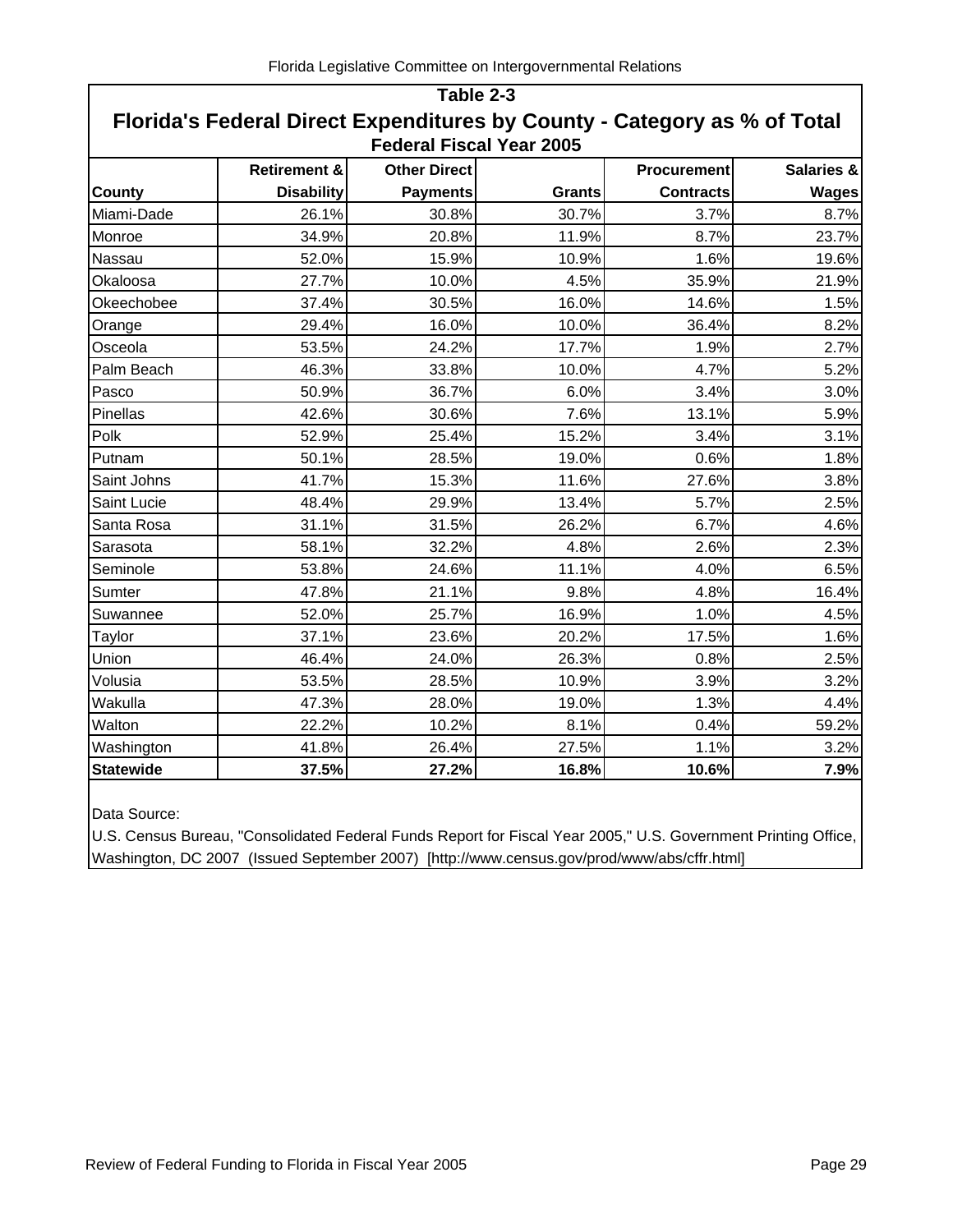This page was intentionally left blank.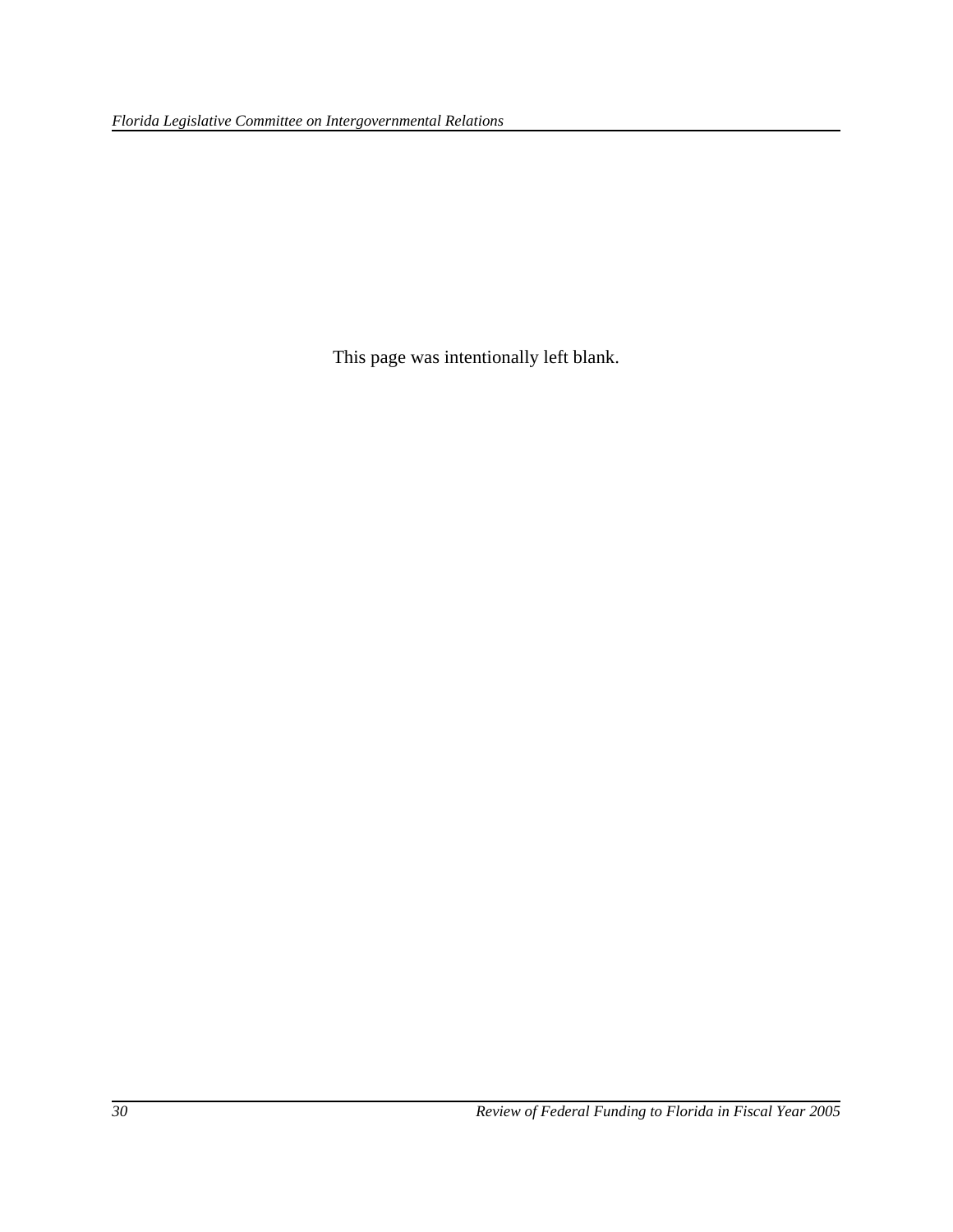# **Part Three: Federal Grants to Florida's State and Local Governments**

# **A. Introduction**

Federal grant expenditures to Florida's state and local governments totaled \$19 billion, or \$1,072 per capita, in fiscal year 2005. In terms of total federal grants, Florida had the 4<sup>th</sup> largest expenditure of all states, the  $4<sup>th</sup>$  largest expenditure of the seven most populous states, and the  $2<sup>nd</sup>$  largest expenditure of the southern states, after Texas.<sup>1</sup> On a per capita basis, the state ranked  $43^{rd}$  among all states, last among the most populous states, and  $14<sup>th</sup>$  among the southern states.

A summary of Florida's federal grant expenditures by department or agency can be found in **Table 3-1** on page 35. In addition to total reported expenditures, calculations of per capita expenditures have been included. Florida's rankings among the fifty states, the seven most populous states, and the other southern states on the basis of total and per capita expenditures are listed as well.

Of the \$19 billion in total grant expenditures to Florida in 2005, the grant funding received from six federal departments: Health and Human Services, Transportation, Education, Homeland Security, Agriculture, and Housing and Urban Development totaled \$18.3 billion and accounted for 96 percent of all grant expenditures to Florida.

## **B. Data Sources**

<u>.</u>

The data reported in this part was obtained from the U.S. Bureau of the Census publication entitled *Federal Aid to States for Fiscal Year 2005* issued September 2007. The Census Bureau's publication presents federal expenditures to state and local governments by state and U.S. outlying areas. However, the focus of this part is on the total expenditures made to the fifty states collectively and the expenditures by program category made to Florida.

The total grant expenditures to Florida of \$19 billion are less than the state's federal grant obligations of \$22.6 billion previously discussed. This difference results from the use of the *Federal Aid to States* (FAS) report as the data source here as opposed to the use of the *Consolidated Federal Funds Report* (CFFR). The FAS report presents state-by-state distributions of federal expenditures for grants to state and local governments only. By contrast, federal grants reported in the CFFR generally represent obligations. Obligations are federal funds designated state-by-state and available to be "drawn down" through a variety of program requirements. Additionally, the CFFR includes payments to state and local governments as well as grants to nongovernmental recipients.

<sup>1.</sup> Based on July 1, 2005 population estimates prepared by the U.S. Census Bureau, the seven most populous states were California, Texas, New York, Florida, Illinois, Pennsylvania, and Ohio. The Census Bureau has classified 16 states in the South region. They are Alabama, Arkansas, Delaware, Florida, Georgia, Kentucky, Louisiana, Maryland, Mississippi, North Carolina, Oklahoma, South Carolina, Tennessee, Texas, Virginia, and West Virginia.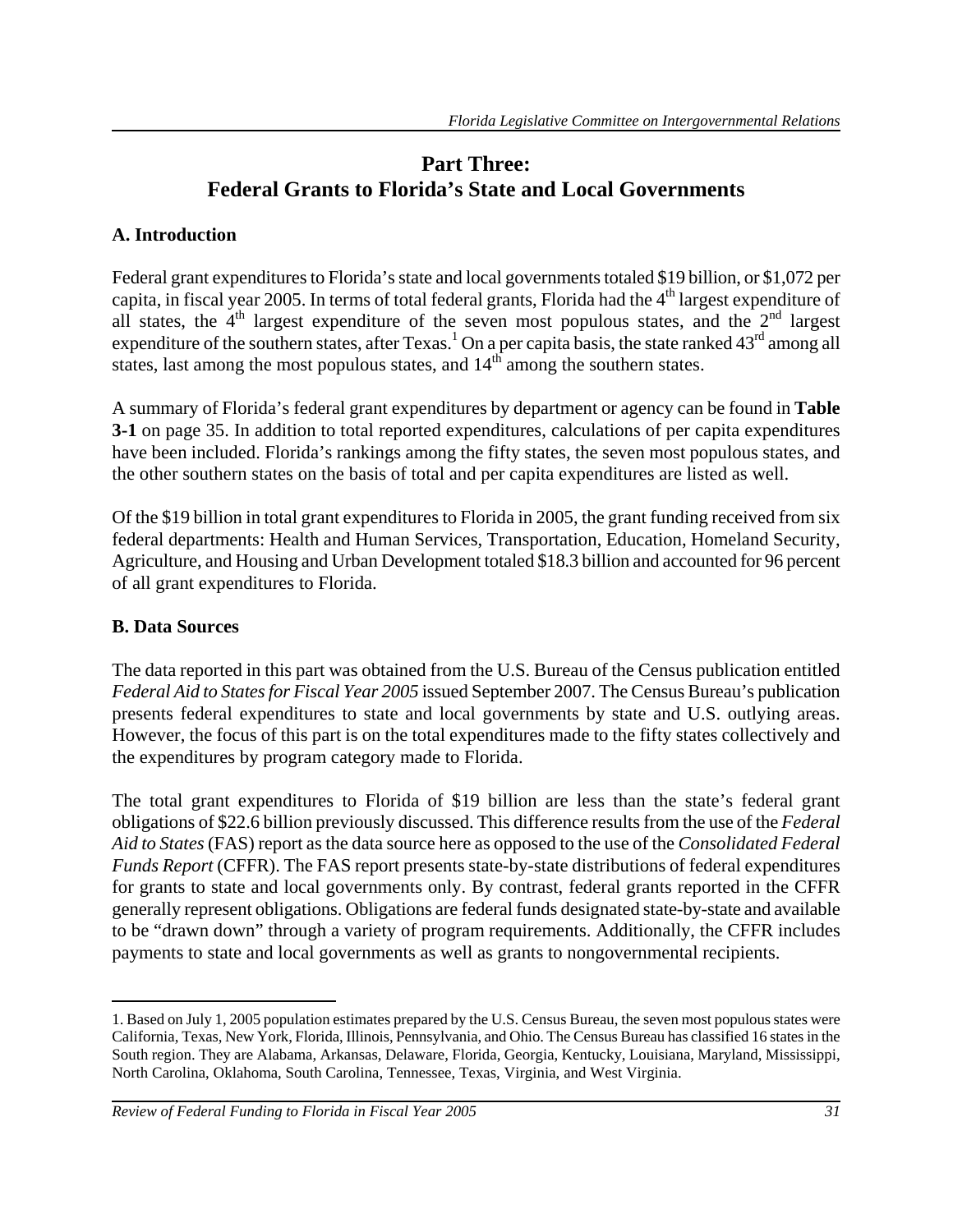### **C. Federal Grants by Department or Agency**

The tables in this part provide more detailed summaries of federal grant expenditures to Florida by department or agency. In the FAS report, these federal grant expenditures are reported by program categories. It is important to note that the majority of these program categories reflect the sum total of numerous individual grant programs.

In the Catalog of Federal Domestic Assistance (CFDA), federal grants are classified into one of two types: formula grants and project grants.<sup>2</sup> Formula grants are allocations of money to states or their subdivisions in accordance with distribution formulas prescribed by law or administrative regulation for activities of a continuing nature not confined to a specific project. Currently, the CFDA lists 189 formula grant programs.

Project grants are funding for specific projects for fixed or known periods of time and can include fellowships, scholarships, research grants, training grants, traineeships, experimental and demonstration grants, evaluation grants, planning grants, technical assistance grants, survey grants, and construction grants. The CFDA currently lists 1,053 project grant programs.

In total, 1,242 separate federal grant programs are currently listed in the CFDA. Data on states' participation in each of these programs is not part of the FAS report; however, such information is available from the U.S. Bureau of the Census. Due to the large number of such programs, a separate research project would be necessary to document Florida's participation in these formula and project grant programs relative to the other states. At the direction of the Committee, the LCIR staff last documented the Florida's participation in individual grant programs in 2002.

Utilizing the data published in the FAS report, the following tables summarize federal grant expenditures to Florida by department or agency.

| <b>Table 3-2:</b><br>U.S. Department of Agriculture (page 36)               |  |
|-----------------------------------------------------------------------------|--|
| <b>Table 3-3:</b><br>U.S. Department of Commerce (page 37)                  |  |
| <b>Table 3-4:</b><br>U.S. Department of Defense (page 38)                   |  |
| U.S. Department of Education (page 39)<br><b>Table 3-5:</b>                 |  |
| <b>Table 3-6:</b><br>U.S. Department of Energy (page 40)                    |  |
| <b>Table 3-7:</b><br>U.S. Environmental Protection Agency (page 41)         |  |
| <b>Table 3-8:</b><br>U.S. Department of Health and Human Services (page 42) |  |
| <b>Table 3-9:</b><br>U.S. Department of Homeland Security (page 43)         |  |

<sup>2.</sup> The purpose of the CFDA is to provide a database of all federal programs available to state and local governments, including the District of Columbia; federally-recognized Indian tribal governments; territories and possessions of the United States; domestic public, quasi-public, and private profit and nonprofit organizations and institutions; specialized groups; and individuals. The Catalog is available online at www.cfda.gov. Currently, programs in the Catalog are classified into 15 types of assistance, seven of which are financial types of assistance and eight are non-financial types of assistance.

 $\overline{a}$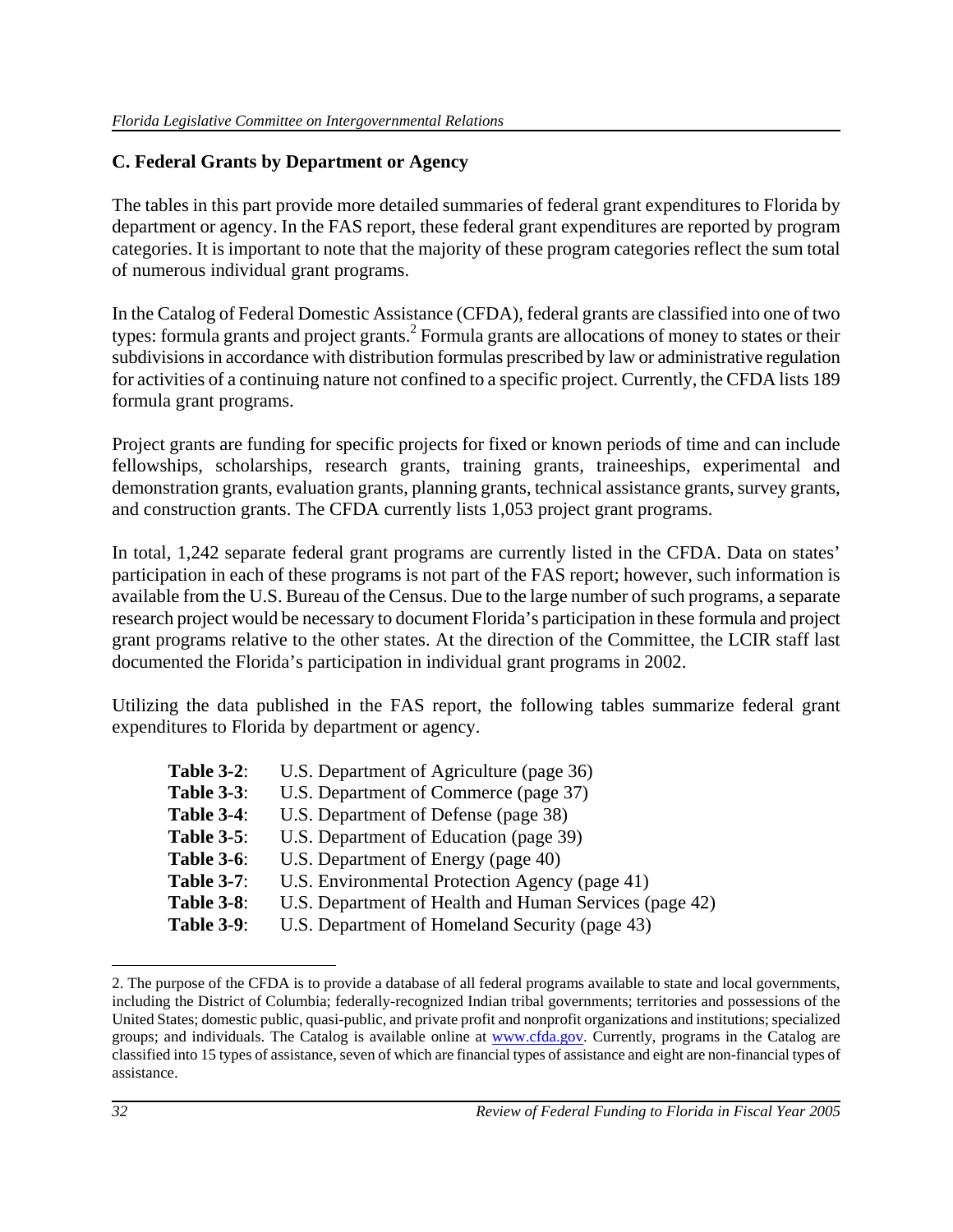**Table 3-10**: U.S. Department of Housing and Urban Development (page 44) **Table 3-11**: U.S. Department of Interior (page 45) **Table 3-12:** U.S. Department of Justice (page 46) **Table 3-13**: U.S. Department of Labor (page 47) **Table 3-14**: U.S. Department of Transportation (page 48) **Table 3-15**: U.S. Department of the Treasury (page 49)

Two additional tables summarize changes in federal grant expenditures to Florida by department or agency in descending order of fiscal magnitude for the period of 1996 through 2005. **Table 3-16** on pages 50-51 lists the total expenditures, the percentage change in total expenditures from one year to the next, and Florida's rankings among the fifty states. **Table 3-17** on pages 52-54 lists the per capita expenditures and Florida's rankings among the fifty states.

Supplemental information describing each federal department or agency and many of the grant programs can be obtained from their respective websites. A list of those websites can be found in the **Appendix**.

# **D. Conclusion**

Federal grant expenditures to Florida's state and local governments totaled \$19 billion, or \$1,072 per capita, in fiscal year 2005. In terms of total federal grants, Florida had the  $4<sup>th</sup>$  largest expenditure of all states, the  $4<sup>th</sup>$  largest expenditure of the seven most populous states, and the  $2<sup>nd</sup>$  largest expenditure of the southern states. On a per capita basis, the state ranked 43<sup>rd</sup> among all states, last among the most populous states, and  $14^{\text{th}}$  among the southern states.

For reporting purposes, the federal government aggregates expenditures of hundreds of separate grant programs into broad program categories. Consequently, it is difficult to determine why the state ranks so low, on a per capita basis, relative to other states in many program categories. Certainly, this aggregation of expenditure data masks differences from one grant program to another. Within the same program category, a high per capita ranking in an individual grant program may be offset to some degree by a low per capita ranking in another program.

This report utilizes a per capita measure to control for population differences among states. However, this measure does not take into consideration levels of need or utilization. For example, a state may have a need for certain grant funding but be unable to receive monies due to the program's eligibility requirements. Conversely, a state may be fully qualified to participate in a particular grant program but may choose not to participate, or participate fully, due to the requirements or conditions associated with the receipt of funds.

According to past statements made by representatives of several state agencies, per capita measurements of certain federal grants receipts, while low compared to other states, may not reflect the fact that the amounts are adequately serving their target populations. Additionally, some grant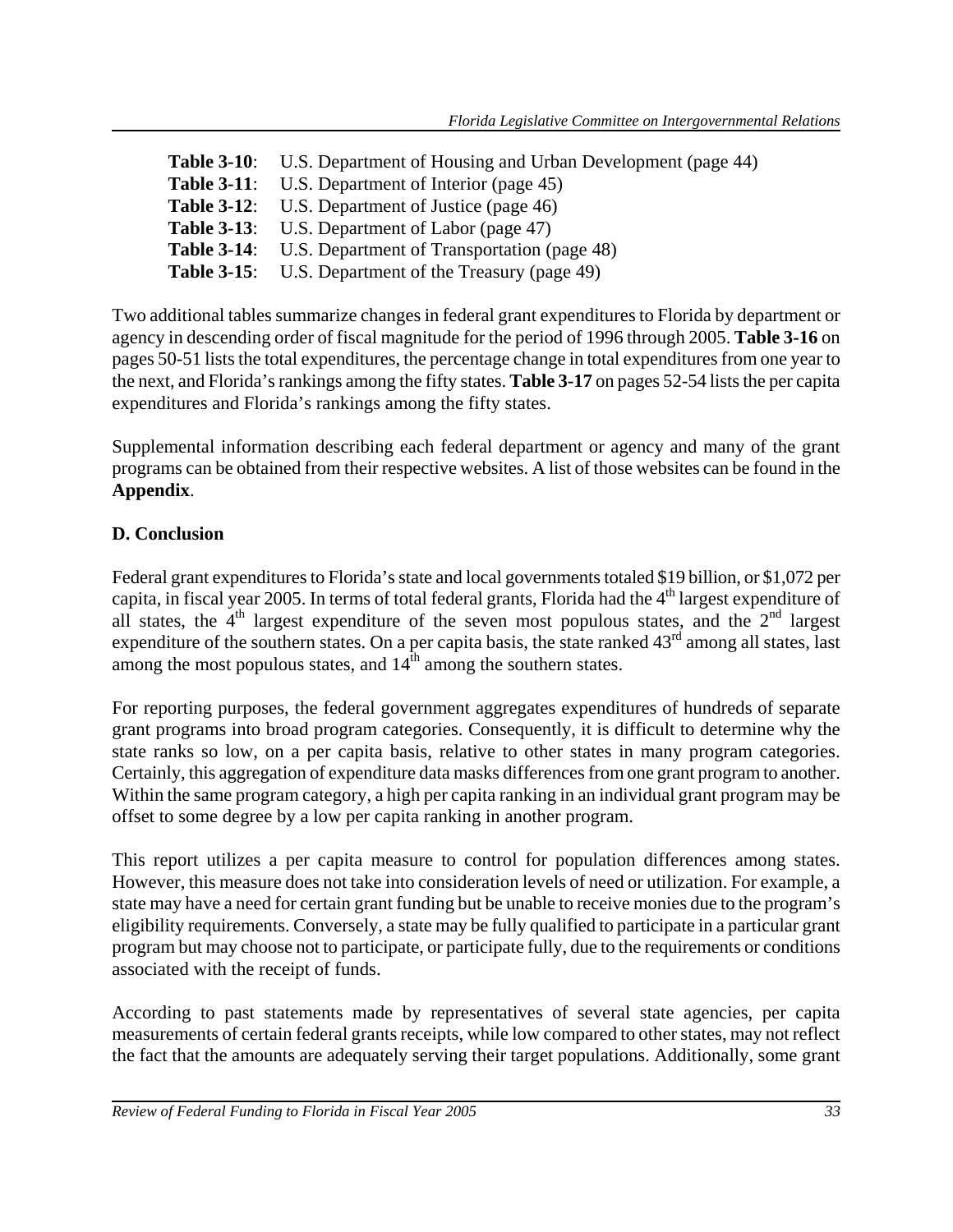funding formulas incorporate variables other than the population at large; therefore, the use of a per capita measure for comparisons among states may not be appropriate.

Florida's per capita expenditures for select grants may be lower than for most other states because of the state's unique demographic composition, which features large elderly and retiree populations. However, when funding is compared in terms of actual dollars, or per target populations, the state may actually rank much higher nationally.

It is important to note that a number of factors determine how successful or not an individual state can be in maximizing federal grant funding. How a state fares in the receipt of grant funding is largely determined by formula. Although there are over 1,000 project grant programs currently available, their cumulative dollar value is small relative to the cumulative dollar value of the large formula grant programs that exist in education, health care, and transportation, for example.

Another factor affecting states' receipt of grant funding are the natural resources existing within their boundaries. States that typically do well in the receipt of grant funding are those that receive payments for the value of natural resources extracted from their public lands. The existence of such extractable natural resources favors states like Alaska, Louisiana, and Wyoming, relative to a state like Florida with fewer extractable natural resources.

Medicaid is another factor that affects how a state fares in the receipt of grant funding, given the size of the program itself. While Medicaid spending has been increasing, an individual state could experience a smaller than average increase if its Medicaid matching rate declines. Conversely, a state experiencing an increase in its matching rate could see a substantial increase in grant funding. Additionally, the type of Medicaid program run by the state, whether relatively modest and less expensive or more expansive and more expensive, will affect the level of federal reimbursements.

In spite of the caveats mentioned above, the data presented in this part suggest that it is possible for Florida to realize improvement in the acquisition of federal grants. Therefore, elected federal, state, and local officials should consider the development of a comprehensive strategy in the evaluation and acquisition of federal grants and identify federal and state policy changes to enhance the state's access and receipt of such funding.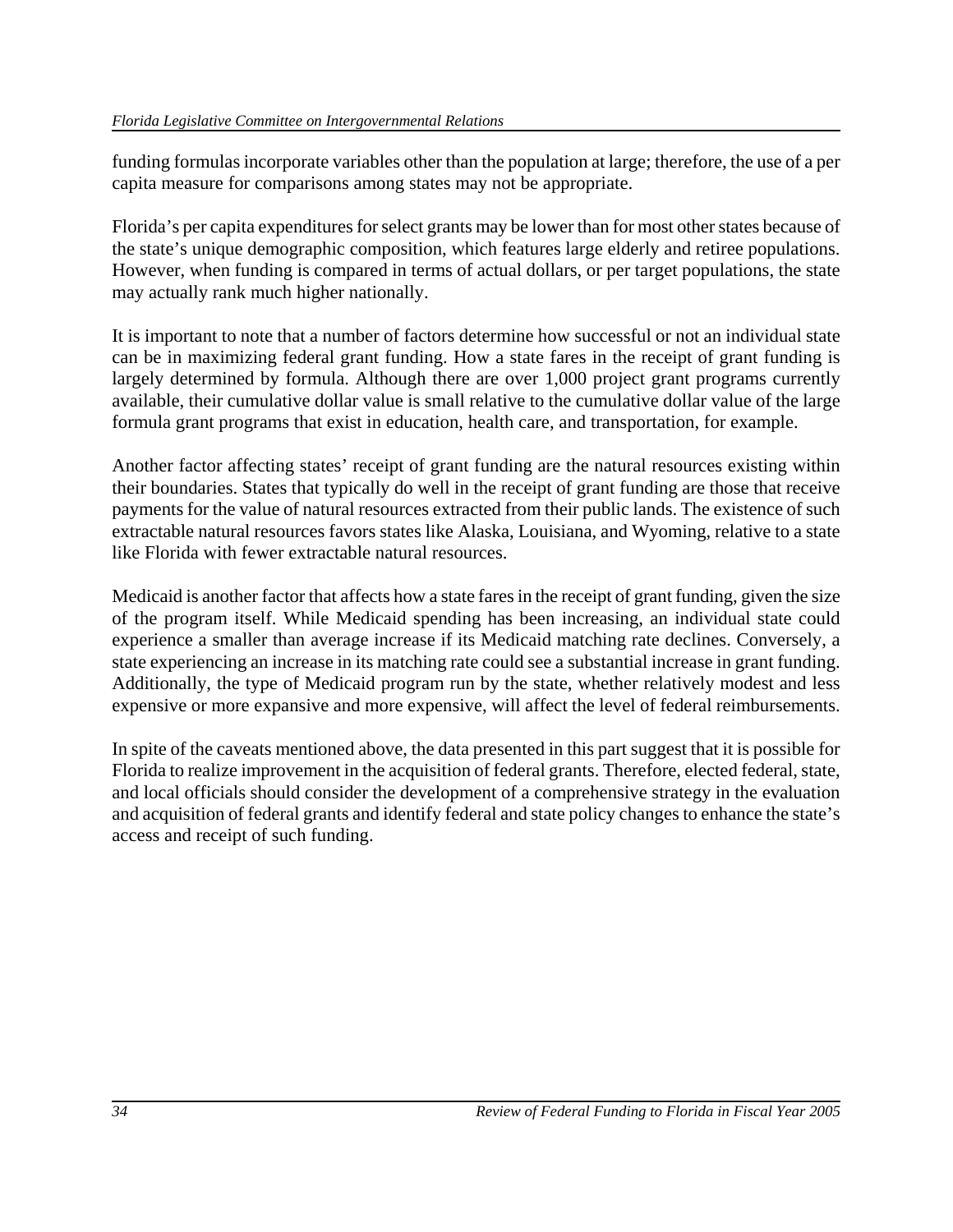|                                                                          |                      |                   | Table 3-1                       |                                     |                                |                                   |                  |                                |                                |
|--------------------------------------------------------------------------|----------------------|-------------------|---------------------------------|-------------------------------------|--------------------------------|-----------------------------------|------------------|--------------------------------|--------------------------------|
| <b>Federal Grant Expenditures to Florida State and Local Governments</b> |                      |                   |                                 |                                     |                                |                                   |                  |                                |                                |
|                                                                          |                      |                   |                                 |                                     |                                |                                   |                  |                                |                                |
|                                                                          |                      |                   | <b>Federal Fiscal Year 2005</b> |                                     |                                |                                   |                  |                                |                                |
|                                                                          |                      |                   |                                 | <b>Florida's Rankings:</b>          |                                |                                   |                  | <b>Florida's Rankings:</b>     |                                |
|                                                                          |                      |                   |                                 | <b>Total Expenditures</b><br>7 Most |                                |                                   |                  | <b>Per Capita Expenditures</b> |                                |
|                                                                          | Total                | $%$ of<br>State's | All                             |                                     | <b>16 States</b><br>in "South" |                                   | All              | 7 Most<br><b>Populous</b>      | <b>16 States</b><br>in "South" |
| <b>Federal Agency or Department</b>                                      | <b>Expenditures</b>  | <b>Total</b>      | <b>States</b>                   | <b>Populous</b><br><b>States</b>    | Region                         | Per Capita<br><b>Expenditures</b> | <b>States</b>    | <b>States</b>                  | Region                         |
| <b>Health and Human Services</b>                                         | 10,393,124,000<br>\$ | 54.6%             | 5th                             | 5th                                 | 2nd                            | \$<br>584.93                      | 46th             | 7th                            | 15th                           |
| Transportation                                                           | 2,174,939,000        | 11.4%             | 4th                             | 4th                                 | 2nd                            | 122.41                            | 39th             | 5th                            | 14th                           |
| Education                                                                | 1,985,213,000        | 10.4%             | 4th                             | 4th                                 | 2nd                            | 111.73                            | 31st             | 5th                            | 10th                           |
| <b>Homeland Security</b>                                                 | 1,612,709,000        | 8.5%              | 1st                             | 1st                                 | 1st                            | 90.76                             | 2nd              | 1st                            | 1st                            |
| Agriculture                                                              | 1,051,130,000        | 5.5%              | 4th                             | 4th                                 | 2nd                            | 59.16                             | 39th             | 7th                            | 14th                           |
| Housing and Urban Development                                            | 1,036,959,000        | 5.4%              | 9th                             | 7th                                 | 2nd                            | 58.36                             | 42nd             | 6th                            | 15th                           |
| Labor                                                                    | 325,503,000          | 1.7%              | 8th                             | 7th                                 | 2nd                            | 18.32                             | 50th             | 7th                            | 16th                           |
| Justice                                                                  | 146,508,000          | 0.8%              | 9th                             | 4th                                 | 3rd                            | 8.25                              | 25th             | 2 <sub>nd</sub>                | 7th                            |
| <b>Environmental Protection Agency</b>                                   | 97,273,000           | 0.5%              | 10th                            | 6th                                 | 2nd                            | 5.47                              | 48th             | 6th                            | 16th                           |
| Election Assistance Commission                                           | 85,085,000           | 0.4%              | 5th                             | 5th                                 | 2nd                            | 4.79                              | 17th             | 3rd                            | 4th                            |
| Interior                                                                 | 30,580,000           | 0.2%              | 24th                            | 4th                                 | $\overline{7}$ th              | 1.72                              | 48th             | 6th                            | 16th                           |
| Commerce                                                                 | 25,904,000           | 0.1%              | 9th                             | 3rd                                 | 4th                            | 1.46                              | 42nd             | 5th                            | 15th                           |
| Defense                                                                  | 14,817,000           | 0.1%              | 6th                             | 2 <sub>nd</sub>                     | 4th                            | 0.83                              | 27th             | 2 <sub>nd</sub>                | 9th                            |
| <b>Veterans Affairs</b>                                                  | 14,424,000           | 0.1%              | 19th                            | 7th                                 | 7th                            | 0.81                              | 49th             | 7th                            | 15th                           |
| Corporation for Public Broadcasting                                      | 13,314,000           | 0.1%              | 6th                             | 3rd                                 | 2nd                            | 0.75                              | 38th             | 6th                            | 8th                            |
| National Foundation on the Arts and the Humanities                       | 12,953,000           | 0.1%              | 6th                             | 6th                                 | 2nd                            | 0.73                              | 48th             | 5th                            | 15th                           |
| Energy                                                                   | 11,596,000           | 0.1%              | 16th                            | $\overline{7}$ th                   | 5th                            | 0.65                              | 47th             | 6th                            | 16th                           |
| Treasury                                                                 | 6,132,000            | $< 0.1\%$         | 5th                             | 4th                                 | 2nd                            | 0.35                              | 10th             | 3rd                            | 5th                            |
| Neighborhood Reinvestment Corporation                                    | 2,104,000            | $< 0.1\%$         | 8th                             | 5th                                 | 3rd                            | 0.12                              | 39th             | 5th                            | 11th                           |
| Corporation for National and Community Service                           | 1,959,000            | $< 0.1\%$         | 18th                            | 4th                                 | 6th                            | 0.11                              | 30th             | 4th                            | 9th                            |
| Social Security Admin.-Supplemental Security Income                      | 1,762,000            | $< 0.1\%$         | 2nd                             | 2 <sub>nd</sub>                     | 1st                            | 0.10                              | 19th             | 4th                            | 8th                            |
| Equal Employment Opportunity Commission                                  | 1,605,000            | $< 0.1\%$         | 4th                             | 4th                                 | 1st                            | 0.09                              | 32nd             | 4th                            | 6th                            |
| State Justice Institute                                                  | 90,000               | $< 0.1\%$         | 6th                             | 2nd                                 | 4th                            | 0.01                              | 18th             | 2 <sub>nd</sub>                | 5th                            |
| Appalachian Regional Commission                                          | 37,000               | $< 0.1\%$         | 15th                            | 4th                                 | 11th                           | < 0.01                            | 19 <sub>th</sub> | 4th                            | 12th                           |
| Payments to D.C. and Metro System                                        |                      | 0.0%              |                                 |                                     |                                |                                   |                  |                                |                                |
| Tennessee Valley Authority-Payments in Lieu of Taxes                     |                      | 0.0%              |                                 |                                     |                                |                                   |                  |                                |                                |
| <b>Total - Florida</b>                                                   | 19,045,720,000<br>\$ | 100%              | 4th                             | 4th                                 | 2nd                            | 1,071.90<br>-\$                   | 43rd             | 7th                            | 14 <sub>th</sub>               |
| <b>Total - All States</b>                                                | \$393,312,072,000    |                   |                                 |                                     |                                | \$<br>1,329.09                    |                  |                                |                                |
| Florida as % of All States                                               | 4.8%                 |                   |                                 |                                     |                                |                                   |                  |                                |                                |

Notes:

1) The calculation of per capita expenditures was made using population estimates that represent the state's resident population as of July 1, 2005.

2) Based on July 1, 2005 population estimates, the seven most populous states, in descending population order, were: California, Texas, New York, Florida, Illinois, Pennsylvania, and Ohio.

3) As designated by the U.S. Census Bureau, Florida is one of 16 states in the South region. The other states in the South region are: Alabama, Arkansas, Delaware, Georgia, Kentucky, Louisiana, Maryland, Mississippi, North Carolina, Oklahoma, South Carolina, Tennessee, Texas, Virginia, and West Virginia.

Data Sources:

1) Federal Expenditures: U.S. Census Bureau, "Federal Aid to States for Fiscal Year 2005," U.S. Government Printing Office, Washington, DC 2007 (Issued September 2007). www.census.gov/prod/www/abs/fas.html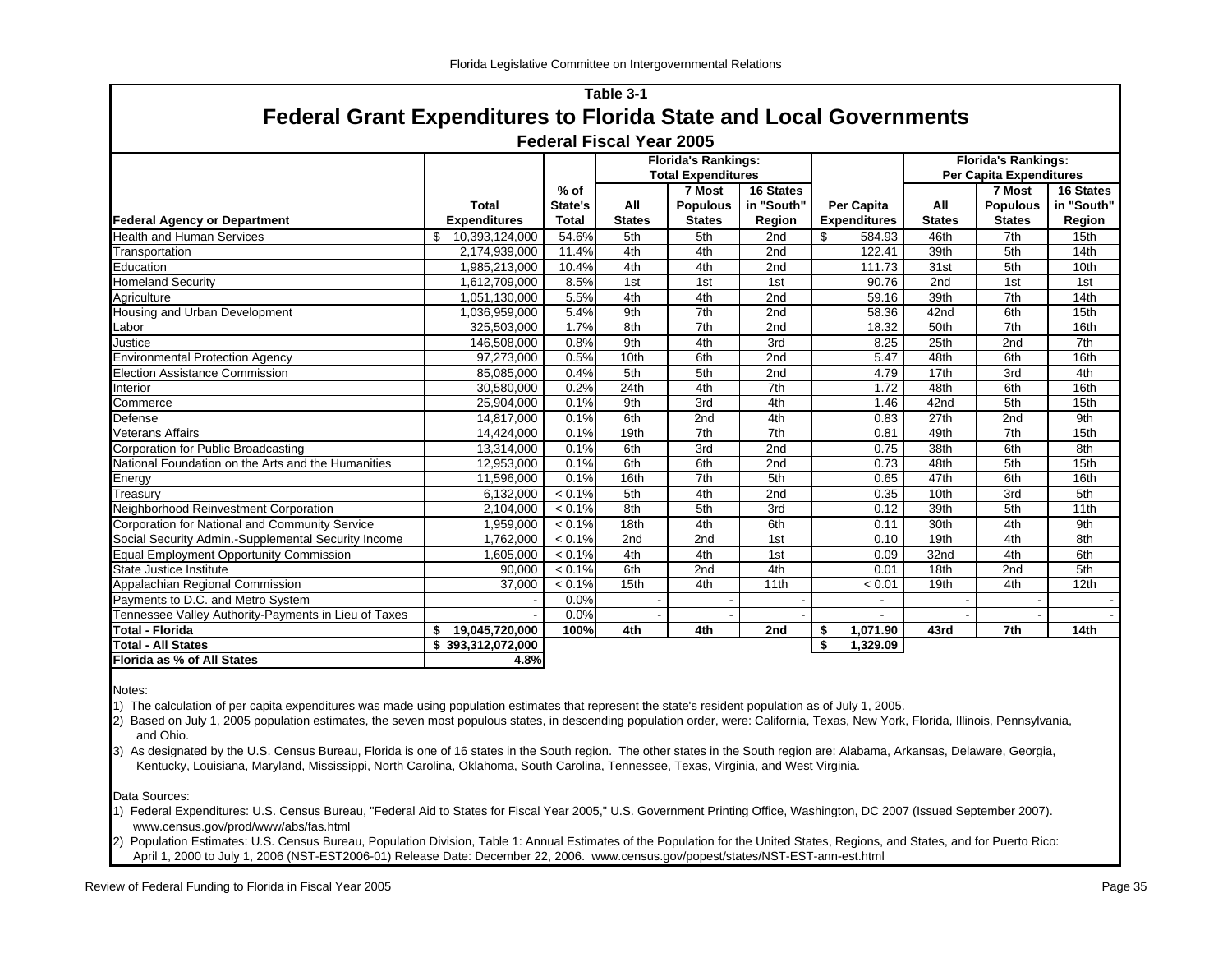| Table 3-2                                                                                                                                                                            |                                                                          |           |                                |                            |                  |             |      |                            |                  |  |  |  |                                                                                                                                                                                                 |
|--------------------------------------------------------------------------------------------------------------------------------------------------------------------------------------|--------------------------------------------------------------------------|-----------|--------------------------------|----------------------------|------------------|-------------|------|----------------------------|------------------|--|--|--|-------------------------------------------------------------------------------------------------------------------------------------------------------------------------------------------------|
|                                                                                                                                                                                      | <b>Federal Grant Expenditures to Florida State and Local Governments</b> |           |                                |                            |                  |             |      |                            |                  |  |  |  |                                                                                                                                                                                                 |
|                                                                                                                                                                                      |                                                                          |           |                                |                            |                  |             |      |                            |                  |  |  |  |                                                                                                                                                                                                 |
|                                                                                                                                                                                      | <b>U.S. Department of Agriculture</b>                                    |           |                                |                            |                  |             |      |                            |                  |  |  |  |                                                                                                                                                                                                 |
|                                                                                                                                                                                      | <b>Federal Fiscal Year 2005</b>                                          |           |                                |                            |                  |             |      |                            |                  |  |  |  |                                                                                                                                                                                                 |
|                                                                                                                                                                                      |                                                                          |           |                                | <b>Florida's Rankings:</b> |                  |             |      | <b>Florida's Rankings:</b> |                  |  |  |  |                                                                                                                                                                                                 |
|                                                                                                                                                                                      |                                                                          |           | <b>Per Capita Expenditures</b> |                            |                  |             |      |                            |                  |  |  |  |                                                                                                                                                                                                 |
| $%$ of<br>7 Most<br><b>16 States</b><br><b>16 States</b><br>7 Most<br>in "South"<br>in "South"<br>State's<br>Per Capita<br>All<br><b>Populous</b><br>Total<br>All<br><b>Populous</b> |                                                                          |           |                                |                            |                  |             |      |                            |                  |  |  |  |                                                                                                                                                                                                 |
|                                                                                                                                                                                      |                                                                          |           |                                |                            |                  |             |      |                            |                  |  |  |  | <b>Expenditures</b><br><b>Total</b><br><b>States</b><br><b>Expenditures</b><br><b>States</b><br><b>Program Categories / Subcategories</b><br><b>States</b><br>Region<br><b>States</b><br>Region |
| <b>Agricultural Marketing Service</b>                                                                                                                                                | 12,995,000<br>\$.                                                        | 1.2%      | 11th                           | 7th                        | 4th              | \$<br>0.73  | 46th | 7th                        | 14th             |  |  |  |                                                                                                                                                                                                 |
| Cooperative State Research Education and Extension Service                                                                                                                           | 30,628,000                                                               | 2.9%      | 8th                            | 5th                        | 4th              | 1.72        | 41st | 4th                        | 16th             |  |  |  |                                                                                                                                                                                                 |
| <b>Extension Activities</b>                                                                                                                                                          | 9,394,000                                                                | 0.9%      | 22 <sub>nd</sub>               | $\overline{7}$ th          | 12th             | 0.53        | 47th | 6th                        | 16th             |  |  |  |                                                                                                                                                                                                 |
| <b>Research and Education Activities</b>                                                                                                                                             | 21,234,000                                                               | 2.0%      | 6th                            | 4th                        | 3rd              | 1.20        | 30th | 2 <sub>nd</sub>            | 9th              |  |  |  |                                                                                                                                                                                                 |
| Farm Service Agency                                                                                                                                                                  | 84,000                                                                   | $< 0.1\%$ | 23rd                           | 4th                        | 10th             | < 0.01      | 30th | 3rd                        | 10th             |  |  |  |                                                                                                                                                                                                 |
| Food Safety and Inspection Service                                                                                                                                                   |                                                                          | 0.0%      |                                | $\overline{a}$             |                  |             |      | $\blacksquare$             |                  |  |  |  |                                                                                                                                                                                                 |
| <b>Food and Nutrition Service</b>                                                                                                                                                    | 986.815.000                                                              | 93.9%     | 4th                            | 4th                        | 2nd              | 55.54       | 34th | 6th                        | 14th             |  |  |  |                                                                                                                                                                                                 |
| <b>Child Nutrition Programs</b>                                                                                                                                                      | 661,496,000                                                              | 62.9%     | 4th                            | 4th                        | 2nd              | 37.23       | 25th | 4th                        | 14th             |  |  |  |                                                                                                                                                                                                 |
| <b>Commodity Assistance Programs</b>                                                                                                                                                 | 5.856.000                                                                | 0.6%      | 9th                            | 7th                        | 3rd              | 0.33        | 50th | 7th                        | 16th             |  |  |  |                                                                                                                                                                                                 |
| Food Stamp Program                                                                                                                                                                   | 82,040,000                                                               | 7.8%      | 8th                            | 7th                        | 2nd              | 4.62        | 50th | 7th                        | 16th             |  |  |  |                                                                                                                                                                                                 |
| Supplemental Food Program (WIC)                                                                                                                                                      | 237,423,000                                                              | 22.6%     | 4th                            | 4th                        | 2nd              | 13.36       | 35th | 6th                        | 13 <sub>th</sub> |  |  |  |                                                                                                                                                                                                 |
| <b>Forest Service</b>                                                                                                                                                                | 5,652,000                                                                | 0.5%      | 25th                           | 4th                        | 11th             | 0.32        | 45th | 4th                        | 16th             |  |  |  |                                                                                                                                                                                                 |
| Payments to States and Counties                                                                                                                                                      | 2,482,000                                                                | 0.2%      | 19th                           | 4th                        | 6th              | 0.14        | 31st | 4th                        | 11th             |  |  |  |                                                                                                                                                                                                 |
| Rural Community and Emergency Fire Fighting Program                                                                                                                                  |                                                                          | 0.0%      |                                |                            |                  |             |      |                            |                  |  |  |  |                                                                                                                                                                                                 |
| <b>State and Private Forestry</b>                                                                                                                                                    | 3,170,000                                                                | 0.3%      | 25th                           | 4th                        | 12th             | 0.18        | 45th | 6th                        | 16th             |  |  |  |                                                                                                                                                                                                 |
| <b>National Forest Service</b>                                                                                                                                                       |                                                                          | 0.0%      |                                | $\blacksquare$             |                  |             |      | $\blacksquare$             |                  |  |  |  |                                                                                                                                                                                                 |
| Other                                                                                                                                                                                |                                                                          | 0.0%      |                                |                            |                  |             |      |                            |                  |  |  |  |                                                                                                                                                                                                 |
| <b>Natural Resources Conservation Service</b>                                                                                                                                        | 324,000                                                                  | $< 0.1\%$ | 21st                           | 5th                        | 8th              | 0.02        | 32nd | 5th                        | 11th             |  |  |  |                                                                                                                                                                                                 |
| <b>Rural Development Activities</b>                                                                                                                                                  | 14,632,000                                                               | 1.4%      | 24th                           | $\overline{7}$ th          | 12th             | 0.82        | 50th | $\overline{7}$ th          | 16th             |  |  |  |                                                                                                                                                                                                 |
| <b>Community Facilities Grants</b>                                                                                                                                                   | 661,000                                                                  | 0.1%      | 14th                           | 3rd                        | 8th              | 0.04        | 36th | 2nd                        | 12th             |  |  |  |                                                                                                                                                                                                 |
| Rural, Regional, and Cooperative Development Programs                                                                                                                                | 904,000                                                                  | 0.1%      | 29th                           | 7th                        | 11th             | 0.05        | 48th | 6th                        | 14th             |  |  |  |                                                                                                                                                                                                 |
| <b>Housing Preservation Grants</b>                                                                                                                                                   | 1,043,000                                                                | 0.1%      | 1st                            | 1st                        | 1st              | 0.06        | 20th | 1st                        | 8th              |  |  |  |                                                                                                                                                                                                 |
| Water Systems and Waste Disposal Systems Grants                                                                                                                                      | 11,120,000                                                               | 1.1%      | 25th                           | 7th                        | 13 <sub>th</sub> | 0.63        | 48th | 6th                        | 15th             |  |  |  |                                                                                                                                                                                                 |
| Other                                                                                                                                                                                | 904,000                                                                  | 0.1%      | 16th                           | 6th                        | 8th              | 0.05        | 35th | 7th                        | 15th             |  |  |  |                                                                                                                                                                                                 |
| <b>Total - Florida</b>                                                                                                                                                               | 1,051,130,000<br>S                                                       | 100%      | 4th                            | 4th                        | 2nd              | 59.16<br>\$ | 39th | 7th                        | 14th             |  |  |  |                                                                                                                                                                                                 |
| <b>Total - All States</b>                                                                                                                                                            | \$21,955,900,000                                                         |           |                                |                            |                  | \$<br>74.19 |      |                            |                  |  |  |  |                                                                                                                                                                                                 |
| Florida as % of All States                                                                                                                                                           | 4.8%                                                                     |           |                                |                            |                  |             |      |                            |                  |  |  |  |                                                                                                                                                                                                 |

Notes:

1) The calculation of per capita expenditures was made using population estimates that represent the state's resident population as of July 1, 2005.

2) Based on July 1, 2005 population estimates, the seven most populous states, in descending population order, were: California, Texas, New York, Florida, Illinois, Pennsylvania, and Ohio.

3) As designated by the U.S. Census Bureau, Florida is one of 16 states in the South region. The other states in the South region are: Alabama, Arkansas, Delaware, Georgia, Kentucky, Louisiana, Maryland, Mississippi, North Carolina, Oklahoma, South Carolina, Tennessee, Texas, Virginia, and West Virginia.

Data Sources:

1) Federal Expenditures: U.S. Census Bureau, "Federal Aid to States for Fiscal Year 2005," U.S. Government Printing Office, Washington, DC 2007 (Issued September 2007). www.census.gov/prod/www/abs/fas.html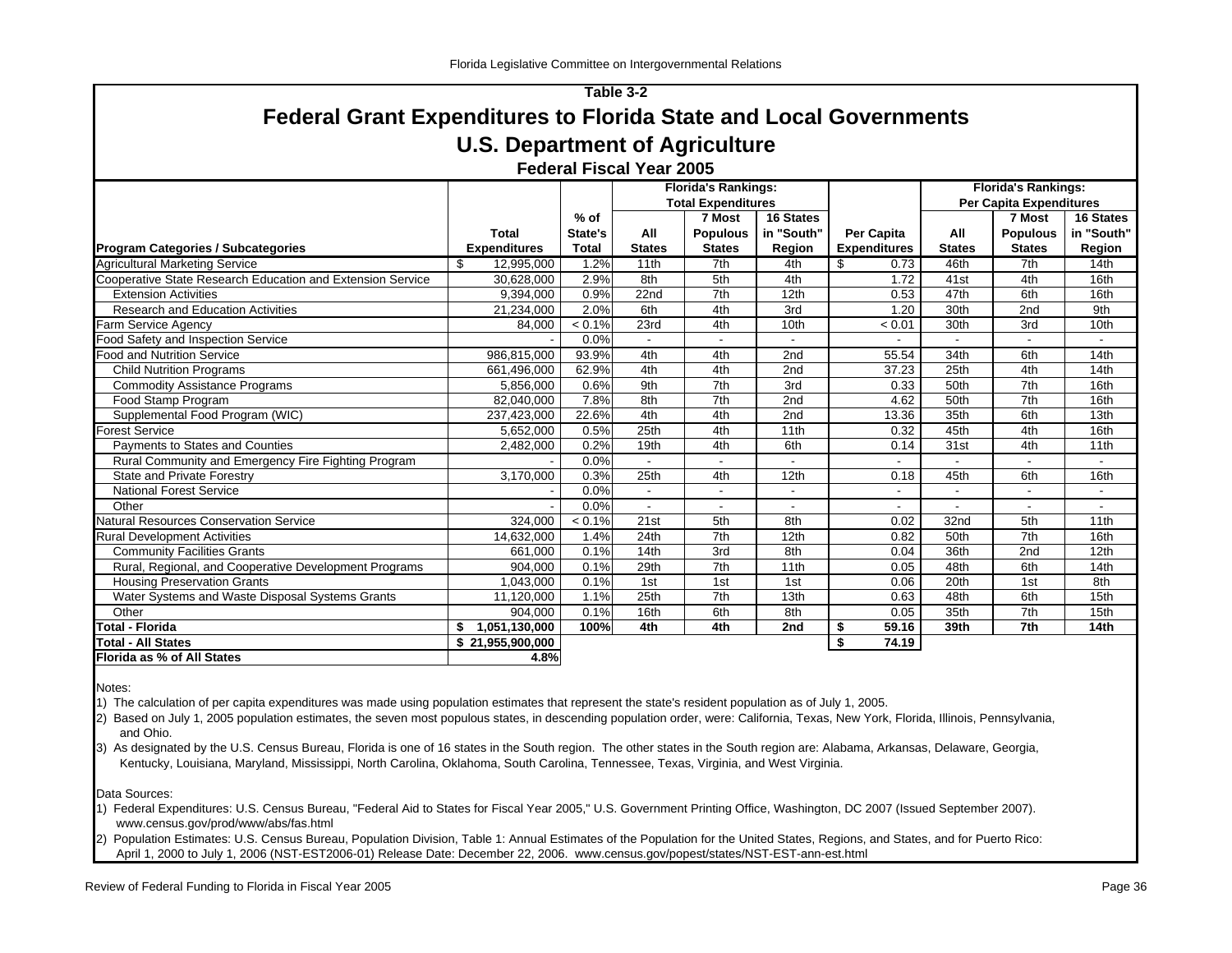# **Table 3-3U.S. Department of Commerce Federal Grant Expenditures to Florida State and Local Governments**

### **Federal Fiscal Year 2005**

|                                                            |                     |         |               | <b>Florida's Rankings:</b> |                  |  |                     | <b>Florida's Rankings:</b>     |                 |            |  |
|------------------------------------------------------------|---------------------|---------|---------------|----------------------------|------------------|--|---------------------|--------------------------------|-----------------|------------|--|
|                                                            |                     |         |               | <b>Total Expenditures</b>  |                  |  |                     | <b>Per Capita Expenditures</b> |                 |            |  |
|                                                            |                     | $%$ of  |               | 7 Most                     | <b>16 States</b> |  |                     |                                | 7 Most          | 16 States  |  |
|                                                            | Total               | State's | All           | <b>Populous</b>            | in "South"       |  | <b>Per Capita</b>   | All                            | <b>Populous</b> | in "South" |  |
| <b>Program Categories / Subcategories</b>                  | <b>Expenditures</b> | Total   | <b>States</b> | <b>States</b>              | Region           |  | <b>Expenditures</b> | <b>States</b>                  | <b>States</b>   | Region     |  |
| Economic Development Administration                        | 9,647,000           | 37.2%   | 16th          | 7th                        | 6th              |  | 0.54                | 47th                           | 7th             | 14th       |  |
| International Trade Administration                         |                     | 0.0%    |               |                            |                  |  |                     |                                |                 |            |  |
| National Oceanic and Atmospheric Administation             | 15.823.000          | 61.1%   | 9th           | 2 <sub>nd</sub>            | 4th              |  | 0.89                | 22nd                           | 1st             | 10th       |  |
| National Telecommunications and Information Administration | 434,000             | $.7\%$  | 33rd          | 7th                        | 10th             |  | 0.02                | 48th                           | 7th             | 16th       |  |
| <b>Total - Florida</b>                                     | 25.904.000          | 100%    | 9th           | 3rd                        | 4th              |  | 1.46                | 42nd                           | 5th             | 15th       |  |
| <b>Total - All States</b>                                  | 864.178.000         |         |               |                            |                  |  | 2.92                |                                |                 |            |  |
| Florida as % of All States                                 | 3.0%                |         |               |                            |                  |  |                     |                                |                 |            |  |

Notes:

1) The calculation of per capita expenditures was made using population estimates that represent the state's resident population as of July 1, 2005.

2) Based on July 1, 2005 population estimates, the seven most populous states, in descending population order, were: California, Texas, New York, Florida, Illinois, Pennsylvania, and Ohio.

3) As designated by the U.S. Census Bureau, Florida is one of 16 states in the South region. The other states in the South region are: Alabama, Arkansas, Delaware, Georgia, Kentucky, Louisiana, Maryland, Mississippi, North Carolina, Oklahoma, South Carolina, Tennessee, Texas, Virginia, and West Virginia.

Data Sources:

1) Federal Expenditures: U.S. Census Bureau, "Federal Aid to States for Fiscal Year 2005," U.S. Government Printing Office, Washington, DC 2007 (Issued September 2007). www.census.gov/prod/www/abs/fas.html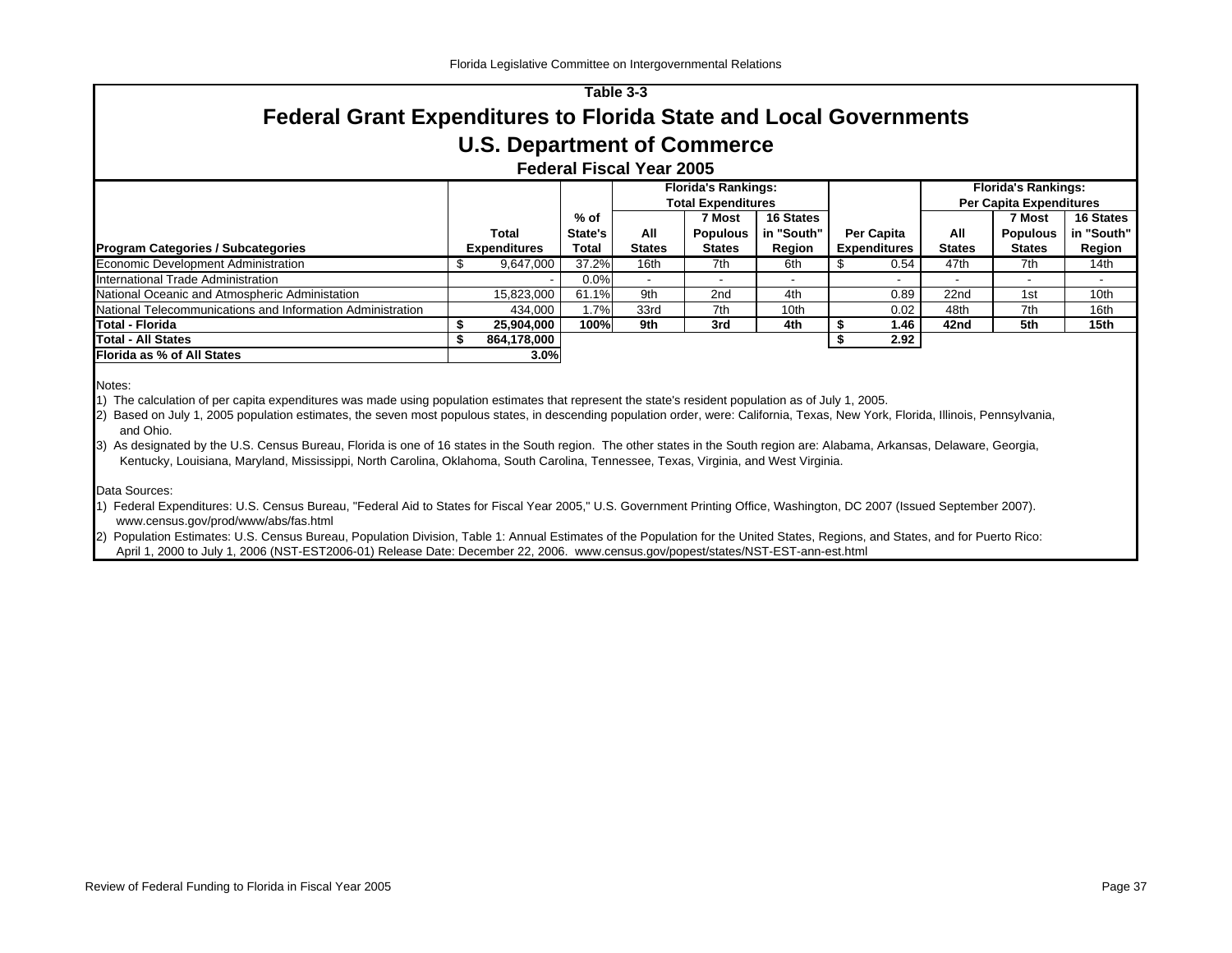# **Table 3-4U.S. Department of Defense Federal Grant Expenditures to Florida State and Local Governments**

#### **Federal Fiscal Year 2005**

|                                                              |                              |                          | <b>Florida's Rankings:</b><br><b>Total Expenditures</b> |                                            |                                     |  |                                   | <b>Florida's Rankings:</b><br><b>Per Capita Expenditures</b> |                                            |                                   |  |
|--------------------------------------------------------------|------------------------------|--------------------------|---------------------------------------------------------|--------------------------------------------|-------------------------------------|--|-----------------------------------|--------------------------------------------------------------|--------------------------------------------|-----------------------------------|--|
| <b>Program Categories / Subcategories</b>                    | Total<br><b>Expenditures</b> | % of<br>State's<br>Total | All<br><b>States</b>                                    | 7 Most<br><b>Populous</b><br><b>States</b> | 16 States<br>l in "South"<br>Region |  | Per Capita<br><b>Expenditures</b> | All<br><b>States</b>                                         | 7 Most<br><b>Populous</b><br><b>States</b> | 16 States<br>in "South"<br>Region |  |
| U.S. Army Corps of Engineers - Civilian Construction Program | 12.000                       | 0.1%                     | 28th                                                    | 6th                                        | 13th                                |  | < 0.01                            | 34th                                                         | 6th                                        | 14th                              |  |
| U.S. Army National Guard - Construction                      | 14.805.000                   | 99.9%                    | 6th                                                     | 2 <sub>nd</sub>                            | 4th                                 |  | 0.83                              | 24th                                                         | 1st                                        | 8th                               |  |
| Total - Florida                                              | 14.817.000                   | 100%                     | 6th                                                     | 2nd                                        | 4th                                 |  | 0.83                              | 27 <sub>th</sub>                                             | 2nd                                        | 9th                               |  |
| Total - All States                                           | 313.451.000                  |                          |                                                         |                                            |                                     |  | 1.06                              |                                                              |                                            |                                   |  |
| Florida as % of All States                                   | 4.7%                         |                          |                                                         |                                            |                                     |  |                                   |                                                              |                                            |                                   |  |

Notes:

1) The calculation of per capita expenditures was made using population estimates that represent the state's resident population as of July 1, 2005.

2) Based on July 1, 2005 population estimates, the seven most populous states, in descending population order, were: California, Texas, New York, Florida, Illinois, Pennsylvania, and Ohio.

3) As designated by the U.S. Census Bureau, Florida is one of 16 states in the South region. The other states in the South region are: Alabama, Arkansas, Delaware, Georgia, Kentucky, Louisiana, Maryland, Mississippi, North Carolina, Oklahoma, South Carolina, Tennessee, Texas, Virginia, and West Virginia.

Data Sources:

1) Federal Expenditures: U.S. Census Bureau, "Federal Aid to States for Fiscal Year 2005," U.S. Government Printing Office, Washington, DC 2007 (Issued September 2007). www.census.gov/prod/www/abs/fas.html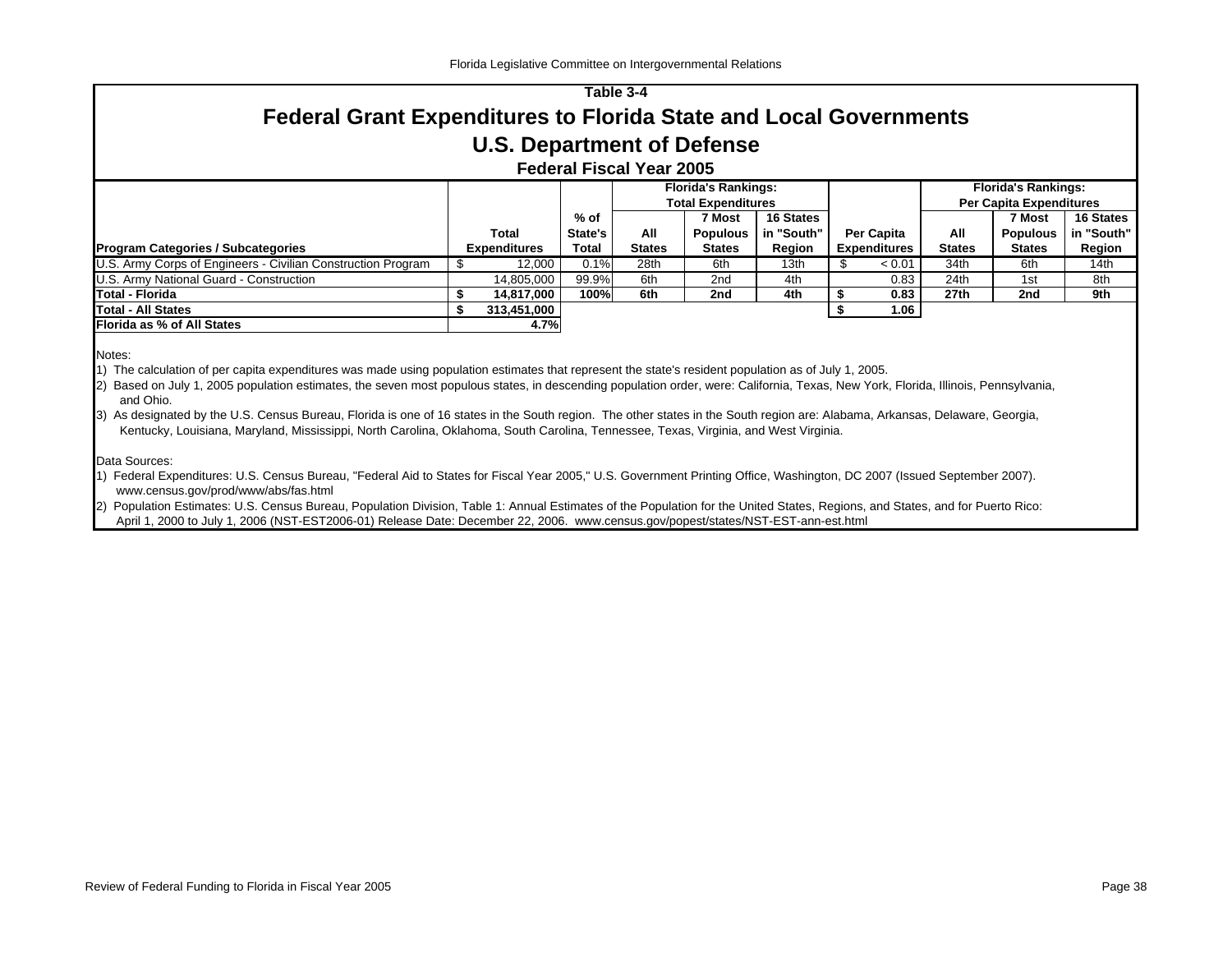| Table 3-5                                                                                                             |                                                                    |              |               |                            |                 |                     |                  |                            |        |  |  |  |
|-----------------------------------------------------------------------------------------------------------------------|--------------------------------------------------------------------|--------------|---------------|----------------------------|-----------------|---------------------|------------------|----------------------------|--------|--|--|--|
|                                                                                                                       |                                                                    |              |               |                            |                 |                     |                  |                            |        |  |  |  |
| <b>Federal Grant Expenditures to Florida State and Local Governments</b>                                              |                                                                    |              |               |                            |                 |                     |                  |                            |        |  |  |  |
| <b>U.S. Department of Education</b>                                                                                   |                                                                    |              |               |                            |                 |                     |                  |                            |        |  |  |  |
| <b>Federal Fiscal Year 2005</b>                                                                                       |                                                                    |              |               |                            |                 |                     |                  |                            |        |  |  |  |
|                                                                                                                       |                                                                    |              |               | <b>Florida's Rankings:</b> |                 |                     |                  | <b>Florida's Rankings:</b> |        |  |  |  |
| <b>Total Expenditures</b><br><b>Per Capita Expenditures</b>                                                           |                                                                    |              |               |                            |                 |                     |                  |                            |        |  |  |  |
|                                                                                                                       | $%$ of<br>7 Most<br><b>16 States</b><br>7 Most<br><b>16 States</b> |              |               |                            |                 |                     |                  |                            |        |  |  |  |
| in "South"<br>in "South"<br>Total<br>State's<br>All<br><b>Populous</b><br><b>Per Capita</b><br>All<br><b>Populous</b> |                                                                    |              |               |                            |                 |                     |                  |                            |        |  |  |  |
| <b>Program Categories / Subcategories</b>                                                                             | <b>Expenditures</b>                                                | <b>Total</b> | <b>States</b> | <b>States</b>              | Region          | <b>Expenditures</b> | <b>States</b>    | <b>States</b>              | Region |  |  |  |
| Office of English Language Acquisition                                                                                | \$<br>30,156,000                                                   | 1.5%         | 4th           | 4th                        | 2nd             | \$<br>1.70          | 17th             | 5th                        | 3rd    |  |  |  |
| Office of Educational Research and Improvement                                                                        | 21,245,000                                                         | 1.1%         | 7th           | 5th                        | 3rd             | 1.20                | 31st             | 4th                        | 9th    |  |  |  |
| Office of Special Education and Rehabilitative Services                                                               | 702,974,000                                                        | 35.4%        | 4th           | 4th                        | 2 <sub>nd</sub> | 39.56               | 22 <sub>nd</sub> | 2 <sub>nd</sub>            | 6th    |  |  |  |
| Rehabilitation Services and Disability Research Programs                                                              | 131,551,000                                                        | 6.6%         | 3rd           | 3rd                        | 1st             | 7.40                | 27th             | 2 <sub>nd</sub>            | 9th    |  |  |  |
| Office of Special Education Programs                                                                                  | 571,423,000                                                        | 28.8%        | 4th           | 4th                        | 2nd             | 32.16               | 32nd             | 5th                        | 11th   |  |  |  |
| Office of Vocational and Adult Education                                                                              | 99,861,000                                                         | 5.0%         | 4th           | 4th                        | 2nd             | 5.62                | 25th             | 4th                        | 9th    |  |  |  |
| <b>Vocational Technical Education Programs</b>                                                                        | 65.091.000                                                         | 3.3%         | 3rd           | 3rd                        | 2nd             | 3.66                | 30th             | 3rd                        | 11th   |  |  |  |
| <b>Adult Education and Literacy Programs</b>                                                                          | 34,770,000                                                         | 1.8%         | 4th           | 4th                        | 2nd             | 1.96                | 17th             | 4th                        | 8th    |  |  |  |
| Office of Elementary and Secondary Education                                                                          | 1,065,528,000                                                      | 53.7%        | 4th           | 4th                        | 2nd             | 59.97               | 27th             | 5th                        | 9th    |  |  |  |
| Programs for the Disadvantaged - Migrants                                                                             | 24,116,000                                                         | 1.2%         | 3rd           | 3rd                        | 2nd             | 1.36                | 10th             | 3rd                        | 3rd    |  |  |  |
| Programs for the Disadvantaged - Others                                                                               | 83,924,000                                                         | 4.2%         | 4th           | 4th                        | 2nd             | 4.72                | 22 <sub>nd</sub> | 5th                        | 9th    |  |  |  |
| Impact Aid                                                                                                            | 13,410,000                                                         | 0.7%         | 20th          | 3rd                        | 6th             | 0.75                | 35th             | 4th                        | 11th   |  |  |  |
| American Indian, Alaska and Hawaiian Native Programs                                                                  | 1,232,000                                                          | 0.1%         | 30th          | 4th                        | 7th             | 0.07                | 39th             | 4th                        | 10th   |  |  |  |
| No Child Left Behind Act                                                                                              | 306,389,000                                                        | 15.4%        | 4th           | 4th                        | 2nd             | 17.24               | 23rd             | 4th                        | 8th    |  |  |  |
| Title I Programs                                                                                                      | 563,744,000                                                        | 28.4%        | 4th           | 4th                        | 2 <sub>nd</sub> | 31.73               | 24th             | 6th                        | 9th    |  |  |  |
| Other                                                                                                                 | 72,713,000                                                         | 3.7%         | 3rd           | 3rd                        | 1st             | 4.09                | 10th             | 2 <sub>nd</sub>            | 1st    |  |  |  |
| Office of Postsecondary Education                                                                                     | 37,041,000                                                         | 1.9%         | 7th           | 5th                        | 4th             | 2.08                | 46th             | 7th                        | 14th   |  |  |  |
| <b>International Education Programs</b>                                                                               | 2.707.000                                                          | 0.1%         | 8th           | 4th                        | 2nd             | 0.15                | 19th             | 6th                        | 3rd    |  |  |  |
| Other                                                                                                                 | 34,334,000                                                         | 1.7%         | 8th           | 5th                        | 5th             | 1.93                | 46th             | 7th                        | 14th   |  |  |  |
| Office of Student Financial Assistance                                                                                | 28,408,000                                                         | 1.4%         | 7th           | 6th                        | 2 <sub>nd</sub> | 1.60                | 45th             | 7th                        | 13th   |  |  |  |
| <b>Total - Florida</b>                                                                                                | \$1,985,213,000                                                    | 100%         | 4th           | 4th                        | 2nd             | 111.73<br>\$        | 31st             | 5th                        | 10th   |  |  |  |
| <b>Total - All States</b>                                                                                             | \$33,144,199,000                                                   |              |               |                            |                 | \$<br>112.00        |                  |                            |        |  |  |  |
| Florida as % of All States                                                                                            | 6.0%                                                               |              |               |                            |                 |                     |                  |                            |        |  |  |  |

Notes:

1) The calculation of per capita expenditures was made using population estimates that represent the state's resident population as of July 1, 2005.

2) Based on July 1, 2005 population estimates, the seven most populous states, in descending population order, were: California, Texas, New York, Florida, Illinois, Pennsylvania, and Ohio.

3) As designated by the U.S. Census Bureau, Florida is one of 16 states in the South region. The other states in the South region are: Alabama, Arkansas, Delaware, Georgia, Kentucky, Louisiana, Maryland, Mississippi, North Carolina, Oklahoma, South Carolina, Tennessee, Texas, Virginia, and West Virginia.

Data Sources:

1) Federal Expenditures: U.S. Census Bureau, "Federal Aid to States for Fiscal Year 2005," U.S. Government Printing Office, Washington, DC 2007 (Issued September 2007). www.census.gov/prod/www/abs/fas.html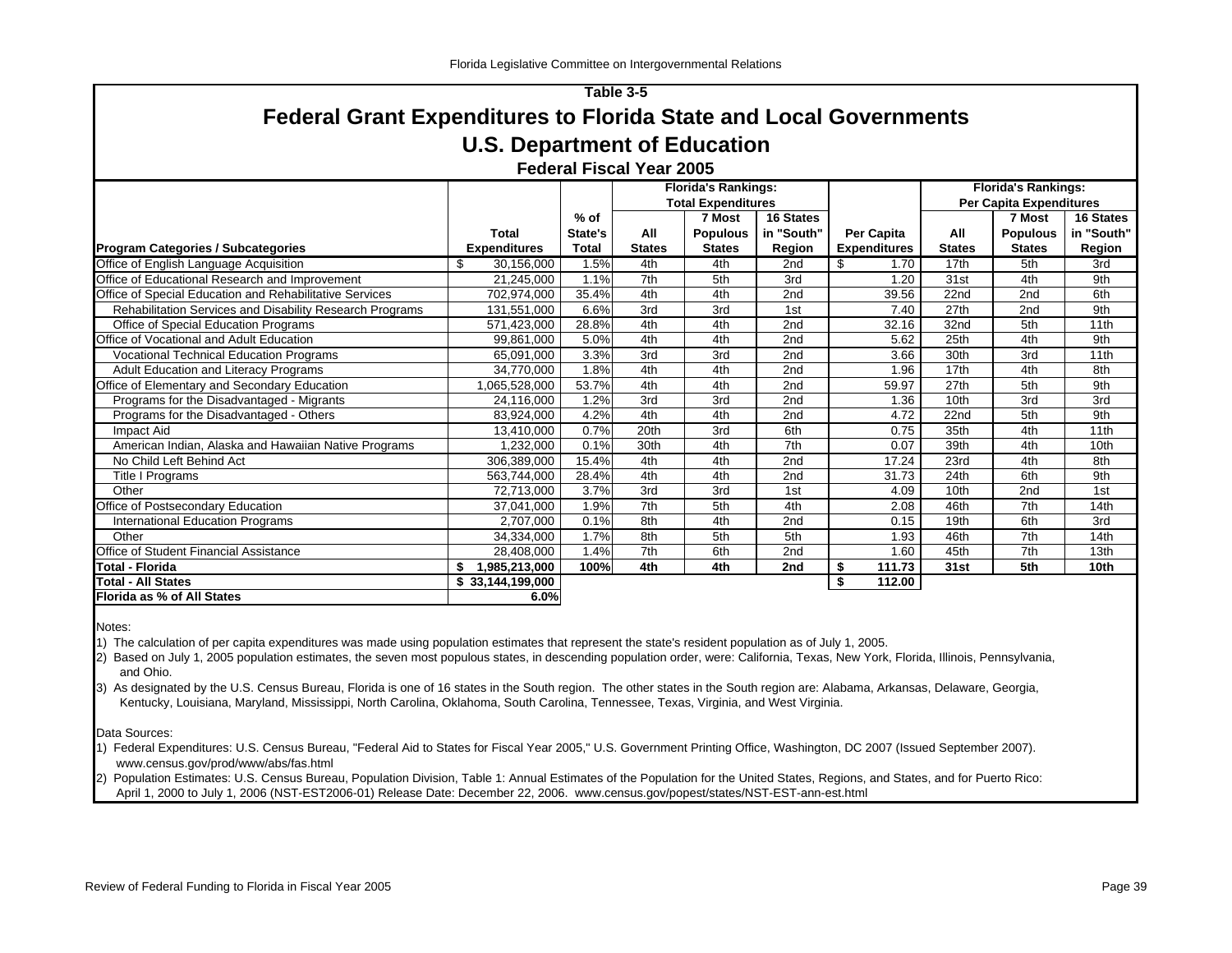# **Table 3-6U.S. Department of Energy Federal Grant Expenditures to Florida State and Local Governments**

### **Federal Fiscal Year 2005**

|                                                 |                     |         |                  | <b>Florida's Rankings:</b> |                          |  |                     | <b>Florida's Rankings:</b>     |                 |            |
|-------------------------------------------------|---------------------|---------|------------------|----------------------------|--------------------------|--|---------------------|--------------------------------|-----------------|------------|
|                                                 |                     |         |                  | <b>Total Expenditures</b>  |                          |  |                     | <b>Per Capita Expenditures</b> |                 |            |
|                                                 |                     | $%$ of  |                  | 7 Most                     | <b>16 States</b>         |  |                     |                                | 7 Most          | 16 States  |
|                                                 | Total               | State's | All              | <b>Populous</b>            | in "South"               |  | <b>Per Capita</b>   | All                            | <b>Populous</b> | in "South" |
| <b>Program Categories / Subcategories</b>       | <b>Expenditures</b> | Total   | <b>States</b>    | <b>States</b>              | Region                   |  | <b>Expenditures</b> | <b>States</b>                  | <b>States</b>   | Region     |
| National Nuclear Security Administration        | 835.000             | $7.2\%$ | 15 <sub>th</sub> | 5th                        | 4th                      |  | 0.05                | 20th                           | 5th             | 5th        |
| Nuclear Waste Disposal                          |                     | 0.0%    |                  |                            | $\overline{\phantom{a}}$ |  |                     |                                |                 |            |
| <b>Environmental and Other Defense Programs</b> | 1,500,000           | 12.9%   | 7th              | 1st                        | 2nd                      |  | 0.08                | 10 <sub>th</sub>               | 1st             | 4th        |
| <b>Energy Conservation Programs</b>             | 6.627.000           | 57.1%   | 13 <sub>th</sub> | 7th                        | 3rd                      |  | 0.37                | 46th                           | 6th             | 16th       |
| <b>Energy Research and Development Programs</b> | 2,634,000           | 22.7%   | 18 <sub>th</sub> | 6th                        | 6th                      |  | 0.15                | 37th                           | 6th             | 13th       |
| <b>Other Programs</b>                           |                     | 0.0%    |                  | $\overline{\phantom{a}}$   | $\overline{\phantom{a}}$ |  | $\sim$              |                                |                 |            |
| <b>Total - Florida</b>                          | 11.596.000          | 100%    | 16th             | 7th                        | 5th                      |  | 0.65                | 47th                           | 6th             | 16th       |
| <b>Total - All States</b>                       | 567,223,000         |         |                  |                            |                          |  | 1.92                |                                |                 |            |
| Florida as % of All States                      | 2.0%                |         |                  |                            |                          |  |                     |                                |                 |            |

Notes:

1) The calculation of per capita expenditures was made using population estimates that represent the state's resident population as of July 1, 2005.

2) Based on July 1, 2005 population estimates, the seven most populous states, in descending population order, were: California, Texas, New York, Florida, Illinois, Pennsylvania, and Ohio.

3) As designated by the U.S. Census Bureau, Florida is one of 16 states in the South region. The other states in the South region are: Alabama, Arkansas, Delaware, Georgia, Kentucky, Louisiana, Maryland, Mississippi, North Carolina, Oklahoma, South Carolina, Tennessee, Texas, Virginia, and West Virginia.

Data Sources:

1) Federal Expenditures: U.S. Census Bureau, "Federal Aid to States for Fiscal Year 2005," U.S. Government Printing Office, Washington, DC 2007 (Issued September 2007). www.census.gov/prod/www/abs/fas.html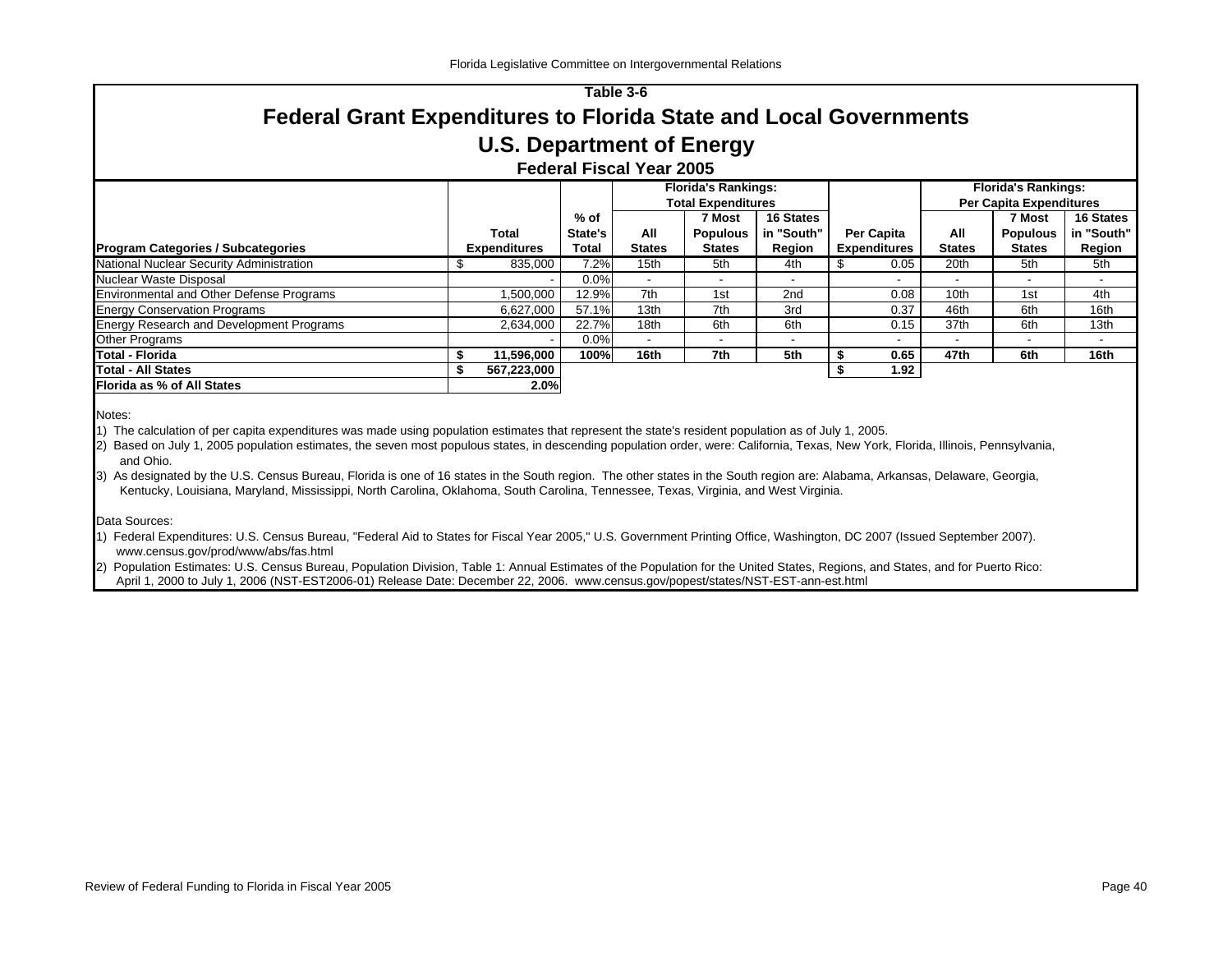# **U.S. Environmental Protection Agency Federal Grant Expenditures to Florida State and Local Governments**

#### **Federal Fiscal Year 2005**

|                                                       |                     |         |               | <b>Florida's Rankings:</b> |                  |  |                     |                                | <b>Florida's Rankings:</b> |            |
|-------------------------------------------------------|---------------------|---------|---------------|----------------------------|------------------|--|---------------------|--------------------------------|----------------------------|------------|
|                                                       |                     |         |               | <b>Total Expenditures</b>  |                  |  |                     | <b>Per Capita Expenditures</b> |                            |            |
|                                                       |                     | % of    |               | 7 Most                     | <b>16 States</b> |  |                     |                                | 7 Most                     | 16 States  |
|                                                       | Total               | State's | All           | <b>Populous</b>            | in "South"       |  | Per Capita          | All                            | <b>Populous</b>            | in "South" |
| <b>Program Categories / Subcategories</b>             | <b>Expenditures</b> | Total   | <b>States</b> | <b>States</b>              | Region           |  | <b>Expenditures</b> | <b>States</b>                  | <b>States</b>              | Region     |
| Hazardous Substance Response (Superfund and L.U.S.T.) | .493.000            | .5%     | 36th          | 7th                        | 13th             |  | 0.08                | 50th                           | 7th                        | 16th       |
| Other                                                 | 95,780,000          | 98.5%   | 8th           | 6th                        | 2nd              |  | 5.39                | 48th                           | 6th                        | 16th       |
| Total - Florida                                       | 97.273.000          | 100%    | 10th          | 6th                        | 2nd              |  | 5.47                | 48th                           | 6th                        | 16th       |
| <b>Total - All States</b>                             | 3,316,993,000       |         |               |                            |                  |  | 11.21               |                                |                            |            |
| Florida as % of All States                            | 2.9%                |         |               |                            |                  |  |                     |                                |                            |            |

Notes:

1) The calculation of per capita expenditures was made using population estimates that represent the state's resident population as of July 1, 2005.

2) Based on July 1, 2005 population estimates, the seven most populous states, in descending population order, were: California, Texas, New York, Florida, Illinois, Pennsylvania, and Ohio.

3) As designated by the U.S. Census Bureau, Florida is one of 16 states in the South region. The other states in the South region are: Alabama, Arkansas, Delaware, Georgia, Kentucky, Louisiana, Maryland, Mississippi, North Carolina, Oklahoma, South Carolina, Tennessee, Texas, Virginia, and West Virginia.

Data Sources:

1) Federal Expenditures: U.S. Census Bureau, "Federal Aid to States for Fiscal Year 2005," U.S. Government Printing Office, Washington, DC 2007 (Issued September 2007). www.census.gov/prod/www/abs/fas.html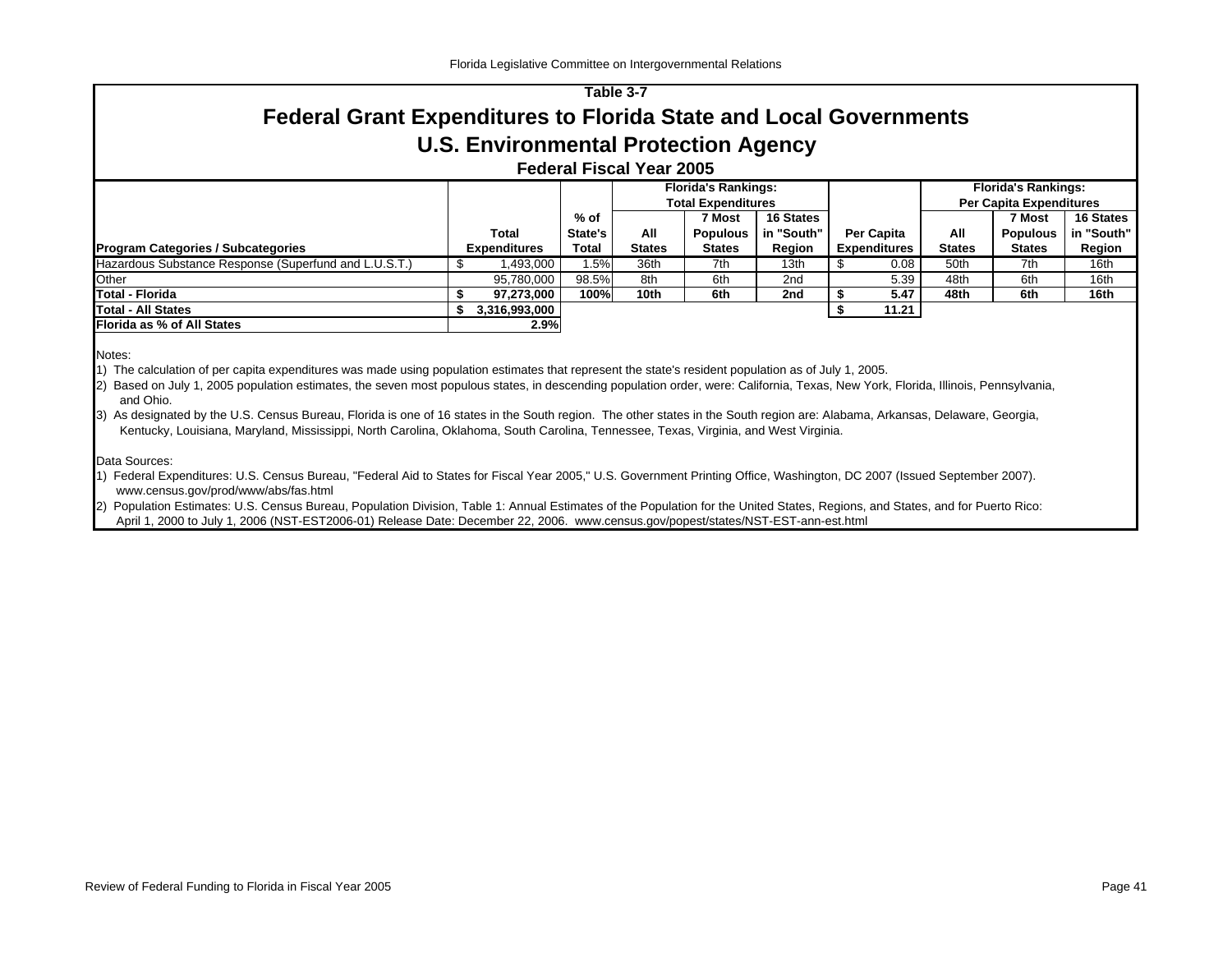# **Table 3-8U.S. Department of Health and Human Services Federal Grant Expenditures to Florida State and Local Governments**

#### **Federal Fiscal Year 2005**

|                                                           |                     |              | 1 GUGLU 1 1900 1900 ZUUD   |                           |                  |                     |               |                                |                          |
|-----------------------------------------------------------|---------------------|--------------|----------------------------|---------------------------|------------------|---------------------|---------------|--------------------------------|--------------------------|
|                                                           |                     |              | <b>Florida's Rankings:</b> |                           |                  |                     |               |                                |                          |
|                                                           |                     |              |                            | <b>Total Expenditures</b> |                  |                     |               | <b>Per Capita Expenditures</b> |                          |
|                                                           |                     | $%$ of       |                            | 7 Most                    | 16 States        |                     |               | 7 Most                         | 16 States                |
|                                                           | Total               | State's      | All                        | <b>Populous</b>           | in "South"       | Per Capita          | All           | <b>Populous</b>                | in "South"               |
| <b>Program Categories / Subcategories</b>                 | <b>Expenditures</b> | <b>Total</b> | <b>States</b>              | <b>States</b>             | Region           | <b>Expenditures</b> | <b>States</b> | <b>States</b>                  | Region                   |
| Administration for Children and Families                  | 1,235,094,000<br>\$ | 11.9%        | 8th                        | 7th                       | 2 <sub>nd</sub>  | \$<br>69.51         | 50th          | 7th                            | 16th                     |
| Child Care and Development                                | 235,057,000         | 2.3%         | 4th                        | 4th                       | 2 <sub>nd</sub>  | 13.23               | 43rd          | 6th                            | 16th                     |
| <b>Child Support Enforcement</b>                          | 145,956,000         | 1.4%         | 5th                        | 5th                       | 2 <sub>nd</sub>  | 8.21                | 27th          | 5th                            | 8th                      |
| Children and Family Services (Head Start)                 | 345,764,000         | 3.3%         | 4th                        | 4th                       | 2nd              | 19.46               | 45th          | 7th                            | 15th                     |
| Safe and Stable Families                                  | 17,700,000          | 0.2%         | 6th                        | 6th                       | 2 <sub>nd</sub>  | 1.00                | 32nd          | 6th                            | 12 <sub>th</sub>         |
| Foster Care and Adoption Assistance                       | 204,219,000         | 2.0%         | 8th                        | 7th                       | 2 <sub>nd</sub>  | 11.49               | 36th          | 6th                            | 8th                      |
| Low Income Home Energy Assistance                         | 27,723,000          | 0.3%         | 21st                       | 7th                       | 5th              | 1.56                | 47th          | 7th                            | 16th                     |
| Refugee and Entrant Assistance                            | 52,875,000          | 0.5%         | 1st                        | 1st                       | 1st              | 2.98                | 1st           | 1st                            | 1st                      |
| Social Services Block Grant                               | 101,485,000         | 1.0%         | 5th                        | 5th                       | 2 <sub>nd</sub>  | 5.71                | 32nd          | 7th                            | 10th                     |
| Temporary Assistance to Needy Families (TANF)             | 72,285,000          | 0.7%         | 37th                       | 7th                       | 14 <sub>th</sub> | 4.07                | 50th          | 7th                            | 16th                     |
| Other                                                     | 32,030,000          | 0.3%         | 3rd                        | 3rd                       | 1st              | 1.80                | 33rd          | 4th                            | 9th                      |
| Administration on Aging                                   | 93,264,000          | 0.9%         | 2 <sub>nd</sub>            | 2nd                       | 1st              | 5.25                | 20th          | 2 <sub>nd</sub>                | 4th                      |
| Agency for Healthcare Research and Quality                |                     | 0.0%         |                            |                           |                  |                     |               |                                |                          |
| Centers for Disease Control and Prevention                | 26,289,000          | 0.3%         | 5th                        | 5th                       | 2 <sub>nd</sub>  | 1.48                | 49th          | 7th                            | 15th                     |
| Centers for Medicare and Medicaid Services                | 8,544,351,000       | 82.2%        | 5th                        | 5th                       | 2nd              | 480.88              | 45th          | 6th                            | 15th                     |
| <b>Health Resources and Services Administration</b>       | 325,582,000         | 3.1%         | 3rd                        | 3rd                       | 1st              | 18.32               | 20th          | 2nd                            | 7th                      |
| <b>Indian Health Service</b>                              |                     | 0.0%         | $\blacksquare$             | $\blacksquare$            |                  |                     |               | $\blacksquare$                 | $\overline{\phantom{a}}$ |
| Substance Abuse and Mental Health Services Administration | 168,544,000         | 1.6%         | 4th                        | 4th                       | 2nd              | 9.49                | 23rd          | 3rd                            | 4th                      |
| Total - Florida                                           | 10,393,124,000      | 100%         | 5th                        | 5th                       | 2nd              | 584.93              | 46th          | 7th                            | 15th                     |
| <b>Total - All States</b>                                 | 237,869,826,000     |              |                            |                           |                  | \$<br>803.82        |               |                                |                          |
| Florida as % of All States                                | 4.4%                |              |                            |                           |                  |                     |               |                                |                          |

Notes:

1) The calculation of per capita expenditures was made using population estimates that represent the state's resident population as of July 1, 2005.

2) Based on July 1, 2005 population estimates, the seven most populous states, in descending population order, were: California, Texas, New York, Florida, Illinois, Pennsylvania, and Ohio.

3) As designated by the U.S. Census Bureau, Florida is one of 16 states in the South region. The other states in the South region are: Alabama, Arkansas, Delaware, Georgia, Kentucky, Louisiana, Maryland, Mississippi, North Carolina, Oklahoma, South Carolina, Tennessee, Texas, Virginia, and West Virginia.

#### Data Sources:

1) Federal Expenditures: U.S. Census Bureau, "Federal Aid to States for Fiscal Year 2005," U.S. Government Printing Office, Washington, DC 2007 (Issued September 2007). www.census.gov/prod/www/abs/fas.html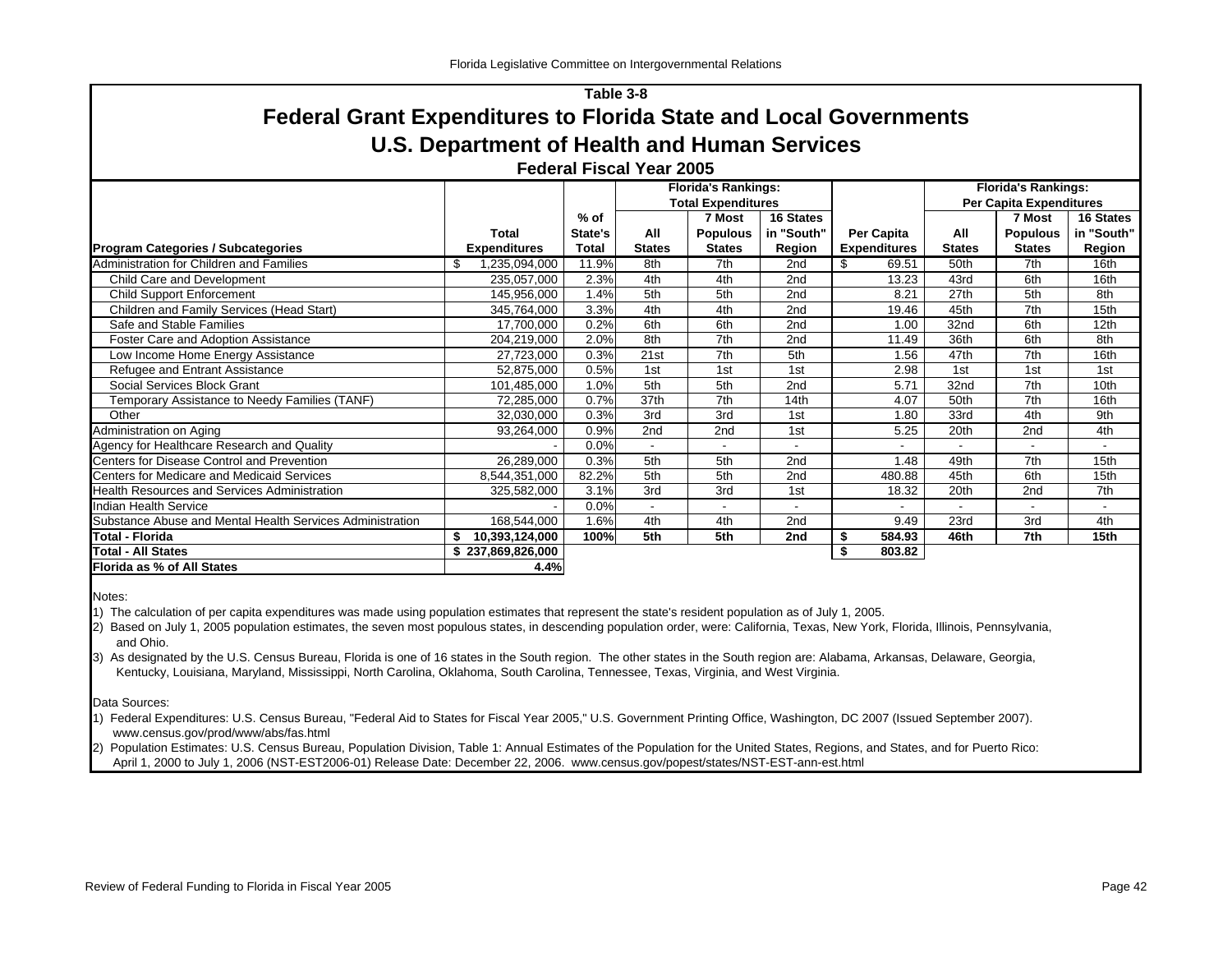# **Table 3-9U.S. Department of Homeland Security Federal Grant Expenditures to Florida State and Local Governments**

#### **Federal Fiscal Year 2005**

|                                                   |                     |         | <b>Florida's Rankings:</b> |                           |                  | <b>Florida's Rankings:</b> |               |                                |            |
|---------------------------------------------------|---------------------|---------|----------------------------|---------------------------|------------------|----------------------------|---------------|--------------------------------|------------|
|                                                   |                     |         |                            | <b>Total Expenditures</b> |                  |                            |               | <b>Per Capita Expenditures</b> |            |
|                                                   |                     | $%$ of  |                            | 7 Most                    | <b>16 States</b> |                            |               | 7 Most                         | 16 States  |
|                                                   | Total               | State's | All                        | <b>Populous</b>           | in "South"       | <b>Per Capita</b>          | All           | <b>Populous</b>                | in "South" |
| <b>Program Categories / Subcategories</b>         | <b>Expenditures</b> | Total   | <b>States</b>              | <b>States</b>             | Region           | <b>Expenditures</b>        | <b>States</b> | <b>States</b>                  | Region     |
| <b>Coast Guard</b>                                | 3.907.000           | 0.2%    | 1st                        | 1st                       | 1st              | 0.22                       | 27th          | 1st                            | 8th        |
| Domestic Preparedness and Anti-terrorism Programs | 101.285.000         | 6.3%    | 7th                        | 5th                       | 2nd              | 5.70                       | 48th          | 7th                            | 14th       |
| <b>Federal Emergency Management Agency</b>        | 1,507,517,000       | 93.5%   | 1st                        | 1st                       | 1st              | 84.84                      | 1st           | 1st                            | 1st        |
| Disaster Relief                                   | 1.500.846.000       | 93.1%   | 1st                        | 1st                       | 1st              | 84.47                      | 1st           | 1st                            | 1st        |
| Emergency Management Planning and Assistance      | 5.627.000           | 0.3%    | 16th                       | 7th                       | 7th              | 0.32                       | 50th          | 7th                            | 16th       |
| Other                                             | .044.000            | 0.1%    | 6th                        | 2 <sub>nd</sub>           | 5th              | 0.06                       | 18th          | 2 <sub>nd</sub>                | 9th        |
| Total - Florida                                   | 1.612.709.000       | 100%    | 1st                        | 1st                       | 1st              | 90.76                      | 2nd           | 1st                            | 1st        |
| Total - All States                                | 7,799,972,000       |         |                            |                           |                  | 26.36                      |               |                                |            |
| <b>IFlorida as % of All States</b>                | 20.7%               |         |                            |                           |                  |                            |               |                                |            |

Notes:

1) The calculation of per capita expenditures was made using population estimates that represent the state's resident population as of July 1, 2005.

2) Based on July 1, 2005 population estimates, the seven most populous states, in descending population order, were: California, Texas, New York, Florida, Illinois, Pennsylvania, and Ohio.

3) As designated by the U.S. Census Bureau, Florida is one of 16 states in the South region. The other states in the South region are: Alabama, Arkansas, Delaware, Georgia, Kentucky, Louisiana, Maryland, Mississippi, North Carolina, Oklahoma, South Carolina, Tennessee, Texas, Virginia, and West Virginia.

Data Sources:

1) Federal Expenditures: U.S. Census Bureau, "Federal Aid to States for Fiscal Year 2005," U.S. Government Printing Office, Washington, DC 2007 (Issued September 2007). www.census.gov/prod/www/abs/fas.html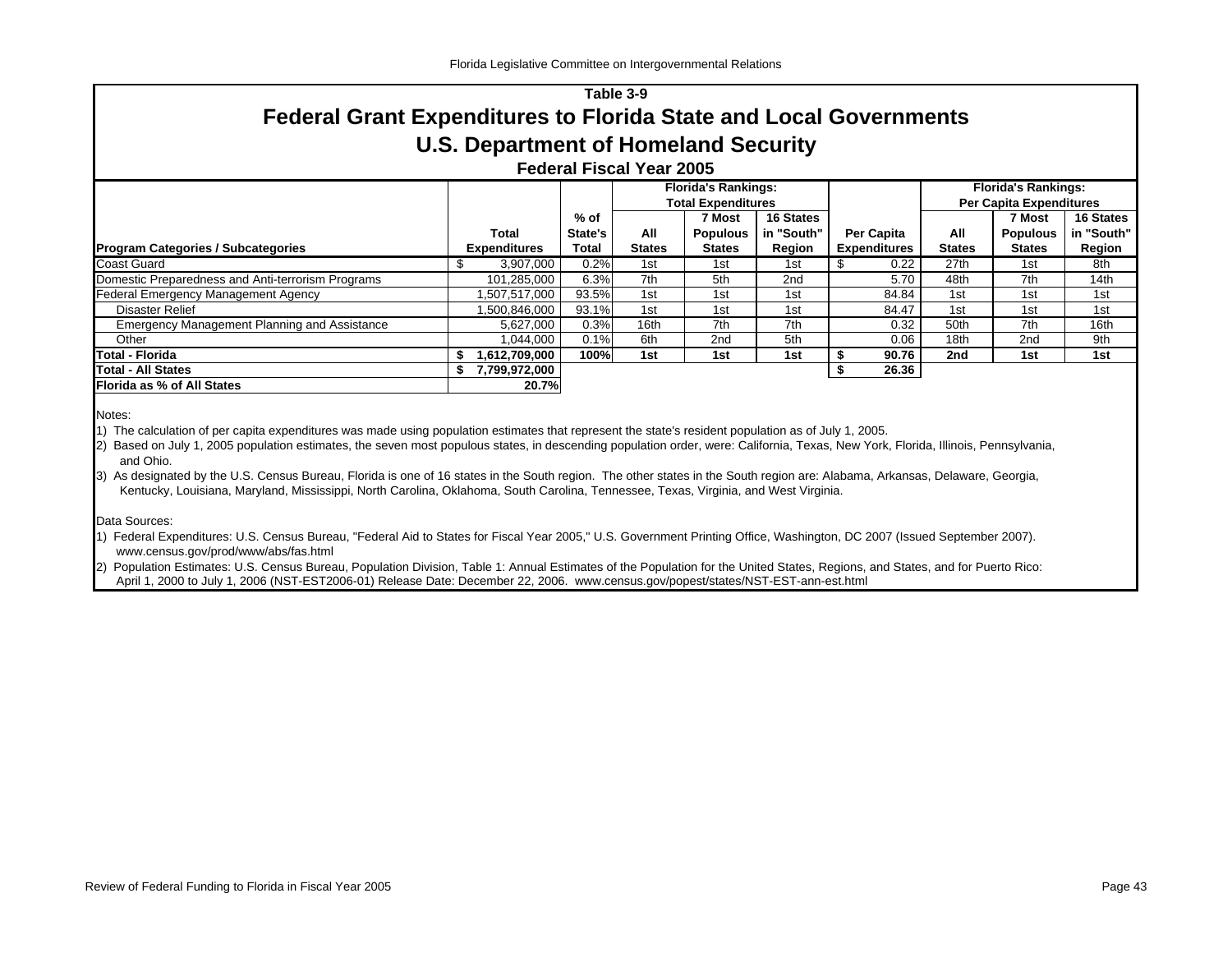# **Table 3-10U.S. Department of Housing and Urban Development Federal Grant Expenditures to Florida State and Local Governments**

#### **Federal Fiscal Year 2005**

|                                                         |                     |           |                  | <b>Florida's Rankings:</b> |                 |                     |                  | <b>Florida's Rankings:</b> |                  |
|---------------------------------------------------------|---------------------|-----------|------------------|----------------------------|-----------------|---------------------|------------------|----------------------------|------------------|
|                                                         |                     |           |                  | <b>Total Expenditures</b>  |                 |                     |                  | Per Capita Expenditures    |                  |
|                                                         |                     | $%$ of    |                  | 7 Most                     | 16 States       |                     |                  | 7 Most                     | 16 States        |
|                                                         | Total               | State's   | All              | <b>Populous</b>            | in "South"      | Per Capita          | All              | <b>Populous</b>            | in "South"       |
| Program Categories / Subcategories                      | <b>Expenditures</b> | Total     | <b>States</b>    | <b>States</b>              | Region          | <b>Expenditures</b> | <b>States</b>    | <b>States</b>              | Region           |
| Fair Housing and Equal Opportunity                      | \$<br>3,161,000     | 0.3%      | 2nd              | 2nd                        | 1st             | 0.18                | 16th             | 3rd                        | 4th              |
| Community Planning and Development                      | 281,557,000         | 27.2%     | 7th              | 7th                        | 2 <sub>nd</sub> | 15.85               | 39th             | 7th                        | 10th             |
| <b>Community Development Block Grant</b>                | 212,968,000         | 20.5%     | 7th              | 7th                        | 2nd             | 11.99               | 38th             | 7th                        | 9th              |
| <b>Empowerment Zones and Other Economic Development</b> | 9,480,000           | 0.9%      | 1st              | 1st                        | 1st             | 0.53                | 13 <sub>th</sub> | 2 <sub>nd</sub>            | 4th              |
| <b>Emergency Shelter and Homeless Assistance</b>        | 59,109,000          | 5.7%      | 7th              | 6th                        | 1st             | 3.33                | 25th             | 6th                        | 4th              |
| <b>Housing Programs</b>                                 | 752,241,000         | 72.5%     | 9th              | 7th                        | 2nd             | 42.34               | 44th             | 6th                        | 15th             |
| College Housing                                         |                     | 0.0%      |                  |                            |                 |                     |                  |                            |                  |
| Housing Opportunities for Persons with AIDS             | 36,333,000          | 3.5%      | 2 <sub>nd</sub>  | 2nd                        | 1st             | 2.04                | 3rd              | 2 <sub>nd</sub>            | 2nd              |
| Native American Block Grant                             | 2,066,000           | 0.2%      | 27th             | 3rd                        | 6th             | 0.12                | 30th             | 3rd                        | 8th              |
| Housing for Special Populations                         | 46,152,000          | 4.5%      | 5th              | 4th                        | 1st             | 2.60                | 21st             | 6th                        | 4th              |
| <b>Public Housing Programs</b>                          | 605,971,000         | 58.4%     | 9th              | 7th                        | 2nd             | 34.10               | 40th             | 6th                        | 15th             |
| Low Rent Housing Assistance                             | 96,860,000          | 9.3%      | 12 <sub>th</sub> | 7th                        | 5th             | 5.45                | 33rd             | 5th                        | 15 <sub>th</sub> |
| Neighborhood Revitalization                             | 38,394,000          | 3.7%      | 4th              | 4th                        | 2nd             | 2.16                | 21st             | 4th                        | 12th             |
| Drug Elimination                                        | 4,000               | $< 0.1\%$ | 23rd             | 6th                        | 8th             | < 0.01              | 24th             | 6th                        | 9th              |
| <b>Housing Certificate Program</b>                      | 392,394,000         | 37.8%     | 9th              | 7th                        | 2nd             | 22.08               | 39th             | 6th                        | 15th             |
| Capital Programs                                        | 78,319,000          | 7.6%      | 11th             | 7th                        | 4th             | 4.41                | 35th             | 6th                        | 16th             |
| Home Ownership Assistance                               | 61,650,000          | 5.9%      | 7th              | 7th                        | 2nd             | 3.47                | 47th             | 7th                        | 16th             |
| Other                                                   | 69,000              | $< 0.1\%$ | 43rd             | 7th                        | 15th            | < 0.01              | 43rd             | 7th                        | 15th             |
| <b>Total - Florida</b>                                  | 1,036,959,000       | 100%      | 9th              | 7th                        | 2nd             | 58.36               | 42nd             | 6th                        | 15th             |
| <b>Total - All States</b>                               | \$27,237,097,000    |           |                  |                            |                 | 92.04               |                  |                            |                  |
| Florida as % of All States                              | 3.8%                |           |                  |                            |                 |                     |                  |                            |                  |

Notes:

1) The calculation of per capita expenditures was made using population estimates that represent the state's resident population as of July 1, 2005.

2) Based on July 1, 2005 population estimates, the seven most populous states, in descending population order, were: California, Texas, New York, Florida, Illinois, Pennsylvania, and Ohio.

3) As designated by the U.S. Census Bureau, Florida is one of 16 states in the South region. The other states in the South region are: Alabama, Arkansas, Delaware, Georgia, Kentucky, Louisiana, Maryland, Mississippi, North Carolina, Oklahoma, South Carolina, Tennessee, Texas, Virginia, and West Virginia.

#### Data Sources:

1) Federal Expenditures: U.S. Census Bureau, "Federal Aid to States for Fiscal Year 2005," U.S. Government Printing Office, Washington, DC 2007 (Issued September 2007). www.census.gov/prod/www/abs/fas.html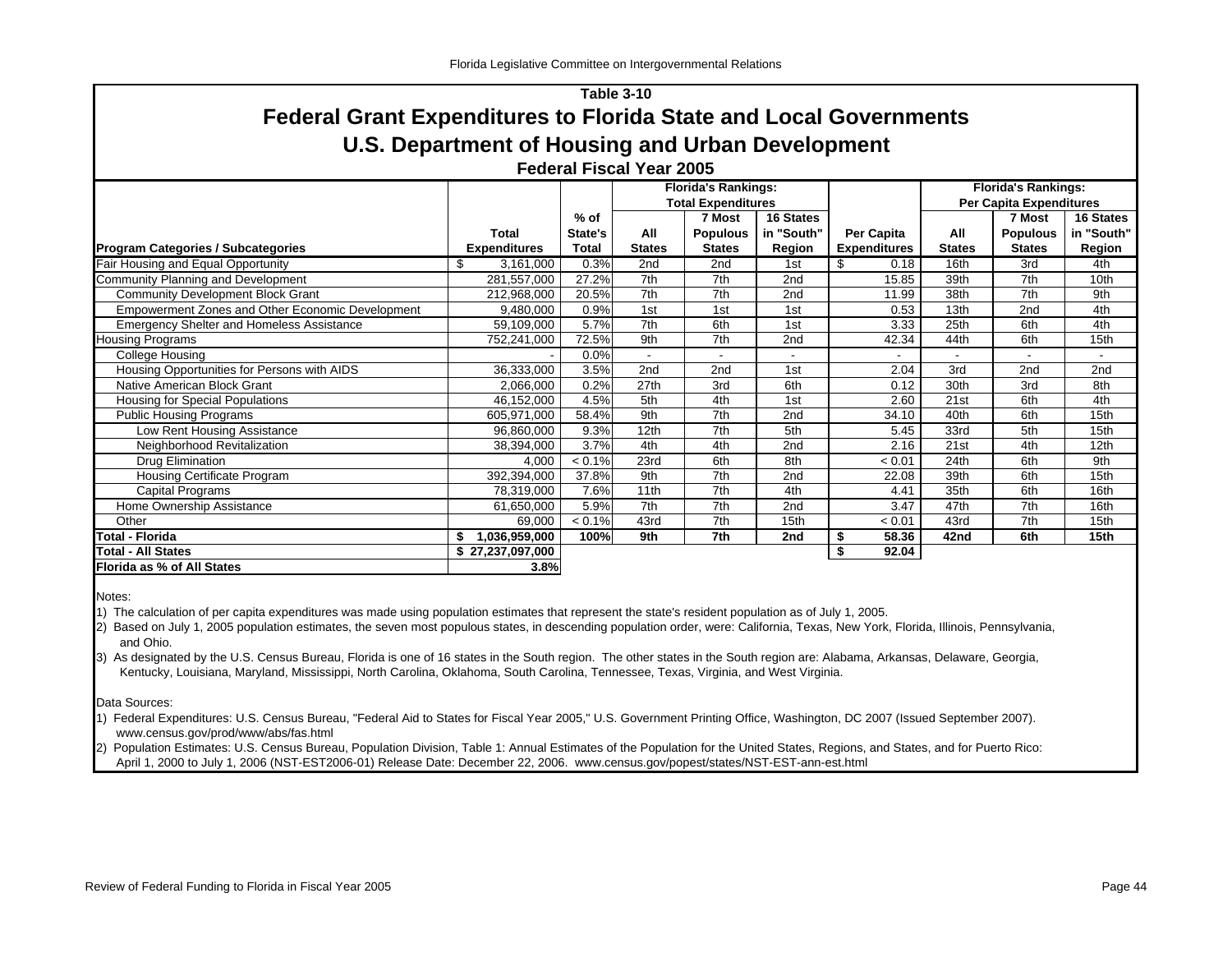| Table 3-11                                                                                                                           |                                                                                                                      |              |                                 |                            |                  |                     |                |                                |                  |  |  |  |  |  |
|--------------------------------------------------------------------------------------------------------------------------------------|----------------------------------------------------------------------------------------------------------------------|--------------|---------------------------------|----------------------------|------------------|---------------------|----------------|--------------------------------|------------------|--|--|--|--|--|
| <b>Federal Grant Expenditures to Florida State and Local Governments</b>                                                             |                                                                                                                      |              |                                 |                            |                  |                     |                |                                |                  |  |  |  |  |  |
|                                                                                                                                      |                                                                                                                      |              |                                 |                            |                  |                     |                |                                |                  |  |  |  |  |  |
|                                                                                                                                      | U.S. Department of the Interior                                                                                      |              |                                 |                            |                  |                     |                |                                |                  |  |  |  |  |  |
|                                                                                                                                      |                                                                                                                      |              | <b>Federal Fiscal Year 2005</b> |                            |                  |                     |                |                                |                  |  |  |  |  |  |
|                                                                                                                                      |                                                                                                                      |              |                                 | <b>Florida's Rankings:</b> |                  |                     |                | <b>Florida's Rankings:</b>     |                  |  |  |  |  |  |
|                                                                                                                                      |                                                                                                                      |              |                                 | <b>Total Expenditures</b>  |                  |                     |                | <b>Per Capita Expenditures</b> |                  |  |  |  |  |  |
|                                                                                                                                      |                                                                                                                      | $%$ of       |                                 | 7 Most                     | <b>16 States</b> |                     |                | 7 Most                         | 16 States        |  |  |  |  |  |
|                                                                                                                                      | Total                                                                                                                | State's      | All                             | <b>Populous</b>            | in "South"       | Per Capita          | All            | <b>Populous</b>                | in "South"       |  |  |  |  |  |
| <b>Program Categories / Subcategories</b>                                                                                            | <b>Expenditures</b>                                                                                                  | <b>Total</b> | <b>States</b>                   | <b>States</b>              | Region           | <b>Expenditures</b> | <b>States</b>  | <b>States</b>                  | Region           |  |  |  |  |  |
| <b>Bureau of Indian Affairs</b>                                                                                                      | 3,316,000                                                                                                            | 10.8%        | 20 <sub>th</sub>                | 3rd                        | 3rd              | 0.19<br>\$          | 29th           | 3rd                            | 6th              |  |  |  |  |  |
| <b>Bureau of Land Management</b>                                                                                                     | 2,892,000                                                                                                            | 9.5%         | 13th                            | 2nd                        | 1st              | 0.16                | 30th           | 2nd                            | 9th              |  |  |  |  |  |
| 9.5%<br>13th<br>30th<br>Payments in Lieu of Taxes<br>2,892,000<br>2nd<br>1st<br>0.16<br>2nd<br>9th<br><b>Shared Revenues</b><br>0.0% |                                                                                                                      |              |                                 |                            |                  |                     |                |                                |                  |  |  |  |  |  |
|                                                                                                                                      |                                                                                                                      |              |                                 |                            |                  |                     |                |                                |                  |  |  |  |  |  |
| Bureau of Reclamation<br>0.0%<br>$\blacksquare$                                                                                      |                                                                                                                      |              |                                 |                            |                  |                     |                |                                |                  |  |  |  |  |  |
| <b>Fish and Wildlife Service</b>                                                                                                     | 19,200,000                                                                                                           | 62.8%        | 9th                             | 3rd                        | 3rd              | 1.08                | 46th           | 4th                            | 16th             |  |  |  |  |  |
| <b>Wildlife Conservation and Restoration</b>                                                                                         | 9,002,000                                                                                                            | 29.4%        | 12th                            | 3rd                        | 5th              | 0.51                | 46th           | 4th                            | 16th             |  |  |  |  |  |
| Sport Fish Restoration                                                                                                               | 8,067,000                                                                                                            | 26.4%        | 7th                             | 3rd                        | 2 <sub>nd</sub>  | 0.45                | 45th           | 4th                            | 16th             |  |  |  |  |  |
| Other                                                                                                                                | 2,131,000                                                                                                            | 7.0%         | 1 <sub>st</sub>                 | 1st                        | 1st              | 0.12                | 5th            | 1st                            | 2nd              |  |  |  |  |  |
| <b>Minerals Management Service</b>                                                                                                   | 286.000                                                                                                              | 0.9%         | 21st                            | 3rd                        | 7th              | 0.02                | 23rd           | 3rd                            | 8th              |  |  |  |  |  |
| Minerals Leasing Act                                                                                                                 | 286.000                                                                                                              | 0.9%         | 19th                            | 3rd                        | 6th              | 0.02                | 21st           | 3rd                            | 7th              |  |  |  |  |  |
| Other                                                                                                                                |                                                                                                                      | 0.0%         |                                 |                            |                  |                     |                |                                |                  |  |  |  |  |  |
| <b>National Park Service</b>                                                                                                         | 4,886,000                                                                                                            | 16.0%        | 4th                             | 4th                        | 2nd              | 0.27                | 45th           | 5th                            | 14th             |  |  |  |  |  |
| <b>Historic Preservation</b>                                                                                                         | 949.000                                                                                                              | 3.1%         | 10th                            | 6th                        | 5th              | 0.05                | 47th           | 4th                            | 15th             |  |  |  |  |  |
| Other                                                                                                                                | 3,937,000                                                                                                            | 12.9%        | 4th                             | 4th                        | 4th              | 0.22                | 41st           | 5th                            | 13 <sub>th</sub> |  |  |  |  |  |
| Office of Surface Mining, Reclamation, and Enforcement                                                                               |                                                                                                                      | 0.0%         | $\blacksquare$                  | $\blacksquare$             |                  |                     |                | $\blacksquare$                 |                  |  |  |  |  |  |
| <b>Abandoned Mine Reclamation</b>                                                                                                    |                                                                                                                      | 0.0%         | $\overline{a}$                  | ٠                          |                  | $\sim$              | $\overline{a}$ |                                |                  |  |  |  |  |  |
| Other                                                                                                                                |                                                                                                                      | 0.0%         |                                 |                            |                  |                     |                |                                |                  |  |  |  |  |  |
| <b>Office of Insular Affairs</b>                                                                                                     | 0.0%<br>$\overline{\phantom{a}}$<br>$\overline{\phantom{a}}$<br>$\overline{\phantom{a}}$<br>$\overline{\phantom{a}}$ |              |                                 |                            |                  |                     |                |                                |                  |  |  |  |  |  |
| <b>Total - Florida</b>                                                                                                               | 30,580,000<br>\$                                                                                                     | 100%         | 24 <sub>th</sub>                | 4th                        | 7th              | 1.72<br>\$          | 48th           | 6th                            | 16th             |  |  |  |  |  |
| <b>Total - All States</b>                                                                                                            | \$<br>3,843,922,000                                                                                                  |              |                                 |                            |                  | \$<br>12.99         |                |                                |                  |  |  |  |  |  |
| <b>IFlorida as % of All States</b>                                                                                                   | 0.8%                                                                                                                 |              |                                 |                            |                  |                     |                |                                |                  |  |  |  |  |  |

Notes:

1) The calculation of per capita expenditures was made using population estimates that represent the state's resident population as of July 1, 2005.

2) Based on July 1, 2005 population estimates, the seven most populous states, in descending population order, were: California, Texas, New York, Florida, Illinois, Pennsylvania, and Ohio.

3) As designated by the U.S. Census Bureau, Florida is one of 16 states in the South region. The other states in the South region are: Alabama, Arkansas, Delaware, Georgia, Kentucky, Louisiana, Maryland, Mississippi, North Carolina, Oklahoma, South Carolina, Tennessee, Texas, Virginia, and West Virginia.

Data Sources:

1) Federal Expenditures: U.S. Census Bureau, "Federal Aid to States for Fiscal Year 2005," U.S. Government Printing Office, Washington, DC 2007 (Issued September 2007). www.census.gov/prod/www/abs/fas.html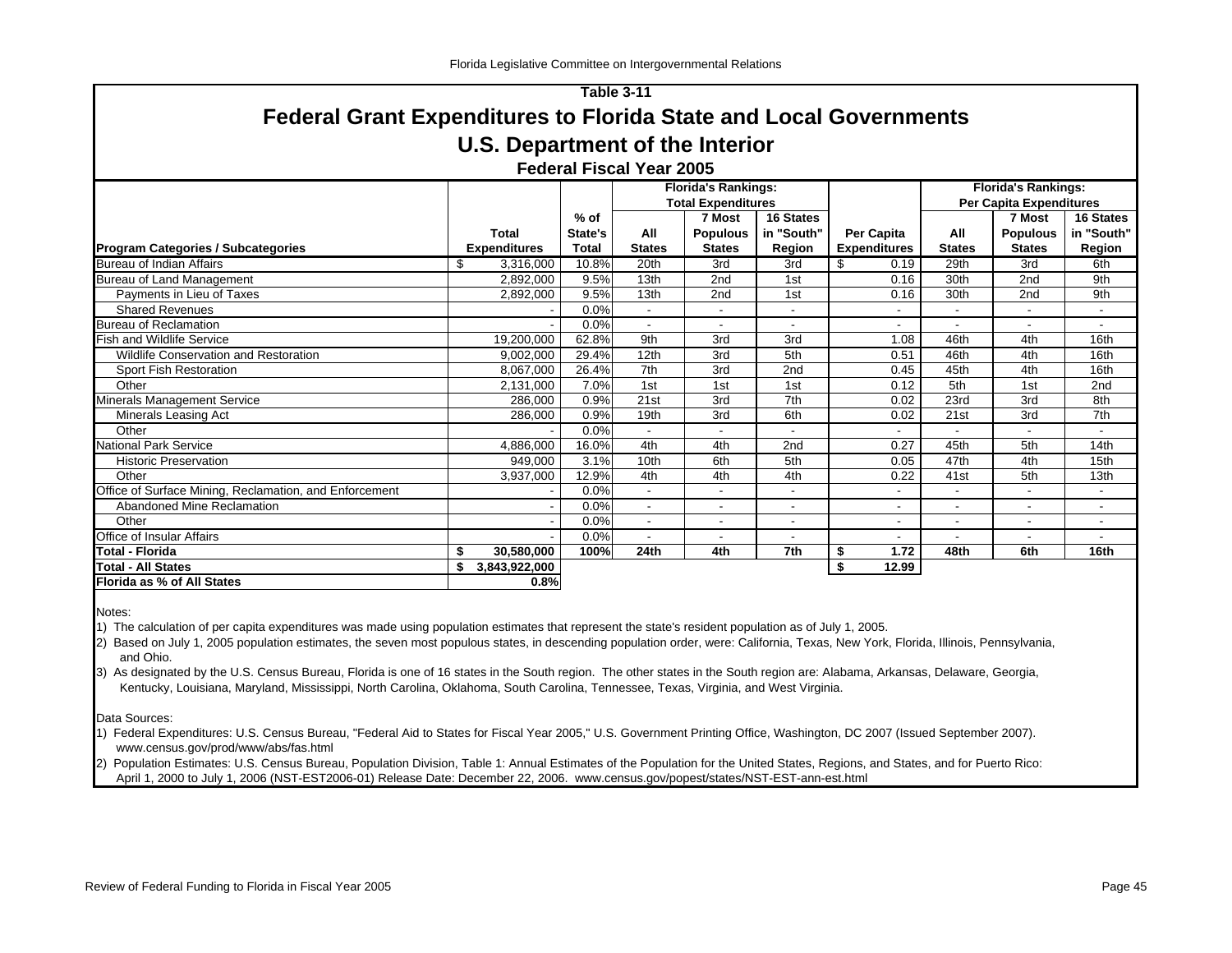| Table 3-12                                                               |  |
|--------------------------------------------------------------------------|--|
| <b>Federal Grant Expenditures to Florida State and Local Governments</b> |  |
| <b>U.S. Department of Justice</b>                                        |  |

#### **Federal Fiscal Year 2005**

|                                             |                     |         | <b>Florida's Rankings:</b><br><b>Total Expenditures</b> |                 |                  |                     |               | <b>Florida's Rankings:</b>     |                  |
|---------------------------------------------|---------------------|---------|---------------------------------------------------------|-----------------|------------------|---------------------|---------------|--------------------------------|------------------|
|                                             |                     |         |                                                         |                 |                  |                     |               | <b>Per Capita Expenditures</b> |                  |
|                                             |                     | $%$ of  |                                                         | 7 Most          | <b>16 States</b> |                     |               | 7 Most                         | 16 States        |
|                                             | Total               | State's | All                                                     | <b>Populous</b> | in "South"       | Per Capita          | All           | <b>Populous</b>                | in "South"       |
| <b>Program Categories / Subcategories</b>   | <b>Expenditures</b> | Total   | <b>States</b>                                           | <b>States</b>   | Region           | <b>Expenditures</b> | <b>States</b> | <b>States</b>                  | Region           |
| <b>Federal Prison System</b>                | 576,000<br>\$       | 0.4%    | 3rd                                                     | 1st             | 2 <sub>nd</sub>  | 0.03<br>£.          | 9th           | 1st                            | 4th              |
| Office of Asset Forfeiture                  | 27,377,000          | 18.7%   | 3rd                                                     | 3rd             | 1st              | 1.54                | 6th           | 2 <sub>nd</sub>                | 3rd              |
| Office of Justice Programs                  | 118,555,000         | 80.9%   | 10th                                                    | 4th             | 3rd              | 6.67                | 27th          | 2 <sub>nd</sub>                | 7th              |
| Corrections, Probation, and Parole          | 22,910,000          | 15.6%   | 5th                                                     | 2nd             | 2nd              | 1.29                | 8th           | 2nd                            | 2nd              |
| Crime Victims Programs                      | 20,373,000          | 13.9%   | 7th                                                     | 4th             | 3rd              | 1.15                | 12th          | 3rd                            | 5th              |
| Education, Research, and Statistics Program | 21,880,000          | 14.9%   | 2nd                                                     | 2nd             | 1 <sub>st</sub>  | 1.23                | 8th           | 1st                            | 3rd              |
| Juvenile Justice Programs                   | 10,982,000          | 7.5%    | 7th                                                     | 3rd             | 2nd              | 0.62                | 27th          | 3rd                            | 8th              |
| Law Enforcement Assistance                  | 42,410,000          | 28.9%   | 12th                                                    | 3rd             | 6th              | 2.39                | 41st          | 5th                            | 13 <sub>th</sub> |
| <b>Bulletproof Vests</b>                    | 1,048,000           | 0.7%    | 5th                                                     | 4th             | 2 <sub>nd</sub>  | 0.06                | 35th          | 5th                            | 10th             |
| Community Oriented Policing Program (COPS)  | 2,006,000           | 1.4%    | 31st                                                    | 5th             | 10 <sub>th</sub> | 0.11                | 43rd          | 5th                            | 15th             |
| Law Enforcement Block Grant                 | 5,318,000           | 3.6%    | 4th                                                     | 3rd             | 3rd              | 0.30                | 4th           | 2 <sub>nd</sub>                | 3rd              |
| Violence Against Women and Children         | 11,262,000          | 7.7%    | 5th                                                     | 3rd             | 1st              | 0.69                | 34th          | 4th                            | 10th             |
| Weed and Seed                               | 646,000             | 0.4%    | 13th                                                    | 5th             | 4th              | 0.04                | 30th          | 5th                            | 12 <sub>th</sub> |
| Other                                       | 426.000             | 0.3%    | 26th                                                    | 6th             | 7th              | 0.02                | 44th          | 6th                            | 12th             |
| Substance Abuse Programs                    | 11,846,000          | 8.1%    | 15th                                                    | 4th             | 5th              | 0.67                | 32nd          | 3rd                            | 12th             |
| Other                                       | 8,858,000           | 6.0%    | 2 <sub>nd</sub>                                         | 2 <sub>nd</sub> | 2 <sub>nd</sub>  | 0.50                | 18th          | 2 <sub>nd</sub>                | 6th              |
| Total - Florida                             | S<br>146,508,000    | 100%    | 9th                                                     | 4th             | 3rd              | 8.25                | 25th          | 2nd                            | 7th              |
| <b>Total - All States</b>                   | 3,874,746,000       |         |                                                         |                 |                  | 13.09<br>\$         |               |                                |                  |
| <b>Florida as % of All States</b>           | 3.8%                |         |                                                         |                 |                  |                     |               |                                |                  |

Notes:

1) The calculation of per capita expenditures was made using population estimates that represent the state's resident population as of July 1, 2005.

2) Based on July 1, 2005 population estimates, the seven most populous states, in descending population order, were: California, Texas, New York, Florida, Illinois, Pennsylvania, and Ohio.

3) As designated by the U.S. Census Bureau, Florida is one of 16 states in the South region. The other states in the South region are: Alabama, Arkansas, Delaware, Georgia, Kentucky, Louisiana, Maryland, Mississippi, North Carolina, Oklahoma, South Carolina, Tennessee, Texas, Virginia, and West Virginia.

Data Sources:

1) Federal Expenditures: U.S. Census Bureau, "Federal Aid to States for Fiscal Year 2005," U.S. Government Printing Office, Washington, DC 2007 (Issued September 2007). www.census.gov/prod/www/abs/fas.html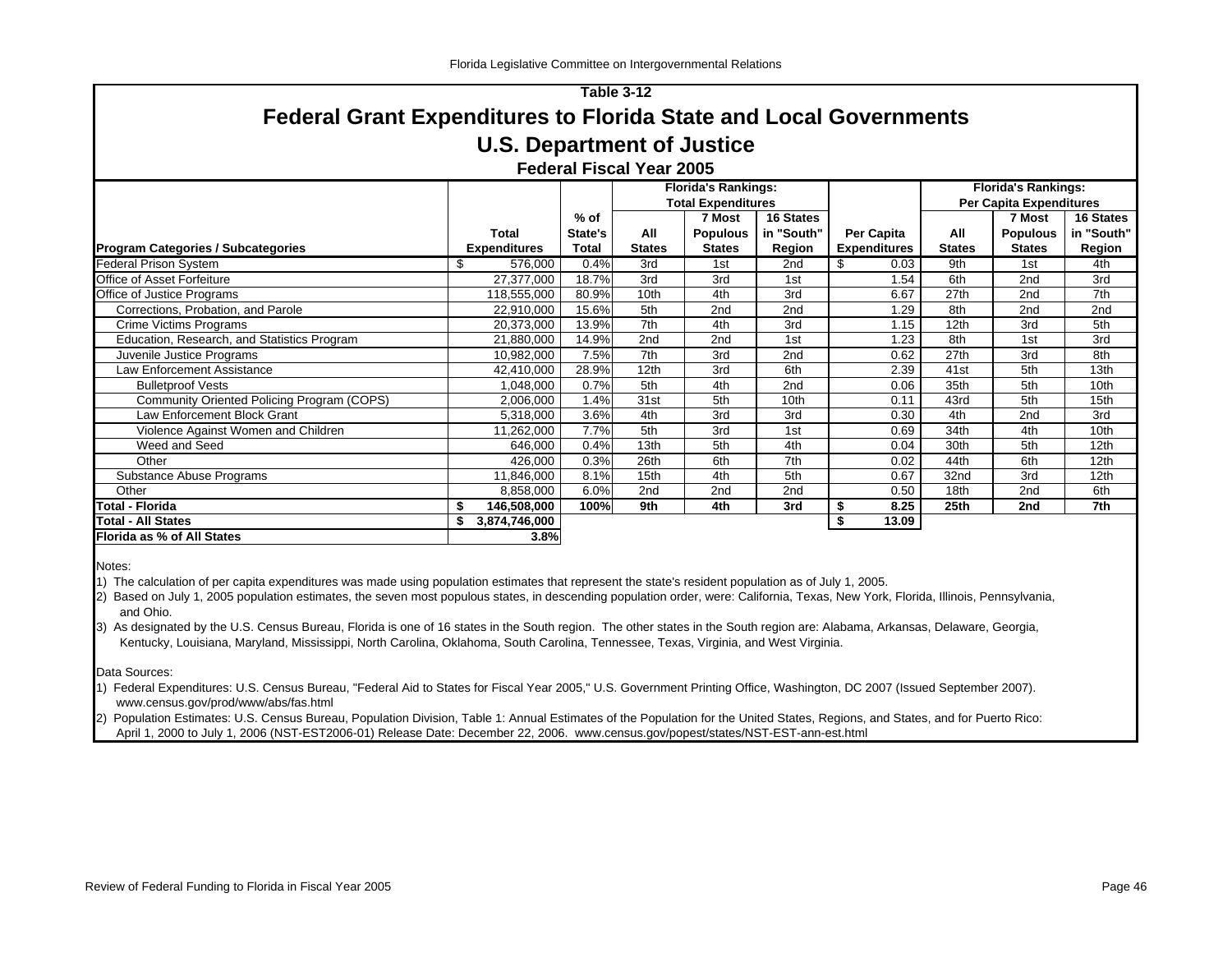# **Table 3-13U.S. Department of Labor Federal Grant Expenditures to Florida State and Local Governments**

### **Federal Fiscal Year 2005**

|                                                     |                     |           |                  | <b>Florida's Rankings:</b> |                  |                     | <b>Florida's Rankings:</b> |                                |                  |  |  |
|-----------------------------------------------------|---------------------|-----------|------------------|----------------------------|------------------|---------------------|----------------------------|--------------------------------|------------------|--|--|
|                                                     |                     |           |                  | <b>Total Expenditures</b>  |                  |                     |                            | <b>Per Capita Expenditures</b> |                  |  |  |
|                                                     |                     | $%$ of    |                  | 7 Most                     | <b>16 States</b> |                     |                            | 7 Most                         | 16 States        |  |  |
|                                                     | Total               | State's   | All              | <b>Populous</b>            | in "South"       | Per Capita          | All                        | <b>Populous</b>                | in "South"       |  |  |
| <b>Program Categories / Subcategories</b>           | <b>Expenditures</b> | Total     | <b>States</b>    | <b>States</b>              | Region           | <b>Expenditures</b> | <b>States</b>              | <b>States</b>                  | Region           |  |  |
| Bureau of Labor Statistics                          | 3.416.000           | 1.0%      | 4th              | 4th                        | 2nd              | 0.19                | 49th                       | 6th                            | 15th             |  |  |
| <b>Employment and Training Administration</b>       | 310.415.000         | 95.4%     | 8th              | 7th                        | 2nd              | 17.47               | 50th                       | 7th                            | 16th             |  |  |
| State Unemployment Insurance and Employment Service | 115.026.000         | 35.3%     | 9th              | 7th                        | 2nd              | 6.47                | 50th                       | 7th                            | 16th             |  |  |
| Workforce Investment                                | 163,480,000         | 50.2%     | 4th              | 4th                        | 2nd              | 9.20                | 29th                       | 7th                            | 10th             |  |  |
| Other                                               | 31.909.000          | 9.8%      | 14th             | 7th                        | 5th              | 1.80                | 45th                       | 6th                            | 16th             |  |  |
| Mine Safety Health and Administration               | 140.000             | $< 0.1\%$ | 22nd             | 6th                        | 7th              | 0.01                | 45th                       | 7th                            | 15 <sub>th</sub> |  |  |
| Occupational Health and Safety Administration       | 2.079.000           | 0.6%      | 13 <sub>th</sub> | 3rd                        | 6th              | 0.12                | 26th                       | 3rd                            | 7th              |  |  |
| Veterans Employment and Training Administration     | 9.453.000           | 2.9%      | 4th              | 4th                        | 2 <sub>nd</sub>  | 0.53                | 43rd                       | 6th                            | 14 <sub>th</sub> |  |  |
| Total - Florida                                     | 325.503.000         | 100%      | 8th              | 7th                        | 2nd              | 18.32               | 50th                       | 7th                            | 16th             |  |  |
| Total - All States                                  | 8,056,450,000       |           |                  |                            |                  | 27.22               |                            |                                |                  |  |  |
| <b>IFlorida as % of All States</b>                  | 4.0%                |           |                  |                            |                  |                     |                            |                                |                  |  |  |

Notes:

1) The calculation of per capita expenditures was made using population estimates that represent the state's resident population as of July 1, 2005.

2) Based on July 1, 2005 population estimates, the seven most populous states, in descending population order, were: California, Texas, New York, Florida, Illinois, Pennsylvania, and Ohio.

3) As designated by the U.S. Census Bureau, Florida is one of 16 states in the South region. The other states in the South region are: Alabama, Arkansas, Delaware, Georgia, Kentucky, Louisiana, Maryland, Mississippi, North Carolina, Oklahoma, South Carolina, Tennessee, Texas, Virginia, and West Virginia.

Data Sources:

1) Federal Expenditures: U.S. Census Bureau, "Federal Aid to States for Fiscal Year 2005," U.S. Government Printing Office, Washington, DC 2007 (Issued September 2007). www.census.gov/prod/www/abs/fas.html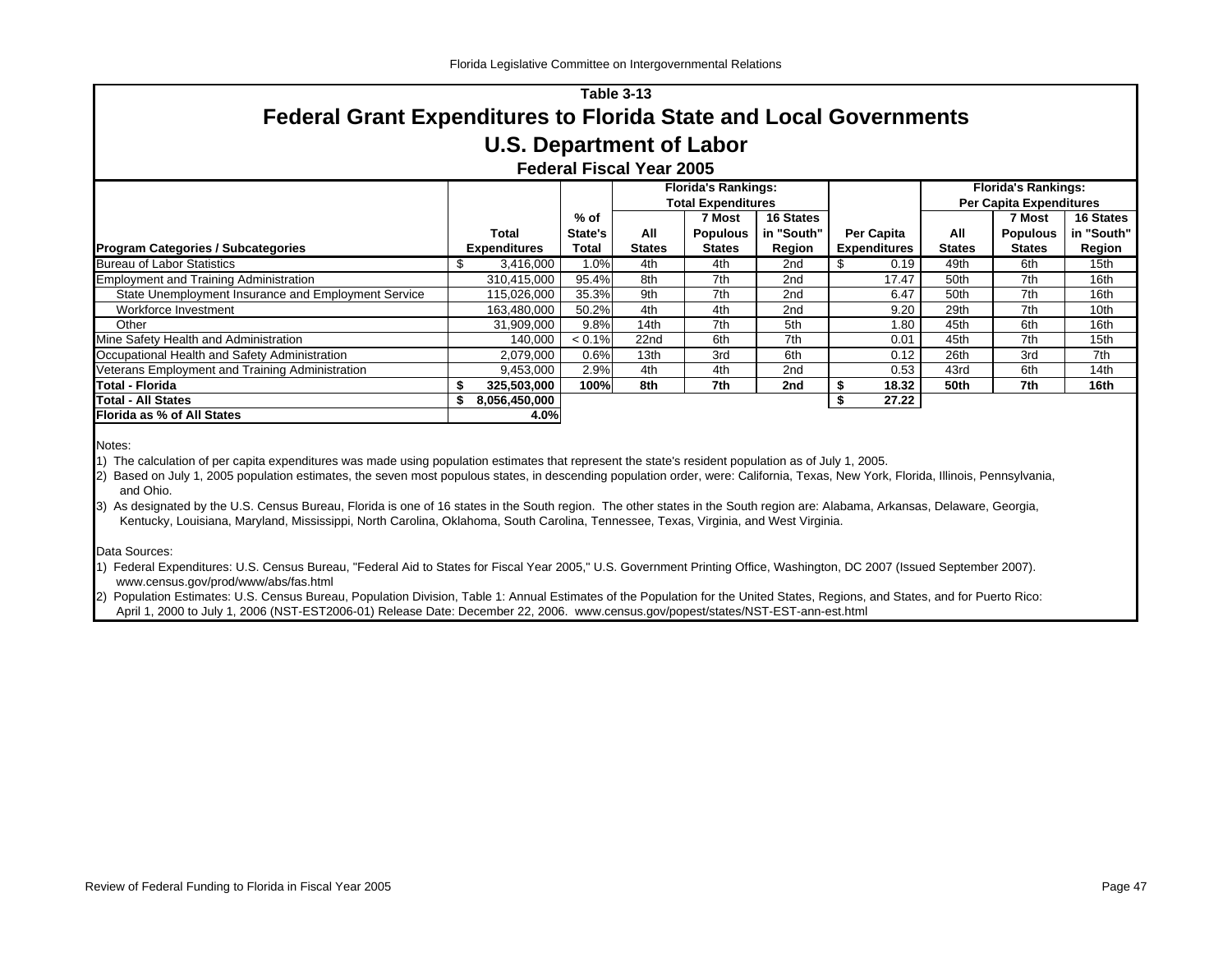# **Table 3-14U.S. Department of Transportation Federal Grant Expenditures to Florida State and Local Governments**

### **Federal Fiscal Year 2005**

|                                                |                     |           |                  | <b>Florida's Rankings:</b> |                  |                     |                  | <b>Florida's Rankings:</b>     |                  |
|------------------------------------------------|---------------------|-----------|------------------|----------------------------|------------------|---------------------|------------------|--------------------------------|------------------|
|                                                |                     |           |                  | <b>Total Expenditures</b>  |                  |                     |                  | <b>Per Capita Expenditures</b> |                  |
|                                                |                     | $%$ of    |                  | 7 Most                     | <b>16 States</b> |                     |                  | 7 Most                         | 16 States        |
|                                                | Total               | State's   | All              | <b>Populous</b>            | in "South"       | Per Capita          | All              | <b>Populous</b>                | in "South"       |
| <b>Program Categories / Subcategories</b>      | <b>Expenditures</b> | Total     | <b>States</b>    | <b>States</b>              | Region           | <b>Expenditures</b> | <b>States</b>    | <b>States</b>                  | Region           |
| <b>Federal Aviation Administration</b>         | 133.766.000         | 6.2%      | 4th              | 3rd                        | 2nd              | 7.53                | 37th             | 4th                            | 13th             |
| Federal Highway Administration                 | 1.744.108.000       | 80.2%     | 3rd              | 3rd                        | 2 <sub>nd</sub>  | 98.16               | 34th             | 3rd                            | 14th             |
| <b>Demonstration Projects</b>                  | 21,835,000          | 1.0%      | 3rd              | 1st                        | 3rd              | 1.23                | 15 <sub>th</sub> | 1st                            | 5th              |
| <b>Highway Trust Fund</b>                      | 1.721.890.000       | 79.2%     | 3rd              | 3rd                        | 2nd              | 96.91               | 33rd             | 3rd                            | 13 <sub>th</sub> |
| Other                                          | 383,000             | $< 0.1\%$ | 29th             | 4th                        | 11th             | 0.02                | 34th             | 4th                            | 11th             |
| <b>Federal Railroad Administration</b>         | 858,000             | $< 0.1\%$ | 2nd              | 1st                        | 1st              | 0.05                | 4th              | 1st                            | 1st              |
| <b>Federal Transit Administration</b>          | 283,978,000         | 13.1%     | 8th              | 6th                        | 2 <sub>nd</sub>  | 15.98               | 25th             | 6th                            | 4th              |
| National Highway Traffic Safety Administration | 11.544.000          | 0.5%      | 13 <sub>th</sub> | 7th                        | 4th              | 0.65                | 49th             | 7th                            | 16th             |
| Research and Special Projects Administration   | 685,000             | $< 0.1\%$ | 26th             | 7th                        | 10th             | 0.04                | 50th             | 7th                            | 16th             |
| Total - Florida                                | 2,174,939,000       | 100%      | 4th              | 4th                        | 2nd              | 122.41              | 39th             | 5th                            | 14th             |
| Total - All States                             | 41,389,276,000      |           |                  |                            |                  | 139.86              |                  |                                |                  |
| <b>IFlorida as % of All States</b>             | 5.3%                |           |                  |                            |                  |                     |                  |                                |                  |

Notes:

1) The calculation of per capita expenditures was made using population estimates that represent the state's resident population as of July 1, 2005.

2) Based on July 1, 2005 population estimates, the seven most populous states, in descending population order, were: California, Texas, New York, Florida, Illinois, Pennsylvania, and Ohio.

3) As designated by the U.S. Census Bureau, Florida is one of 16 states in the South region. The other states in the South region are: Alabama, Arkansas, Delaware, Georgia, Kentucky, Louisiana, Maryland, Mississippi, North Carolina, Oklahoma, South Carolina, Tennessee, Texas, Virginia, and West Virginia.

Data Sources:

1) Federal Expenditures: U.S. Census Bureau, "Federal Aid to States for Fiscal Year 2005," U.S. Government Printing Office, Washington, DC 2007 (Issued September 2007). www.census.gov/prod/www/abs/fas.html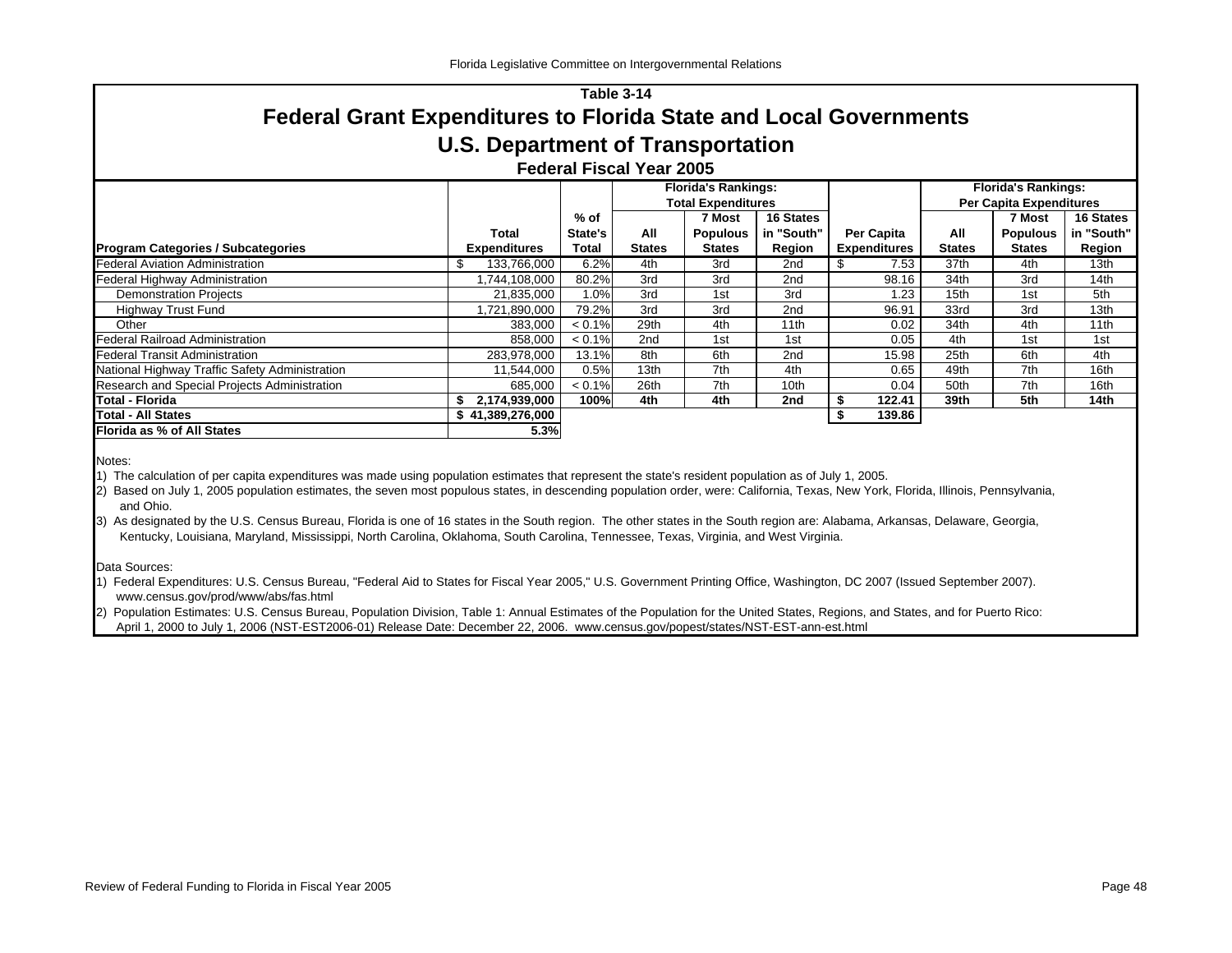# **Table 3-15U.S. Department of the Treasury Federal Grant Expenditures to Florida State and Local Governments**

#### **Federal Fiscal Year 2005**

|                                           | <b>Florida's Rankings:</b><br><b>Total Expenditures</b> |                              |                            |                      |                                            |                                     |  |                                          |                      | <b>Florida's Rankings:</b><br><b>Per Capita Expenditures</b> |                                   |
|-------------------------------------------|---------------------------------------------------------|------------------------------|----------------------------|----------------------|--------------------------------------------|-------------------------------------|--|------------------------------------------|----------------------|--------------------------------------------------------------|-----------------------------------|
| <b>Program Categories / Subcategories</b> |                                                         | Total<br><b>Expenditures</b> | $%$ of<br>State's<br>Total | All<br><b>States</b> | 7 Most<br><b>Populous</b><br><b>States</b> | 16 States<br>l in "South"<br>Region |  | <b>Per Capita</b><br><b>Expenditures</b> | All<br><b>States</b> | 7 Most<br><b>Populous</b><br><b>States</b>                   | 16 States<br>in "South"<br>Region |
| Asset Forfeiture Fund                     |                                                         | 6,054,000                    | 98.7%                      | 4th                  | 3rd                                        | 2 <sub>nd</sub>                     |  | 0.34                                     | 10th                 | 3rd                                                          | 5th                               |
| Other                                     |                                                         | 15.000                       | 0.2%                       | 27 <sub>th</sub>     | 4th                                        | 7th                                 |  | < 0.01                                   | 37th                 | 4th                                                          | 12th                              |
| Total - Florida                           |                                                         | 6.132.000                    | 100%                       | 5th                  | 4th                                        | 2nd                                 |  | 0.35                                     | 10th                 | 3rd                                                          | 5th                               |
| Total - All States                        |                                                         | 75.222.000                   |                            |                      |                                            |                                     |  | 0.25                                     |                      |                                                              |                                   |
| Florida as % of All States                |                                                         | 8.2%                         |                            |                      |                                            |                                     |  |                                          |                      |                                                              |                                   |

Notes:

1) The calculation of per capita expenditures was made using population estimates that represent the state's resident population as of July 1, 2005.

2) Based on July 1, 2005 population estimates, the seven most populous states, in descending population order, were: California, Texas, New York, Florida, Illinois, Pennsylvania, and Ohio.

3) As designated by the U.S. Census Bureau, Florida is one of 16 states in the South region. The other states in the South region are: Alabama, Arkansas, Delaware, Georgia, Kentucky, Louisiana, Maryland, Mississippi, North Carolina, Oklahoma, South Carolina, Tennessee, Texas, Virginia, and West Virginia.

Data Sources:

1) Federal Expenditures: U.S. Census Bureau, "Federal Aid to States for Fiscal Year 2005," U.S. Government Printing Office, Washington, DC 2007 (Issued September 2007). www.census.gov/prod/www/abs/fas.html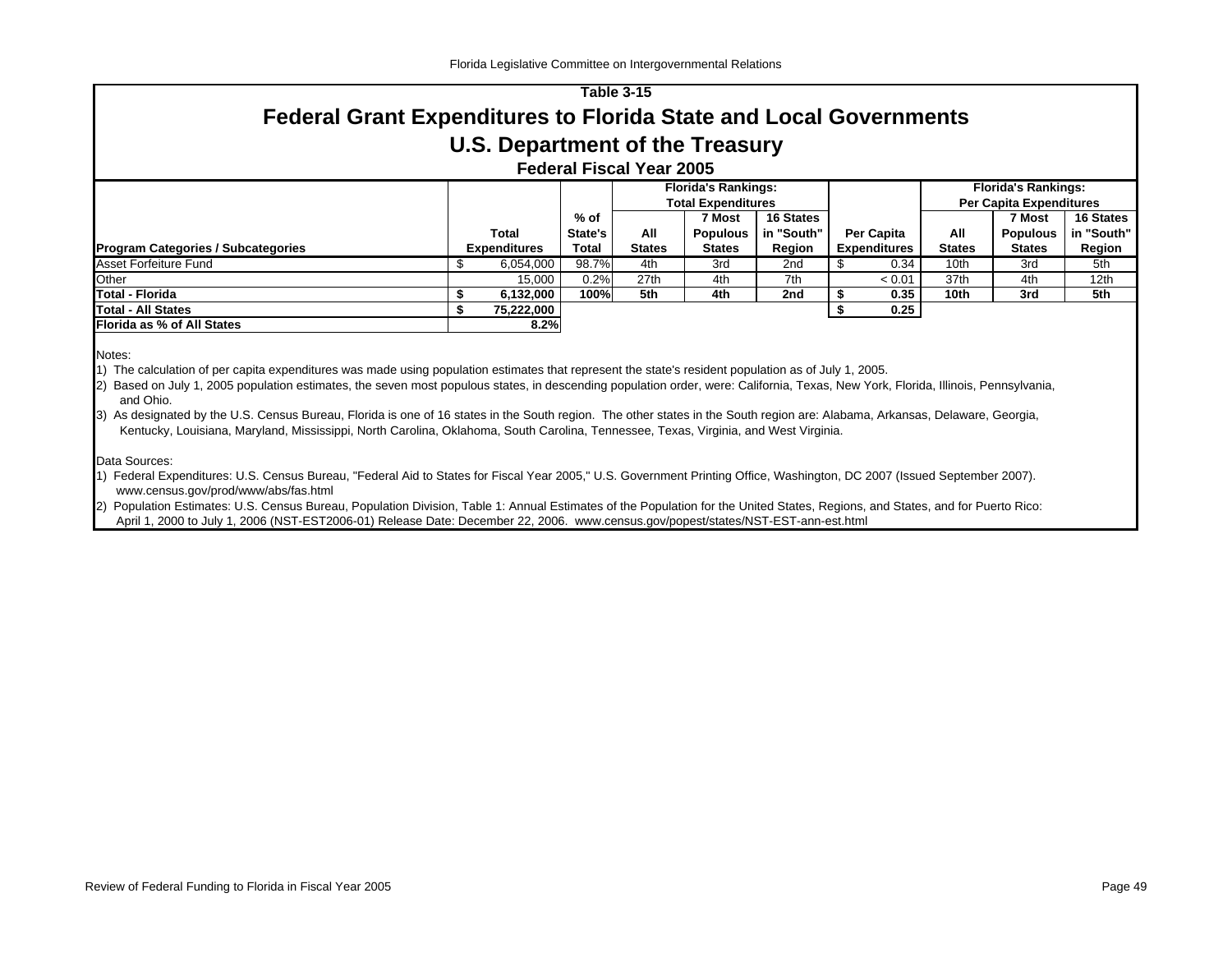|                                                                                                                                          |                |                      |                |                                 |          |                               |      |                                                                                                                                  | Table 3-16 |                                           |              |                                |                |                               |                |                                      |              |                                      |     |                                      |
|------------------------------------------------------------------------------------------------------------------------------------------|----------------|----------------------|----------------|---------------------------------|----------|-------------------------------|------|----------------------------------------------------------------------------------------------------------------------------------|------------|-------------------------------------------|--------------|--------------------------------|----------------|-------------------------------|----------------|--------------------------------------|--------------|--------------------------------------|-----|--------------------------------------|
|                                                                                                                                          |                |                      |                |                                 |          |                               |      | Total Federal Grant Expenditures to Florida's State and Local Governments by Federal Agency<br>Federal Fiscal Years 1996 to 2005 |            |                                           |              |                                |                |                               |                |                                      |              |                                      |     |                                      |
| <b>Federal Department / Agency</b>                                                                                                       |                | 1996                 |                | 1997                            |          | 1998                          |      | 1999                                                                                                                             |            | 2000                                      |              | 2001                           |                | 2002                          |                | 2003                                 |              | 2004                                 |     | 2005                                 |
| Agriculture<br><b>Total Expenditures</b><br>% Change From Prior Year                                                                     | \$             | 727,798,000          | \$             | 793,313,000<br>9.0%             | \$       | 829,750,000<br>4.6%           | \$   | 869,936,000<br>4.8%                                                                                                              | \$         | 827,812,000<br>$-4.8%$                    | \$           | 863,661,000<br>4.3%            | \$             | 980,605,000<br>13.5%          | \$             | 972,874,000<br>$-0.8%$               | \$           | 1,015,824,000<br>4.4%                | \$  | 1,051,130,000<br>3.5%                |
| FL's Ranking Among the States<br>ommerce<br><b>Total Expenditures</b>                                                                    | \$             | 4th<br>38,660,000    | $\mathfrak{s}$ | 4th<br>34,210,000               | <b>S</b> | 4th<br>28,421,000             | \$   | 4th<br>28,792,000                                                                                                                | \$.        | 4th<br>29,088,000                         | \$           | 4th<br>36,850,000              | $\mathfrak{L}$ | 4th<br>46,248,000             | \$             | 4th<br>24,205,000                    | $\mathbf{s}$ | 4th<br>34,898,000                    | \$. | 4th<br>25,904,000                    |
| % Change From Prior Year<br>FL's Ranking Among the States<br>Corporation for National and Community                                      |                | 2nd                  |                | $-11.5%$<br>7th                 |          | $-16.9%$<br>7th               |      | 1.3%<br>6th                                                                                                                      |            | 1.0%<br>8th                               |              | 26.7%<br>7th                   |                | 25.5%<br>5th                  |                | $-47.7%$<br>11th                     |              | 44.2%<br>7th                         |     | $-25.8%$<br>9th                      |
| <b>Service</b><br><b>Total Expenditures</b><br>% Change From Prior Year<br>FL's Ranking Among the States                                 |                | <b>NA</b>            |                | <b>NA</b>                       |          | <b>NA</b>                     |      | <b>NA</b>                                                                                                                        | \$.        | 15,987,000<br>5th                         | $\mathbf{s}$ | 11,098,000<br>$-30.69$<br>10th | \$.            | 4,172,000<br>$-62.4%$<br>12th | <b>S</b>       | 2,835,000<br>$-32.0%$<br>17th        | \$           | 1,693,000<br>$-40.3%$<br>18th        | \$  | 1,959,000<br>15.7%<br>18th           |
| orporation for Public Broadcasting<br><b>Total Expenditures</b><br>% Change From Prior Year                                              | \$             | 2,726,000            | \$             | 10,661,000<br>291.1%            | - \$     | 10,163,000<br>$-4.7%$         | \$   | 9,848,000<br>$-3.1%$                                                                                                             | \$         | 11,805,000<br>19.9%                       | \$           | 13,666,000<br>15.8%            | \$.            | 14,771,000<br>8.1%            | <b>S</b>       | 12,811,000<br>$-13.3%$               | \$           | 13,314,000<br>3.9%                   | s.  | 13,314,000<br>0.0%                   |
| FL's Ranking Among the States<br>Defense<br><b>Total Expenditures</b><br>% Change From Prior Year                                        | $\mathfrak{L}$ | 15th<br>2,041,000    | \$             | 5th<br>7,453,000<br>265.2%      | <b>S</b> | 6th<br>3,402,000<br>$-54.4%$  | - \$ | 6th<br>162,000<br>$-95.2%$                                                                                                       | \$         | 5th<br>171,000<br>5.6%                    | l S          | 4th<br>6,622,000<br>3772.5%    | \$             | 5th<br>1,507,000<br>$-77.2%$  | \$             | 4th<br>289,000<br>$-80.8%$           | \$           | 6th<br>6,000<br>$-97.99$             | \$  | 6th<br>14,817,000<br>246850.0%       |
| FL's Ranking Among the States<br>ducation<br><b>Total Expenditures</b>                                                                   | \$             | 35th<br>670,655,000  | $\mathfrak{s}$ | 8th<br>740,893,000              | S        | 20th<br>1,074,145,000         | - \$ | 43rd<br>1,021,054,000                                                                                                            | \$.        | 36th<br>1,154,177,000                     | \$           | 8th<br>1,199,151,000           | $\mathfrak{L}$ | 25th<br>1,553,340,000         | <b>S</b>       | 39th<br>1,646,297,000                | \$.          | 46th<br>1,814,563,000                | s.  | 6th<br>1,985,213,000                 |
| % Change From Prior Year<br>FL's Ranking Among the States<br>lection Assistance Commission                                               |                | 4th                  |                | 10.5%<br>5th                    |          | 45.0%<br>3rd                  |      | $-4.9%$<br>4th                                                                                                                   |            | 13.0%<br>4th                              |              | 3.9%<br>4th                    |                | 29.5%<br>4th                  |                | 6.0%<br>4th                          |              | 10.2%<br>4th                         |     | 9.4%<br>4th                          |
| <b>Total Expenditures</b><br>% Change From Prior Year<br>FL's Ranking Among the States                                                   |                | <b>NA</b>            |                | <b>NA</b>                       |          | <b>NA</b>                     |      | <b>NA</b>                                                                                                                        |            | <b>NA</b>                                 |              | <b>NA</b>                      |                | <b>NA</b>                     | <b>S</b>       | 26,029,000<br>6th                    | \$           | 47,417,000<br>82.2%<br>9th           | \$  | 85,085,000<br>79.4%<br>5th           |
| nergy<br><b>Total Expenditures</b><br>% Change From Prior Year<br>FL's Ranking Among the States                                          | \$             | 1,986,000<br>34th    | \$             | 4,918,000<br>147.6%<br>4th      | Ŝ.       | 5,216,000<br>6.1%<br>4th      | \$   | 2,564,000<br>$-50.8%$<br>22nd                                                                                                    | \$         | 1,922,000<br>$-25.0%$<br>35th             | \$           | 3,149,000<br>63.8%<br>27th     | \$             | 2,221,000<br>$-29.5%$<br>36th | <b>S</b>       | 10,950,000<br>393.0%<br>20th         | \$           | 12,297,000<br>12.3%<br>17th          | \$. | 11,596,000<br>$-5.7%$<br>16th        |
| <b>Invironmental Protection Agency</b><br><b>Total Expenditures</b><br>% Change From Prior Year                                          | \$             | 77,613,000<br>11th   | $\mathfrak{s}$ | 77,661,000<br>0.1%<br>9th       | <b>S</b> | 71,691,000<br>$-7.7%$<br>12th | \$   | 95,128,000<br>32.7%<br>10th                                                                                                      | \$         | 88,232,000<br>$-7.2%$<br>12 <sub>th</sub> | l \$         | 109,427,000<br>24.0%<br>10th   | $\mathfrak{L}$ | 129,107,000<br>18.0%<br>8th   | <b>S</b>       | 135,156,000<br>4.7%<br>10th          | \$           | 145,769,000<br>7.9%<br>9th           | s.  | 97,273,000<br>$-33.3%$               |
| FL's Ranking Among the States<br>qual Employment Opportunity<br>Commission<br><b>Total Expenditures</b>                                  | \$             | 951,000              | \$             | 988,000                         | - \$     | 1,136,000                     | -\$  | 893,000                                                                                                                          | \$         | 1,181,000                                 | $\mathbf{s}$ | 1,362,000                      | \$.            | 1,250,000                     | \$             | 1,275,000                            | \$           | 1,601,000                            | S.  | 10th<br>1,605,000                    |
| % Change From Prior Year<br>FL's Ranking Among the States<br>ederal Emergency Management Agency                                          |                | 7th                  |                | 3.9%<br>9th                     |          | 15.0%<br>9th                  |      | $-21.4%$<br>8th                                                                                                                  |            | 32.3%<br>8th                              |              | 15.3%<br>7th                   |                | $-8.2%$<br>9th                |                | 2.0%<br>9th                          |              | 25.6%<br>4th                         |     | 0.2%<br>4th                          |
| <b>Total Expenditures</b><br>% Change From Prior Year<br>FL's Ranking Among the States                                                   | \$             | 137,820,000<br>2nd   | \$.            | 99,978,000<br>$-27.5%$<br>11th  | \$       | 132,458,000<br>32.5%<br>3rd   | - \$ | 168,941,000<br>27.5%<br>2nd                                                                                                      | \$.        | 210,811,000<br>24.8%<br>3rd               | S.           | 157,770,000<br>$-25.29$<br>6th | \$.            | 177,643,000<br>12.6%<br>4th   |                | Refer to<br><b>Homeland Security</b> |              | Refer to<br><b>Homeland Security</b> |     | Refer to<br><b>Homeland Security</b> |
| lealth and Human Services<br><b>Total Expenditures</b><br>% Change From Prior Year<br>FL's Ranking Among the States                      | \$             | 4,765,354,000<br>7th | \$             | 4,529,224,000<br>$-5.0%$<br>7th | \$       | 5,197,789,000<br>14.8%<br>6th | - \$ | 5,825,280,000<br>12.1%<br>5th                                                                                                    | \$         | 6,370,651,000<br>9.4%<br>5th              | \$           | 7,362,945,000<br>15.6%<br>5th  | \$             | 8,355,365,000<br>13.5%<br>5th | - \$           | 9,968,790,000<br>19.3%<br>5th        | \$           | 10,560,497,000<br>5.9%<br>5th        | \$  | 10,393,124,000<br>$-1.6%$<br>5th     |
| <b>Iomeland Security</b><br><b>Total Expenditures</b><br>% Change From Prior Year                                                        |                | <b>NA</b>            |                | <b>NA</b>                       |          | <b>NA</b>                     |      | <b>NA</b>                                                                                                                        |            | <b>NA</b>                                 |              | <b>NA</b>                      |                | <b>NA</b>                     | <b>S</b>       | 168,027,000                          | \$           | 270,326,000<br>60.9%                 | s.  | 1,612,709,000<br>496.6%              |
| FL's Ranking Among the States<br>lousing and Urban Development<br><b>Total Expenditures</b><br>% Change From Prior Year                  | \$             | 748,903,000          | \$             | 809,124,000<br>8.0%             | \$       | 973,312,000<br>20.3%          | \$   | 1,054,629,000<br>8.4%                                                                                                            | \$         | 1,117,059,000<br>5.9%                     | \$           | 1,117,104,000<br>0.0%          | \$             | 1,324,002,000<br>18.5%        | <b>S</b>       | 4th<br>1,441,227,000<br>8.9%         | \$           | 4th<br>1,404,958,000<br>$-2.5%$      | s.  | 1st<br>1,036,959,000<br>$-26.2%$     |
| FL's Ranking Among the States<br><b>nstitute of Museum and Library Services</b><br><b>Total Expenditures</b><br>% Change From Prior Year | \$             | 9th<br>275,000       | $\mathfrak{s}$ | 9th<br>133,000<br>$-51.6%$      | <b>S</b> | 9th<br>8,713,000<br>6451.1%   | l \$ | 9th<br>6,858,000<br>$-21.3%$                                                                                                     | \$         | 9th<br>7,564,000<br>10.3%                 | l \$         | 9th<br>7,659,000<br>1.3%       | S.             | 9th<br>9,586,000<br>25.2%     | $\mathfrak{L}$ | 9th<br>11,535,000<br>20.3%           | \$           | 9th<br>11,944,000<br>3.5%            |     | 9th<br><b>NA</b>                     |
| FL's Ranking Among the States                                                                                                            |                | 10th                 |                | 26th                            |          | 3rd                           |      | 4th                                                                                                                              |            | 4th                                       |              | 4th                            |                | 5th                           |                | 6th                                  |              | 5th                                  |     |                                      |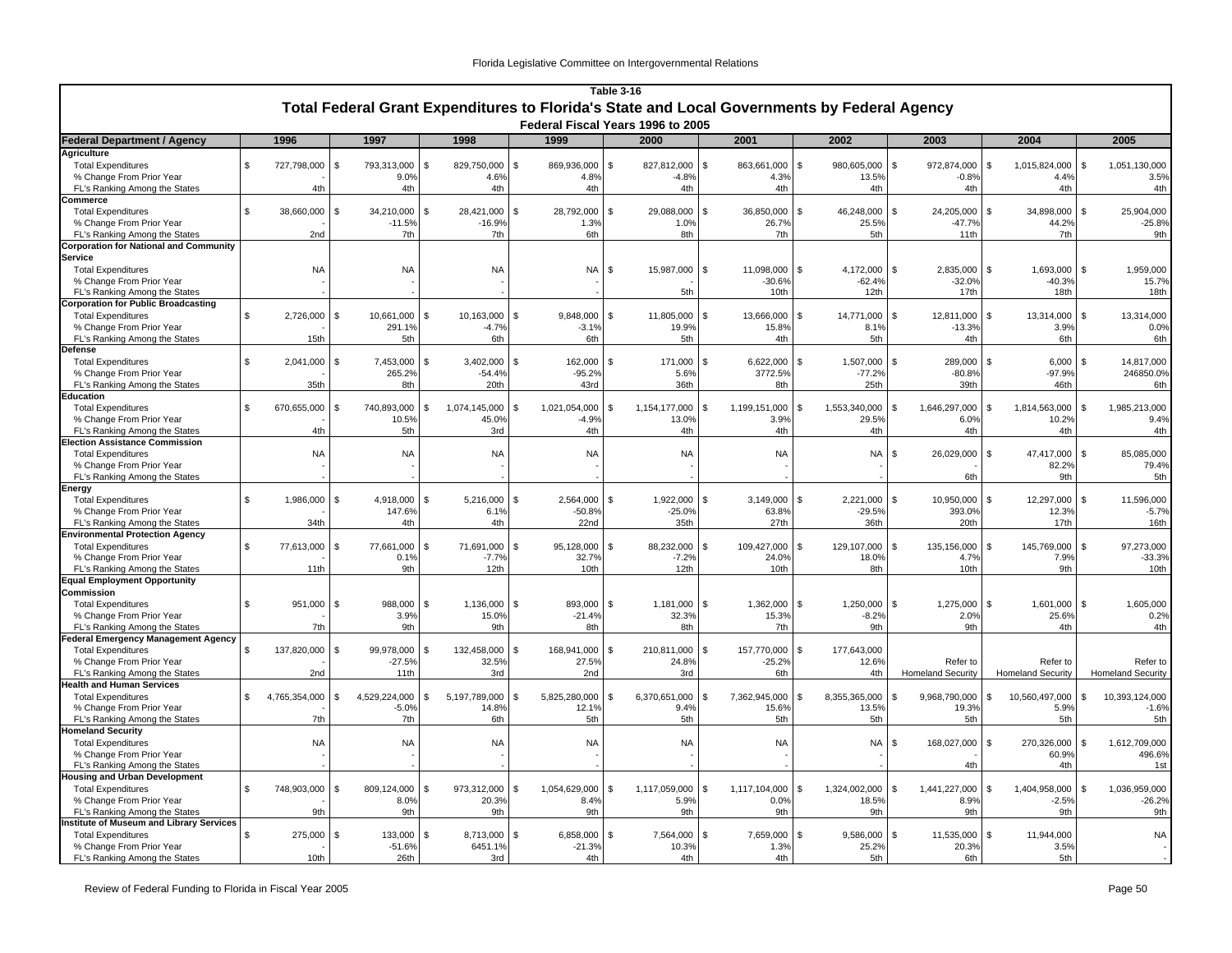| Table 3-16<br>Total Federal Grant Expenditures to Florida's State and Local Governments by Federal Agency                            |                |                    |                |                                |                                             |                |                                   |              |                                 |                                             |                |                                 |                |                                 |                |                                  |          |                                |
|--------------------------------------------------------------------------------------------------------------------------------------|----------------|--------------------|----------------|--------------------------------|---------------------------------------------|----------------|-----------------------------------|--------------|---------------------------------|---------------------------------------------|----------------|---------------------------------|----------------|---------------------------------|----------------|----------------------------------|----------|--------------------------------|
|                                                                                                                                      |                |                    |                |                                |                                             |                |                                   |              |                                 |                                             |                |                                 |                |                                 |                |                                  |          |                                |
|                                                                                                                                      |                |                    |                |                                |                                             |                | Federal Fiscal Years 1996 to 2005 |              |                                 |                                             |                |                                 |                |                                 |                |                                  |          |                                |
| <b>Federal Department / Agency</b>                                                                                                   |                | 1996               |                | 1997                           | 1998                                        |                | 1999                              |              | 2000                            | 2001                                        |                | 2002                            |                | 2003                            |                | 2004                             |          | 2005                           |
| Interior                                                                                                                             |                |                    |                |                                |                                             |                |                                   |              |                                 |                                             |                |                                 |                |                                 |                |                                  |          |                                |
| <b>Total Expenditures</b><br>% Change From Prior Year<br>FL's Ranking Among the States                                               | $\mathfrak{s}$ | 14,313,000<br>32nd | $\mathfrak{L}$ | 24,717,000<br>72.7%<br>26th    | 19,349,000<br>-S<br>$-21.7%$<br>28th        | - \$           | 18,972,000<br>$-1.9%$<br>26th     | $\mathbf{s}$ | 20,506,000<br>8.1%<br>29th      | 21,731,000<br>- \$<br>6.0%<br>28th          | l \$           | 28,356,000<br>30.5%<br>23rd     | - \$           | 28,891,000<br>1.9%<br>25th      | -S             | 29,473,000 \$<br>2.0%<br>26th    |          | 30,580,000<br>3.8%<br>24th     |
| Justice                                                                                                                              |                |                    |                |                                |                                             |                |                                   |              |                                 |                                             |                |                                 |                |                                 |                |                                  |          |                                |
| <b>Total Expenditures</b><br>% Change From Prior Year<br>FL's Ranking Among the States                                               | $\mathfrak{s}$ | 117,971,000<br>4th | $\mathfrak{L}$ | 151,111,000<br>28.1%<br>4th    | 169,972,000<br>£.<br>12.5%<br>4th           | $\mathcal{S}$  | 296,751,000<br>74.6%<br>4th       | \$           | 192,023,000<br>$-35.3%$<br>3rd  | 273,674,000<br>ς.<br>42.5%<br>3rd           | \$.            | 278,818,000<br>1.9%<br>4th      | $\mathfrak{S}$ | 238,375,000<br>$-14.5%$<br>3rd  | $\mathbf{s}$   | 252,978,000<br>6.1%<br>3rd       | S.       | 146,508,000<br>$-42.1%$<br>9th |
| Labor                                                                                                                                |                |                    |                |                                |                                             |                |                                   |              |                                 |                                             |                |                                 |                |                                 |                |                                  |          |                                |
| <b>Total Expenditures</b><br>% Change From Prior Year<br>FL's Ranking Among the States                                               | $\mathfrak{F}$ | 288,756,000<br>6th | \$             | 216,366,000<br>$-25.1%$<br>6th | 259,853,000<br>£.<br>20.1%<br>6th           | - \$           | 265,255,000<br>2.1%<br>6th        | \$           | 182,334,000<br>$-31.3%$<br>7th  | 260,008,000<br>- \$<br>42.6%<br>7th         | S.             | 285,281,000<br>9.7%<br>7th      | \$.            | 245,011,000<br>$-14.1%$<br>10th | $\mathfrak{L}$ | 282,798,000 \$<br>15.4%<br>7th   |          | 325,503,000<br>15.1%<br>8th    |
| National Foundation on the Arts and the                                                                                              |                |                    |                |                                |                                             |                |                                   |              |                                 |                                             |                |                                 |                |                                 |                |                                  |          |                                |
| <b>Humanities</b><br><b>Total Expenditures</b><br>% Change From Prior Year                                                           | $\mathfrak{s}$ | 897,000            | <b>S</b>       | 779,000<br>$-13.2%$            | $\mathbf{s}$<br>549,000<br>$-29.5%$         | - \$           | 773,000<br>40.8%                  | \$           | 524,000 \$<br>$-32.2%$          | 784,000<br>49.6%                            | <b>S</b>       | 1,098,000<br>40.1%              | $\mathcal{R}$  | 710,000<br>$-35.3%$             | l \$           | 827,000 \$<br>16.5%              |          | 12,953,000<br>1466.3%          |
| 12th<br>7th<br>17th<br>4th<br>33rd<br>20th<br>FL's Ranking Among the States<br>7th<br>3rd<br>8th<br><b>Neighborhood Reinvestment</b> |                |                    |                |                                |                                             |                |                                   |              |                                 |                                             |                |                                 |                |                                 | 6th            |                                  |          |                                |
| Corporation<br><b>Total Expenditures</b><br>% Change From Prior Year<br>FL's Ranking Among the States                                | $\mathfrak{s}$ | 624.000<br>6th     | \$             | 808,000<br>29.5%<br>11th       | 1,029,000<br>ς.<br>27.4%<br>9th             | $\mathcal{R}$  | 1,982,000<br>92.6%<br>9th         | \$.          | 1,596,000<br>$-19.5%$<br>8th    | 1,793,000<br>- \$<br>12.3%<br>9th           | <b>S</b>       | 2,031,000<br>13.3%<br>9th       | $\mathcal{R}$  | 2,433,000<br>19.8%<br>6th       | $\mathbf{s}$   | $2,242,000$ \$<br>$-7.9%$<br>8th |          | 2,104,000<br>$-6.2%$<br>8th    |
| <b>Social Security Administration:</b>                                                                                               |                |                    |                |                                |                                             |                |                                   |              |                                 |                                             |                |                                 |                |                                 |                |                                  |          |                                |
| <b>Supplemental Security Income</b><br><b>Total Expenditures</b><br>% Change From Prior Year<br>FL's Ranking Among the States        | $\mathfrak{s}$ | 915.000<br>10th    | <b>S</b>       | 1,914,000<br>109.2%<br>9th     | 2,840,000<br>-S<br>48.4%<br>5th             | $\mathfrak{L}$ | 3,014,000<br>6.1%<br>2nd          | \$.          | 2,191,000 \$<br>$-27.3%$<br>6th | 1,704,000<br>$-22.2%$<br>7th                | $\mathfrak{L}$ | 2,172,000<br>27.5%<br>7th       | <b>S</b>       | 1.253.000<br>$-42.3%$<br>9th    | $\mathbf{s}$   | $1.600.000$ \ \$<br>27.7%<br>5th |          | 1,762,000<br>10.1%<br>2nd      |
| <b>State Justice Institute</b>                                                                                                       |                |                    |                |                                |                                             |                |                                   |              |                                 |                                             |                |                                 |                |                                 |                |                                  |          |                                |
| <b>Total Expenditures</b><br>% Change From Prior Year<br>FL's Ranking Among the States                                               | \$             | 134.000<br>13th    | $\mathfrak{L}$ | 86,000<br>$-35.8%$<br>11th     | 74,000<br>$\mathcal{S}$<br>$-14.0%$<br>16th | $\mathcal{R}$  | 38,000<br>$-48.6%$<br>27th        | $\mathbf{s}$ | 85,000<br>123.7%<br>14th        | 36,000<br>$\mathcal{S}$<br>$-57.6%$<br>19th | $\mathfrak{L}$ | 31,000<br>$-13.9%$<br>24th      | $\mathbf{s}$   | 2,000<br>$-93.5%$<br>26th       | $\sqrt{S}$     | 2,000<br>0.0%<br>33rd            | <b>S</b> | 90,000<br>4400.0%<br>6th       |
| ransportation                                                                                                                        |                |                    |                |                                |                                             |                |                                   |              |                                 |                                             |                |                                 |                |                                 |                |                                  |          |                                |
| <b>Total Expenditures</b><br>% Change From Prior Year<br>FL's Ranking Among the States                                               | $\mathfrak{L}$ | 835,953,000<br>9th | $\mathfrak{L}$ | 980,515,000<br>17.3%<br>8th    | 933,196,000<br>ς.<br>$-4.8%$<br>8th         | $\mathcal{S}$  | 1,085,345,000<br>16.3%<br>5th     | \$           | 1,415,456,000<br>30.4%<br>4th   | 1,837,463,000<br>29.8%<br>5th               | \$             | 1,810,837,000<br>$-1.4%$<br>4th | -96            | 2,030,052,000<br>12.1%<br>4th   | £.             | 1,981,531,000<br>$-2.4%$<br>4th  | £.       | 2,174,939,000<br>9.8%<br>4th   |
| reasury                                                                                                                              |                |                    |                |                                |                                             |                |                                   |              |                                 |                                             |                |                                 |                |                                 |                |                                  |          |                                |
| <b>Total Expenditures</b><br>% Change From Prior Year<br>FL's Ranking Among the States                                               | $\mathbb{S}$   | 6.361.000<br>2nd   | ς.             | 10,419,000<br>63.8%<br>1st     | 20,796,000<br>£.<br>99.6%<br>2nd            | $\mathcal{S}$  | 42,454,000<br>104.1%<br>1st       | $\mathbf{s}$ | 10,658,000<br>$-74.9%$<br>4th   | 11,052,000<br>£.<br>3.7%<br>2nd             | \$.            | 15,927,000<br>44.1%<br>1st      | $\mathcal{R}$  | 278,106,000<br>1646.1%<br>4th   | $\mathbf{s}$   | 276.390.000<br>$-0.6%$<br>4th    | l \$     | 6,132,000<br>$-97.8%$<br>5th   |
| eterans Affairs                                                                                                                      |                |                    |                |                                |                                             |                |                                   |              |                                 |                                             |                |                                 |                |                                 |                |                                  |          |                                |
| <b>Total Expenditures</b><br>% Change From Prior Year<br>FL's Ranking Among the States                                               | £.             | 1,711,000<br>39th  | \$             | 9,202,000<br>437.8%<br>10th    | 9,908,000<br>£.<br>7.7%<br>11th             | $\mathcal{S}$  | 12,291,000<br>24.1%<br>11th       | \$           | 13,824,000<br>12.5%<br>10th     | 5,687,000<br>$-58.9%$<br>27th               | $\mathfrak{L}$ | 20,024,000<br>252.1%<br>6th     | $\mathcal{R}$  | 8,958,000<br>$-55.3%$<br>27th   | $\mathbf{s}$   | 11,495,000 \$<br>28.3%<br>23rd   |          | 14,424,000<br>25.5%<br>19th    |
| All Federal Depts. / Agencies                                                                                                        |                |                    |                |                                |                                             |                |                                   |              |                                 |                                             |                |                                 |                |                                 |                |                                  |          |                                |
| <b>Total Expenditures</b><br>% Change From Prior Year                                                                                |                | \$ 8,442,417,000   |                | \$8,504,474,000<br>0.7%        | \$9,753,762,000<br>14.7%                    |                | \$10,810,960,000<br>10.8%         |              | \$11,675,656,000<br>8.0%        | \$13,304,398,000<br>13.9%                   |                | \$15,044,391,000<br>13.1%       |                | \$17,256,091,000<br>14.7%       |                | \$18,174,467,000<br>5.3%         |          | \$19,045,720,000<br>4.8%       |
| <b>FL's Ranking Among the States</b>                                                                                                 |                | 7th                |                | 6th                            | 6th                                         |                | 5th                               |              | 5th                             | 5th                                         |                | 5th                             |                | 4th                             |                | 4th                              |          | 4th                            |

Note: Florida's rankings among the states in total grant expenditures were calculated by the LCIR staff.

Data Sources:

.<br>U.S. Bureau of the Census. Federal Expenditures by State for Fiscal Year 1996. U.S. Government Printing Office, Washington, DC, 1997.<br>U.S. Bureau of the Census. Federal Expenditures by State for Fiscal Year 1997. U.S. Go

U.S. Bureau of the Census. Federal Aid to States for Fiscal Year 1998. U.S. Government Printing Office, Washington, DC, 1999.

U.S. Bureau of the Census. Federal Aid to States for Fiscal Year 1999. U.S. Government Printing Office, Washington, DC, 2000.

U.S. Bureau of the Census. Federal Aid to States for Fiscal Year 2000. U.S. Government Printing Office, Washington, DC, 2001. U.S. Bureau of the Census. Federal Aid to States for Fiscal Year 2001. U.S. Government Printing Office, Washington, DC, 2002.

U.S. Bureau of the Census. Federal Aid to States for Fiscal Year 2002. U.S. Government Printing Office, Washington, DC, 2003.

U.S. Bureau of the Census. Federal Aid to States for Fiscal Year 2003. U.S. Government Printing Office, Washington, DC, 2004.

U.S. Bureau of the Census. Federal Aid to States for Fiscal Year 2004. U.S. Government Printing Office, Washington, DC, 2006.<br>U.S. Bureau of the Census. Federal Aid to States for Fiscal Year 2005. U.S. Government Printing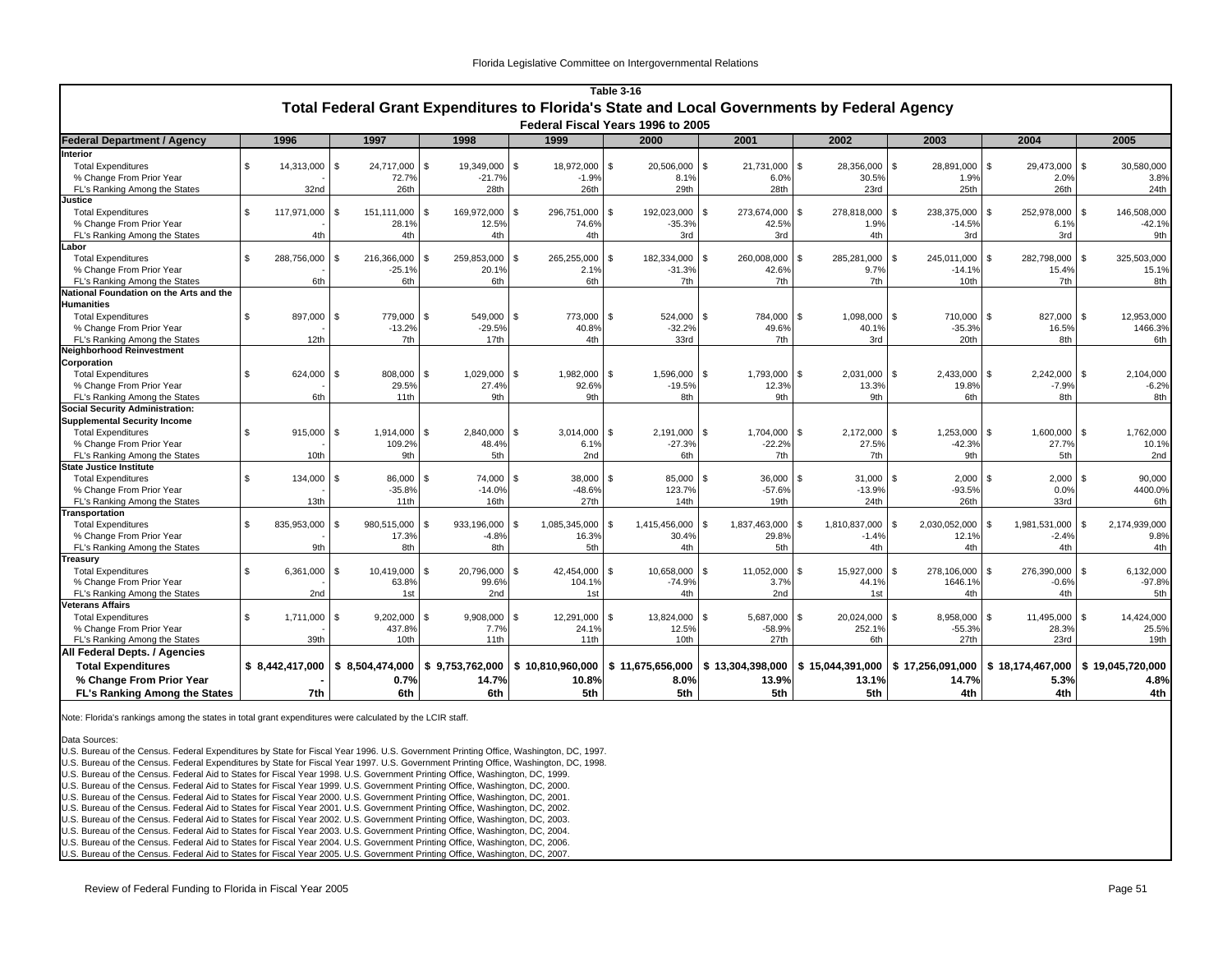|                                                                                                  |                     |                     |                     | Table 3-17          |                                        |     |                  |                     |     |               |    |               |                           |                  |
|--------------------------------------------------------------------------------------------------|---------------------|---------------------|---------------------|---------------------|----------------------------------------|-----|------------------|---------------------|-----|---------------|----|---------------|---------------------------|------------------|
| Per Capita Federal Grant Expenditures to Florida's State and Local Governments by Federal Agency |                     |                     |                     |                     | Federal Fiscal Years 1996 through 2005 |     |                  |                     |     |               |    |               |                           |                  |
| <b>Federal Department / Agency</b>                                                               | 1996                | 1997                | 1998                | 1999                | 2000                                   |     | 2001             | 2002                |     | 2003          |    | 2004          |                           | 2005             |
| <b>Agriculture</b>                                                                               |                     |                     |                     |                     |                                        |     |                  |                     |     |               |    |               |                           |                  |
| Per Capita Expenditures<br>FL's Ranking Among the States                                         | \$<br>50.54<br>35th | \$<br>54.14<br>36th | \$<br>55.63<br>36th | \$<br>57.57<br>34th | \$<br>51.80<br>38th                    | \$  | 52.67<br>38th    | \$<br>58.67<br>36th | \$  | 57.16<br>37th | \$ | 58.43<br>40th | $\boldsymbol{\mathsf{S}}$ | 59.16<br>39th    |
| <b>Appalachian Regional Commission</b>                                                           |                     |                     |                     |                     |                                        |     |                  |                     |     |               |    |               |                           |                  |
| Per Capita Expenditures                                                                          | <b>NA</b>           | <b>NA</b>           | <b>NA</b>           | <b>NA</b>           | <b>NA</b>                              |     | NA               | NA                  |     | <b>NA</b>     |    | NA            | <                         | 0.01             |
| FL's Ranking Among the States                                                                    |                     |                     |                     |                     |                                        |     |                  |                     |     |               |    |               |                           | 19th             |
| <b>Commerce</b>                                                                                  |                     |                     |                     |                     |                                        |     |                  |                     |     |               |    |               |                           |                  |
| Per Capita Expenditures                                                                          | \$<br>2.68          | \$<br>2.33          | \$<br>1.91          | \$<br>1.91          | \$<br>1.82                             | -\$ | 2.25             | \$<br>2.77          | \$  | 1.42          | \$ | 2.01          | \$                        | 1.46             |
| FL's Ranking Among the States                                                                    | 26th                | 34th                | 36th                | 32nd                | 36th                                   |     | 32nd             | 28th                |     | 45th          |    | 33rd          |                           | 42nd             |
| <b>Corporation for National and Community</b>                                                    |                     |                     |                     |                     |                                        |     |                  |                     |     |               |    |               |                           |                  |
| <b>Service</b>                                                                                   |                     |                     |                     |                     |                                        |     |                  |                     |     |               |    |               |                           |                  |
| Per Capita Expenditures                                                                          | <b>NA</b>           | <b>NA</b>           | <b>NA</b>           | <b>NA</b>           | \$<br>1.00                             | \$  | 0.68             | \$<br>0.25          | \$  | 0.17          | \$ | 0.10          | \$                        | 0.11             |
| FL's Ranking Among the States                                                                    |                     |                     |                     |                     | 40th                                   |     | 49th             | 28th                |     | 28th          |    | 32nd          |                           | 30th             |
| <b>Corporation for Public Broadcasting</b>                                                       |                     |                     |                     |                     |                                        |     |                  |                     |     |               |    |               |                           |                  |
| Per Capita Expenditures                                                                          | \$<br>0.19          | \$<br>0.73          | \$<br>0.68          | \$<br>0.65          | \$<br>0.74                             | \$  | 0.83             | \$<br>0.88          | \$  | 0.75          | \$ | 0.77          | $\sqrt[6]{\frac{1}{2}}$   | 0.75             |
| FL's Ranking Among the States                                                                    | 44th                | 31st                | 33rd                | 34th                | 33rd                                   |     | 29th             | 30th                |     | 39th          |    | 38th          |                           | 38th             |
| <b>Defense</b>                                                                                   |                     |                     |                     |                     |                                        |     |                  |                     |     |               |    |               |                           |                  |
| Per Capita Expenditures                                                                          | \$<br>0.14          | \$<br>0.51          | \$<br>0.23          | \$<br>0.01          | \$<br>0.01                             | \$  | 0.40             | \$<br>0.09          | \$  | 0.02          | -3 | 0.01          | \$                        | 0.83             |
| FL's Ranking Among the States                                                                    | 44th                | 23rd                | 33rd                | 45th                | 39th                                   |     | 16th             | 35th                |     | 40th          |    | 47th          |                           | 27th             |
| <b>Education</b>                                                                                 |                     |                     |                     |                     |                                        |     |                  |                     |     |               |    |               |                           |                  |
| Per Capita Expenditures                                                                          | \$<br>46.57         | \$<br>50.56         | \$<br>72.01         | \$<br>67.57         | \$<br>72.22                            | -\$ | 73.13            | \$<br>92.94         | \$  | 96.73         | \$ | 104.37        | \$                        | 111.73           |
| FL's Ranking Among the States                                                                    | 40th                | 48th                | 35th                | 45th                | 49th                                   |     | 41 <sub>st</sub> | 45th                |     | 32nd          |    | 34th          |                           | 31st             |
| <b>Election Assistance Commission</b>                                                            |                     |                     |                     |                     |                                        |     |                  |                     |     |               |    |               |                           |                  |
| Per Capita Expenditures                                                                          | NA                  | NА                  | <b>NA</b>           | <b>NA</b>           | ΝA                                     |     | NA               | NA                  | \$  | 1.53          | \$ | 2.73          | \$                        | 4.79             |
| FL's Ranking Among the States                                                                    |                     |                     |                     |                     |                                        |     |                  |                     |     | 37th          |    | 39th          |                           | 17 <sub>th</sub> |
| Energy                                                                                           |                     |                     |                     |                     |                                        |     |                  |                     |     |               |    |               |                           |                  |
| Per Capita Expenditures                                                                          | \$<br>0.14          | \$<br>0.34          | \$<br>0.35          | \$<br>0.17          | \$<br>0.12                             | \$  | 0.19             | \$<br>0.13          | -\$ | 0.64          | \$ | 0.71          | \$                        | 0.65             |
| FL's Ranking Among the States                                                                    | 50th                | 17th                | 32nd                | 48th                | 49th                                   |     | 49th             | 48th                |     | 49th          |    | 50th          |                           | 47th             |
| <b>Environmental Protection Agency</b>                                                           |                     |                     |                     |                     |                                        |     |                  |                     |     |               |    |               |                           |                  |
| Per Capita Expenditures                                                                          | \$<br>5.39          | \$<br>5.30          | \$<br>4.81          | \$<br>6.30          | \$<br>5.52                             | \$  | 6.67             | \$<br>7.72          | \$  | 7.94          | \$ | 8.38          | \$                        | 5.47             |
| FL's Ranking Among the States                                                                    | 49th                | 50th                | 49th                | 48th                | 50th                                   |     | 49th             | 47th                |     | 46th          |    | 48th          |                           | 48th             |
| <b>Equal Employment Opportunity</b>                                                              |                     |                     |                     |                     |                                        |     |                  |                     |     |               |    |               |                           |                  |
| <b>Commission</b>                                                                                |                     |                     |                     |                     |                                        |     |                  |                     |     |               |    |               |                           |                  |
| Per Capita Expenditures                                                                          | \$<br>0.07          | \$<br>0.07          | \$<br>0.08          | \$<br>0.06          | \$<br>0.07                             | \$  | 0.08             | \$<br>0.07          | \$  | 0.07          | \$ | 0.09          | \$                        | 0.09             |
| FL's Ranking Among the States                                                                    | 33rd                | 36th                | 35th                | 41st                | 28th                                   |     | 34th             | 35th                |     | 37th          |    | 31st          |                           | 32nd             |
| <b>Federal Emergency Management Agency</b>                                                       |                     |                     |                     |                     |                                        |     |                  |                     |     | Refer to      |    | Refer to      |                           | Refer to         |
| Per Capita Expenditures                                                                          | \$<br>9.57          | \$<br>6.82          | \$<br>8.88          | \$<br>11.18         | \$<br>13.19                            | \$  | 9.62             | \$<br>10.63         |     | Homeland      |    | Homeland      |                           | Homeland         |
| FL's Ranking Among the States                                                                    | 11th                | 26th                | 14th                | 9th                 | 5th                                    |     | 14th             | 10th                |     | Security      |    | Security      |                           | Security         |
| <b>Health and Human Services</b>                                                                 |                     |                     |                     |                     |                                        |     |                  |                     |     |               |    |               |                           |                  |
| Per Capita Expenditures                                                                          | \$<br>330.93        | \$<br>309.08        | \$<br>348.47        | \$<br>385.49        | \$<br>398.60                           | -\$ | 449.06           | \$<br>499.93        | \$  | 585.74        | \$ | 607.43        | \$                        | 584.93           |
| FL's Ranking Among the States                                                                    | 45th                | 47th                | 46th                | 46th                | 46th                                   |     | 46th             | 46th                |     | 42nd          |    | 45th          |                           | 46th             |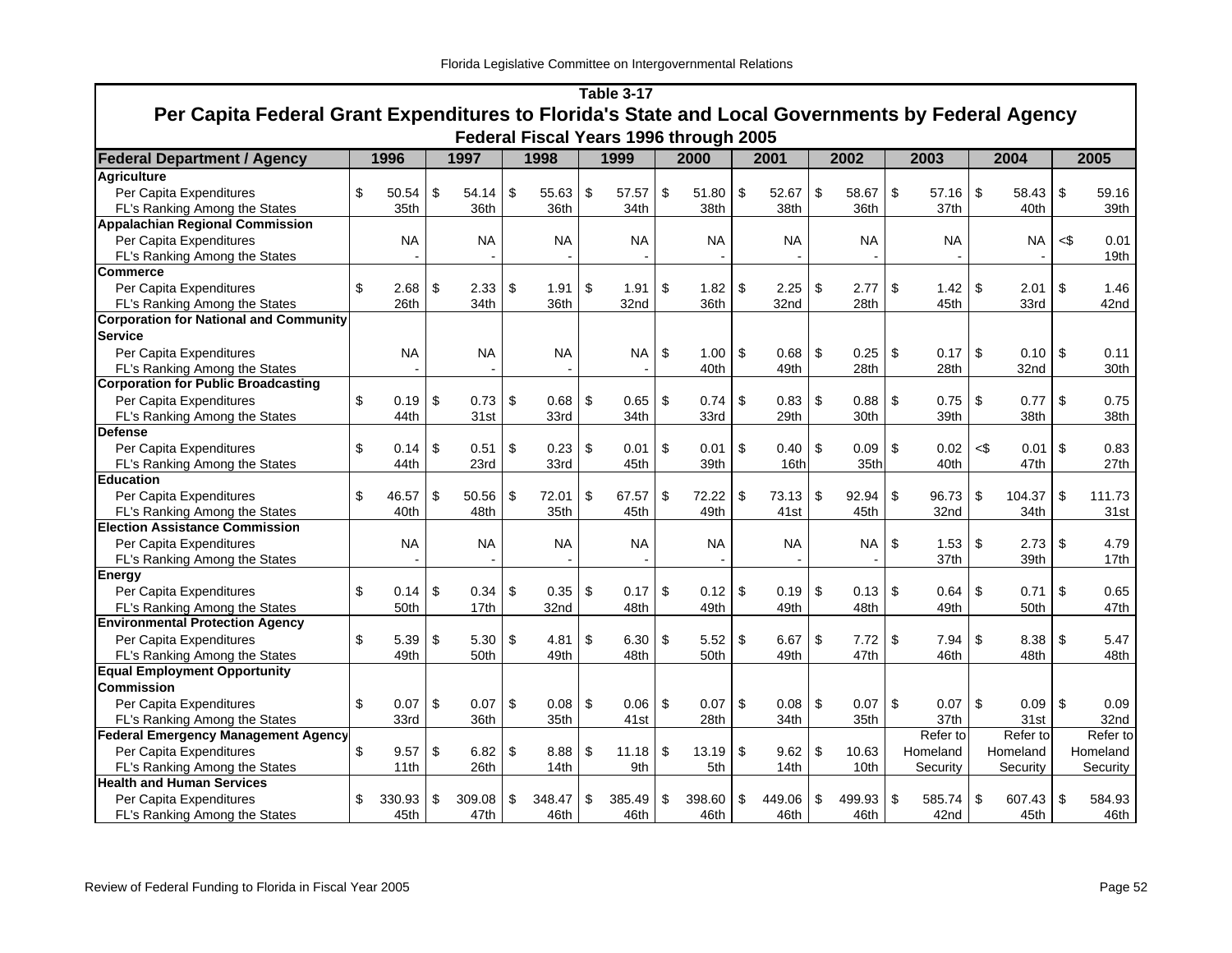|                                                                                                  |                  |                  |             | Table 3-17  |                                        |        |           |     |                  |    |        |                           |        |              |
|--------------------------------------------------------------------------------------------------|------------------|------------------|-------------|-------------|----------------------------------------|--------|-----------|-----|------------------|----|--------|---------------------------|--------|--------------|
| Per Capita Federal Grant Expenditures to Florida's State and Local Governments by Federal Agency |                  |                  |             |             |                                        |        |           |     |                  |    |        |                           |        |              |
|                                                                                                  |                  |                  |             |             | Federal Fiscal Years 1996 through 2005 |        |           |     |                  |    |        |                           |        |              |
| <b>Federal Department / Agency</b>                                                               | 1996             | 1997             | 1998        | 1999        | 2000                                   |        | 2001      |     | 2002             |    | 2003   |                           | 2004   | 2005         |
| <b>Homeland Security</b>                                                                         |                  |                  |             |             |                                        |        |           |     |                  |    |        |                           |        |              |
| Per Capita Expenditures                                                                          | NA               | <b>NA</b>        | <b>NA</b>   | <b>NA</b>   | NA                                     |        | <b>NA</b> |     | NA               | \$ | 9.87   | \$                        | 15.55  | \$<br>90.76  |
| FL's Ranking Among the States                                                                    |                  |                  |             |             |                                        |        |           |     |                  |    | 12th   |                           | 38th   | 2nd          |
| <b>Housing and Urban Development</b>                                                             |                  |                  |             |             |                                        |        |           |     |                  |    |        |                           |        |              |
| Per Capita Expenditures                                                                          | \$<br>52.01      | \$<br>55.22      | \$<br>65.25 | \$<br>69.79 | \$<br>69.89                            | \$     | 68.13     | \$  | 79.22            | \$ | 84.68  | $\boldsymbol{\mathsf{S}}$ | 80.81  | \$<br>58.36  |
| FL's Ranking Among the States                                                                    | 50th             | 43rd             | 43rd        | 44th        | 45th                                   |        | 47th      |     | 45th             |    | 43rd   |                           | 46th   | 42nd         |
| <b>Institute of Museum and Library Services</b>                                                  |                  |                  |             |             |                                        |        |           |     |                  |    |        |                           |        |              |
| Per Capita Expenditures                                                                          | \$<br>0.02       | \$<br>0.01       | \$<br>0.58  | \$<br>0.45  | \$<br>0.47                             | \$     | 0.47      | \$  | 0.57             | \$ | 0.68   | \$                        | 0.69   | NA.          |
| FL's Ranking Among the States                                                                    | 36th             | 38th             | 34th        | 50th        | 49th                                   |        | 48th      |     | 44th             |    | 39th   |                           | 41st   |              |
| <b>Interior</b>                                                                                  |                  |                  |             |             |                                        |        |           |     |                  |    |        |                           |        |              |
| Per Capita Expenditures                                                                          | \$<br>0.99       | \$<br>1.69       | \$<br>1.30  | \$<br>1.26  | \$<br>1.28                             | \$     | 1.33      | \$  | 1.70             | \$ | 1.70   | $\boldsymbol{\mathsf{S}}$ | 1.70   | \$<br>1.72   |
| FL's Ranking Among the States                                                                    | 47th             | 46th             | 46th        | 48th        | 47th                                   |        | 48th      |     | 46th             |    | 47th   |                           | 47th   | 48th         |
| <b>Justice</b>                                                                                   |                  |                  |             |             |                                        |        |           |     |                  |    |        |                           |        |              |
| Per Capita Expenditures                                                                          | \$<br>8.19       | \$<br>10.31      | \$<br>11.40 | \$<br>19.64 | \$<br>12.01                            | \$     | 16.69     | \$  | 16.68            | \$ | 14.01  | \$                        | 14.55  | \$<br>8.25   |
| FL's Ranking Among the States                                                                    | 12 <sub>th</sub> | 12 <sub>th</sub> | 17th        | 15th        | 27th                                   |        | 13th      |     | 18th             |    | 26th   |                           | 31st   | 25th         |
| Labor                                                                                            |                  |                  |             |             |                                        |        |           |     |                  |    |        |                           |        |              |
| Per Capita Expenditures                                                                          | \$<br>20.05      | \$<br>14.77      | \$<br>17.42 | \$<br>17.55 | \$<br>11.41                            | \$     | 15.86     | \$  | 17.07            | -S | 14.40  | \$                        | 16.27  | \$<br>18.32  |
| FL's Ranking Among the States                                                                    | 40th             | 42nd             | 48th        | 50th        | 50th                                   |        | 50th      |     | 50th             |    | 49th   |                           | 50th   | 50th         |
| National Foundation on the Arts and the                                                          |                  |                  |             |             |                                        |        |           |     |                  |    |        |                           |        |              |
| <b>Humanities</b>                                                                                |                  |                  |             |             |                                        |        |           |     |                  |    |        |                           |        |              |
| Per Capita Expenditures                                                                          | \$<br>0.06       | \$<br>0.05       | \$<br>0.04  | \$<br>0.05  | \$<br>0.03                             | \$     | 0.05      | \$  | 0.07             | \$ | 0.04   | \$                        | 0.05   | \$<br>0.73   |
| FL's Ranking Among the States                                                                    | 45th             | 43rd             | 48th        | 44th        | 49th                                   |        | 47th      |     | 41 <sub>st</sub> |    | 46th   |                           | 49th   | 48th         |
| <b>Neighborhood Reinvestment Corporation</b>                                                     |                  |                  |             |             |                                        |        |           |     |                  |    |        |                           |        |              |
| Per Capita Expenditures                                                                          | \$<br>0.04       | \$<br>0.06       | \$<br>0.07  | \$<br>0.13  | \$<br>0.10                             | \$     | 0.11      | \$  | 0.12             | -S | 0.14   | \$                        | 0.13   | \$<br>0.12   |
| FL's Ranking Among the States                                                                    | 25th             | 36th             | 31st        | 33rd        | 29th                                   |        | 33rd      |     | 37th             |    | 31st   |                           | 37th   | 39th         |
| <b>Social Security Administration:</b>                                                           |                  |                  |             |             |                                        |        |           |     |                  |    |        |                           |        |              |
| <b>Supplemental Security Income</b>                                                              |                  |                  |             |             |                                        |        |           |     |                  |    |        |                           |        |              |
| Per Capita Expenditures                                                                          | \$<br>0.06       | \$<br>0.13       | \$<br>0.19  | \$<br>0.20  | \$<br>0.14                             | \$     | 0.10      | \$  | 0.13             | \$ | 0.07   | \$                        | 0.09   | \$<br>0.10   |
| FL's Ranking Among the States                                                                    | 39th             | 25th             | 17th        | 15th        | 22 <sub>nd</sub>                       |        | 23rd      |     | 26th             |    | 28th   |                           | 23rd   | 19th         |
| <b>State Justice Institute</b>                                                                   |                  |                  |             |             |                                        |        |           |     |                  |    |        |                           |        |              |
| Per Capita Expenditures                                                                          | \$<br>0.01       | \$<br>0.01       | \$<br>0.01  | \$<br>0.01  | \$<br>0.01                             | $<$ \$ | 0.01      | -\$ | 0.01             | -3 | 0.01   | $<$ \$                    | 0.01   | \$<br>0.01   |
| FL's Ranking Among the States                                                                    | 26th             | 25th             | 32nd        | 40th        | 29th                                   |        | 31st      |     | 35th             |    | 35th   |                           | 36th   | 18th         |
| <b>Transportation</b>                                                                            |                  |                  |             |             |                                        |        |           |     |                  |    |        |                           |        |              |
| Per Capita Expenditures                                                                          | \$<br>58.05      | \$<br>66.91      | \$<br>62.56 | \$<br>71.82 | \$<br>88.56                            | \$     | 112.06    | \$  | 108.35           | \$ | 119.28 | $\boldsymbol{\mathsf{S}}$ | 113.98 | \$<br>122.41 |
| FL's Ranking Among the States                                                                    | 49th             | 50th             | 50th        | 50th        | 48th                                   |        | 40th      |     | 43rd             |    | 35th   |                           | 43rd   | 39th         |
| Treasury                                                                                         |                  |                  |             |             |                                        |        |           |     |                  |    |        |                           |        |              |
| Per Capita Expenditures                                                                          | \$<br>0.44       | \$<br>0.71       | \$<br>1.39  | \$<br>2.81  | \$<br>0.67                             | \$     | 0.67      | \$  | 0.95             | \$ | 16.34  | \$                        | 15.90  | \$<br>0.35   |
| FL's Ranking Among the States                                                                    | 2nd              | 1st              | 2nd         | 1st         | 5th                                    |        | 3rd       |     | 3rd              |    | 44th   |                           | 46th   | 10th         |
| <b>Veterans Affairs</b>                                                                          |                  |                  |             |             |                                        |        |           |     |                  |    |        |                           |        |              |
| Per Capita Expenditures                                                                          | \$<br>0.12       | \$<br>0.63       | \$<br>0.66  | \$<br>0.81  | \$<br>0.86                             | \$     | 0.35      | \$  | 1.20             | \$ | 0.53   | \$                        | 0.66   | \$<br>0.81   |
| FL's Ranking Among the States                                                                    | 45th             | 36th             | 36th        | 35th        | 33rd                                   |        | 46th      |     | 34th             |    | 46th   |                           | 48th   | 49th         |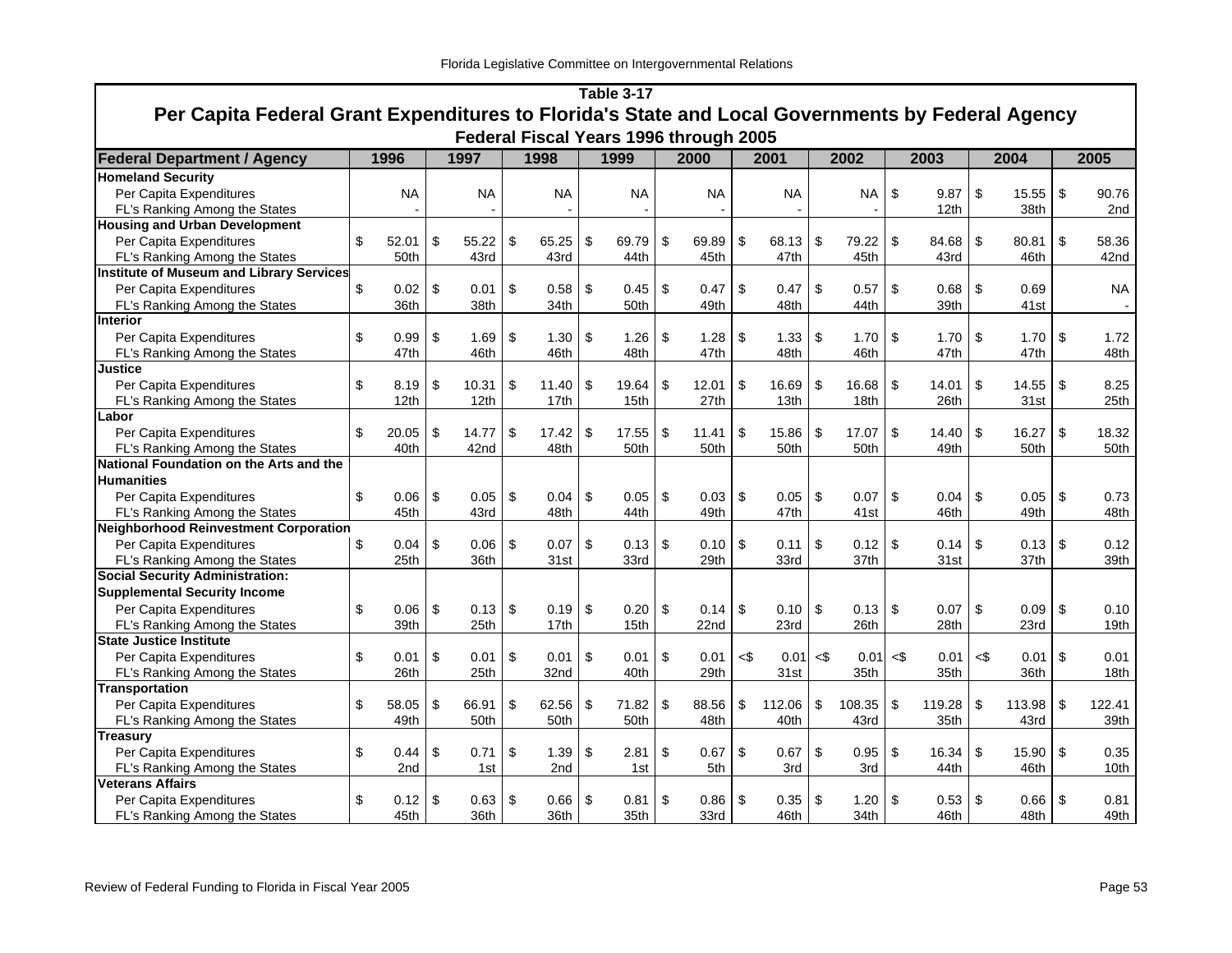|                                                                                                                                       |           |          |      | Table 3-17                             |             |      |      |                                                                        |            |            |
|---------------------------------------------------------------------------------------------------------------------------------------|-----------|----------|------|----------------------------------------|-------------|------|------|------------------------------------------------------------------------|------------|------------|
| Per Capita Federal Grant Expenditures to Florida's State and Local Governments by Federal Agency                                      |           |          |      |                                        |             |      |      |                                                                        |            |            |
|                                                                                                                                       |           |          |      | Federal Fiscal Years 1996 through 2005 |             |      |      |                                                                        |            |            |
| <b>Federal Department / Agency</b>                                                                                                    | 1996      | 1997     | 1998 | 1999                                   | <b>2000</b> | 2001 | 2002 | 2003                                                                   | 2004       | 2005       |
| <b>All Federal Depts. / Agencies</b>                                                                                                  |           |          |      |                                        |             |      |      |                                                                        |            |            |
| <b>Per Capita Expenditures</b>                                                                                                        | $$586.22$ | \$580.35 |      |                                        |             |      |      | \$ 653.91   \$ 715.42   \$ 730.53   \$ 811.42   \$ 900.15   \$1,013.93 | \$1,045.38 | \$1,071.90 |
| <b>FL's Ranking Among the States</b>                                                                                                  | 48th      | 49th     | 48th | 48th                                   | 48th        | 47th | 47th | 45th                                                                   | 47th       | 43rd       |
|                                                                                                                                       |           |          |      |                                        |             |      |      |                                                                        |            |            |
| Note: Calculations of Florida's per capita expenditures and rankings among the states were prepared by the LCIR staff.                |           |          |      |                                        |             |      |      |                                                                        |            |            |
| Data Sources:                                                                                                                         |           |          |      |                                        |             |      |      |                                                                        |            |            |
| U.S. Bureau of the Census. Federal Expenditures by State for Fiscal Year 1996. U.S. Government Printing Office, Washington, DC, 1997. |           |          |      |                                        |             |      |      |                                                                        |            |            |
| U.S. Bureau of the Census. Federal Expenditures by State for Fiscal Year 1997. U.S. Government Printing Office, Washington, DC, 1998. |           |          |      |                                        |             |      |      |                                                                        |            |            |
| U.S. Bureau of the Census. Federal Aid to States for Fiscal Year 1998. U.S. Government Printing Office, Washington, DC, 1999.         |           |          |      |                                        |             |      |      |                                                                        |            |            |
| U.S. Bureau of the Census. Federal Aid to States for Fiscal Year 1999. U.S. Government Printing Office, Washington, DC, 2000.         |           |          |      |                                        |             |      |      |                                                                        |            |            |
| U.S. Bureau of the Census. Federal Aid to States for Fiscal Year 2000. U.S. Government Printing Office, Washington, DC, 2001.         |           |          |      |                                        |             |      |      |                                                                        |            |            |
| U.S. Bureau of the Census. Federal Aid to States for Fiscal Year 2001. U.S. Government Printing Office, Washington, DC, 2002.         |           |          |      |                                        |             |      |      |                                                                        |            |            |
| U.S. Bureau of the Census. Federal Aid to States for Fiscal Year 2002. U.S. Government Printing Office, Washington, DC, 2003.         |           |          |      |                                        |             |      |      |                                                                        |            |            |
| U.S. Bureau of the Census. Federal Aid to States for Fiscal Year 2003. U.S. Government Printing Office, Washington, DC, 2004.         |           |          |      |                                        |             |      |      |                                                                        |            |            |
| U.S. Bureau of the Census. Federal Aid to States for Fiscal Year 2004. U.S. Government Printing Office, Washington, DC, 2006.         |           |          |      |                                        |             |      |      |                                                                        |            |            |
| U.S. Bureau of the Census. Federal Aid to States for Fiscal Year 2005. U.S. Government Printing Office, Washington, DC, 2007.         |           |          |      |                                        |             |      |      |                                                                        |            |            |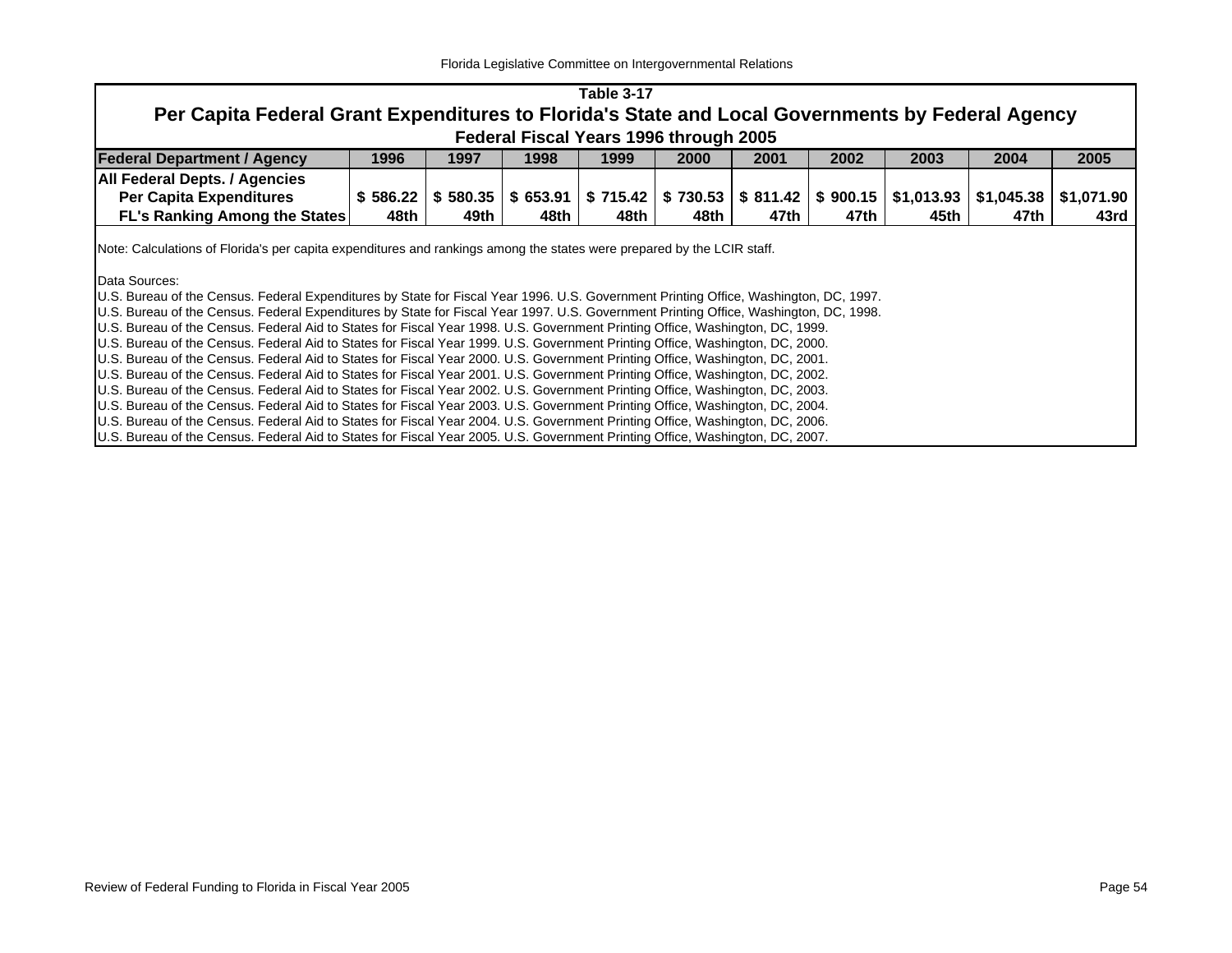# **Part Four: Florida's Per Capita Federal Grant Expenditures by Agency as a Percentage of the National Per Capita Expenditures**

### **A. Introduction**

The purpose of this part is to illustrate how Florida's per capita federal grant expenditures by agency compare to the national per capita expenditures as well as those of the other states. This part analyzes changes in states' per capita expenditures, relative to national per capita expenditures, during fiscal years 1996 through 2005.

### **B. Data Sources**

The figures reported in this part were calculated by the LCIR staff from data published in the U.S. Bureau of the Census publications: *Federal Expenditures to States* (FES) for fiscal years 1996 through 1997 and its successor *Federal Aid to States* (FAS) for fiscal years 1998 through 2005.

### **C. States' Per Capita Federal Grant Expenditures by Agency**

In analyzing the federal grants data, the LCIR staff calculated per capita expenditures for each state, as well as the per capita expenditures of the fifty states collectively, by federal agency for each of the fiscal years 1996 through 2005. The per capita expenditures of the fifty states is hereafter referred to as the national per capita expenditures.

Each state's per capita expenditures, as a percentage of the national per capita expenditures, are calculated. The per capita expenditures of individual states are either less than, equal to, or greater than the national per capita expenditures. If a state's percentage value in a given year is less than 100 percent, then that state had a per capita expenditure less than the national one. If a state's percentage value is greater than 100 percent, then that state's per capita expenditure exceeded the national per capita expenditure.

Utilizing the data published in the relevant FES and FAS reports, the following tables summarize states' per capita federal grant expenditures as a percentage of national per capita expenditures.

| <b>Table 4-1:</b>  | Florida Summary (page 57)                                |
|--------------------|----------------------------------------------------------|
| <b>Table 4-2:</b>  | U.S. Department of Agriculture (page 58)                 |
| <b>Table 4-3:</b>  | U.S. Department of Commerce (page 59)                    |
| <b>Table 4-4:</b>  | Corporation for National and Community Service (page 60) |
| <b>Table 4-5:</b>  | Corporation for Public Broadcasting (page 61)            |
| <b>Table 4-6</b> : | U.S. Department of Defense (page 62)                     |
| <b>Table 4-7:</b>  | U.S. Department of Education (page 63)                   |
| <b>Table 4-8:</b>  | Election Assistance Commission (page 64)                 |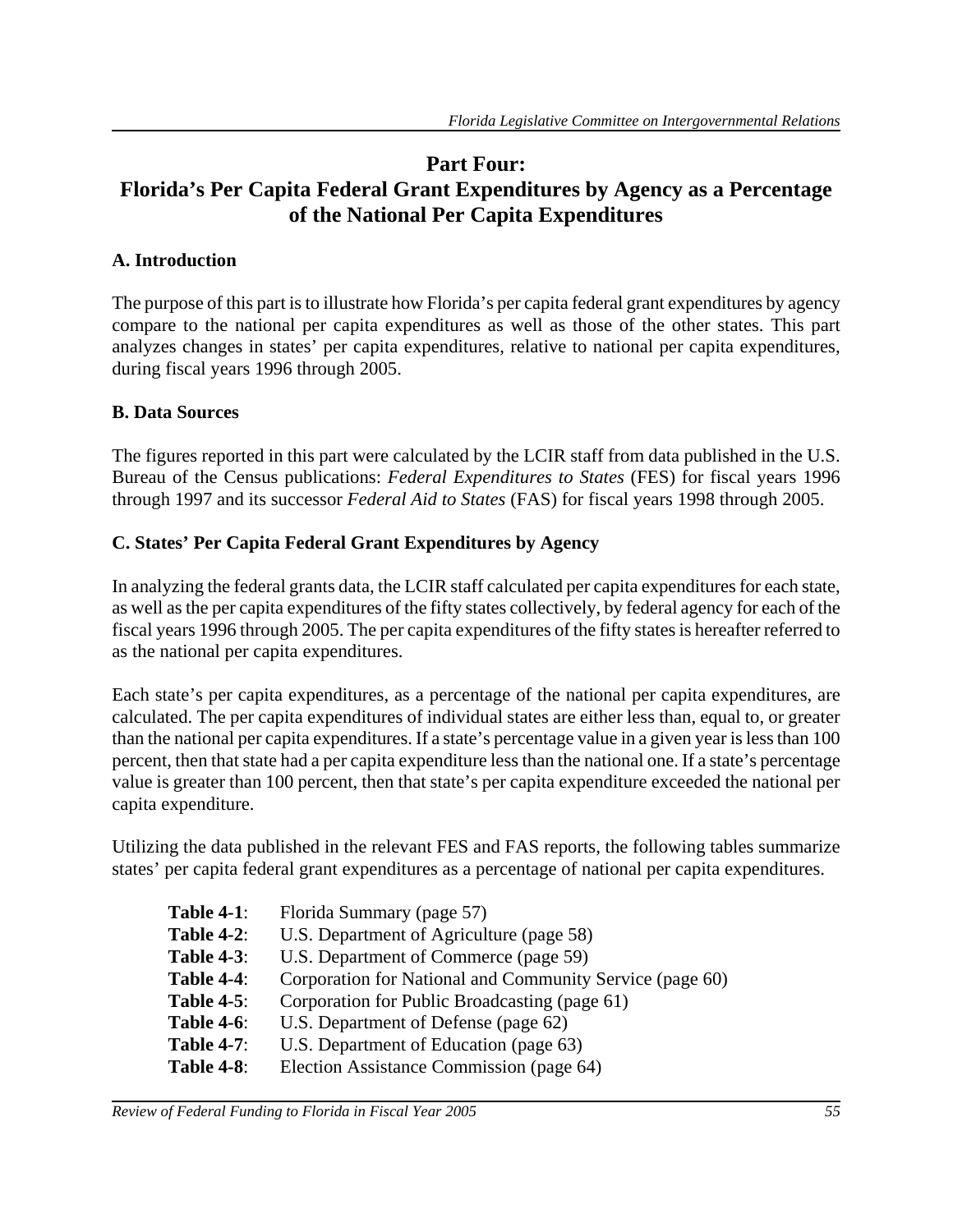| <b>Table 4-9:</b>  | U.S. Department of Energy (page 65)                                     |
|--------------------|-------------------------------------------------------------------------|
| <b>Table 4-10:</b> | U.S. Environmental Protection Agency (page 66)                          |
| <b>Table 4-11:</b> | Equal Employment Opportunity Commission (page 67)                       |
| <b>Table 4-12:</b> | Federal Emergency Management Agency (page 68)                           |
| <b>Table 4-13:</b> | U.S. Department of Health and Human Services (page 69)                  |
| <b>Table 4-14:</b> | U.S. Department of Homeland Security (page 70)                          |
| <b>Table 4-15:</b> | U.S. Department of Housing and Urban Development (page 71)              |
| <b>Table 4-16:</b> | Institute for Museum and Library Services (page 72)                     |
| <b>Table 4-17:</b> | U.S. Department of Interior (page 73)                                   |
| <b>Table 4-18:</b> | U.S. Department of Justice (page 74)                                    |
| <b>Table 4-19:</b> | U.S. Department of Labor (page 75)                                      |
| <b>Table 4-20:</b> | National Foundation on the Arts and the Humanities (page 76)            |
| <b>Table 4-21:</b> | Neighborhood Reinvestment Corporation (page 77)                         |
| <b>Table 4-22:</b> | Social Security Administration – Supplemental Security Income (page 78) |
| <b>Table 4-23:</b> | State Justice Institute (page 79)                                       |
| <b>Table 4-24:</b> | U.S. Department of Transportation (page 80)                             |
| <b>Table 4-25:</b> | U.S. Department of the Treasury (page 81)                               |
| <b>Table 4-26:</b> | U.S. Department of Veterans Affairs (page 82)                           |

## **D. Conclusion**

Part Three of this report discussed several shortcomings in using a per capita measure to evaluate federal grant expenditures to states, and those shortcomings apply here as well. The inherent assumption when comparing states' per capita expenditures is that federal grants are distributed solely on the basis of total population, which is not the case for all individual grant programs.

Formula or project grants can have various target populations. Therefore, Florida's per capita measurements of certain federal grants receipts, while low compared to other states may not reflect the fact that the amounts are adequately serving their target populations. Since grant funding formulas may incorporate variables other than states' total populations, the use of a per capita measure for comparative purposes may not always be appropriate.

However, in spite of these caveats, these analyses may provide some rough measure of how well Florida fares, relative to all other states, in the receipt of grant funding by agency after controlling for population differences among the states. The analyses demonstrate that Florida's per capita expenditures have been below the national per capita expenditures for the majority of federal agencies, in particular those agencies that provide the majority of grant funding to states. Given the large number of federal grant programs (i.e., 1,242 currently), additional research into these programs would need to be conducted in order to access the extent to which Florida's receipt of funding from individual grant programs could be increased in the future.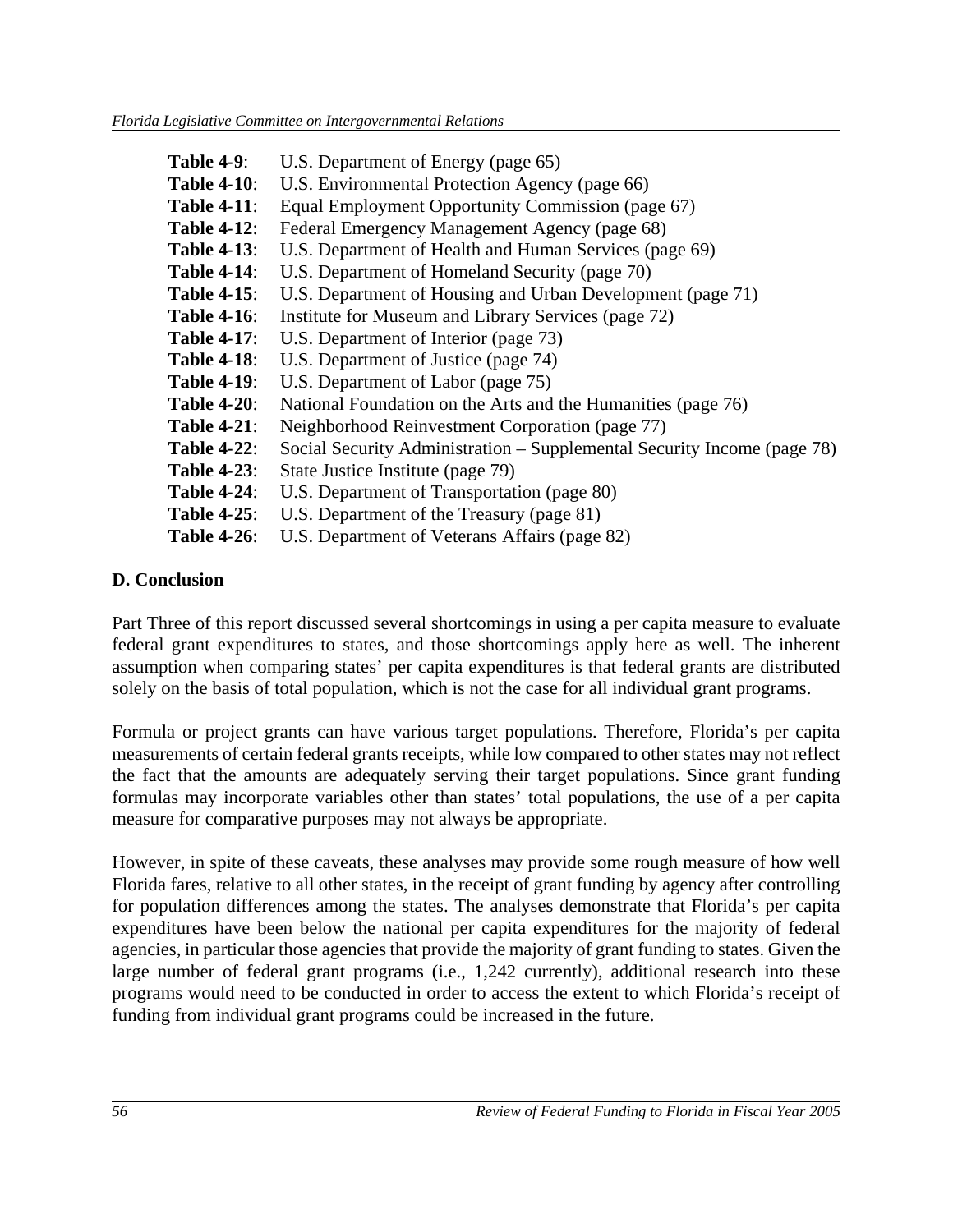|                                                                                                         |         |         | Table 4-1      |                                              |         |         |         |         |                                   |         |
|---------------------------------------------------------------------------------------------------------|---------|---------|----------------|----------------------------------------------|---------|---------|---------|---------|-----------------------------------|---------|
| Florida's Per Capita Federal Grant Expenditures as a Percentage of the National Per Capita Expenditures |         |         |                |                                              |         |         |         |         |                                   |         |
|                                                                                                         |         |         | by Agency      |                                              |         |         |         |         |                                   |         |
|                                                                                                         |         |         |                | Federal Fiscal Years 1996 to 2005            |         |         |         |         |                                   |         |
| <b>Federal Agency</b>                                                                                   | FY 1996 | FY 1997 | <b>FY 1998</b> | FY 1999                                      | FY 2000 | FY 2001 | FY 2002 | FY 2003 | FY 2004                           | FY 2005 |
| <b>All Grants</b>                                                                                       | 71%     | 70%     | 72%            | 73%                                          | 72%     | 74%     | 74%     | 78%     | 77%                               | 81%     |
| Agriculture                                                                                             | 88%     | 86%     | 87%            | 92%                                          | 81%     | 83%     | 86%     | 83%     | 82%                               | 80%     |
| Commerce                                                                                                | 94%     | 68%     | 71%            | 70%                                          | 62%     | 74%     | 84%     | 45%     | 66%                               | 50%     |
| Corporation for National and Community Service                                                          |         |         |                | No grant expenditures prior to 2003          |         |         |         | 34%     | 26%                               | 21%     |
| Corporation for Public Broadcasting                                                                     | 38%     | 78%     | 73%            | 73%                                          | 72%     | 78%     | 73%     | 61%     | 56%                               | 56%     |
| Defense                                                                                                 | 15%     | 73%     | 36%            | 2%                                           | 3%      | 91%     | 14%     | 3%      | 0%                                | 79%     |
| Education                                                                                               | 83%     | 78%     | 94%            | 83%                                          | 79%     | 84%     | 84%     | 98%     | 100%                              | 100%    |
| <b>Election Assistance Commission</b>                                                                   |         |         |                | No grant expenditures prior to 2003          |         |         |         | 70%     | 61%                               | 154%    |
| Energy                                                                                                  | 17%     | 109%    | 65%            | 26%                                          | 17%     | 20%     | 16%     | 30%     | 26%                               | 34%     |
| <b>Environmental Protection Agency</b>                                                                  | 46%     | 48%     | 45%            | 55%                                          | 44%     | 49%     | 61%     | 58%     | 59%                               | 49%     |
| <b>Equal Employment Opportunity Commission</b>                                                          | 76%     | 73%     | 71%            | 55%                                          | 78%     | 79%     | 71%     | 71%     | 93%                               | 91%     |
| Federal Emergency Management Agency                                                                     | 182%    | 37%     | 162%           | 163%                                         | 187%    | 112%    | 96%     |         | <b>Refer to Homeland Security</b> |         |
| <b>Health and Human Services</b>                                                                        | 69%     | 70%     | 69%            | 71%                                          | 71%     | 71%     | 71%     | 78%     | 77%                               | 73%     |
| <b>Homeland Security</b>                                                                                |         |         |                | Refer to Federal Emergency Management Agency |         |         |         | 65%     | 87%                               | 344%    |
| Housing and Urban Development                                                                           | 63%     | 67%     | 68%            | 65%                                          | 63%     | 61%     | 64%     | 65%     | 61%                               | 63%     |
| Institute for Museum and Library Services                                                               | 55%     | 26%     | 102%           | 83%                                          | 84%     | 91%     | 79%     | 86%     | 84%                               | No data |
| Interior                                                                                                | 16%     | 17%     | 15%            | 14%                                          | 13%     | 12%     | 16%     | 15%     | 14%                               | 13%     |
| Justice                                                                                                 | 113%    | 107%    | 99%            | 112%                                         | 98%     | 127%    | 106%    | 100%    | 97%                               | 63%     |
| Labor                                                                                                   | 83%     | 76%     | 72%            | 68%                                          | 64%     | 62%     | 62%     | 56%     | 58%                               | 67%     |
| National Foundation on the Arts and the Humanities                                                      | 47%     | 53%     | 38%            | 49%                                          | 30%     | 44%     | 60%     | 36%     | 40%                               | 73%     |
| Neighborhood Reinvestment Corporation                                                                   | 61%     | 46%     | 52%            | 56%                                          | 59%     | 52%     | 49%     | 60%     | 50%                               | 47%     |
| Social Security Administration - SSI                                                                    | 56%     | 85%     | 112%           | 106%                                         | 80%     | 75%     | 77%     | 70%     | 87%                               | 111%    |
| State Justice Institute                                                                                 | 65%     | 49%     | 21%            | 10%                                          | 26%     | 13%     | 12%     | 2%      | 2%                                | 78%     |
| Transportation                                                                                          | 66%     | 68%     | 63%            | 69%                                          | 80%     | 89%     | 84%     | 91%     | 85%                               | 88%     |
| Treasury                                                                                                | 327%    | 848%    | 398%           | 518%                                         | 174%    | 230%    | 394%    | 96%     | 94%                               | 136%    |
| <b>Veterans Affairs</b>                                                                                 | 11%     | 59%     | 53%            | 52%                                          | 68%     | 21%     | 71%     | 24%     | 30%                               | 34%     |

Data Sources:

"Federal Aid to States" annual reports. U.S. Bureau of the Census. "State Population Estimates" annual estimates, Population Division, U.S. Bureau of the Census.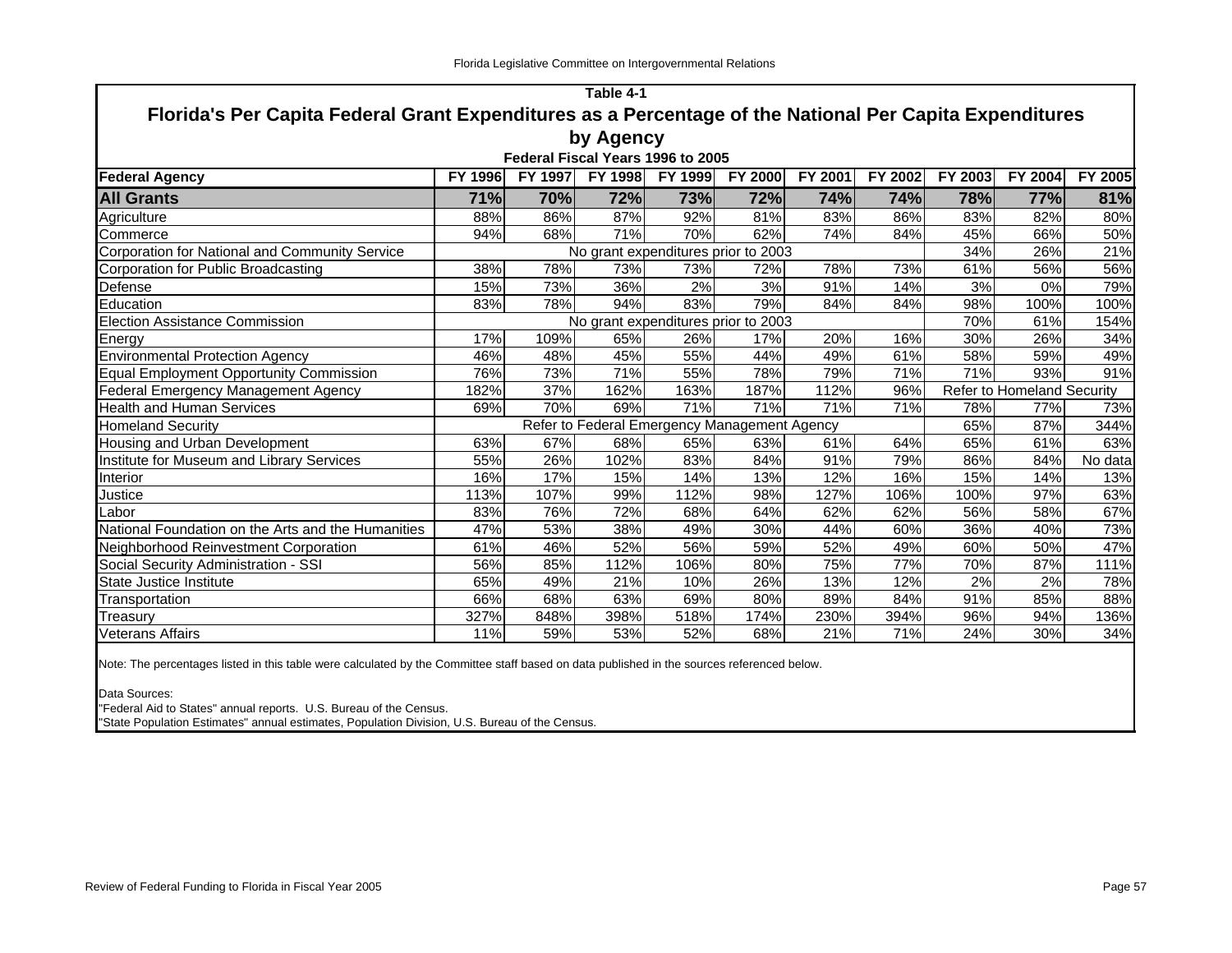|                      |                                                                                        |             |             | U.S. Department of Agriculture Grants: | Table 4-2   |             |             |             |             |             |
|----------------------|----------------------------------------------------------------------------------------|-------------|-------------|----------------------------------------|-------------|-------------|-------------|-------------|-------------|-------------|
|                      | States' Per Capita Expenditures as a Percentage of the National Per Capita Expenditure |             |             | Federal Fiscal Years 1996 to 2005      |             |             |             |             |             |             |
| <b>Fiscal Year</b>   | 1996                                                                                   | 1997        | 1998        | 1999                                   | 2000        | 2001        | 2002        | 2003        | 2004        | 2005        |
| <b>National Exp.</b> | $\overline{57}$<br>\$                                                                  | 63<br>\$    | 64<br>\$    | 62<br>\$                               | 64<br>\$    | 64<br>\$    | 68<br>\$    | 69<br>\$    | 71<br>\$    | 74<br>\$    |
| Alabama              | 119%                                                                                   | 121%        | 117%        | 118%                                   | 118%        | 118%        | 119%        | 121%        | 119%        | 113%        |
| Alaska               | 195%                                                                                   | 178%        | 332%        | 179%                                   | 231%        | 198%        | 267%        | 235%        | 248%        | 293%        |
| Arizona              | 109%                                                                                   | 105%        | 108%        | 108%                                   | 106%        | 102%        | 106%        | 102%        | 112%        | 102%        |
| Arkansas             | 140%                                                                                   | 140%        | 138%        | 138%                                   | 139%        | 129%        | 124%        | 129%        | 134%        | 136%        |
| California           | 113%                                                                                   | 114%        | 110%        | 106%                                   | 107%        | 111%        | 111%        | 112%        | 113%        | 109%        |
| Colorado             | 74%                                                                                    | 82%         | 71%         | 72%                                    | 68%         | 63%         | 68%         | 74%         | 70%         | 64%         |
| Connecticut          | 66%                                                                                    | 64%         | 64%         | 66%                                    | 68%         | 68%         | 67%         | 64%         | 64%         | 63%         |
| Delaware             | 112%                                                                                   | 121%        | 111%        | 108%                                   | 112%        | 104%        | 95%         | 101%        | 105%        | 107%        |
| Florida              | 88%                                                                                    | 86%         | 87%         | 92%                                    | 81%         | 83%         | 86%         | 83%         | 82%         | 80%         |
| Georgia              | 113%                                                                                   | 113%        | 116%        | 118%                                   | 106%        | 113%        | 111%        | 115%        | 115%        | 113%        |
| Hawaii               | 111%                                                                                   | 121%        | 120%        | 133%                                   | 118%        | 117%        | 118%        | 127%        | 142%        | 113%        |
| ldaho                | 127%                                                                                   | 128%        | 121%        | 116%                                   | 121%        | 108%        | 121%        | 115%        | 112%        | 126%        |
| Illinois             | 80%                                                                                    | 80%         | 83%         | 85%                                    | 86%         | 86%         | 90%         | 88%         | 85%         | 88%         |
| Indiana              | 75%                                                                                    | 77%         | 73%         | 74%                                    | 76%         | 79%         | 79%         | 76%         | 82%         | 76%         |
| lowa                 | 95%                                                                                    | 96%         | 97%         | 92%                                    | 95%         | 97%         | 98%         | 98%         | 99%         | 98%         |
| Kansas               | 102%                                                                                   | 102%        | 93%         | 95%                                    | 96%         | 105%        | 95%         | 96%         | 102%        | 99%         |
| Kentucky             | 123%                                                                                   | 120%        | 118%        | 119%                                   | 121%        | 119%        | 120%        | 119%        | 119%        | 122%        |
| Louisiana            | 162%                                                                                   | 163%        | 155%        | 158%                                   | 155%        | 152%        | 148%        | 145%        | 155%        | 156%        |
| Maine                | 107%                                                                                   | 109%        | 109%        | 110%                                   | 116%        | 97%         | 92%         | 93%         | 116%        | 96%         |
| Maryland             | 68%                                                                                    | 70%         | 68%         | 75%                                    | 75%         | 78%         | 76%         | 71%         | 69%         | 70%         |
| Massachusetts        | 69%                                                                                    | 71%         | 70%         | 67%                                    | 69%         | 68%         | 71%         | 65%         | 64%         | 63%         |
| Michigan             | 85%                                                                                    | 108%        | 105%        | 110%                                   | 109%        | 96%         | 86%         | 81%         | 85%         | 82%         |
| Minnesota            | 104%                                                                                   | 102%        | 94%         | 97%                                    | 94%         | 97%         | 96%         | 97%         | 98%         | 96%         |
| Mississippi          | 183%                                                                                   | 177%        | 178%        | 175%                                   | 203%        | 180%        | 179%        | 180%        | 174%        | 195%        |
| Missouri             | 93%                                                                                    | 89%         | 98%         | 92%                                    | 95%         | 92%         | 96%         | 97%         | 93%         | 96%         |
| Montana              | 144%                                                                                   | 147%        | 151%        | 136%                                   | 145%        | 153%        | 170%        | 160%        | 152%        | 151%        |
| Nebraska<br>Nevada   | 118%<br>67%                                                                            | 112%<br>64% | 114%<br>65% | 105%<br>69%                            | 118%<br>62% | 119%<br>60% | 109%<br>61% | 112%<br>63% | 112%<br>68% | 117%<br>67% |
| <b>New Hampshire</b> | 66%                                                                                    | 72%         | 68%         | 61%                                    | 68%         | 61%         | 68%         | 60%         | 68%         | 60%         |
| New Jersey           | 63%                                                                                    | 67%         | 67%         | 65%                                    | 64%         | 66%         | 67%         | 67%         | 70%         | 67%         |
| <b>New Mexico</b>    | 173%                                                                                   | 160%        | 160%        | 169%                                   | 156%        | 158%        | 160%        | 161%        | 168%        | 164%        |
| New York             | 97%                                                                                    | 98%         | 109%        | 103%                                   | 105%        | 111%        | 104%        | 106%        | 104%        | 106%        |
| North Carolina       | 96%                                                                                    | 100%        | 103%        | 103%                                   | 102%        | 102%        | 102%        | 106%        | 108%        | 103%        |
| North Dakota         | 177%                                                                                   | 163%        | 157%        | 158%                                   | 158%        | 156%        | 150%        | 158%        | 179%        | 184%        |
| Ohio                 | 83%                                                                                    | 79%         | 75%         | 74%                                    | 72%         | 78%         | 81%         | 79%         | 86%         | 88%         |
| Oklahoma             | 136%                                                                                   | 131%        | 132%        | 131%                                   | 139%        | 134%        | 139%        | 139%        | 142%        | 147%        |
| Oregon               | 158%                                                                                   | 151%        | 152%        | 156%                                   | 189%        | 147%        | 173%        | 164%        | 162%        | 162%        |
| Pennsylvania         | 77%                                                                                    | 76%         | 77%         | 78%                                    | 72%         | 78%         | 76%         | 78%         | 79%         | 80%         |
| Rhode Island         | 77%                                                                                    | 77%         | 78%         | 86%                                    | 82%         | 85%         | 85%         | 82%         | 85%         | 79%         |
| South Carolina       | 118%                                                                                   | 115%        | 113%        | 110%                                   | 113%        | 121%        | 111%        | 115%        | 108%        | 109%        |
| South Dakota         | 181%                                                                                   | 166%        | 168%        | 165%                                   | 173%        | 168%        | 166%        | 157%        | 168%        | 156%        |
| Tennessee            | 99%                                                                                    | 104%        | 100%        | 101%                                   | 104%        | 106%        | 108%        | 102%        | 107%        | 103%        |
| Texas                | 115%                                                                                   | 109%        | 109%        | 114%                                   | 114%        | 115%        | 114%        | 122%        | 123%        | 119%        |
| Utah                 | 118%                                                                                   | 116%        | 110%        | 116%                                   | 114%        | 101%        | 100%        | 101%        | 99%         | 101%        |
| Vermont              | 135%                                                                                   | 149%        | 130%        | 130%                                   | 133%        | 125%        | 142%        | 138%        | 143%        | 146%        |
| Virginia             | 77%                                                                                    | 71%         | 74%         | 71%                                    | 73%         | 71%         | 69%         | 55%         | 12%         | 72%         |
| Washington           | 97%                                                                                    | 96%         | 93%         | 99%                                    | 103%        | 94%         | 98%         | 101%        | 97%         | 94%         |
| West Virginia        | 127%                                                                                   | 134%        | 135%        | 125%                                   | 138%        | 129%        | 128%        | 127%        | 126%        | 126%        |
| Wisconsin            | 84%                                                                                    | 78%         | 78%         | 79%                                    | 81%         | 78%         | 77%         | 83%         | 81%         | 79%         |
| Wyoming              | 127%                                                                                   | 129%        | 123%        | 125%                                   | 126%        | 122%        | 129%        | 120%        | 119%        | 105%        |

Data Sources:

"Federal Aid to States" annual reports. U.S. Bureau of the Census.

"State Population Estimates" annual estimates, Population Division, U.S. Bureau of the Census.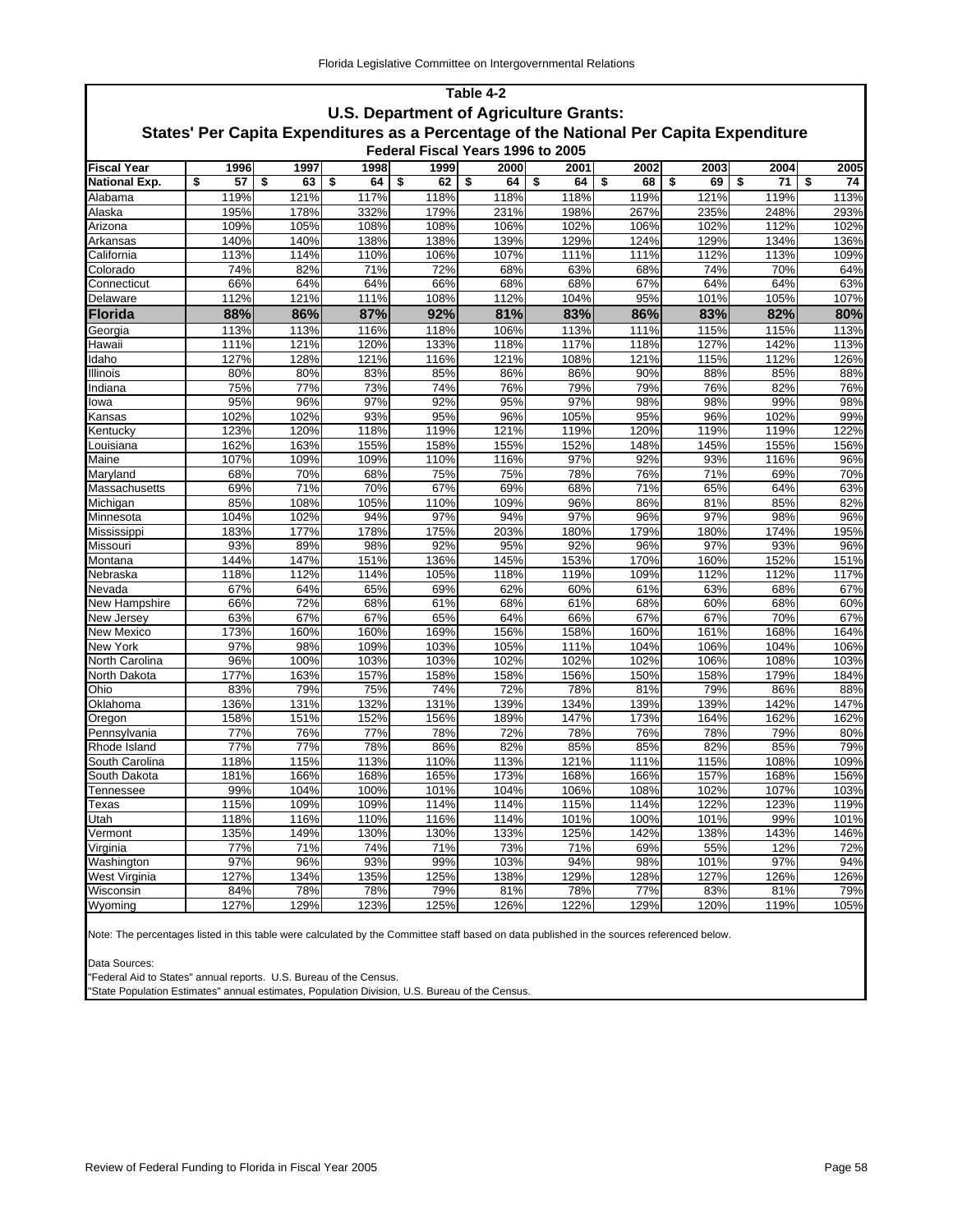|                      |                                                                                        |            |            | <b>U.S. Department of Commerce Grants:</b> | Table 4-3  |            |            |            |            |            |
|----------------------|----------------------------------------------------------------------------------------|------------|------------|--------------------------------------------|------------|------------|------------|------------|------------|------------|
|                      | States' Per Capita Expenditures as a Percentage of the National Per Capita Expenditure |            |            | Federal Fiscal Years 1996 to 2005          |            |            |            |            |            |            |
| <b>Fiscal Year</b>   | 1996                                                                                   | 1997       | 1998       | 1999                                       | 2000       | 2001       | 2002       | 2003       | 2004       | 2005       |
| <b>National Exp.</b> | \$<br>2.84                                                                             | 3.43<br>\$ | \$<br>2.69 | 2.71<br>\$                                 | \$<br>2.90 | \$<br>3.06 | \$<br>3.28 | \$<br>3.14 | \$<br>3.05 | 2.92<br>\$ |
| Alabama              | 51%                                                                                    | 64%        | 74%        | 54%                                        | 70%        | 98%        | 95%        | 165%       | 124%       | 141%       |
| Alaska               | 1172%                                                                                  | 1641%      | 1555%      | 1506%                                      | 2234%      | 2988%      | 3216%      | 2793%      | 3042%      | 3509%      |
| Arizona              | 43%                                                                                    | 33%        | 32%        | 72%                                        | 36%        | 34%        | 26%        | 40%        | 28%        | 57%        |
| Arkansas             | 117%                                                                                   | 86%        | 105%       | 59%                                        | 93%        | 116%       | 101%       | 89%        | 149%       | 34%        |
| California           | 96%                                                                                    | 102%       | 91%        | 93%                                        | 80%        | 63%        | 72%        | 63%        | 61%        | 61%        |
| Colorado             | 307%                                                                                   | 484%       | 466%       | 403%                                       | 409%       | 331%       | 350%       | 83%        | 89%        | 99%        |
| Connecticut          | 86%                                                                                    | 72%        | 142%       | 68%                                        | 61%        | 90%        | 91%        | 92%        | 103%       | 149%       |
| Delaware             | 235%                                                                                   | 379%       | 240%       | 266%                                       | 211%       | 193%       | 204%       | 79%        | 91%        | 225%       |
| Florida              | 94%                                                                                    | 68%        | 71%        | 70%                                        | 62%        | 74%        | 84%        | 45%        | 66%        | 50%        |
| Georgia              | 74%                                                                                    | 68%        | 86%        | 76%                                        | 56%        | 39%        | 44%        | 60%        | 49%        | 56%        |
| Hawaii               | 517%                                                                                   | 516%       | 456%       | 596%                                       | 500%       | 510%       | 573%       | 567%       | 694%       | 769%       |
| Idaho                | 278%                                                                                   | 172%       | 203%       | 119%                                       | 160%       | 238%       | 186%       | 246%       | 218%       | 196%       |
| Illinois             | 43%                                                                                    | 42%        | 59%        | 39%                                        | 32%        | 41%        | 30%        | 36%        | 41%        | 39%        |
| Indiana              | 45%                                                                                    | 55%        | 62%        | 47%                                        | 56%        | 33%        | 39%        | 43%        | 26%        | 19%        |
| lowa                 | 271%                                                                                   | 85%        | 44%        | 38%                                        | 39%        | 49%        | 35%        | 37%        | 57%        | 68%        |
| Kansas               | 67%                                                                                    | 59%        | 79%        | 64%                                        | 63%        | 63%        | 61%        | 73%        | 28%        | 38%        |
| Kentucky             | 110%                                                                                   | 53%        | 77%        | 168%                                       | 149%       | 140%       | 179%       | 106%       | 118%       | 117%       |
| Louisiana            | 141%                                                                                   | 103%       | 155%       | 134%                                       | 163%       | 126%       | 111%       | 192%       | 244%       | 152%       |
| Maine                | 333%                                                                                   | 546%       | 330%       | 340%                                       | 338%       | 287%       | 340%       | 334%       | 286%       | 226%       |
| Maryland             | 86%                                                                                    | 131%       | 105%       | 119%                                       | 107%       | 106%       | 108%       | 101%       | 149%       | 127%       |
| Massachusetts        | 163%                                                                                   | 199%       | 191%       | 132%                                       | 129%       | 137%       | 139%       | 92%        | 58%        | 78%        |
| Michigan             | 66%                                                                                    | 74%        | 74%        | 68%                                        | 45%        | 64%        | 47%        | 70%        | 66%        | 72%        |
| Minnesota            | 88%                                                                                    | 73%        | 71%        | 73%                                        | 80%        | 91%        | 46%        | 90%        | 62%        | 65%        |
| Mississippi          | 124%                                                                                   | 130%       | 230%       | 132%                                       | 177%       | 222%       | 278%       | 369%       | 268%       | 274%       |
| Missouri             | 172%                                                                                   | 129%       | 106%       | 60%                                        | 47%        | 30%        | 31%        | 49%        | 42%        | 29%        |
| Montana              | 66%                                                                                    | 161%       | 332%       | 129%                                       | 477%       | 141%       | 134%       | 175%       | 234%       | 169%       |
| Nebraska             | 100%                                                                                   | 47%        | 44%        | 30%                                        | 37%        | 49%        | 48%        | 110%       | 101%       | 65%        |
| Nevada               | 61%                                                                                    | 58%        | 51%        | 158%                                       | 93%        | 115%       | 101%       | 59%        | 90%        | 41%        |
| New Hampshire        | 539%                                                                                   | 352%       | 188%       | 470%                                       | 742%       | 647%       | 650%       | 229%       | 70%        | 197%       |
| New Jersey           | 69%                                                                                    | 72%        | 64%        | 73%                                        | 86%        | 147%       | 48%        | 33%        | 63%        | 74%        |
| New Mexico           | 128%                                                                                   | 102%       | 96%        | 152%                                       | 216%       | 136%       | 91%        | 231%       | 175%       | 154%       |
| New York             | 47%                                                                                    | 55%        | 63%        | 49%                                        | 63%        | 52%        | 61%        | 52%        | 41%        | 38%        |
| North Carolina       | 93%                                                                                    | 113%       | 85%        | 74%                                        | 87%        | 115%       | 82%        | 147%       | 117%       | 109%       |
| North Dakota         | 351%                                                                                   | 224%       | 640%       | 368%                                       | 458%       | 255%       | 258%       | 254%       | 139%       | 195%       |
| Ohio                 | 24%                                                                                    | 27%        | 30%        | 25%                                        | 42%        | 36%        | 45%        | 48%        | 40%        | 59%        |
| Oklahoma             | 115%                                                                                   | 94%        | 100%       | 105%                                       | 126%       | 127%       | 130%       | 162%       | 126%       | 106%       |
| Oregon               | 304%                                                                                   | 389%       | 358%       | 390%                                       | 338%       | 337%       | 355%       | 450%       | 355%       | 346%       |
| Pennsylvania         | 43%                                                                                    | 28%        | 47%        | 44%                                        | 31%        | 29%        | 50%        | 55%        | 73%        | 71%        |
| Rhode Island         | 426%                                                                                   | 426%       | 336%       | 328%                                       | 200%       | 206%       | 249%       | 330%       | 285%       | 269%       |
| South Carolina       | 217%                                                                                   | 188%       | 159%       | 223%                                       | 230%       | 317%       | 355%       | 238%       | 473%       | 415%       |
| South Dakota         | 330%                                                                                   | 164%       | 197%       | 380%                                       | 224%       | 165%       | 96%        | 222%       | 105%       | 109%       |
| Tennessee            | 32%                                                                                    | 42%        | 25%        | 72%                                        | 55%        | 61%        | 64%        | 62%        | 52%        | 52%        |
| Texas                | 45%                                                                                    | 44%        | 42%        | 65%                                        | 68%        | 47%        | 50%        | 55%        | 57%        | 56%        |
| Utah                 | 44%                                                                                    | 36%        | 27%        | 41%                                        | 107%       | 80%        | 61%        | 62%        | 46%        | 69%        |
| Vermont              | 50%                                                                                    | 60%        | 41%        | 26%                                        | 54%        | 26%        | 150%       | 171%       | 119%       | 50%        |
| Virginia             | 82%                                                                                    | 69%        | 80%        | 90%                                        | 80%        | 95%        | 76%        | 73%        | 91%        | 81%        |
| Washington           | 216%                                                                                   | 219%       | 195%       | 246%                                       | 195%       | 237%       | 228%       | 371%       | 316%       | 355%       |
| West Virginia        | 128%                                                                                   | 150%       | 159%       | 198%                                       | 157%       | 164%       | 131%       | 187%       | 157%       | 283%       |
| Wisconsin            | 79%                                                                                    | 81%        | 81%        | 68%                                        | 72%        | 63%        | 83%        | 76%        | 123%       | 120%       |
| Wyoming              | 33%                                                                                    | 55%        | 145%       | 38%                                        | 43%        | 69%        | 16%        | 59%        | 30%        | 64%        |

Data Sources:

"Federal Aid to States" annual reports. U.S. Bureau of the Census.

"State Population Estimates" annual estimates, Population Division, U.S. Bureau of the Census.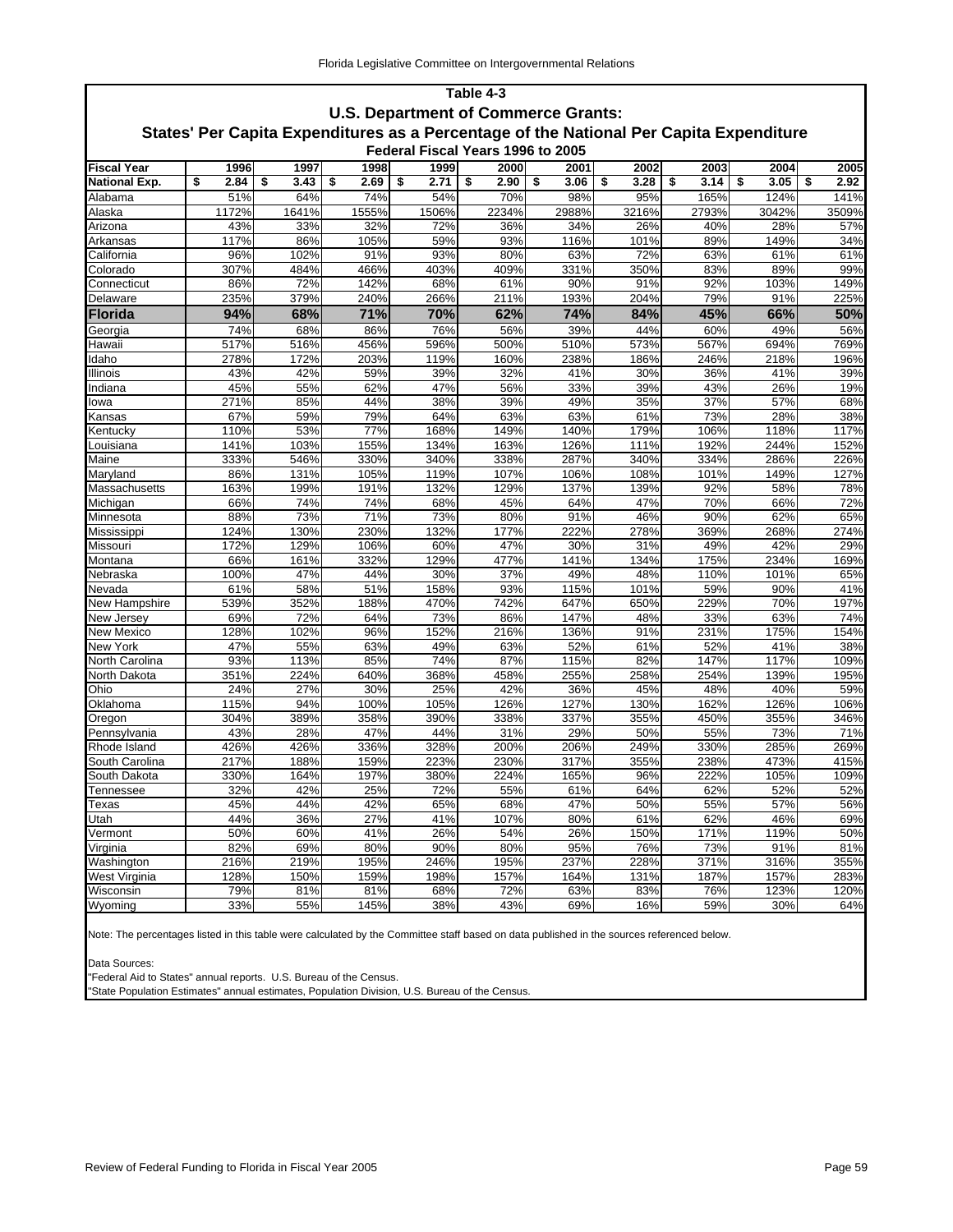|                      |                                                                                        |                                            |                                                               |                                                      | Table 4-4                                            |                          |                                            |            |            |            |
|----------------------|----------------------------------------------------------------------------------------|--------------------------------------------|---------------------------------------------------------------|------------------------------------------------------|------------------------------------------------------|--------------------------|--------------------------------------------|------------|------------|------------|
|                      |                                                                                        |                                            | <b>Corporation for National and Community Service Grants:</b> |                                                      |                                                      |                          |                                            |            |            |            |
|                      | States' Per Capita Expenditures as a Percentage of the National Per Capita Expenditure |                                            |                                                               |                                                      |                                                      |                          |                                            |            |            |            |
|                      |                                                                                        |                                            |                                                               |                                                      | Federal Fiscal Years 1996 to 2005                    |                          |                                            |            |            |            |
| Fiscal Year          | 1996                                                                                   | 1997                                       | 1998                                                          | 1999                                                 | 2000                                                 | 2001                     | 2002                                       | 2003       | 2004       | 2005       |
| <b>National Exp.</b> | $\blacksquare$                                                                         | ۰                                          |                                                               | ٠                                                    |                                                      |                          | $\blacksquare$                             | \$<br>0.50 | \$<br>0.38 | 0.52<br>\$ |
| Alabama              | $\overline{\phantom{a}}$                                                               | $\overline{\phantom{a}}$                   | $\overline{\phantom{a}}$                                      | $\overline{\phantom{a}}$                             | $\overline{a}$                                       | $\overline{\phantom{a}}$ | $\overline{\phantom{a}}$                   | 9%         | 31%        | 41%        |
| Alaska               | $\overline{\phantom{a}}$                                                               | $\overline{\phantom{a}}$                   | $\overline{\phantom{a}}$                                      | $\blacksquare$                                       | $\overline{\phantom{a}}$                             | $\overline{\phantom{a}}$ | $\blacksquare$                             | 588%       | 434%       | 456%       |
| Arizona              |                                                                                        |                                            | $\overline{\phantom{a}}$                                      |                                                      | $\overline{\phantom{a}}$                             |                          | $\overline{\phantom{a}}$                   | 122%       | 154%       | 103%       |
| Arkansas             | $\overline{\phantom{a}}$                                                               | $\overline{\phantom{a}}$                   | $\overline{\phantom{a}}$                                      | $\overline{\phantom{a}}$                             | $\overline{\phantom{a}}$                             | $\overline{\phantom{a}}$ | $\overline{\phantom{a}}$                   | 230%       | 248%       | 171%       |
| California           |                                                                                        | $\overline{\phantom{a}}$                   | $\overline{\phantom{a}}$                                      | $\overline{\phantom{a}}$                             | $\overline{\phantom{a}}$                             |                          | $\overline{\phantom{a}}$                   | 186%       | 151%       | 276%       |
| Colorado             | $\overline{\phantom{a}}$                                                               | $\blacksquare$                             | $\overline{\phantom{a}}$                                      | $\overline{\phantom{a}}$                             | $\blacksquare$                                       | $\blacksquare$           | $\blacksquare$                             | 166%       | 182%       | 105%       |
| Connecticut          | $\overline{\phantom{a}}$                                                               | $\overline{\phantom{a}}$                   | $\overline{\phantom{a}}$                                      | $\overline{\phantom{a}}$                             | $\overline{\phantom{a}}$                             | $\overline{\phantom{a}}$ | $\overline{\phantom{a}}$                   | 149%       | 152%       | 91%        |
| Delaware             | $\blacksquare$                                                                         | $\overline{a}$                             | $\overline{\phantom{a}}$                                      | $\overline{a}$                                       | $\overline{a}$                                       | $\overline{a}$           | $\overline{\phantom{a}}$                   | 418%       | 423%       | 381%       |
| <b>Florida</b>       |                                                                                        |                                            | No grant expenditures prior to 2003                           |                                                      |                                                      |                          |                                            | 34%        | 26%        | 21%        |
| Georgia              | $\overline{\phantom{a}}$                                                               | $\overline{\phantom{a}}$                   | $\blacksquare$                                                | $\blacksquare$                                       | $\overline{\phantom{a}}$                             | $\overline{\phantom{a}}$ | $\overline{\phantom{a}}$                   | 24%        | 27%        | 15%        |
| Hawaii               | $\overline{\phantom{a}}$                                                               | $\blacksquare$                             | $\blacksquare$                                                | $\blacksquare$                                       | $\overline{\phantom{a}}$                             | $\blacksquare$           | $\overline{\phantom{a}}$                   | 122%       | 135%       | 172%       |
| Idaho                | $\overline{\phantom{a}}$                                                               | $\overline{\phantom{a}}$                   | $\overline{\phantom{a}}$                                      | $\blacksquare$                                       | $\overline{\phantom{a}}$                             | $\blacksquare$           | $\blacksquare$                             | 337%       | 307%       | 229%       |
| Illinois             | $\overline{\phantom{a}}$                                                               | $\blacksquare$                             | $\overline{\phantom{a}}$                                      | $\blacksquare$                                       | $\overline{\phantom{a}}$                             | $\blacksquare$           | $\blacksquare$                             | 13%        | 22%        | 4%         |
| Indiana              | ٠                                                                                      | $\overline{\phantom{a}}$                   | $\blacksquare$                                                | $\overline{\phantom{a}}$                             | $\blacksquare$                                       | $\overline{\phantom{a}}$ | $\blacksquare$                             | 10%        | 6%         | 1%         |
| lowa                 | ۰                                                                                      | $\blacksquare$                             | $\overline{\phantom{a}}$                                      | $\overline{\phantom{a}}$                             | $\overline{\phantom{a}}$                             | $\overline{\phantom{a}}$ | $\overline{\phantom{a}}$                   | 14%        | 19%        | 13%        |
| Kansas               | $\blacksquare$                                                                         | $\blacksquare$                             | $\overline{\phantom{a}}$                                      | $\overline{\phantom{a}}$                             | $\overline{\phantom{a}}$                             | $\blacksquare$           | $\blacksquare$                             | 227%       | 264%       | 174%       |
| Kentucky             | $\overline{\phantom{a}}$                                                               | $\overline{\phantom{a}}$                   | $\overline{\phantom{a}}$                                      | $\overline{\phantom{a}}$                             | $\overline{\phantom{a}}$                             | $\overline{\phantom{a}}$ | $\overline{\phantom{a}}$                   | 208%       | 198%       | 147%       |
| Louisiana            | $\overline{\phantom{a}}$                                                               | $\overline{\phantom{a}}$                   | $\overline{\phantom{a}}$                                      | $\blacksquare$                                       | $\overline{\phantom{a}}$                             | $\overline{\phantom{a}}$ | $\blacksquare$                             | 0%         | 0%         | 0%         |
| Maine                | $\overline{\phantom{a}}$                                                               |                                            | $\blacksquare$                                                |                                                      | $\overline{\phantom{a}}$                             | $\overline{\phantom{a}}$ | $\blacksquare$                             | 336%       | 405%       | 337%       |
| Maryland             | $\overline{\phantom{a}}$                                                               | $\overline{\phantom{a}}$                   | $\overline{\phantom{a}}$                                      | $\overline{\phantom{a}}$                             | $\overline{\phantom{a}}$                             | $\overline{\phantom{a}}$ | $\overline{\phantom{a}}$                   | 182%       | 502%       | 172%       |
| Massachusetts        |                                                                                        | $\overline{\phantom{a}}$                   | $\overline{\phantom{a}}$                                      | $\overline{\phantom{a}}$                             | $\overline{\phantom{a}}$                             | $\overline{\phantom{a}}$ | $\overline{\phantom{a}}$                   | 0%         | 0%         | 0%         |
| Michigan             | $\overline{\phantom{a}}$                                                               | $\blacksquare$                             | $\blacksquare$                                                | $\overline{\phantom{a}}$                             | $\blacksquare$                                       | $\blacksquare$           | $\blacksquare$                             | 140%       | 101%       | 116%       |
| Minnesota            | $\overline{\phantom{a}}$                                                               | $\overline{\phantom{a}}$                   | $\overline{\phantom{a}}$                                      | $\overline{\phantom{a}}$                             | $\overline{\phantom{a}}$                             | $\overline{\phantom{a}}$ | $\overline{\phantom{a}}$                   | 0%         | 1%         | 2%         |
| Mississippi          | $\overline{\phantom{a}}$                                                               | $\blacksquare$                             | $\overline{\phantom{a}}$                                      | $\overline{\phantom{a}}$                             | $\overline{\phantom{a}}$                             | $\blacksquare$           | $\overline{\phantom{a}}$                   | 478%       | 488%       | 543%       |
| Missouri             | $\overline{\phantom{a}}$                                                               | $\overline{\phantom{a}}$                   | $\overline{\phantom{a}}$                                      | $\blacksquare$                                       | $\overline{\phantom{a}}$                             | $\blacksquare$           | $\blacksquare$                             | 0%         | 0%         | 0%         |
| Montana              | $\overline{\phantom{a}}$                                                               | $\overline{a}$                             | $\overline{\phantom{a}}$                                      | $\blacksquare$                                       | $\overline{\phantom{a}}$                             | $\blacksquare$           | $\blacksquare$                             | 641%       | 749%       | 717%       |
| Nebraska             | $\overline{\phantom{a}}$                                                               | $\overline{\phantom{a}}$                   | $\blacksquare$                                                | $\overline{\phantom{a}}$                             | $\overline{\phantom{a}}$                             | $\blacksquare$           | $\blacksquare$                             | 0%         | 0%         | 0%         |
| Nevada               | $\blacksquare$                                                                         | $\overline{\phantom{a}}$                   | $\overline{\phantom{a}}$                                      | $\overline{\phantom{a}}$                             | $\overline{\phantom{a}}$                             | $\overline{a}$           | $\blacksquare$                             | 9%         | 13%        | 15%        |
| New Hampshire        | $\overline{\phantom{a}}$                                                               | $\overline{\phantom{a}}$                   | $\overline{\phantom{a}}$                                      | $\overline{\phantom{a}}$                             | $\overline{\phantom{a}}$                             | $\overline{\phantom{a}}$ | $\overline{\phantom{a}}$                   | 0%         | 0%         | 0%         |
| New Jersey           | $\overline{\phantom{a}}$                                                               | $\overline{\phantom{a}}$                   | $\overline{\phantom{a}}$                                      | $\overline{\phantom{a}}$                             | $\overline{\phantom{a}}$                             | $\overline{\phantom{a}}$ | $\overline{\phantom{a}}$                   | 113%       | 61%        | 109%       |
| New Mexico           | $\frac{1}{2}$                                                                          | $\overline{\phantom{a}}$                   | $\overline{\phantom{a}}$                                      | $\blacksquare$                                       | $\overline{\phantom{a}}$                             | $\blacksquare$           | $\blacksquare$                             | 405%       | 205%       | 250%       |
| New York             |                                                                                        | $\overline{\phantom{a}}$                   |                                                               | $\overline{\phantom{a}}$                             |                                                      |                          | $\overline{\phantom{a}}$                   | 219%       | 187%       | 168%       |
| North Carolina       | $\overline{\phantom{a}}$                                                               | $\overline{\phantom{a}}$                   | $\overline{\phantom{a}}$                                      | $\overline{\phantom{a}}$                             | $\overline{\phantom{a}}$                             | $\overline{\phantom{a}}$ | $\overline{\phantom{a}}$                   | 13%        | 17%        | 10%        |
| North Dakota         | $\overline{\phantom{a}}$                                                               | $\blacksquare$                             | $\blacksquare$                                                | $\overline{\phantom{a}}$                             | $\overline{\phantom{a}}$                             | $\blacksquare$           | $\overline{\phantom{a}}$                   | 150%       | 266%       | 248%       |
| Ohio                 | $\overline{\phantom{a}}$                                                               | $\blacksquare$                             | $\overline{\phantom{a}}$                                      | $\overline{\phantom{a}}$                             | $\blacksquare$                                       | $\blacksquare$           | $\blacksquare$                             | 138%       | 163%       | 113%       |
| Oklahoma             | $\overline{\phantom{a}}$                                                               | $\overline{\phantom{a}}$                   | $\overline{\phantom{a}}$                                      | $\overline{\phantom{a}}$                             | $\overline{\phantom{a}}$                             | $\overline{\phantom{a}}$ | $\overline{\phantom{a}}$                   | 24%        | 31%        | 99%        |
| Oregon               | $\overline{\phantom{a}}$                                                               | $\qquad \qquad \blacksquare$               | $\blacksquare$                                                | $\blacksquare$                                       | $\overline{\phantom{a}}$                             | $\blacksquare$           | $\blacksquare$                             | 16%        | 21%        | 13%        |
| Pennsylvania         | $\overline{\phantom{a}}$                                                               | $\overline{\phantom{a}}$                   | $\overline{\phantom{a}}$                                      | $\blacksquare$                                       | $\overline{\phantom{a}}$                             | $\blacksquare$           | $\blacksquare$                             | 13%        | 32%        | 15%        |
| Rhode Island         | $\overline{\phantom{a}}$                                                               | $\overline{\phantom{a}}$                   | $\blacksquare$                                                | $\blacksquare$                                       | $\blacksquare$                                       | $\overline{\phantom{a}}$ | $\overline{\phantom{a}}$                   | 59%        | 114%       | 68%        |
| South Carolina       |                                                                                        |                                            |                                                               |                                                      |                                                      | $\blacksquare$           |                                            |            | 0%         |            |
| South Dakota         | $\blacksquare$                                                                         | $\overline{\phantom{a}}$<br>$\overline{a}$ | $\overline{\phantom{a}}$<br>$\overline{\phantom{a}}$          | $\overline{\phantom{a}}$<br>$\overline{\phantom{a}}$ | $\overline{\phantom{a}}$<br>$\overline{\phantom{a}}$ | $\overline{a}$           | $\overline{\phantom{a}}$<br>$\overline{a}$ | 0%<br>30%  | 21%        | 0%<br>18%  |
|                      |                                                                                        |                                            |                                                               |                                                      |                                                      |                          |                                            |            |            |            |
| Tennessee            | ۰                                                                                      | $\qquad \qquad \blacksquare$               | -                                                             | $\overline{\phantom{a}}$                             |                                                      | -                        | $\overline{\phantom{a}}$                   | 134%       | 135%       | 140%       |
| Texas                | $\overline{\phantom{a}}$                                                               | $\blacksquare$                             | $\overline{a}$                                                | $\blacksquare$                                       | $\overline{\phantom{a}}$                             | $\overline{\phantom{a}}$ | $\overline{\phantom{a}}$                   | 2%         | 6%         | 4%         |
| Utah                 | ٠                                                                                      | $\blacksquare$                             | $\overline{\phantom{a}}$                                      | $\overline{\phantom{a}}$                             | $\overline{\phantom{a}}$                             | $\overline{\phantom{a}}$ | $\overline{\phantom{a}}$                   | 223%       | 135%       | 142%       |
| Vermont              | $\overline{\phantom{a}}$                                                               | $\overline{\phantom{a}}$                   | $\overline{\phantom{a}}$                                      | $\overline{\phantom{a}}$                             | $\overline{\phantom{a}}$                             | $\overline{\phantom{a}}$ | $\overline{\phantom{a}}$                   | 337%       | 429%       | 395%       |
| Virginia             | $\overline{\phantom{a}}$                                                               | $\overline{\phantom{a}}$                   | $\overline{\phantom{a}}$                                      | $\overline{\phantom{a}}$                             | $\overline{\phantom{a}}$                             | $\overline{\phantom{a}}$ | $\overline{\phantom{a}}$                   | 0%         | 0%         | 0%         |
| Washington           | $\overline{\phantom{a}}$                                                               | $\overline{\phantom{a}}$                   | $\overline{\phantom{a}}$                                      | $\overline{\phantom{a}}$                             | $\overline{\phantom{a}}$                             | $\overline{\phantom{a}}$ | $\overline{\phantom{a}}$                   | 47%        | 36%        | 24%        |
| West Virginia        | $\overline{\phantom{a}}$                                                               | $\overline{\phantom{a}}$                   | $\overline{\phantom{a}}$                                      | $\overline{\phantom{a}}$                             | $\blacksquare$                                       | $\overline{\phantom{a}}$ | $\blacksquare$                             | 16%        | 18%        | 14%        |
| Wisconsin            | $\overline{\phantom{a}}$                                                               | $\overline{\phantom{a}}$                   | $\overline{\phantom{a}}$                                      | $\overline{\phantom{a}}$                             | $\overline{\phantom{a}}$                             | $\overline{\phantom{a}}$ | $\overline{\phantom{a}}$                   | 206%       | 234%       | 216%       |
| Wyoming              | $\overline{\phantom{a}}$                                                               | $\overline{\phantom{a}}$                   | $\overline{\phantom{a}}$                                      | $\overline{\phantom{a}}$                             | $\overline{\phantom{a}}$                             | $\overline{\phantom{a}}$ | $\overline{\phantom{a}}$                   | 0%         | 0%         | 0%         |

Data Sources:

"Federal Aid to States" annual reports. U.S. Bureau of the Census.

"State Population Estimates" annual estimates, Population Division, U.S. Bureau of the Census.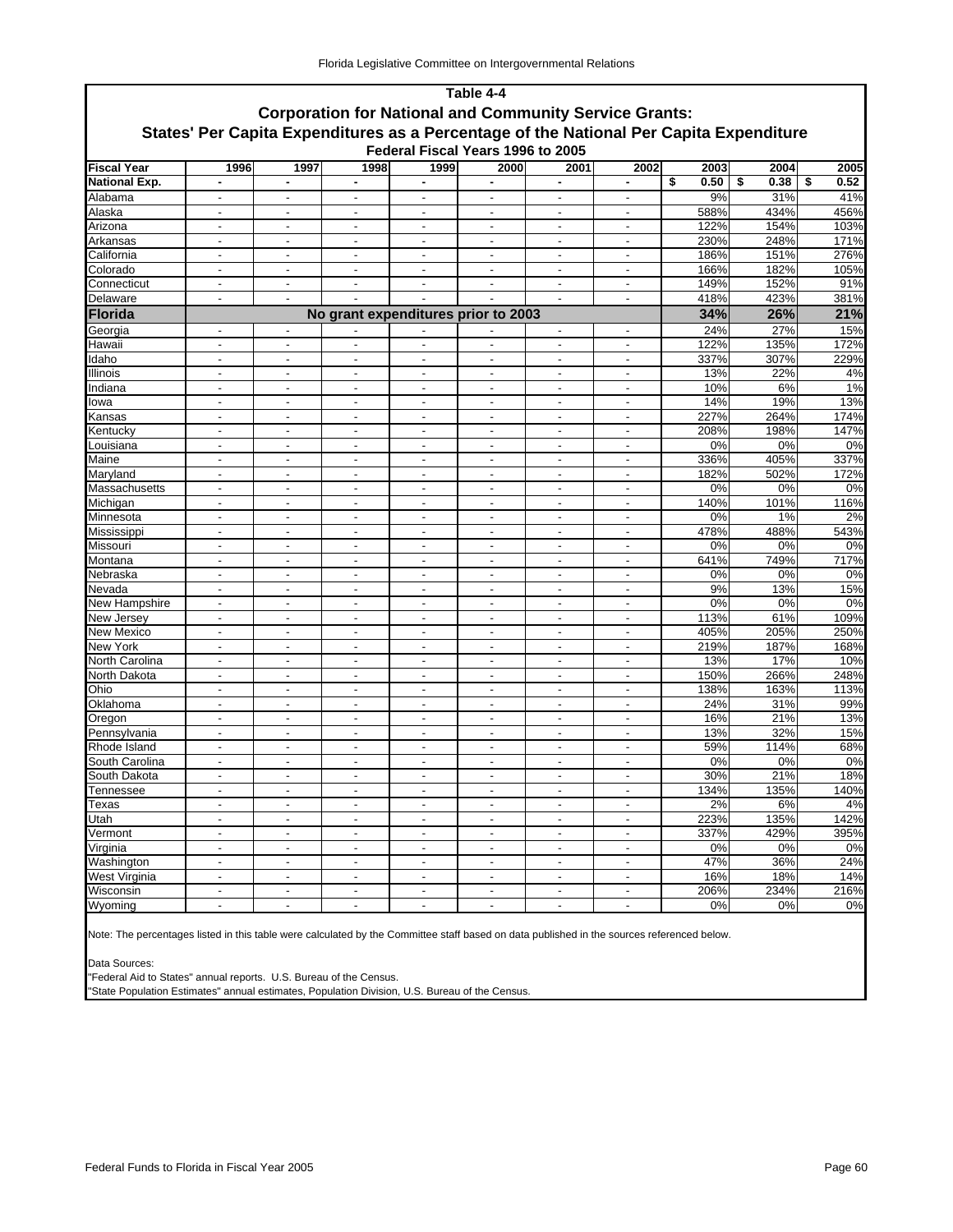| Table 4-5<br><b>Corporation for Public Broadcasting Grants:</b><br>States' Per Capita Expenditures as a Percentage of the National Per Capita Expenditure |                                                                                                                                                 |             |    |             |              |                                   |              |              |              |              |              |              |  |  |  |
|-----------------------------------------------------------------------------------------------------------------------------------------------------------|-------------------------------------------------------------------------------------------------------------------------------------------------|-------------|----|-------------|--------------|-----------------------------------|--------------|--------------|--------------|--------------|--------------|--------------|--|--|--|
|                                                                                                                                                           |                                                                                                                                                 |             |    |             |              |                                   |              |              |              |              |              |              |  |  |  |
|                                                                                                                                                           |                                                                                                                                                 |             |    |             |              | Federal Fiscal Years 1996 to 2005 |              |              |              |              |              |              |  |  |  |
| <b>Fiscal Year</b>                                                                                                                                        |                                                                                                                                                 | 1996        |    | 1997        | 1998         | 1999                              | 2000         | 2001         | 2002         | 2003         | 2004         | 2005         |  |  |  |
| <b>National Exp.</b>                                                                                                                                      | \$                                                                                                                                              | 0.50        | \$ | 0.93        | 0.93<br>\$   | 0.89<br>\$                        | \$<br>1.02   | 1.08<br>\$   | 1.20<br>\$   | 1.23<br>\$   | 1.36<br>\$   | 1.34<br>\$   |  |  |  |
| Alabama                                                                                                                                                   |                                                                                                                                                 | 47%         |    | 54%         | 45%          | 48%                               | 46%          | 49%          | 46%          | 46%          | 42%          | 42%          |  |  |  |
| Alaska                                                                                                                                                    |                                                                                                                                                 | 1107%       |    | 768%        | 704%         | 727%                              | 832%         | 1093%        | 762%         | 811%         | 997%         | 998%         |  |  |  |
| Arizona                                                                                                                                                   |                                                                                                                                                 | 62%         |    | 55%         | 66%          | 60%                               | 64%          | 101%         | 58%          | 70%          | 53%          | 51%          |  |  |  |
| Arkansas                                                                                                                                                  |                                                                                                                                                 | 23%         |    | 47%         | 43%          | 46%                               | 53%          | 53%          | 50%          | 50%          | 46%          | 46%          |  |  |  |
| California                                                                                                                                                |                                                                                                                                                 | 63%         |    | 70%         | 64%          | 92%                               | 106%         | 83%          | 95%          | 82%          | 86%          | 86%          |  |  |  |
| Colorado                                                                                                                                                  |                                                                                                                                                 | 86%         |    | 105%        | 67%          | 73%                               | 96%          | 70%          | 65%          | 71%          | 76%          | 75%          |  |  |  |
| Connecticut                                                                                                                                               |                                                                                                                                                 | 60%         |    | 72%         | 85%          | 61%                               | 69%          | 74%          | 57%          | 53%          | 52%          | 52%          |  |  |  |
| Delaware                                                                                                                                                  |                                                                                                                                                 | 0%          |    | 0%          | 0%           | 0%                                | 0%           | 0%           | 0%           | 0%           | 0%           | 0%           |  |  |  |
| <b>Florida</b>                                                                                                                                            |                                                                                                                                                 | 38%         |    | 78%         | 73%          | 73%                               | 72%          | 78%          | 73%          | 61%          | 56%          | 56%          |  |  |  |
| Georgia                                                                                                                                                   |                                                                                                                                                 | 31%         |    | 56%         | 52%          | 53%                               | 46%          | 48%          | 48%          | 51%          | 44%          | 44%          |  |  |  |
| Hawaii                                                                                                                                                    |                                                                                                                                                 | 207%        |    | 187%        | 89%          | 223%                              | 177%         | 157%         | 142%         | 138%         | 127%         | 127%         |  |  |  |
| Idaho                                                                                                                                                     |                                                                                                                                                 | 47%         |    | 131%        |              | 126%                              | 96%          | 83%          | 112%         | 81%          | 120%         | 119%         |  |  |  |
| Illinois                                                                                                                                                  | 87%<br>79%<br>48%<br>73%<br>76%<br>76%<br>70%<br>68%<br>72%<br>72%<br>73%<br>79%<br>42%<br>90%<br>83%<br>89%<br>93%<br>90%<br>81%<br>81%<br>78% |             |    |             |              |                                   |              |              |              |              |              |              |  |  |  |
| Indiana                                                                                                                                                   |                                                                                                                                                 |             |    |             |              |                                   |              |              |              |              |              |              |  |  |  |
| lowa                                                                                                                                                      | 98%<br>121%<br>85%<br>75%<br>89%<br>91%<br>97%<br>89%<br>95%<br>98%                                                                             |             |    |             |              |                                   |              |              |              |              |              |              |  |  |  |
| Kansas                                                                                                                                                    |                                                                                                                                                 | 71%         |    | 88%         | 75%          | 82%                               | 85%          | 90%          | 81%          | 84%          | 77%          | 78%          |  |  |  |
| Kentucky                                                                                                                                                  |                                                                                                                                                 | 74%         |    | 94%         | 85%          | 88%                               | 79%          | 95%          | 81%          | 86%          | 83%          | 83%          |  |  |  |
| Louisiana                                                                                                                                                 |                                                                                                                                                 | 41%         |    | 66%         | 58%          | 65%                               | 59%          | 63%          | 60%          | 58%          | 57%          | 57%          |  |  |  |
| Maine                                                                                                                                                     |                                                                                                                                                 | 73%         |    | 152%        | 111%         | 116%                              | 103%         | 108%         | 100%         | 98%          | 93%          | 93%          |  |  |  |
| Maryland                                                                                                                                                  |                                                                                                                                                 | 140%        |    | 67%         | 84%          | 87%                               | 100%         | 76%          | 84%          | 65%          | 67%          | 68%          |  |  |  |
| Massachusetts                                                                                                                                             |                                                                                                                                                 | 170%        |    | 280%        | 184%         | 195%                              | 205%         | 184%         | 234%         | 151%         | 163%         | 163%         |  |  |  |
| Michigan                                                                                                                                                  |                                                                                                                                                 | 95%         |    | 70%         | 59%          | 64%                               | 68%          | 67%          | 61%          | 62%          | 63%          | 64%          |  |  |  |
| Minnesota                                                                                                                                                 |                                                                                                                                                 | 555%        |    | 170%        | 194%         | 149%                              | 170%         | 210%         | 150%         | 169%         | 198%         | 199%         |  |  |  |
| Mississippi                                                                                                                                               |                                                                                                                                                 | 49%         |    | 54%         | 51%          | 57%                               | 66%          | 59%          | 56%          | 54%          | 53%          | 54%          |  |  |  |
| Missouri                                                                                                                                                  |                                                                                                                                                 | 51%         |    | 67%         | 72%          | 77%                               | 72%          | 73%          | 67%          | 68%          | 64%          | 64%          |  |  |  |
| Montana                                                                                                                                                   |                                                                                                                                                 | 184%        |    | 83%         | 95%          | 89%                               | 139%         | 106%         | 90%          | 130%         | 88%          | 89%          |  |  |  |
| Nebraska                                                                                                                                                  |                                                                                                                                                 | 370%        |    | 296%        | 260%         | 263%                              | 127%         | 287%         | 235%         | 247%         | 171%         | 172%         |  |  |  |
| Nevada                                                                                                                                                    |                                                                                                                                                 | 69%         |    | 95%         | 98%          | 115%                              | 231%         | 105%         | 82%          | 104%         | 74%          | 73%          |  |  |  |
| New Hampshire                                                                                                                                             |                                                                                                                                                 | 42%         |    | 99%         | 85%          | 92%                               | 94%          | 96%          | 101%         | 85%          | 111%         | 111%         |  |  |  |
| New Jersey                                                                                                                                                |                                                                                                                                                 | 27%         |    | 38%         | 27%          | 27%                               | 29%          | 34%          | 27%          | 31%          | 30%          | 30%          |  |  |  |
| New Mexico                                                                                                                                                |                                                                                                                                                 | 76%         |    | 133%        | 138%         | 130%                              | 141%         | 139%         | 129%         | 130%         | 135%         | 135%         |  |  |  |
| New York                                                                                                                                                  |                                                                                                                                                 | 114%<br>47% |    | 124%<br>47% | 118%<br>262% | 110%<br>48%                       | 109%<br>467% | 137%<br>460% | 140%<br>556% | 132%         | 144%<br>714% | 146%<br>710% |  |  |  |
| North Carolina<br>North Dakota                                                                                                                            |                                                                                                                                                 | 213%        |    | 216%        | 185%         | 202%                              | 160%         | 178%         | 148%         | 675%<br>175% | 140%         | 142%         |  |  |  |
| Ohio                                                                                                                                                      |                                                                                                                                                 | 77%         |    | 88%         | 74%          | 95%                               | 86%          | 79%          | 76%          | 73%          | 72%          | 72%          |  |  |  |
| Oklahoma                                                                                                                                                  |                                                                                                                                                 | 37%         |    | 64%         | 50%          | 52%                               | 57%          | 57%          | 52%          | 55%          | 55%          | 55%          |  |  |  |
| Oregon                                                                                                                                                    |                                                                                                                                                 | 175%        |    | 82%         | 86%          | 114%                              | 87%          | 103%         | 91%          | 97%          | 99%          | 98%          |  |  |  |
| Pennsylvania                                                                                                                                              |                                                                                                                                                 | 51%         |    | 81%         | 77%          | 80%                               | 72%          | 73%          | 66%          | 69%          | 70%          | 70%          |  |  |  |
| Rhode Island                                                                                                                                              |                                                                                                                                                 | 59%         |    | 65%         | 52%          | 60%                               | 61%          | 60%          | 52%          | 53%          | 48%          | 49%          |  |  |  |
| South Carolina                                                                                                                                            |                                                                                                                                                 | 39%         |    | 156%        | 105%         | 103%                              | 84%          | 94%          | 68%          | 69%          | 58%          | 58%          |  |  |  |
| South Dakota                                                                                                                                              |                                                                                                                                                 | 101%        |    | 226%        | 159%         | 137%                              | 146%         | 42%          | 122%         | 158%         | 136%         | 137%         |  |  |  |
| Tennessee                                                                                                                                                 |                                                                                                                                                 | 48%         |    | 76%         | 66%          | 143%                              | 132%         | 73%          | 65%          | 65%          | 63%          | 63%          |  |  |  |
| Texas                                                                                                                                                     |                                                                                                                                                 | 29%         |    | 49%         | 47%          | 56%                               | 47%          | 51%          | 49%          | 45%          | 43%          | 43%          |  |  |  |
| Utah                                                                                                                                                      |                                                                                                                                                 | 88%         |    | 144%        | 151%         | 185%                              | 150%         | 177%         | 160%         | 178%         | 169%         | 166%         |  |  |  |
| Vermont                                                                                                                                                   |                                                                                                                                                 | 90%         |    | 155%        | 191%         | 172%                              | 751%         | 862%         | 173%         | 177%         | 203%         | 205%         |  |  |  |
| Virginia                                                                                                                                                  |                                                                                                                                                 | 907%        |    | 550%        | 633%         | 563%                              | 15%          | 18%          | 126%         | 135%         | 85%          | 85%          |  |  |  |
| Washington                                                                                                                                                |                                                                                                                                                 | 51%         |    | 88%         | 86%          | 84%                               | 89%          | 77%          | 92%          | 78%          | 79%          | 78%          |  |  |  |
| West Virginia                                                                                                                                             |                                                                                                                                                 | 41%         |    | 100%        | 72%          | 72%                               | 62%          | 396%         | 57%          | 59%          | 55%          | 55%          |  |  |  |
| Wisconsin                                                                                                                                                 |                                                                                                                                                 | 71%         |    | 91%         | 88%          | 92%                               | 103%         | 20%          | 103%         | 107%         | 92%          | 93%          |  |  |  |
| Wyoming                                                                                                                                                   |                                                                                                                                                 | 83%         |    | 116%        | 128%         | 141%                              | 137%         | 144%         | 129%         | 139%         | 122%         | 122%         |  |  |  |

Data Sources:

"Federal Aid to States" annual reports. U.S. Bureau of the Census.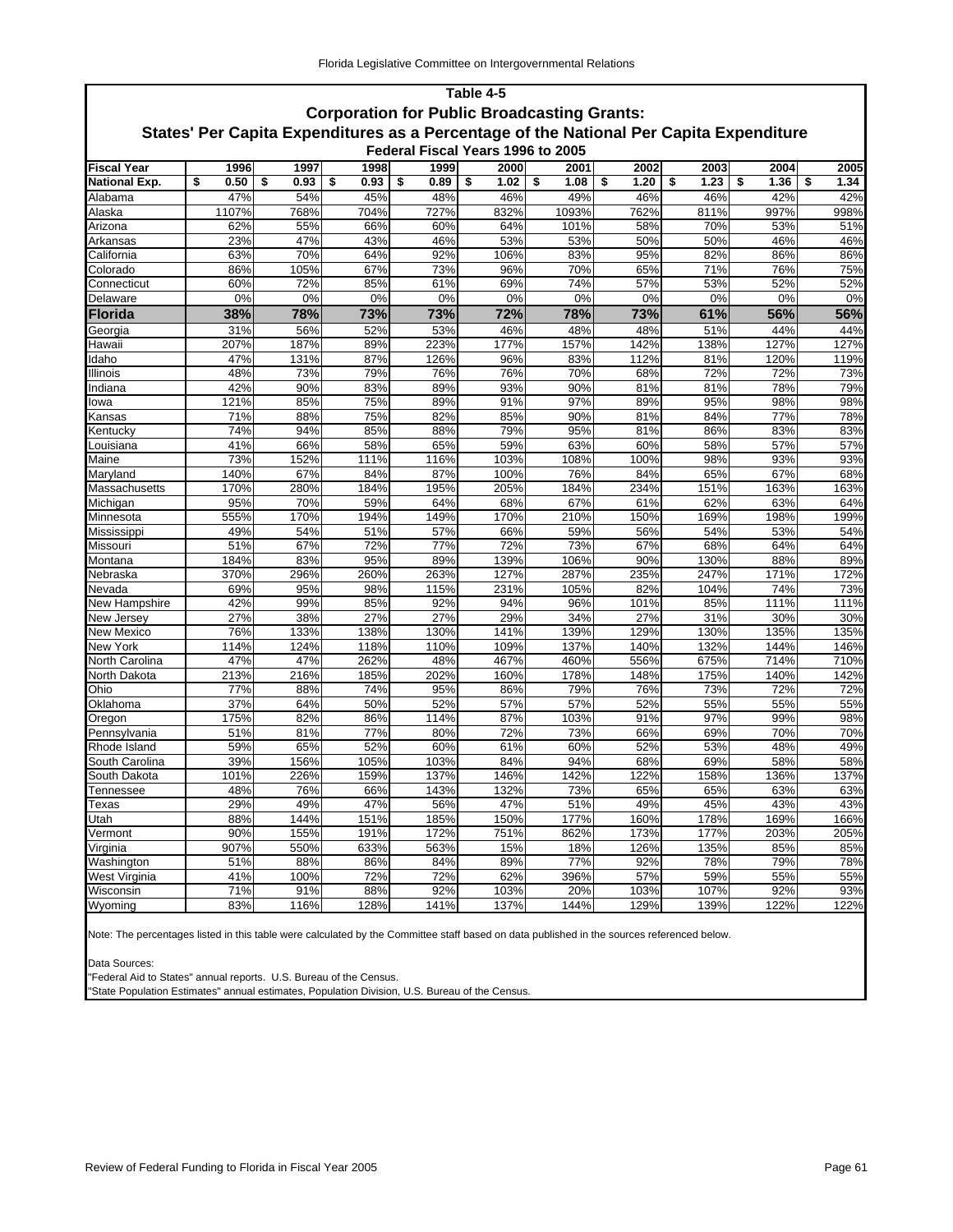|                      |                                                                                                                                                                                                   |       |    |       |            |     |                                   | Table 4-6  |                                                                                                                                     |            |    |       |            |    |      |
|----------------------|---------------------------------------------------------------------------------------------------------------------------------------------------------------------------------------------------|-------|----|-------|------------|-----|-----------------------------------|------------|-------------------------------------------------------------------------------------------------------------------------------------|------------|----|-------|------------|----|------|
|                      |                                                                                                                                                                                                   |       |    |       |            |     |                                   |            | <b>U.S. Department of Defense Grants:</b><br>States' Per Capita Expenditures as a Percentage of the National Per Capita Expenditure |            |    |       |            |    |      |
|                      |                                                                                                                                                                                                   |       |    |       |            |     | Federal Fiscal Years 1996 to 2005 |            |                                                                                                                                     |            |    |       |            |    |      |
| <b>Fiscal Year</b>   |                                                                                                                                                                                                   | 1996  |    | 1997  | 1998       |     | 1999                              | 2000       | 2001                                                                                                                                | 2002       |    | 2003  | 2004       |    | 2005 |
| <b>National Exp.</b> | \$                                                                                                                                                                                                | 0.92  | \$ | 0.70  | 0.63<br>\$ |     | 0.51<br>\$                        | \$<br>0.33 | \$<br>0.44                                                                                                                          | 0.64<br>\$ | \$ | 0.65  | 0.91<br>\$ | \$ | 1.06 |
| Alabama              |                                                                                                                                                                                                   | 54%   |    | 118%  | 227%       |     | 84%                               | 2%         | 9%                                                                                                                                  | 19%        |    | 225%  | 114%       |    | 144% |
| Alaska               |                                                                                                                                                                                                   | 0%    |    | 45%   |            | 2%  | 1%                                | 257%       | 0%                                                                                                                                  | 833%       |    | 1%    | 223%       |    | 509% |
| Arizona              |                                                                                                                                                                                                   | 43%   |    | 21%   | 129%       |     | 102%                              | 458%       | 90%                                                                                                                                 | 5%         |    | 0%    | 325%       |    | 26%  |
| Arkansas             |                                                                                                                                                                                                   | 154%  |    | 24%   |            | 25% | 95%                               | 258%       | 43%                                                                                                                                 | 26%        |    | 28%   | 113%       |    | 241% |
| California           |                                                                                                                                                                                                   | 17%   |    | 13%   |            | 66% | 58%                               | 2%         | 8%                                                                                                                                  | 1%         |    | 47%   | 44%        |    | 79%  |
| Colorado             |                                                                                                                                                                                                   | 78%   |    | 7%    | 160%       |     | 110%                              | 186%       | 24%                                                                                                                                 | 156%       |    | 117%  | 2%         |    | 230% |
| Connecticut          |                                                                                                                                                                                                   | 8%    |    | 223%  | 800%       |     | 216%                              | 21%        | 48%                                                                                                                                 | 1%         |    | 0%    | 0%         |    | 64%  |
| Delaware             |                                                                                                                                                                                                   | 3%    |    | 4%    |            | 2%  | 147%                              | 14%        | 1%                                                                                                                                  | $-8%$      |    | 520%  | 306%       |    | 11%  |
| <b>Florida</b>       |                                                                                                                                                                                                   | 15%   |    | 73%   | 36%        |     | 2%                                | 3%         | 91%                                                                                                                                 | 14%        |    | 3%    | 0%         |    | 79%  |
| Georgia              |                                                                                                                                                                                                   | 37%   |    | 12%   |            | 18% | 24%                               | 35%        | 31%                                                                                                                                 | 20%        |    | 23%   | 17%        |    | 15%  |
| Hawaii               |                                                                                                                                                                                                   | 54%   |    | 69%   |            | 41% | 356%                              | 968%       | 1514%                                                                                                                               | 1145%      |    | 440%  | 1243%      |    | 932% |
| ldaho                |                                                                                                                                                                                                   |       |    |       |            |     |                                   |            |                                                                                                                                     |            |    |       |            |    |      |
| Illinois             | 29%<br>12%<br>533%<br>232%<br>11%<br>118%<br>428%<br>200%<br>2%<br>0%<br>7%<br>23%<br>19%<br>8%<br>22%<br>17%<br>149%<br>59%<br>13%<br>26%<br>186%<br>431%<br>198%<br>108%<br>187%<br>169%<br>80% |       |    |       |            |     |                                   |            |                                                                                                                                     |            |    |       |            |    |      |
| Indiana              | 206%<br>222%<br>168%                                                                                                                                                                              |       |    |       |            |     |                                   |            |                                                                                                                                     |            |    |       |            |    |      |
| lowa                 | 68%<br>108%<br>243%<br>30%<br>101%<br>84%<br>410%<br>95%<br>50%<br>98%                                                                                                                            |       |    |       |            |     |                                   |            |                                                                                                                                     |            |    |       |            |    |      |
| Kansas               |                                                                                                                                                                                                   | 325%  |    | 335%  | 98%        |     | 94%                               | 85%        | 22%                                                                                                                                 | 46%        |    | 54%   | 267%       |    | 371% |
| Kentucky             |                                                                                                                                                                                                   | 133%  |    | 483%  | 247%       |     | 97%                               | 241%       | 329%                                                                                                                                | 36%        |    | 32%   | 85%        |    | 87%  |
| ouisiana_            |                                                                                                                                                                                                   | 74%   |    | 66%   |            | 15% | 105%                              | 32%        | 1%                                                                                                                                  | 1%         |    | 64%   | 183%       |    | 207% |
| Maine                |                                                                                                                                                                                                   | 108%  |    | 19%   | 622%       |     | 68%                               | 0%         | 32%                                                                                                                                 | 167%       |    | 844%  | 121%       |    | 863% |
| Maryland             |                                                                                                                                                                                                   | 45%   |    | 112%  | 159%       |     | 117%                              | 107%       | 4%                                                                                                                                  | 1%         |    | 1%    | 70%        |    | 75%  |
| Massachusetts        |                                                                                                                                                                                                   | 51%   |    | 36%   |            | 1%  | 5%                                | 3%         | 2%                                                                                                                                  | 284%       |    | 37%   | 1%         |    | 72%  |
| Michigan             |                                                                                                                                                                                                   | 97%   |    | 18%   |            | 0%  | 60%                               | 89%        | 0%                                                                                                                                  | 6%         |    | 93%   | 233%       |    | 189% |
| Minnesota            |                                                                                                                                                                                                   | 92%   |    | 190%  | 244%       |     | 10%                               | 52%        | 107%                                                                                                                                | 224%       |    | 86%   | 1%         |    | 2%   |
| Mississippi          |                                                                                                                                                                                                   | 1017% |    | 1125% | 561%       |     | 400%                              | 455%       | 1216%                                                                                                                               | 703%       |    | 870%  | 811%       |    | 298% |
| Missouri             |                                                                                                                                                                                                   | 185%  |    | 102%  |            | 49% | 50%                               | 126%       | 64%                                                                                                                                 | 125%       |    | 118%  | 110%       |    | 207% |
| Montana              |                                                                                                                                                                                                   | 536%  |    | 2317% | 555%       |     | 1620%                             | 3632%      | 1903%                                                                                                                               | 1573%      |    | 812%  | 387%       |    | 841% |
| Nebraska             |                                                                                                                                                                                                   | 414%  |    | 161%  |            | 48% | 20%                               | 31%        | 23%                                                                                                                                 | 15%        |    | 87%   | 322%       |    | 468% |
| Nevada               |                                                                                                                                                                                                   | 274%  |    | 734%  | 131%       |     | 3%                                | 0%         | 327%                                                                                                                                | 285%       |    | 208%  | 28%        |    | 1%   |
| New Hampshire        |                                                                                                                                                                                                   | 0%    |    | 1%    |            | 1%  | 1%                                | 2%         | 2%                                                                                                                                  | 1%         |    | 1451% | 694%       |    | 83%  |
| New Jersey           |                                                                                                                                                                                                   | 13%   |    | 42%   | 52%        |     | 30%                               | 3%         | 28%                                                                                                                                 | 130%       |    | 21%   | 2%         |    | 0%   |
| <b>New Mexico</b>    |                                                                                                                                                                                                   | 54%   |    | 192%  | 458%       |     | 141%                              | 343%       | 41%                                                                                                                                 | 2%         |    | 0%    | 0%         |    | 3%   |
| <b>New York</b>      |                                                                                                                                                                                                   | 2%    |    | 12%   |            | 1%  | 1%                                | 0%         | 24%                                                                                                                                 | 34%        |    | 109%  | 14%        |    | 25%  |
| North Carolina       |                                                                                                                                                                                                   | 36%   |    | 39%   |            | 2%  | 1%                                | 0%         | 63%                                                                                                                                 | 157%       |    | 0%    | 3%         |    | 187% |
| North Dakota         |                                                                                                                                                                                                   | 402%  |    | 420%  |            | 44% | 223%                              | 2243%      | 464%                                                                                                                                | 1790%      |    | 597%  | 57%        |    | 597% |
| Ohio                 |                                                                                                                                                                                                   | 46%   |    | 41%   |            | 96% | 22%                               | 1%         | 1%                                                                                                                                  | 1%         |    | 0%    | 0%         |    | 43%  |
| Oklahoma             |                                                                                                                                                                                                   | 309%  |    | 145%  | 144%       |     | 70%                               | 541%       | 263%                                                                                                                                | 387%       |    | 244%  | 110%       |    | 30%  |
| Oregon               |                                                                                                                                                                                                   | 483%  |    | 272%  | 214%       |     | 49%                               | 70%        | 491%                                                                                                                                | 265%       |    | 123%  | 111%       |    | 179% |
| Pennsylvania         |                                                                                                                                                                                                   | 47%   |    | 33%   | 138%       |     | 371%                              | 9%         | 19%                                                                                                                                 | 14%        |    | 68%   | 22%        |    | 53%  |
| Rhode Island         |                                                                                                                                                                                                   | 332%  |    | 11%   | 158%       |     | 28%                               | 0%         | 0%                                                                                                                                  | 0%         |    | 0%    | 0%         |    | 0%   |
| South Carolina       |                                                                                                                                                                                                   | 319%  |    | 353%  | 475%       |     | 353%                              | 117%       | 7%                                                                                                                                  | 313%       |    | 174%  | 49%        |    | 3%   |
| South Dakota         |                                                                                                                                                                                                   | 888%  |    | 590%  | 765%       |     | 807%                              | 421%       | 43%                                                                                                                                 | 634%       |    | 1579% | 1997%      |    | 463% |
| Tennessee            |                                                                                                                                                                                                   | 249%  |    | 300%  | 195%       |     | 243%                              | 23%        | 20%                                                                                                                                 | 134%       |    | 177%  | 94%        |    | 32%  |
| Texas                |                                                                                                                                                                                                   | 48%   |    | 17%   |            | 18% | 22%                               | 31%        | 15%                                                                                                                                 | 7%         |    | 58%   | 74%        |    | 11%  |
| Utah                 |                                                                                                                                                                                                   | 154%  |    | 84%   |            | 13% | 502%                              | 21%        | 12%                                                                                                                                 | 1%         |    | 0%    | 0%         |    | 0%   |
| Vermont              |                                                                                                                                                                                                   | 287%  |    | 2%    | 191%       |     | 1244%                             | 1416%      | 764%                                                                                                                                | 1400%      |    | 172%  | 4%         |    | 631% |
| Virginia             |                                                                                                                                                                                                   | 16%   |    | 1%    |            | 38% | 32%                               | 14%        | 63%                                                                                                                                 | 19%        |    | 4%    | 192%       |    | 190% |
| Washington           |                                                                                                                                                                                                   | 29%   |    | 24%   |            | 14% | 1%                                | 3%         | 593%                                                                                                                                | 448%       |    | 79%   | 35%        |    | 35%  |
| West Virginia        |                                                                                                                                                                                                   | 852%  |    | 343%  |            | 9%  | 374%                              | 1726%      | 1338%                                                                                                                               | 606%       |    | 1050% | 2261%      |    | 846% |
| Wisconsin            |                                                                                                                                                                                                   | 257%  |    | 16%   |            | 5%  | 90%                               | 6%         | 17%                                                                                                                                 | 193%       |    | 136%  | 114%       |    | 80%  |
|                      |                                                                                                                                                                                                   |       |    |       |            |     |                                   |            |                                                                                                                                     |            |    |       |            |    |      |
| Wyoming              |                                                                                                                                                                                                   | 244%  |    | 592%  | 2589%      |     | 4441%                             | 4239%      | 442%                                                                                                                                | 0%         |    | -45%  | 0%         |    | 0%   |

Data Sources:

Г

"Federal Aid to States" annual reports. U.S. Bureau of the Census.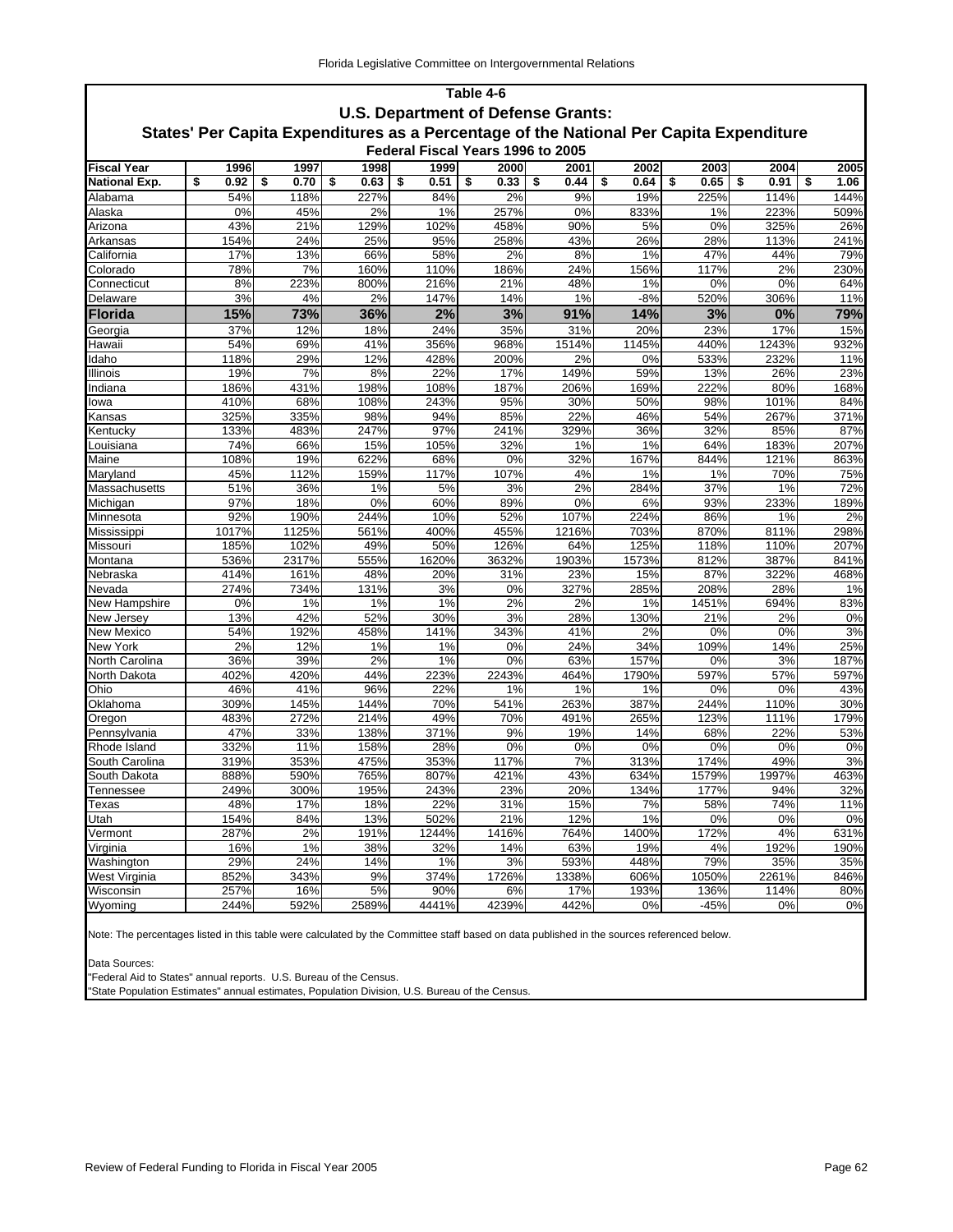|                      | Table 4-7<br><b>U.S. Department of Education Grants:</b><br>States' Per Capita Expenditures as a Percentage of the National Per Capita Expenditure                                                                        |                 |          |          |                                   |          |          |           |          |           |           |  |  |  |  |
|----------------------|---------------------------------------------------------------------------------------------------------------------------------------------------------------------------------------------------------------------------|-----------------|----------|----------|-----------------------------------|----------|----------|-----------|----------|-----------|-----------|--|--|--|--|
|                      |                                                                                                                                                                                                                           |                 |          |          |                                   |          |          |           |          |           |           |  |  |  |  |
|                      |                                                                                                                                                                                                                           |                 |          |          |                                   |          |          |           |          |           |           |  |  |  |  |
|                      |                                                                                                                                                                                                                           |                 |          |          | Federal Fiscal Years 1996 to 2005 |          |          |           |          |           |           |  |  |  |  |
| <b>Fiscal Year</b>   |                                                                                                                                                                                                                           | 1996            | 1997     | 1998     | 1999                              | 2000     | 2001     | 2002      | 2003     | 2004      | 2005      |  |  |  |  |
| <b>National Exp.</b> | \$                                                                                                                                                                                                                        | $\overline{56}$ | \$<br>65 | \$<br>77 | 81<br>\$                          | \$<br>91 | \$<br>87 | \$<br>111 | \$<br>98 | \$<br>104 | \$<br>112 |  |  |  |  |
| Alabama              |                                                                                                                                                                                                                           | 118%            | 123%     | 113%     | 109%                              | 123%     | 107%     | 106%      | 106%     | 111%      | 116%      |  |  |  |  |
| Alaska               |                                                                                                                                                                                                                           | 362%            | 330%     | 318%     | 427%                              | 397%     | 413%     | 385%      | 222%     | 215%      | 208%      |  |  |  |  |
| Arizona              |                                                                                                                                                                                                                           | 128%            | 118%     | 146%     | 117%                              | 123%     | 121%     | 121%      | 127%     | 124%      | 118%      |  |  |  |  |
| Arkansas             |                                                                                                                                                                                                                           | 113%            | 118%     | 112%     | 108%                              | 108%     | 109%     | 112%      | 120%     | 122%      | 113%      |  |  |  |  |
| California           |                                                                                                                                                                                                                           | 99%             | 93%      | 106%     | 93%                               | 100%     | 97%      | 102%      | 124%     | 118%      | 135%      |  |  |  |  |
| Colorado             |                                                                                                                                                                                                                           | 80%             | 84%      | 72%      | 79%                               | 82%      | 76%      | 81%       | 95%      | 98%       | 95%       |  |  |  |  |
| Connecticut          |                                                                                                                                                                                                                           | 80%             | 78%      | 66%      | 87%                               | 88%      | 83%      | 88%       | 95%      | 97%       | 94%       |  |  |  |  |
| Delaware             |                                                                                                                                                                                                                           | 122%            | 125%     | 112%     | 110%                              | 116%     | 117%     | 110%      | 131%     | 138%      | 139%      |  |  |  |  |
| <b>Florida</b>       | 78%<br>94%<br>84%<br>83%<br>83%<br>79%<br>84%<br>98%<br>100%<br>100%<br>93%<br>88%<br>92%<br>95%<br>80%<br>95%<br>94%<br>10%<br>10%<br>9%<br>110%<br>139%<br>131%<br>158%<br>146%<br>120%<br>141%<br>144%<br>177%<br>161% |                 |          |          |                                   |          |          |           |          |           |           |  |  |  |  |
| Georgia              | 108%<br>96%<br>58%<br>99%<br>108%<br>107%<br>101%<br>109%<br>111%<br>113%                                                                                                                                                 |                 |          |          |                                   |          |          |           |          |           |           |  |  |  |  |
| Hawaii               |                                                                                                                                                                                                                           |                 |          |          |                                   |          |          |           |          |           |           |  |  |  |  |
| Idaho                | 97%<br>100%<br>94%<br>88%<br>112%<br>99%<br>93%<br>94%<br>115%<br>104%                                                                                                                                                    |                 |          |          |                                   |          |          |           |          |           |           |  |  |  |  |
| Illinois             | 86%<br>85%<br>85%<br>81%<br>85%<br>87%<br>83%<br>82%<br>84%<br>84%                                                                                                                                                        |                 |          |          |                                   |          |          |           |          |           |           |  |  |  |  |
| Indiana              | 76%<br>86%<br>73%<br>91%<br>90%<br>107%<br>115%<br>94%                                                                                                                                                                    |                 |          |          |                                   |          |          |           |          |           |           |  |  |  |  |
| 94%<br>109%<br>lowa  |                                                                                                                                                                                                                           |                 |          |          |                                   |          |          |           |          |           |           |  |  |  |  |
| Kansas               |                                                                                                                                                                                                                           | 103%            | 107%     | 115%     | 104%                              | 107%     | 116%     | 114%      | 47%      | 46%       | 44%       |  |  |  |  |
| Kentucky             |                                                                                                                                                                                                                           | 119%            | 124%     | 124%     | 120%                              | 114%     | 109%     | 107%      | 126%     | 130%      | 34%       |  |  |  |  |
| Louisiana            |                                                                                                                                                                                                                           | 139%            | 139%     | 149%     | 131%                              | 129%     | 121%     | 115%      | 9%       | 9%        | 7%        |  |  |  |  |
| Maine                |                                                                                                                                                                                                                           | 137%            | 112%     | 119%     | 113%                              | 115%     | 114%     | 109%      | 131%     | 136%      | 122%      |  |  |  |  |
| Maryland             |                                                                                                                                                                                                                           | 83%             | 71%      | 89%      | 83%                               | 84%      | 81%      | 82%       | 98%      | 100%      | 95%       |  |  |  |  |
| Massachusetts        |                                                                                                                                                                                                                           | 90%             | 104%     | 68%      | 110%                              | 94%      | 89%      | 96%       | 122%     | 108%      | 114%      |  |  |  |  |
| Michigan             |                                                                                                                                                                                                                           | 109%            | 105%     | 113%     | 104%                              | 101%     | 104%     | 103%      | 117%     | 113%      | 109%      |  |  |  |  |
| Minnesota            |                                                                                                                                                                                                                           | 77%             | 87%      | 95%      | 84%                               | 86%      | 84%      | 84%       | 20%      | 20%       | 19%       |  |  |  |  |
| Mississippi          |                                                                                                                                                                                                                           | 145%            | 149%     | 153%     | 139%                              | 133%     | 137%     | 127%      | 142%     | 138%      | 142%      |  |  |  |  |
| Missouri             |                                                                                                                                                                                                                           | 52%             | 103%     | 104%     | 110%                              | 92%      | 99%      | 90%       | 16%      | 16%       | 16%       |  |  |  |  |
| Montana              |                                                                                                                                                                                                                           | 191%            | 185%     | 194%     | 184%                              | 205%     | 190%     | 185%      | 208%     | 215%      | 196%      |  |  |  |  |
| Nebraska             |                                                                                                                                                                                                                           | 100%            | 103%     | 116%     | 117%                              | 100%     | 103%     | 105%      | 118%     | 118%      | 123%      |  |  |  |  |
| Nevada               |                                                                                                                                                                                                                           | 69%             | 60%      | 48%      | 59%                               | 59%      | 59%      | 69%       | 70%      | 83%       | 77%       |  |  |  |  |
| New Hampshire        |                                                                                                                                                                                                                           | 80%             | 78%      | 84%      | 81%                               | 82%      | 77%      | 78%       | 95%      | 106%      | 100%      |  |  |  |  |
| New Jersey           |                                                                                                                                                                                                                           | 85%             | 86%      | 89%      | 87%                               | 83%      | 78%      | 85%       | 100%     | 103%      | 100%      |  |  |  |  |
| New Mexico           |                                                                                                                                                                                                                           | 191%            | 185%     | 168%     | 224%                              | 230%     | 215%     | 227%      | 194%     | 217%      | 191%      |  |  |  |  |
| New York             |                                                                                                                                                                                                                           | 100%            | 111%     | 58%      | 107%                              | 101%     | 126%     | 116%      | 137%     | 135%      | 149%      |  |  |  |  |
| North Carolina       |                                                                                                                                                                                                                           | 88%             | 94%      | 96%      | 86%                               | 88%      | 85%      | 87%       | 99%      | 105%      | 105%      |  |  |  |  |
| North Dakota         |                                                                                                                                                                                                                           | 172%            | 184%     | 147%     | 176%                              | 200%     | 200%     | 187%      | 214%     | 215%      | 210%      |  |  |  |  |
| Ohio                 |                                                                                                                                                                                                                           | 102%            | 91%      | 100%     | 86%                               | 88%      | 84%      | 86%       | 9%       | 7%        | 7%        |  |  |  |  |
| Oklahoma             |                                                                                                                                                                                                                           | 128%            | 116%     | 102%     | 112%                              | 129%     | 130%     | 131%      | 149%     | 147%      | 150%      |  |  |  |  |
| Oregon               |                                                                                                                                                                                                                           | 105%            | 104%     | 106%     | 100%                              | 94%      | 95%      | 97%       | 103%     | 117%      | 108%      |  |  |  |  |
| Pennsylvania         |                                                                                                                                                                                                                           | 96%             | 88%      | 100%     | 88%                               | 103%     | 92%      | 87%       | 102%     | 90%       | 96%       |  |  |  |  |
| Rhode Island         |                                                                                                                                                                                                                           | 111%            | 114%     | 91%      | 128%                              | 104%     | 99%      | 103%      | 19%      | 15%       | 15%       |  |  |  |  |
| South Carolina       |                                                                                                                                                                                                                           | 110%            | 101%     | 111%     | 87%                               | 101%     | 92%      | 104%      | 27%      | 24%       | 21%       |  |  |  |  |
| South Dakota         |                                                                                                                                                                                                                           | 233%            | 179%     | 211%     | 223%                              | 199%     | 202%     | 194%      | 94%      | 88%       | 97%       |  |  |  |  |
| Tennessee            |                                                                                                                                                                                                                           | 99%             | 96%      | 105%     | 95%                               | 93%      | 97%      | 84%       | 96%      | 108%      | 109%      |  |  |  |  |
| Texas                |                                                                                                                                                                                                                           | 104%            | 107%     | 123%     | 110%                              | 106%     | 109%     | 105%      | 124%     | 123%      | 125%      |  |  |  |  |
| Utah                 |                                                                                                                                                                                                                           | 121%            | 95%      | 107%     | 90%                               | 101%     | 96%      | 104%      | 107%     | 103%      | 96%       |  |  |  |  |
| Vermont              |                                                                                                                                                                                                                           | 156%            | 143%     | 154%     | 156%                              | 145%     | 142%     | 138%      | 196%     | 167%      | 192%      |  |  |  |  |
| Virginia             |                                                                                                                                                                                                                           | 81%             | 79%      | 44%      | 82%                               | 85%      | 82%      | 87%       | 94%      | 98%       | 93%       |  |  |  |  |
| Washington           |                                                                                                                                                                                                                           | 82%             | 94%      | 101%     | 85%                               | 95%      | 95%      | 96%       | 88%      | 96%       | 89%       |  |  |  |  |
| West Virginia        |                                                                                                                                                                                                                           | 137%            | 137%     | 71%      | 131%                              | 139%     | 132%     | 118%      | 122%     | 121%      | 127%      |  |  |  |  |
| Wisconsin            |                                                                                                                                                                                                                           | 97%             | 101%     | 102%     | 100%                              | 96%      | 93%      | 90%       | 115%     | 117%      | 110%      |  |  |  |  |
| Wyoming              |                                                                                                                                                                                                                           | 173%            | 173%     | 116%     | 204%                              | 196%     | 180%     | 174%      | 211%     | 225%      | 229%      |  |  |  |  |

Data Sources:

"Federal Aid to States" annual reports. U.S. Bureau of the Census.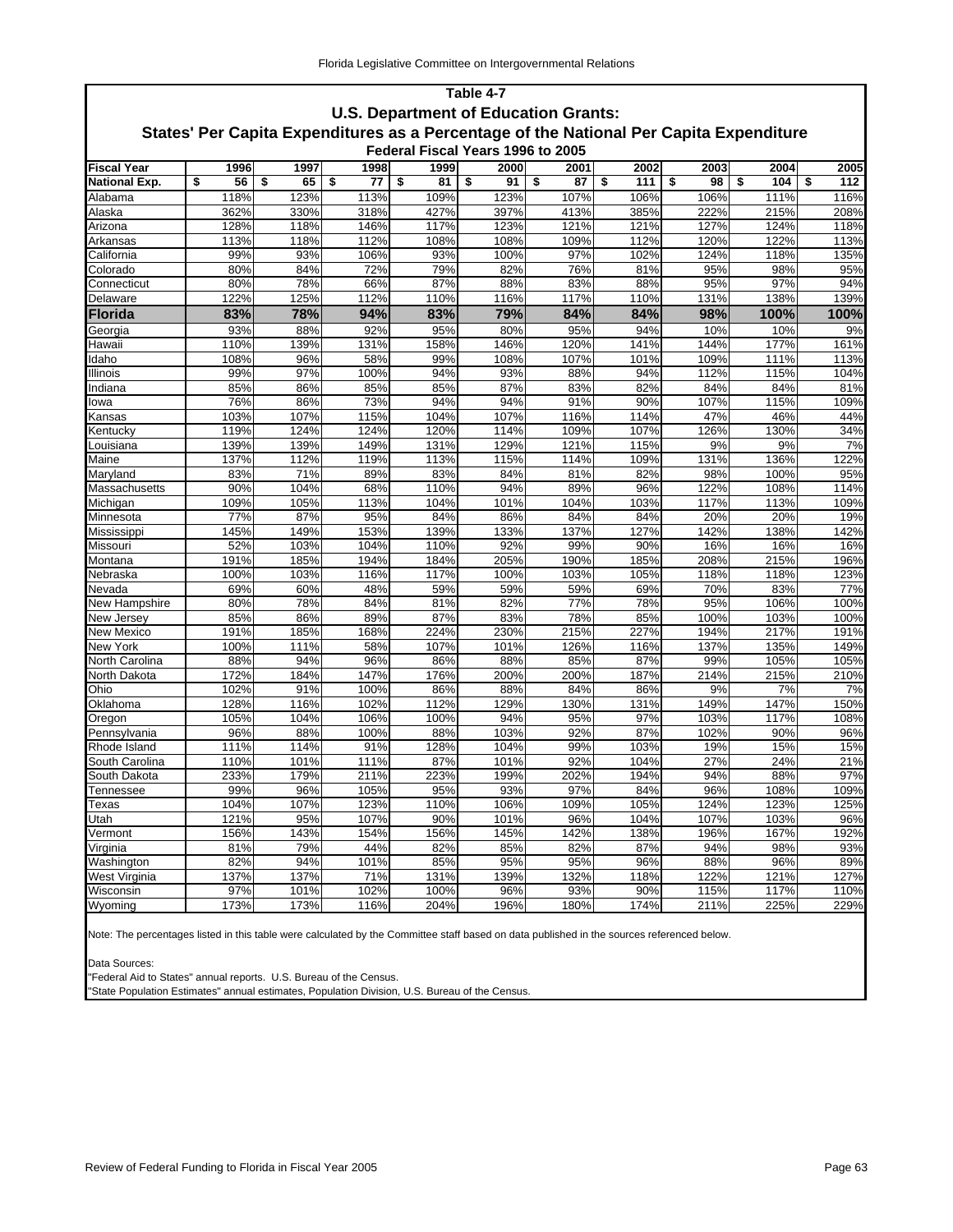|                                                                                                                                                                                                                                                                                                                              |                          |                              |                                     |                          | Table 4-8                |                          |                          |                    |         |         |  |  |  |
|------------------------------------------------------------------------------------------------------------------------------------------------------------------------------------------------------------------------------------------------------------------------------------------------------------------------------|--------------------------|------------------------------|-------------------------------------|--------------------------|--------------------------|--------------------------|--------------------------|--------------------|---------|---------|--|--|--|
| <b>Election Assistance Commission Grants:</b><br>States' Per Capita Expenditures as a Percentage of the National Per Capita Expenditure<br>Federal Fiscal Years 1996 to 2005<br>1996<br>1997<br>1998<br>1999<br>2000<br>2001<br>2002<br>2003<br>2004<br>2005<br>$\blacksquare$<br>٠<br>$\blacksquare$<br>٠<br>$\blacksquare$ |                          |                              |                                     |                          |                          |                          |                          |                    |         |         |  |  |  |
|                                                                                                                                                                                                                                                                                                                              |                          |                              |                                     |                          |                          |                          |                          |                    |         |         |  |  |  |
|                                                                                                                                                                                                                                                                                                                              |                          |                              |                                     |                          |                          |                          |                          |                    |         |         |  |  |  |
| Fiscal Year                                                                                                                                                                                                                                                                                                                  |                          |                              |                                     |                          |                          |                          |                          |                    |         |         |  |  |  |
| <b>National Exp.</b>                                                                                                                                                                                                                                                                                                         |                          |                              |                                     |                          |                          |                          |                          | \$<br>$\mathbf{2}$ | 5<br>\$ | 3<br>\$ |  |  |  |
| Alabama                                                                                                                                                                                                                                                                                                                      |                          |                              |                                     |                          |                          |                          |                          | 51%                | 176%    | 0%      |  |  |  |
| Alaska                                                                                                                                                                                                                                                                                                                       | $\overline{\phantom{a}}$ | $\blacksquare$               | $\overline{\phantom{a}}$            | $\blacksquare$           | $\overline{\phantom{a}}$ | $\overline{\phantom{a}}$ | $\blacksquare$           | 350%               | 0%      | 562%    |  |  |  |
| Arizona                                                                                                                                                                                                                                                                                                                      |                          |                              | $\overline{\phantom{a}}$            | $\overline{\phantom{a}}$ | $\overline{\phantom{a}}$ |                          |                          | 57%                | 0%      | 219%    |  |  |  |
| Arkansas                                                                                                                                                                                                                                                                                                                     | $\overline{\phantom{a}}$ | $\blacksquare$               | $\blacksquare$                      | $\overline{\phantom{a}}$ | $\blacksquare$           | $\blacksquare$           | $\blacksquare$           | 103%               | 174%    | 0%      |  |  |  |
| California                                                                                                                                                                                                                                                                                                                   | $\blacksquare$           | $\overline{\phantom{a}}$     | $\overline{\phantom{a}}$            | $\overline{\phantom{a}}$ | $\overline{\phantom{a}}$ | $\overline{\phantom{a}}$ | $\blacksquare$           | 108%               | 59%     | 151%    |  |  |  |
| Colorado                                                                                                                                                                                                                                                                                                                     | $\blacksquare$           | $\blacksquare$               | $\blacksquare$                      | $\blacksquare$           | $\blacksquare$           | $\blacksquare$           | $\blacksquare$           | 70%                | 167%    | 0%      |  |  |  |
| Connecticut                                                                                                                                                                                                                                                                                                                  | $\frac{1}{2}$            | $\overline{\phantom{a}}$     | $\overline{\phantom{a}}$            | $\blacksquare$           | $\overline{\phantom{a}}$ | $\blacksquare$           | $\blacksquare$           | 65%                | 176%    | 0%      |  |  |  |
| Delaware                                                                                                                                                                                                                                                                                                                     | $\overline{\phantom{a}}$ | $\blacksquare$               | $\overline{a}$                      |                          | $\overline{a}$           | $\overline{a}$           | $\blacksquare$           | 278%               | 111%    | 0%      |  |  |  |
| <b>Florida</b>                                                                                                                                                                                                                                                                                                               |                          |                              | No grant expenditures prior to 2003 |                          |                          |                          |                          | 70%                | 61%     | 154%    |  |  |  |
| Georgia                                                                                                                                                                                                                                                                                                                      | $\overline{\phantom{a}}$ | $\blacksquare$               | $\overline{a}$                      | $\overline{\phantom{a}}$ | $\overline{a}$           | $\blacksquare$           | $\overline{\phantom{a}}$ | 66%                | 161%    | 0%      |  |  |  |
| Hawaii                                                                                                                                                                                                                                                                                                                       | $\overline{\phantom{a}}$ | $\qquad \qquad \blacksquare$ | $\overline{\phantom{a}}$            | $\blacksquare$           | $\overline{\phantom{a}}$ | $\overline{\phantom{a}}$ | $\blacksquare$           | 181%               | 0%      | 105%    |  |  |  |
| Idaho                                                                                                                                                                                                                                                                                                                        | $\overline{\phantom{a}}$ | $\overline{\phantom{a}}$     | $\blacksquare$                      | $\blacksquare$           | $\overline{\phantom{a}}$ | $\overline{\phantom{a}}$ | $\blacksquare$           | 166%               | 185%    | 0%      |  |  |  |
| Illinois                                                                                                                                                                                                                                                                                                                     | $\overline{\phantom{a}}$ | $\overline{\phantom{a}}$     | $\overline{a}$                      | $\blacksquare$           | $\overline{\phantom{a}}$ | $\blacksquare$           | $\blacksquare$           | 161%               | 0%      | 248%    |  |  |  |
| Indiana                                                                                                                                                                                                                                                                                                                      | $\overline{\phantom{a}}$ | $\overline{a}$               | $\overline{\phantom{a}}$            | $\blacksquare$           | $\overline{\phantom{a}}$ | $\overline{a}$           | $\overline{a}$           | 116%               | 173%    | 0%      |  |  |  |
| lowa                                                                                                                                                                                                                                                                                                                         | $\overline{\phantom{a}}$ | $\overline{\phantom{a}}$     | $\overline{\phantom{a}}$            | $\overline{\phantom{a}}$ | $\overline{\phantom{a}}$ | $\overline{\phantom{a}}$ | $\overline{\phantom{a}}$ | 77%                | 179%    | 0%      |  |  |  |
| Kansas                                                                                                                                                                                                                                                                                                                       | $\blacksquare$           | $\overline{\phantom{a}}$     | $\overline{\phantom{a}}$            | $\blacksquare$           | $\blacksquare$           | $\blacksquare$           | $\blacksquare$           | 83%                | 62%     | 161%    |  |  |  |
| Kentucky                                                                                                                                                                                                                                                                                                                     | $\overline{\phantom{a}}$ |                              | $\blacksquare$                      |                          | $\blacksquare$           | $\overline{\phantom{a}}$ | $\overline{\phantom{a}}$ | 57%                | 176%    | 0%      |  |  |  |
| Louisiana                                                                                                                                                                                                                                                                                                                    | $\blacksquare$           | $\blacksquare$               | $\overline{\phantom{a}}$            | $\blacksquare$           | $\overline{\phantom{a}}$ | $\blacksquare$           | $\blacksquare$           | 124%               | 173%    | 0%      |  |  |  |
| Maine                                                                                                                                                                                                                                                                                                                        |                          | $\overline{\phantom{a}}$     | $\overline{\phantom{a}}$            | $\overline{\phantom{a}}$ | $\overline{\phantom{a}}$ | $\overline{\phantom{a}}$ | $\overline{\phantom{a}}$ | 174%               | 70%     | 182%    |  |  |  |
| Maryland                                                                                                                                                                                                                                                                                                                     | $\overline{\phantom{a}}$ | $\blacksquare$               | $\blacksquare$                      | $\overline{\phantom{a}}$ | $\blacksquare$           | $\blacksquare$           | $\blacksquare$           | 60%                | 170%    | 0%      |  |  |  |
| <b>Massachusetts</b>                                                                                                                                                                                                                                                                                                         | $\blacksquare$           | $\overline{\phantom{a}}$     | $\overline{\phantom{a}}$            | $\overline{\phantom{a}}$ | $\overline{\phantom{a}}$ | $\overline{\phantom{a}}$ | $\blacksquare$           | 57%                | 181%    | 0%      |  |  |  |
| Michigan                                                                                                                                                                                                                                                                                                                     | $\blacksquare$           | $\blacksquare$               | $\overline{\phantom{a}}$            | $\overline{\phantom{a}}$ | $\overline{\phantom{a}}$ | $\blacksquare$           | $\overline{\phantom{a}}$ | 71%                | 62%     | 47%     |  |  |  |
| Minnesota                                                                                                                                                                                                                                                                                                                    | $\overline{\phantom{a}}$ | $\overline{\phantom{a}}$     | $\overline{\phantom{a}}$            | $\blacksquare$           | $\overline{\phantom{a}}$ | $\blacksquare$           | $\blacksquare$           | 48%                | 171%    | 0%      |  |  |  |
| Mississippi                                                                                                                                                                                                                                                                                                                  | $\overline{\phantom{a}}$ | $\blacksquare$               | $\blacksquare$                      | $\blacksquare$           | $\overline{\phantom{a}}$ | $\blacksquare$           | $\blacksquare$           | 86%                | 172%    | 0%      |  |  |  |
| Missouri                                                                                                                                                                                                                                                                                                                     | $\overline{\phantom{a}}$ | $\overline{\phantom{a}}$     | $\blacksquare$                      | $\overline{\phantom{a}}$ | $\blacksquare$           | $\blacksquare$           | $\blacksquare$           | 138%               | 173%    | 0%      |  |  |  |
| Montana                                                                                                                                                                                                                                                                                                                      | ۰                        | $\overline{\phantom{a}}$     | $\blacksquare$                      | $\overline{\phantom{a}}$ | $\blacksquare$           | $\overline{\phantom{a}}$ | $\overline{\phantom{a}}$ | 248%               | 99%     | 0%      |  |  |  |
| Nebraska                                                                                                                                                                                                                                                                                                                     | $\blacksquare$           | $\blacksquare$               | $\blacksquare$                      | $\overline{\phantom{a}}$ | $\overline{\phantom{a}}$ | $\blacksquare$           | $\blacksquare$           | 131%               | 63%     | 161%    |  |  |  |
| Nevada                                                                                                                                                                                                                                                                                                                       | $\overline{\phantom{a}}$ | $\overline{\phantom{a}}$     | $\overline{a}$                      | $\overline{\phantom{a}}$ | $\overline{\phantom{a}}$ | $\overline{\phantom{a}}$ | $\overline{\phantom{a}}$ | 101%               | 55%     | 138%    |  |  |  |
| New Hampshire                                                                                                                                                                                                                                                                                                                | $\overline{\phantom{a}}$ | $\overline{\phantom{a}}$     | $\overline{\phantom{a}}$            | $\blacksquare$           | $\overline{\phantom{a}}$ | $\overline{\phantom{a}}$ | $\blacksquare$           | 177%               | 198%    | 0%      |  |  |  |
| New Jersev                                                                                                                                                                                                                                                                                                                   | $\overline{\phantom{a}}$ |                              | $\overline{\phantom{a}}$            |                          | $\overline{\phantom{a}}$ | $\overline{\phantom{a}}$ | $\overline{\phantom{a}}$ | 89%                | 62%     | 161%    |  |  |  |
| New Mexico                                                                                                                                                                                                                                                                                                                   | $\overline{\phantom{a}}$ | $\overline{\phantom{a}}$     | $\overline{\phantom{a}}$            | $\overline{\phantom{a}}$ | $\overline{\phantom{a}}$ | $\overline{\phantom{a}}$ | $\overline{\phantom{a}}$ | 121%               | 167%    | 0%      |  |  |  |
| New York                                                                                                                                                                                                                                                                                                                     |                          | $\overline{\phantom{a}}$     | $\overline{\phantom{a}}$            | $\overline{\phantom{a}}$ | $\overline{\phantom{a}}$ | $\blacksquare$           | $\overline{\phantom{a}}$ | 157%               | 0%      | 255%    |  |  |  |
| North Carolina                                                                                                                                                                                                                                                                                                               | $\blacksquare$           | $\blacksquare$               | $\blacksquare$                      | $\overline{\phantom{a}}$ | $\blacksquare$           | $\blacksquare$           | $\blacksquare$           | 47%                | 170%    | 0%      |  |  |  |
| North Dakota                                                                                                                                                                                                                                                                                                                 | $\overline{\phantom{a}}$ | $\overline{\phantom{a}}$     | $\overline{\phantom{a}}$            | $\overline{\phantom{a}}$ | $\overline{\phantom{a}}$ | $\overline{\phantom{a}}$ | $\overline{\phantom{a}}$ | 359%               | 145%    | 377%    |  |  |  |
| Ohio                                                                                                                                                                                                                                                                                                                         | $\blacksquare$           | $\blacksquare$               | $\blacksquare$                      | $\blacksquare$           | $\blacksquare$           | $\blacksquare$           | $\blacksquare$           | 163%               | 176%    | 0%      |  |  |  |
| Oklahoma                                                                                                                                                                                                                                                                                                                     | $\overline{\phantom{a}}$ | $\overline{\phantom{a}}$     | $\overline{\phantom{a}}$            | $\blacksquare$           | $\overline{\phantom{a}}$ | $\blacksquare$           | $\blacksquare$           | 65%                | 0%      | 251%    |  |  |  |
| Oregon                                                                                                                                                                                                                                                                                                                       | $\overline{\phantom{a}}$ | $\overline{\phantom{a}}$     | $\blacksquare$                      | $\blacksquare$           | $\overline{\phantom{a}}$ | $\blacksquare$           | $\blacksquare$           | 77%                | 62%     | 158%    |  |  |  |
| Pennsylvania                                                                                                                                                                                                                                                                                                                 | $\overline{\phantom{a}}$ | $\overline{\phantom{a}}$     | $\blacksquare$                      | $\overline{\phantom{a}}$ | $\overline{\phantom{a}}$ | $\blacksquare$           | $\overline{\phantom{a}}$ | 126%               | 180%    | 0%      |  |  |  |
| Rhode Island                                                                                                                                                                                                                                                                                                                 | $\blacksquare$           | $\overline{a}$               | $\blacksquare$                      | $\overline{\phantom{a}}$ | $\overline{\phantom{a}}$ | $\overline{a}$           | $\overline{a}$           | 211%               | 85%     | 223%    |  |  |  |
| South Carolina                                                                                                                                                                                                                                                                                                               | $\overline{\phantom{a}}$ | $\overline{\phantom{a}}$     | $\overline{\phantom{0}}$            | $\overline{\phantom{a}}$ | $\overline{\phantom{0}}$ | $\blacksquare$           | $\overline{\phantom{a}}$ | 75%                | 171%    | 0%      |  |  |  |
| South Dakota                                                                                                                                                                                                                                                                                                                 | $\overline{\phantom{a}}$ | $\overline{\phantom{a}}$     | $\overline{\phantom{a}}$            | $\overline{\phantom{a}}$ | $\overline{\phantom{a}}$ | $\overline{\phantom{a}}$ | $\overline{\phantom{a}}$ | 297%               | 0%      | 481%    |  |  |  |
| Tennessee                                                                                                                                                                                                                                                                                                                    | $\overline{\phantom{a}}$ | $\overline{\phantom{a}}$     | $\overline{\phantom{a}}$            | $\overline{\phantom{a}}$ | ٠                        | $\overline{\phantom{a}}$ | ٠                        | 66%                | 62%     | 160%    |  |  |  |
| Texas                                                                                                                                                                                                                                                                                                                        | $\overline{\phantom{a}}$ | $\overline{\phantom{a}}$     | $\overline{\phantom{a}}$            | $\overline{\phantom{a}}$ | $\overline{\phantom{a}}$ | $\overline{\phantom{a}}$ | $\overline{\phantom{a}}$ | 48%                | 57%     | 145%    |  |  |  |
| Utah                                                                                                                                                                                                                                                                                                                         | $\overline{\phantom{a}}$ | $\overline{\phantom{a}}$     | $\overline{\phantom{a}}$            | $\overline{\phantom{a}}$ | $\overline{\phantom{a}}$ | ٠                        | $\overline{\phantom{a}}$ | 171%               | 0%      | 213%    |  |  |  |
| Vermont                                                                                                                                                                                                                                                                                                                      | $\overline{\phantom{a}}$ | $\overline{\phantom{a}}$     | $\overline{\phantom{a}}$            | $\overline{\phantom{a}}$ | $\overline{\phantom{a}}$ | $\overline{\phantom{a}}$ | $\overline{\phantom{a}}$ | 367%               | 415%    | 0%      |  |  |  |
| Virginia                                                                                                                                                                                                                                                                                                                     | $\overline{\phantom{a}}$ | $\overline{\phantom{a}}$     | $\overline{\phantom{a}}$            | $\overline{\phantom{a}}$ | $\overline{\phantom{a}}$ | $\overline{\phantom{a}}$ | $\overline{\phantom{a}}$ | 72%                | 61%     | 157%    |  |  |  |
| Washington                                                                                                                                                                                                                                                                                                                   | $\overline{\phantom{a}}$ | $\overline{\phantom{a}}$     | $\overline{\phantom{a}}$            | $\overline{\phantom{a}}$ | $\overline{\phantom{a}}$ | $\overline{\phantom{a}}$ | $\overline{\phantom{a}}$ | 96%                | 169%    | 0%      |  |  |  |
| West Virginia                                                                                                                                                                                                                                                                                                                | $\overline{\phantom{a}}$ | $\overline{\phantom{a}}$     | $\overline{\phantom{a}}$            | $\overline{\phantom{a}}$ | $\overline{\phantom{a}}$ | $\overline{\phantom{a}}$ | $\overline{\phantom{a}}$ | 134%               | 187%    | 0%      |  |  |  |
| Wisconsin                                                                                                                                                                                                                                                                                                                    | $\overline{\phantom{a}}$ | $\overline{\phantom{a}}$     | $\overline{\phantom{a}}$            | $\overline{\phantom{a}}$ | $\overline{\phantom{a}}$ | $\overline{\phantom{a}}$ | $\overline{\phantom{a}}$ | 58%                | 174%    | 0%      |  |  |  |
| Wyoming                                                                                                                                                                                                                                                                                                                      | $\overline{\phantom{0}}$ | $\overline{\phantom{a}}$     | $\overline{\phantom{a}}$            | $\overline{\phantom{a}}$ | $\overline{\phantom{a}}$ | $\overline{\phantom{a}}$ | $\overline{\phantom{a}}$ | 454%               | 509%    | 0%      |  |  |  |

Data Sources:

"Federal Aid to States" annual reports. U.S. Bureau of the Census.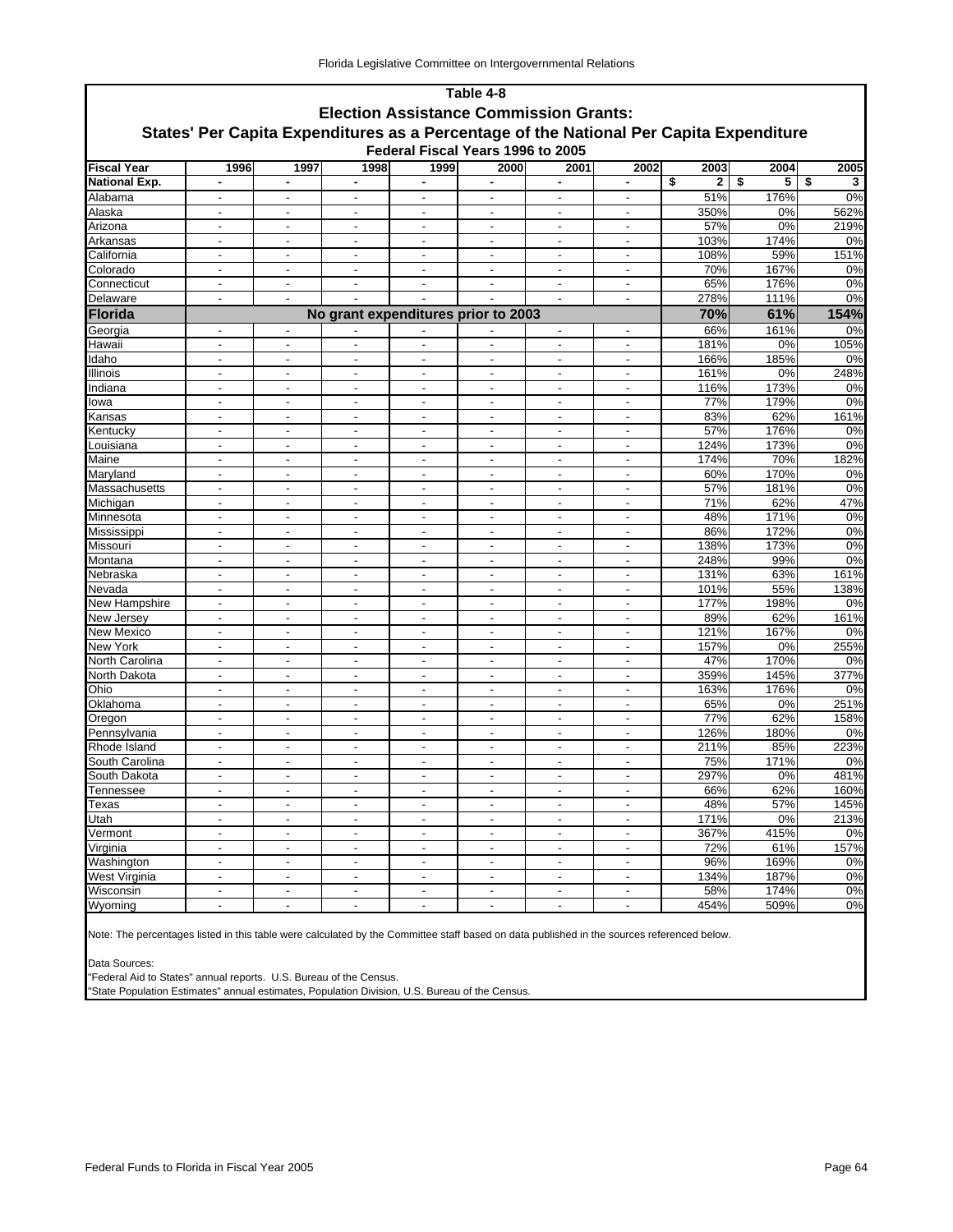|                                |                                                                                                                                                        |            |            |                                          | Table 4-9  |            |            |            |            |            |  |  |  |  |  |
|--------------------------------|--------------------------------------------------------------------------------------------------------------------------------------------------------|------------|------------|------------------------------------------|------------|------------|------------|------------|------------|------------|--|--|--|--|--|
|                                | States' Per Capita Expenditures as a Percentage of the National Per Capita Expenditure                                                                 |            |            | <b>U.S. Department of Energy Grants:</b> |            |            |            |            |            |            |  |  |  |  |  |
|                                |                                                                                                                                                        |            |            | Federal Fiscal Years 1996 to 2005        |            |            |            |            |            |            |  |  |  |  |  |
| <b>Fiscal Year</b>             | 1996                                                                                                                                                   | 1997       | 1998       | 1999                                     | 2000       | 2001       | 2002       | 2003       | 2004       | 2005       |  |  |  |  |  |
| <b>National Exp.</b>           | \$<br>0.79                                                                                                                                             | \$<br>0.31 | \$<br>0.54 | 0.65<br>\$                               | 0.73<br>\$ | 0.95<br>\$ | \$<br>0.82 | 2.18<br>\$ | \$<br>2.71 | \$<br>1.92 |  |  |  |  |  |
| Alabama                        | 68%                                                                                                                                                    | 63%        | 88%        | 88%                                      | 95%        | 84%        | 73%        | 64%        | 45%        | 56%        |  |  |  |  |  |
| Alaska                         | 178%                                                                                                                                                   | 220%       | 333%       | 282%                                     | 1233%      | 1411%      | 1159%      | 212%       | 534%       | 1024%      |  |  |  |  |  |
| Arizona                        | 31%                                                                                                                                                    | 7%         | 50%        | 38%                                      | 66%        | 40%        | 31%        | 72%        | 79%        | 31%        |  |  |  |  |  |
| Arkansas                       | 124%                                                                                                                                                   | 32%        | 50%        | 69%                                      | 20%        | 46%        | 100%       | 33%        | 28%        | 47%        |  |  |  |  |  |
| California                     | 35%                                                                                                                                                    | 23%        | 23%        | 34%                                      | 25%        | 20%        | 52%        | 30%        | 60%        | 33%        |  |  |  |  |  |
| Colorado                       | 151%                                                                                                                                                   | 1112%      | 741%       | 622%                                     | 214%       | 588%       | 145%       | 115%       | 174%       | 61%        |  |  |  |  |  |
| Connecticut                    | 81%                                                                                                                                                    | 15%        | 7%         | 57%                                      | 97%        | 88%        | 126%       | 161%       | 123%       | 63%        |  |  |  |  |  |
| Delaware                       | 150%                                                                                                                                                   | 174%       | 71%        | 86%                                      | 331%       | 207%       | 282%       | 155%       | 223%       | 68%        |  |  |  |  |  |
| <b>Florida</b>                 | 17%                                                                                                                                                    | 109%       | 65%        | 26%                                      | 17%        | 20%        | 16%        | 30%        | 26%        | 34%        |  |  |  |  |  |
| Georgia                        | 42%                                                                                                                                                    | 121%       | 20%        | 247%                                     | 136%       | 53%        | 36%        | 68%        | 51%        | 57%        |  |  |  |  |  |
| Hawaii                         | 37%<br>4%<br>69%<br>320%<br>387%<br>314%<br>369%<br>69%<br>56%<br>87%<br>120%<br>217%<br>351%<br>610%<br>423%<br>1019%<br>460%<br>197%<br>280%<br>270% |            |            |                                          |            |            |            |            |            |            |  |  |  |  |  |
| Idaho                          | 8%<br>34%<br>28%<br>31%<br>105%<br>14%<br>98%<br>110%<br>97%<br>104%                                                                                   |            |            |                                          |            |            |            |            |            |            |  |  |  |  |  |
| Illinois                       | 147%<br>11%<br>2%<br>114%<br>139%<br>89%<br>88%<br>117%<br>76%<br>31%                                                                                  |            |            |                                          |            |            |            |            |            |            |  |  |  |  |  |
| Indiana                        | 22%<br>150%<br>194%<br>104%<br>246%<br>152%<br>131%<br>68%<br>39%<br>48%                                                                               |            |            |                                          |            |            |            |            |            |            |  |  |  |  |  |
| lowa                           |                                                                                                                                                        |            |            |                                          |            |            |            |            |            |            |  |  |  |  |  |
| Kansas                         | 78%<br>162%<br>113%<br>161%<br>68%<br>98%<br>29%<br>80%<br>67%<br>105%                                                                                 |            |            |                                          |            |            |            |            |            |            |  |  |  |  |  |
| Kentucky                       | 145%                                                                                                                                                   | 115%       | 104%       | 95%                                      | 29%        | 99%        | 19%        | 76%        | 58%        | 102%       |  |  |  |  |  |
| _ouisiana                      | 48%                                                                                                                                                    | 174%       | 114%       | 65%                                      | 47%        | 35%        | 73%        | 30%        | 27%        | 60%        |  |  |  |  |  |
| Maine                          | 240%                                                                                                                                                   | 98%        | 42%        | 47%                                      | 243%       | 221%       | 287%       | 220%       | 106%       | 169%       |  |  |  |  |  |
| Maryland                       | 86%                                                                                                                                                    | 16%        | 112%       | 51%                                      | 43%        | 31%        | 70%        | 35%        | 73%        | 53%        |  |  |  |  |  |
| Massachusetts                  | 122%                                                                                                                                                   | 33%        | 85%        | 240%                                     | 51%        | 101%       | 153%       | 207%       | 145%       | 96%        |  |  |  |  |  |
| Michigan                       | 158%                                                                                                                                                   | 106%       | 197%       | 123%                                     | 159%       | 117%       | 159%       | 154%       | 110%       | 109%       |  |  |  |  |  |
| Minnesota                      | 241%                                                                                                                                                   | 194%       | 48%        | 50%                                      | 140%       | 39%        | 15%        | 149%       | 169%       | 116%       |  |  |  |  |  |
| Mississippi                    | 106%                                                                                                                                                   | 66%        | 80%        | 104%                                     | 125%       | 81%        | 64%        | 54%        | 69%        | 82%        |  |  |  |  |  |
| Missouri                       | 136%                                                                                                                                                   | $-1%$      | 14%        | 91%                                      | 124%       | 66%        | 123%       | 93%        | 64%        | 84%        |  |  |  |  |  |
| Montana                        | 530%                                                                                                                                                   | 266%       | 379%       | 343%                                     | 367%       | 269%       | 337%       | 197%       | 256%       | 278%       |  |  |  |  |  |
| Nebraska                       | 180%                                                                                                                                                   | 46%        | 223%       | 742%                                     | 125%       | 162%       | 216%       | 100%       | 87%        | 112%       |  |  |  |  |  |
| Nevada                         | 1066%                                                                                                                                                  | 2108%      | 2917%      | 627%                                     | 1888%      | 1619%      | 1731%      | 854%       | 622%       | 692%       |  |  |  |  |  |
| New Hampshire                  | 118%                                                                                                                                                   | 0%         | 129%       | 77%                                      | 192%       | 116%       | 128%       | 106%       | 100%       | 64%        |  |  |  |  |  |
| New Jersey                     | 81%                                                                                                                                                    | 35%        | 75%        | 61%                                      | 71%        | 54%        | 103%       | 209%       | 72%        | 46%        |  |  |  |  |  |
| <b>New Mexico</b>              | 121%                                                                                                                                                   | 733%       | 301%       | 189%                                     | 422%       | 203%       | 593%       | 874%       | 1052%      | 1129%      |  |  |  |  |  |
| <b>New York</b>                | 135%                                                                                                                                                   | 21%        | 6%         | 23%                                      | 95%        | 77%        | 37%        | 78%        | 177%       | 161%       |  |  |  |  |  |
| North Carolina                 | 64%                                                                                                                                                    | 13%        | 27%        | 22%                                      | 35%        | 21%        | 13%        | 45%        | 42%        | 54%        |  |  |  |  |  |
| North Dakota                   | 380%                                                                                                                                                   | 397%       | 535%       | 450%                                     | 108%       | 170%       | 473%       | 223%       | 219%       | 589%       |  |  |  |  |  |
| Ohio                           | 118%                                                                                                                                                   | 97%        | 74%        | 30%                                      | 75%        | 65%        | 47%        | 119%       | 93%        | 129%       |  |  |  |  |  |
| Oklahoma                       | 64%                                                                                                                                                    | 103%       | 132%       | 93%                                      | 118%       | 82%        | 119%       | 51%        | 56%        | 59%        |  |  |  |  |  |
| Oregon                         | 105%                                                                                                                                                   | 2%         | 38%        | 131%                                     | 86%        | 173%       | 217%       | 104%       | 406%       | 163%       |  |  |  |  |  |
| Pennsylvania                   | 119%                                                                                                                                                   | 40%        | 60%        | 112%                                     | 19%        | 106%       | 33%        | 139%       | 82%        | 115%       |  |  |  |  |  |
| Rhode Island                   | 159%                                                                                                                                                   | 73%        | 59%        | 107%                                     | 141%       | 95%        | 197%       | 87%        | 31%        | 90%        |  |  |  |  |  |
| South Carolina<br>South Dakota | 41%                                                                                                                                                    | 899%       | 125%       | 144%                                     | 133%       | 273%       | 96%        | 97%        | 100%       | 143%       |  |  |  |  |  |
|                                | 302%                                                                                                                                                   | 0%         | 382%       | 190%                                     | 80%        | 261%       | 702%       | 188%       | 177%       | 181%       |  |  |  |  |  |
| Tennessee                      | 79%                                                                                                                                                    | 167%       | 152%       | 68%                                      | 167%       | 110%       | 190%       | 96%        | 63%        | 112%       |  |  |  |  |  |
| <b>Texas</b>                   | 27%                                                                                                                                                    | 13%        | 23%        | 43%                                      | 33%        | 30%        | 42%        | 39%        | 49%        | 51%        |  |  |  |  |  |
| Utah                           | 133%                                                                                                                                                   | 86%        | 426%       | 489%                                     | 290%       | 199%       | 202%       | 142%       | 135%       | 177%       |  |  |  |  |  |
| Vermont                        | 365%                                                                                                                                                   | $-2%$      | 108%       | 218%                                     | 326%       | 260%       | 280%       | 157%       | 140%       | 151%       |  |  |  |  |  |
| Virginia                       | 64%                                                                                                                                                    | 36%        | 109%       | 84%                                      | 73%        | 64%        | 73%        | 52%        | 35%        | 68%        |  |  |  |  |  |
| Washington                     | 108%                                                                                                                                                   | 24%        | 50%        | 124%                                     | 132%       | 159%       | 306%       | 193%       | 192%       | 152%       |  |  |  |  |  |
| West Virginia                  | 64%                                                                                                                                                    | 13%        | 15%        | 181%                                     | 189%       | 114%       | 158%       | 119%       | 99%        | 390%       |  |  |  |  |  |
| Wisconsin                      | 181%                                                                                                                                                   | 47%        | 167%       | 157%                                     | 87%        | 48%        | 25%        | 92%        | 31%        | 97%        |  |  |  |  |  |
| Wyoming                        | 229%                                                                                                                                                   | 118%       | 275%       | 315%                                     | 165%       | 283%       | 300%       | 162%       | 138%       | 731%       |  |  |  |  |  |

Data Sources:

"Federal Aid to States" annual reports. U.S. Bureau of the Census.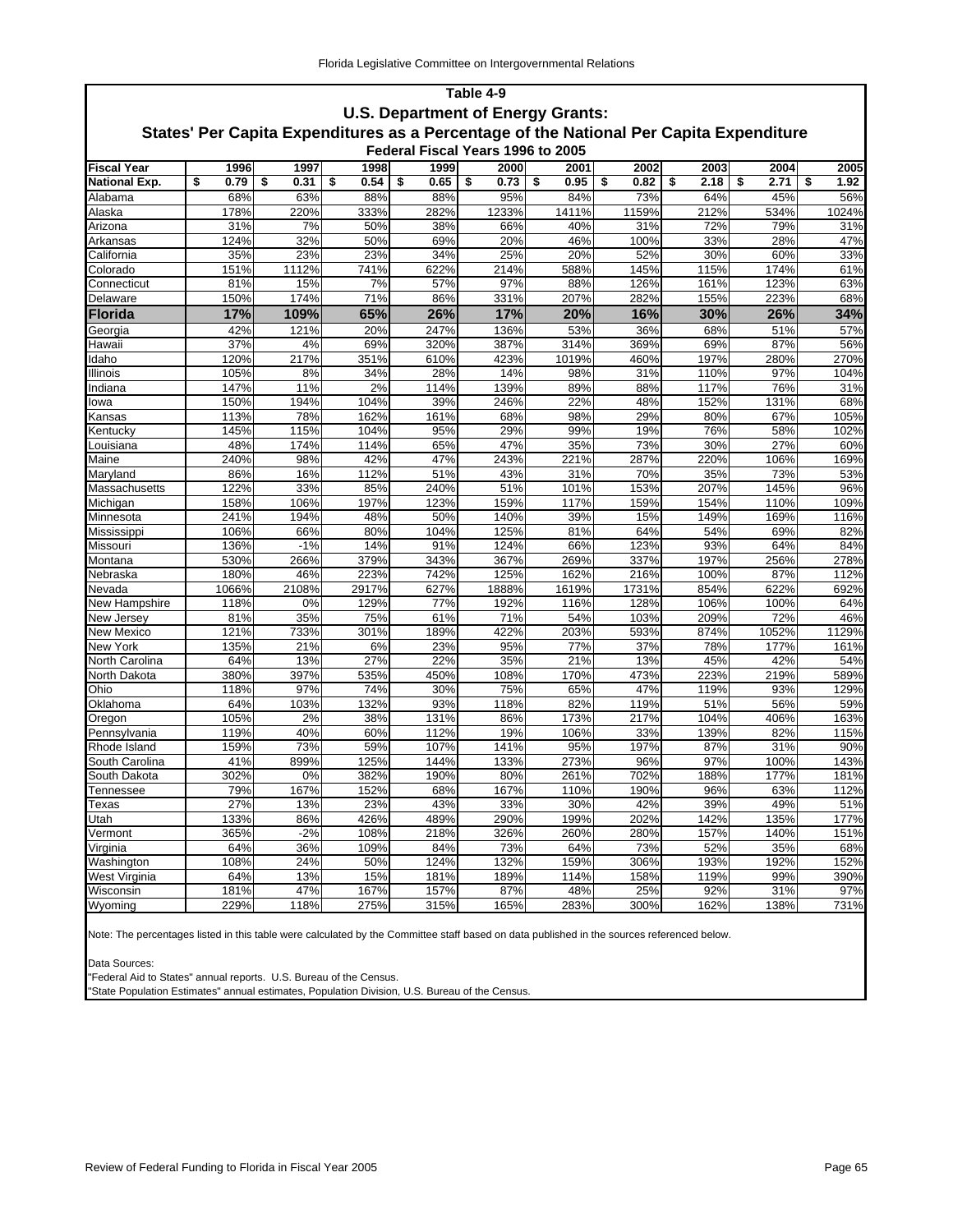|                                                                                             |                                                                                                                                                                                                                      |      |    |      |          |  |                                                                                        | Table 4-10 |  |          |          |    |      |     |       |          |
|---------------------------------------------------------------------------------------------|----------------------------------------------------------------------------------------------------------------------------------------------------------------------------------------------------------------------|------|----|------|----------|--|----------------------------------------------------------------------------------------|------------|--|----------|----------|----|------|-----|-------|----------|
|                                                                                             |                                                                                                                                                                                                                      |      |    |      |          |  | <b>Environmental Protection Agency Grants:</b>                                         |            |  |          |          |    |      |     |       |          |
|                                                                                             |                                                                                                                                                                                                                      |      |    |      |          |  | States' Per Capita Expenditures as a Percentage of the National Per Capita Expenditure |            |  |          |          |    |      |     |       |          |
|                                                                                             |                                                                                                                                                                                                                      |      |    |      |          |  | Federal Fiscal Years 1996 to 2005                                                      |            |  |          |          |    |      |     |       |          |
| <b>Fiscal Year</b>                                                                          |                                                                                                                                                                                                                      | 1996 |    | 1997 | 1998     |  | 1999                                                                                   | 2000       |  | 2001     | 2002     |    | 2003 |     | 2004  | 2005     |
| <b>National Exp.</b>                                                                        | \$                                                                                                                                                                                                                   | 12   | \$ | 11   | 11<br>\$ |  | \$<br>11                                                                               | \$<br>13   |  | \$<br>14 | 13<br>\$ | \$ | 14   | -\$ | 14    | \$<br>11 |
| Alabama                                                                                     |                                                                                                                                                                                                                      | 48%  |    | 71%  | 73%      |  | 60%                                                                                    | 89%        |  | 85%      | 67%      |    | 59%  |     | 80%   | 104%     |
| Alaska                                                                                      |                                                                                                                                                                                                                      | 335% |    | 310% | 669%     |  | 714%                                                                                   | 1124%      |  | 726%     | 736%     |    | 872% |     | 1088% | 747%     |
| Arizona                                                                                     |                                                                                                                                                                                                                      | 60%  |    | 58%  | 96%      |  | 101%                                                                                   | 71%        |  | 101%     | 67%      |    | 53%  |     | 90%   | 70%      |
| Arkansas                                                                                    |                                                                                                                                                                                                                      | 69%  |    | 84%  | 62%      |  | 44%                                                                                    | 51%        |  | 54%      | 97%      |    | 89%  |     | 91%   | 100%     |
| California                                                                                  |                                                                                                                                                                                                                      | 105% |    | 77%  | 83%      |  | 69%                                                                                    | 49%        |  | 70%      | 57%      |    | 52%  |     | 55%   | 63%      |
| Colorado                                                                                    |                                                                                                                                                                                                                      | 61%  |    | 63%  | 83%      |  | 116%                                                                                   | 126%       |  | 95%      | 96%      |    | 86%  |     | 90%   | 83%      |
| Connecticut                                                                                 |                                                                                                                                                                                                                      | 76%  |    | 91%  | 87%      |  | 78%                                                                                    | 73%        |  | 113%     | 88%      |    | 100% |     | 59%   | 82%      |
| Delaware                                                                                    |                                                                                                                                                                                                                      | 234% |    | 256% | 188%     |  | 153%                                                                                   | 172%       |  | 177%     | 210%     |    | 156% |     | 275%  | 261%     |
| <b>Florida</b>                                                                              | 45%<br>55%<br>49%<br>61%<br>59%<br>49%<br>46%<br>48%<br>44%<br>58%<br>56%<br>63%<br>41%<br>57%<br>53%<br>58%<br>43%<br>44%<br>69%<br>62%<br>127%<br>140%<br>106%<br>141%<br>143%<br>58%<br>220%<br>92%<br>71%<br>96% |      |    |      |          |  |                                                                                        |            |  |          |          |    |      |     |       |          |
| Georgia                                                                                     | 163%<br>168%                                                                                                                                                                                                         |      |    |      |          |  |                                                                                        |            |  |          |          |    |      |     |       |          |
| Hawaii                                                                                      | 107%<br>140%<br>186%<br>187%<br>235%<br>176%<br>202%<br>239%                                                                                                                                                         |      |    |      |          |  |                                                                                        |            |  |          |          |    |      |     |       |          |
| 70%<br>100%<br>62%<br>91%<br>89%<br>89%<br>89%<br>111%<br>91%<br>46%                        |                                                                                                                                                                                                                      |      |    |      |          |  |                                                                                        |            |  |          |          |    |      |     |       |          |
| Idaho<br>Illinois<br>75%<br>81%<br>89%<br>91%<br>206%<br>221%<br>111%<br>55%<br>101%<br>35% |                                                                                                                                                                                                                      |      |    |      |          |  |                                                                                        |            |  |          |          |    |      |     |       |          |
| Indiana                                                                                     | 213%                                                                                                                                                                                                                 |      |    |      |          |  |                                                                                        |            |  |          |          |    |      |     |       |          |
| lowa                                                                                        | 139%<br>120%<br>107%<br>118%<br>170%<br>118%<br>123%<br>216%<br>163%                                                                                                                                                 |      |    |      |          |  |                                                                                        |            |  |          |          |    |      |     |       |          |
| Kansas                                                                                      |                                                                                                                                                                                                                      | 98%  |    | 111% | 119%     |  | 132%                                                                                   | 147%       |  | 103%     | 87%      |    | 110% |     | 117%  | 118%     |
| Kentuckv                                                                                    |                                                                                                                                                                                                                      | 104% |    | 107% | 79%      |  | 81%                                                                                    | 52%        |  | 59%      | 96%      |    | 91%  |     | 84%   | 90%      |
| ouisiana                                                                                    |                                                                                                                                                                                                                      | 94%  |    | 85%  | 150%     |  | 112%                                                                                   | 114%       |  | 85%      | 87%      |    | 70%  |     | 115%  | 85%      |
| Maine                                                                                       |                                                                                                                                                                                                                      | 128% |    | 154% | 248%     |  | 227%                                                                                   | 180%       |  | 158%     | 224%     |    | 257% |     | 190%  | 211%     |
| Maryland                                                                                    |                                                                                                                                                                                                                      | 140% |    | 114% | 141%     |  | 165%                                                                                   | 125%       |  | 139%     | 155%     |    | 117% |     | 122%  | 109%     |
| Massachusetts                                                                               |                                                                                                                                                                                                                      | 304% |    | 362% | 237%     |  | 206%                                                                                   | 176%       |  | 168%     | 116%     |    | 165% |     | 128%  | 137%     |
| Michigan                                                                                    |                                                                                                                                                                                                                      | 134% |    | 144% | 153%     |  | 145%                                                                                   | 161%       |  | 101%     | 104%     |    | 112% |     | 106%  | 107%     |
| Minnesota                                                                                   |                                                                                                                                                                                                                      | 71%  |    | 94%  | 70%      |  | 125%                                                                                   | 178%       |  | 97%      | 121%     |    | 162% |     | 92%   | 111%     |
| Mississippi                                                                                 |                                                                                                                                                                                                                      | 92%  |    | 88%  | 93%      |  | 90%                                                                                    | 96%        |  | 84%      | 135%     |    | 120% |     | 129%  | 79%      |
| Missouri                                                                                    |                                                                                                                                                                                                                      | 116% |    | 93%  | 97%      |  | 143%                                                                                   | 84%        |  | 116%     | 121%     |    | 169% |     | 128%  | 117%     |
| Montana                                                                                     |                                                                                                                                                                                                                      | 160% |    | 179% | 239%     |  | 275%                                                                                   | 280%       |  | 265%     | 365%     |    | 435% |     | 306%  | 317%     |
| Nebraska                                                                                    |                                                                                                                                                                                                                      | 137% |    | 124% | 121%     |  | 123%                                                                                   | 139%       |  | 153%     | 162%     |    | 89%  |     | 165%  | 134%     |
| Nevada                                                                                      |                                                                                                                                                                                                                      | 68%  |    | 66%  | 68%      |  | 76%                                                                                    | 121%       |  | 113%     | 90%      |    | 119% |     | 87%   | 184%     |
| New Hampshire                                                                               |                                                                                                                                                                                                                      | 79%  |    | 122% | 231%     |  | 262%                                                                                   | 248%       |  | 153%     | 183%     |    | 225% |     | 197%  | 200%     |
| <b>New Jersey</b>                                                                           |                                                                                                                                                                                                                      | 104% |    | 96%  | 90%      |  | 62%                                                                                    | 76%        |  | 74%      | 115%     |    | 115% |     | 124%  | 165%     |
| <b>New Mexico</b>                                                                           |                                                                                                                                                                                                                      | 97%  |    | 151% | 124%     |  | 117%                                                                                   | 140%       |  | 142%     | 205%     |    | 237% |     | 159%  | 147%     |
| New York                                                                                    |                                                                                                                                                                                                                      | 153% |    | 167% | 144%     |  | 52%                                                                                    | 145%       |  | 156%     | 114%     |    | 103% |     | 119%  | 127%     |
| North Carolina                                                                              |                                                                                                                                                                                                                      | 69%  |    | 74%  | 64%      |  | 70%                                                                                    | 74%        |  | 72%      | 99%      |    | 69%  |     | 76%   | 97%      |
| North Dakota                                                                                |                                                                                                                                                                                                                      | 177% |    | 190% | 272%     |  | 397%                                                                                   | 217%       |  | 345%     | 402%     |    | 512% |     | 299%  | 362%     |
| Ohio                                                                                        |                                                                                                                                                                                                                      | 122% |    | 62%  | 86%      |  | 108%                                                                                   | 100%       |  | 114%     | 93%      |    | 78%  |     | 102%  | 120%     |
| Oklahoma                                                                                    |                                                                                                                                                                                                                      | 90%  |    | 103% | 123%     |  | 137%                                                                                   | 90%        |  | 123%     | 123%     |    | 121% |     | 117%  | 116%     |
| Oregon                                                                                      |                                                                                                                                                                                                                      | 60%  |    | 76%  | 133%     |  | 238%                                                                                   | 136%       |  | 83%      | 127%     |    | 116% |     | 128%  | 130%     |
| Pennsylvania                                                                                |                                                                                                                                                                                                                      | 85%  |    | 73%  | 93%      |  | 86%                                                                                    | 87%        |  | 88%      | 104%     |    | 91%  |     | 89%   | 85%      |
| Rhode Island                                                                                |                                                                                                                                                                                                                      | 144% |    | 159% | 192%     |  | 175%                                                                                   | 177%       |  | 179%     | 226%     |    | 272% |     | 219%  | 251%     |
| South Carolina                                                                              |                                                                                                                                                                                                                      | 64%  |    | 71%  | 41%      |  | 97%                                                                                    | 108%       |  | 97%      | 71%      |    | 77%  |     | 78%   | 98%      |
| South Dakota                                                                                |                                                                                                                                                                                                                      | 176% |    | 297% | 242%     |  | 275%                                                                                   | 245%       |  | 200%     | 220%     |    | 353% |     | 331%  | 366%     |
| Tennessee                                                                                   |                                                                                                                                                                                                                      | 62%  |    | 79%  | 72%      |  | 61%                                                                                    | 56%        |  | 46%      | 51%      |    | 61%  |     | 81%   | 95%      |
| Texas                                                                                       |                                                                                                                                                                                                                      | 62%  |    | 55%  | 61%      |  | 72%                                                                                    | 63%        |  | 63%      | 67%      |    | 70%  |     | 81%   | 62%      |
| <b>Utah</b>                                                                                 |                                                                                                                                                                                                                      | 257% |    | 213% | 117%     |  | 101%                                                                                   | 93%        |  | 133%     | 130%     |    | 101% |     | 82%   | 100%     |
| Vermont                                                                                     |                                                                                                                                                                                                                      | 193% |    | 184% | 244%     |  | 408%                                                                                   | 390%       |  | 228%     | 330%     |    | 309% |     | 295%  | 333%     |
| Virginia                                                                                    |                                                                                                                                                                                                                      | 80%  |    | 80%  | 96%      |  | 88%                                                                                    | 62%        |  | 112%     | 111%     |    | 88%  |     | 86%   | 93%      |
| Washington                                                                                  |                                                                                                                                                                                                                      | 94%  |    | 93%  | 125%     |  | 112%                                                                                   | 78%        |  | 81%      | 128%     |    | 125% |     | 97%   | 139%     |
| West Virginia                                                                               |                                                                                                                                                                                                                      | 170% |    | 188% | 232%     |  | 279%                                                                                   | 330%       |  | 315%     | 198%     |    | 254% |     | 179%  | 255%     |
| Wisconsin                                                                                   |                                                                                                                                                                                                                      | 84%  |    | 113% | 79%      |  | 150%                                                                                   | 84%        |  | 69%      | 108%     |    | 180% |     | 157%  | 107%     |
| Wyoming                                                                                     |                                                                                                                                                                                                                      | 255% |    | 396% | 327%     |  | 247%                                                                                   | 224%       |  | 216%     | 349%     |    | 440% |     | 358%  | 283%     |

Data Sources:

"Federal Aid to States" annual reports. U.S. Bureau of the Census.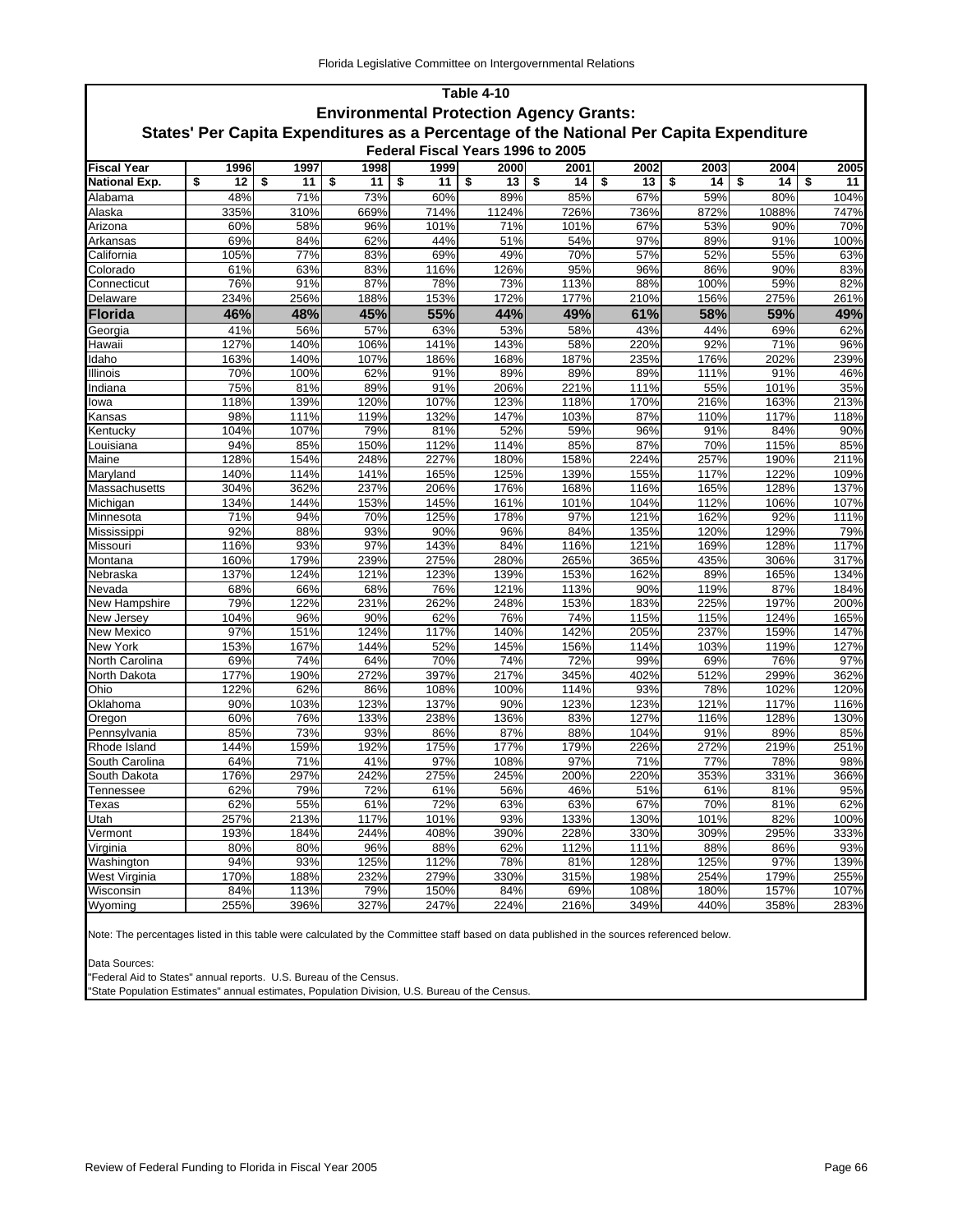|                                                                                                    |                                                                                                                                                           |       |    |       |            |  |                                   | Table 4-11 |      |                                                                                        |    |      |    |      |    |      |            |
|----------------------------------------------------------------------------------------------------|-----------------------------------------------------------------------------------------------------------------------------------------------------------|-------|----|-------|------------|--|-----------------------------------|------------|------|----------------------------------------------------------------------------------------|----|------|----|------|----|------|------------|
|                                                                                                    |                                                                                                                                                           |       |    |       |            |  |                                   |            |      | <b>Equal Employment Opportunity Commission Grants:</b>                                 |    |      |    |      |    |      |            |
|                                                                                                    |                                                                                                                                                           |       |    |       |            |  |                                   |            |      | States' Per Capita Expenditures as a Percentage of the National Per Capita Expenditure |    |      |    |      |    |      |            |
|                                                                                                    |                                                                                                                                                           |       |    |       |            |  | Federal Fiscal Years 1996 to 2005 |            |      |                                                                                        |    |      |    |      |    |      |            |
| <b>Fiscal Year</b>                                                                                 |                                                                                                                                                           | 1996  |    | 1997  | 1998       |  | 1999                              |            | 2000 | 2001                                                                                   |    | 2002 |    | 2003 |    | 2004 | 2005       |
| <b>National Exp.</b>                                                                               | \$                                                                                                                                                        | 0.09  | \$ | 0.09  | \$<br>0.11 |  | \$<br>0.11                        | \$         | 0.09 | \$<br>0.11                                                                             | \$ | 0.11 | \$ | 0.11 | \$ | 0.10 | \$<br>0.10 |
| Alabama                                                                                            |                                                                                                                                                           | 0%    |    | 0%    | 0%         |  | 0%                                |            | 0%   | 0%                                                                                     |    | 0%   |    | 0%   |    | 0%   | 0%         |
| Alaska                                                                                             |                                                                                                                                                           | 333%  |    | 292%  | 299%       |  | 508%                              |            | 379% | 289%                                                                                   |    | 158% |    | 281% |    | 227% | 234%       |
| Arizona                                                                                            |                                                                                                                                                           | 99%   |    | 98%   | 75%        |  | 107%                              |            | 119% | 64%                                                                                    |    | 74%  |    | 73%  |    | 62%  | 69%        |
| Arkansas                                                                                           |                                                                                                                                                           | 0%    |    | 0%    | 0%         |  | 0%                                |            | 0%   | 0%                                                                                     |    | 0%   |    | 0%   |    | 0%   | 0%         |
| California                                                                                         |                                                                                                                                                           | 98%   |    | 85%   | 85%        |  | 124%                              |            | 95%  | 65%                                                                                    |    | 83%  |    | 82%  |    | 89%  | 41%        |
| Colorado                                                                                           |                                                                                                                                                           | 111%  |    | 123%  | 160%       |  | 151%                              |            | 55%  | 506%                                                                                   |    | 92%  |    | 130% |    | 92%  | 63%        |
| Connecticut                                                                                        |                                                                                                                                                           | 165%  |    | 87%   | 156%       |  | 110%                              |            | 179% | 151%                                                                                   |    | 225% |    | 174% |    | 217% | 224%       |
| Delaware                                                                                           |                                                                                                                                                           | 117%  |    | 148%  | 57%        |  | 80%                               |            | 169% | 290%                                                                                   |    | 149% |    | 115% |    | 327% | 1428%      |
| Florida                                                                                            |                                                                                                                                                           | 76%   |    | 73%   | 71%        |  | 55%                               |            | 78%  | 79%                                                                                    |    | 71%  |    | 71%  |    | 93%  | 91%        |
|                                                                                                    | 16%<br>13%<br>20%<br>13%<br>12%<br>16%<br>20%<br>21%<br>21%<br>14%<br>Georgia<br>103%<br>81%<br>162%<br>170%<br>182%<br>84%<br>111%<br>115%<br>110%<br>0% |       |    |       |            |  |                                   |            |      |                                                                                        |    |      |    |      |    |      |            |
| 224%<br>216%<br>201%<br>205%<br>153%<br>178%<br>266%<br>241%<br>220%<br>165%                       |                                                                                                                                                           |       |    |       |            |  |                                   |            |      |                                                                                        |    |      |    |      |    |      |            |
| Hawaii<br>104%<br>112%<br>153%<br>104%<br>173%<br>174%<br>123%<br>64%<br>126%<br>162%              |                                                                                                                                                           |       |    |       |            |  |                                   |            |      |                                                                                        |    |      |    |      |    |      |            |
| Idaho<br>Illinois<br>63%<br>42%<br>87%<br>81%<br>95%<br>86%<br>55%<br>53%<br>80%<br>69%<br>Indiana |                                                                                                                                                           |       |    |       |            |  |                                   |            |      |                                                                                        |    |      |    |      |    |      |            |
|                                                                                                    |                                                                                                                                                           |       |    |       |            |  |                                   |            |      |                                                                                        |    |      |    |      |    |      |            |
| lowa                                                                                               | 251%<br>206%<br>115%<br>202%<br>229%<br>144%<br>267%<br>560%<br>560%<br>286%                                                                              |       |    |       |            |  |                                   |            |      |                                                                                        |    |      |    |      |    |      |            |
| Kansas                                                                                             |                                                                                                                                                           | 157%  |    | 158%  | 163%       |  | 147%                              |            | 77%  | 155%                                                                                   |    | 110% |    | 110% |    | 130% | 114%       |
| Kentucky                                                                                           |                                                                                                                                                           | 56%   |    | 63%   | 65%        |  | 76%                               |            | 49%  | 53%                                                                                    |    | 12%  |    | 37%  |    | 38%  | 49%        |
| Louisiana                                                                                          |                                                                                                                                                           | 7%    |    | 7%    | 0%         |  | 1%                                |            | 0%   | 1%                                                                                     |    | 0%   |    | 0%   |    | 0%   | 10%        |
| Maine                                                                                              |                                                                                                                                                           | 181%  |    | 236%  | 217%       |  | 342%                              |            | 235% | 893%                                                                                   |    | 188% |    | 187% |    | 164% | 193%       |
| Maryland                                                                                           |                                                                                                                                                           | 167%  |    | 133%  | 146%       |  | 94%                               |            | 127% | 159%                                                                                   |    | 112% |    | 111% |    | 147% | 167%       |
| Massachusetts                                                                                      |                                                                                                                                                           | 185%  |    | 174%  | 183%       |  | 205%                              |            | 321% | 23%                                                                                    |    | 198% |    | 198% |    | 176% | 220%       |
| Michigan                                                                                           |                                                                                                                                                           | 101%  |    | 174%  | 129%       |  | 126%                              |            | 21%  | 40%                                                                                    |    | 57%  |    | 57%  |    | 89%  | 92%        |
| Minnesota                                                                                          |                                                                                                                                                           | 63%   |    | 78%   | 118%       |  | 122%                              |            | 76%  | 94%                                                                                    |    | 296% |    | 299% |    | 132% | 100%       |
| Mississippi                                                                                        |                                                                                                                                                           | 0%    |    | 0%    | 0%         |  | 0%                                |            | 0%   | 0%                                                                                     |    | 0%   |    | 0%   |    | 0%   | 0%         |
| Missouri                                                                                           |                                                                                                                                                           | 56%   |    | 108%  | 141%       |  | 138%                              |            | 72%  | 106%                                                                                   |    | 116% |    | 116% |    | 196% | 70%        |
| Montana                                                                                            |                                                                                                                                                           | 186%  |    | 344%  | 362%       |  | 259%                              |            | 297% | 248%                                                                                   |    | 252% |    | 246% |    | 222% | 291%       |
| Nebraska                                                                                           |                                                                                                                                                           | 254%  |    | 341%  | 270%       |  | 295%                              |            | 443% | 116%                                                                                   |    | 357% |    | 517% |    | 250% | 314%       |
| Nevada                                                                                             |                                                                                                                                                           | 407%  |    | 330%  | 277%       |  | 377%                              |            | 325% | 395%                                                                                   |    | 297% |    | 288% |    | 104% | 540%       |
| New Hampshire                                                                                      |                                                                                                                                                           | 52%   |    | 107%  | 93%        |  | 82%                               |            | 34%  | 65%                                                                                    |    | 65%  |    | 79%  |    | 59%  | 75%        |
| New Jersey                                                                                         |                                                                                                                                                           | 63%   |    | 81%   | 66%        |  | 67%                               |            | 92%  | 60%                                                                                    |    | 29%  |    | 29%  |    | 103% | 58%        |
| New Mexico                                                                                         |                                                                                                                                                           | 92%   |    | 133%  | 67%        |  | 115%                              |            | 117% | 154%                                                                                   |    | 146% |    | 145% |    | 194% | 96%        |
| New York                                                                                           |                                                                                                                                                           | 107%  |    | 64%   | 140%       |  | 83%                               |            | 68%  | 87%                                                                                    |    | 108% |    | 105% |    | 139% | 108%       |
| North Carolina                                                                                     |                                                                                                                                                           | 23%   |    | 28%   | 5%         |  | 7%                                |            | 23%  | 23%                                                                                    |    | 16%  |    | 16%  |    | 12%  | 7%         |
| North Dakota                                                                                       |                                                                                                                                                           | 3801% |    | 3750% | 2752%      |  | 232%                              |            | 232% | 192%                                                                                   |    | 223% |    | 223% |    | 284% | 230%       |
| Ohio                                                                                               |                                                                                                                                                           | 0%    |    | 0%    | 0%         |  | 189%                              |            | 178% | 190%                                                                                   |    | 150% |    | 150% |    | 82%  | 224%       |
| Oklahoma                                                                                           |                                                                                                                                                           | 120%  |    | 119%  | 100%       |  | 107%                              |            | 70%  | 119%                                                                                   |    | 106% |    | 109% |    | 94%  | 114%       |
| Oregon                                                                                             |                                                                                                                                                           | 213%  |    | 124%  | 173%       |  | 172%                              |            | 109% | 125%                                                                                   |    | 161% |    | 159% |    | 149% | 130%       |
| Pennsylvania                                                                                       |                                                                                                                                                           | 105%  |    | 128%  | 115%       |  | 70%                               |            | 213% | 175%                                                                                   |    | 116% |    | 116% |    | 171% | 240%       |
| Rhode Island                                                                                       |                                                                                                                                                           | 130%  |    | 153%  | 125%       |  | 66%                               |            | 63%  | 194%                                                                                   |    | 98%  |    | 97%  |    | 176% | 187%       |
| South Carolina                                                                                     |                                                                                                                                                           | 152%  |    | 98%   | 132%       |  | 135%                              |            | 163% | 169%                                                                                   |    | 138% |    | 137% |    | 168% | 202%       |
| South Dakota                                                                                       |                                                                                                                                                           | 244%  |    | 288%  | 218%       |  | 234%                              |            | 183% | 254%                                                                                   |    | 256% |    | 255% |    | 174% | 210%       |
| Tennessee                                                                                          |                                                                                                                                                           | 70%   |    | 46%   | 60%        |  | 42%                               |            | 46%  | 40%                                                                                    |    | 57%  |    | 58%  |    | 76%  | 33%        |
| Texas                                                                                              |                                                                                                                                                           | 38%   |    | 61%   | 43%        |  | 36%                               |            | 49%  | 47%                                                                                    |    | 27%  |    | 27%  |    | 21%  | 45%        |
| Utah                                                                                               |                                                                                                                                                           | 99%   |    | 175%  | 87%        |  | 114%                              |            | 153% | 121%                                                                                   |    | 125% |    | 124% |    | 136% | 145%       |
| Vermont                                                                                            |                                                                                                                                                           | 57%   |    | 59%   | 107%       |  | 110%                              |            | 62%  | 81%                                                                                    |    | 106% |    | 100% |    | 97%  | 99%        |
| Virginia                                                                                           |                                                                                                                                                           | 62%   |    | 59%   | 37%        |  | 27%                               |            | 14%  | 38%                                                                                    |    | 23%  |    | 27%  |    | 24%  | 28%        |
| Washington                                                                                         |                                                                                                                                                           | 146%  |    | 148%  | 120%       |  | 120%                              |            | 70%  | 136%                                                                                   |    | 114% |    | 107% |    | 89%  | 112%       |
| West Virginia                                                                                      |                                                                                                                                                           | 52%   |    | 75%   | 108%       |  | 97%                               |            | 101% | 88%                                                                                    |    | 68%  |    | 68%  |    | 177% | 140%       |
| Wisconsin                                                                                          |                                                                                                                                                           | 198%  |    | 80%   | 232%       |  | 85%                               |            | 237% | 176%                                                                                   |    | 183% |    | 126% |    | 228% | 44%        |
| Wyoming                                                                                            |                                                                                                                                                           | 146%  |    | 198%  | 173%       |  | 210%                              |            | 273% | 271%                                                                                   |    | 67%  |    | 137% |    | 225% | 194%       |

Data Sources:

"Federal Aid to States" annual reports. U.S. Bureau of the Census.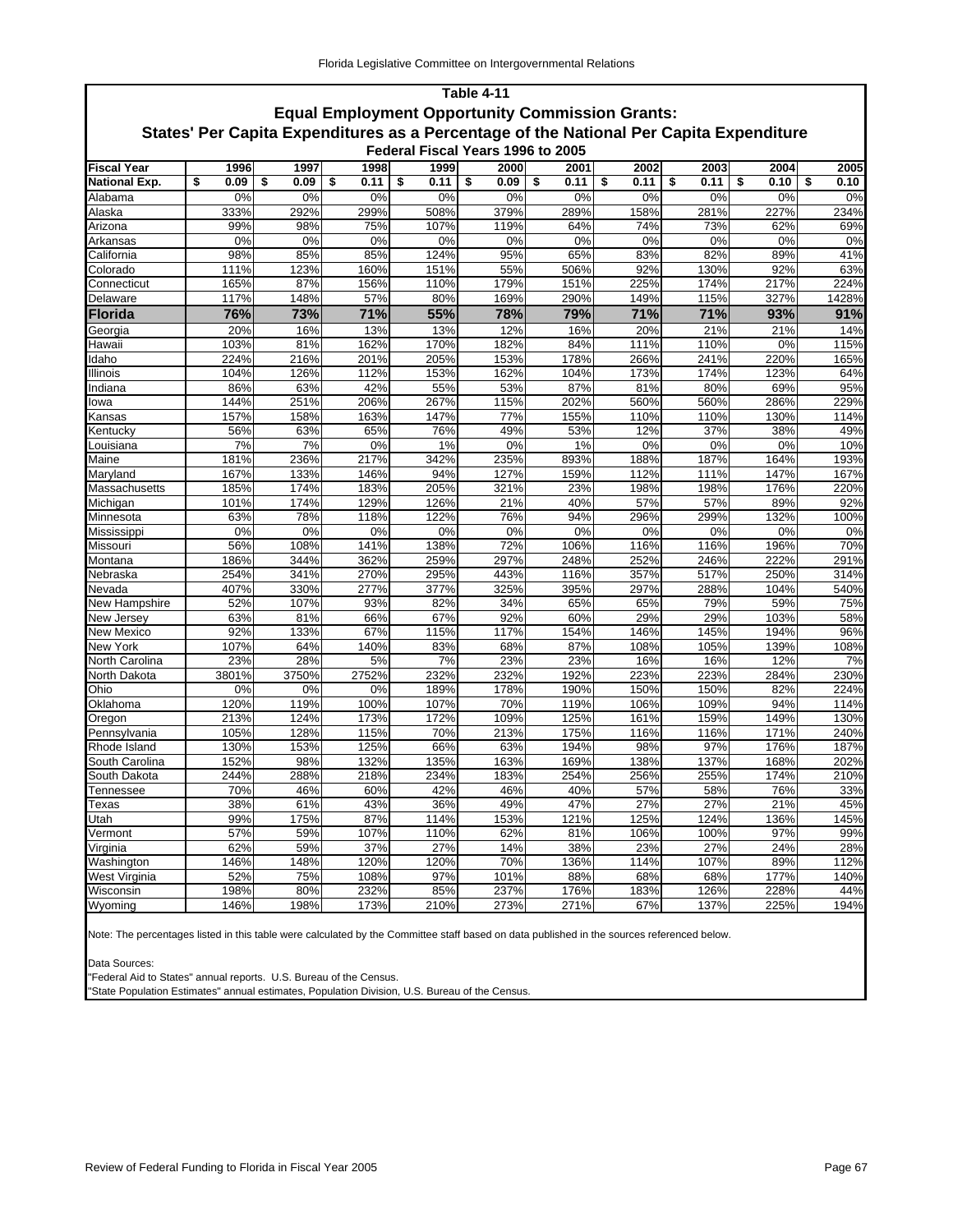|                      |                                                                                                                                                                                                                                                                                                                                                                                                                              |      |    |        |    |       |    |       | Table 4-12 |                                   |    |       |    |                                                    |                          |                                                                                        |                          |
|----------------------|------------------------------------------------------------------------------------------------------------------------------------------------------------------------------------------------------------------------------------------------------------------------------------------------------------------------------------------------------------------------------------------------------------------------------|------|----|--------|----|-------|----|-------|------------|-----------------------------------|----|-------|----|----------------------------------------------------|--------------------------|----------------------------------------------------------------------------------------|--------------------------|
|                      |                                                                                                                                                                                                                                                                                                                                                                                                                              |      |    |        |    |       |    |       |            |                                   |    |       |    | <b>Federal Emergency Management Agency Grants:</b> |                          |                                                                                        |                          |
|                      |                                                                                                                                                                                                                                                                                                                                                                                                                              |      |    |        |    |       |    |       |            |                                   |    |       |    |                                                    |                          | States' Per Capita Expenditures as a Percentage of the National Per Capita Expenditure |                          |
|                      |                                                                                                                                                                                                                                                                                                                                                                                                                              |      |    |        |    |       |    |       |            | Federal Fiscal Years 1996 to 2005 |    |       |    |                                                    |                          |                                                                                        |                          |
| <b>Fiscal Year</b>   |                                                                                                                                                                                                                                                                                                                                                                                                                              | 1996 |    | 1997   |    | 1998  |    | 1999  |            | 2000                              |    | 2001  |    | 2002                                               | 2003                     | 2004                                                                                   | 2005                     |
| <b>National Exp.</b> | \$                                                                                                                                                                                                                                                                                                                                                                                                                           | 5.24 | \$ | 18.62  | \$ | 5.49  | \$ | 6.85  | \$         | 7.01                              | \$ | 8.58  | \$ | 11.09                                              |                          |                                                                                        |                          |
| Alabama              |                                                                                                                                                                                                                                                                                                                                                                                                                              | 231% |    | 55%    |    | 175%  |    | 210%  |            | 184%                              |    | 132%  |    | 54%                                                | $\overline{a}$           |                                                                                        |                          |
| Alaska               |                                                                                                                                                                                                                                                                                                                                                                                                                              | 366% |    | 157%   |    | 284%  |    | 94%   |            | 130%                              |    | 69%   |    | 92%                                                | $\overline{\phantom{a}}$ | $\overline{\phantom{a}}$                                                               | ٠                        |
| Arizona              |                                                                                                                                                                                                                                                                                                                                                                                                                              | 29%  |    | 44%    |    | 75%   |    | 35%   |            | 46%                               |    | 13%   |    | 23%                                                |                          |                                                                                        |                          |
| Arkansas             |                                                                                                                                                                                                                                                                                                                                                                                                                              | 96%  |    | 79%    |    | 59%   |    | 91%   |            | 40%                               |    | 759%  |    | 70%                                                | $\overline{\phantom{a}}$ | $\overline{\phantom{a}}$                                                               | $\overline{\phantom{a}}$ |
| California           |                                                                                                                                                                                                                                                                                                                                                                                                                              | 261% |    | 339%   |    | 138%  |    | 241%  |            | 220%                              |    | 168%  |    | 140%                                               |                          |                                                                                        |                          |
| Colorado             |                                                                                                                                                                                                                                                                                                                                                                                                                              | 27%  |    | 24%    |    | 32%   |    | 30%   |            | 38%                               |    | 38%   |    | 41%                                                | $\blacksquare$           | $\blacksquare$                                                                         | $\overline{\phantom{a}}$ |
| Connecticut          |                                                                                                                                                                                                                                                                                                                                                                                                                              | 10%  |    | 21%    |    | 13%   |    | 14%   |            | 16%                               |    | 8%    |    | 8%                                                 | $\overline{\phantom{a}}$ | $\overline{\phantom{a}}$                                                               | $\overline{\phantom{a}}$ |
| Delaware             |                                                                                                                                                                                                                                                                                                                                                                                                                              | 123% |    | 3%     |    | 106%  |    | 60%   |            | 72%                               |    | 60%   |    | 30%                                                | $\overline{a}$           |                                                                                        |                          |
| <b>Florida</b>       |                                                                                                                                                                                                                                                                                                                                                                                                                              | 182% |    | 37%    |    | 162%  |    | 163%  |            | 187%                              |    | 112%  |    | 96%                                                |                          | <b>Refer to Homeland Security</b>                                                      |                          |
| Georgia              |                                                                                                                                                                                                                                                                                                                                                                                                                              | 108% |    | 198%   |    | 181%  |    | 103%  |            | 123%                              |    | 47%   |    | 32%                                                |                          |                                                                                        |                          |
| Hawaii               |                                                                                                                                                                                                                                                                                                                                                                                                                              |      |    |        |    |       |    |       |            |                                   |    |       |    |                                                    |                          |                                                                                        |                          |
| Idaho                | 266%<br>82%<br>322%<br>116%<br>61%<br>53%<br>31%<br>$\overline{\phantom{a}}$<br>$\blacksquare$<br>$\blacksquare$<br>205%<br>195%<br>32%<br>186%<br>60%<br>53%<br>20%<br>$\overline{\phantom{a}}$<br>$\blacksquare$<br>$\overline{\phantom{a}}$<br>52%<br>58%<br>53%<br>29%<br>27%<br>51%<br>11%<br>$\overline{\phantom{a}}$<br>$\blacksquare$<br>$\blacksquare$<br>$\overline{\phantom{a}}$<br>$\overline{\phantom{a}}$<br>٠ |      |    |        |    |       |    |       |            |                                   |    |       |    |                                                    |                          |                                                                                        |                          |
| Illinois             | 22%<br>49%<br>45%<br>30%<br>11%<br>18%<br>14%<br>Indiana                                                                                                                                                                                                                                                                                                                                                                     |      |    |        |    |       |    |       |            |                                   |    |       |    |                                                    |                          |                                                                                        |                          |
|                      | 36%<br>110%<br>57%<br>106%<br>107%<br>119%<br>45%<br>$\overline{a}$<br>$\overline{a}$<br>$\overline{\phantom{a}}$                                                                                                                                                                                                                                                                                                            |      |    |        |    |       |    |       |            |                                   |    |       |    |                                                    |                          |                                                                                        |                          |
| lowa                 | $\overline{\phantom{a}}$<br>$\blacksquare$<br>$\blacksquare$                                                                                                                                                                                                                                                                                                                                                                 |      |    |        |    |       |    |       |            |                                   |    |       |    |                                                    |                          |                                                                                        |                          |
| Kansas               | 8%<br>48%<br>73%<br>68%<br>112%<br>54%<br>146%                                                                                                                                                                                                                                                                                                                                                                               |      |    |        |    |       |    |       |            |                                   |    |       |    |                                                    |                          |                                                                                        |                          |
| Kentucky             | 199%<br>39%<br>81%<br>180%<br>53%<br>59%<br>46%<br>$\overline{a}$<br>$\overline{\phantom{a}}$<br>$\overline{\phantom{a}}$                                                                                                                                                                                                                                                                                                    |      |    |        |    |       |    |       |            |                                   |    |       |    |                                                    |                          |                                                                                        |                          |
| Louisiana            |                                                                                                                                                                                                                                                                                                                                                                                                                              | 97%  |    | 22%    |    | 69%   |    | 130%  |            | 60%                               |    | 157%  |    | 44%                                                | $\overline{\phantom{a}}$ | $\blacksquare$                                                                         | ٠                        |
| Maine                |                                                                                                                                                                                                                                                                                                                                                                                                                              | 54%  |    | 61%    |    | 449%  |    | 226%  |            | 111%                              |    | 67%   |    | 34%                                                |                          |                                                                                        |                          |
| Maryland             |                                                                                                                                                                                                                                                                                                                                                                                                                              | 81%  |    | 9%     |    | 26%   |    | 16%   |            | 29%                               |    | 37%   |    | 16%                                                | $\overline{\phantom{a}}$ | $\overline{\phantom{a}}$                                                               | $\overline{\phantom{a}}$ |
| Massachusetts        |                                                                                                                                                                                                                                                                                                                                                                                                                              | 60%  |    | 47%    |    | 39%   |    | 27%   |            | 29%                               |    | 34%   |    | 27%                                                |                          |                                                                                        |                          |
| Michigan             |                                                                                                                                                                                                                                                                                                                                                                                                                              | 11%  |    | 19%    |    | 72%   |    | 39%   |            | 21%                               |    | 82%   |    | 7%                                                 | $\blacksquare$           | $\blacksquare$                                                                         | $\blacksquare$           |
| Minnesota            |                                                                                                                                                                                                                                                                                                                                                                                                                              | 36%  |    | 336%   |    | 520%  |    | 219%  |            | 133%                              |    | 109%  |    | 77%                                                | $\overline{\phantom{a}}$ | $\overline{\phantom{a}}$                                                               | $\overline{\phantom{a}}$ |
| Mississippi          |                                                                                                                                                                                                                                                                                                                                                                                                                              | 40%  |    | 12%    |    | 26%   |    | 151%  |            | 95%                               |    | 126%  |    | 71%                                                | $\blacksquare$           | $\overline{\phantom{a}}$                                                               | $\overline{\phantom{a}}$ |
| Missouri             |                                                                                                                                                                                                                                                                                                                                                                                                                              | 97%  |    | 16%    |    | 41%   |    | 42%   |            | 30%                               |    | 16%   |    | 96%                                                | $\blacksquare$           | $\blacksquare$                                                                         | $\overline{\phantom{a}}$ |
| Montana              |                                                                                                                                                                                                                                                                                                                                                                                                                              | 70%  |    | 29%    |    | 121%  |    | 32%   |            | 291%                              |    | 200%  |    | 199%                                               |                          |                                                                                        |                          |
| Nebraska             |                                                                                                                                                                                                                                                                                                                                                                                                                              | 151% |    | $-57%$ |    | 354%  |    | 117%  |            | 65%                               |    | 50%   |    | 32%                                                | $\overline{\phantom{a}}$ | $\blacksquare$                                                                         | $\overline{\phantom{a}}$ |
| Nevada               |                                                                                                                                                                                                                                                                                                                                                                                                                              | 20%  |    | 132%   |    | 47%   |    | 39%   |            | 32%                               |    | 16%   |    | 8%                                                 | $\overline{a}$           | $\overline{\phantom{a}}$                                                               | $\overline{a}$           |
| New Hampshire        |                                                                                                                                                                                                                                                                                                                                                                                                                              | 42%  |    | 40%    |    | 103%  |    | 119%  |            | 44%                               |    | 50%   |    | 33%                                                | $\overline{\phantom{a}}$ | $\overline{a}$                                                                         | $\overline{\phantom{a}}$ |
| New Jersey           |                                                                                                                                                                                                                                                                                                                                                                                                                              | 75%  |    | 18%    |    | 12%   |    | 9%    |            | 74%                               |    | 41%   |    | 86%                                                | $\overline{\phantom{a}}$ | $\overline{\phantom{a}}$                                                               |                          |
| New Mexico           |                                                                                                                                                                                                                                                                                                                                                                                                                              | 33%  |    | 13%    |    | 29%   |    | 21%   |            | 45%                               |    | 52%   |    | 26%                                                | $\overline{\phantom{a}}$ | $\overline{\phantom{a}}$                                                               | ٠                        |
| New York             |                                                                                                                                                                                                                                                                                                                                                                                                                              | 46%  |    | 42%    |    | 56%   |    | 50%   |            | 55%                               |    | 124%  |    | 580%                                               |                          |                                                                                        |                          |
| North Carolina       |                                                                                                                                                                                                                                                                                                                                                                                                                              | 65%  |    | 298%   |    | 120%  |    | 137%  |            | 509%                              |    | 341%  |    | 133%                                               | $\overline{\phantom{a}}$ | $\overline{\phantom{a}}$                                                               |                          |
| North Dakota         |                                                                                                                                                                                                                                                                                                                                                                                                                              | 355% |    | 2415%  |    | 2088% |    | 2001% |            | 1536%                             |    | 1236% |    | 532%                                               | $\blacksquare$           | $\overline{\phantom{a}}$                                                               | ٠                        |
| Ohio                 |                                                                                                                                                                                                                                                                                                                                                                                                                              | 22%  |    | 47%    |    | 43%   |    | 32%   |            | 19%                               |    | 14%   |    | 9%                                                 | $\overline{\phantom{a}}$ | $\blacksquare$                                                                         | $\blacksquare$           |
| Oklahoma             |                                                                                                                                                                                                                                                                                                                                                                                                                              | 42%  |    | 7%     |    | 20%   |    | 188%  |            | 66%                               |    | 468%  |    | 315%                                               | $\overline{\phantom{a}}$ | $\overline{\phantom{a}}$                                                               | $\overline{\phantom{a}}$ |
| Oregon               |                                                                                                                                                                                                                                                                                                                                                                                                                              | 157% |    | 97%    |    | 133%  |    | 90%   |            | 79%                               |    | 48%   |    | 37%                                                | $\blacksquare$           | $\overline{\phantom{a}}$                                                               | $\overline{\phantom{a}}$ |
| Pennsylvania         |                                                                                                                                                                                                                                                                                                                                                                                                                              | 124% |    | 17%    |    | 37%   |    | 20%   |            | 37%                               |    | 19%   |    | 12%                                                | $\blacksquare$           | $\blacksquare$                                                                         | ٠                        |
| Rhode Island         |                                                                                                                                                                                                                                                                                                                                                                                                                              | 77%  |    | 23%    |    | 20%   |    | 6%    |            | 29%                               |    | 37%   |    | 16%                                                | $\overline{\phantom{a}}$ | $\overline{\phantom{a}}$                                                               |                          |
| South Carolina       |                                                                                                                                                                                                                                                                                                                                                                                                                              | 57%  |    | 24%    |    | 26%   |    | 23%   |            | 111%                              |    | 38%   |    | 16%                                                | $\overline{\phantom{a}}$ | $\blacksquare$                                                                         | $\blacksquare$           |
| South Dakota         |                                                                                                                                                                                                                                                                                                                                                                                                                              | 426% |    | 757%   |    | 454%  |    | 250%  |            | 123%                              |    | 162%  |    | 85%                                                | $\overline{a}$           | $\sim$                                                                                 | $\overline{\phantom{a}}$ |
| Tennessee            |                                                                                                                                                                                                                                                                                                                                                                                                                              | 22%  |    | 21%    |    | 83%   |    | 103%  |            | 82%                               |    | 35%   |    | 28%                                                |                          |                                                                                        | $\overline{\phantom{a}}$ |
| Texas                |                                                                                                                                                                                                                                                                                                                                                                                                                              | 23%  |    | 11%    |    | 10%   |    | 82%   |            | 35%                               |    | 130%  |    | 76%                                                |                          |                                                                                        |                          |
| Utah                 |                                                                                                                                                                                                                                                                                                                                                                                                                              | 62%  |    | 17%    |    | 73%   |    | 55%   |            | 39%                               |    | 51%   |    | 32%                                                | $\overline{\phantom{a}}$ | $\overline{\phantom{a}}$                                                               | $\blacksquare$           |
| Vermont              |                                                                                                                                                                                                                                                                                                                                                                                                                              | 188% |    | 62%    |    | 362%  |    | 254%  |            | 119%                              |    | 97%   |    | 56%                                                |                          | $\overline{\phantom{a}}$                                                               | -                        |
| Virginia             |                                                                                                                                                                                                                                                                                                                                                                                                                              | 74%  |    | 35%    |    | 33%   |    | 39%   |            | 61%                               |    | 34%   |    | 34%                                                | $\overline{\phantom{a}}$ | $\overline{\phantom{a}}$                                                               | $\overline{\phantom{a}}$ |
| Washington           |                                                                                                                                                                                                                                                                                                                                                                                                                              | 186% |    | 148%   |    | 274%  |    | 84%   |            | 92%                               |    | 40%   |    | 37%                                                | $\blacksquare$           | $\blacksquare$                                                                         | $\blacksquare$           |
| West Virginia        |                                                                                                                                                                                                                                                                                                                                                                                                                              | 282% |    | 130%   |    | 143%  |    | 114%  |            | 79%                               |    | 130%  |    | 248%                                               | $\overline{\phantom{a}}$ | $\blacksquare$                                                                         | $\overline{\phantom{a}}$ |
| Wisconsin            |                                                                                                                                                                                                                                                                                                                                                                                                                              | 36%  |    | 40%    |    | 36%   |    | 53%   |            | 36%                               |    | 39%   |    | 47%                                                | $\overline{\phantom{a}}$ | $\overline{\phantom{a}}$                                                               | $\overline{\phantom{a}}$ |
| Wyoming              |                                                                                                                                                                                                                                                                                                                                                                                                                              | 46%  |    | 11%    |    | 50%   |    | 52%   |            | 53%                               |    | 78%   |    | 85%                                                | $\overline{\phantom{a}}$ | $\overline{\phantom{a}}$                                                               | $\overline{\phantom{a}}$ |

Data Sources:

"Federal Aid to States" annual reports. U.S. Bureau of the Census.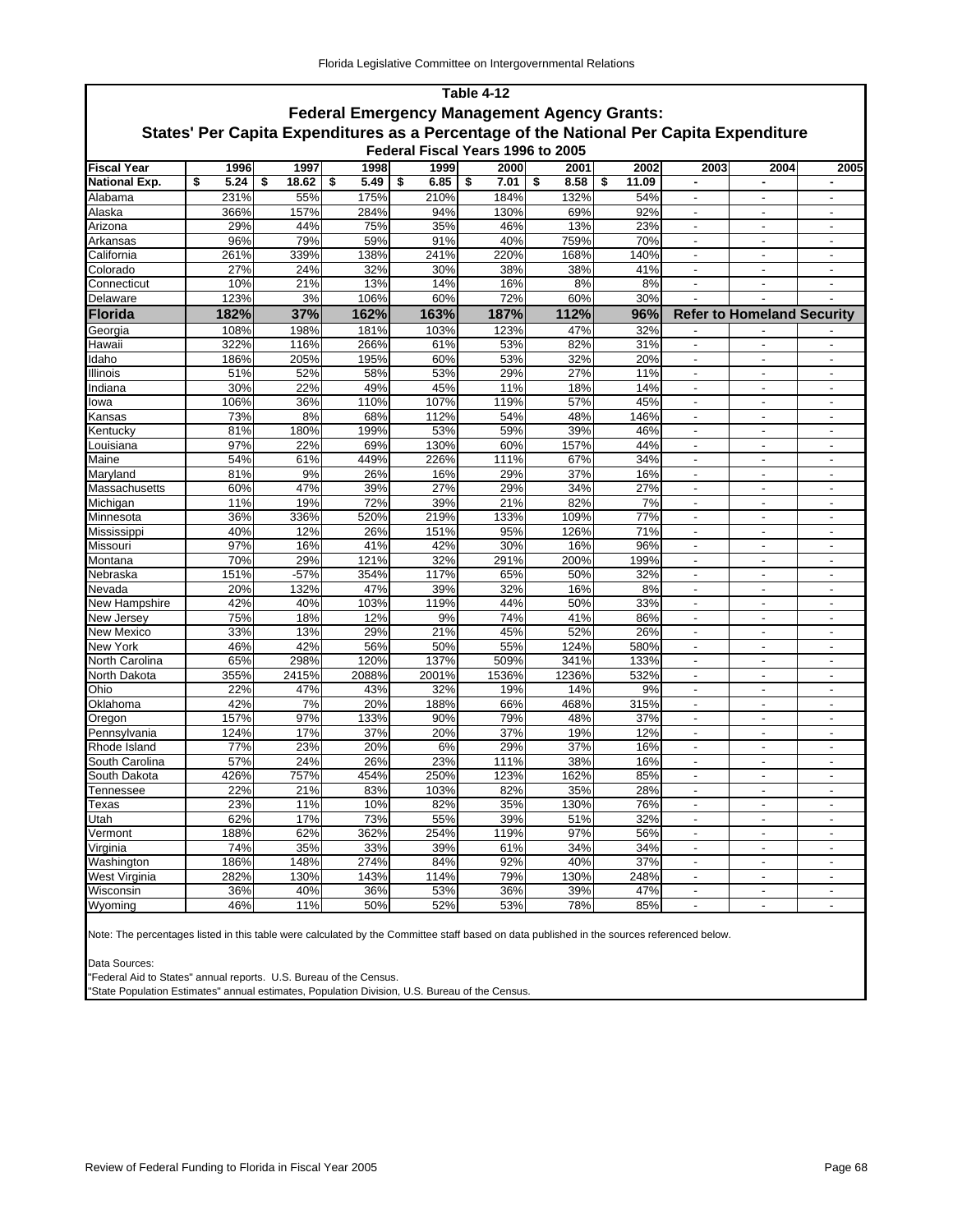|                                                                                |                                                                                                                                                                                                                |            |    |            |            |                                                                                        | Table 4-13 |            |            |            |            |    |            |  |  |
|--------------------------------------------------------------------------------|----------------------------------------------------------------------------------------------------------------------------------------------------------------------------------------------------------------|------------|----|------------|------------|----------------------------------------------------------------------------------------|------------|------------|------------|------------|------------|----|------------|--|--|
|                                                                                |                                                                                                                                                                                                                |            |    |            |            | U.S. Department of Health and Human Services Grants:                                   |            |            |            |            |            |    |            |  |  |
|                                                                                |                                                                                                                                                                                                                |            |    |            |            | States' Per Capita Expenditures as a Percentage of the National Per Capita Expenditure |            |            |            |            |            |    |            |  |  |
|                                                                                |                                                                                                                                                                                                                |            |    |            |            | Federal Fiscal Years 1996 to 2005                                                      |            |            |            |            |            |    |            |  |  |
| <b>Fiscal Year</b>                                                             |                                                                                                                                                                                                                | 1996       |    | 1997       | 1998       | 1999                                                                                   | 2000       | 2001       | 2002       | 2003       | 2004       |    | 2005       |  |  |
| <b>National Exp.</b>                                                           | \$                                                                                                                                                                                                             | 477        | \$ | 443        | 506<br>\$  | 540<br>\$                                                                              | 559<br>\$  | 630<br>\$  | 702<br>\$  | 754<br>\$  | 793<br>\$  | \$ | 804        |  |  |
| Alabama                                                                        |                                                                                                                                                                                                                | 89%        |    | 94%        | 91%        | 94%                                                                                    | 95%        | 96%        | 93%        | 98%        | 95%        |    | 95%        |  |  |
| Alaska                                                                         |                                                                                                                                                                                                                | 114%       |    | 129%       | 127%       | 147%                                                                                   | 256%       | 265%       | 173%       | 170%       | 181%       |    | 182%       |  |  |
| Arizona                                                                        |                                                                                                                                                                                                                | 80%        |    | 75%        | 78%        | 80%                                                                                    | 78%        | 81%        | 91%        | 101%       | 104%       |    | 110%       |  |  |
| Arkansas                                                                       |                                                                                                                                                                                                                | 100%       |    | 111%       | 104%       | 104%                                                                                   | 99%        | 104%       | 110%       | 110%       | 111%       |    | 119%       |  |  |
| California                                                                     |                                                                                                                                                                                                                | 101%       |    | 92%        | 99%        | 102%                                                                                   | 98%        | 99%        | 95%        | 100%       | 96%        |    | 97%        |  |  |
| Colorado                                                                       |                                                                                                                                                                                                                | 65%        |    | 70%        | 63%        | 62%                                                                                    | 63%        | 61%        | 62%        | 62%        | 60%        |    | 60%        |  |  |
| Connecticut                                                                    |                                                                                                                                                                                                                | 124%       |    | 111%       | 120%       | 123%                                                                                   | 115%       | 109%       | 106%       | 97%        | 104%       |    | 100%       |  |  |
| Delaware                                                                       |                                                                                                                                                                                                                | 88%        |    | 92%        | 82%        | 91%                                                                                    | 87%        | 90%        | 86%        | 86%        | 86%        |    | 92%        |  |  |
| Florida                                                                        | 70%<br>71%<br>71%<br>71%<br>71%<br>73%<br>69%<br>69%<br>78%<br>77%<br>88%<br>85%<br>78%<br>78%<br>83%<br>86%<br>89%<br>86%<br>84%<br>79%<br>99%<br>87%<br>82%<br>80%<br>75%<br>79%<br>77%<br>89%<br>84%<br>98% |            |    |            |            |                                                                                        |            |            |            |            |            |    |            |  |  |
| Georgia                                                                        |                                                                                                                                                                                                                |            |    |            |            |                                                                                        |            |            |            |            |            |    |            |  |  |
| Hawaii                                                                         | 72%<br>68%<br>74%<br>77%<br>81%<br>83%<br>83%<br>85%<br>80%<br>88%                                                                                                                                             |            |    |            |            |                                                                                        |            |            |            |            |            |    |            |  |  |
| Idaho                                                                          | 92%<br>87%<br>84%<br>85%<br>86%<br>81%<br>80%<br>78%<br>82%<br>80%                                                                                                                                             |            |    |            |            |                                                                                        |            |            |            |            |            |    |            |  |  |
| Illinois<br>72%<br>74%<br>79%<br>88%<br>83%<br>79%<br>81%<br>77%<br>84%<br>84% |                                                                                                                                                                                                                |            |    |            |            |                                                                                        |            |            |            |            |            |    |            |  |  |
| Indiana                                                                        |                                                                                                                                                                                                                |            |    |            |            |                                                                                        |            |            |            |            |            |    |            |  |  |
| lowa                                                                           |                                                                                                                                                                                                                | 79%        |    | 83%        | 84%        | 85%                                                                                    | 90%        | 83%        | 101%       | 86%        | 88%        |    | 90%        |  |  |
| Kansas                                                                         |                                                                                                                                                                                                                | 68%        |    | 71%        | 72%        | 78%                                                                                    | 82%        | 85%        | 83%        | 77%        | 77%        |    | 80%        |  |  |
| Kentucky                                                                       |                                                                                                                                                                                                                | 109%       |    | 119%       | 117%       | 119%                                                                                   | 120%       | 117%       | 120%       | 114%       | 114%       |    | 114%       |  |  |
| Louisiana                                                                      |                                                                                                                                                                                                                | 147%       |    | 142%       | 127%       | 125%                                                                                   | 121%       | 133%       | 139%       | 125%       | 132%       |    | 133%       |  |  |
| Maine                                                                          |                                                                                                                                                                                                                | 139%       |    | 151%       | 150%       | 141%                                                                                   | 155%       | 147%       | 140%       | 154%       | 163%       |    | 169%       |  |  |
| Maryland                                                                       |                                                                                                                                                                                                                | 80%        |    | 98%        | 83%        | 83%                                                                                    | 112%       | 99%        | 79%        | 84%        | 82%        |    | 80%        |  |  |
| Massachusetts                                                                  |                                                                                                                                                                                                                | 118%       |    | 110%       | 127%       | 122%                                                                                   | 122%       | 115%       | 123%       | 115%       | 121%       |    | 122%       |  |  |
| Michigan                                                                       |                                                                                                                                                                                                                | 96%        |    | 94%        | 97%        | 103%                                                                                   | 97%        | 98%        | 97%        | 92%        | 92%        |    | 92%        |  |  |
| Minnesota                                                                      |                                                                                                                                                                                                                | 97%        |    | 103%       | 95%        | 93%                                                                                    | 90%        | 93%        | 96%        | 94%        | 99%        |    | 95%        |  |  |
| Mississippi                                                                    |                                                                                                                                                                                                                | 124%       |    | 122%       | 125%       | 121%                                                                                   | 121%       | 135%       | 139%       | 139%       | 144%       |    | 139%       |  |  |
| Missouri                                                                       |                                                                                                                                                                                                                | 94%        |    | 96%        | 97%        | 102%                                                                                   | 104%       | 110%       | 108%       | 105%       | 109%       |    | 110%       |  |  |
| Montana                                                                        |                                                                                                                                                                                                                | 98%        |    | 93%        | 92%        | 88%                                                                                    | 106%       | 112%       | 102%       | 98%        | 100%       |    | 100%       |  |  |
| Nebraska                                                                       |                                                                                                                                                                                                                | 80%<br>52% |    | 86%<br>47% | 85%<br>46% | 95%<br>47%                                                                             | 96%<br>44% | 94%<br>44% | 95%<br>48% | 88%<br>52% | 92%<br>48% |    | 88%<br>51% |  |  |
| Nevada<br>New Hampshire                                                        |                                                                                                                                                                                                                | 90%        |    | 88%        | 80%        | 84%                                                                                    | 85%        | 79%        | 76%        |            | 78%        |    | 79%        |  |  |
| New Jersey                                                                     |                                                                                                                                                                                                                | 96%        |    | 98%        | 93%        | 87%                                                                                    | 92%        | 89%        | 100%       | 74%<br>88% | 84%        |    | 85%        |  |  |
| New Mexico                                                                     |                                                                                                                                                                                                                | 121%       |    | 130%       | 117%       | 120%                                                                                   | 126%       | 135%       | 134%       | 142%       | 150%       |    | 149%       |  |  |
| New York                                                                       |                                                                                                                                                                                                                | 195%       |    | 193%       | 205%       | 187%                                                                                   | 183%       | 180%       | 184%       | 191%       | 184%       |    | 188%       |  |  |
| North Carolina                                                                 |                                                                                                                                                                                                                | 98%        |    | 113%       | 98%        | 102%                                                                                   | 100%       | 101%       | 96%        | 96%        | 101%       |    | 106%       |  |  |
| North Dakota                                                                   |                                                                                                                                                                                                                | 102%       |    | 105%       | 105%       | 106%                                                                                   | 121%       | 111%       | 108%       | 103%       | 104%       |    | 102%       |  |  |
| Ohio                                                                           |                                                                                                                                                                                                                | 101%       |    | 96%        | 97%        | 95%                                                                                    | 99%        | 100%       | 103%       | 103%       | 107%       |    | 103%       |  |  |
| Oklahoma                                                                       |                                                                                                                                                                                                                | 80%        |    | 81%        | 82%        | 88%                                                                                    | 95%        | 104%       | 96%        | 95%        | 92%        |    | 96%        |  |  |
| Oregon                                                                         |                                                                                                                                                                                                                | 89%        |    | 85%        | 91%        | 101%                                                                                   | 96%        | 104%       | 90%        | 91%        | 85%        |    | 89%        |  |  |
| Pennsylvania                                                                   |                                                                                                                                                                                                                | 104%       |    | 111%       | 103%       | 115%                                                                                   | 109%       | 106%       | 109%       | 108%       | 113%       |    | 118%       |  |  |
| Rhode Island                                                                   |                                                                                                                                                                                                                | 136%       |    | 149%       | 142%       | 147%                                                                                   | 147%       | 138%       | 137%       | 141%       | 150%       |    | 145%       |  |  |
| South Carolina                                                                 |                                                                                                                                                                                                                | 103%       |    | 105%       | 104%       | 104%                                                                                   | 106%       | 106%       | 104%       | 103%       | 105%       |    | 102%       |  |  |
| South Dakota                                                                   |                                                                                                                                                                                                                | 91%        |    | 86%        | 94%        | 95%                                                                                    | 98%        | 101%       | 101%       | 97%        | 94%        |    | 98%        |  |  |
| Tennessee                                                                      |                                                                                                                                                                                                                | 107%       |    | 110%       | 115%       | 115%                                                                                   | 117%       | 121%       | 114%       | 119%       | 125%       |    | 124%       |  |  |
| Texas                                                                          |                                                                                                                                                                                                                | 83%        |    | 84%        | 83%        | 81%                                                                                    | 77%        | 74%        | 78%        | 79%        | 76%        |    | 76%        |  |  |
| Utah                                                                           |                                                                                                                                                                                                                | 70%        |    | 66%        | 68%        | 70%                                                                                    | 68%        | 69%        | 65%        | 67%        | 72%        |    | 70%        |  |  |
| Vermont                                                                        |                                                                                                                                                                                                                | 121%       |    | 113%       | 125%       | 138%                                                                                   | 136%       | 142%       | 140%       | 140%       | 145%       |    | 143%       |  |  |
| Virginia                                                                       |                                                                                                                                                                                                                | 51%        |    | 54%        | 52%        | 55%                                                                                    | 55%        | 56%        | 59%        | 53%        | 54%        |    | 54%        |  |  |
| Washington                                                                     |                                                                                                                                                                                                                | 92%        |    | 92%        | 93%        | 90%                                                                                    | 94%        | 91%        | 94%        | 89%        | 86%        |    | 86%        |  |  |
| West Virginia                                                                  |                                                                                                                                                                                                                | 135%       |    | 137%       | 139%       | 129%                                                                                   | 134%       | 138%       | 133%       | 141%       | 138%       |    | 142%       |  |  |
| Wisconsin                                                                      |                                                                                                                                                                                                                | 89%        |    | 88%        | 94%        | 88%                                                                                    | 91%        | 99%        | 99%        | 99%        | 91%        |    | 90%        |  |  |
| Wyoming                                                                        |                                                                                                                                                                                                                | 71%        |    | 80%        | 76%        | 75%                                                                                    | 76%        | 86%        | 79%        | 87%        | 92%        |    | 89%        |  |  |
|                                                                                |                                                                                                                                                                                                                |            |    |            |            |                                                                                        |            |            |            |            |            |    |            |  |  |

Data Sources:

"Federal Aid to States" annual reports. U.S. Bureau of the Census.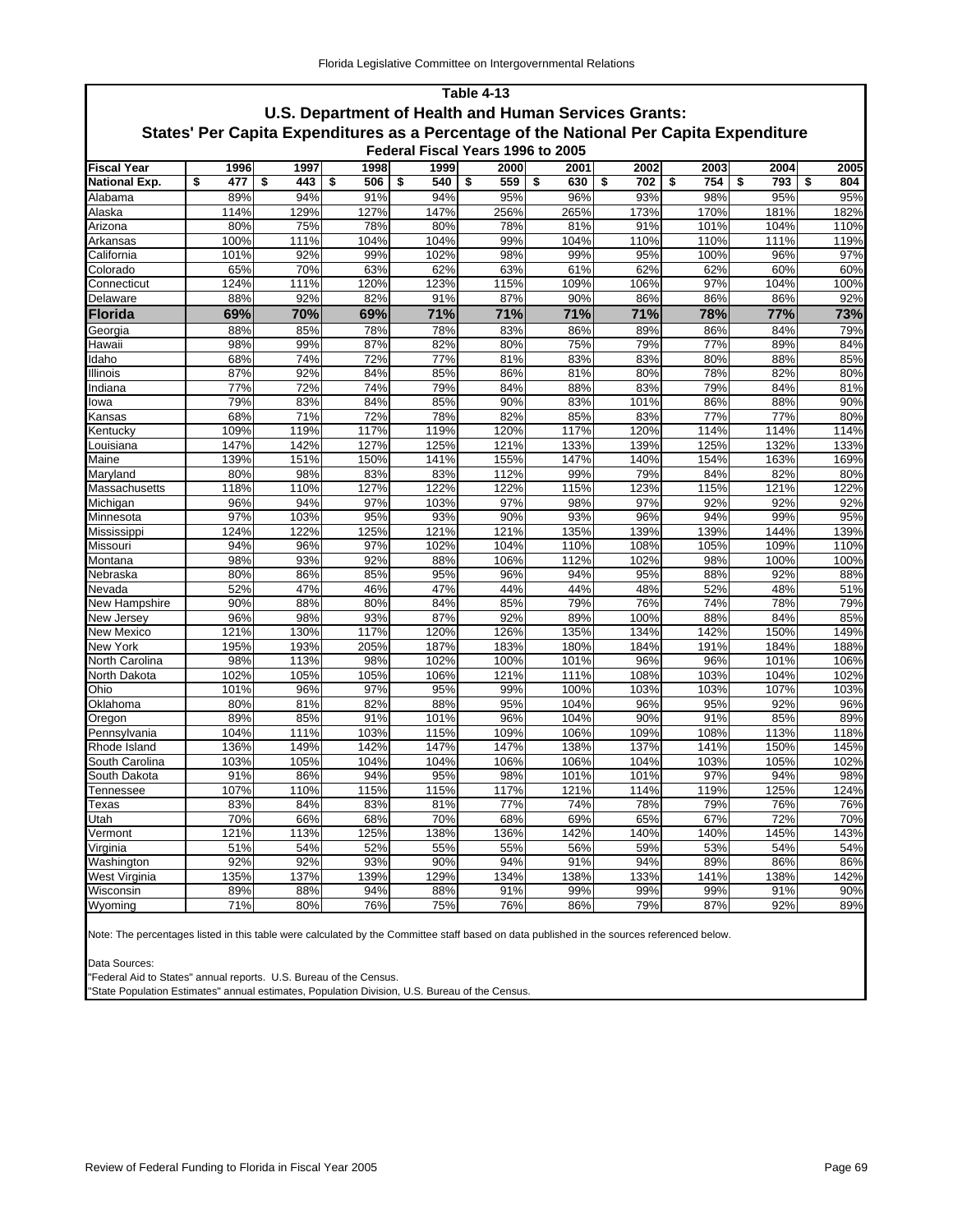|                      |                                                                                                                                                                                                                                                                                   |                          |                          |                                                     | Table 4-14               |                          |                          |          |          |            |  |  |  |  |
|----------------------|-----------------------------------------------------------------------------------------------------------------------------------------------------------------------------------------------------------------------------------------------------------------------------------|--------------------------|--------------------------|-----------------------------------------------------|--------------------------|--------------------------|--------------------------|----------|----------|------------|--|--|--|--|
|                      | U.S. Department of Homeland Security Grants:<br>States' Per Capita Expenditures as a Percentage of the National Per Capita Expenditure<br>Federal Fiscal Years 1996 to 2005<br>2000<br><b>Fiscal Year</b><br>1997<br>1999<br>2002<br>2003<br>1996<br>1998<br>2001<br>2004<br>2005 |                          |                          |                                                     |                          |                          |                          |          |          |            |  |  |  |  |
|                      |                                                                                                                                                                                                                                                                                   |                          |                          |                                                     |                          |                          |                          |          |          |            |  |  |  |  |
|                      |                                                                                                                                                                                                                                                                                   |                          |                          |                                                     |                          |                          |                          |          |          |            |  |  |  |  |
|                      |                                                                                                                                                                                                                                                                                   |                          |                          |                                                     |                          |                          |                          |          |          |            |  |  |  |  |
|                      |                                                                                                                                                                                                                                                                                   |                          |                          |                                                     |                          |                          |                          |          |          |            |  |  |  |  |
| <b>National Exp.</b> | ٠                                                                                                                                                                                                                                                                                 | $\blacksquare$           | ٠                        | $\blacksquare$                                      | $\blacksquare$           | $\blacksquare$           | ٠                        | 15<br>\$ | \$<br>18 | 26<br>\$   |  |  |  |  |
| Alabama              |                                                                                                                                                                                                                                                                                   |                          |                          |                                                     | $\overline{\phantom{a}}$ |                          |                          | 76%      | 103%     | 249%       |  |  |  |  |
| Alaska               | $\overline{\phantom{a}}$                                                                                                                                                                                                                                                          | $\blacksquare$           | $\overline{\phantom{a}}$ | $\blacksquare$                                      | $\blacksquare$           | $\blacksquare$           | $\overline{\phantom{a}}$ | 54%      | 259%     | 161%       |  |  |  |  |
| Arizona              | $\overline{\phantom{a}}$                                                                                                                                                                                                                                                          | $\overline{\phantom{a}}$ | $\overline{a}$           | $\overline{\phantom{a}}$                            | $\overline{\phantom{a}}$ | $\blacksquare$           | $\overline{\phantom{a}}$ | 13%      | 60%      | 32%        |  |  |  |  |
| Arkansas             | $\overline{\phantom{a}}$                                                                                                                                                                                                                                                          | $\overline{a}$           | $\overline{\phantom{a}}$ | $\blacksquare$                                      | $\overline{\phantom{a}}$ | $\overline{a}$           | $\blacksquare$           | 88%      | 155%     | 90%        |  |  |  |  |
| California           | $\overline{\phantom{a}}$                                                                                                                                                                                                                                                          | $\blacksquare$           | $\overline{\phantom{a}}$ | $\blacksquare$                                      | $\overline{\phantom{a}}$ | $\blacksquare$           | $\blacksquare$           | 99%      | 145%     | 78%        |  |  |  |  |
| Colorado             | $\overline{\phantom{a}}$                                                                                                                                                                                                                                                          | $\overline{\phantom{a}}$ | $\overline{\phantom{a}}$ | $\overline{\phantom{a}}$                            | $\overline{\phantom{a}}$ | $\overline{\phantom{a}}$ | $\overline{\phantom{a}}$ | 23%      | 70%      | 100%       |  |  |  |  |
| Connecticut          | $\overline{\phantom{a}}$                                                                                                                                                                                                                                                          | $\overline{\phantom{a}}$ | $\overline{\phantom{a}}$ | $\overline{\phantom{a}}$                            | $\overline{\phantom{a}}$ | $\overline{\phantom{a}}$ | $\overline{\phantom{a}}$ | 19%      | 91%      | 37%<br>92% |  |  |  |  |
| Delaware             | $\blacksquare$                                                                                                                                                                                                                                                                    |                          |                          |                                                     |                          |                          | $\overline{\phantom{a}}$ | 33%      | 190%     |            |  |  |  |  |
| Florida              |                                                                                                                                                                                                                                                                                   |                          |                          | <b>Refer to Federal Emergency Management Agency</b> |                          |                          |                          | 65%      | 87%      | 344%       |  |  |  |  |
| Georgia              | $\overline{\phantom{a}}$                                                                                                                                                                                                                                                          |                          |                          |                                                     |                          |                          | $\blacksquare$           | 19%      | 59%      | 42%        |  |  |  |  |
| Hawaii               | $\overline{\phantom{a}}$                                                                                                                                                                                                                                                          |                          |                          |                                                     | $\overline{\phantom{a}}$ |                          | $\overline{\phantom{a}}$ | 22%      | 114%     | 95%        |  |  |  |  |
| ldaho                | $\overline{\phantom{a}}$                                                                                                                                                                                                                                                          | $\overline{\phantom{a}}$ | $\overline{\phantom{a}}$ | $\overline{\phantom{a}}$                            | $\overline{\phantom{a}}$ | $\overline{\phantom{a}}$ | $\overline{\phantom{a}}$ | 12%      | 103%     | 56%        |  |  |  |  |
| Illinois             | $\overline{\phantom{a}}$                                                                                                                                                                                                                                                          | $\overline{\phantom{a}}$ | $\overline{\phantom{a}}$ | $\overline{\phantom{a}}$                            | $\overline{\phantom{a}}$ |                          | $\overline{\phantom{a}}$ | 0%       | 56%      | 38%        |  |  |  |  |
| Indiana              | $\blacksquare$                                                                                                                                                                                                                                                                    | $\blacksquare$           | $\blacksquare$           | $\overline{\phantom{a}}$                            | $\blacksquare$           | $\blacksquare$           | $\blacksquare$           | 16%      | 69%      | 52%        |  |  |  |  |
| lowa                 | $\overline{\phantom{a}}$                                                                                                                                                                                                                                                          | $\overline{\phantom{a}}$ | $\overline{\phantom{a}}$ | $\overline{\phantom{a}}$                            | $\overline{\phantom{a}}$ | $\overline{\phantom{a}}$ | $\blacksquare$           | 28%      | 87%      | 56%        |  |  |  |  |
| Kansas               | $\overline{\phantom{a}}$                                                                                                                                                                                                                                                          | $\blacksquare$           | $\overline{\phantom{a}}$ | $\blacksquare$                                      | $\blacksquare$           | $\blacksquare$           | $\overline{\phantom{a}}$ | 36%      | 89%      | 94%        |  |  |  |  |
| Kentucky             | $\overline{\phantom{a}}$                                                                                                                                                                                                                                                          | $\blacksquare$           | $\overline{\phantom{a}}$ | $\blacksquare$                                      | $\overline{\phantom{a}}$ | $\blacksquare$           | $\blacksquare$           | 55%      | 125%     | 60%        |  |  |  |  |
| Louisiana            | $\overline{\phantom{a}}$                                                                                                                                                                                                                                                          | $\blacksquare$           | $\overline{\phantom{a}}$ | $\blacksquare$                                      | $\overline{\phantom{a}}$ | $\blacksquare$           | $\blacksquare$           | 227%     | 114%     | 333%       |  |  |  |  |
| Maine                | $\blacksquare$                                                                                                                                                                                                                                                                    | $\overline{\phantom{a}}$ | $\overline{\phantom{a}}$ | $\overline{\phantom{a}}$                            | $\overline{\phantom{a}}$ | $\overline{\phantom{a}}$ | $\overline{\phantom{a}}$ | 27%      | 139%     | 88%        |  |  |  |  |
| Maryland             | $\overline{\phantom{a}}$                                                                                                                                                                                                                                                          | $\blacksquare$           | $\overline{\phantom{a}}$ | $\blacksquare$                                      | $\overline{\phantom{a}}$ | $\overline{a}$           | $\blacksquare$           | 26%      | 105%     | 46%        |  |  |  |  |
| Massachusetts        | $\overline{\phantom{a}}$                                                                                                                                                                                                                                                          | $\blacksquare$           | $\overline{\phantom{a}}$ | $\blacksquare$                                      | $\overline{\phantom{a}}$ | $\blacksquare$           | $\blacksquare$           | 28%      | 101%     | 74%        |  |  |  |  |
| Michigan             | $\blacksquare$                                                                                                                                                                                                                                                                    | $\overline{\phantom{a}}$ | $\overline{\phantom{a}}$ | $\overline{\phantom{a}}$                            | $\overline{\phantom{a}}$ | $\overline{\phantom{a}}$ | $\overline{\phantom{a}}$ | 8%       | 57%      | 31%        |  |  |  |  |
| Minnesota            | $\overline{\phantom{a}}$                                                                                                                                                                                                                                                          | $\blacksquare$           | $\overline{\phantom{a}}$ | $\blacksquare$                                      | $\overline{\phantom{a}}$ | $\blacksquare$           | $\blacksquare$           | 48%      | 86%      | 38%        |  |  |  |  |
| Mississippi          | $\overline{\phantom{a}}$                                                                                                                                                                                                                                                          | $\overline{\phantom{a}}$ | $\overline{\phantom{a}}$ | $\overline{\phantom{a}}$                            | $\overline{\phantom{a}}$ | $\overline{\phantom{a}}$ | $\overline{\phantom{a}}$ | 59%      | 92%      | 139%       |  |  |  |  |
| Missouri             | $\overline{\phantom{a}}$                                                                                                                                                                                                                                                          | $\overline{\phantom{a}}$ | $\overline{\phantom{a}}$ | $\overline{\phantom{a}}$                            | $\overline{\phantom{a}}$ | $\overline{\phantom{a}}$ | $\overline{\phantom{a}}$ | 43%      | 90%      | 40%        |  |  |  |  |
| Montana              | $\overline{\phantom{a}}$                                                                                                                                                                                                                                                          | $\overline{\phantom{a}}$ | $\overline{\phantom{a}}$ | $\overline{\phantom{a}}$                            | $\overline{\phantom{a}}$ | $\overline{\phantom{a}}$ | $\overline{\phantom{a}}$ | 24%      | 215%     | 158%       |  |  |  |  |
| Nebraska             | $\blacksquare$                                                                                                                                                                                                                                                                    | $\blacksquare$           | $\blacksquare$           | $\overline{\phantom{a}}$                            | $\blacksquare$           | $\blacksquare$           | $\blacksquare$           | 28%      | 116%     | 76%        |  |  |  |  |
| Nevada               | $\overline{\phantom{a}}$                                                                                                                                                                                                                                                          | $\overline{\phantom{a}}$ | $\overline{\phantom{0}}$ | $\overline{\phantom{a}}$                            | $\overline{\phantom{0}}$ | $\overline{\phantom{a}}$ | $\overline{\phantom{a}}$ | 8%       | 107%     | 72%        |  |  |  |  |
| New Hampshire        | $\overline{\phantom{a}}$                                                                                                                                                                                                                                                          | $\blacksquare$           | $\overline{\phantom{a}}$ | $\blacksquare$                                      | $\blacksquare$           | $\blacksquare$           | $\blacksquare$           | 38%      | 126%     | 69%        |  |  |  |  |
| New Jersey           | $\overline{\phantom{a}}$                                                                                                                                                                                                                                                          | $\overline{\phantom{a}}$ | $\overline{\phantom{a}}$ | $\blacksquare$                                      | $\blacksquare$           | $\blacksquare$           | $\blacksquare$           | 30%      | 89%      | 33%        |  |  |  |  |
| <b>New Mexico</b>    | $\overline{\phantom{a}}$                                                                                                                                                                                                                                                          | $\blacksquare$           | $\overline{\phantom{a}}$ | $\overline{\phantom{a}}$                            | $\overline{\phantom{a}}$ | $\blacksquare$           | $\overline{\phantom{a}}$ | 38%      | 157%     | 58%        |  |  |  |  |
| New York             | $\overline{\phantom{a}}$                                                                                                                                                                                                                                                          | $\overline{\phantom{a}}$ | $\overline{\phantom{a}}$ | $\overline{\phantom{a}}$                            | $\overline{\phantom{a}}$ | $\blacksquare$           | $\overline{\phantom{a}}$ | 840%     | 111%     | 278%       |  |  |  |  |
| North Carolina       | $\overline{\phantom{a}}$                                                                                                                                                                                                                                                          | $\blacksquare$           | $\overline{\phantom{a}}$ | $\blacksquare$                                      | $\blacksquare$           | $\blacksquare$           | $\blacksquare$           | 92%      | 117%     | 59%        |  |  |  |  |
| North Dakota         | $\overline{\phantom{a}}$                                                                                                                                                                                                                                                          | $\blacksquare$           | $\overline{\phantom{a}}$ | $\blacksquare$                                      | $\blacksquare$           | $\blacksquare$           | $\overline{\phantom{a}}$ | 160%     | 316%     | 941%       |  |  |  |  |
| Ohio                 | $\blacksquare$                                                                                                                                                                                                                                                                    | $\overline{\phantom{a}}$ | $\overline{\phantom{a}}$ | $\overline{\phantom{a}}$                            | $\overline{\phantom{a}}$ | $\overline{\phantom{a}}$ | $\overline{\phantom{a}}$ | 19%      | 67%      | 56%        |  |  |  |  |
| Oklahoma             | $\overline{\phantom{a}}$                                                                                                                                                                                                                                                          | $\overline{\phantom{a}}$ | $\overline{\phantom{a}}$ | $\blacksquare$                                      | $\overline{\phantom{a}}$ | $\overline{\phantom{a}}$ | $\blacksquare$           | 65%      | 97%      | 61%        |  |  |  |  |
| Oregon               | $\overline{\phantom{a}}$                                                                                                                                                                                                                                                          | $\overline{\phantom{a}}$ | $\overline{\phantom{a}}$ | $\overline{\phantom{a}}$                            | $\overline{\phantom{a}}$ | $\overline{\phantom{a}}$ | $\overline{\phantom{a}}$ | 57%      | 121%     | 76%        |  |  |  |  |
| Pennsylvania         | $\overline{\phantom{a}}$                                                                                                                                                                                                                                                          | $\overline{\phantom{a}}$ | $\overline{\phantom{a}}$ | $\overline{\phantom{a}}$                            | $\overline{\phantom{a}}$ | $\overline{\phantom{a}}$ | $\overline{\phantom{a}}$ | 13%      | 67%      | 60%        |  |  |  |  |
| Rhode Island         | $\overline{\phantom{a}}$                                                                                                                                                                                                                                                          | $\overline{\phantom{a}}$ | $\overline{\phantom{a}}$ | $\overline{\phantom{a}}$                            | $\overline{\phantom{a}}$ | $\overline{\phantom{a}}$ | $\overline{\phantom{a}}$ | 29%      | 126%     | 87%        |  |  |  |  |
| South Carolina       | $\blacksquare$                                                                                                                                                                                                                                                                    | $\overline{\phantom{a}}$ | $\overline{\phantom{a}}$ | $\overline{\phantom{a}}$                            | $\blacksquare$           | $\overline{\phantom{a}}$ | $\overline{\phantom{a}}$ | 17%      | 80%      | 39%        |  |  |  |  |
| South Dakota         | $\overline{\phantom{a}}$                                                                                                                                                                                                                                                          | $\overline{\phantom{a}}$ | $\overline{\phantom{a}}$ | $\overline{\phantom{a}}$                            | $\blacksquare$           | $\overline{\phantom{a}}$ | $\blacksquare$           | 59%      | 183%     | 103%       |  |  |  |  |
| Tennessee            | $\overline{\phantom{a}}$                                                                                                                                                                                                                                                          | $\overline{\phantom{a}}$ | $\overline{\phantom{a}}$ | $\overline{\phantom{a}}$                            | $\overline{\phantom{a}}$ | $\overline{\phantom{a}}$ | $\overline{\phantom{a}}$ | 16%      | 98%      | 47%        |  |  |  |  |
| Texas                | $\overline{\phantom{a}}$                                                                                                                                                                                                                                                          | $\blacksquare$           | $\overline{\phantom{a}}$ | $\blacksquare$                                      | $\blacksquare$           | $\blacksquare$           | $\overline{\phantom{a}}$ | 69%      | 76%      | 57%        |  |  |  |  |
| Utah                 | $\overline{\phantom{a}}$                                                                                                                                                                                                                                                          | $\overline{\phantom{a}}$ | $\overline{\phantom{a}}$ | $\overline{\phantom{a}}$                            | $\overline{\phantom{a}}$ | $\overline{\phantom{a}}$ | $\overline{\phantom{a}}$ | 20%      | 99%      | 64%        |  |  |  |  |
| Vermont              | $\overline{\phantom{a}}$                                                                                                                                                                                                                                                          | $\overline{\phantom{a}}$ | $\overline{\phantom{a}}$ | $\overline{\phantom{a}}$                            | $\overline{\phantom{a}}$ | $\overline{\phantom{a}}$ | $\overline{\phantom{a}}$ | 32%      | 214%     | 120%       |  |  |  |  |
| Virginia             | $\blacksquare$                                                                                                                                                                                                                                                                    | $\blacksquare$           | $\overline{\phantom{a}}$ | $\overline{\phantom{a}}$                            | $\overline{\phantom{a}}$ | $\overline{\phantom{a}}$ | $\overline{\phantom{a}}$ | 15%      | 188%     | 53%        |  |  |  |  |
| Washington           | $\overline{\phantom{a}}$                                                                                                                                                                                                                                                          | $\overline{\phantom{a}}$ | $\overline{\phantom{a}}$ | $\overline{\phantom{a}}$                            | $\overline{\phantom{a}}$ | $\overline{\phantom{a}}$ | $\overline{\phantom{a}}$ | 34%      | 101%     | 62%        |  |  |  |  |
| West Virginia        | $\overline{\phantom{a}}$                                                                                                                                                                                                                                                          | $\overline{\phantom{a}}$ | $\overline{\phantom{a}}$ | $\overline{\phantom{a}}$                            | $\overline{\phantom{a}}$ | $\overline{\phantom{a}}$ | $\overline{\phantom{a}}$ | 77%      | 195%     | 121%       |  |  |  |  |
| Wisconsin            | $\overline{\phantom{a}}$                                                                                                                                                                                                                                                          | $\overline{\phantom{a}}$ | $\overline{\phantom{a}}$ | $\overline{\phantom{a}}$                            | $\overline{\phantom{a}}$ | $\overline{\phantom{a}}$ | $\overline{\phantom{a}}$ | 17%      | 64%      | 38%        |  |  |  |  |
| Wyoming              | $\overline{\phantom{a}}$                                                                                                                                                                                                                                                          | $\overline{\phantom{a}}$ | $\overline{\phantom{a}}$ | $\overline{\phantom{a}}$                            | $\overline{\phantom{a}}$ | $\overline{\phantom{a}}$ | -                        | 81%      | 227%     | 130%       |  |  |  |  |

Data Sources:

"Federal Aid to States" annual reports. U.S. Bureau of the Census.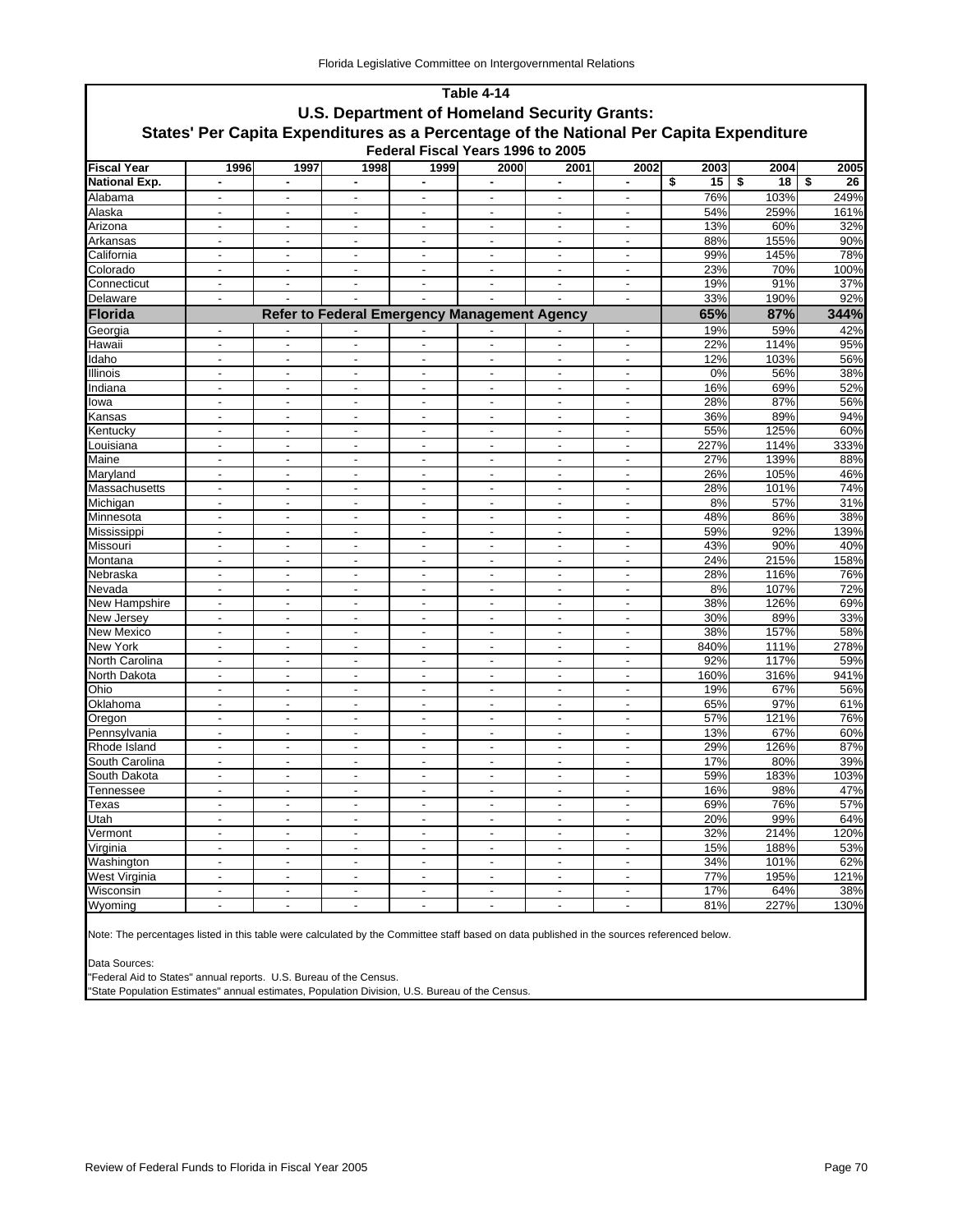|                                                                              |                                                                                                                                                                                                                         |                                                                                        |             |                                   | Table 4-15  |             |             |             |             |             |  |  |  |  |  |
|------------------------------------------------------------------------------|-------------------------------------------------------------------------------------------------------------------------------------------------------------------------------------------------------------------------|----------------------------------------------------------------------------------------|-------------|-----------------------------------|-------------|-------------|-------------|-------------|-------------|-------------|--|--|--|--|--|
|                                                                              |                                                                                                                                                                                                                         | U.S. Department of Housing and Urban Development Grants:                               |             |                                   |             |             |             |             |             |             |  |  |  |  |  |
|                                                                              |                                                                                                                                                                                                                         | States' Per Capita Expenditures as a Percentage of the National Per Capita Expenditure |             |                                   |             |             |             |             |             |             |  |  |  |  |  |
|                                                                              |                                                                                                                                                                                                                         |                                                                                        |             | Federal Fiscal Years 1996 to 2005 |             |             |             |             |             |             |  |  |  |  |  |
| <b>Fiscal Year</b>                                                           | 1996                                                                                                                                                                                                                    | 1997                                                                                   | 1998        | 1999                              | 2000        | 2001        | 2002        | 2003        | 2004        | 2005        |  |  |  |  |  |
| <b>National Exp.</b>                                                         | 82<br>\$                                                                                                                                                                                                                | \$<br>82                                                                               | 96<br>\$    | 108<br>\$                         | \$<br>111   | \$<br>111   | 123<br>\$   | 130<br>\$   | 132<br>\$   | \$<br>92    |  |  |  |  |  |
| Alabama                                                                      | 87%                                                                                                                                                                                                                     | 101%                                                                                   | 100%        | 90%                               | 87%         | 92%         | 92%         | 88%         | 89%         | 105%        |  |  |  |  |  |
| Alaska                                                                       | 141%                                                                                                                                                                                                                    | 274%                                                                                   | 234%        | 266%                              | 298%        | 271%        | 220%        | 251%        | 185%        | 318%        |  |  |  |  |  |
| Arizona                                                                      | 66%                                                                                                                                                                                                                     | 77%                                                                                    | 68%         | 63%                               | 59%         | 72%         | 73%         | 69%         | 63%         | 64%         |  |  |  |  |  |
| Arkansas                                                                     | 94%                                                                                                                                                                                                                     | 78%                                                                                    | 73%         | 69%                               | 72%         | 71%         | 71%         | 74%         | 81%         | 73%         |  |  |  |  |  |
| California                                                                   | 96%                                                                                                                                                                                                                     | 92%                                                                                    | 98%         | 96%                               | 92%         | 93%         | 97%         | 97%         | 99%         | 82%         |  |  |  |  |  |
| Colorado                                                                     | 93%                                                                                                                                                                                                                     | 69%                                                                                    | 71%         | 73%                               | 91%         | 80%         | 75%         | 81%         | 73%         | 62%         |  |  |  |  |  |
| Connecticut                                                                  | 116%                                                                                                                                                                                                                    | 141%                                                                                   | 142%        | 146%                              | 140%        | 146%        | 140%        | 147%        | 146%        | 146%        |  |  |  |  |  |
| Delaware                                                                     | 73%                                                                                                                                                                                                                     | 95%                                                                                    | 100%        | 100%                              | 101%        | 109%        | 104%        | 99%         | 103%        | 108%        |  |  |  |  |  |
| Florida                                                                      | 63%<br>67%<br>68%<br>65%<br>63%<br>61%<br>64%<br>65%<br>61%<br>63%<br>87%<br>95%<br>83%<br>90%<br>94%<br>81%<br>84%<br>81%<br>78%<br>82%<br>129%<br>138%<br>123%<br>132%<br>105%<br>93%<br>100%<br>120%<br>112%<br>100% |                                                                                        |             |                                   |             |             |             |             |             |             |  |  |  |  |  |
| Georgia                                                                      |                                                                                                                                                                                                                         |                                                                                        |             |                                   |             |             |             |             |             |             |  |  |  |  |  |
| Hawaii                                                                       | 53%<br>93%<br>45%<br>52%<br>55%<br>45%<br>45%<br>50%<br>48%<br>49%                                                                                                                                                      |                                                                                        |             |                                   |             |             |             |             |             |             |  |  |  |  |  |
| 146%<br>134%<br>128%<br>130%<br>124%<br>128%<br>130%<br>122%<br>130%<br>142% |                                                                                                                                                                                                                         |                                                                                        |             |                                   |             |             |             |             |             |             |  |  |  |  |  |
| Idaho<br>Illinois                                                            |                                                                                                                                                                                                                         |                                                                                        |             |                                   |             |             |             |             |             |             |  |  |  |  |  |
| Indiana                                                                      | 65%<br>70%<br>73%<br>73%<br>71%<br>71%<br>72%<br>68%<br>69%<br>69%                                                                                                                                                      |                                                                                        |             |                                   |             |             |             |             |             |             |  |  |  |  |  |
| lowa                                                                         | 88%                                                                                                                                                                                                                     | 61%                                                                                    | 55%         | 58%                               | 62%         | 69%         | 59%         | 64%         | 63%         | 61%         |  |  |  |  |  |
| Kansas                                                                       | 79%                                                                                                                                                                                                                     | 55%                                                                                    | 50%         | 49%                               | 55%         | 58%         | 56%         | 62%         | 62%         | 61%         |  |  |  |  |  |
| Kentucky                                                                     | 90%                                                                                                                                                                                                                     | 90%                                                                                    | 90%         | 89%                               | 88%         | 108%        | 97%         | 91%         | 96%         | 101%        |  |  |  |  |  |
| Louisiana                                                                    | 102%                                                                                                                                                                                                                    | 92%                                                                                    | 96%         | 96%                               | 95%         | 101%        | 103%        | 98%         | 96%         | 104%        |  |  |  |  |  |
| Maine                                                                        | 194%                                                                                                                                                                                                                    | 109%                                                                                   | 118%        | 115%                              | 138%        | 124%        | 112%        | 121%        | 118%        | 132%        |  |  |  |  |  |
| Maryland                                                                     | 107%                                                                                                                                                                                                                    | 116%                                                                                   | 104%        | 113%                              | 116%        | 105%        | 104%        | 108%        | 114%        | 125%        |  |  |  |  |  |
| Massachusetts                                                                | 194%                                                                                                                                                                                                                    | 174%                                                                                   | 178%        | 190%                              | 187%        | 204%        | 190%        | 216%        | 221%        | 218%        |  |  |  |  |  |
| Michigan                                                                     | 65%                                                                                                                                                                                                                     | 71%                                                                                    | 71%         | 77%                               | 78%         | 76%         | 73%         | 73%         | 72%         | 81%         |  |  |  |  |  |
| Minnesota                                                                    | 83%                                                                                                                                                                                                                     | 88%                                                                                    | 92%         | 91%                               | 94%         | 95%         | 92%         | 95%         | 94%         | 103%        |  |  |  |  |  |
| Mississippi                                                                  | 102%                                                                                                                                                                                                                    | 80%                                                                                    | 84%         | 81%                               | 85%         | 82%         | 81%         | 82%         | 82%         | 88%         |  |  |  |  |  |
| Missouri                                                                     | 109%                                                                                                                                                                                                                    | 88%                                                                                    | 79%         | 80%                               | 80%         | 98%         | 84%         | 97%         | 94%         | 79%         |  |  |  |  |  |
| Montana                                                                      | 90%                                                                                                                                                                                                                     | 113%                                                                                   | 106%        | 100%                              | 121%        | 111%        | 96%         | 92%         | 101%        | 111%        |  |  |  |  |  |
| Nebraska                                                                     | 88%                                                                                                                                                                                                                     | 81%                                                                                    | 72%         | 66%                               | 70%         | 74%         | 70%         | 71%         | 71%         | 73%         |  |  |  |  |  |
| Nevada                                                                       | 89%                                                                                                                                                                                                                     | 83%                                                                                    | 70%         | 62%                               | 65%         | 63%         | 70%         | 64%         | 58%         | 53%         |  |  |  |  |  |
| New Hampshire                                                                | 129%                                                                                                                                                                                                                    | 80%                                                                                    | 89%         | 88%                               | 86%         | 92%         | 87%         | 99%         | 95%         | 84%         |  |  |  |  |  |
| New Jersey                                                                   | 117%                                                                                                                                                                                                                    | 137%                                                                                   | 135%        | 141%                              | 146%        | 145%        | 130%        | 134%        | 132%        | 134%        |  |  |  |  |  |
| New Mexico                                                                   | 87%                                                                                                                                                                                                                     | 92%                                                                                    | 97%         | 86%                               | 87%         | 79%         | 78%         | 79%         | 76%         | 70%         |  |  |  |  |  |
| New York                                                                     | 173%                                                                                                                                                                                                                    | 211%                                                                                   | 210%        | 207%                              | 193%        | 198%        | 220%        | 217%        | 213%        | 209%        |  |  |  |  |  |
| North Carolina                                                               | 68%<br>139%                                                                                                                                                                                                             | 70%<br>131%                                                                            | 76%<br>223% | 71%<br>197%                       | 80%<br>181% | 76%<br>115% | 74%<br>109% | 73%<br>108% | 74%<br>132% | 76%<br>110% |  |  |  |  |  |
| North Dakota<br>Ohio                                                         | 88%                                                                                                                                                                                                                     | 103%                                                                                   | 99%         | 97%                               | 105%        | 105%        | 104%        | 105%        | 106%        | 111%        |  |  |  |  |  |
|                                                                              | 91%                                                                                                                                                                                                                     | 102%                                                                                   | 96%         | 103%                              | 104%        | 102%        | 106%        | 102%        | 101%        | 99%         |  |  |  |  |  |
| Oklahoma                                                                     | 88%                                                                                                                                                                                                                     | 79%                                                                                    | 79%         | 81%                               | 85%         | 82%         | 83%         | 76%         | 79%         | 73%         |  |  |  |  |  |
| Oregon<br>Pennsylvania                                                       | 124%                                                                                                                                                                                                                    | 124%                                                                                   | 127%        | 124%                              | 124%        | 121%        | 119%        | 112%        | 117%        | 126%        |  |  |  |  |  |
| Rhode Island                                                                 | 233%                                                                                                                                                                                                                    | 192%                                                                                   | 193%        | 197%                              | 215%        | 190%        | 183%        | 211%        | 187%        | 207%        |  |  |  |  |  |
| South Carolina                                                               | 79%                                                                                                                                                                                                                     | 68%                                                                                    | 68%         | 70%                               | 69%         | 70%         | 69%         | 68%         | 69%         | 75%         |  |  |  |  |  |
| South Dakota                                                                 | 129%                                                                                                                                                                                                                    | 149%                                                                                   | 160%        | 150%                              | 157%        | 118%        | 115%        | 125%        | 123%        | 143%        |  |  |  |  |  |
| Tennessee                                                                    | 84%                                                                                                                                                                                                                     | 85%                                                                                    | 85%         | 84%                               | 79%         | 84%         | 88%         | 81%         | 78%         | 92%         |  |  |  |  |  |
| Texas                                                                        | 72%                                                                                                                                                                                                                     | 65%                                                                                    | 68%         | 70%                               | 71%         | 68%         | 64%         | 63%         | 65%         | 60%         |  |  |  |  |  |
| Utah                                                                         | 63%                                                                                                                                                                                                                     | 41%                                                                                    | 40%         | 45%                               | 55%         | 45%         | 47%         | 43%         | 52%         | 41%         |  |  |  |  |  |
| Vermont                                                                      | 133%                                                                                                                                                                                                                    | 88%                                                                                    | 90%         | 106%                              | 113%        | 128%        | 122%        | 129%        | 111%        | 105%        |  |  |  |  |  |
| Virginia                                                                     | 73%                                                                                                                                                                                                                     | 75%                                                                                    | 68%         | 73%                               | 73%         | 72%         | 77%         | 71%         | 75%         | 84%         |  |  |  |  |  |
| Washington                                                                   | 70%                                                                                                                                                                                                                     | 76%                                                                                    | 79%         | 75%                               | 77%         | 72%         | 82%         | 86%         | 86%         | 84%         |  |  |  |  |  |
| West Virginia                                                                | 114%                                                                                                                                                                                                                    | 86%                                                                                    | 85%         | 91%                               | 95%         | 110%        | 105%        | 94%         | 90%         | 121%        |  |  |  |  |  |
| Wisconsin                                                                    | 76%                                                                                                                                                                                                                     | 74%                                                                                    | 68%         | 71%                               | 73%         | 78%         | 69%         | 72%         | 72%         | 75%         |  |  |  |  |  |
| Wyoming                                                                      | 120%                                                                                                                                                                                                                    | 63%                                                                                    | 64%         | 68%                               | 88%         | 62%         | 59%         | 61%         | 57%         | 58%         |  |  |  |  |  |
|                                                                              |                                                                                                                                                                                                                         |                                                                                        |             |                                   |             |             |             |             |             |             |  |  |  |  |  |

Data Sources:

"Federal Aid to States" annual reports. U.S. Bureau of the Census.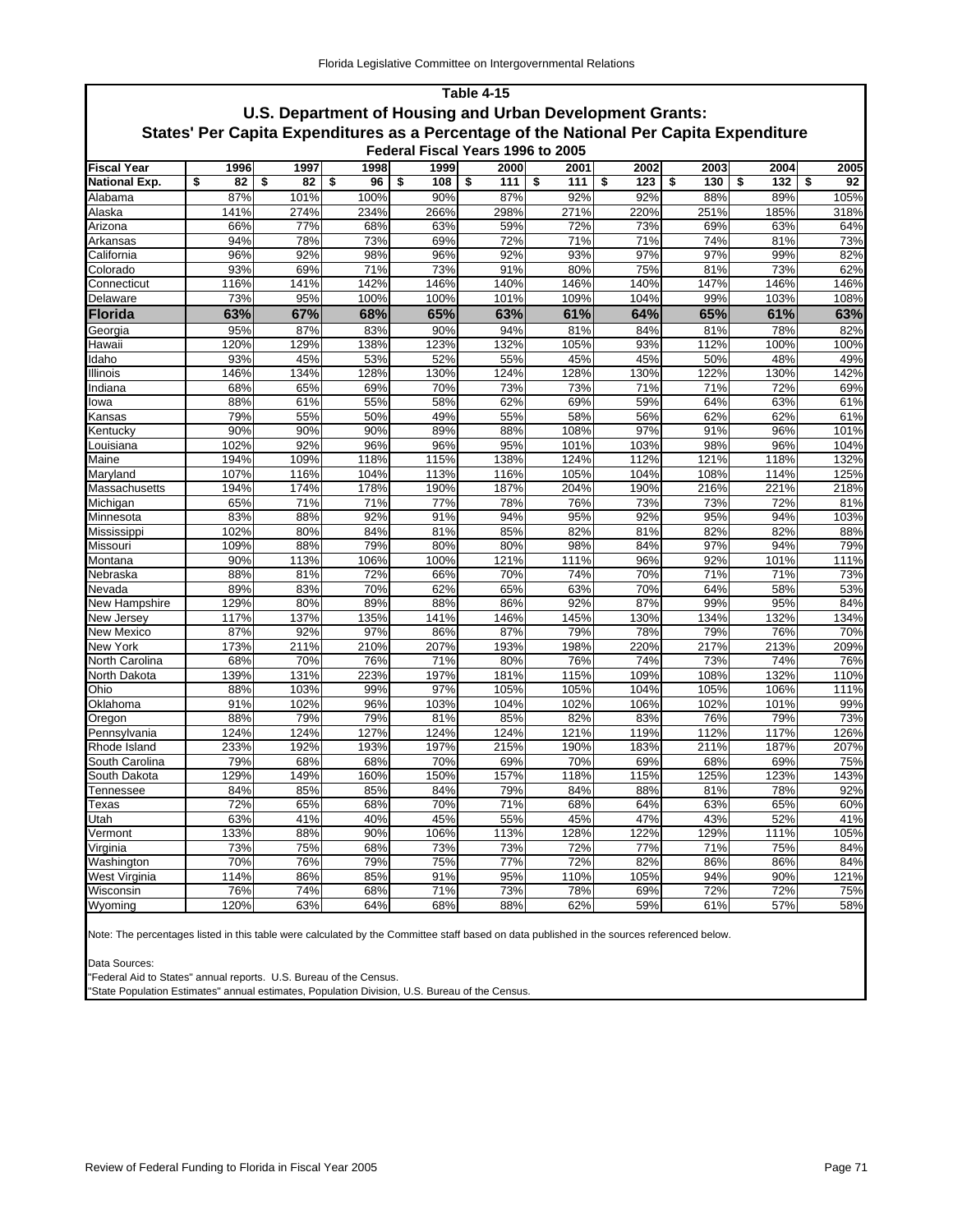|                                                                           |                                                                                                                                                          |             |    |               |    |              |    |              | Table 4-16                        |  |                                                                                        |    |             |    |             |             |                    |
|---------------------------------------------------------------------------|----------------------------------------------------------------------------------------------------------------------------------------------------------|-------------|----|---------------|----|--------------|----|--------------|-----------------------------------|--|----------------------------------------------------------------------------------------|----|-------------|----|-------------|-------------|--------------------|
|                                                                           |                                                                                                                                                          |             |    |               |    |              |    |              |                                   |  | <b>Institute for Museum and Library Services Grants:</b>                               |    |             |    |             |             |                    |
|                                                                           |                                                                                                                                                          |             |    |               |    |              |    |              |                                   |  | States' Per Capita Expenditures as a Percentage of the National Per Capita Expenditure |    |             |    |             |             |                    |
|                                                                           |                                                                                                                                                          |             |    |               |    |              |    |              | Federal Fiscal Years 1996 to 2005 |  |                                                                                        |    |             |    |             |             |                    |
| <b>Fiscal Year</b>                                                        |                                                                                                                                                          | 1996        |    | 1997          |    | 1998         |    | 1999         | 2000                              |  | 2001                                                                                   |    | 2002        |    | 2003        | 2004        | 2005               |
| <b>National Exp.</b>                                                      | \$                                                                                                                                                       | 0.03        | \$ | 0.03          | \$ | 0.57         | \$ | 0.55         | 0.56<br>\$                        |  | \$<br>0.51                                                                             | \$ | 0.73        | \$ | 0.79        | \$<br>0.81  | No data            |
| Alabama                                                                   |                                                                                                                                                          | 69%         |    | 207%          |    | 108%         |    | 111%         | 116%                              |  | 104%                                                                                   |    | 107%        |    | 115%        | 99%         | No data            |
| Alaska                                                                    |                                                                                                                                                          | 267%        |    | 588%          |    | 204%         |    | 272%         | 290%                              |  | 193%                                                                                   |    | 337%        |    | 313%        | 282%        | No data            |
| Arizona                                                                   |                                                                                                                                                          | 123%        |    | 207%          |    | 103%         |    | 114%         | 106%                              |  | 99%                                                                                    |    | 80%         |    | 88%         | 68%         | No data            |
| Arkansas                                                                  |                                                                                                                                                          | 278%        |    | 120%          |    | 128%         |    | 115%         | 111%                              |  | 113%                                                                                   |    | 87%         |    | 76%         | 83%         | No data            |
| California                                                                |                                                                                                                                                          | 111%        |    | 87%           |    | 88%          |    | 89%          | 87%                               |  | 90%                                                                                    |    | 91%         |    | 81%         | 75%         | No data            |
| Colorado                                                                  | 158%<br>297%<br>113%<br>101%<br>100%<br>102%<br>92%<br>94%<br>93%<br>No data<br>4%<br>95%<br>132%<br>0%<br>100%<br>93%<br>108%<br>92%<br>127%<br>No data |             |    |               |    |              |    |              |                                   |  |                                                                                        |    |             |    |             |             |                    |
| Connecticut                                                               | 392%<br>164%<br>199%<br>155%<br>168%<br>155%<br>172%<br>121%<br>148%<br>No data                                                                          |             |    |               |    |              |    |              |                                   |  |                                                                                        |    |             |    |             |             |                    |
| Delaware                                                                  | 102%<br>Florida<br>55%<br>26%<br>83%<br>84%<br>91%<br>79%<br>86%<br>84%<br>No data                                                                       |             |    |               |    |              |    |              |                                   |  |                                                                                        |    |             |    |             |             |                    |
| 72%<br>61%<br>23%<br>99%<br>94%<br>122%<br>95%<br>66%<br>77%<br>No data   |                                                                                                                                                          |             |    |               |    |              |    |              |                                   |  |                                                                                        |    |             |    |             |             |                    |
| Georgia                                                                   | 135%<br>158%<br>143%<br>229%<br>109%<br>171%<br>161%<br>186%<br>226%<br>No data                                                                          |             |    |               |    |              |    |              |                                   |  |                                                                                        |    |             |    |             |             |                    |
| Hawaii                                                                    | 7%<br>24%<br>153%<br>265%<br>152%<br>138%<br>176%<br>134%<br>156%<br>No data                                                                             |             |    |               |    |              |    |              |                                   |  |                                                                                        |    |             |    |             |             |                    |
| 20%<br>42%<br>94%<br>97%<br>94%<br>99%<br>118%<br>91%<br>114%<br>No data  |                                                                                                                                                          |             |    |               |    |              |    |              |                                   |  |                                                                                        |    |             |    |             |             |                    |
| 82%<br>58%<br>135%<br>96%<br>98%<br>100%<br>77%<br>68%<br>125%<br>No data |                                                                                                                                                          |             |    |               |    |              |    |              |                                   |  |                                                                                        |    |             |    |             |             |                    |
| Idaho<br>Illinois<br>Indiana                                              |                                                                                                                                                          |             |    |               |    |              |    |              |                                   |  |                                                                                        |    |             |    |             |             |                    |
| lowa                                                                      |                                                                                                                                                          | 151%        |    | 45%           |    | 115%         |    | 143%         | 139%                              |  | 112%                                                                                   |    | 122%        |    | 228%        | 193%        | No data            |
| Kansas                                                                    |                                                                                                                                                          | 462%        |    | 517%          |    | 118%         |    | 139%         | 113%                              |  | 114%                                                                                   |    | 106%        |    | 76%         | 97%         | No data            |
| Kentucky                                                                  |                                                                                                                                                          | 121%        |    | 115%          |    | 117%         |    | 130%         | 104%                              |  | 105%                                                                                   |    | 85%         |    | 75%         | 104%        | No data            |
| Louisiana                                                                 |                                                                                                                                                          | 123%        |    | 37%           |    | 96%          |    | 102%         | 108%                              |  | 104%                                                                                   |    | 99%         |    | 89%         | 92%         | No data            |
| Maine                                                                     |                                                                                                                                                          | 376%        |    | 129%          |    | 175%         |    | 157%         | 142%                              |  | 141%                                                                                   |    | 264%        |    | 192%        | 181%        | No data            |
| Maryland                                                                  |                                                                                                                                                          | 169%        |    | 84%           |    | 96%          |    | 97%          | 107%                              |  | 100%                                                                                   |    | 97%         |    | 79%         | 73%         | No data            |
| Massachusetts                                                             |                                                                                                                                                          | 6%          |    | 7%            |    | 86%          |    | 92%          | 88%                               |  | 99%                                                                                    |    | 124%        |    | 162%        | 158%        | No data            |
| Michigan                                                                  |                                                                                                                                                          | 116%        |    | 140%          |    | 91%          |    | 90%          | 106%                              |  | 96%                                                                                    |    | 87%         |    | 76%         | 84%         | No data            |
| Minnesota                                                                 |                                                                                                                                                          | 82%         |    | 118%          |    | 100%         |    | 92%          | 88%                               |  | 102%                                                                                   |    | 101%        |    | 93%         | 93%         | No data            |
| Mississippi                                                               |                                                                                                                                                          | 33%         |    | 45%           |    | 111%         |    | 102%         | 96%                               |  | 112%                                                                                   |    | 142%        |    | 104%        | 97%         | No data            |
| Missouri                                                                  |                                                                                                                                                          | 0%          |    | 4%            |    | 108%         |    | 100%         | 90%                               |  | 101%                                                                                   |    | 110%        |    | 138%        | 94%         | No data            |
| Montana                                                                   |                                                                                                                                                          | 305%        |    | 537%          |    | 209%         |    | 195%         | 231%                              |  | 163%                                                                                   |    | 198%        |    | 157%        | 213%        | No data            |
| Nebraska                                                                  |                                                                                                                                                          | 386%        |    | 256%          |    | 152%         |    | 140%         | 209%                              |  | 128%                                                                                   |    | 113%        |    | 101%        | 124%        | No data            |
| Nevada                                                                    |                                                                                                                                                          | 11%         |    | 12%           |    | 121%         |    | 108%         | 98%                               |  | 117%                                                                                   |    | 99%         |    | 126%        | 87%         | No data            |
| New Hampshire                                                             |                                                                                                                                                          | 60%         |    | 0%            |    | 146%         |    | 131%         | 218%                              |  | 141%                                                                                   |    | 132%        |    | 146%        | 129%        | No data            |
| New Jersey                                                                |                                                                                                                                                          | 2%          |    | 1%            |    | 100%         |    | 88%          | 83%                               |  | 96%                                                                                    |    | 83%         |    | 103%        | 90%         | No data            |
| New Mexico                                                                |                                                                                                                                                          | 383%        |    | 465%          |    | 141%         |    | 134%         | 142%                              |  | 125%                                                                                   |    | 154%        |    | 126%        | 146%        | No data            |
| New York                                                                  |                                                                                                                                                          | 74%         |    | 60%           |    | 95%          |    | 90%          | 86%                               |  | 93%                                                                                    |    | 85%         |    | 121%        | 121%        | No data            |
| North Carolina                                                            |                                                                                                                                                          | 262%        |    | 223%          |    | 122%         |    | 102%         | 96%                               |  | 96%                                                                                    |    | 172%        |    | 87%         | 86%         | No data            |
| North Dakota                                                              |                                                                                                                                                          | 36%         |    | 0%            |    | 169%         |    | 178%         | 173%                              |  | 195%                                                                                   |    | 314%        |    | 197%        | 162%        | No data            |
| Ohio                                                                      |                                                                                                                                                          | 22%         |    | 14%           |    | 98%          |    | 86%          | 87%                               |  | 95%                                                                                    |    | 78%         |    | 109%        | 101%        | No data            |
| Oklahoma                                                                  |                                                                                                                                                          | 172%        |    | 227%          |    | 114%         |    | 107%         | 100%                              |  | 108%                                                                                   |    | 145%        |    | 118%        | 133%        | No data            |
| Oregon                                                                    |                                                                                                                                                          | 86%         |    | 131%          |    | 94%          |    | 101%         | 159%                              |  | 107%                                                                                   |    | 84%         |    | 109%        | 81%         | No data            |
| Pennsylvania                                                              |                                                                                                                                                          | 120%        |    | 70%           |    | 101%         |    | 91%          | 87%                               |  | 95%                                                                                    |    | 77%         |    | 133%        | 122%        | No data            |
| Rhode Island                                                              |                                                                                                                                                          | 157%        |    | 516%          |    | 146%         |    | 152%         | 170%                              |  | 151%                                                                                   |    | 534%        |    | 100%        | 153%        | No data            |
| South Carolina                                                            |                                                                                                                                                          | 95%<br>883% |    | 150%<br>1190% |    | 128%<br>304% |    | 114%<br>224% | 112%<br>195%                      |  | 105%<br>177%                                                                           |    | 81%<br>312% |    | 94%<br>117% | 72%<br>164% | No data            |
| South Dakota                                                              |                                                                                                                                                          |             |    |               |    |              |    |              |                                   |  |                                                                                        |    |             |    |             |             | No data            |
| Tennessee                                                                 |                                                                                                                                                          | 13%<br>33%  |    | 27%<br>93%    |    | 94%<br>21%   |    | 98%<br>84%   | 89%<br>86%                        |  | 100%<br>90%                                                                            |    | 74%<br>73%  |    | 82%<br>81%  | 128%        | No data            |
| Texas<br>Utah                                                             |                                                                                                                                                          | 302%        |    | 183%          |    | 120%         |    | 115%         | 118%                              |  | 117%                                                                                   |    | 159%        |    | 109%        | 83%<br>98%  | No data<br>No data |
| Vermont                                                                   |                                                                                                                                                          | 0%          |    | 19%           |    | 226%         |    | 187%         | 451%                              |  | 197%                                                                                   |    | 175%        |    | 152%        | 181%        | No data            |
| Virginia                                                                  |                                                                                                                                                          | 88%         |    | 83%           |    | 109%         |    | 98%          | 93%                               |  | 97%                                                                                    |    | 90%         |    | 78%         | 90%         | No data            |
| Washington                                                                |                                                                                                                                                          | 172%        |    | 206%          |    | 122%         |    | 102%         | 88%                               |  | 99%                                                                                    |    | 103%        |    | 90%         | 94%         | No data            |
| <b>West Virginia</b>                                                      |                                                                                                                                                          | 0%          |    | 0%            |    | 145%         |    | 114%         | 113%                              |  | 127%                                                                                   |    | 111%        |    | 86%         | 92%         | No data            |
| Wisconsin                                                                 |                                                                                                                                                          | 191%        |    | 188%          |    | 107%         |    | 113%         | 102%                              |  | 101%                                                                                   |    | 85%         |    | 90%         | 89%         | No data            |
| Wyoming                                                                   |                                                                                                                                                          | 384%        |    | 316%          |    | 232%         |    | 231%         | 198%                              |  | 224%                                                                                   |    | 543%        |    | 204%        | 243%        | No data            |
|                                                                           |                                                                                                                                                          |             |    |               |    |              |    |              |                                   |  |                                                                                        |    |             |    |             |             |                    |

Data Sources:

"Federal Aid to States" annual reports. U.S. Bureau of the Census.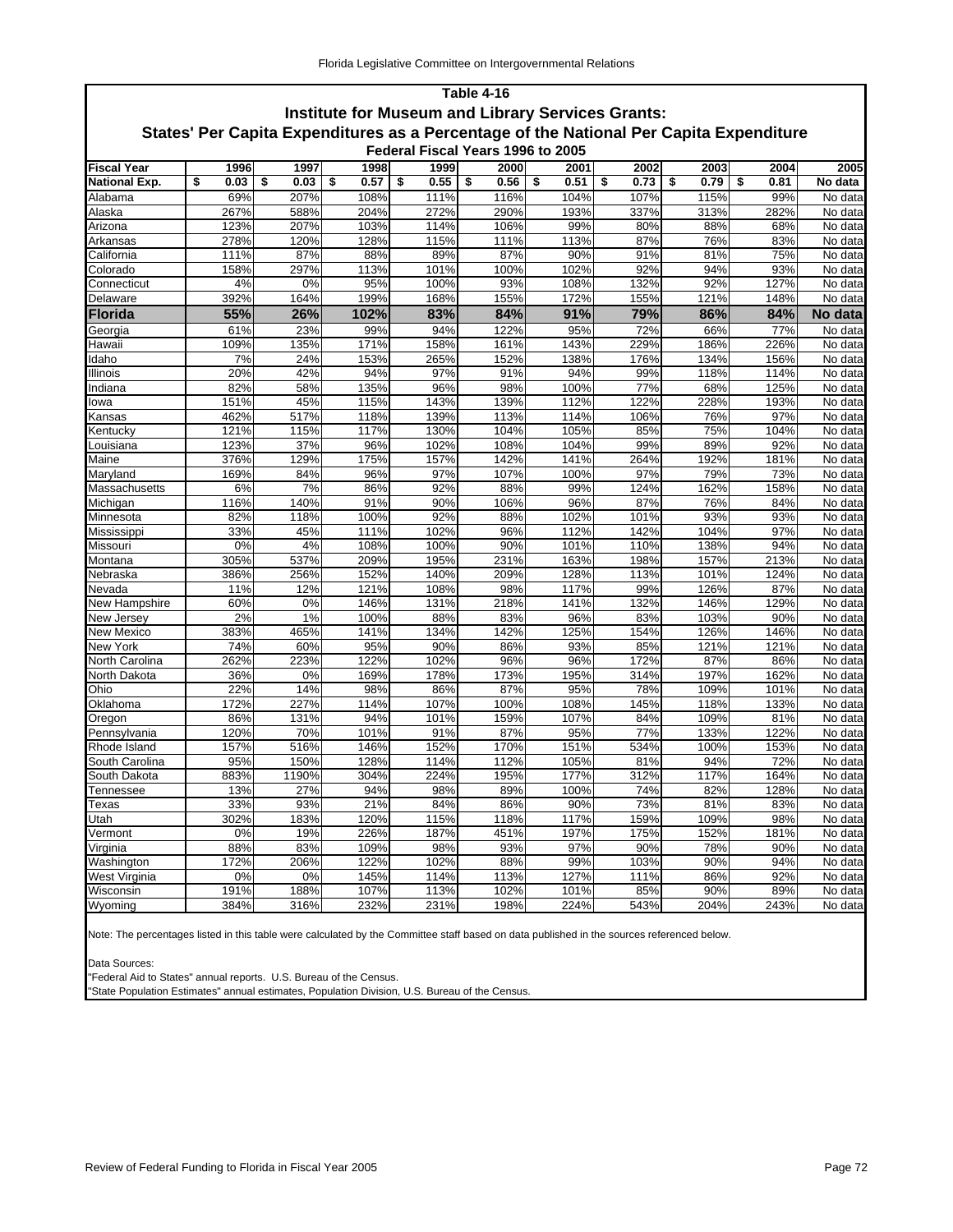|                                |                                                                                        |              |              |                                            | Table 4-17   |              |              |              |              |             |
|--------------------------------|----------------------------------------------------------------------------------------|--------------|--------------|--------------------------------------------|--------------|--------------|--------------|--------------|--------------|-------------|
|                                | States' Per Capita Expenditures as a Percentage of the National Per Capita Expenditure |              |              | <b>U.S. Department of Interior Grants:</b> |              |              |              |              |              |             |
|                                |                                                                                        |              |              | Federal Fiscal Years 1996 to 2005          |              |              |              |              |              |             |
| <b>Fiscal Year</b>             | 1996                                                                                   | 1997         | 1998         | 1999                                       | 2000         | 2001         | 2002         | 2003         | 2004         | 2005        |
| <b>National Exp.</b>           | \$<br>6.34                                                                             | \$<br>10.04  | \$<br>8.79   | 8.97<br>\$                                 | \$<br>9.69   | 11.24<br>\$  | 10.30<br>\$  | \$<br>11.63  | \$<br>12.24  | \$<br>12.99 |
| Alabama                        | 47%                                                                                    | 38%          | 82%          | 77%                                        | 73%          | 73%          | 58%          | 59%          | 64%          | 59%         |
| Alaska                         | 1094%                                                                                  | 1965%        | 2587%        | 2350%                                      | 3307%        | 2458%        | 2435%        | 2569%        | 1985%        | 2271%       |
| Arizona                        | 188%                                                                                   | 587%         | 373%         | 578%                                       | 353%         | 372%         | 466%         | 343%         | 294%         | 142%        |
| Arkansas                       | 74%<br>40%                                                                             | 49%<br>36%   | 54%<br>53%   | 56%<br>59%                                 | 49%<br>59%   | 50%<br>51%   | 63%<br>57%   | 61%<br>52%   | 59%          | 72%<br>27%  |
| California<br>Colorado         | 252%                                                                                   | 255%         | 235%         | 234%                                       | 207%         | 250%         | 180%         | 219%         | 38%<br>250%  | 234%        |
| Connecticut                    | 26%                                                                                    | 18%          | 23%          | 22%                                        | 21%          | 13%          | 27%          | 15%          | 13%          | 28%         |
| Delaware                       | 91%                                                                                    | 58%          | 68%          | 63%                                        | 65%          | 42%          | 78%          | 53%          | 64%          | 53%         |
| Florida                        | 16%                                                                                    | 17%          | 15%          | 14%                                        | 13%          | 12%          | 16%          | 15%          | 14%          | 13%         |
|                                |                                                                                        |              |              |                                            |              |              |              |              |              | 15%         |
| Georgia<br>Hawaii              | 30%<br>43%                                                                             | 18%<br>44%   | 11%<br>48%   | 18%<br>51%                                 | 19%<br>53%   | 13%<br>36%   | 16%<br>54%   | 17%<br>60%   | 14%<br>154%  | 136%        |
|                                | 316%                                                                                   | 276%         | 289%         | 257%                                       | 250%         | 265%         | 279%         | 258%         | 242%         | 198%        |
| Idaho<br>Illinois              | 22%                                                                                    | 24%          | 17%          | 17%                                        | 21%          | 16%          | 22%          | 17%          | 15%          | 16%         |
| Indiana                        | 47%                                                                                    | 31%          | 23%          | 22%                                        | 40%          | 20%          | 28%          | 29%          | 21%          | 25%         |
| lowa                           | 46%                                                                                    | 38%          | 32%          | 45%                                        | 29%          | 30%          | 39%          | 31%          | 32%          | 35%         |
| Kansas                         | 90%                                                                                    | 59%          | 51%          | 58%                                        | 60%          | 44%          | 57%          | 60%          | 52%          | 51%         |
| Kentucky                       | 73%                                                                                    | 91%          | 117%         | 104%                                       | 109%         | 73%          | 112%         | 86%          | 89%          | 84%         |
| Louisiana                      | 105%                                                                                   | 37%          | 92%          | 72%                                        | 89%          | 107%         | 59%          | 85%          | 99%          | 79%         |
| Maine                          | 79%                                                                                    | 142%         | 143%         | 118%                                       | 126%         | 103%         | 163%         | 115%         | 130%         | 87%         |
| Maryland                       | 27%                                                                                    | 26%          | 20%          | 21%                                        | 18%          | 14%          | 30%          | 18%          | 20%          | 15%         |
| Massachusetts                  | 15%                                                                                    | 12%          | 12%          | 14%                                        | 12%          | 10%          | 15%          | 11%          | 20%          | 16%         |
| Michigan                       | 40%                                                                                    | 41%          | 36%          | 40%                                        | 41%          | 38%          | 39%          | 37%          | 38%          | 37%         |
| Minnesota                      | 104%                                                                                   | 112%         | 119%         | 88%                                        | 129%         | 86%          | 106%         | 85%          | 81%          | 73%         |
| Mississippi                    | 138%                                                                                   | 121%         | 86%          | 65%                                        | 57%          | 49%          | 52%          | 49%          | 60%          | 48%         |
| Missouri                       | 55%                                                                                    | 107%         | 49%          | 37%                                        | 37%          | 26%          | 31%          | 27%          | 31%          | 27%         |
| Montana                        | 1112%                                                                                  | 1091%        | 1126%        | 978%                                       | 960%         | 1201%        | 1196%        | 1121%        | 1188%        | 904%        |
| Nebraska                       | 69%                                                                                    | 87%          | 87%          | 92%                                        | 100%         | 84%          | 96%          | 92%          | 97%          | 76%         |
| Nevada                         | 222%                                                                                   | 206%         | 244%         | 291%                                       | 244%         | 225%         | 248%         | 316%         | 377%         | 783%        |
| New Hampshire                  | 49%                                                                                    | 36%          | 45%          | 48%                                        | 43%          | 47%          | 42%          | 48%          | 37%          | 49%         |
| New Jersey                     | 11%                                                                                    | 8%           | 8%           | 12%                                        | 8%           | 9%           | 9%           | 8%           | 7%           | 9%          |
| New Mexico                     | 1681%                                                                                  | 1804%        | 1769%        | 1651%                                      | 1780%        | 2453%        | 1550%        | 1845%        | 2029%        | 1971%       |
| New York                       | 7%                                                                                     | 8%           | 11%          | 11%                                        | 6%           | 12%          | 7%           | 13%          | 7%           | 8%          |
| North Carolina                 | 43%                                                                                    | 31%          | 24%          | 19%                                        | 18%          | 19%          | 26%          | 26%          | 21%          | 17%         |
| North Dakota                   | 1130%                                                                                  | 1094%        | 837%         | 868%                                       | 824%         | 763%         | 816%         | 906%         | 830%         | 623%        |
| Ohio                           | 24%                                                                                    | 21%          | 19%          | 18%                                        | 21%          | 16%          | 17%          | 20%          | 28%          | 20%         |
| Oklahoma                       | 109%                                                                                   | 198%         | 241%         | 190%                                       | 224%         | 225%         | 221%         | 173%         | 161%         | 137%        |
| Oregon                         | 523%                                                                                   | 357%         | 311%         | 298%                                       | 272%         | 75%          | 382%         | 347%         | 320%         | 326%        |
| Pennsylvania                   | 73%                                                                                    | 50%          | 52%          | 43%                                        | 42%          | 33%          | 29%          | 37%          | 40%          | 40%         |
| Rhode Island                   | 71%                                                                                    | 61%          | 67%          | 67%                                        | 49%          | 51%          | 67%          | 59%          | 49%          | 41%         |
| South Carolina<br>South Dakota | 30%<br>1596%                                                                           | 23%<br>1659% | 27%<br>1204% | 30%<br>1712%                               | 24%<br>1196% | 17%<br>1145% | 19%<br>1498% | 19%<br>1467% | 23%<br>1344% | 26%<br>651% |
|                                |                                                                                        |              |              |                                            |              |              |              |              |              |             |
| Tennessee                      | 38%<br>27%                                                                             | 16%<br>22%   | 25%<br>31%   | 24%<br>30%                                 | 26%<br>32%   | 22%<br>31%   | 27%<br>23%   | 28%<br>22%   | 25%<br>27%   | 31%<br>21%  |
| Texas                          | 433%                                                                                   | 290%         | 342%         | 325%                                       | 328%         | 450%         | 348%         | 429%         | 375%         | 388%        |
| Utah                           | 108%                                                                                   | 87%          | 91%          | 78%                                        | 71%          | 63%          | 89%          | 81%          | 86%          | 87%         |
| Vermont<br>Virginia            | 48%                                                                                    | 36%          | 35%          | 37%                                        | 34%          | 28%          | 30%          | 31%          | 29%          | 31%         |
| Washington                     | 161%                                                                                   | 211%         | 193%         | 168%                                       | 172%         | 200%         | 183%         | 160%         | 154%         | 128%        |
| West Virginia                  | 311%                                                                                   | 251%         | 238%         | 237%                                       | 254%         | 192%         | 229%         | 213%         | 235%         | 208%        |
| Wisconsin                      | 89%                                                                                    | 85%          | 93%          | 69%                                        | 86%          | 73%          | 80%          | 69%          | 65%          | 42%         |
| Wyoming                        | 7843%                                                                                  | 5926%        | 6867%        | 6541%                                      | 7561%        | 8864%        | 7937%        | 8905%        | 10006%       | 14119%      |
|                                |                                                                                        |              |              |                                            |              |              |              |              |              |             |

Data Sources:

"Federal Aid to States" annual reports. U.S. Bureau of the Census.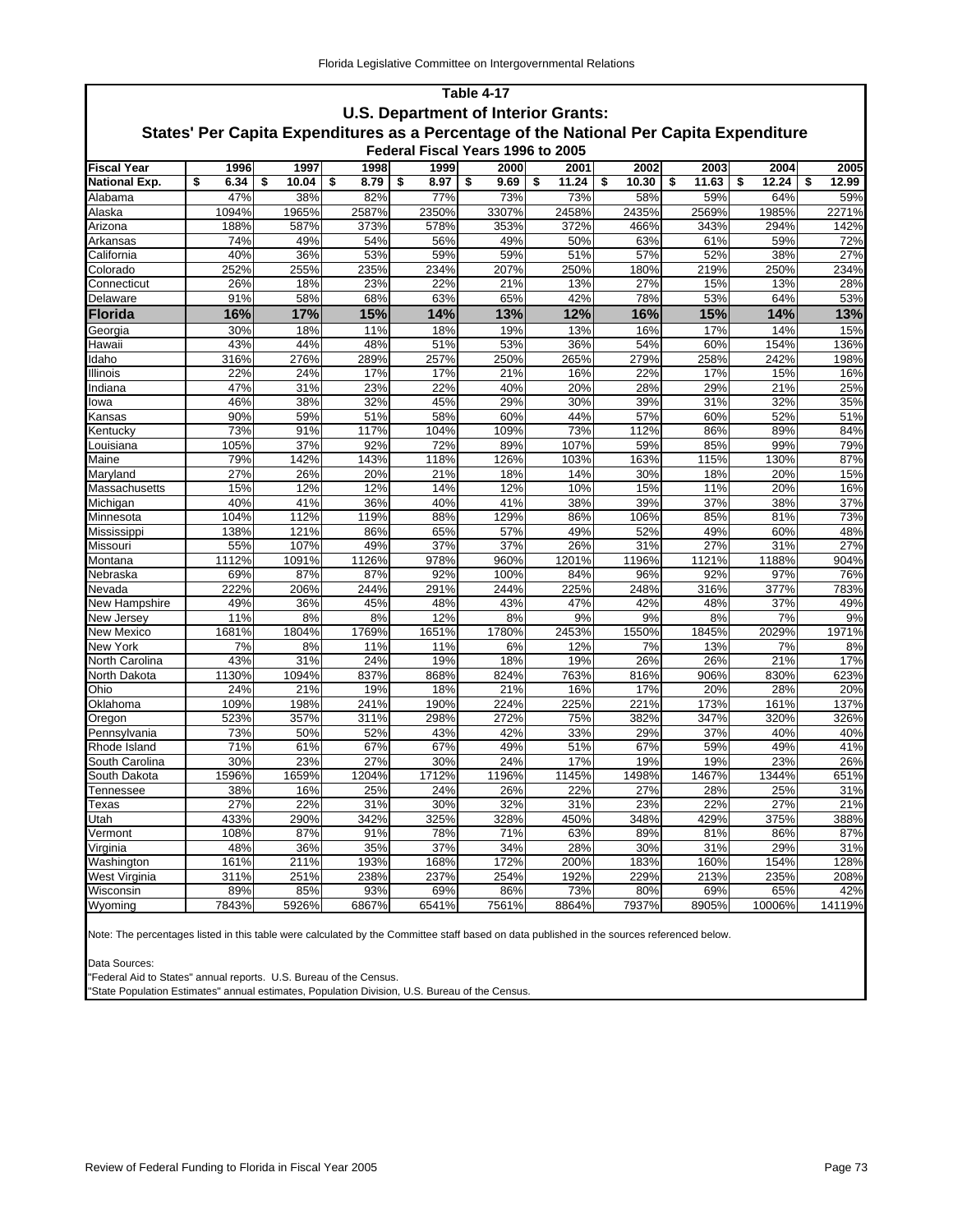|                      |                                                                                        |            |             |                                           | Table 4-18   |             |             |              |              |             |
|----------------------|----------------------------------------------------------------------------------------|------------|-------------|-------------------------------------------|--------------|-------------|-------------|--------------|--------------|-------------|
|                      | States' Per Capita Expenditures as a Percentage of the National Per Capita Expenditure |            |             | <b>U.S. Department of Justice Grants:</b> |              |             |             |              |              |             |
|                      |                                                                                        |            |             | Federal Fiscal Years 1996 to 2005         |              |             |             |              |              |             |
| <b>Fiscal Year</b>   | 1996                                                                                   | 1997       | 1998        | 1999                                      | 2000         | 2001        | 2002        | 2003         | 2004         | 2005        |
| <b>National Exp.</b> | \$<br>7.21                                                                             | \$<br>9.61 | 11.57<br>\$ | 17.54<br>\$                               | 12.23<br>\$  | 13.12<br>\$ | 15.71<br>\$ | \$<br>14.00  | \$<br>14.95  | 13.09<br>\$ |
| Alabama              | 104%                                                                                   | 80%        | 80%         | 72%                                       | 75%          | 66%         | 64%         | 87%          | 79%          | 84%         |
| Alaska               | 128%                                                                                   | 131%       | 177%        | 207%                                      | 276%         | 240%        | 221%        | 302%         | 345%         | 1562%       |
| Arizona              | 173%                                                                                   | 141%       | 136%        | 125%                                      | 94%          | 99%         | 119%        | 100%         | 105%         | 52%         |
| Arkansas             | 102%                                                                                   | 77%        | 86%         | 72%                                       | 93%          | 74%         | 72%         | 85%          | 101%         | 40%         |
| California           | 101%                                                                                   | 193%       | 172%        | 168%                                      | 102%         | 138%        | 158%        | 100%         | 107%         | 47%         |
| Colorado             | 87%                                                                                    | 85%        | 87%         | 94%                                       | 105%         | 110%        | 98%         | 97%          | 83%          | 377%        |
| Connecticut          | 79%                                                                                    | 56%        | 51%         | 84%                                       | 65%          | 102%        | 87%         | 88%          | 166%         | 149%        |
| Delaware             | 149%                                                                                   | 141%       | 196%        | 138%                                      | 163%         | 147%        | 92%         | 112%         | 99%          | 48%         |
| Florida              | 113%                                                                                   | 107%       | 99%         | 112%                                      | 98%          | 127%        | 106%        | 100%         | 97%          | 63%         |
| Georgia              | 90%                                                                                    | 84%        | 77%         | 80%                                       | 109%         | 125%        | 119%        | 141%         | 135%         | 97%         |
| Hawaii               | 68%                                                                                    | 73%        | 78%         | 96%                                       | 90%          | 93%         | 90%         | 93%          | 102%         | 101%        |
| Idaho                | 98%                                                                                    | 85%        | 81%         | 84%                                       | 88%          | 87%         | 108%        | 96%          | 103%         | 41%         |
| Illinois             | 109%                                                                                   | 87%        | 99%         | 89%                                       | 82%          | 91%         | 85%         | 81%          | 66%          | 35%         |
| Indiana              | 77%                                                                                    | 67%        | 55%         | 53%                                       | 44%          | 68%         | 50%         | 89%          | 72%          | 21%         |
| lowa                 | 75%                                                                                    | 72%        | 79%         | 72%                                       | 83%          | 84%         | 81%         | 88%          | 82%          | 167%        |
| Kansas               | 70%                                                                                    | 61%        | 104%        | 70%                                       | 79%          | 73%         | 80%         | 108%         | 101%         | 40%         |
| Kentucky             | 77%                                                                                    | 65%        | 68%         | 65%                                       | 82%          | 85%         | 77%         | 104%         | 108%         | 109%        |
| Louisiana            | 96%                                                                                    | 74%        | 93%         | 84%                                       | 99%          | 85%         | 75%         | 89%          | 79%          | 44%         |
| Maine                | 74%                                                                                    | 62%        | 88%         | 87%                                       | 130%         | 88%         | 104%        | 111%         | 100%         | 85%         |
| Maryland             | 83%                                                                                    | 99%        | 85%         | 89%                                       | 112%         | 88%         | 95%         | 165%         | 131%         | 630%        |
| Massachusetts        | 121%                                                                                   | 91%        | 103%        | 116%                                      | 93%          | 96%         | 101%        | 102%         | 83%          | 60%         |
| Michigan             | 87%                                                                                    | 57%        | 75%         | 81%                                       | 106%         | 74%         | 60%         | 80%          | 71%          | 126%        |
| Minnesota            | 79%                                                                                    | 59%        | 70%         | 70%                                       | 80%          | 74%         | 85%         | 78%          | 90%          | 49%         |
| Mississippi          | 99%<br>142%                                                                            | 65%<br>98% | 81%<br>101% | 114%<br>76%                               | 86%<br>86%   | 71%<br>62%  | 55%<br>70%  | 112%<br>89%  | 115%<br>80%  | 40%<br>36%  |
| Missouri             |                                                                                        | 107%       | 154%        |                                           |              | 176%        | 163%        |              |              | 2539%       |
| Montana<br>Nebraska  | 101%<br>95%                                                                            | 88%        | 76%         | 85%<br>94%                                | 154%<br>128% | 87%         | 83%         | 262%<br>113% | 226%<br>121% | 140%        |
| Nevada               | 72%                                                                                    | 79%        | 127%        | 95%                                       | 140%         | 144%        | 140%        | 125%         | 132%         | 112%        |
| New Hampshire        | 76%                                                                                    | 77%        | 98%         | 91%                                       | 119%         | 91%         | 146%        | 223%         | 155%         | 357%        |
| New Jersey           | 131%                                                                                   | 77%        | 81%         | 97%                                       | 82%          | 64%         | 65%         | 89%          | 95%          | 41%         |
| New Mexico           | 158%                                                                                   | 125%       | 126%        | 112%                                      | 108%         | 138%        | 160%        | 213%         | 219%         | 179%        |
| New York             | 123%                                                                                   | 147%       | 133%        | 128%                                      | 202%         | 146%        | 151%        | 113%         | 147%         | 67%         |
| North Carolina       | 71%                                                                                    | 69%        | 86%         | 90%                                       | 95%          | 84%         | 70%         | 86%          | 69%          | 33%         |
| North Dakota         | 176%                                                                                   | 109%       | 170%        | 156%                                      | 138%         | 155%        | 115%        | 164%         | 190%         | 197%        |
| Ohio                 | 92%                                                                                    | 63%        | 72%         | 66%                                       | 72%          | 64%         | 56%         | 60%          | 71%          | 31%         |
| Oklahoma             | 90%                                                                                    | 65%        | 83%         | 80%                                       | 92%          | 76%         | 87%         | 107%         | 90%          | 54%         |
| Oregon               | 75%                                                                                    | 95%        | 87%         | 115%                                      | 107%         | 108%        | 82%         | 94%          | 93%          | 49%         |
| Pennsylvania         | 64%                                                                                    | 63%        | 63%         | 56%                                       | 60%          | 60%         | 59%         | 76%          | 65%          | 31%         |
| Rhode Island         | 108%                                                                                   | 110%       | 96%         | 120%                                      | 104%         | 95%         | 140%        | 118%         | 133%         | 204%        |
| South Carolina       | 105%                                                                                   | 77%        | 104%        | 91%                                       | 102%         | 102%        | 81%         | 108%         | 116%         | 47%         |
| South Dakota         | 142%                                                                                   | 121%       | 95%         | 95%                                       | 151%         | 178%        | 193%        | 310%         | 343%         | 132%        |
| Tennessee            | 111%                                                                                   | 80%        | 86%         | 83%                                       | 86%          | 73%         | 70%         | 86%          | 80%          | 125%        |
| Texas                | 95%                                                                                    | 99%        | 85%         | 94%                                       | 74%          | 92%         | 90%         | 71%          | 70%          | 50%         |
| Utah                 | 134%                                                                                   | 91%        | 97%         | 117%                                      | 155%         | 89%         | 150%        | 89%          | 101%         | 25%         |
| Vermont              | 95%                                                                                    | 119%       | 141%        | 317%                                      | 246%         | 176%        | 204%        | 236%         | 218%         | 128%        |
| Virginia             | 97%                                                                                    | 71%        | 71%         | 63%                                       | 108%         | 102%        | 101%        | 164%         | 149%         | 116%        |
| Washington           | 109%                                                                                   | 94%        | 107%        | 98%                                       | 105%         | 102%        | 106%        | 98%          | 106%         | 56%         |
| West Virginia        | 94%                                                                                    | 80%        | 89%         | 93%                                       | 162%         | 137%        | 119%        | 170%         | 132%         | 34%         |
| Wisconsin            | 81%                                                                                    | 62%        | 76%         | 68%                                       | 63%          | 75%         | 77%         | 80%          | 82%          | 39%         |
| Wyoming              | 81%                                                                                    | 110%       | 27%         | 140%                                      | 231%         | 158%        | 180%        | 195%         | 145%         | 5690%       |

Data Sources:

"Federal Aid to States" annual reports. U.S. Bureau of the Census.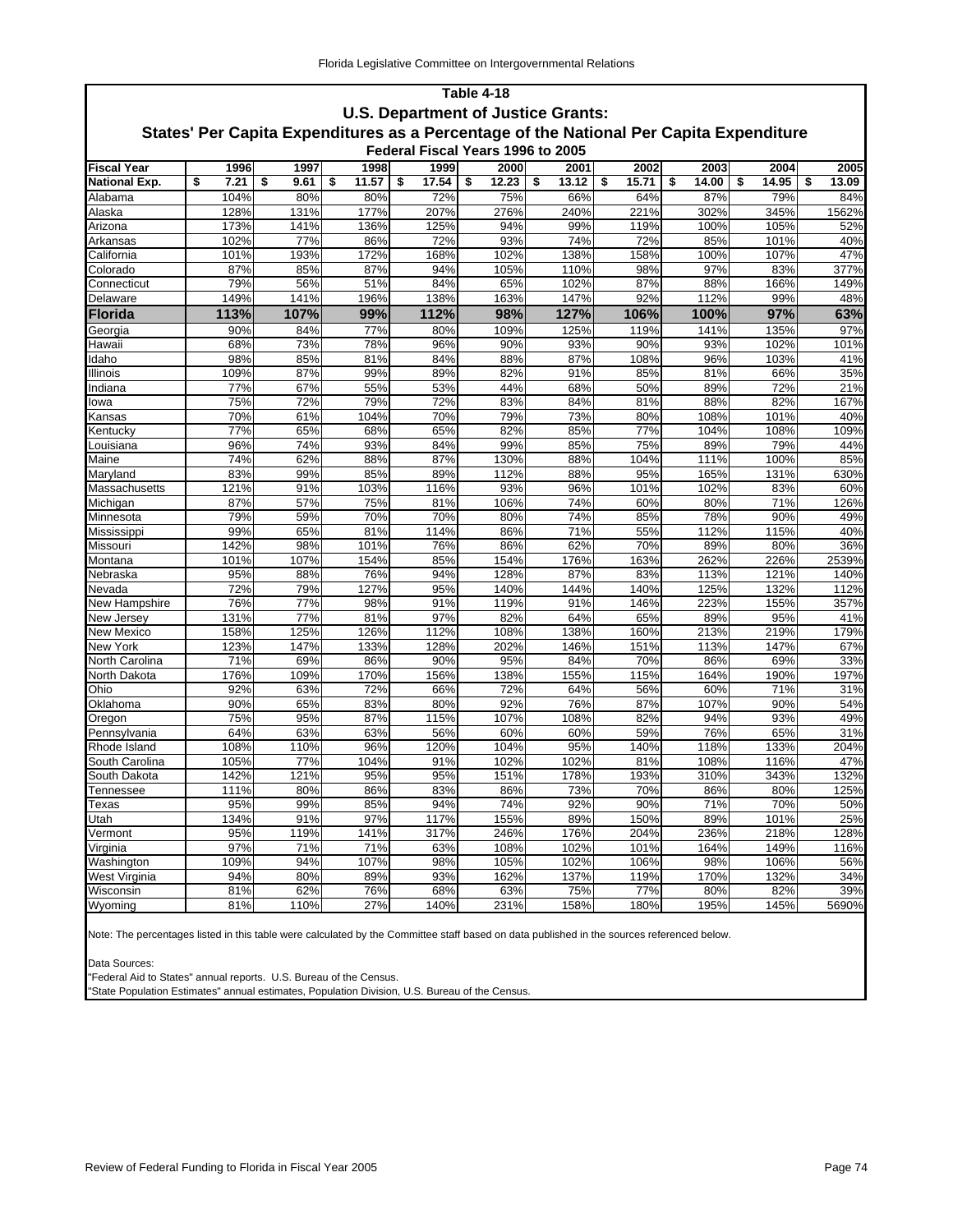| <b>U.S. Department of Labor Grants:</b><br>States' Per Capita Expenditures as a Percentage of the National Per Capita Expenditure<br>Federal Fiscal Years 1996 to 2005<br>1996<br>1997<br>1999<br>2000<br>2002<br><b>Fiscal Year</b><br>1998<br>2001<br>2003<br>2004<br>24<br>19<br>24<br>26<br>18<br>25<br>\$<br>27<br>26<br>28<br><b>National Exp.</b><br>\$<br>\$<br>\$<br>\$<br>\$<br>\$<br>\$<br>\$<br>\$<br>86%<br>92%<br>89%<br>87%<br>103%<br>108%<br>106%<br>107%<br>108%<br>Alabama<br>303%<br>230%<br>310%<br>290%<br>352%<br>396%<br>325%<br>397%<br>307%<br>Alaska<br>100%<br>95%<br>93%<br>Arizona<br>91%<br>92%<br>81%<br>101%<br>82%<br>86% | 2005<br>27<br>101%<br>296%<br>77%<br>96%<br>105%<br>82%<br>110%<br>109%<br>67% |
|-------------------------------------------------------------------------------------------------------------------------------------------------------------------------------------------------------------------------------------------------------------------------------------------------------------------------------------------------------------------------------------------------------------------------------------------------------------------------------------------------------------------------------------------------------------------------------------------------------------------------------------------------------------|--------------------------------------------------------------------------------|
|                                                                                                                                                                                                                                                                                                                                                                                                                                                                                                                                                                                                                                                             |                                                                                |
|                                                                                                                                                                                                                                                                                                                                                                                                                                                                                                                                                                                                                                                             |                                                                                |
|                                                                                                                                                                                                                                                                                                                                                                                                                                                                                                                                                                                                                                                             |                                                                                |
|                                                                                                                                                                                                                                                                                                                                                                                                                                                                                                                                                                                                                                                             |                                                                                |
|                                                                                                                                                                                                                                                                                                                                                                                                                                                                                                                                                                                                                                                             |                                                                                |
|                                                                                                                                                                                                                                                                                                                                                                                                                                                                                                                                                                                                                                                             |                                                                                |
|                                                                                                                                                                                                                                                                                                                                                                                                                                                                                                                                                                                                                                                             |                                                                                |
|                                                                                                                                                                                                                                                                                                                                                                                                                                                                                                                                                                                                                                                             |                                                                                |
| 89%<br>98%<br>89%<br>99%<br>110%<br>127%<br>92%<br>102%<br>94%<br>Arkansas                                                                                                                                                                                                                                                                                                                                                                                                                                                                                                                                                                                  |                                                                                |
| 144%<br>155%<br>139%<br>140%<br>135%<br>130%<br>125%<br>123%<br>118%<br>California                                                                                                                                                                                                                                                                                                                                                                                                                                                                                                                                                                          |                                                                                |
| 87%<br>82%<br>78%<br>73%<br>75%<br>76%<br>76%<br>81%<br>80%<br>Colorado                                                                                                                                                                                                                                                                                                                                                                                                                                                                                                                                                                                     |                                                                                |
| 135%<br>122%<br>119%<br>126%<br>115%<br>106%<br>109%<br>108%<br>107%<br>Connecticut                                                                                                                                                                                                                                                                                                                                                                                                                                                                                                                                                                         |                                                                                |
| 87%<br>126%<br>107%<br>97%<br>101%<br>111%<br>117%<br>106%<br>94%<br>Delaware                                                                                                                                                                                                                                                                                                                                                                                                                                                                                                                                                                               |                                                                                |
| 76%<br>72%<br><b>Florida</b><br>83%<br>68%<br>64%<br>62%<br>62%<br>56%<br>58%                                                                                                                                                                                                                                                                                                                                                                                                                                                                                                                                                                               |                                                                                |
| 71%<br>66%<br>68%<br>71%<br>95%<br>71%<br>71%<br>70%<br>69%<br>Georgia                                                                                                                                                                                                                                                                                                                                                                                                                                                                                                                                                                                      | 69%                                                                            |
| 119%<br>139%<br>157%<br>163%<br>171%<br>179%<br>154%<br>158%<br>135%<br>Hawaii                                                                                                                                                                                                                                                                                                                                                                                                                                                                                                                                                                              | 124%                                                                           |
| 119%<br>126%<br>127%<br>135%<br>129%<br>136%<br>113%<br>153%<br>119%<br>Idaho                                                                                                                                                                                                                                                                                                                                                                                                                                                                                                                                                                               | 124%                                                                           |
| 99%<br>101%<br>Illinois<br>101%<br>93%<br>102%<br>98%<br>112%<br>107%<br>107%                                                                                                                                                                                                                                                                                                                                                                                                                                                                                                                                                                               | 107%                                                                           |
| 67%<br>61%<br>79%<br>74%<br>67%<br>66%<br>74%<br>62%<br>74%<br>Indiana                                                                                                                                                                                                                                                                                                                                                                                                                                                                                                                                                                                      | 89%                                                                            |
| 72%<br>79%<br>87%<br>90%<br>73%<br>75%<br>75%<br>76%<br>83%<br>lowa                                                                                                                                                                                                                                                                                                                                                                                                                                                                                                                                                                                         | 83%                                                                            |
| 67%<br>65%<br>69%<br>76%<br>77%<br>78%<br>72%<br>79%<br>73%<br>Kansas                                                                                                                                                                                                                                                                                                                                                                                                                                                                                                                                                                                       | 70%                                                                            |
| 97%<br>82%<br>93%<br>94%<br>91%<br>95%<br>93%<br>99%<br>109%<br>Kentucky                                                                                                                                                                                                                                                                                                                                                                                                                                                                                                                                                                                    | 112%                                                                           |
| 97%<br>98%<br>95%<br>105%<br>113%<br>94%<br>97%<br>104%<br>99%<br>_ouisiana                                                                                                                                                                                                                                                                                                                                                                                                                                                                                                                                                                                 | 105%                                                                           |
| 124%<br>138%<br>132%<br>126%<br>144%<br>Maine<br>138%<br>110%<br>125%<br>163%                                                                                                                                                                                                                                                                                                                                                                                                                                                                                                                                                                               | 147%                                                                           |
| 88%<br>75%<br>102%<br>97%<br>100%<br>94%<br>102%<br>135%<br>121%<br>Maryland                                                                                                                                                                                                                                                                                                                                                                                                                                                                                                                                                                                | 92%                                                                            |
| 109%<br>103%<br>95%<br>95%<br>92%<br>79%<br>98%<br>94%<br>94%<br>Massachusetts                                                                                                                                                                                                                                                                                                                                                                                                                                                                                                                                                                              | 103%                                                                           |
| 102%<br>99%<br>83%<br>87%<br>108%<br>98%<br>111%<br>107%<br>120%<br>Michigan                                                                                                                                                                                                                                                                                                                                                                                                                                                                                                                                                                                | 128%                                                                           |
| 82%<br>74%<br>83%<br>77%<br>83%<br>81%<br>110%<br>87%<br>87%<br>Minnesota                                                                                                                                                                                                                                                                                                                                                                                                                                                                                                                                                                                   | 88%                                                                            |
| 92%<br>93%<br>91%<br>90%<br>103%<br>134%<br>105%<br>109%<br>107%<br>Mississippi                                                                                                                                                                                                                                                                                                                                                                                                                                                                                                                                                                             | 114%                                                                           |
| 77%<br>76%<br>78%<br>79%<br>81%<br>75%<br>Missouri<br>88%<br>81%<br>77%                                                                                                                                                                                                                                                                                                                                                                                                                                                                                                                                                                                     | 92%                                                                            |
| 119%<br>135%<br>196%<br>142%<br>Montana<br>124%<br>160%<br>175%<br>119%<br>156%                                                                                                                                                                                                                                                                                                                                                                                                                                                                                                                                                                             | 123%                                                                           |
| 67%<br>53%<br>83%<br>83%<br>78%<br>81%<br>82%<br>55%<br>68%<br>Nebraska                                                                                                                                                                                                                                                                                                                                                                                                                                                                                                                                                                                     | 76%                                                                            |
| 115%<br>109%<br>119%<br>118%<br>108%<br>91%<br>83%<br>92%<br>Nevada<br>95%                                                                                                                                                                                                                                                                                                                                                                                                                                                                                                                                                                                  | 89%                                                                            |
| 98%<br>87%<br>92%<br>74%<br>90%<br>New Hampshire<br>91%<br>84%<br>84%<br>83%                                                                                                                                                                                                                                                                                                                                                                                                                                                                                                                                                                                | 77%                                                                            |
| 109%<br>111%<br>115%<br>113%<br>102%<br>103%<br>96%<br>71%<br>83%<br>New Jersey                                                                                                                                                                                                                                                                                                                                                                                                                                                                                                                                                                             | 103%                                                                           |
| 102%<br>114%<br>125%<br>126%<br>142%<br>132%<br>134%<br>New Mexico<br>132%<br>109%                                                                                                                                                                                                                                                                                                                                                                                                                                                                                                                                                                          | 94%                                                                            |
| 104%<br>111%<br>104%<br>110%<br>103%<br>113%<br>New York<br>106%<br>115%<br>98%                                                                                                                                                                                                                                                                                                                                                                                                                                                                                                                                                                             | 102%                                                                           |
| 72%<br>79%<br>82%<br>83%<br>94%<br>North Carolina<br>71%<br>71%<br>89%<br>114%                                                                                                                                                                                                                                                                                                                                                                                                                                                                                                                                                                              | 122%                                                                           |
| 140%<br>139%<br>160%<br>160%<br>266%<br>157%<br>155%<br>114%<br>138%<br>North Dakota                                                                                                                                                                                                                                                                                                                                                                                                                                                                                                                                                                        | 139%                                                                           |
| 82%<br>87%<br>94%<br>88%<br>85%<br>87%<br>89%<br>97%<br>81%<br>Ohio                                                                                                                                                                                                                                                                                                                                                                                                                                                                                                                                                                                         | 106%                                                                           |
| 97%<br>82%<br>92%<br>96%<br>99%<br>74%<br>71%<br>80%<br>80%<br>Oklahoma                                                                                                                                                                                                                                                                                                                                                                                                                                                                                                                                                                                     | 79%                                                                            |
| 125%<br>160%<br>116%<br>128%<br>124%<br>146%<br>163%<br>137%<br>139%<br>Oregon                                                                                                                                                                                                                                                                                                                                                                                                                                                                                                                                                                              | 148%                                                                           |
| 106%<br>114%<br>107%<br>108%<br>98%<br>105%<br>110%<br>109%<br>107%<br>Pennsylvania                                                                                                                                                                                                                                                                                                                                                                                                                                                                                                                                                                         | 117%                                                                           |
| 173%<br>143%<br>122%<br>138%<br>Rhode Island<br>154%<br>135%<br>116%<br>118%<br>100%                                                                                                                                                                                                                                                                                                                                                                                                                                                                                                                                                                        | 121%                                                                           |
| 90%<br>98%<br>86%<br>88%<br>93%<br>87%<br>86%<br>84%<br>92%<br>South Carolina                                                                                                                                                                                                                                                                                                                                                                                                                                                                                                                                                                               | 101%                                                                           |
| 104%<br>87%<br>115%<br>117%<br>137%<br>162%<br>127%<br>149%<br>157%<br>South Dakota                                                                                                                                                                                                                                                                                                                                                                                                                                                                                                                                                                         | 133%                                                                           |
| 65%<br>73%<br>78%<br>73%<br>95%<br>93%<br>74%<br>90%<br>98%<br>Tennessee                                                                                                                                                                                                                                                                                                                                                                                                                                                                                                                                                                                    | 83%                                                                            |
| 84%<br>84%<br>87%<br>84%<br>80%<br>89%<br>84%<br>82%<br>Texas<br>86%                                                                                                                                                                                                                                                                                                                                                                                                                                                                                                                                                                                        | 82%                                                                            |
| 102%<br>93%<br>84%<br>113%<br>108%<br>91%<br>89%<br>82%<br>90%<br>Utah                                                                                                                                                                                                                                                                                                                                                                                                                                                                                                                                                                                      | 108%                                                                           |
| 142%<br>134%<br>150%<br>162%<br>127%<br>155%<br>105%<br>147%<br>145%<br>Vermont                                                                                                                                                                                                                                                                                                                                                                                                                                                                                                                                                                             | 111%                                                                           |
| 74%<br>72%<br>78%<br>78%<br>73%<br>73%<br>67%<br>117%<br>135%<br>Virginia                                                                                                                                                                                                                                                                                                                                                                                                                                                                                                                                                                                   | 85%                                                                            |
| 129%<br>135%<br>132%<br>139%<br>129%<br>129%<br>141%<br>157%<br>151%<br>Washington                                                                                                                                                                                                                                                                                                                                                                                                                                                                                                                                                                          | 138%                                                                           |
| West Virginia<br>134%<br>133%<br>141%<br>136%<br>162%<br>156%<br>129%<br>144%<br>106%                                                                                                                                                                                                                                                                                                                                                                                                                                                                                                                                                                       | 134%                                                                           |
| 85%<br>78%<br>82%<br>79%<br>92%<br>94%<br>111%<br>Wisconsin<br>104%<br>133%                                                                                                                                                                                                                                                                                                                                                                                                                                                                                                                                                                                 | 120%                                                                           |
| 130%<br>144%<br>157%<br>165%<br>156%<br>148%<br>142%<br>Wyoming<br>160%<br>205%                                                                                                                                                                                                                                                                                                                                                                                                                                                                                                                                                                             | 149%                                                                           |

Data Sources:

Г

"Federal Aid to States" annual reports. U.S. Bureau of the Census.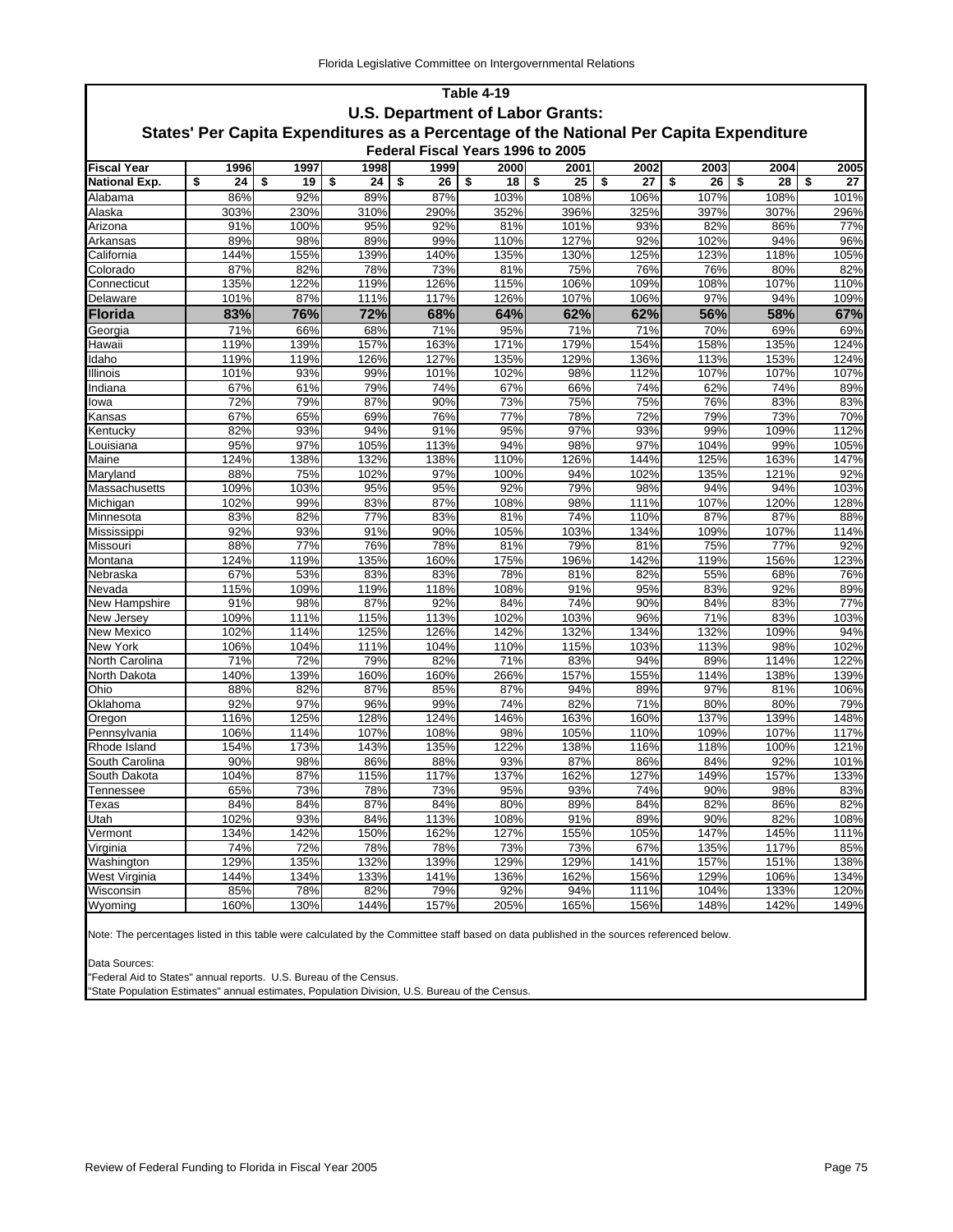| <b>National Foundation on the Arts and the Humanities Grants:</b><br>States' Per Capita Expenditures as a Percentage of the National Per Capita Expenditure<br>Federal Fiscal Years 1996 to 2005<br><b>Fiscal Year</b><br>1997<br>1998<br>1999<br>2000<br>2002<br>1996<br>2001<br>2003<br>2004<br>2005<br>0.13<br>0.10<br>0.10<br>0.11<br>0.11<br>0.12<br><b>National Exp.</b><br>\$<br>\$<br>0.10<br>\$<br>\$<br>\$<br>\$<br>0.11<br>\$<br>\$<br>0.12<br>1.00<br>\$<br>\$<br>Alabama<br>129%<br>86%<br>137%<br>110%<br>119%<br>168%<br>124%<br>121%<br>131%<br>129%<br>Alaska<br>776%<br>752%<br>886%<br>527%<br>716%<br>618%<br>982%<br>720%<br>755%<br>533%<br>178%<br>125%<br>129%<br>150%<br>120%<br>102%<br>136%<br>103%<br>120%<br>103%<br>Arizona<br>Arkansas<br>188%<br>156%<br>155%<br>83%<br>180%<br>163%<br>182%<br>170%<br>147%<br>315%<br>38%<br>39%<br>43%<br>46%<br>39%<br>32%<br>33%<br>26%<br>73%<br>45%<br>California<br>Colorado<br>97%<br>73%<br>110%<br>132%<br>125%<br>107%<br>115%<br>145%<br>180%<br>119%<br>107%<br>192%<br>17%<br>62%<br>7%<br>130%<br>125%<br>376%<br>321%<br>36%<br>Connecticut<br>Delaware<br>742%<br>771%<br>1132%<br>510%<br>566%<br>417%<br>569%<br>395%<br>688%<br>205%<br><b>Florida</b><br>53%<br>47%<br>38%<br>49%<br>30%<br>44%<br>60%<br>36%<br>73%<br>40%<br>87%<br>69%<br>68%<br>11%<br>131%<br>59%<br>47%<br>50%<br>49%<br>76%<br>Georgia<br>Hawaii<br>421%<br>537%<br>407%<br>372%<br>401%<br>381%<br>261%<br>399%<br>537%<br>353%<br>393%<br>336%<br>371%<br>493%<br>348%<br>357%<br>426%<br>178%<br>398%<br>390%<br>Idaho<br>Illinois<br>57%<br>45%<br>52%<br>54%<br>53%<br>53%<br>50%<br>50%<br>113%<br>45%<br>81%<br>82%<br>87%<br>112%<br>101%<br>74%<br>90%<br>73%<br>106%<br>93%<br>Indiana<br>135%<br>154%<br>174%<br>215%<br>186%<br>192%<br>202%<br>202%<br>171%<br>195%<br>lowa<br>187%<br>166%<br>121%<br>Kansas<br>208%<br>254%<br>169%<br>102%<br>179%<br>233%<br>111%<br>134%<br>146%<br>135%<br>157%<br>140%<br>81%<br>114%<br>131%<br>127%<br>136%<br>Kentucky<br>92%<br>111%<br>115%<br>136%<br>127%<br>124%<br>175%<br>113%<br>149%<br>102%<br>ouisiana.<br>269%<br>342%<br>293%<br>357%<br>446%<br>371%<br>456%<br>360%<br>519%<br>182%<br>128%<br>57%<br>83%<br>92%<br>93%<br>87%<br>87%<br>114%<br>100%<br>129%<br>89%<br>106%<br>61%<br>101%<br>85%<br>88%<br>109%<br>102%<br>136%<br>Massachusetts<br>104%<br>62%<br>2%<br>115%<br>22%<br>106%<br>62%<br>105%<br>64%<br>50%<br>88%<br>103%<br>95%<br>80%<br>114%<br>111%<br>70%<br>135%<br>117%<br>110%<br>118%<br>Minnesota<br>134%<br>248%<br>227%<br>160%<br>191%<br>148%<br>269%<br>216%<br>166%<br>88%<br>79%<br>112%<br>124%<br>109%<br>90%<br>108%<br>93%<br>74%<br>89%<br>115%<br>338%<br>411%<br>719%<br>413%<br>742%<br>533%<br>638%<br>503%<br>241%<br>566%<br>283%<br>202%<br>312%<br>364%<br>237%<br>408%<br>344%<br>324%<br>347%<br>191%<br>Nebraska<br>297%<br>257%<br>255%<br>288%<br>242%<br>242%<br>253%<br>175%<br>105%<br>234%<br>New Hampshire<br>369%<br>327%<br>512%<br>356%<br>437%<br>313%<br>374%<br>405%<br>363%<br>165%<br>103%<br>81%<br>86%<br>103%<br>65%<br>52%<br>107%<br>19%<br>77%<br>47%<br>New Jersey<br>292%<br>230%<br>258%<br>233%<br>42%<br>385%<br>205%<br>285%<br>249%<br>103%<br>39%<br>36%<br>30%<br>24%<br>61%<br>51%<br>29%<br>30%<br>42%<br>110%<br><b>New York</b><br>53%<br>90%<br>82%<br>86%<br>99%<br>74%<br>99%<br>92%<br>96%<br>91%<br>772%<br>750%<br>267%<br>563%<br>618%<br>691%<br>731%<br>777%<br>794%<br>North Dakota<br>800%<br>32%<br>33%<br>82%<br>47%<br>89%<br>71%<br>81%<br>78%<br>66%<br>51%<br>174%<br>93%<br>172%<br>Oklahoma<br>131%<br>134%<br>201%<br>136%<br>138%<br>156%<br>139%<br>41%<br>274%<br>155%<br>129%<br>70%<br>104%<br>183%<br>166%<br>135%<br>140%<br>74%<br>52%<br>59%<br>49%<br>47%<br>51%<br>36%<br>74%<br>34%<br>109%<br>Pennsylvania<br>453%<br>153%<br>478%<br>588%<br>0%<br>907%<br>470%<br>402%<br>513%<br>204%<br>239%<br>122%<br>174%<br>126%<br>142%<br>86%<br>South Carolina<br>217%<br>105%<br>197%<br>195%<br>292%<br>781%<br>722%<br>230%<br>1010%<br>583%<br>451%<br>665%<br>539%<br>921%<br>Tennessee<br>138%<br>81%<br>121%<br>36%<br>90%<br>67%<br>160%<br>88%<br>55%<br>154%<br>43%<br>42%<br>47%<br>18%<br>54%<br>14%<br>45%<br>30%<br>52%<br>67%<br>Texas<br>201%<br>225%<br>137%<br>294%<br>237%<br>244%<br>217%<br>214%<br>224%<br>110%<br>748%<br>602%<br>900%<br>662%<br>683%<br>192%<br>804%<br>767%<br>141%<br>306%<br>Vermont<br>51%<br>139%<br>71%<br>93%<br>15%<br>105%<br>82%<br>93%<br>59%<br>78%<br>99%<br>102%<br>87%<br>85%<br>94%<br>110%<br>85%<br>88%<br>110%<br>91%<br>Washington<br>225%<br>251%<br>214%<br>244%<br>276%<br>242%<br>242%<br>302%<br>270%<br>128%<br>79%<br>105%<br>103%<br>87%<br>109%<br>87%<br>107%<br>102%<br>Wisconsin<br>109%<br>119%<br>717%<br>880%<br>1429%<br>1076%<br>754%<br>833%<br>1053%<br>1443%<br>1016%<br>247% |  |  |  |  |  |  | Table 4-20 |  |  |  |
|-------------------------------------------------------------------------------------------------------------------------------------------------------------------------------------------------------------------------------------------------------------------------------------------------------------------------------------------------------------------------------------------------------------------------------------------------------------------------------------------------------------------------------------------------------------------------------------------------------------------------------------------------------------------------------------------------------------------------------------------------------------------------------------------------------------------------------------------------------------------------------------------------------------------------------------------------------------------------------------------------------------------------------------------------------------------------------------------------------------------------------------------------------------------------------------------------------------------------------------------------------------------------------------------------------------------------------------------------------------------------------------------------------------------------------------------------------------------------------------------------------------------------------------------------------------------------------------------------------------------------------------------------------------------------------------------------------------------------------------------------------------------------------------------------------------------------------------------------------------------------------------------------------------------------------------------------------------------------------------------------------------------------------------------------------------------------------------------------------------------------------------------------------------------------------------------------------------------------------------------------------------------------------------------------------------------------------------------------------------------------------------------------------------------------------------------------------------------------------------------------------------------------------------------------------------------------------------------------------------------------------------------------------------------------------------------------------------------------------------------------------------------------------------------------------------------------------------------------------------------------------------------------------------------------------------------------------------------------------------------------------------------------------------------------------------------------------------------------------------------------------------------------------------------------------------------------------------------------------------------------------------------------------------------------------------------------------------------------------------------------------------------------------------------------------------------------------------------------------------------------------------------------------------------------------------------------------------------------------------------------------------------------------------------------------------------------------------------------------------------------------------------------------------------------------------------------------------------------------------------------------------------------------------------------------------------------------------------------------------------------------------------------------------------------------------------------------------------------------------------------------------------------------------------------------------------------------------------------------------------------------------------------------------------------------------------------------------------------------------------------------------------------------------------------------------------------------------------------------------------------------------------------------------------------------------------------------------------------------------------------------------------------------------------------------------------------------------------------------------------------------------------------------------------------------------------------------------------------------------------------------------------------------------------|--|--|--|--|--|--|------------|--|--|--|
|                                                                                                                                                                                                                                                                                                                                                                                                                                                                                                                                                                                                                                                                                                                                                                                                                                                                                                                                                                                                                                                                                                                                                                                                                                                                                                                                                                                                                                                                                                                                                                                                                                                                                                                                                                                                                                                                                                                                                                                                                                                                                                                                                                                                                                                                                                                                                                                                                                                                                                                                                                                                                                                                                                                                                                                                                                                                                                                                                                                                                                                                                                                                                                                                                                                                                                                                                                                                                                                                                                                                                                                                                                                                                                                                                                                                                                                                                                                                                                                                                                                                                                                                                                                                                                                                                                                                                                                                                                                                                                                                                                                                                                                                                                                                                                                                                                                                                                                   |  |  |  |  |  |  |            |  |  |  |
|                                                                                                                                                                                                                                                                                                                                                                                                                                                                                                                                                                                                                                                                                                                                                                                                                                                                                                                                                                                                                                                                                                                                                                                                                                                                                                                                                                                                                                                                                                                                                                                                                                                                                                                                                                                                                                                                                                                                                                                                                                                                                                                                                                                                                                                                                                                                                                                                                                                                                                                                                                                                                                                                                                                                                                                                                                                                                                                                                                                                                                                                                                                                                                                                                                                                                                                                                                                                                                                                                                                                                                                                                                                                                                                                                                                                                                                                                                                                                                                                                                                                                                                                                                                                                                                                                                                                                                                                                                                                                                                                                                                                                                                                                                                                                                                                                                                                                                                   |  |  |  |  |  |  |            |  |  |  |
|                                                                                                                                                                                                                                                                                                                                                                                                                                                                                                                                                                                                                                                                                                                                                                                                                                                                                                                                                                                                                                                                                                                                                                                                                                                                                                                                                                                                                                                                                                                                                                                                                                                                                                                                                                                                                                                                                                                                                                                                                                                                                                                                                                                                                                                                                                                                                                                                                                                                                                                                                                                                                                                                                                                                                                                                                                                                                                                                                                                                                                                                                                                                                                                                                                                                                                                                                                                                                                                                                                                                                                                                                                                                                                                                                                                                                                                                                                                                                                                                                                                                                                                                                                                                                                                                                                                                                                                                                                                                                                                                                                                                                                                                                                                                                                                                                                                                                                                   |  |  |  |  |  |  |            |  |  |  |
|                                                                                                                                                                                                                                                                                                                                                                                                                                                                                                                                                                                                                                                                                                                                                                                                                                                                                                                                                                                                                                                                                                                                                                                                                                                                                                                                                                                                                                                                                                                                                                                                                                                                                                                                                                                                                                                                                                                                                                                                                                                                                                                                                                                                                                                                                                                                                                                                                                                                                                                                                                                                                                                                                                                                                                                                                                                                                                                                                                                                                                                                                                                                                                                                                                                                                                                                                                                                                                                                                                                                                                                                                                                                                                                                                                                                                                                                                                                                                                                                                                                                                                                                                                                                                                                                                                                                                                                                                                                                                                                                                                                                                                                                                                                                                                                                                                                                                                                   |  |  |  |  |  |  |            |  |  |  |
|                                                                                                                                                                                                                                                                                                                                                                                                                                                                                                                                                                                                                                                                                                                                                                                                                                                                                                                                                                                                                                                                                                                                                                                                                                                                                                                                                                                                                                                                                                                                                                                                                                                                                                                                                                                                                                                                                                                                                                                                                                                                                                                                                                                                                                                                                                                                                                                                                                                                                                                                                                                                                                                                                                                                                                                                                                                                                                                                                                                                                                                                                                                                                                                                                                                                                                                                                                                                                                                                                                                                                                                                                                                                                                                                                                                                                                                                                                                                                                                                                                                                                                                                                                                                                                                                                                                                                                                                                                                                                                                                                                                                                                                                                                                                                                                                                                                                                                                   |  |  |  |  |  |  |            |  |  |  |
|                                                                                                                                                                                                                                                                                                                                                                                                                                                                                                                                                                                                                                                                                                                                                                                                                                                                                                                                                                                                                                                                                                                                                                                                                                                                                                                                                                                                                                                                                                                                                                                                                                                                                                                                                                                                                                                                                                                                                                                                                                                                                                                                                                                                                                                                                                                                                                                                                                                                                                                                                                                                                                                                                                                                                                                                                                                                                                                                                                                                                                                                                                                                                                                                                                                                                                                                                                                                                                                                                                                                                                                                                                                                                                                                                                                                                                                                                                                                                                                                                                                                                                                                                                                                                                                                                                                                                                                                                                                                                                                                                                                                                                                                                                                                                                                                                                                                                                                   |  |  |  |  |  |  |            |  |  |  |
|                                                                                                                                                                                                                                                                                                                                                                                                                                                                                                                                                                                                                                                                                                                                                                                                                                                                                                                                                                                                                                                                                                                                                                                                                                                                                                                                                                                                                                                                                                                                                                                                                                                                                                                                                                                                                                                                                                                                                                                                                                                                                                                                                                                                                                                                                                                                                                                                                                                                                                                                                                                                                                                                                                                                                                                                                                                                                                                                                                                                                                                                                                                                                                                                                                                                                                                                                                                                                                                                                                                                                                                                                                                                                                                                                                                                                                                                                                                                                                                                                                                                                                                                                                                                                                                                                                                                                                                                                                                                                                                                                                                                                                                                                                                                                                                                                                                                                                                   |  |  |  |  |  |  |            |  |  |  |
|                                                                                                                                                                                                                                                                                                                                                                                                                                                                                                                                                                                                                                                                                                                                                                                                                                                                                                                                                                                                                                                                                                                                                                                                                                                                                                                                                                                                                                                                                                                                                                                                                                                                                                                                                                                                                                                                                                                                                                                                                                                                                                                                                                                                                                                                                                                                                                                                                                                                                                                                                                                                                                                                                                                                                                                                                                                                                                                                                                                                                                                                                                                                                                                                                                                                                                                                                                                                                                                                                                                                                                                                                                                                                                                                                                                                                                                                                                                                                                                                                                                                                                                                                                                                                                                                                                                                                                                                                                                                                                                                                                                                                                                                                                                                                                                                                                                                                                                   |  |  |  |  |  |  |            |  |  |  |
|                                                                                                                                                                                                                                                                                                                                                                                                                                                                                                                                                                                                                                                                                                                                                                                                                                                                                                                                                                                                                                                                                                                                                                                                                                                                                                                                                                                                                                                                                                                                                                                                                                                                                                                                                                                                                                                                                                                                                                                                                                                                                                                                                                                                                                                                                                                                                                                                                                                                                                                                                                                                                                                                                                                                                                                                                                                                                                                                                                                                                                                                                                                                                                                                                                                                                                                                                                                                                                                                                                                                                                                                                                                                                                                                                                                                                                                                                                                                                                                                                                                                                                                                                                                                                                                                                                                                                                                                                                                                                                                                                                                                                                                                                                                                                                                                                                                                                                                   |  |  |  |  |  |  |            |  |  |  |
|                                                                                                                                                                                                                                                                                                                                                                                                                                                                                                                                                                                                                                                                                                                                                                                                                                                                                                                                                                                                                                                                                                                                                                                                                                                                                                                                                                                                                                                                                                                                                                                                                                                                                                                                                                                                                                                                                                                                                                                                                                                                                                                                                                                                                                                                                                                                                                                                                                                                                                                                                                                                                                                                                                                                                                                                                                                                                                                                                                                                                                                                                                                                                                                                                                                                                                                                                                                                                                                                                                                                                                                                                                                                                                                                                                                                                                                                                                                                                                                                                                                                                                                                                                                                                                                                                                                                                                                                                                                                                                                                                                                                                                                                                                                                                                                                                                                                                                                   |  |  |  |  |  |  |            |  |  |  |
|                                                                                                                                                                                                                                                                                                                                                                                                                                                                                                                                                                                                                                                                                                                                                                                                                                                                                                                                                                                                                                                                                                                                                                                                                                                                                                                                                                                                                                                                                                                                                                                                                                                                                                                                                                                                                                                                                                                                                                                                                                                                                                                                                                                                                                                                                                                                                                                                                                                                                                                                                                                                                                                                                                                                                                                                                                                                                                                                                                                                                                                                                                                                                                                                                                                                                                                                                                                                                                                                                                                                                                                                                                                                                                                                                                                                                                                                                                                                                                                                                                                                                                                                                                                                                                                                                                                                                                                                                                                                                                                                                                                                                                                                                                                                                                                                                                                                                                                   |  |  |  |  |  |  |            |  |  |  |
|                                                                                                                                                                                                                                                                                                                                                                                                                                                                                                                                                                                                                                                                                                                                                                                                                                                                                                                                                                                                                                                                                                                                                                                                                                                                                                                                                                                                                                                                                                                                                                                                                                                                                                                                                                                                                                                                                                                                                                                                                                                                                                                                                                                                                                                                                                                                                                                                                                                                                                                                                                                                                                                                                                                                                                                                                                                                                                                                                                                                                                                                                                                                                                                                                                                                                                                                                                                                                                                                                                                                                                                                                                                                                                                                                                                                                                                                                                                                                                                                                                                                                                                                                                                                                                                                                                                                                                                                                                                                                                                                                                                                                                                                                                                                                                                                                                                                                                                   |  |  |  |  |  |  |            |  |  |  |
|                                                                                                                                                                                                                                                                                                                                                                                                                                                                                                                                                                                                                                                                                                                                                                                                                                                                                                                                                                                                                                                                                                                                                                                                                                                                                                                                                                                                                                                                                                                                                                                                                                                                                                                                                                                                                                                                                                                                                                                                                                                                                                                                                                                                                                                                                                                                                                                                                                                                                                                                                                                                                                                                                                                                                                                                                                                                                                                                                                                                                                                                                                                                                                                                                                                                                                                                                                                                                                                                                                                                                                                                                                                                                                                                                                                                                                                                                                                                                                                                                                                                                                                                                                                                                                                                                                                                                                                                                                                                                                                                                                                                                                                                                                                                                                                                                                                                                                                   |  |  |  |  |  |  |            |  |  |  |
|                                                                                                                                                                                                                                                                                                                                                                                                                                                                                                                                                                                                                                                                                                                                                                                                                                                                                                                                                                                                                                                                                                                                                                                                                                                                                                                                                                                                                                                                                                                                                                                                                                                                                                                                                                                                                                                                                                                                                                                                                                                                                                                                                                                                                                                                                                                                                                                                                                                                                                                                                                                                                                                                                                                                                                                                                                                                                                                                                                                                                                                                                                                                                                                                                                                                                                                                                                                                                                                                                                                                                                                                                                                                                                                                                                                                                                                                                                                                                                                                                                                                                                                                                                                                                                                                                                                                                                                                                                                                                                                                                                                                                                                                                                                                                                                                                                                                                                                   |  |  |  |  |  |  |            |  |  |  |
|                                                                                                                                                                                                                                                                                                                                                                                                                                                                                                                                                                                                                                                                                                                                                                                                                                                                                                                                                                                                                                                                                                                                                                                                                                                                                                                                                                                                                                                                                                                                                                                                                                                                                                                                                                                                                                                                                                                                                                                                                                                                                                                                                                                                                                                                                                                                                                                                                                                                                                                                                                                                                                                                                                                                                                                                                                                                                                                                                                                                                                                                                                                                                                                                                                                                                                                                                                                                                                                                                                                                                                                                                                                                                                                                                                                                                                                                                                                                                                                                                                                                                                                                                                                                                                                                                                                                                                                                                                                                                                                                                                                                                                                                                                                                                                                                                                                                                                                   |  |  |  |  |  |  |            |  |  |  |
|                                                                                                                                                                                                                                                                                                                                                                                                                                                                                                                                                                                                                                                                                                                                                                                                                                                                                                                                                                                                                                                                                                                                                                                                                                                                                                                                                                                                                                                                                                                                                                                                                                                                                                                                                                                                                                                                                                                                                                                                                                                                                                                                                                                                                                                                                                                                                                                                                                                                                                                                                                                                                                                                                                                                                                                                                                                                                                                                                                                                                                                                                                                                                                                                                                                                                                                                                                                                                                                                                                                                                                                                                                                                                                                                                                                                                                                                                                                                                                                                                                                                                                                                                                                                                                                                                                                                                                                                                                                                                                                                                                                                                                                                                                                                                                                                                                                                                                                   |  |  |  |  |  |  |            |  |  |  |
|                                                                                                                                                                                                                                                                                                                                                                                                                                                                                                                                                                                                                                                                                                                                                                                                                                                                                                                                                                                                                                                                                                                                                                                                                                                                                                                                                                                                                                                                                                                                                                                                                                                                                                                                                                                                                                                                                                                                                                                                                                                                                                                                                                                                                                                                                                                                                                                                                                                                                                                                                                                                                                                                                                                                                                                                                                                                                                                                                                                                                                                                                                                                                                                                                                                                                                                                                                                                                                                                                                                                                                                                                                                                                                                                                                                                                                                                                                                                                                                                                                                                                                                                                                                                                                                                                                                                                                                                                                                                                                                                                                                                                                                                                                                                                                                                                                                                                                                   |  |  |  |  |  |  |            |  |  |  |
|                                                                                                                                                                                                                                                                                                                                                                                                                                                                                                                                                                                                                                                                                                                                                                                                                                                                                                                                                                                                                                                                                                                                                                                                                                                                                                                                                                                                                                                                                                                                                                                                                                                                                                                                                                                                                                                                                                                                                                                                                                                                                                                                                                                                                                                                                                                                                                                                                                                                                                                                                                                                                                                                                                                                                                                                                                                                                                                                                                                                                                                                                                                                                                                                                                                                                                                                                                                                                                                                                                                                                                                                                                                                                                                                                                                                                                                                                                                                                                                                                                                                                                                                                                                                                                                                                                                                                                                                                                                                                                                                                                                                                                                                                                                                                                                                                                                                                                                   |  |  |  |  |  |  |            |  |  |  |
|                                                                                                                                                                                                                                                                                                                                                                                                                                                                                                                                                                                                                                                                                                                                                                                                                                                                                                                                                                                                                                                                                                                                                                                                                                                                                                                                                                                                                                                                                                                                                                                                                                                                                                                                                                                                                                                                                                                                                                                                                                                                                                                                                                                                                                                                                                                                                                                                                                                                                                                                                                                                                                                                                                                                                                                                                                                                                                                                                                                                                                                                                                                                                                                                                                                                                                                                                                                                                                                                                                                                                                                                                                                                                                                                                                                                                                                                                                                                                                                                                                                                                                                                                                                                                                                                                                                                                                                                                                                                                                                                                                                                                                                                                                                                                                                                                                                                                                                   |  |  |  |  |  |  |            |  |  |  |
|                                                                                                                                                                                                                                                                                                                                                                                                                                                                                                                                                                                                                                                                                                                                                                                                                                                                                                                                                                                                                                                                                                                                                                                                                                                                                                                                                                                                                                                                                                                                                                                                                                                                                                                                                                                                                                                                                                                                                                                                                                                                                                                                                                                                                                                                                                                                                                                                                                                                                                                                                                                                                                                                                                                                                                                                                                                                                                                                                                                                                                                                                                                                                                                                                                                                                                                                                                                                                                                                                                                                                                                                                                                                                                                                                                                                                                                                                                                                                                                                                                                                                                                                                                                                                                                                                                                                                                                                                                                                                                                                                                                                                                                                                                                                                                                                                                                                                                                   |  |  |  |  |  |  |            |  |  |  |
| Maine<br>Maryland<br>Michigan<br>Mississippi<br>Missouri<br>Montana<br>Nevada<br><b>New Mexico</b><br>North Carolina<br>Ohio<br>Oregon<br>Rhode Island<br>South Dakota<br><b>Utah</b><br>Virginia<br>West Virginia<br>Wyoming                                                                                                                                                                                                                                                                                                                                                                                                                                                                                                                                                                                                                                                                                                                                                                                                                                                                                                                                                                                                                                                                                                                                                                                                                                                                                                                                                                                                                                                                                                                                                                                                                                                                                                                                                                                                                                                                                                                                                                                                                                                                                                                                                                                                                                                                                                                                                                                                                                                                                                                                                                                                                                                                                                                                                                                                                                                                                                                                                                                                                                                                                                                                                                                                                                                                                                                                                                                                                                                                                                                                                                                                                                                                                                                                                                                                                                                                                                                                                                                                                                                                                                                                                                                                                                                                                                                                                                                                                                                                                                                                                                                                                                                                                     |  |  |  |  |  |  |            |  |  |  |
|                                                                                                                                                                                                                                                                                                                                                                                                                                                                                                                                                                                                                                                                                                                                                                                                                                                                                                                                                                                                                                                                                                                                                                                                                                                                                                                                                                                                                                                                                                                                                                                                                                                                                                                                                                                                                                                                                                                                                                                                                                                                                                                                                                                                                                                                                                                                                                                                                                                                                                                                                                                                                                                                                                                                                                                                                                                                                                                                                                                                                                                                                                                                                                                                                                                                                                                                                                                                                                                                                                                                                                                                                                                                                                                                                                                                                                                                                                                                                                                                                                                                                                                                                                                                                                                                                                                                                                                                                                                                                                                                                                                                                                                                                                                                                                                                                                                                                                                   |  |  |  |  |  |  |            |  |  |  |
|                                                                                                                                                                                                                                                                                                                                                                                                                                                                                                                                                                                                                                                                                                                                                                                                                                                                                                                                                                                                                                                                                                                                                                                                                                                                                                                                                                                                                                                                                                                                                                                                                                                                                                                                                                                                                                                                                                                                                                                                                                                                                                                                                                                                                                                                                                                                                                                                                                                                                                                                                                                                                                                                                                                                                                                                                                                                                                                                                                                                                                                                                                                                                                                                                                                                                                                                                                                                                                                                                                                                                                                                                                                                                                                                                                                                                                                                                                                                                                                                                                                                                                                                                                                                                                                                                                                                                                                                                                                                                                                                                                                                                                                                                                                                                                                                                                                                                                                   |  |  |  |  |  |  |            |  |  |  |
|                                                                                                                                                                                                                                                                                                                                                                                                                                                                                                                                                                                                                                                                                                                                                                                                                                                                                                                                                                                                                                                                                                                                                                                                                                                                                                                                                                                                                                                                                                                                                                                                                                                                                                                                                                                                                                                                                                                                                                                                                                                                                                                                                                                                                                                                                                                                                                                                                                                                                                                                                                                                                                                                                                                                                                                                                                                                                                                                                                                                                                                                                                                                                                                                                                                                                                                                                                                                                                                                                                                                                                                                                                                                                                                                                                                                                                                                                                                                                                                                                                                                                                                                                                                                                                                                                                                                                                                                                                                                                                                                                                                                                                                                                                                                                                                                                                                                                                                   |  |  |  |  |  |  |            |  |  |  |
|                                                                                                                                                                                                                                                                                                                                                                                                                                                                                                                                                                                                                                                                                                                                                                                                                                                                                                                                                                                                                                                                                                                                                                                                                                                                                                                                                                                                                                                                                                                                                                                                                                                                                                                                                                                                                                                                                                                                                                                                                                                                                                                                                                                                                                                                                                                                                                                                                                                                                                                                                                                                                                                                                                                                                                                                                                                                                                                                                                                                                                                                                                                                                                                                                                                                                                                                                                                                                                                                                                                                                                                                                                                                                                                                                                                                                                                                                                                                                                                                                                                                                                                                                                                                                                                                                                                                                                                                                                                                                                                                                                                                                                                                                                                                                                                                                                                                                                                   |  |  |  |  |  |  |            |  |  |  |
|                                                                                                                                                                                                                                                                                                                                                                                                                                                                                                                                                                                                                                                                                                                                                                                                                                                                                                                                                                                                                                                                                                                                                                                                                                                                                                                                                                                                                                                                                                                                                                                                                                                                                                                                                                                                                                                                                                                                                                                                                                                                                                                                                                                                                                                                                                                                                                                                                                                                                                                                                                                                                                                                                                                                                                                                                                                                                                                                                                                                                                                                                                                                                                                                                                                                                                                                                                                                                                                                                                                                                                                                                                                                                                                                                                                                                                                                                                                                                                                                                                                                                                                                                                                                                                                                                                                                                                                                                                                                                                                                                                                                                                                                                                                                                                                                                                                                                                                   |  |  |  |  |  |  |            |  |  |  |
|                                                                                                                                                                                                                                                                                                                                                                                                                                                                                                                                                                                                                                                                                                                                                                                                                                                                                                                                                                                                                                                                                                                                                                                                                                                                                                                                                                                                                                                                                                                                                                                                                                                                                                                                                                                                                                                                                                                                                                                                                                                                                                                                                                                                                                                                                                                                                                                                                                                                                                                                                                                                                                                                                                                                                                                                                                                                                                                                                                                                                                                                                                                                                                                                                                                                                                                                                                                                                                                                                                                                                                                                                                                                                                                                                                                                                                                                                                                                                                                                                                                                                                                                                                                                                                                                                                                                                                                                                                                                                                                                                                                                                                                                                                                                                                                                                                                                                                                   |  |  |  |  |  |  |            |  |  |  |
|                                                                                                                                                                                                                                                                                                                                                                                                                                                                                                                                                                                                                                                                                                                                                                                                                                                                                                                                                                                                                                                                                                                                                                                                                                                                                                                                                                                                                                                                                                                                                                                                                                                                                                                                                                                                                                                                                                                                                                                                                                                                                                                                                                                                                                                                                                                                                                                                                                                                                                                                                                                                                                                                                                                                                                                                                                                                                                                                                                                                                                                                                                                                                                                                                                                                                                                                                                                                                                                                                                                                                                                                                                                                                                                                                                                                                                                                                                                                                                                                                                                                                                                                                                                                                                                                                                                                                                                                                                                                                                                                                                                                                                                                                                                                                                                                                                                                                                                   |  |  |  |  |  |  |            |  |  |  |
|                                                                                                                                                                                                                                                                                                                                                                                                                                                                                                                                                                                                                                                                                                                                                                                                                                                                                                                                                                                                                                                                                                                                                                                                                                                                                                                                                                                                                                                                                                                                                                                                                                                                                                                                                                                                                                                                                                                                                                                                                                                                                                                                                                                                                                                                                                                                                                                                                                                                                                                                                                                                                                                                                                                                                                                                                                                                                                                                                                                                                                                                                                                                                                                                                                                                                                                                                                                                                                                                                                                                                                                                                                                                                                                                                                                                                                                                                                                                                                                                                                                                                                                                                                                                                                                                                                                                                                                                                                                                                                                                                                                                                                                                                                                                                                                                                                                                                                                   |  |  |  |  |  |  |            |  |  |  |
|                                                                                                                                                                                                                                                                                                                                                                                                                                                                                                                                                                                                                                                                                                                                                                                                                                                                                                                                                                                                                                                                                                                                                                                                                                                                                                                                                                                                                                                                                                                                                                                                                                                                                                                                                                                                                                                                                                                                                                                                                                                                                                                                                                                                                                                                                                                                                                                                                                                                                                                                                                                                                                                                                                                                                                                                                                                                                                                                                                                                                                                                                                                                                                                                                                                                                                                                                                                                                                                                                                                                                                                                                                                                                                                                                                                                                                                                                                                                                                                                                                                                                                                                                                                                                                                                                                                                                                                                                                                                                                                                                                                                                                                                                                                                                                                                                                                                                                                   |  |  |  |  |  |  |            |  |  |  |
|                                                                                                                                                                                                                                                                                                                                                                                                                                                                                                                                                                                                                                                                                                                                                                                                                                                                                                                                                                                                                                                                                                                                                                                                                                                                                                                                                                                                                                                                                                                                                                                                                                                                                                                                                                                                                                                                                                                                                                                                                                                                                                                                                                                                                                                                                                                                                                                                                                                                                                                                                                                                                                                                                                                                                                                                                                                                                                                                                                                                                                                                                                                                                                                                                                                                                                                                                                                                                                                                                                                                                                                                                                                                                                                                                                                                                                                                                                                                                                                                                                                                                                                                                                                                                                                                                                                                                                                                                                                                                                                                                                                                                                                                                                                                                                                                                                                                                                                   |  |  |  |  |  |  |            |  |  |  |
|                                                                                                                                                                                                                                                                                                                                                                                                                                                                                                                                                                                                                                                                                                                                                                                                                                                                                                                                                                                                                                                                                                                                                                                                                                                                                                                                                                                                                                                                                                                                                                                                                                                                                                                                                                                                                                                                                                                                                                                                                                                                                                                                                                                                                                                                                                                                                                                                                                                                                                                                                                                                                                                                                                                                                                                                                                                                                                                                                                                                                                                                                                                                                                                                                                                                                                                                                                                                                                                                                                                                                                                                                                                                                                                                                                                                                                                                                                                                                                                                                                                                                                                                                                                                                                                                                                                                                                                                                                                                                                                                                                                                                                                                                                                                                                                                                                                                                                                   |  |  |  |  |  |  |            |  |  |  |
|                                                                                                                                                                                                                                                                                                                                                                                                                                                                                                                                                                                                                                                                                                                                                                                                                                                                                                                                                                                                                                                                                                                                                                                                                                                                                                                                                                                                                                                                                                                                                                                                                                                                                                                                                                                                                                                                                                                                                                                                                                                                                                                                                                                                                                                                                                                                                                                                                                                                                                                                                                                                                                                                                                                                                                                                                                                                                                                                                                                                                                                                                                                                                                                                                                                                                                                                                                                                                                                                                                                                                                                                                                                                                                                                                                                                                                                                                                                                                                                                                                                                                                                                                                                                                                                                                                                                                                                                                                                                                                                                                                                                                                                                                                                                                                                                                                                                                                                   |  |  |  |  |  |  |            |  |  |  |
|                                                                                                                                                                                                                                                                                                                                                                                                                                                                                                                                                                                                                                                                                                                                                                                                                                                                                                                                                                                                                                                                                                                                                                                                                                                                                                                                                                                                                                                                                                                                                                                                                                                                                                                                                                                                                                                                                                                                                                                                                                                                                                                                                                                                                                                                                                                                                                                                                                                                                                                                                                                                                                                                                                                                                                                                                                                                                                                                                                                                                                                                                                                                                                                                                                                                                                                                                                                                                                                                                                                                                                                                                                                                                                                                                                                                                                                                                                                                                                                                                                                                                                                                                                                                                                                                                                                                                                                                                                                                                                                                                                                                                                                                                                                                                                                                                                                                                                                   |  |  |  |  |  |  |            |  |  |  |
|                                                                                                                                                                                                                                                                                                                                                                                                                                                                                                                                                                                                                                                                                                                                                                                                                                                                                                                                                                                                                                                                                                                                                                                                                                                                                                                                                                                                                                                                                                                                                                                                                                                                                                                                                                                                                                                                                                                                                                                                                                                                                                                                                                                                                                                                                                                                                                                                                                                                                                                                                                                                                                                                                                                                                                                                                                                                                                                                                                                                                                                                                                                                                                                                                                                                                                                                                                                                                                                                                                                                                                                                                                                                                                                                                                                                                                                                                                                                                                                                                                                                                                                                                                                                                                                                                                                                                                                                                                                                                                                                                                                                                                                                                                                                                                                                                                                                                                                   |  |  |  |  |  |  |            |  |  |  |
|                                                                                                                                                                                                                                                                                                                                                                                                                                                                                                                                                                                                                                                                                                                                                                                                                                                                                                                                                                                                                                                                                                                                                                                                                                                                                                                                                                                                                                                                                                                                                                                                                                                                                                                                                                                                                                                                                                                                                                                                                                                                                                                                                                                                                                                                                                                                                                                                                                                                                                                                                                                                                                                                                                                                                                                                                                                                                                                                                                                                                                                                                                                                                                                                                                                                                                                                                                                                                                                                                                                                                                                                                                                                                                                                                                                                                                                                                                                                                                                                                                                                                                                                                                                                                                                                                                                                                                                                                                                                                                                                                                                                                                                                                                                                                                                                                                                                                                                   |  |  |  |  |  |  |            |  |  |  |
|                                                                                                                                                                                                                                                                                                                                                                                                                                                                                                                                                                                                                                                                                                                                                                                                                                                                                                                                                                                                                                                                                                                                                                                                                                                                                                                                                                                                                                                                                                                                                                                                                                                                                                                                                                                                                                                                                                                                                                                                                                                                                                                                                                                                                                                                                                                                                                                                                                                                                                                                                                                                                                                                                                                                                                                                                                                                                                                                                                                                                                                                                                                                                                                                                                                                                                                                                                                                                                                                                                                                                                                                                                                                                                                                                                                                                                                                                                                                                                                                                                                                                                                                                                                                                                                                                                                                                                                                                                                                                                                                                                                                                                                                                                                                                                                                                                                                                                                   |  |  |  |  |  |  |            |  |  |  |
|                                                                                                                                                                                                                                                                                                                                                                                                                                                                                                                                                                                                                                                                                                                                                                                                                                                                                                                                                                                                                                                                                                                                                                                                                                                                                                                                                                                                                                                                                                                                                                                                                                                                                                                                                                                                                                                                                                                                                                                                                                                                                                                                                                                                                                                                                                                                                                                                                                                                                                                                                                                                                                                                                                                                                                                                                                                                                                                                                                                                                                                                                                                                                                                                                                                                                                                                                                                                                                                                                                                                                                                                                                                                                                                                                                                                                                                                                                                                                                                                                                                                                                                                                                                                                                                                                                                                                                                                                                                                                                                                                                                                                                                                                                                                                                                                                                                                                                                   |  |  |  |  |  |  |            |  |  |  |
|                                                                                                                                                                                                                                                                                                                                                                                                                                                                                                                                                                                                                                                                                                                                                                                                                                                                                                                                                                                                                                                                                                                                                                                                                                                                                                                                                                                                                                                                                                                                                                                                                                                                                                                                                                                                                                                                                                                                                                                                                                                                                                                                                                                                                                                                                                                                                                                                                                                                                                                                                                                                                                                                                                                                                                                                                                                                                                                                                                                                                                                                                                                                                                                                                                                                                                                                                                                                                                                                                                                                                                                                                                                                                                                                                                                                                                                                                                                                                                                                                                                                                                                                                                                                                                                                                                                                                                                                                                                                                                                                                                                                                                                                                                                                                                                                                                                                                                                   |  |  |  |  |  |  |            |  |  |  |
|                                                                                                                                                                                                                                                                                                                                                                                                                                                                                                                                                                                                                                                                                                                                                                                                                                                                                                                                                                                                                                                                                                                                                                                                                                                                                                                                                                                                                                                                                                                                                                                                                                                                                                                                                                                                                                                                                                                                                                                                                                                                                                                                                                                                                                                                                                                                                                                                                                                                                                                                                                                                                                                                                                                                                                                                                                                                                                                                                                                                                                                                                                                                                                                                                                                                                                                                                                                                                                                                                                                                                                                                                                                                                                                                                                                                                                                                                                                                                                                                                                                                                                                                                                                                                                                                                                                                                                                                                                                                                                                                                                                                                                                                                                                                                                                                                                                                                                                   |  |  |  |  |  |  |            |  |  |  |
|                                                                                                                                                                                                                                                                                                                                                                                                                                                                                                                                                                                                                                                                                                                                                                                                                                                                                                                                                                                                                                                                                                                                                                                                                                                                                                                                                                                                                                                                                                                                                                                                                                                                                                                                                                                                                                                                                                                                                                                                                                                                                                                                                                                                                                                                                                                                                                                                                                                                                                                                                                                                                                                                                                                                                                                                                                                                                                                                                                                                                                                                                                                                                                                                                                                                                                                                                                                                                                                                                                                                                                                                                                                                                                                                                                                                                                                                                                                                                                                                                                                                                                                                                                                                                                                                                                                                                                                                                                                                                                                                                                                                                                                                                                                                                                                                                                                                                                                   |  |  |  |  |  |  |            |  |  |  |
|                                                                                                                                                                                                                                                                                                                                                                                                                                                                                                                                                                                                                                                                                                                                                                                                                                                                                                                                                                                                                                                                                                                                                                                                                                                                                                                                                                                                                                                                                                                                                                                                                                                                                                                                                                                                                                                                                                                                                                                                                                                                                                                                                                                                                                                                                                                                                                                                                                                                                                                                                                                                                                                                                                                                                                                                                                                                                                                                                                                                                                                                                                                                                                                                                                                                                                                                                                                                                                                                                                                                                                                                                                                                                                                                                                                                                                                                                                                                                                                                                                                                                                                                                                                                                                                                                                                                                                                                                                                                                                                                                                                                                                                                                                                                                                                                                                                                                                                   |  |  |  |  |  |  |            |  |  |  |
|                                                                                                                                                                                                                                                                                                                                                                                                                                                                                                                                                                                                                                                                                                                                                                                                                                                                                                                                                                                                                                                                                                                                                                                                                                                                                                                                                                                                                                                                                                                                                                                                                                                                                                                                                                                                                                                                                                                                                                                                                                                                                                                                                                                                                                                                                                                                                                                                                                                                                                                                                                                                                                                                                                                                                                                                                                                                                                                                                                                                                                                                                                                                                                                                                                                                                                                                                                                                                                                                                                                                                                                                                                                                                                                                                                                                                                                                                                                                                                                                                                                                                                                                                                                                                                                                                                                                                                                                                                                                                                                                                                                                                                                                                                                                                                                                                                                                                                                   |  |  |  |  |  |  |            |  |  |  |
|                                                                                                                                                                                                                                                                                                                                                                                                                                                                                                                                                                                                                                                                                                                                                                                                                                                                                                                                                                                                                                                                                                                                                                                                                                                                                                                                                                                                                                                                                                                                                                                                                                                                                                                                                                                                                                                                                                                                                                                                                                                                                                                                                                                                                                                                                                                                                                                                                                                                                                                                                                                                                                                                                                                                                                                                                                                                                                                                                                                                                                                                                                                                                                                                                                                                                                                                                                                                                                                                                                                                                                                                                                                                                                                                                                                                                                                                                                                                                                                                                                                                                                                                                                                                                                                                                                                                                                                                                                                                                                                                                                                                                                                                                                                                                                                                                                                                                                                   |  |  |  |  |  |  |            |  |  |  |
|                                                                                                                                                                                                                                                                                                                                                                                                                                                                                                                                                                                                                                                                                                                                                                                                                                                                                                                                                                                                                                                                                                                                                                                                                                                                                                                                                                                                                                                                                                                                                                                                                                                                                                                                                                                                                                                                                                                                                                                                                                                                                                                                                                                                                                                                                                                                                                                                                                                                                                                                                                                                                                                                                                                                                                                                                                                                                                                                                                                                                                                                                                                                                                                                                                                                                                                                                                                                                                                                                                                                                                                                                                                                                                                                                                                                                                                                                                                                                                                                                                                                                                                                                                                                                                                                                                                                                                                                                                                                                                                                                                                                                                                                                                                                                                                                                                                                                                                   |  |  |  |  |  |  |            |  |  |  |
|                                                                                                                                                                                                                                                                                                                                                                                                                                                                                                                                                                                                                                                                                                                                                                                                                                                                                                                                                                                                                                                                                                                                                                                                                                                                                                                                                                                                                                                                                                                                                                                                                                                                                                                                                                                                                                                                                                                                                                                                                                                                                                                                                                                                                                                                                                                                                                                                                                                                                                                                                                                                                                                                                                                                                                                                                                                                                                                                                                                                                                                                                                                                                                                                                                                                                                                                                                                                                                                                                                                                                                                                                                                                                                                                                                                                                                                                                                                                                                                                                                                                                                                                                                                                                                                                                                                                                                                                                                                                                                                                                                                                                                                                                                                                                                                                                                                                                                                   |  |  |  |  |  |  |            |  |  |  |
|                                                                                                                                                                                                                                                                                                                                                                                                                                                                                                                                                                                                                                                                                                                                                                                                                                                                                                                                                                                                                                                                                                                                                                                                                                                                                                                                                                                                                                                                                                                                                                                                                                                                                                                                                                                                                                                                                                                                                                                                                                                                                                                                                                                                                                                                                                                                                                                                                                                                                                                                                                                                                                                                                                                                                                                                                                                                                                                                                                                                                                                                                                                                                                                                                                                                                                                                                                                                                                                                                                                                                                                                                                                                                                                                                                                                                                                                                                                                                                                                                                                                                                                                                                                                                                                                                                                                                                                                                                                                                                                                                                                                                                                                                                                                                                                                                                                                                                                   |  |  |  |  |  |  |            |  |  |  |
|                                                                                                                                                                                                                                                                                                                                                                                                                                                                                                                                                                                                                                                                                                                                                                                                                                                                                                                                                                                                                                                                                                                                                                                                                                                                                                                                                                                                                                                                                                                                                                                                                                                                                                                                                                                                                                                                                                                                                                                                                                                                                                                                                                                                                                                                                                                                                                                                                                                                                                                                                                                                                                                                                                                                                                                                                                                                                                                                                                                                                                                                                                                                                                                                                                                                                                                                                                                                                                                                                                                                                                                                                                                                                                                                                                                                                                                                                                                                                                                                                                                                                                                                                                                                                                                                                                                                                                                                                                                                                                                                                                                                                                                                                                                                                                                                                                                                                                                   |  |  |  |  |  |  |            |  |  |  |
|                                                                                                                                                                                                                                                                                                                                                                                                                                                                                                                                                                                                                                                                                                                                                                                                                                                                                                                                                                                                                                                                                                                                                                                                                                                                                                                                                                                                                                                                                                                                                                                                                                                                                                                                                                                                                                                                                                                                                                                                                                                                                                                                                                                                                                                                                                                                                                                                                                                                                                                                                                                                                                                                                                                                                                                                                                                                                                                                                                                                                                                                                                                                                                                                                                                                                                                                                                                                                                                                                                                                                                                                                                                                                                                                                                                                                                                                                                                                                                                                                                                                                                                                                                                                                                                                                                                                                                                                                                                                                                                                                                                                                                                                                                                                                                                                                                                                                                                   |  |  |  |  |  |  |            |  |  |  |
|                                                                                                                                                                                                                                                                                                                                                                                                                                                                                                                                                                                                                                                                                                                                                                                                                                                                                                                                                                                                                                                                                                                                                                                                                                                                                                                                                                                                                                                                                                                                                                                                                                                                                                                                                                                                                                                                                                                                                                                                                                                                                                                                                                                                                                                                                                                                                                                                                                                                                                                                                                                                                                                                                                                                                                                                                                                                                                                                                                                                                                                                                                                                                                                                                                                                                                                                                                                                                                                                                                                                                                                                                                                                                                                                                                                                                                                                                                                                                                                                                                                                                                                                                                                                                                                                                                                                                                                                                                                                                                                                                                                                                                                                                                                                                                                                                                                                                                                   |  |  |  |  |  |  |            |  |  |  |
|                                                                                                                                                                                                                                                                                                                                                                                                                                                                                                                                                                                                                                                                                                                                                                                                                                                                                                                                                                                                                                                                                                                                                                                                                                                                                                                                                                                                                                                                                                                                                                                                                                                                                                                                                                                                                                                                                                                                                                                                                                                                                                                                                                                                                                                                                                                                                                                                                                                                                                                                                                                                                                                                                                                                                                                                                                                                                                                                                                                                                                                                                                                                                                                                                                                                                                                                                                                                                                                                                                                                                                                                                                                                                                                                                                                                                                                                                                                                                                                                                                                                                                                                                                                                                                                                                                                                                                                                                                                                                                                                                                                                                                                                                                                                                                                                                                                                                                                   |  |  |  |  |  |  |            |  |  |  |
|                                                                                                                                                                                                                                                                                                                                                                                                                                                                                                                                                                                                                                                                                                                                                                                                                                                                                                                                                                                                                                                                                                                                                                                                                                                                                                                                                                                                                                                                                                                                                                                                                                                                                                                                                                                                                                                                                                                                                                                                                                                                                                                                                                                                                                                                                                                                                                                                                                                                                                                                                                                                                                                                                                                                                                                                                                                                                                                                                                                                                                                                                                                                                                                                                                                                                                                                                                                                                                                                                                                                                                                                                                                                                                                                                                                                                                                                                                                                                                                                                                                                                                                                                                                                                                                                                                                                                                                                                                                                                                                                                                                                                                                                                                                                                                                                                                                                                                                   |  |  |  |  |  |  |            |  |  |  |
|                                                                                                                                                                                                                                                                                                                                                                                                                                                                                                                                                                                                                                                                                                                                                                                                                                                                                                                                                                                                                                                                                                                                                                                                                                                                                                                                                                                                                                                                                                                                                                                                                                                                                                                                                                                                                                                                                                                                                                                                                                                                                                                                                                                                                                                                                                                                                                                                                                                                                                                                                                                                                                                                                                                                                                                                                                                                                                                                                                                                                                                                                                                                                                                                                                                                                                                                                                                                                                                                                                                                                                                                                                                                                                                                                                                                                                                                                                                                                                                                                                                                                                                                                                                                                                                                                                                                                                                                                                                                                                                                                                                                                                                                                                                                                                                                                                                                                                                   |  |  |  |  |  |  |            |  |  |  |
|                                                                                                                                                                                                                                                                                                                                                                                                                                                                                                                                                                                                                                                                                                                                                                                                                                                                                                                                                                                                                                                                                                                                                                                                                                                                                                                                                                                                                                                                                                                                                                                                                                                                                                                                                                                                                                                                                                                                                                                                                                                                                                                                                                                                                                                                                                                                                                                                                                                                                                                                                                                                                                                                                                                                                                                                                                                                                                                                                                                                                                                                                                                                                                                                                                                                                                                                                                                                                                                                                                                                                                                                                                                                                                                                                                                                                                                                                                                                                                                                                                                                                                                                                                                                                                                                                                                                                                                                                                                                                                                                                                                                                                                                                                                                                                                                                                                                                                                   |  |  |  |  |  |  |            |  |  |  |

Data Sources:

"Federal Aid to States" annual reports. U.S. Bureau of the Census.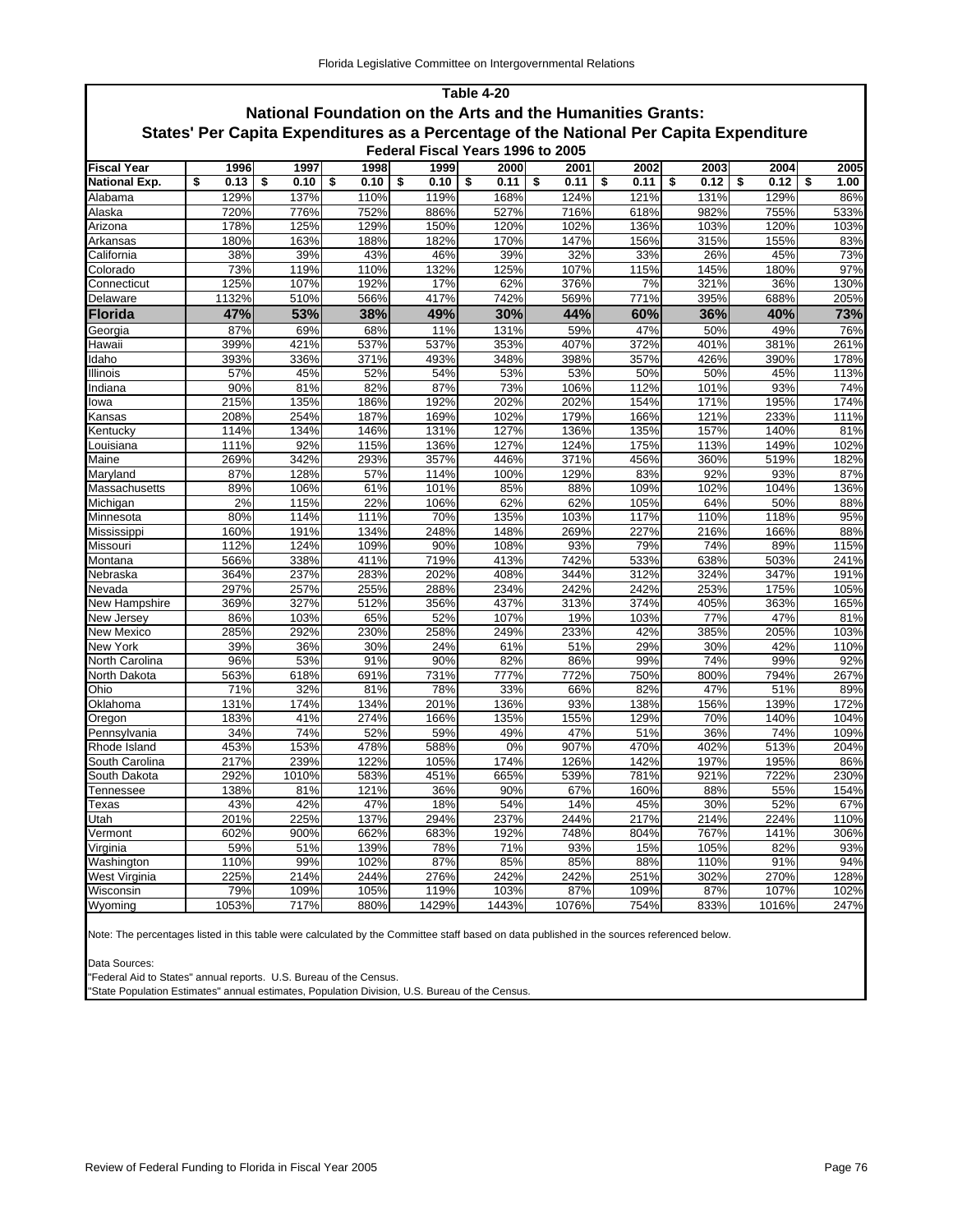| <b>Neighborhood Reinvestment Corporation Grants:</b><br>States' Per Capita Expenditures as a Percentage of the National Per Capita Expenditure<br>Federal Fiscal Years 1996 to 2005<br><b>Fiscal Year</b><br>1996<br>1997<br>1998<br>1999<br>2000<br>2001<br>2002<br>2003<br>2004<br>2005<br>0.25<br>0.07<br>0.12<br>0.13<br>0.23<br>0.17<br>0.21<br>0.24<br>0.26<br>0.25<br>\$<br>\$<br>\$<br>\$<br>\$<br>\$<br>\$<br>\$<br>\$<br>\$<br>Alabama<br>29%<br>31%<br>26%<br>14%<br>13%<br>17%<br>38%<br>67%<br>49%<br>16%<br>395%<br>551%<br>816%<br>431%<br>346%<br>393%<br>269%<br>331%<br>746%<br>374%<br>94%<br>66%<br>98%<br>55%<br>44%<br>46%<br>67%<br>55%<br>65%<br>98%<br>28%<br>62%<br>81%<br>101%<br>77%<br>77%<br>97%<br>62%<br>0%<br>49%<br>256%<br>207%<br>220%<br>176%<br>196%<br>178%<br>160%<br>168%<br>196%<br>170%<br>Colorado<br>173%<br>95%<br>220%<br>275%<br>289%<br>336%<br>189%<br>207%<br>118%<br>138%<br>162%<br>192%<br>147%<br>147%<br>197%<br>334%<br>246%<br>109%<br>141%<br>133%<br>0%<br>28%<br>23%<br>313%<br>0%<br>0%<br>42%<br>43%<br>15%<br>307%<br>52%<br>61%<br>46%<br>56%<br>52%<br>47%<br>59%<br>49%<br>60%<br>50%<br>17%<br>60%<br>28%<br>18%<br>26%<br>31%<br>33%<br>41%<br>59%<br>109%<br>Georgia<br>0%<br>79%<br>34%<br>119%<br>73%<br>140%<br>105%<br>42%<br>76%<br>96%<br>341%<br>431%<br>236%<br>239%<br>146%<br>365%<br>453%<br>538%<br>156%<br>116%<br>37%<br>63%<br>59%<br>69%<br>62%<br>76%<br>71%<br>53%<br>30%<br>54%<br>47%<br>75%<br>54%<br>70%<br>71%<br>71%<br>46%<br>50%<br>85%<br>60%<br>51%<br>46%<br>58%<br>92%<br>92%<br>51%<br>38%<br>145%<br>123%<br>49%<br>11%<br>85%<br>88%<br>42%<br>54%<br>87%<br>97%<br>104%<br>101%<br>81%<br>47%<br>73%<br>11%<br>46%<br>37%<br>74%<br>46%<br>13%<br>26%<br>33%<br>Kentucky<br>67%<br>39%<br>57%<br>83%<br>19%<br>11%<br>53%<br>43%<br>27%<br>ouisiana.<br>9%<br>31%<br>51%<br>0%<br>0%<br>42%<br>9%<br>47%<br>19%<br>44%<br>67%<br>Maryland<br>435%<br>345%<br>208%<br>167%<br>130%<br>123%<br>144%<br>86%<br>348%<br>98%<br>243%<br>146%<br>201%<br>157%<br>251%<br>187%<br>273%<br>202%<br>270%<br>270%<br>Massachusetts<br>Michigan<br>82%<br>78%<br>91%<br>92%<br>36%<br>28%<br>20%<br>16%<br>15%<br>40%<br>82%<br>117%<br>75%<br>52%<br>72%<br>79%<br>79%<br>123%<br>164%<br>81%<br>Minnesota<br>Mississippi<br>0%<br>32%<br>44%<br>8%<br>0%<br>0%<br>0%<br>0%<br>13%<br>13%<br>97%<br>70%<br>77%<br>117%<br>58%<br>71%<br>51%<br>53%<br>39%<br>80%<br>Missouri<br>Montana<br>139%<br>181%<br>331%<br>367%<br>603%<br>218%<br>336%<br>153%<br>151%<br>203%<br>42%<br>45%<br>Nebraska<br>118%<br>51%<br>41%<br>11%<br>39%<br>23%<br>52%<br>68%<br>37%<br>53%<br>25%<br>10%<br>36%<br>39%<br>45%<br>22%<br>28%<br>39%<br>Nevada<br>149%<br>407%<br>New Hampshire<br>116%<br>204%<br>278%<br>315%<br>350%<br>260%<br>531%<br>336%<br>13%<br>23%<br>25%<br>14%<br>29%<br>28%<br>New Jersey<br>10%<br>20%<br>22%<br>25%<br>331%<br>235%<br>270%<br>276%<br>256%<br>177%<br><b>New Mexico</b><br>199%<br>186%<br>174%<br>116%<br>115%<br>122%<br>111%<br>123%<br>143%<br>183%<br>153%<br>165%<br>150%<br>174%<br><b>New York</b><br>22%<br>43%<br>52%<br>32%<br>52%<br>71%<br>64%<br>North Carolina<br>15%<br>103%<br>73%<br>0%<br>0%<br>0%<br>167%<br>0%<br>61%<br>108%<br>314%<br>115%<br>193%<br>North Dakota<br>52%<br>75%<br>Ohio<br>74%<br>99%<br>86%<br>95%<br>121%<br>131%<br>149%<br>144%<br>74%<br>50%<br>92%<br>86%<br>174%<br>131%<br>102%<br>99%<br>124%<br>121%<br>Oklahoma<br>Oregon<br>55%<br>70%<br>45%<br>36%<br>45%<br>59%<br>94%<br>79%<br>115%<br>136%<br>35%<br>69%<br>42%<br>50%<br>53%<br>30%<br>25%<br>28%<br>36%<br>61%<br>Pennsylvania<br>Rhode Island<br>357%<br>166%<br>48%<br>223%<br>147%<br>269%<br>295%<br>292%<br>451%<br>265%<br>8%<br>19%<br>0%<br>0%<br>30%<br>0%<br>0%<br>South Carolina<br>30%<br>6%<br>0%<br>South Dakota<br>25%<br>126%<br>173%<br>141%<br>152%<br>107%<br>133%<br>238%<br>139%<br>122%<br>Tennessee<br>12%<br>23%<br>62%<br>126%<br>111%<br>116%<br>172%<br>108%<br>97%<br>78%<br>58%<br>69%<br>68%<br>61%<br>82%<br>84%<br>65%<br>85%<br>77%<br>63%<br>Texas<br>92%<br>124%<br>104%<br>187%<br>73%<br>137%<br>94%<br>70%<br>56%<br>57%<br>878%<br>475%<br>1160%<br>736%<br>770%<br>1583%<br>915%<br>1229%<br>1294%<br>1334%<br>Vermont<br>Virginia<br>42%<br>58%<br>47%<br>52%<br>59%<br>127%<br>97%<br>55%<br>116%<br>101%<br>12%<br>13%<br>10%<br>7%<br>27%<br>27%<br>54%<br>44%<br>47%<br>59%<br>West Virginia<br>215%<br>121%<br>208%<br>206%<br>140%<br>29%<br>81%<br>182%<br>110%<br>120%<br>114%<br>71%<br>147%<br>81%<br>81%<br>102%<br>63%<br>109%<br>68%<br>73%<br>$0\%$<br>$0\%$<br>$0\%$<br>0%<br>$0\%$<br>0%<br>0%<br>0%<br>49%<br>199% |                      |  |  |  | Table 4-21 |  |  |  |  |  |
|----------------------------------------------------------------------------------------------------------------------------------------------------------------------------------------------------------------------------------------------------------------------------------------------------------------------------------------------------------------------------------------------------------------------------------------------------------------------------------------------------------------------------------------------------------------------------------------------------------------------------------------------------------------------------------------------------------------------------------------------------------------------------------------------------------------------------------------------------------------------------------------------------------------------------------------------------------------------------------------------------------------------------------------------------------------------------------------------------------------------------------------------------------------------------------------------------------------------------------------------------------------------------------------------------------------------------------------------------------------------------------------------------------------------------------------------------------------------------------------------------------------------------------------------------------------------------------------------------------------------------------------------------------------------------------------------------------------------------------------------------------------------------------------------------------------------------------------------------------------------------------------------------------------------------------------------------------------------------------------------------------------------------------------------------------------------------------------------------------------------------------------------------------------------------------------------------------------------------------------------------------------------------------------------------------------------------------------------------------------------------------------------------------------------------------------------------------------------------------------------------------------------------------------------------------------------------------------------------------------------------------------------------------------------------------------------------------------------------------------------------------------------------------------------------------------------------------------------------------------------------------------------------------------------------------------------------------------------------------------------------------------------------------------------------------------------------------------------------------------------------------------------------------------------------------------------------------------------------------------------------------------------------------------------------------------------------------------------------------------------------------------------------------------------------------------------------------------------------------------------------------------------------------------------------------------------------------------------------------------------------------------------------------------------------------------------------------------------------------------------------------------------------------------------------------------------------------------------------------------------------------------------------------------------------------------------------------------------------------------------------------------------------------------------------------------------------------------------------------------------------------------------------------------------------------------------------------------------------------------------------------------------------------------------------------------------------------------------------------------------------------------------------------------------------------------------------------------------------------------------------------------------------------------------------------------------------------------------------------------------------------------------------------------------------------------------------------------------|----------------------|--|--|--|------------|--|--|--|--|--|
|                                                                                                                                                                                                                                                                                                                                                                                                                                                                                                                                                                                                                                                                                                                                                                                                                                                                                                                                                                                                                                                                                                                                                                                                                                                                                                                                                                                                                                                                                                                                                                                                                                                                                                                                                                                                                                                                                                                                                                                                                                                                                                                                                                                                                                                                                                                                                                                                                                                                                                                                                                                                                                                                                                                                                                                                                                                                                                                                                                                                                                                                                                                                                                                                                                                                                                                                                                                                                                                                                                                                                                                                                                                                                                                                                                                                                                                                                                                                                                                                                                                                                                                                                                                                                                                                                                                                                                                                                                                                                                                                                                                                                                                                                                                      |                      |  |  |  |            |  |  |  |  |  |
|                                                                                                                                                                                                                                                                                                                                                                                                                                                                                                                                                                                                                                                                                                                                                                                                                                                                                                                                                                                                                                                                                                                                                                                                                                                                                                                                                                                                                                                                                                                                                                                                                                                                                                                                                                                                                                                                                                                                                                                                                                                                                                                                                                                                                                                                                                                                                                                                                                                                                                                                                                                                                                                                                                                                                                                                                                                                                                                                                                                                                                                                                                                                                                                                                                                                                                                                                                                                                                                                                                                                                                                                                                                                                                                                                                                                                                                                                                                                                                                                                                                                                                                                                                                                                                                                                                                                                                                                                                                                                                                                                                                                                                                                                                                      |                      |  |  |  |            |  |  |  |  |  |
|                                                                                                                                                                                                                                                                                                                                                                                                                                                                                                                                                                                                                                                                                                                                                                                                                                                                                                                                                                                                                                                                                                                                                                                                                                                                                                                                                                                                                                                                                                                                                                                                                                                                                                                                                                                                                                                                                                                                                                                                                                                                                                                                                                                                                                                                                                                                                                                                                                                                                                                                                                                                                                                                                                                                                                                                                                                                                                                                                                                                                                                                                                                                                                                                                                                                                                                                                                                                                                                                                                                                                                                                                                                                                                                                                                                                                                                                                                                                                                                                                                                                                                                                                                                                                                                                                                                                                                                                                                                                                                                                                                                                                                                                                                                      |                      |  |  |  |            |  |  |  |  |  |
|                                                                                                                                                                                                                                                                                                                                                                                                                                                                                                                                                                                                                                                                                                                                                                                                                                                                                                                                                                                                                                                                                                                                                                                                                                                                                                                                                                                                                                                                                                                                                                                                                                                                                                                                                                                                                                                                                                                                                                                                                                                                                                                                                                                                                                                                                                                                                                                                                                                                                                                                                                                                                                                                                                                                                                                                                                                                                                                                                                                                                                                                                                                                                                                                                                                                                                                                                                                                                                                                                                                                                                                                                                                                                                                                                                                                                                                                                                                                                                                                                                                                                                                                                                                                                                                                                                                                                                                                                                                                                                                                                                                                                                                                                                                      |                      |  |  |  |            |  |  |  |  |  |
|                                                                                                                                                                                                                                                                                                                                                                                                                                                                                                                                                                                                                                                                                                                                                                                                                                                                                                                                                                                                                                                                                                                                                                                                                                                                                                                                                                                                                                                                                                                                                                                                                                                                                                                                                                                                                                                                                                                                                                                                                                                                                                                                                                                                                                                                                                                                                                                                                                                                                                                                                                                                                                                                                                                                                                                                                                                                                                                                                                                                                                                                                                                                                                                                                                                                                                                                                                                                                                                                                                                                                                                                                                                                                                                                                                                                                                                                                                                                                                                                                                                                                                                                                                                                                                                                                                                                                                                                                                                                                                                                                                                                                                                                                                                      | <b>National Exp.</b> |  |  |  |            |  |  |  |  |  |
|                                                                                                                                                                                                                                                                                                                                                                                                                                                                                                                                                                                                                                                                                                                                                                                                                                                                                                                                                                                                                                                                                                                                                                                                                                                                                                                                                                                                                                                                                                                                                                                                                                                                                                                                                                                                                                                                                                                                                                                                                                                                                                                                                                                                                                                                                                                                                                                                                                                                                                                                                                                                                                                                                                                                                                                                                                                                                                                                                                                                                                                                                                                                                                                                                                                                                                                                                                                                                                                                                                                                                                                                                                                                                                                                                                                                                                                                                                                                                                                                                                                                                                                                                                                                                                                                                                                                                                                                                                                                                                                                                                                                                                                                                                                      |                      |  |  |  |            |  |  |  |  |  |
|                                                                                                                                                                                                                                                                                                                                                                                                                                                                                                                                                                                                                                                                                                                                                                                                                                                                                                                                                                                                                                                                                                                                                                                                                                                                                                                                                                                                                                                                                                                                                                                                                                                                                                                                                                                                                                                                                                                                                                                                                                                                                                                                                                                                                                                                                                                                                                                                                                                                                                                                                                                                                                                                                                                                                                                                                                                                                                                                                                                                                                                                                                                                                                                                                                                                                                                                                                                                                                                                                                                                                                                                                                                                                                                                                                                                                                                                                                                                                                                                                                                                                                                                                                                                                                                                                                                                                                                                                                                                                                                                                                                                                                                                                                                      | Alaska               |  |  |  |            |  |  |  |  |  |
|                                                                                                                                                                                                                                                                                                                                                                                                                                                                                                                                                                                                                                                                                                                                                                                                                                                                                                                                                                                                                                                                                                                                                                                                                                                                                                                                                                                                                                                                                                                                                                                                                                                                                                                                                                                                                                                                                                                                                                                                                                                                                                                                                                                                                                                                                                                                                                                                                                                                                                                                                                                                                                                                                                                                                                                                                                                                                                                                                                                                                                                                                                                                                                                                                                                                                                                                                                                                                                                                                                                                                                                                                                                                                                                                                                                                                                                                                                                                                                                                                                                                                                                                                                                                                                                                                                                                                                                                                                                                                                                                                                                                                                                                                                                      | Arizona              |  |  |  |            |  |  |  |  |  |
|                                                                                                                                                                                                                                                                                                                                                                                                                                                                                                                                                                                                                                                                                                                                                                                                                                                                                                                                                                                                                                                                                                                                                                                                                                                                                                                                                                                                                                                                                                                                                                                                                                                                                                                                                                                                                                                                                                                                                                                                                                                                                                                                                                                                                                                                                                                                                                                                                                                                                                                                                                                                                                                                                                                                                                                                                                                                                                                                                                                                                                                                                                                                                                                                                                                                                                                                                                                                                                                                                                                                                                                                                                                                                                                                                                                                                                                                                                                                                                                                                                                                                                                                                                                                                                                                                                                                                                                                                                                                                                                                                                                                                                                                                                                      | Arkansas             |  |  |  |            |  |  |  |  |  |
|                                                                                                                                                                                                                                                                                                                                                                                                                                                                                                                                                                                                                                                                                                                                                                                                                                                                                                                                                                                                                                                                                                                                                                                                                                                                                                                                                                                                                                                                                                                                                                                                                                                                                                                                                                                                                                                                                                                                                                                                                                                                                                                                                                                                                                                                                                                                                                                                                                                                                                                                                                                                                                                                                                                                                                                                                                                                                                                                                                                                                                                                                                                                                                                                                                                                                                                                                                                                                                                                                                                                                                                                                                                                                                                                                                                                                                                                                                                                                                                                                                                                                                                                                                                                                                                                                                                                                                                                                                                                                                                                                                                                                                                                                                                      | California           |  |  |  |            |  |  |  |  |  |
|                                                                                                                                                                                                                                                                                                                                                                                                                                                                                                                                                                                                                                                                                                                                                                                                                                                                                                                                                                                                                                                                                                                                                                                                                                                                                                                                                                                                                                                                                                                                                                                                                                                                                                                                                                                                                                                                                                                                                                                                                                                                                                                                                                                                                                                                                                                                                                                                                                                                                                                                                                                                                                                                                                                                                                                                                                                                                                                                                                                                                                                                                                                                                                                                                                                                                                                                                                                                                                                                                                                                                                                                                                                                                                                                                                                                                                                                                                                                                                                                                                                                                                                                                                                                                                                                                                                                                                                                                                                                                                                                                                                                                                                                                                                      |                      |  |  |  |            |  |  |  |  |  |
|                                                                                                                                                                                                                                                                                                                                                                                                                                                                                                                                                                                                                                                                                                                                                                                                                                                                                                                                                                                                                                                                                                                                                                                                                                                                                                                                                                                                                                                                                                                                                                                                                                                                                                                                                                                                                                                                                                                                                                                                                                                                                                                                                                                                                                                                                                                                                                                                                                                                                                                                                                                                                                                                                                                                                                                                                                                                                                                                                                                                                                                                                                                                                                                                                                                                                                                                                                                                                                                                                                                                                                                                                                                                                                                                                                                                                                                                                                                                                                                                                                                                                                                                                                                                                                                                                                                                                                                                                                                                                                                                                                                                                                                                                                                      | Connecticut          |  |  |  |            |  |  |  |  |  |
|                                                                                                                                                                                                                                                                                                                                                                                                                                                                                                                                                                                                                                                                                                                                                                                                                                                                                                                                                                                                                                                                                                                                                                                                                                                                                                                                                                                                                                                                                                                                                                                                                                                                                                                                                                                                                                                                                                                                                                                                                                                                                                                                                                                                                                                                                                                                                                                                                                                                                                                                                                                                                                                                                                                                                                                                                                                                                                                                                                                                                                                                                                                                                                                                                                                                                                                                                                                                                                                                                                                                                                                                                                                                                                                                                                                                                                                                                                                                                                                                                                                                                                                                                                                                                                                                                                                                                                                                                                                                                                                                                                                                                                                                                                                      | Delaware             |  |  |  |            |  |  |  |  |  |
|                                                                                                                                                                                                                                                                                                                                                                                                                                                                                                                                                                                                                                                                                                                                                                                                                                                                                                                                                                                                                                                                                                                                                                                                                                                                                                                                                                                                                                                                                                                                                                                                                                                                                                                                                                                                                                                                                                                                                                                                                                                                                                                                                                                                                                                                                                                                                                                                                                                                                                                                                                                                                                                                                                                                                                                                                                                                                                                                                                                                                                                                                                                                                                                                                                                                                                                                                                                                                                                                                                                                                                                                                                                                                                                                                                                                                                                                                                                                                                                                                                                                                                                                                                                                                                                                                                                                                                                                                                                                                                                                                                                                                                                                                                                      | <b>Florida</b>       |  |  |  |            |  |  |  |  |  |
|                                                                                                                                                                                                                                                                                                                                                                                                                                                                                                                                                                                                                                                                                                                                                                                                                                                                                                                                                                                                                                                                                                                                                                                                                                                                                                                                                                                                                                                                                                                                                                                                                                                                                                                                                                                                                                                                                                                                                                                                                                                                                                                                                                                                                                                                                                                                                                                                                                                                                                                                                                                                                                                                                                                                                                                                                                                                                                                                                                                                                                                                                                                                                                                                                                                                                                                                                                                                                                                                                                                                                                                                                                                                                                                                                                                                                                                                                                                                                                                                                                                                                                                                                                                                                                                                                                                                                                                                                                                                                                                                                                                                                                                                                                                      |                      |  |  |  |            |  |  |  |  |  |
|                                                                                                                                                                                                                                                                                                                                                                                                                                                                                                                                                                                                                                                                                                                                                                                                                                                                                                                                                                                                                                                                                                                                                                                                                                                                                                                                                                                                                                                                                                                                                                                                                                                                                                                                                                                                                                                                                                                                                                                                                                                                                                                                                                                                                                                                                                                                                                                                                                                                                                                                                                                                                                                                                                                                                                                                                                                                                                                                                                                                                                                                                                                                                                                                                                                                                                                                                                                                                                                                                                                                                                                                                                                                                                                                                                                                                                                                                                                                                                                                                                                                                                                                                                                                                                                                                                                                                                                                                                                                                                                                                                                                                                                                                                                      | Hawaii               |  |  |  |            |  |  |  |  |  |
|                                                                                                                                                                                                                                                                                                                                                                                                                                                                                                                                                                                                                                                                                                                                                                                                                                                                                                                                                                                                                                                                                                                                                                                                                                                                                                                                                                                                                                                                                                                                                                                                                                                                                                                                                                                                                                                                                                                                                                                                                                                                                                                                                                                                                                                                                                                                                                                                                                                                                                                                                                                                                                                                                                                                                                                                                                                                                                                                                                                                                                                                                                                                                                                                                                                                                                                                                                                                                                                                                                                                                                                                                                                                                                                                                                                                                                                                                                                                                                                                                                                                                                                                                                                                                                                                                                                                                                                                                                                                                                                                                                                                                                                                                                                      | Idaho                |  |  |  |            |  |  |  |  |  |
|                                                                                                                                                                                                                                                                                                                                                                                                                                                                                                                                                                                                                                                                                                                                                                                                                                                                                                                                                                                                                                                                                                                                                                                                                                                                                                                                                                                                                                                                                                                                                                                                                                                                                                                                                                                                                                                                                                                                                                                                                                                                                                                                                                                                                                                                                                                                                                                                                                                                                                                                                                                                                                                                                                                                                                                                                                                                                                                                                                                                                                                                                                                                                                                                                                                                                                                                                                                                                                                                                                                                                                                                                                                                                                                                                                                                                                                                                                                                                                                                                                                                                                                                                                                                                                                                                                                                                                                                                                                                                                                                                                                                                                                                                                                      | Illinois             |  |  |  |            |  |  |  |  |  |
|                                                                                                                                                                                                                                                                                                                                                                                                                                                                                                                                                                                                                                                                                                                                                                                                                                                                                                                                                                                                                                                                                                                                                                                                                                                                                                                                                                                                                                                                                                                                                                                                                                                                                                                                                                                                                                                                                                                                                                                                                                                                                                                                                                                                                                                                                                                                                                                                                                                                                                                                                                                                                                                                                                                                                                                                                                                                                                                                                                                                                                                                                                                                                                                                                                                                                                                                                                                                                                                                                                                                                                                                                                                                                                                                                                                                                                                                                                                                                                                                                                                                                                                                                                                                                                                                                                                                                                                                                                                                                                                                                                                                                                                                                                                      | Indiana              |  |  |  |            |  |  |  |  |  |
|                                                                                                                                                                                                                                                                                                                                                                                                                                                                                                                                                                                                                                                                                                                                                                                                                                                                                                                                                                                                                                                                                                                                                                                                                                                                                                                                                                                                                                                                                                                                                                                                                                                                                                                                                                                                                                                                                                                                                                                                                                                                                                                                                                                                                                                                                                                                                                                                                                                                                                                                                                                                                                                                                                                                                                                                                                                                                                                                                                                                                                                                                                                                                                                                                                                                                                                                                                                                                                                                                                                                                                                                                                                                                                                                                                                                                                                                                                                                                                                                                                                                                                                                                                                                                                                                                                                                                                                                                                                                                                                                                                                                                                                                                                                      | lowa                 |  |  |  |            |  |  |  |  |  |
|                                                                                                                                                                                                                                                                                                                                                                                                                                                                                                                                                                                                                                                                                                                                                                                                                                                                                                                                                                                                                                                                                                                                                                                                                                                                                                                                                                                                                                                                                                                                                                                                                                                                                                                                                                                                                                                                                                                                                                                                                                                                                                                                                                                                                                                                                                                                                                                                                                                                                                                                                                                                                                                                                                                                                                                                                                                                                                                                                                                                                                                                                                                                                                                                                                                                                                                                                                                                                                                                                                                                                                                                                                                                                                                                                                                                                                                                                                                                                                                                                                                                                                                                                                                                                                                                                                                                                                                                                                                                                                                                                                                                                                                                                                                      | Kansas               |  |  |  |            |  |  |  |  |  |
|                                                                                                                                                                                                                                                                                                                                                                                                                                                                                                                                                                                                                                                                                                                                                                                                                                                                                                                                                                                                                                                                                                                                                                                                                                                                                                                                                                                                                                                                                                                                                                                                                                                                                                                                                                                                                                                                                                                                                                                                                                                                                                                                                                                                                                                                                                                                                                                                                                                                                                                                                                                                                                                                                                                                                                                                                                                                                                                                                                                                                                                                                                                                                                                                                                                                                                                                                                                                                                                                                                                                                                                                                                                                                                                                                                                                                                                                                                                                                                                                                                                                                                                                                                                                                                                                                                                                                                                                                                                                                                                                                                                                                                                                                                                      |                      |  |  |  |            |  |  |  |  |  |
|                                                                                                                                                                                                                                                                                                                                                                                                                                                                                                                                                                                                                                                                                                                                                                                                                                                                                                                                                                                                                                                                                                                                                                                                                                                                                                                                                                                                                                                                                                                                                                                                                                                                                                                                                                                                                                                                                                                                                                                                                                                                                                                                                                                                                                                                                                                                                                                                                                                                                                                                                                                                                                                                                                                                                                                                                                                                                                                                                                                                                                                                                                                                                                                                                                                                                                                                                                                                                                                                                                                                                                                                                                                                                                                                                                                                                                                                                                                                                                                                                                                                                                                                                                                                                                                                                                                                                                                                                                                                                                                                                                                                                                                                                                                      |                      |  |  |  |            |  |  |  |  |  |
|                                                                                                                                                                                                                                                                                                                                                                                                                                                                                                                                                                                                                                                                                                                                                                                                                                                                                                                                                                                                                                                                                                                                                                                                                                                                                                                                                                                                                                                                                                                                                                                                                                                                                                                                                                                                                                                                                                                                                                                                                                                                                                                                                                                                                                                                                                                                                                                                                                                                                                                                                                                                                                                                                                                                                                                                                                                                                                                                                                                                                                                                                                                                                                                                                                                                                                                                                                                                                                                                                                                                                                                                                                                                                                                                                                                                                                                                                                                                                                                                                                                                                                                                                                                                                                                                                                                                                                                                                                                                                                                                                                                                                                                                                                                      | Maine                |  |  |  |            |  |  |  |  |  |
|                                                                                                                                                                                                                                                                                                                                                                                                                                                                                                                                                                                                                                                                                                                                                                                                                                                                                                                                                                                                                                                                                                                                                                                                                                                                                                                                                                                                                                                                                                                                                                                                                                                                                                                                                                                                                                                                                                                                                                                                                                                                                                                                                                                                                                                                                                                                                                                                                                                                                                                                                                                                                                                                                                                                                                                                                                                                                                                                                                                                                                                                                                                                                                                                                                                                                                                                                                                                                                                                                                                                                                                                                                                                                                                                                                                                                                                                                                                                                                                                                                                                                                                                                                                                                                                                                                                                                                                                                                                                                                                                                                                                                                                                                                                      |                      |  |  |  |            |  |  |  |  |  |
|                                                                                                                                                                                                                                                                                                                                                                                                                                                                                                                                                                                                                                                                                                                                                                                                                                                                                                                                                                                                                                                                                                                                                                                                                                                                                                                                                                                                                                                                                                                                                                                                                                                                                                                                                                                                                                                                                                                                                                                                                                                                                                                                                                                                                                                                                                                                                                                                                                                                                                                                                                                                                                                                                                                                                                                                                                                                                                                                                                                                                                                                                                                                                                                                                                                                                                                                                                                                                                                                                                                                                                                                                                                                                                                                                                                                                                                                                                                                                                                                                                                                                                                                                                                                                                                                                                                                                                                                                                                                                                                                                                                                                                                                                                                      |                      |  |  |  |            |  |  |  |  |  |
|                                                                                                                                                                                                                                                                                                                                                                                                                                                                                                                                                                                                                                                                                                                                                                                                                                                                                                                                                                                                                                                                                                                                                                                                                                                                                                                                                                                                                                                                                                                                                                                                                                                                                                                                                                                                                                                                                                                                                                                                                                                                                                                                                                                                                                                                                                                                                                                                                                                                                                                                                                                                                                                                                                                                                                                                                                                                                                                                                                                                                                                                                                                                                                                                                                                                                                                                                                                                                                                                                                                                                                                                                                                                                                                                                                                                                                                                                                                                                                                                                                                                                                                                                                                                                                                                                                                                                                                                                                                                                                                                                                                                                                                                                                                      |                      |  |  |  |            |  |  |  |  |  |
|                                                                                                                                                                                                                                                                                                                                                                                                                                                                                                                                                                                                                                                                                                                                                                                                                                                                                                                                                                                                                                                                                                                                                                                                                                                                                                                                                                                                                                                                                                                                                                                                                                                                                                                                                                                                                                                                                                                                                                                                                                                                                                                                                                                                                                                                                                                                                                                                                                                                                                                                                                                                                                                                                                                                                                                                                                                                                                                                                                                                                                                                                                                                                                                                                                                                                                                                                                                                                                                                                                                                                                                                                                                                                                                                                                                                                                                                                                                                                                                                                                                                                                                                                                                                                                                                                                                                                                                                                                                                                                                                                                                                                                                                                                                      |                      |  |  |  |            |  |  |  |  |  |
|                                                                                                                                                                                                                                                                                                                                                                                                                                                                                                                                                                                                                                                                                                                                                                                                                                                                                                                                                                                                                                                                                                                                                                                                                                                                                                                                                                                                                                                                                                                                                                                                                                                                                                                                                                                                                                                                                                                                                                                                                                                                                                                                                                                                                                                                                                                                                                                                                                                                                                                                                                                                                                                                                                                                                                                                                                                                                                                                                                                                                                                                                                                                                                                                                                                                                                                                                                                                                                                                                                                                                                                                                                                                                                                                                                                                                                                                                                                                                                                                                                                                                                                                                                                                                                                                                                                                                                                                                                                                                                                                                                                                                                                                                                                      |                      |  |  |  |            |  |  |  |  |  |
|                                                                                                                                                                                                                                                                                                                                                                                                                                                                                                                                                                                                                                                                                                                                                                                                                                                                                                                                                                                                                                                                                                                                                                                                                                                                                                                                                                                                                                                                                                                                                                                                                                                                                                                                                                                                                                                                                                                                                                                                                                                                                                                                                                                                                                                                                                                                                                                                                                                                                                                                                                                                                                                                                                                                                                                                                                                                                                                                                                                                                                                                                                                                                                                                                                                                                                                                                                                                                                                                                                                                                                                                                                                                                                                                                                                                                                                                                                                                                                                                                                                                                                                                                                                                                                                                                                                                                                                                                                                                                                                                                                                                                                                                                                                      |                      |  |  |  |            |  |  |  |  |  |
|                                                                                                                                                                                                                                                                                                                                                                                                                                                                                                                                                                                                                                                                                                                                                                                                                                                                                                                                                                                                                                                                                                                                                                                                                                                                                                                                                                                                                                                                                                                                                                                                                                                                                                                                                                                                                                                                                                                                                                                                                                                                                                                                                                                                                                                                                                                                                                                                                                                                                                                                                                                                                                                                                                                                                                                                                                                                                                                                                                                                                                                                                                                                                                                                                                                                                                                                                                                                                                                                                                                                                                                                                                                                                                                                                                                                                                                                                                                                                                                                                                                                                                                                                                                                                                                                                                                                                                                                                                                                                                                                                                                                                                                                                                                      |                      |  |  |  |            |  |  |  |  |  |
|                                                                                                                                                                                                                                                                                                                                                                                                                                                                                                                                                                                                                                                                                                                                                                                                                                                                                                                                                                                                                                                                                                                                                                                                                                                                                                                                                                                                                                                                                                                                                                                                                                                                                                                                                                                                                                                                                                                                                                                                                                                                                                                                                                                                                                                                                                                                                                                                                                                                                                                                                                                                                                                                                                                                                                                                                                                                                                                                                                                                                                                                                                                                                                                                                                                                                                                                                                                                                                                                                                                                                                                                                                                                                                                                                                                                                                                                                                                                                                                                                                                                                                                                                                                                                                                                                                                                                                                                                                                                                                                                                                                                                                                                                                                      |                      |  |  |  |            |  |  |  |  |  |
|                                                                                                                                                                                                                                                                                                                                                                                                                                                                                                                                                                                                                                                                                                                                                                                                                                                                                                                                                                                                                                                                                                                                                                                                                                                                                                                                                                                                                                                                                                                                                                                                                                                                                                                                                                                                                                                                                                                                                                                                                                                                                                                                                                                                                                                                                                                                                                                                                                                                                                                                                                                                                                                                                                                                                                                                                                                                                                                                                                                                                                                                                                                                                                                                                                                                                                                                                                                                                                                                                                                                                                                                                                                                                                                                                                                                                                                                                                                                                                                                                                                                                                                                                                                                                                                                                                                                                                                                                                                                                                                                                                                                                                                                                                                      |                      |  |  |  |            |  |  |  |  |  |
|                                                                                                                                                                                                                                                                                                                                                                                                                                                                                                                                                                                                                                                                                                                                                                                                                                                                                                                                                                                                                                                                                                                                                                                                                                                                                                                                                                                                                                                                                                                                                                                                                                                                                                                                                                                                                                                                                                                                                                                                                                                                                                                                                                                                                                                                                                                                                                                                                                                                                                                                                                                                                                                                                                                                                                                                                                                                                                                                                                                                                                                                                                                                                                                                                                                                                                                                                                                                                                                                                                                                                                                                                                                                                                                                                                                                                                                                                                                                                                                                                                                                                                                                                                                                                                                                                                                                                                                                                                                                                                                                                                                                                                                                                                                      |                      |  |  |  |            |  |  |  |  |  |
|                                                                                                                                                                                                                                                                                                                                                                                                                                                                                                                                                                                                                                                                                                                                                                                                                                                                                                                                                                                                                                                                                                                                                                                                                                                                                                                                                                                                                                                                                                                                                                                                                                                                                                                                                                                                                                                                                                                                                                                                                                                                                                                                                                                                                                                                                                                                                                                                                                                                                                                                                                                                                                                                                                                                                                                                                                                                                                                                                                                                                                                                                                                                                                                                                                                                                                                                                                                                                                                                                                                                                                                                                                                                                                                                                                                                                                                                                                                                                                                                                                                                                                                                                                                                                                                                                                                                                                                                                                                                                                                                                                                                                                                                                                                      |                      |  |  |  |            |  |  |  |  |  |
|                                                                                                                                                                                                                                                                                                                                                                                                                                                                                                                                                                                                                                                                                                                                                                                                                                                                                                                                                                                                                                                                                                                                                                                                                                                                                                                                                                                                                                                                                                                                                                                                                                                                                                                                                                                                                                                                                                                                                                                                                                                                                                                                                                                                                                                                                                                                                                                                                                                                                                                                                                                                                                                                                                                                                                                                                                                                                                                                                                                                                                                                                                                                                                                                                                                                                                                                                                                                                                                                                                                                                                                                                                                                                                                                                                                                                                                                                                                                                                                                                                                                                                                                                                                                                                                                                                                                                                                                                                                                                                                                                                                                                                                                                                                      |                      |  |  |  |            |  |  |  |  |  |
|                                                                                                                                                                                                                                                                                                                                                                                                                                                                                                                                                                                                                                                                                                                                                                                                                                                                                                                                                                                                                                                                                                                                                                                                                                                                                                                                                                                                                                                                                                                                                                                                                                                                                                                                                                                                                                                                                                                                                                                                                                                                                                                                                                                                                                                                                                                                                                                                                                                                                                                                                                                                                                                                                                                                                                                                                                                                                                                                                                                                                                                                                                                                                                                                                                                                                                                                                                                                                                                                                                                                                                                                                                                                                                                                                                                                                                                                                                                                                                                                                                                                                                                                                                                                                                                                                                                                                                                                                                                                                                                                                                                                                                                                                                                      |                      |  |  |  |            |  |  |  |  |  |
|                                                                                                                                                                                                                                                                                                                                                                                                                                                                                                                                                                                                                                                                                                                                                                                                                                                                                                                                                                                                                                                                                                                                                                                                                                                                                                                                                                                                                                                                                                                                                                                                                                                                                                                                                                                                                                                                                                                                                                                                                                                                                                                                                                                                                                                                                                                                                                                                                                                                                                                                                                                                                                                                                                                                                                                                                                                                                                                                                                                                                                                                                                                                                                                                                                                                                                                                                                                                                                                                                                                                                                                                                                                                                                                                                                                                                                                                                                                                                                                                                                                                                                                                                                                                                                                                                                                                                                                                                                                                                                                                                                                                                                                                                                                      |                      |  |  |  |            |  |  |  |  |  |
|                                                                                                                                                                                                                                                                                                                                                                                                                                                                                                                                                                                                                                                                                                                                                                                                                                                                                                                                                                                                                                                                                                                                                                                                                                                                                                                                                                                                                                                                                                                                                                                                                                                                                                                                                                                                                                                                                                                                                                                                                                                                                                                                                                                                                                                                                                                                                                                                                                                                                                                                                                                                                                                                                                                                                                                                                                                                                                                                                                                                                                                                                                                                                                                                                                                                                                                                                                                                                                                                                                                                                                                                                                                                                                                                                                                                                                                                                                                                                                                                                                                                                                                                                                                                                                                                                                                                                                                                                                                                                                                                                                                                                                                                                                                      |                      |  |  |  |            |  |  |  |  |  |
|                                                                                                                                                                                                                                                                                                                                                                                                                                                                                                                                                                                                                                                                                                                                                                                                                                                                                                                                                                                                                                                                                                                                                                                                                                                                                                                                                                                                                                                                                                                                                                                                                                                                                                                                                                                                                                                                                                                                                                                                                                                                                                                                                                                                                                                                                                                                                                                                                                                                                                                                                                                                                                                                                                                                                                                                                                                                                                                                                                                                                                                                                                                                                                                                                                                                                                                                                                                                                                                                                                                                                                                                                                                                                                                                                                                                                                                                                                                                                                                                                                                                                                                                                                                                                                                                                                                                                                                                                                                                                                                                                                                                                                                                                                                      |                      |  |  |  |            |  |  |  |  |  |
|                                                                                                                                                                                                                                                                                                                                                                                                                                                                                                                                                                                                                                                                                                                                                                                                                                                                                                                                                                                                                                                                                                                                                                                                                                                                                                                                                                                                                                                                                                                                                                                                                                                                                                                                                                                                                                                                                                                                                                                                                                                                                                                                                                                                                                                                                                                                                                                                                                                                                                                                                                                                                                                                                                                                                                                                                                                                                                                                                                                                                                                                                                                                                                                                                                                                                                                                                                                                                                                                                                                                                                                                                                                                                                                                                                                                                                                                                                                                                                                                                                                                                                                                                                                                                                                                                                                                                                                                                                                                                                                                                                                                                                                                                                                      |                      |  |  |  |            |  |  |  |  |  |
|                                                                                                                                                                                                                                                                                                                                                                                                                                                                                                                                                                                                                                                                                                                                                                                                                                                                                                                                                                                                                                                                                                                                                                                                                                                                                                                                                                                                                                                                                                                                                                                                                                                                                                                                                                                                                                                                                                                                                                                                                                                                                                                                                                                                                                                                                                                                                                                                                                                                                                                                                                                                                                                                                                                                                                                                                                                                                                                                                                                                                                                                                                                                                                                                                                                                                                                                                                                                                                                                                                                                                                                                                                                                                                                                                                                                                                                                                                                                                                                                                                                                                                                                                                                                                                                                                                                                                                                                                                                                                                                                                                                                                                                                                                                      |                      |  |  |  |            |  |  |  |  |  |
|                                                                                                                                                                                                                                                                                                                                                                                                                                                                                                                                                                                                                                                                                                                                                                                                                                                                                                                                                                                                                                                                                                                                                                                                                                                                                                                                                                                                                                                                                                                                                                                                                                                                                                                                                                                                                                                                                                                                                                                                                                                                                                                                                                                                                                                                                                                                                                                                                                                                                                                                                                                                                                                                                                                                                                                                                                                                                                                                                                                                                                                                                                                                                                                                                                                                                                                                                                                                                                                                                                                                                                                                                                                                                                                                                                                                                                                                                                                                                                                                                                                                                                                                                                                                                                                                                                                                                                                                                                                                                                                                                                                                                                                                                                                      |                      |  |  |  |            |  |  |  |  |  |
|                                                                                                                                                                                                                                                                                                                                                                                                                                                                                                                                                                                                                                                                                                                                                                                                                                                                                                                                                                                                                                                                                                                                                                                                                                                                                                                                                                                                                                                                                                                                                                                                                                                                                                                                                                                                                                                                                                                                                                                                                                                                                                                                                                                                                                                                                                                                                                                                                                                                                                                                                                                                                                                                                                                                                                                                                                                                                                                                                                                                                                                                                                                                                                                                                                                                                                                                                                                                                                                                                                                                                                                                                                                                                                                                                                                                                                                                                                                                                                                                                                                                                                                                                                                                                                                                                                                                                                                                                                                                                                                                                                                                                                                                                                                      |                      |  |  |  |            |  |  |  |  |  |
|                                                                                                                                                                                                                                                                                                                                                                                                                                                                                                                                                                                                                                                                                                                                                                                                                                                                                                                                                                                                                                                                                                                                                                                                                                                                                                                                                                                                                                                                                                                                                                                                                                                                                                                                                                                                                                                                                                                                                                                                                                                                                                                                                                                                                                                                                                                                                                                                                                                                                                                                                                                                                                                                                                                                                                                                                                                                                                                                                                                                                                                                                                                                                                                                                                                                                                                                                                                                                                                                                                                                                                                                                                                                                                                                                                                                                                                                                                                                                                                                                                                                                                                                                                                                                                                                                                                                                                                                                                                                                                                                                                                                                                                                                                                      |                      |  |  |  |            |  |  |  |  |  |
|                                                                                                                                                                                                                                                                                                                                                                                                                                                                                                                                                                                                                                                                                                                                                                                                                                                                                                                                                                                                                                                                                                                                                                                                                                                                                                                                                                                                                                                                                                                                                                                                                                                                                                                                                                                                                                                                                                                                                                                                                                                                                                                                                                                                                                                                                                                                                                                                                                                                                                                                                                                                                                                                                                                                                                                                                                                                                                                                                                                                                                                                                                                                                                                                                                                                                                                                                                                                                                                                                                                                                                                                                                                                                                                                                                                                                                                                                                                                                                                                                                                                                                                                                                                                                                                                                                                                                                                                                                                                                                                                                                                                                                                                                                                      |                      |  |  |  |            |  |  |  |  |  |
|                                                                                                                                                                                                                                                                                                                                                                                                                                                                                                                                                                                                                                                                                                                                                                                                                                                                                                                                                                                                                                                                                                                                                                                                                                                                                                                                                                                                                                                                                                                                                                                                                                                                                                                                                                                                                                                                                                                                                                                                                                                                                                                                                                                                                                                                                                                                                                                                                                                                                                                                                                                                                                                                                                                                                                                                                                                                                                                                                                                                                                                                                                                                                                                                                                                                                                                                                                                                                                                                                                                                                                                                                                                                                                                                                                                                                                                                                                                                                                                                                                                                                                                                                                                                                                                                                                                                                                                                                                                                                                                                                                                                                                                                                                                      |                      |  |  |  |            |  |  |  |  |  |
|                                                                                                                                                                                                                                                                                                                                                                                                                                                                                                                                                                                                                                                                                                                                                                                                                                                                                                                                                                                                                                                                                                                                                                                                                                                                                                                                                                                                                                                                                                                                                                                                                                                                                                                                                                                                                                                                                                                                                                                                                                                                                                                                                                                                                                                                                                                                                                                                                                                                                                                                                                                                                                                                                                                                                                                                                                                                                                                                                                                                                                                                                                                                                                                                                                                                                                                                                                                                                                                                                                                                                                                                                                                                                                                                                                                                                                                                                                                                                                                                                                                                                                                                                                                                                                                                                                                                                                                                                                                                                                                                                                                                                                                                                                                      | Utah                 |  |  |  |            |  |  |  |  |  |
|                                                                                                                                                                                                                                                                                                                                                                                                                                                                                                                                                                                                                                                                                                                                                                                                                                                                                                                                                                                                                                                                                                                                                                                                                                                                                                                                                                                                                                                                                                                                                                                                                                                                                                                                                                                                                                                                                                                                                                                                                                                                                                                                                                                                                                                                                                                                                                                                                                                                                                                                                                                                                                                                                                                                                                                                                                                                                                                                                                                                                                                                                                                                                                                                                                                                                                                                                                                                                                                                                                                                                                                                                                                                                                                                                                                                                                                                                                                                                                                                                                                                                                                                                                                                                                                                                                                                                                                                                                                                                                                                                                                                                                                                                                                      |                      |  |  |  |            |  |  |  |  |  |
|                                                                                                                                                                                                                                                                                                                                                                                                                                                                                                                                                                                                                                                                                                                                                                                                                                                                                                                                                                                                                                                                                                                                                                                                                                                                                                                                                                                                                                                                                                                                                                                                                                                                                                                                                                                                                                                                                                                                                                                                                                                                                                                                                                                                                                                                                                                                                                                                                                                                                                                                                                                                                                                                                                                                                                                                                                                                                                                                                                                                                                                                                                                                                                                                                                                                                                                                                                                                                                                                                                                                                                                                                                                                                                                                                                                                                                                                                                                                                                                                                                                                                                                                                                                                                                                                                                                                                                                                                                                                                                                                                                                                                                                                                                                      |                      |  |  |  |            |  |  |  |  |  |
|                                                                                                                                                                                                                                                                                                                                                                                                                                                                                                                                                                                                                                                                                                                                                                                                                                                                                                                                                                                                                                                                                                                                                                                                                                                                                                                                                                                                                                                                                                                                                                                                                                                                                                                                                                                                                                                                                                                                                                                                                                                                                                                                                                                                                                                                                                                                                                                                                                                                                                                                                                                                                                                                                                                                                                                                                                                                                                                                                                                                                                                                                                                                                                                                                                                                                                                                                                                                                                                                                                                                                                                                                                                                                                                                                                                                                                                                                                                                                                                                                                                                                                                                                                                                                                                                                                                                                                                                                                                                                                                                                                                                                                                                                                                      | Washington           |  |  |  |            |  |  |  |  |  |
|                                                                                                                                                                                                                                                                                                                                                                                                                                                                                                                                                                                                                                                                                                                                                                                                                                                                                                                                                                                                                                                                                                                                                                                                                                                                                                                                                                                                                                                                                                                                                                                                                                                                                                                                                                                                                                                                                                                                                                                                                                                                                                                                                                                                                                                                                                                                                                                                                                                                                                                                                                                                                                                                                                                                                                                                                                                                                                                                                                                                                                                                                                                                                                                                                                                                                                                                                                                                                                                                                                                                                                                                                                                                                                                                                                                                                                                                                                                                                                                                                                                                                                                                                                                                                                                                                                                                                                                                                                                                                                                                                                                                                                                                                                                      |                      |  |  |  |            |  |  |  |  |  |
|                                                                                                                                                                                                                                                                                                                                                                                                                                                                                                                                                                                                                                                                                                                                                                                                                                                                                                                                                                                                                                                                                                                                                                                                                                                                                                                                                                                                                                                                                                                                                                                                                                                                                                                                                                                                                                                                                                                                                                                                                                                                                                                                                                                                                                                                                                                                                                                                                                                                                                                                                                                                                                                                                                                                                                                                                                                                                                                                                                                                                                                                                                                                                                                                                                                                                                                                                                                                                                                                                                                                                                                                                                                                                                                                                                                                                                                                                                                                                                                                                                                                                                                                                                                                                                                                                                                                                                                                                                                                                                                                                                                                                                                                                                                      | Wisconsin            |  |  |  |            |  |  |  |  |  |
|                                                                                                                                                                                                                                                                                                                                                                                                                                                                                                                                                                                                                                                                                                                                                                                                                                                                                                                                                                                                                                                                                                                                                                                                                                                                                                                                                                                                                                                                                                                                                                                                                                                                                                                                                                                                                                                                                                                                                                                                                                                                                                                                                                                                                                                                                                                                                                                                                                                                                                                                                                                                                                                                                                                                                                                                                                                                                                                                                                                                                                                                                                                                                                                                                                                                                                                                                                                                                                                                                                                                                                                                                                                                                                                                                                                                                                                                                                                                                                                                                                                                                                                                                                                                                                                                                                                                                                                                                                                                                                                                                                                                                                                                                                                      | Wyoming              |  |  |  |            |  |  |  |  |  |

Data Sources:

"Federal Aid to States" annual reports. U.S. Bureau of the Census.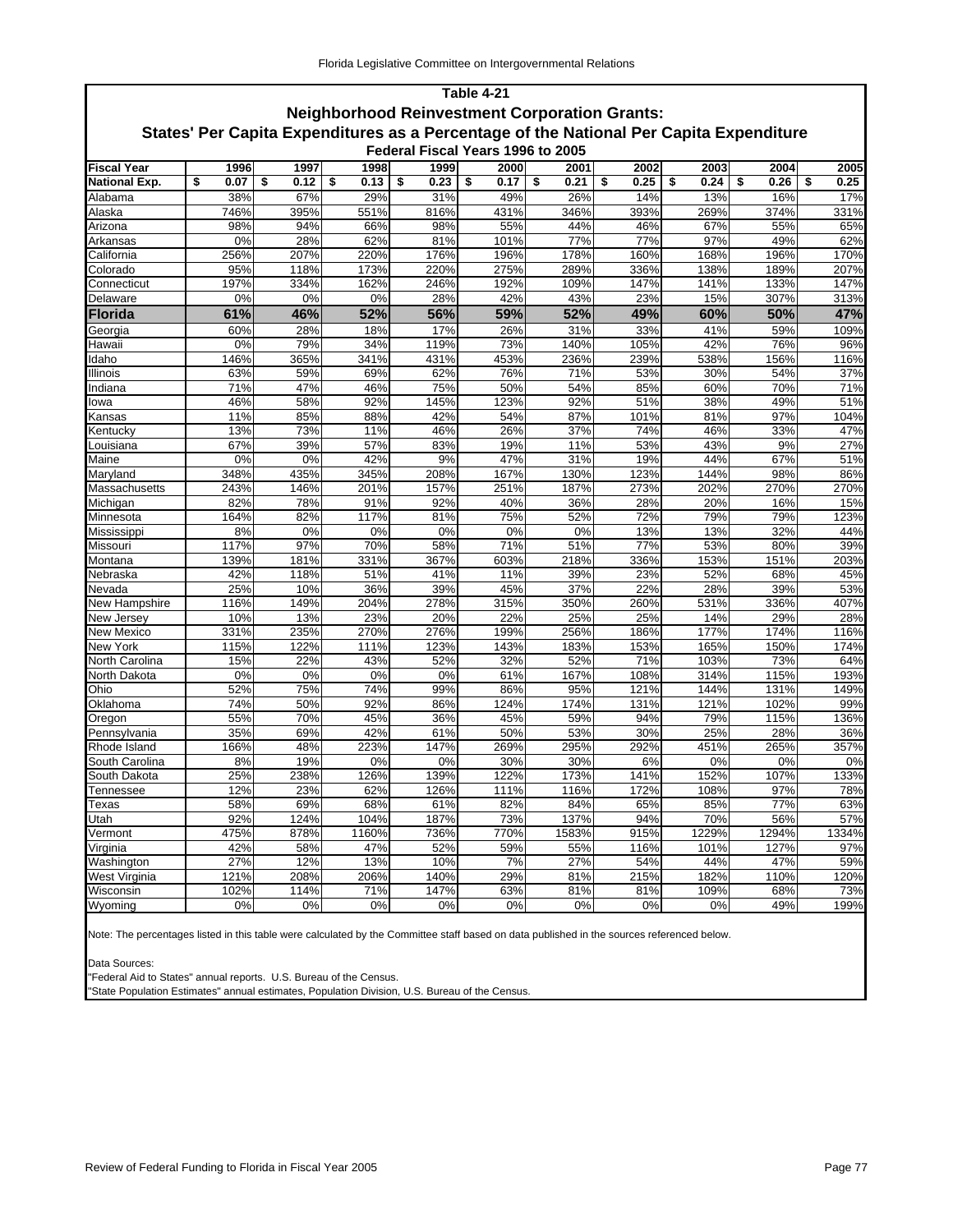|                               |              |              |      |                                                                                        |                                   | Table 4-22  |             |             |             |              |            |
|-------------------------------|--------------|--------------|------|----------------------------------------------------------------------------------------|-----------------------------------|-------------|-------------|-------------|-------------|--------------|------------|
|                               |              |              |      | Social Security Administration - Supplemental Security Income Grants:                  |                                   |             |             |             |             |              |            |
|                               |              |              |      | States' Per Capita Expenditures as a Percentage of the National Per Capita Expenditure |                                   |             |             |             |             |              |            |
|                               |              |              |      |                                                                                        | Federal Fiscal Years 1996 to 2005 |             |             |             |             |              |            |
| <b>Fiscal Year</b>            | 1996         |              | 1997 | 1998                                                                                   | 1999                              | 2000        | 2001        | 2002        | 2003        | 2004         | 2005       |
| <b>National Exp.</b>          | \$<br>0.11   | 0.15<br>\$   |      | 0.17<br>\$                                                                             | 0.19<br>\$                        | \$<br>0.17  | 0.14<br>\$  | 0.17<br>\$  | \$<br>0.11  | \$<br>0.11   | \$<br>0.09 |
| Alabama                       | 129%         | 104%         |      | 60%                                                                                    | 141%                              | 164%        | 105%        | 136%        | 91%         | 162%         | 123%       |
| Alaska                        | 265%         |              | 33%  | 295%                                                                                   | 72%                               | 170%        | 239%        | 35%         | 254%        | 147%         | 291%       |
| Arizona                       | 67%          |              | 85%  | 45%                                                                                    | 144%                              | 108%        | 93%         | 71%         | 45%         | 34%          | 79%        |
| Arkansas                      | 27%          |              | 53%  | 77%                                                                                    | 85%                               | 41%         | 67%         | 23%         | 44%         | 40%          | 67%        |
| California                    | 53%          |              | 27%  | 104%                                                                                   | 191%                              | 116%        | 141%        | 130%        | 134%        | 158%         | 158%       |
| Colorado                      | 21%          |              | 60%  | 37%                                                                                    | 26%                               | 23%         | 16%         | 9%          | 54%         | 32%          | 107%       |
| Connecticut                   | 54%          | 105%         |      | 85%                                                                                    | 85%                               | 97%         | 49%         | 80%         | 85%         | 66%          | 52%        |
| Delaware                      | 60%          |              | 47%  | 21%                                                                                    | 78%                               | 81%         | 123%        | 84%         | 76%         | 109%         | 187%       |
| <b>Florida</b>                | 56%          | 85%          |      | 112%                                                                                   | 106%                              | 80%         | 75%         | 77%         | 70%         | 87%          | 111%       |
| Georgia                       | 18%          |              | 78%  | 33%                                                                                    | 69%                               | 0%          | 0%          | 224%        | 156%        | 63%          | 109%       |
| Hawaii                        | 3%           |              | 24%  | 6%                                                                                     | 1%                                | 0%          | 12%         | 17%         | 22%         | 17%          | 75%        |
| Idaho                         | 108%         |              | 87%  | 137%                                                                                   | 127%                              | 57%         | 106%        | 96%         | 58%         | 52%          | 73%        |
| Illinois                      | 183%         | 174%         |      | 129%                                                                                   | 89%                               | 76%         | 117%        | 88%         | 119%        | 79%          | 124%       |
| Indiana                       | 112%         | 136%         |      | 92%                                                                                    | 112%                              | 72%         | 29%         | 76%         | 41%         | 9%           | 23%        |
| lowa                          | 40%          |              | 62%  | 34%                                                                                    | 122%                              | 16%         | 74%         | 72%         | 116%        | 110%         | 124%       |
| Kansas                        | 116%         | 105%         |      | 93%                                                                                    | 58%                               | 14%         | 23%         | 118%        | 162%        | 90%          | 177%       |
| Kentucky                      | 148%         | 246%         |      | 128%                                                                                   | 175%                              | 183%        | 118%        | 203%        | 212%        | 152%         | 229%       |
| Louisiana                     | 78%          | 150%         |      | 172%                                                                                   | 105%                              | 111%        | 84%         | 30%         | 167%        | 111%         | 111%       |
| Maine                         | 131%         | 106%         |      | 312%                                                                                   | 139%                              | 74%         | 229%        | 177%        | 107%        | 207%         | 238%       |
| Maryland                      | 117%         | 121%         |      | 48%                                                                                    | 81%                               | 111%        | 101%        | 112%        | 161%        | 84%          | 210%       |
| Massachusetts                 | 101%         |              | 93%  | 147%                                                                                   | 85%                               | 79%         | 49%         | 62%         | 71%         | 151%         | 39%        |
| Michigan                      | 117%         | 149%         |      | 17%                                                                                    | 153%                              | 70%         | 43%         | 82%         | 166%        | 103%         | 97%        |
| Minnesota                     | 210%         |              | 76%  | 108%                                                                                   | 83%                               | 99%         | 128%        | 65%         | 103%        | 118%         | 101%       |
| Mississippi                   | 126%         | 137%         |      | 150%                                                                                   | 158%                              | 121%        | 54%         | 80%         | 46%         | 70%          | 161%       |
| Missouri                      | 100%         |              | 89%  | 47%                                                                                    | 55%                               | 76%         | 116%        | 80%         | 40%         | 140%         | 77%        |
| Montana                       | 77%          |              | 73%  | 131%                                                                                   | 114%                              | 171%        | 52%         | 62%         | 113%        | 56%          | 153%       |
| Nebraska                      | 47%          |              | 0%   | 65%                                                                                    | 38%                               | 29%         | 31%         | 56%         | 42%         | 19%          | 0%         |
| Nevada                        | 60%          | 106%         |      | 92%                                                                                    | 88%                               | 30%         | 97%         | 48%         | 52%         | 26%          | 20%        |
| New Hampshire                 | 86%          |              | 45%  | 83%                                                                                    | 60%                               | 6%          | 19%<br>24%  | 30%         | 10%         | 31%          | 0%<br>15%  |
| New Jersey                    | 61%          |              | 50%  | 12%                                                                                    | 37%                               | 32%         |             | 52%         | 42%         | 64%          |            |
| <b>New Mexico</b><br>New York | 156%<br>150% | 113%<br>110% |      | 81%<br>59%                                                                             | 70%<br>34%                        | 50%<br>177% | 62%<br>111% | 154%<br>90% | 107%<br>65% | 181%<br>169% | 87%<br>71% |
| North Carolina                | 89%          | 178%         |      | 255%                                                                                   | 85%                               | 112%        | 97%         | 157%        | 113%        | 60%          | 36%        |
| North Dakota                  | 21%          |              | 2%   | 0%                                                                                     | 49%                               | 6%          | 41%         | 0%          | 1%          | 61%          | 123%       |
| Ohio                          | 162%         | 198%         |      | 127%                                                                                   | 141%                              | 360%        | 396%        | 234%        | 193%        | 202%         | 167%       |
| Oklahoma                      | 64%          |              | 73%  | 38%                                                                                    | 102%                              | 61%         | 56%         | 126%        | 114%        | 59%          | 64%        |
| Oregon                        | 72%          |              | 52%  | 87%                                                                                    | 33%                               | 18%         | 28%         | 26%         | 7%          | 7%           | 53%        |
| Pennsylvania                  | 111%         | 150%         |      | 195%                                                                                   | 93%                               | 110%        | 213%        | 173%        | 179%        | 149%         | 105%       |
| Rhode Island                  | 50%          |              | 71%  | 87%                                                                                    | 0%                                | 83%         | 28%         | 66%         | 36%         | 21%          | 10%        |
| South Carolina                | 101%         |              | 72%  | 108%                                                                                   | 91%                               | 63%         | 73%         | 49%         | 134%        | 91%          | 175%       |
| South Dakota                  | 166%         | 174%         |      | 98%                                                                                    | 90%                               | 230%        | 85%         | 179%        | 243%        | 100%         | 142%       |
| Tennessee                     | 174%         | 265%         |      | 232%                                                                                   | 63%                               | 75%         | 97%         | 83%         | 60%         | 53%          | 69%        |
| <b>Texas</b>                  | 109%         |              | 87%  | 99%                                                                                    | 75%                               | 65%         | 69%         | 58%         | 66%         | 59%          | 71%        |
| Utah                          | 68%          |              | 23%  | 49%                                                                                    | 35%                               | 73%         | 51%         | 11%         | 76%         | 97%          | 13%        |
| Vermont                       | 240%         | 119%         |      | 142%                                                                                   | 213%                              | 78%         | 78%         | 230%        | 321%        | 239%         | 213%       |
| Virginia                      | 108%         |              | 52%  | 116%                                                                                   | 102%                              | 81%         | 75%         | 48%         | 65%         | 40%          | 85%        |
| Washington                    | 59%          |              | 49%  | 45%                                                                                    | 108%                              | 93%         | 42%         | 94%         | 32%         | 68%          | 76%        |
| West Virginia                 | 185%         |              | 31%  | 43%                                                                                    | 47%                               | 52%         | 78%         | 159%        | 105%        | 56%          | 18%        |
| Wisconsin                     | 101%         |              | 55%  | 113%                                                                                   | 43%                               | 124%        | 35%         | 53%         | 18%         | 16%          | 27%        |
| Wyoming                       | 37%          |              | 20%  | 37%                                                                                    | 68%                               | 12%         | 73%         | 56%         | 66%         | 130%         | 24%        |

Data Sources:

"Federal Aid to States" annual reports. U.S. Bureau of the Census.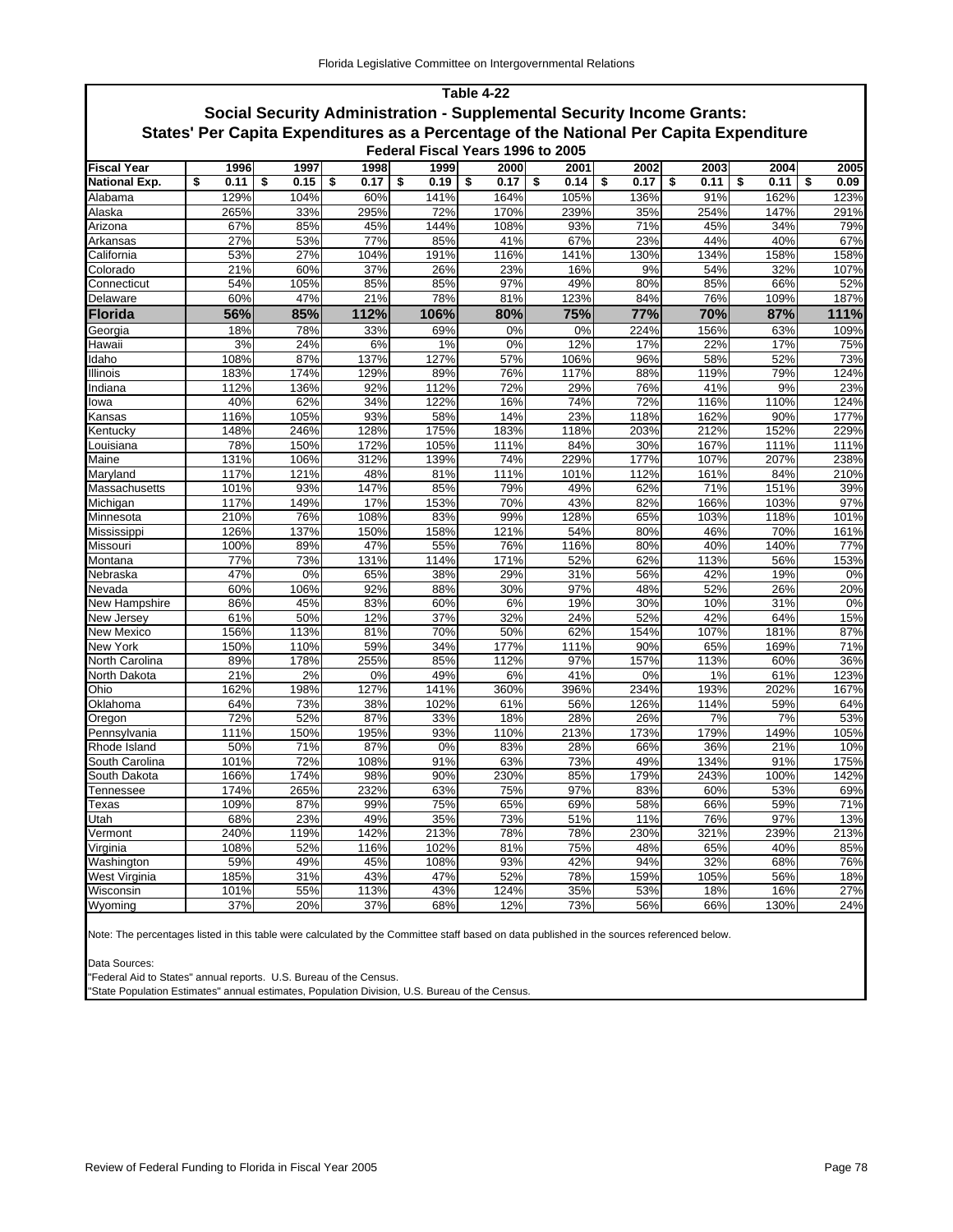|                      |                                                                                        |            |            |                                        | Table 4-23 |            |            |            |            |            |
|----------------------|----------------------------------------------------------------------------------------|------------|------------|----------------------------------------|------------|------------|------------|------------|------------|------------|
|                      |                                                                                        |            |            | <b>State Justice Institute Grants:</b> |            |            |            |            |            |            |
|                      | States' Per Capita Expenditures as a Percentage of the National Per Capita Expenditure |            |            |                                        |            |            |            |            |            |            |
|                      |                                                                                        |            |            | Federal Fiscal Years 1996 to 2005      |            |            |            |            |            |            |
| <b>Fiscal Year</b>   | 1996                                                                                   | 1997       | 1998       | 1999                                   | 2000       | 2001       | 2002       | 2003       | 2004       | 2005       |
| <b>National Exp.</b> | \$<br>0.01                                                                             | 0.01<br>\$ | \$<br>0.02 | 0.02<br>\$                             | 0.02<br>\$ | 0.02<br>\$ | \$<br>0.02 | 0.01<br>\$ | \$<br>0.01 | \$<br>0.01 |
| Alabama              | 87%                                                                                    | 123%       | 4%         | 34%                                    | 26%        | 26%        | 13%        | 33%        | 8%         | 7%         |
| Alaska               | 255%                                                                                   | 1009%      | 231%       | 321%                                   | 151%       | 232%       | 499%       | 23%        | 971%       | 673%       |
| Arizona              | 176%                                                                                   | 210%       | 225%       | 173%                                   | 395%       | 38%        | 46%        | 40%        | 18%        | 26%        |
| Arkansas             | 8%                                                                                     | 3%         | 0%         | 2%                                     | 19%        | 2%         | 0%         | 11%        | 0%         | 6%         |
| California           | 53%                                                                                    | 80%        | 32%        | 43%                                    | 20%        | 68%        | 55%        | 1%         | 19%        | 25%        |
| Colorado             | 598%                                                                                   | 740%       | 347%       | 166%                                   | 273%       | 453%       | 301%       | 86%        | 690%       | 109%       |
| Connecticut          | 0%                                                                                     | 46%        | 69%        | 116%                                   | 1%         | 0%         | 0%         | 0%         | 0%         | 0%         |
| Delaware             | 77%                                                                                    | 11%        | 185%       | 1422%                                  | 273%       | 23%        | 156%       | 0%         | 21%        | 146%       |
| <b>Florida</b>       | 65%                                                                                    | 49%        | 21%        | 10%                                    | 26%        | 13%        | 12%        | 2%         | 2%         | 78%        |
| Georgia              | 136%                                                                                   | 59%        | 30%        | 7%                                     | 81%        | 13%        | 1%         | 3%         | 41%        | 19%        |
| Hawaii               | 41%                                                                                    | 63%        | 14%        | 14%                                    | 214%       | 449%       | 5%         | 155%       | 109%       | 0%         |
| ldaho                | 18%                                                                                    | 7%         | 11%        | 106%                                   | 415%       | 551%       | 108%       | 55%        | 582%       | 323%       |
| <b>Illinois</b>      | 29%                                                                                    | 10%        | 262%       | 302%                                   | 291%       | 58%        | 53%        | 53%        | 12%        | 61%        |
| Indiana              | 12%                                                                                    | 8%         | 1%         | 1%                                     | 6%         | 13%        | 63%        | 2%         | 17%        | 7%         |
| lowa                 | 350%                                                                                   | 93%        | 30%        | 12%                                    | 17%        | 8%         | 13%        | 5%         | 29%        | 150%       |
| Kansas               | 30%                                                                                    | 0%         | 39%        | 69%                                    | 87%        | 2%         | 5%         | 6%         | 38%        | 17%        |
| Kentucky             | 72%                                                                                    | 113%       | 0%         | 19%                                    | 28%        | 116%       | 63%        | 4%         | 83%        | 0%         |
| _ouisiana            | 286%                                                                                   | 76%        | 38%        | 2%                                     | 15%        | 1%         | 1%         | 0%         | 0%         | 3%         |
| Maine                | 226%                                                                                   | 1107%      | 290%       | 83%                                    | 129%       | 114%       | 234%       | 69%        | 0%         | 268%       |
| Maryland             | 457%                                                                                   | 267%       | 2%         | 40%                                    | 307%       | 150%       | 169%       | 174%       | 208%       | 399%       |
| Massachusetts        | 85%                                                                                    | 1%         | 28%        | 48%                                    | 22%        | 75%        | 26%        | 35%        | 3%         | 2%         |
| Michigan             | 153%                                                                                   | 307%       | 90%        | 189%                                   | 166%       | 296%       | 223%       | 322%       | 347%       | 452%       |
| Minnesota            | 20%                                                                                    | 16%        | 2%         | 3%                                     | 14%        | 16%        | 67%        | 18%        | 132%       | 12%        |
| Mississippi          | 8%                                                                                     | 9%         | 58%        | 48%                                    | 5%         | 34%        | 97%        | 234%       | 0%         | 11%        |
| Missouri             | 75%                                                                                    | 2%         | 40%        | 43%                                    | 50%        | 7%         | 1%         | 3%         | 0%         | 3%         |
| Montana              | 24%                                                                                    | 28%        | 34%        | 122%                                   | 0%         | 0%         | 0%         | 131%       | 0%         | 247%       |
| Nebraska             | 132%                                                                                   | 15%        | 0%         | 42%                                    | 61%        | 43%        | 248%       | 0%         | 0%         | 44%        |
| Nevada               | 466%                                                                                   | 124%       | 1232%      | 1169%                                  | 635%       | 764%       | 519%       | 7%         | 562%       | 159%       |
| New Hampshire        | 568%                                                                                   | 785%       | 47%        | 179%                                   | 189%       | 636%       | 168%       | 0%         | 80%        | 177%       |
| New Jersey           | 11%                                                                                    | 10%        | 12%        | 20%                                    | 16%        | 12%        | 1%         | 45%        | 38%        | 18%        |
| <b>New Mexico</b>    | 136%                                                                                   | 361%       | 699%       | 935%                                   | 567%       | 508%       | 945%       | 753%       | 181%       | 16%        |
| New York             | 120%                                                                                   | 114%       | 71%        | 95%                                    | 56%        | 33%        | 49%        | 131%       | 96%        | 215%       |
| North Carolina       | 65%                                                                                    | 23%        | 60%        | 8%                                     | 1%         | 19%        | 15%        | 0%         | 0%         | 30%        |
| North Dakota         | 22%                                                                                    | 0%         | 210%       | 124%                                   | 179%       | 0%         | 0%         | 0%         | 0%         | 0%         |
| Ohio                 | 68%                                                                                    | 31%        | 11%        | 22%                                    | 22%        | 4%         | 1%         | 0%         | 24%        | 12%        |
| Oklahoma             | 2%                                                                                     | 0%         | 1%         | 1%                                     | 12%        | 11%        | 5%         | 0%         | 0%         | 9%         |
| Oregon               | 296%                                                                                   | 146%       | 8%         | 20%                                    | 3%         | 23%        | 43%        | 8%         | 0%         | 8%         |
| Pennsylvania         | 17%                                                                                    | 17%        | 9%         | 9%                                     | 17%        | 9%         | 19%        | 1%         | 31%        | 12%        |
| Rhode Island         | 7%                                                                                     | 17%        | 13%        | 63%                                    | 19%        | 0%         | 236%       | 251%       | 304%       | 315%       |
| South Carolina       | 295%                                                                                   | 50%        | 52%        | 63%                                    | 1%         | 6%         | 5%         | 0%         | 8%         | 14%        |
| South Dakota         | 0%                                                                                     | 114%       | 118%       | 0%                                     | 86%        | 73%        | 66%        | 255%       | 157%       | 0%         |
| Tennessee            | 182%                                                                                   | 369%       | 260%       | 144%                                   | 418%       | 222%       | 268%       | 1359%      | 841%       | 540%       |
| Texas                | 11%                                                                                    | 25%        | 8%         | 10%                                    | 6%         | 17%        | 10%        | 2%         | 1%         | 40%        |
| Utah                 | 52%                                                                                    | 0%         | 222%       | 119%                                   | 98%        | 8%         | 90%        | 0%         | 29%        | 62%        |
| Vermont              | 1113%                                                                                  | 621%       | 796%       | 411%                                   | 262%       | 399%       | 245%       | 582%       | 722%       | 124%       |
| Virginia             | 144%                                                                                   | 268%       | 1132%      | 920%                                   | 813%       | 1206%      | 1503%      | 1010%      | 598%       | 773%       |
| Washington           | 24%                                                                                    | 84%        | 127%       | 42%                                    | 65%        | 134%       | 24%        | 2%         | 133%       | 20%        |
| West Virginia        | 12%                                                                                    | 27%        | 2%         | 50%                                    | 61%        | 14%        | 7%         | 572%       | 419%       | 59%        |
| Wisconsin            | 54%                                                                                    | 19%        | 27%        | 17%                                    | 2%         | 9%         | 25%        | 0%         | 100%       | 0%         |
| Wyoming              | 15%                                                                                    | 17%        | 9%         | 336%                                   | 152%       | 0%         | 88%        | 0%         | 0%         | 181%       |

Data Sources:

"Federal Aid to States" annual reports. U.S. Bureau of the Census.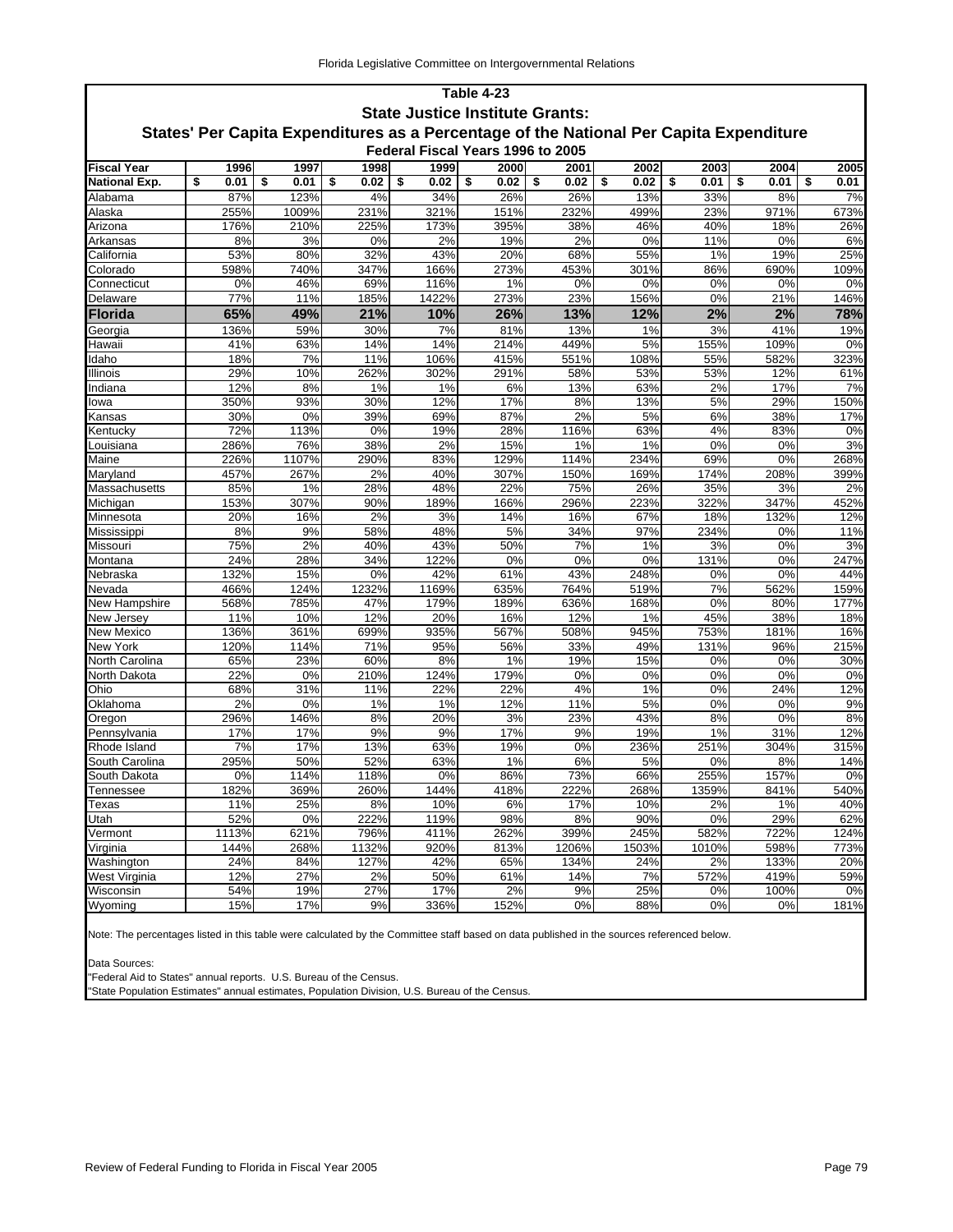|                             |                                                  |             |    |              |    |             |                                   | Table 4-24 |              |                                                                                        |             |             |              |             |
|-----------------------------|--------------------------------------------------|-------------|----|--------------|----|-------------|-----------------------------------|------------|--------------|----------------------------------------------------------------------------------------|-------------|-------------|--------------|-------------|
|                             | <b>U.S. Department of Transportation Grants:</b> |             |    |              |    |             |                                   |            |              |                                                                                        |             |             |              |             |
|                             |                                                  |             |    |              |    |             |                                   |            |              | States' Per Capita Expenditures as a Percentage of the National Per Capita Expenditure |             |             |              |             |
|                             |                                                  |             |    |              |    |             | Federal Fiscal Years 1996 to 2005 |            |              |                                                                                        |             |             |              |             |
| <b>Fiscal Year</b>          |                                                  | 1996        |    | 1997         |    | 1998        | 1999                              |            | 2000         | 2001                                                                                   | 2002        | 2003        | 2004         | 2005        |
| <b>National Exp.</b>        | \$                                               | 88          | \$ | 99           | \$ | 99          | 104<br>\$                         | \$         | 111          | 126<br>\$                                                                              | \$<br>129   | \$<br>131   | \$<br>134    | \$<br>140   |
| Alabama                     |                                                  | 88%         |    | 79%          |    | 80%         | 96%                               |            | 118%         | 136%                                                                                   | 145%        | 118%        | 101%         | 113%        |
| Alaska                      |                                                  | 579%        |    | 643%         |    | 518%        | 528%                              |            | 605%         | 592%                                                                                   | 611%        | 759%        | 647%         | 677%        |
| Arizona                     |                                                  | 77%         |    | 90%          |    | 87%         | 113%                              |            | 101%         | 89%                                                                                    | 91%         | 83%         | 88%          | 80%         |
| Arkansas                    |                                                  | 113%        |    | 127%         |    | 132%        | 111%                              |            | 107%         | 94%                                                                                    | 136%        | 142%        | 124%         | 124%        |
| California                  |                                                  | 86%         |    | 93%          |    | 87%         | 87%                               |            | 86%          | 86%                                                                                    | 88%         | 94%         | 79%          | 76%         |
| Colorado                    |                                                  | 108%        |    | 72%          |    | 97%         | 111%                              |            | 89%          | 93%                                                                                    | 92%         | 86%         | 109%         | 94%         |
| Connecticut                 |                                                  | 134%        |    | 139%         |    | 122%        | 121%                              |            | 124%         | 117%                                                                                   | 132%        | 106%        | 115%         | 86%         |
| Delaware                    |                                                  | 139%        |    | 130%         |    | 150%        | 153%                              |            | 153%         | 136%                                                                                   | 126%        | 119%        | 91%          | 106%        |
| Florida                     |                                                  | 66%         |    | 68%          |    | 63%         | 69%                               |            | 80%          | 89%                                                                                    | 84%         | 91%         | 85%          | 88%         |
| Georgia                     |                                                  | 86%         |    | 85%          |    | 79%         | 98%                               |            | 100%         | 96%                                                                                    | 95%         | 85%         | 85%          | 81%         |
| Hawaii                      |                                                  | 196%        |    | 191%         |    | 149%        | 97%                               |            | 98%          | 156%                                                                                   | 110%        | 94%         | 95%          | 121%        |
| Idaho                       |                                                  | 132%        |    | 146%         |    | 124%        | 143%                              |            | 139%         | 146%                                                                                   | 151%        | 155%        | 158%         | 138%        |
| Illinois                    |                                                  | 99%         |    | 91%          |    | 85%         | 79%                               |            | 91%          | 87%                                                                                    | 81%         | 83%         | 63%          | 90%         |
| Indiana                     |                                                  | 81%         |    | 88%          |    | 88%         | 94%                               |            | 99%          | 96%                                                                                    | 81%         | 91%         | 87%          | 85%         |
| lowa                        |                                                  | 113%        |    | 99%          |    | 109%        | 110%                              |            | 108%         | 102%                                                                                   | 107%        | 110%        | 100%         | 96%         |
| Kansas                      |                                                  | 110%        |    | 82%          |    | 86%         | 128%                              |            | 111%         | 81%                                                                                    | 114%        | 113%        | 113%         | 98%         |
| Kentucky                    |                                                  | 83%         |    | 92%          |    | 100%        | 98%                               |            | 134%         | 117%                                                                                   | 116%        | 120%        | 99%          | 101%        |
| Louisiana                   |                                                  | 89%         |    | 79%          |    | 80%         | 92%                               |            | 99%          | 15%                                                                                    | 93%         | 110%        | 104%         | 100%        |
| Maine                       |                                                  | 95%         |    | 106%         |    | 111%        | 124%                              |            | 129%         | 112%                                                                                   | 111%        | 125%        | 122%         | 113%        |
| Maryland                    |                                                  | 105%        |    | 109%         |    | 98%         | 83%                               |            | 90%          | 93%                                                                                    | 103%        | 94%         | 84%          | 109%        |
| Massachusetts               |                                                  | 256%        |    | 212%         |    | 194%        | 126%                              |            | 88%          | 90%                                                                                    | 81%         | 88%         | 99%          | 80%         |
| Michigan                    |                                                  | 69%         |    | 78%          |    | 79%         | 86%                               |            | 90%          | 86%                                                                                    | 78%         | 72%         | 75%          | 83%         |
| Minnesota                   |                                                  | 80%         |    | 79%          |    | 84%         | 88%                               |            | 99%          | 100%                                                                                   | 92%         | 84%         | 98%          | 87%         |
| Mississippi                 |                                                  | 93%         |    | 79%          |    | 78%         | 105%                              |            | 93%          | 93%                                                                                    | 124%        | 124%        | 119%         | 114%        |
| Missouri                    |                                                  | 90%         |    | 105%         |    | 98%         | 105%                              |            | 136%         | 120%                                                                                   | 118%        | 119%        | 120%         | 113%        |
| Montana                     |                                                  | 253%        |    | 217%         |    | 245%        | 302%                              |            | 310%         | 265%                                                                                   | 291%        | 55%         | 305%         | 238%        |
| Nebraska                    |                                                  | 115%<br>93% |    | 117%<br>135% |    | 96%<br>108% | 116%<br>135%                      |            | 116%<br>94%  | 95%<br>100%                                                                            | 104%<br>83% | 113%<br>98% | 127%<br>102% | 119%<br>84% |
| Nevada                      |                                                  | 93%         |    | 103%         |    | 98%         |                                   |            |              | 101%                                                                                   | 118%        |             | 82%          | 95%         |
| New Hampshire<br>New Jersey |                                                  | 130%        |    | 129%         |    | 106%        | 111%<br>104%                      |            | 103%<br>117% | 114%                                                                                   | 94%         | 110%<br>87% | 116%         | 113%        |
| New Mexico                  |                                                  | 136%        |    | 132%         |    | 117%        | 146%                              |            | 145%         | 147%                                                                                   | 139%        | 127%        | 130%         | 114%        |
| New York                    |                                                  | 122%        |    | 116%         |    | 137%        | 105%                              |            | 99%          | 105%                                                                                   | 88%         | 88%         | 101%         | 111%        |
| North Carolina              |                                                  | 54%         |    | 72%          |    | 103%        | 101%                              |            | 94%          | 97%                                                                                    | 101%        | 90%         | 97%          | 94%         |
| North Dakota                |                                                  | 186%        |    | 247%         |    | 291%        | 285%                              |            | 298%         | 267%                                                                                   | 298%        | 257%        | 286%         | 303%        |
| Ohio                        |                                                  | 86%         |    | 82%          |    | 88%         | 71%                               |            | 77%          | 79%                                                                                    | 79%         | 79%         | 82%          | 86%         |
| Oklahoma                    |                                                  | 82%         |    | 91%          |    | 89%         | 87%                               |            | 97%          | 85%                                                                                    | 96%         | 108%        | 118%         | 112%        |
| Oregon                      |                                                  | 146%        |    | 165%         |    | 166%        | 127%                              |            | 95%          | 109%                                                                                   | 131%        | 135%        | 139%         | 109%        |
| Pennsylvania                |                                                  | 99%         |    | 108%         |    | 100%        | 91%                               |            | 94%          | 122%                                                                                   | 109%        | 113%        | 109%         | 106%        |
| Rhode Island                |                                                  | 173%        |    | 127%         |    | 165%        | 175%                              |            | 146%         | 164%                                                                                   | 160%        | 125%        | 128%         | 162%        |
| South Carolina              |                                                  | 84%         |    | 76%          |    | 75%         | 85%                               |            | 90%          | 84%                                                                                    | 91%         | 94%         | 131%         | 132%        |
| South Dakota                |                                                  | 233%        |    | 237%         |    | 257%        | 238%                              |            | 241%         | 263%                                                                                   | 245%        | 253%        | 220%         | 246%        |
| Tennessee                   |                                                  | 92%         |    | 85%          |    | 100%        | 100%                              |            | 93%          | 82%                                                                                    | 82%         | 88%         | 95%          | 89%         |
| Texas                       |                                                  | 89%         |    | 79%          |    | 76%         | 95%                               |            | 98%          | 91%                                                                                    | 97%         | 107%        | 109%         | 115%        |
| Utah                        |                                                  | 105%        |    | 111%         |    | 120%        | 142%                              |            | 134%         | 119%                                                                                   | 107%        | 94%         | 101%         | 104%        |
| Vermont                     |                                                  | 171%        |    | 173%         |    | 228%        | 320%                              |            | 200%         | 220%                                                                                   | 183%        | 154%        | 174%         | 163%        |
| Virginia                    |                                                  | 75%         |    | 78%          |    | 86%         | 92%                               |            | 81%          | 103%                                                                                   | 110%        | 88%         | 83%          | 62%         |
| Washington                  |                                                  | 85%         |    | 109%         |    | 101%        | 105%                              |            | 107%         | 104%                                                                                   | 99%         | 107%        | 108%         | 121%        |
| <b>West Virginia</b>        |                                                  | 162%        |    | 145%         |    | 178%        | 166%                              |            | 182%         | 212%                                                                                   | 187%        | 196%        | 177%         | 196%        |
| Wisconsin                   |                                                  | 78%         |    | 76%          |    | 88%         | 92%                               |            | 47%          | 96%                                                                                    | 97%         | 96%         | 93%          | 92%         |
| Wyoming                     |                                                  | 321%        |    | 307%         |    | 302%        | 410%                              |            | 373%         | 315%                                                                                   | 406%        | 430%        | 403%         | 423%        |

Data Sources:

"Federal Aid to States" annual reports. U.S. Bureau of the Census.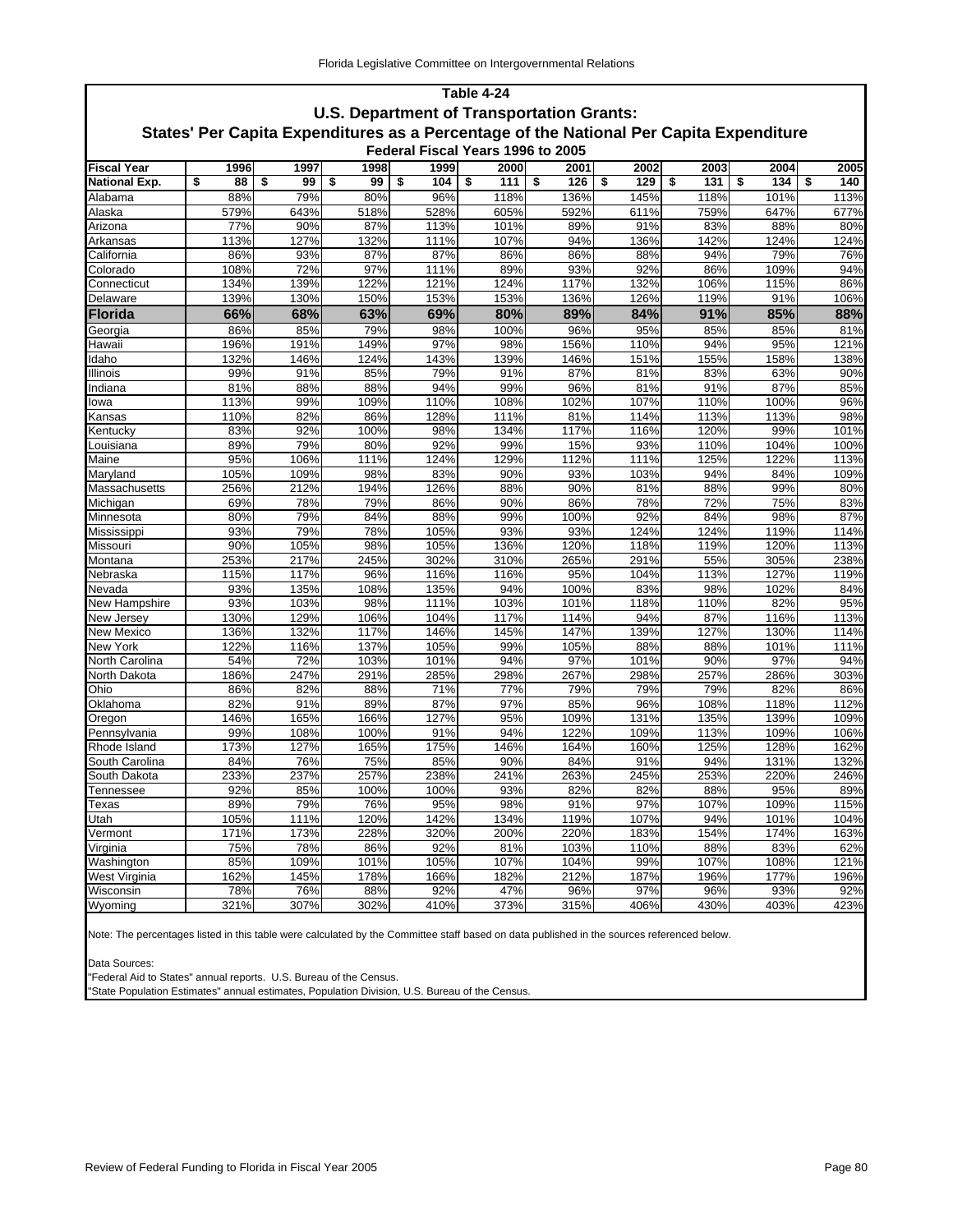|                      |                                                                                        |            |            |                                   | Table 4-25 |                                            |            |          |          |            |
|----------------------|----------------------------------------------------------------------------------------|------------|------------|-----------------------------------|------------|--------------------------------------------|------------|----------|----------|------------|
|                      | States' Per Capita Expenditures as a Percentage of the National Per Capita Expenditure |            |            |                                   |            | <b>U.S. Department of Treasury Grants:</b> |            |          |          |            |
|                      |                                                                                        |            |            | Federal Fiscal Years 1996 to 2005 |            |                                            |            |          |          |            |
| <b>Fiscal Year</b>   | 1996                                                                                   | 1997       | 1998       | 1999                              | 2000       | 2001                                       | 2002       | 2003     | 2004     | 2005       |
| <b>National Exp.</b> | \$<br>0.13                                                                             | \$<br>0.08 | \$<br>0.35 | 0.54<br>\$                        | 0.38<br>\$ | 0.29<br>\$                                 | \$<br>0.24 | \$<br>17 | \$<br>17 | \$<br>0.25 |
| Alabama              | 22%                                                                                    | 12%        | 20%        | 7%                                | 16%        | 33%                                        | 27%        | 100%     | 99%      | 33%        |
| Alaska               | 60%                                                                                    | 0%         | 25%        | 11%                               | 13%        | 9%                                         | 31%        | 227%     | 226%     | 5%         |
| Arizona              | 131%                                                                                   | 101%       | 155%       | 102%                              | 130%       | 170%                                       | 90%        | 95%      | 93%      | 414%       |
| Arkansas             | 3%                                                                                     | 0%         | 1%         | 11%                               | 4%         | 3%                                         | 20%        | 98%      | 98%      | 1%         |
| California           | 102%                                                                                   | 30%        | 71%        | 87%                               | 149%       | 79%                                        | 67%        | 96%      | 96%      | 69%        |
| Colorado             | 26%                                                                                    | 0%         | 17%        | 26%                               | 21%        | 33%                                        | 25%        | 95%      | 94%      | 18%        |
| Connecticut          | 49%                                                                                    | 0%         | 11%        | 9%                                | 60%        | 35%                                        | 20%        | 98%      | 98%      | 3%         |
| Delaware             | 0%                                                                                     | 0%         | 106%       | 55%                               | 38%        | 15%                                        | 14%        | 180%     | 179%     | 5%         |
| <b>Florida</b>       | 327%                                                                                   | 848%       | 398%       | 518%                              | 174%       | 230%                                       | 394%       | 96%      | 94%      | 136%       |
| Georgia              | 11%                                                                                    | 43%        | 40%        | 11%                               | 26%        | 35%                                        | 169%       | 95%      | 93%      | 47%        |
| Hawaii               | 0%                                                                                     | 0%         | 131%       | 50%                               | 108%       | 87%                                        | 32%        | 117%     | 118%     | 63%        |
| Idaho                | 9%                                                                                     | 2%         | 7%         | 27%                               | 14%        | 28%                                        | 28%        | 108%     | 106%     | 207%       |
| <b>Illinois</b>      | 105%                                                                                   | 2%         | 58%        | 125%                              | 112%       | 121%                                       | 59%        | 99%      | 100%     | 38%        |
| Indiana              | 12%                                                                                    | 9%         | 40%        | 8%                                | 22%        | 27%                                        | 29%        | 98%      | 99%      | 57%        |
| <b>Towa</b>          | 0%                                                                                     | 0%         | 16%        | 8%                                | 7%         | 0%                                         | 1%         | 100%     | 100%     | 27%        |
| Kansas               | 5%                                                                                     | 0%         | 17%        | 5%                                | 8%         | 19%                                        | 25%        | 99%      | 99%      | 10%        |
| Kentucky             | 17%                                                                                    | 0%         | 13%        | 26%                               | 9%         | 14%                                        | 49%        | 98%      | 99%      | 138%       |
| _ouisiana            | 21%                                                                                    | 11%        | 28%        | 28%                               | 31%        | 21%                                        | 421%       | 99%      | 100%     | 17%        |
| Maine                | 84%                                                                                    | 34%        | 1%         | 67%                               | 7%         | 2%                                         | 0%         | 113%     | 113%     | 13%        |
| Maryland             | 128%                                                                                   | 0%         | 91%        | 93%                               | 174%       | 77%                                        | 75%        | 99%      | 97%      | 133%       |
| Massachusetts        | 0%                                                                                     | 0%         | 63%        | 24%                               | 15%        | 43%                                        | 92%        | 100%     | 101%     | 43%        |
| Michigan             | 26%                                                                                    | 0%         | 30%        | 10%                               | 60%        | 63%                                        | 144%       | 99%      | 100%     | 50%        |
| Minnesota            | 7%                                                                                     | 1%         | 1%         | 7%                                | 4%         | 14%                                        | 9%         | 97%      | 97%      | 1%         |
| Mississippi          | 95%                                                                                    | 0%         | 8%         | 15%                               | 9%         | 55%                                        | 43%        | 99%      | 99%      | 62%        |
| Missouri             | 3%                                                                                     | 0%         | 20%        | 68%                               | 24%        | 56%                                        | 29%        | 98%      | 98%      | 7%         |
| Montana              | 26%                                                                                    | 5%         | 468%       | 302%                              | 292%       | 10%                                        | 19%        | 161%     | 160%     | 48%        |
| Nebraska             | 28%                                                                                    | 0%         | 105%       | 62%                               | 36%        | 58%                                        | 30%        | 101%     | 100%     | 15%        |
| Nevada               | 0%                                                                                     | 0%         | 22%        | 51%                               | 22%        | 48%                                        | 24%        | 90%      | 87%      | 18%        |
| New Hampshire        | 0%                                                                                     | 5%         | 3%         | 2%                                | 1%         | 48%                                        | 56%        | 114%     | 114%     | 0%         |
| New Jersey           | 179%                                                                                   | 379%       | 109%       | 96%                               | 189%       | 91%                                        | 52%        | 99%      | 100%     | 139%       |
| <b>New Mexico</b>    | 49%                                                                                    | 1%         | 69%        | 78%                               | 124%       | 62%                                        | 80%        | 98%      | 97%      | 30%        |
| New York             | 474%                                                                                   | 351%       | 349%       | 313%                              | 396%       | 420%                                       | 238%       | 102%     | 102%     | 325%       |
| North Carolina       | 73%                                                                                    | 37%        | 121%       | 65%                               | 39%        | 32%                                        | 107%       | 96%      | 96%      | 191%       |
| North Dakota         | 12%                                                                                    | 0%         | 6%         | 9%                                | 36%        | 273%                                       | 492%       | 232%     | 233%     | 1%         |
| Ohio                 | 0%                                                                                     | 0%         | 12%        | 31%                               | 25%        | 53%                                        | 19%        | 99%      | 101%     | 25%        |
| Oklahoma             | 5%                                                                                     | 0%         | 44%        | 4%                                | 5%         | 4%                                         | 3%         | 98%      | 99%      | 17%        |
| Oregon               | 42%                                                                                    | 29%        | 13%        | 55%                               | 51%        | 89%                                        | 127%       | 98%      | 97%      | 99%        |
| Pennsylvania         | 11%                                                                                    | 1%         | 78%        | 41%                               | 26%        | 70%                                        | 25%        | 99%      | 100%     | 26%        |
| Rhode Island         | 0%                                                                                     | 0%         | 0%         | 3%                                | 12%        | 227%                                       | 30%        | 137%     | 138%     | 219%       |
| South Carolina       | 0%                                                                                     | 42%        | 24%        | 10%                               | 13%        | 18%                                        | 22%        | 98%      | 98%      | 97%        |
| South Dakota         | 74%                                                                                    | 0%         | 0%         | 24%                               | 3%         | 4%                                         | 9%         | 192%     | 193%     | 6%         |
| Tennessee            | 62%                                                                                    | 0%         | 42%        | 56%                               | 70%        | 199%                                       | 123%       | 98%      | 98%      | 33%        |
| Texas                | 146%                                                                                   | 82%        | 191%       | 144%                              | 144%       | 69%                                        | 67%        | 96%      | 96%      | 197%       |
| Utah                 | 59%                                                                                    | 35%        | 15%        | 27%                               | 29%        | 24%                                        | 30%        | 95%      | 93%      | 16%        |
| Vermont              | 53%                                                                                    | 0%         | 31%        | 43%                               | 95%        | 33%                                        | 178%       | 237%     | 240%     | 61%        |
| Virginia             | 5%                                                                                     | 15%        | 22%        | 30%                               | 60%        | 109%                                       | 59%        | 97%      | 96%      | 202%       |
| Washington           | 21%                                                                                    | 103%       | 15%        | 13%                               | 21%        | 67%                                        | 76%        | 97%      | 96%      | 37%        |
| <b>West Virginia</b> | 1%                                                                                     | 1%         | 32%        | 107%                              | 4%         | 44%                                        | 5%         | 100%     | 101%     | 82%        |
| Wisconsin            | 33%                                                                                    | 0%         | 32%        | 20%                               | 55%        | 139%                                       | 108%       | 98%      | 99%      | 8%         |
| Wyoming              | 0%                                                                                     | 0%         | $0\%$      | 0%                                | 1%         | 7%                                         | 189%       | 293%     | 294%     | 53%        |

Data Sources:

"Federal Aid to States" annual reports. U.S. Bureau of the Census.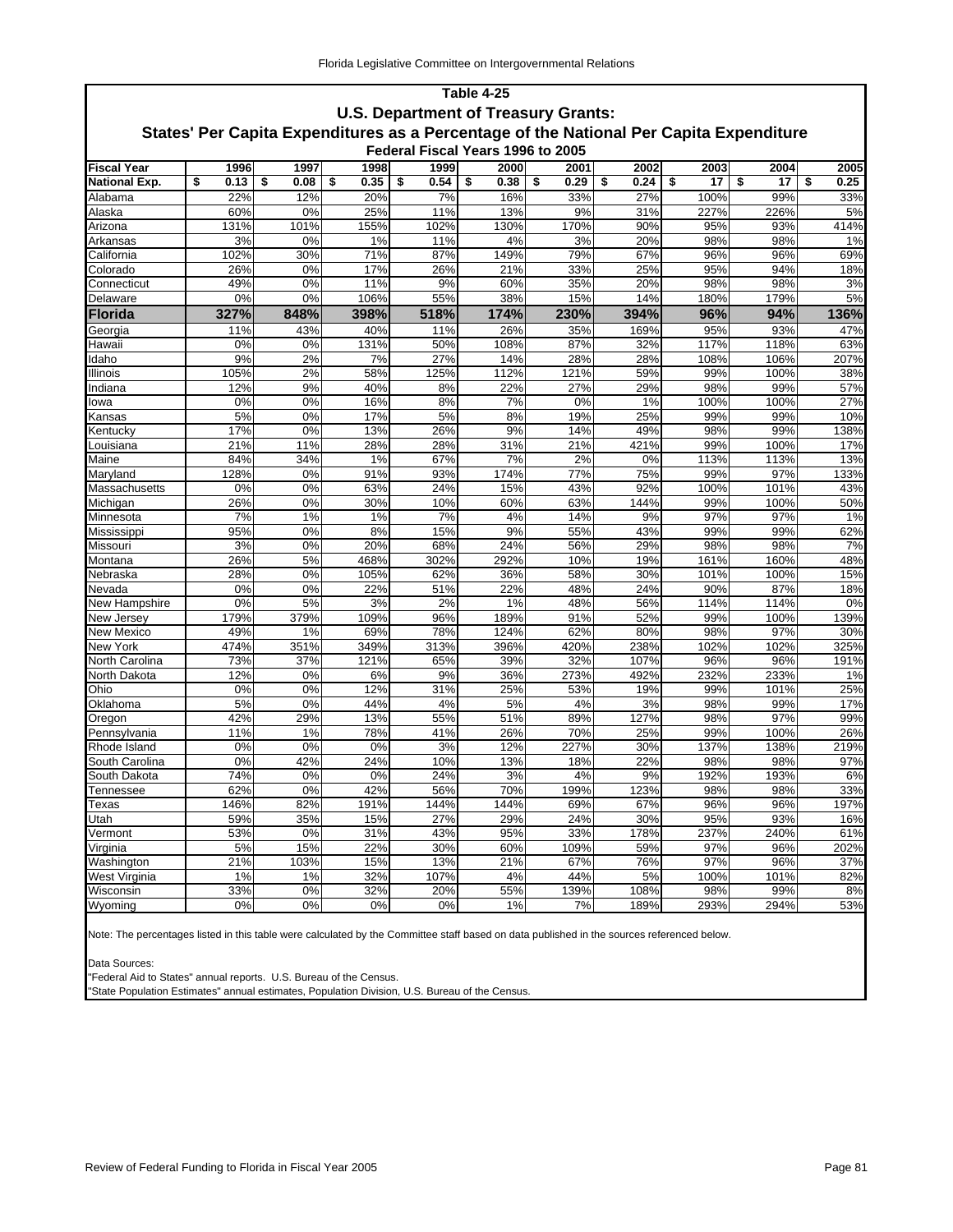|                      |            |            |            |            | Table 4-26                        |                                                                                        |            |            |            |            |
|----------------------|------------|------------|------------|------------|-----------------------------------|----------------------------------------------------------------------------------------|------------|------------|------------|------------|
|                      |            |            |            |            |                                   | <b>U.S. Department of Veterans Affairs Grants:</b>                                     |            |            |            |            |
|                      |            |            |            |            |                                   | States' Per Capita Expenditures as a Percentage of the National Per Capita Expenditure |            |            |            |            |
|                      |            |            |            |            | Federal Fiscal Years 1996 to 2005 |                                                                                        |            |            |            |            |
| <b>Fiscal Year</b>   | 1996       | 1997       | 1998       | 1999       | 2000                              | 2001                                                                                   | 2002       | 2003       | 2004       | 2005       |
| <b>National Exp.</b> | \$<br>1.13 | \$<br>1.07 | 1.25<br>\$ | 1.55<br>\$ | 1.26<br>\$                        | 1.65<br>\$                                                                             | 1.69<br>\$ | \$<br>2.23 | \$<br>2.20 | \$<br>2.38 |
| Alabama              | 104%       | 115%       | 98%        | 84%        | 106%                              | 82%                                                                                    | 91%        | 84%        | 133%       | 94%        |
| Alaska               | 0%         | 0%         | 0%         | 0%         | 0%                                | 0%                                                                                     | 0%         | 15%        | 0%         | 152%       |
| Arizona              | 5%         | 35%        | 29%        | 39%        | 51%                               | 127%                                                                                   | 38%        | 38%        | 46%        | 39%        |
| Arkansas             | 29%        | 43%        | 36%        | 30%        | 34%                               | 161%                                                                                   | 27%        | 25%        | 39%        | 96%        |
| California           | 68%        | 98%        | 83%        | 27%        | 33%                               | 24%                                                                                    | 28%        | 59%        | 59%        | 41%        |
| Colorado             | 84%        | 114%       | 96%        | 143%       | 103%                              | 383%                                                                                   | 95%        | 119%       | 86%        | 80%        |
| Connecticut          | 140%       | 147%       | 125%       | 95%        | 121%                              | 97%                                                                                    | 111%       | 83%        | 101%       | 86%        |
| Delaware             | 490%       | 530%       | 468%       | 340%       | 445%                              | 334%                                                                                   | 538%       | 2%         | 205%       | 972%       |
| Florida              | 11%        | 59%        | 53%        | 52%        | 68%                               | 21%                                                                                    | 71%        | 24%        | 30%        | 34%        |
| Georgia              | 83%        | 107%       | 89%        | 72%        | 145%                              | 76%                                                                                    | 74%        | 60%        | 58%        | 64%        |
| Hawaii               | 166%       | 0%         | 0%         | 0%         | 9%                                | 0%                                                                                     | 0%         | 0%         | 722%       | 690%       |
| Idaho                | 149%       | 184%       | 154%       | 125%       | 149%                              | 121%                                                                                   | 106%       | 370%       | 357%       | 163%       |
| Illinois             | 34%        | 56%        | 48%        | 46%        | 62%                               | 40%                                                                                    | 77%        | 67%        | 89%        | 83%        |
| Indiana              | 103%       | 63%        | 53%        | 51%        | 66%                               | 81%                                                                                    | 48%        | 49%        | 48%        | 39%        |
| lowa                 | 466%       | 505%       | 431%       | 388%       | 566%                              | 188%                                                                                   | 25%        | 211%       | 208%       | 179%       |
| Kansas               | 41%        | 61%        | 375%       | 298%       | 62%                               | 62%                                                                                    | 90%        | 186%       | 178%       | 69%        |
| Kentucky             | 86%        | 113%       | 96%        | 376%       | 298%                              | 208%                                                                                   | 156%       | 119%       | 121%       | 122%       |
| Louisiana            | 49%        | 70%        | 50%        | 77%        | 105%                              | 74%                                                                                    | 216%       | 73%        | 307%       | 368%       |
| Maine                | 232%       | 351%       | 304%       | 261%       | 659%                              | 278%                                                                                   | 527%       | 623%       | 260%       | 274%       |
| Maryland             | 0%         | 140%       | 4%         | 46%        | 68%                               | 136%                                                                                   | 46%        | 40%        | 35%        | 48%        |
| Massachusetts        | 64%        | 144%       | 92%        | 112%       | 162%                              | 106%                                                                                   | 133%       | 236%       | 181%       | 189%       |
| Michigan             | 94%        | 94%        | 80%        | 80%        | 116%                              | 90%                                                                                    | 101%       | 77%        | 77%        | 74%        |
| Minnesota            | 585%       | 537%       | 130%       | 99%        | 140%                              | 111%                                                                                   | 154%       | 132%       | 123%       | 113%       |
| Mississippi          | 57%        | 90%        | 77%        | 152%       | 216%                              | 167%                                                                                   | 165%       | 183%       | 214%       | 194%       |
| Missouri             | 163%       | 166%       | 394%       | 126%       | 194%                              | 294%                                                                                   | 556%       | 172%       | 233%       | 228%       |
| Montana              | 177%       | 219%       | 187%       | 52%        | 367%                              | 193%                                                                                   | 244%       | 201%       | 152%       | 157%       |
| Nebraska             | 344%       | 362%       | 813%       | 674%       | 422%                              | 1361%                                                                                  | 1074%      | 268%       | 308%       | 567%       |
| Nevada               | 0%         | 6%         | 645%       | 559%       | 18%                               | 0%                                                                                     | 23%        | 119%       | 102%       | 167%       |
| New Hampshire        | 425%       | 164%       | 139%       | 122%       | 210%                              | 132%                                                                                   | 593%       | 133%       | 173%       | 182%       |
| New Jersey           | 389%       | 89%        | 71%        | 62%        | 96%                               | 72%                                                                                    | 108%       | 259%       | 80%        | 109%       |
| New Mexico           | 99%        | 133%       | 113%       | 80%        | 114%                              | 83%                                                                                    | 100%       | 85%        | 74%        | 76%        |
| New York             | 49%        | 57%        | 97%        | 148%       | 60%                               | 50%                                                                                    | 53%        | 49%        | 55%        | 55%        |
| North Carolina       | 84%        | 0%         | 0%         | 0%         | 17%                               | 36%                                                                                    | 19%        | 21%        | 23%        | 23%        |
| North Dakota         | 92%        | 176%       | 151%       | 204%       | 330%                              | 262%                                                                                   | 273%       | 235%       | 113%       | 301%       |
| Ohio                 | 43%        | 64%        | 44%        | 44%        | 68%                               | 56%                                                                                    | 113%       | 54%        | 63%        | 62%        |
| Oklahoma             | 482%       | 423%       | 471%       | 575%       | 476%                              | 1042%                                                                                  | 447%       | 369%       | 341%       | 360%       |
| Oregon               | 256%       | 0%         | 0%         | 33%        | 42%                               | 38%                                                                                    | 36%        | 31%        | 37%        | 45%        |
| Pennsylvania         | 80%        | 101%       | 86%        | 154%       | 125%                              | 163%                                                                                   | 124%       | 90%        | 112%       | 114%       |
| Rhode Island         | 296%       | 323%       | 310%       | 262%       | 358%                              | 259%                                                                                   | 342%       | 300%       | 216%       | 208%       |
| South Carolina       | 95%        | 105%       | 89%        | 77%        | 107%                              | 74%                                                                                    | 80%        | 270%       | 72%        | 66%        |
| South Dakota         | 272%       | 271%       | 231%       | 186%       | 260%                              | 200%                                                                                   | 201%       | 111%       | 188%       | 74%        |
| Tennessee            | 18%        | 50%        | 41%        | 63%        | 87%                               | 69%                                                                                    | 76%        | 42%        | 162%       | 141%       |
| Texas                | 0%         | 0%         | 57%        | 98%        | 0%                                | 3%                                                                                     | 19%        | 58%        | 67%        | 59%        |
| Utah                 | 230%       | 53%        | 45%        | 14%        | 84%                               | 67%                                                                                    | 68%        | 45%        | 61%        | 54%        |
| Vermont              | 335%       | 363%       | 359%       | 225%       | 287%                              | 222%                                                                                   | 235%       | 214%       | 233%       | 198%       |
| Virginia             | 56%        | 38%        | 32%        | 28%        | 39%                               | 30%                                                                                    | 29%        | 69%        | 122%       | 116%       |
| Washington           | 94%        | 112%       | 94%        | 86%        | 109%                              | 89%                                                                                    | 93%        | 301%       | 86%        | 88%        |
| West Virginia        | 19%        | 22%        | 19%        | 21%        | 36%                               | 32%                                                                                    | 38%        | 432%       | 40%        | 35%        |
| Wisconsin            | 128%       | 122%       | 92%        | 136%       | 211%                              | 152%                                                                                   | 124%       | 187%       | 297%       | 282%       |
| Wyoming              | 179%       | 229%       | 195%       | 95%        | 283%                              | 221%                                                                                   | 230%       | 175%       | 89%        | 109%       |

Data Sources:

"Federal Aid to States" annual reports. U.S. Bureau of the Census.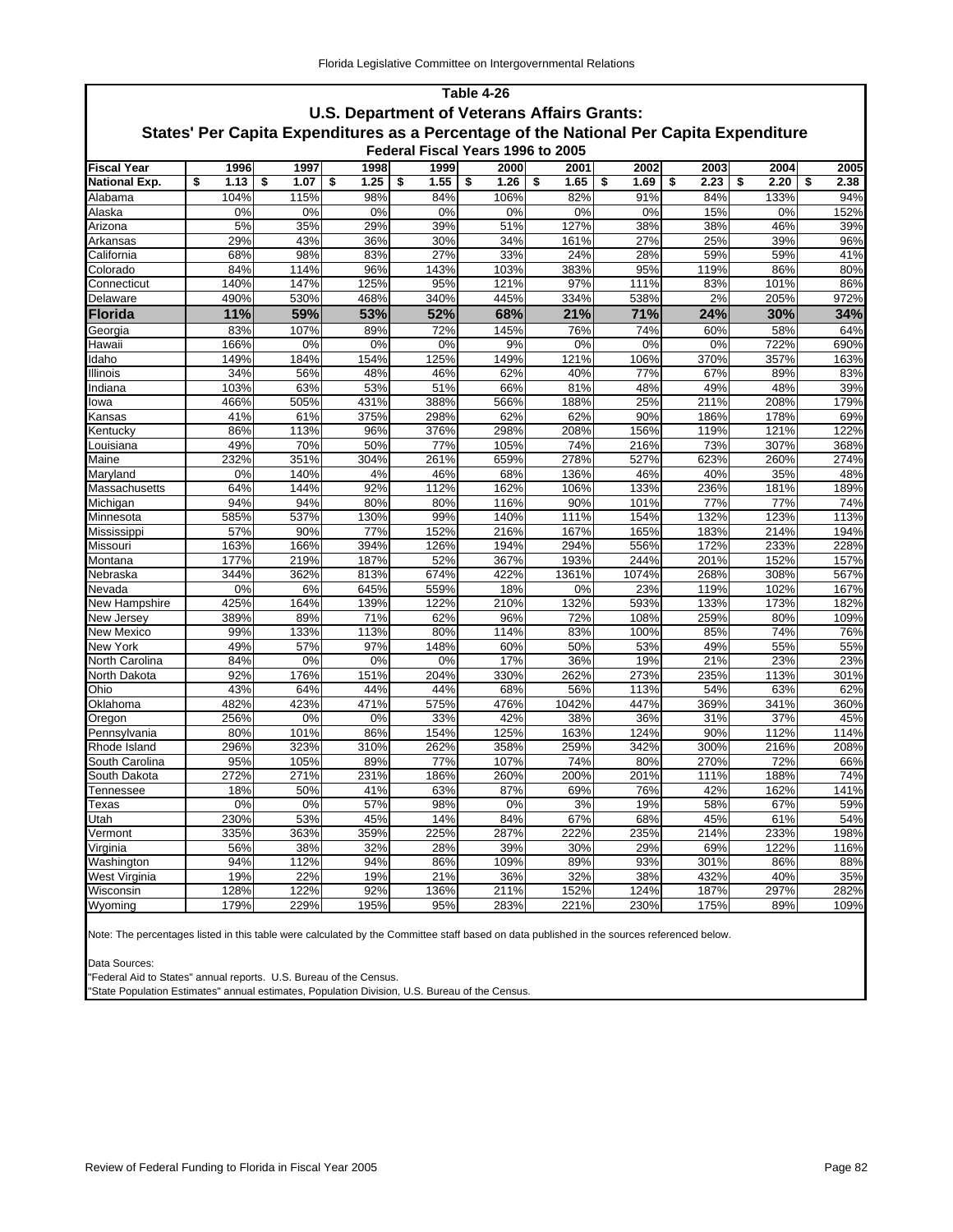## **Appendix:**

## **Websites of Federal Agencies & Departments**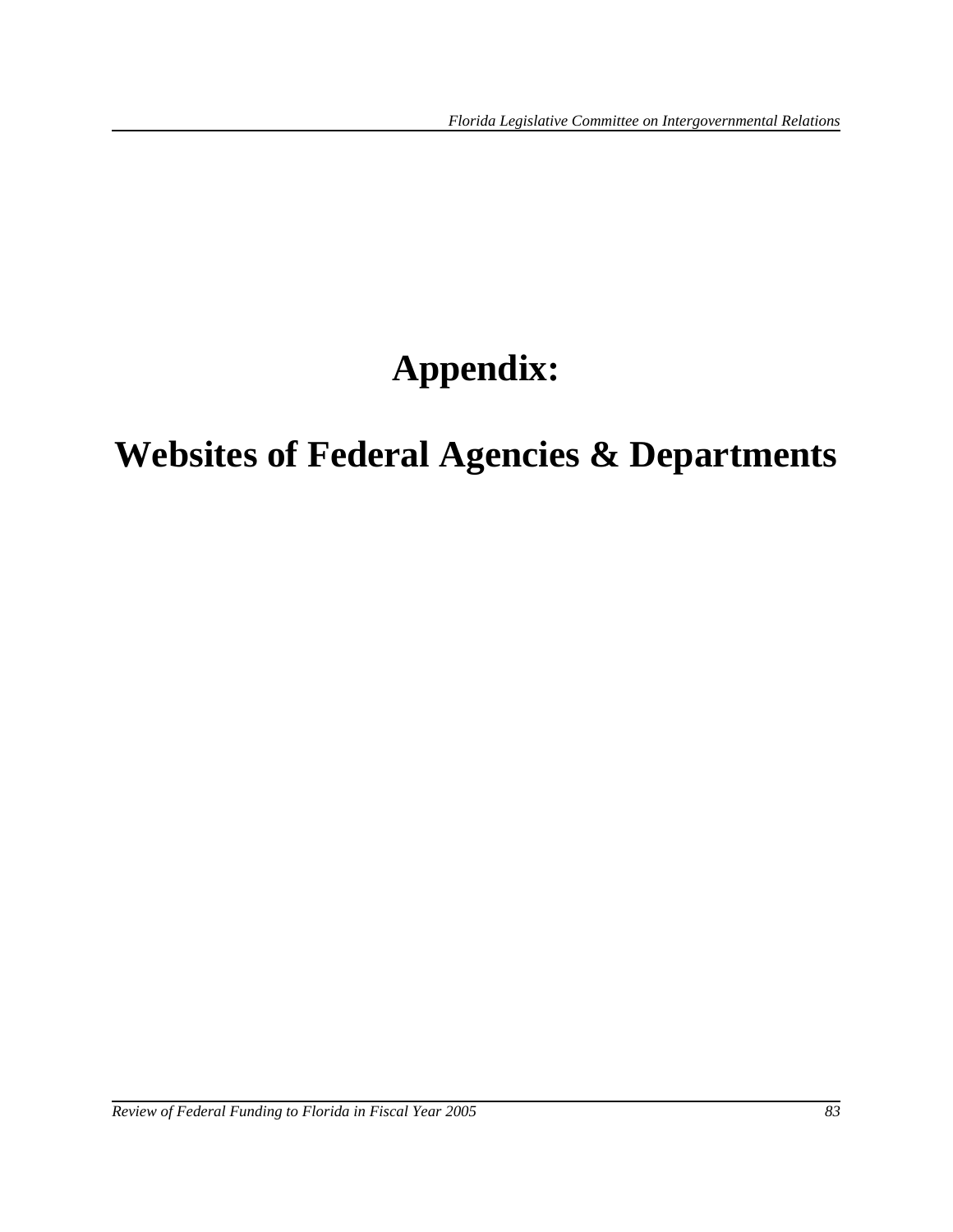| <b>National Foundation on the Arts and Humanities</b> |
|-------------------------------------------------------|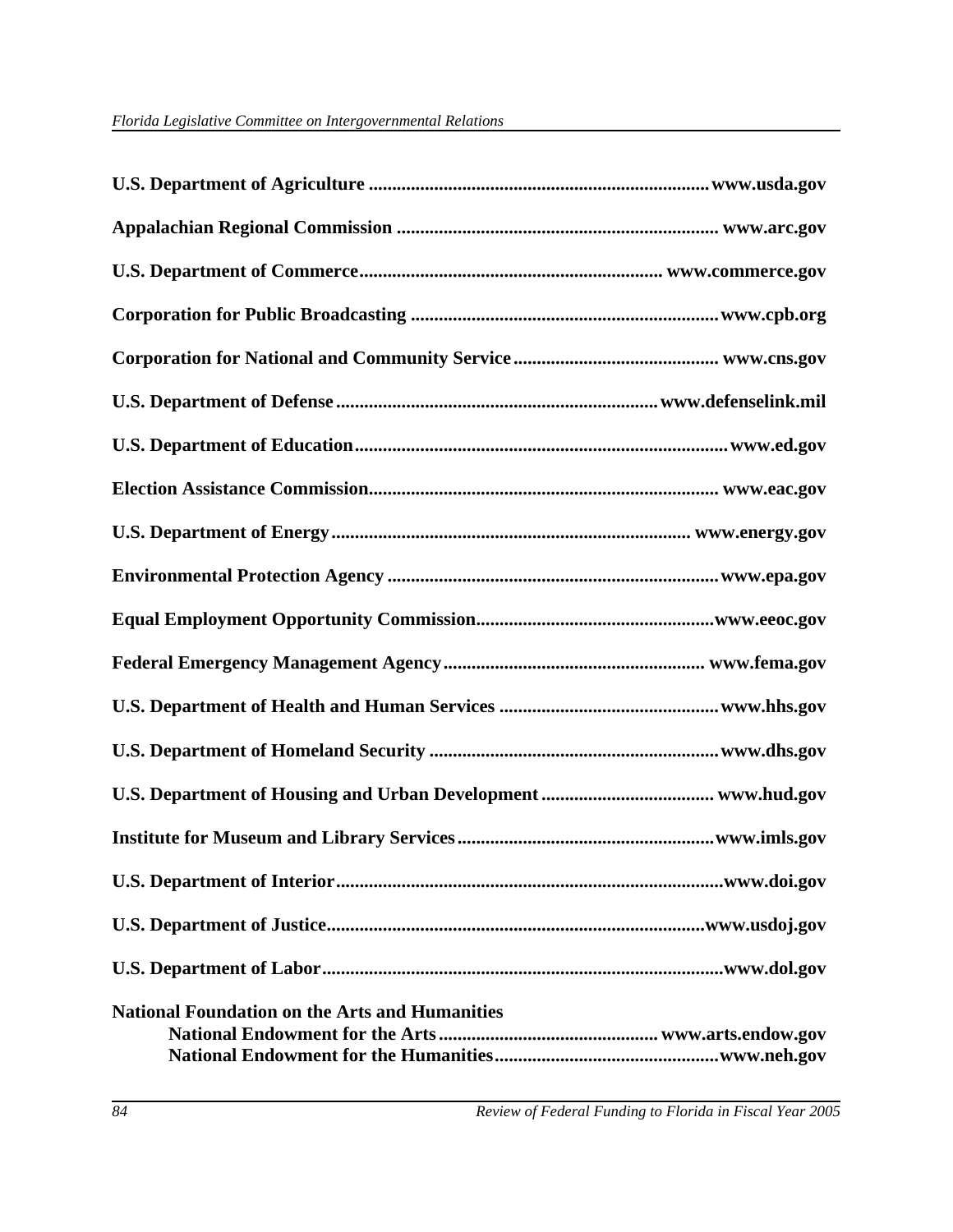*Florida Legislative Committee on Intergovernmental Relations*